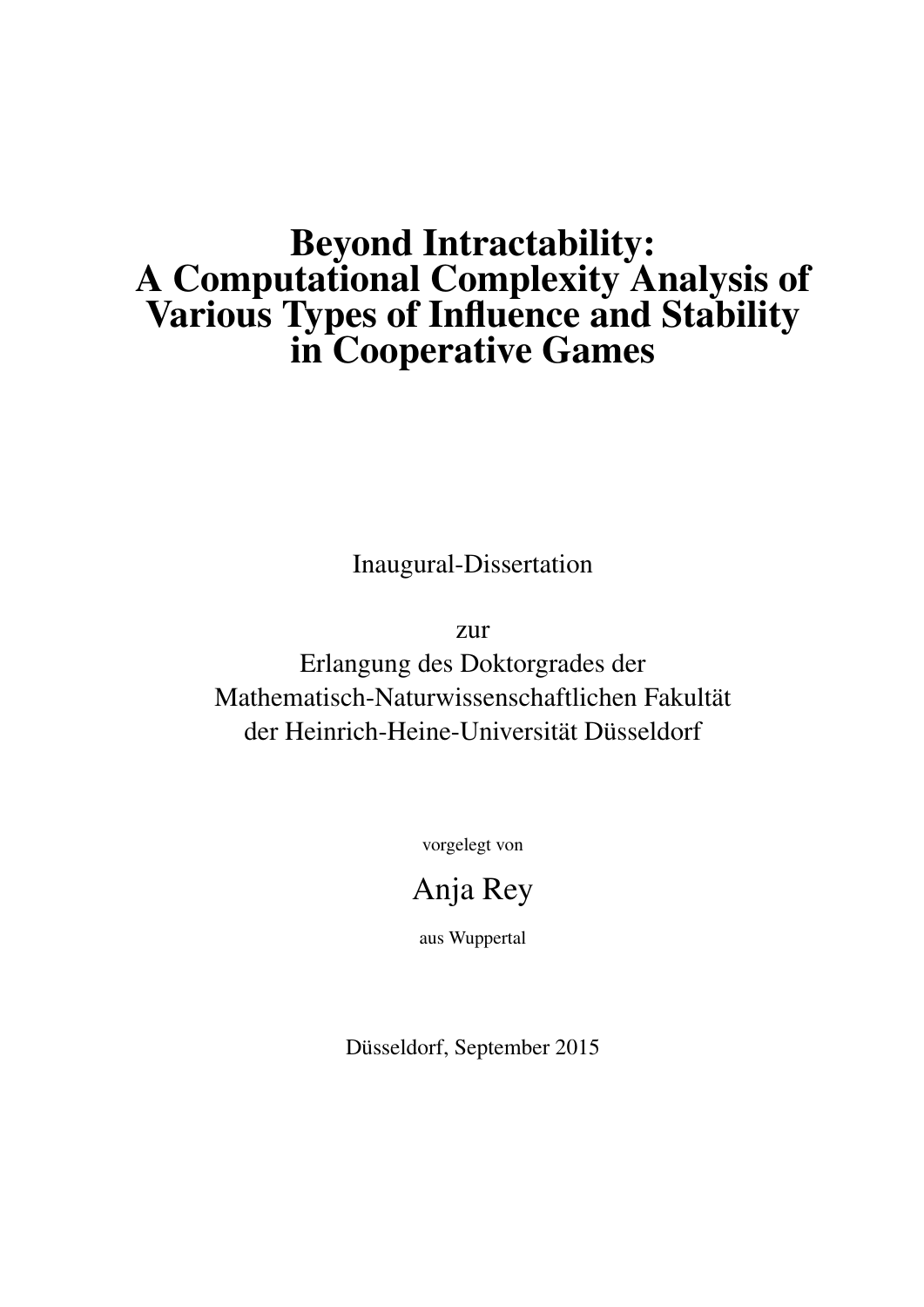aus dem Institut für Informatik der Heinrich-Heine-Universität Düsseldorf

Gedruckt mit der Genehmigung der Mathematisch-Naturwissenschaftlichen Fakultät der Heinrich-Heine-Universität Düsseldorf

Referent: Prof. Dr. Jörg Rothe Koreferent: Prof. Dr. Gerhard Woeginger Koreferent: Prof. Dr. Thomas Ågotnes Tag der mündlichen Prüfung: 21. April 2016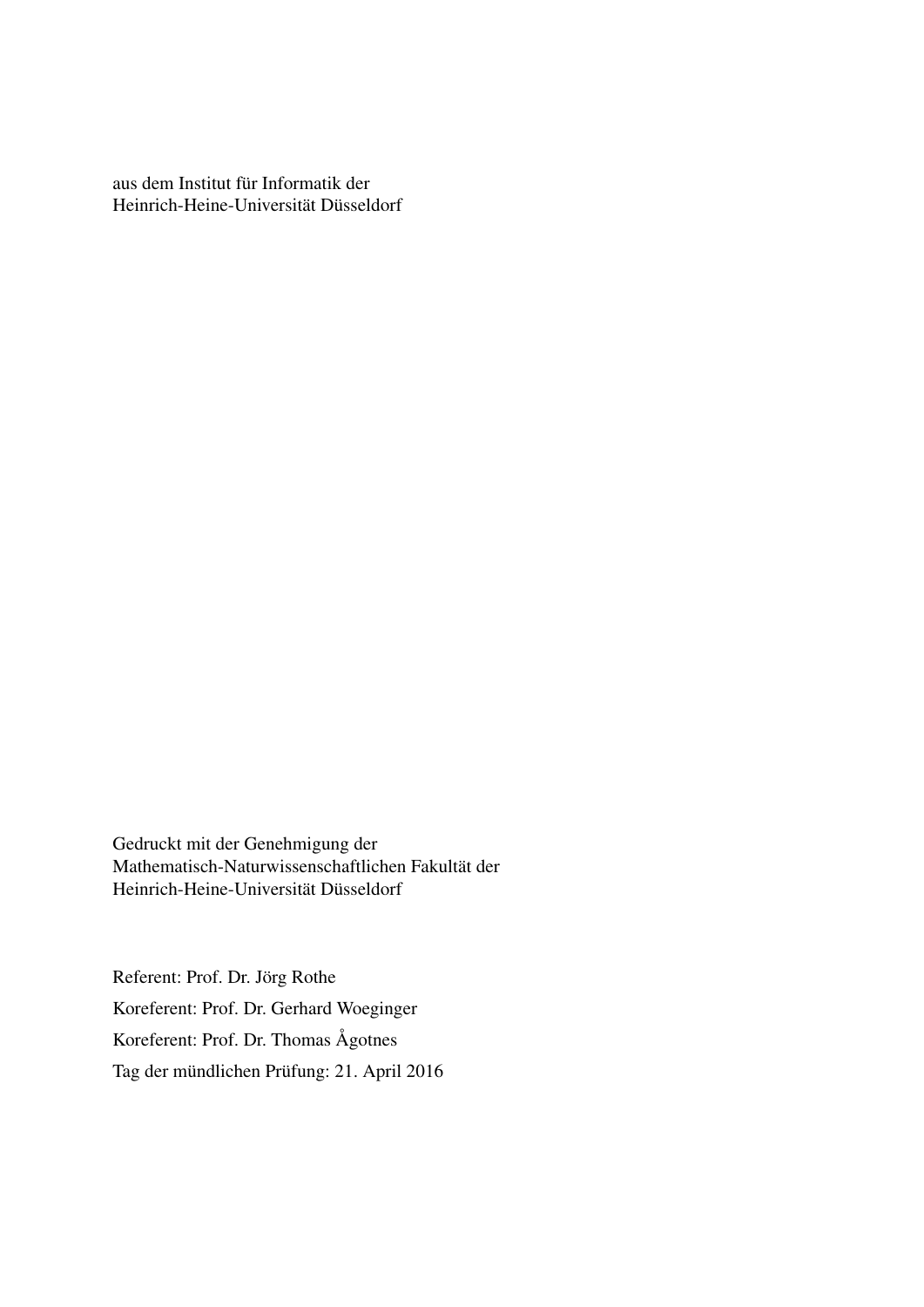# Erklärung

Ich versichere an Eides Statt, dass die vorliegende Dissertation von mir selbständig und ohne unzulässige fremde Hilfe unter Beachtung der "Grundsätze zur Sicherung guter wissenschaftlicher Praxis an der Heinrich-Heine-Universität Düsseldorf" erstellt worden ist. Desweiteren erkläre ich, dass ich eine Dissertation in der vorliegenden oder in ähnlicher Form noch bei keiner anderen Institution eingereicht habe.

Teile dieser Arbeit wurden bereits in den folgenden Schriften veröffentlicht bzw. zur Publikation angenommen: [RRM16]\*, [RRSS16]<sup>\*</sup>, [RR14a], [RR16]<sup>\*</sup>, [NRR<sup>+</sup>16]<sup>\*</sup>, [LRR<sup>+</sup>15], [RRSS14], [MRR14], [RR14b], [RR12], [RR11], [RR10b], [RR10a],

Düsseldorf, 16. September 2015 Anja Rey

∗ aktualisiert am 28. August 2016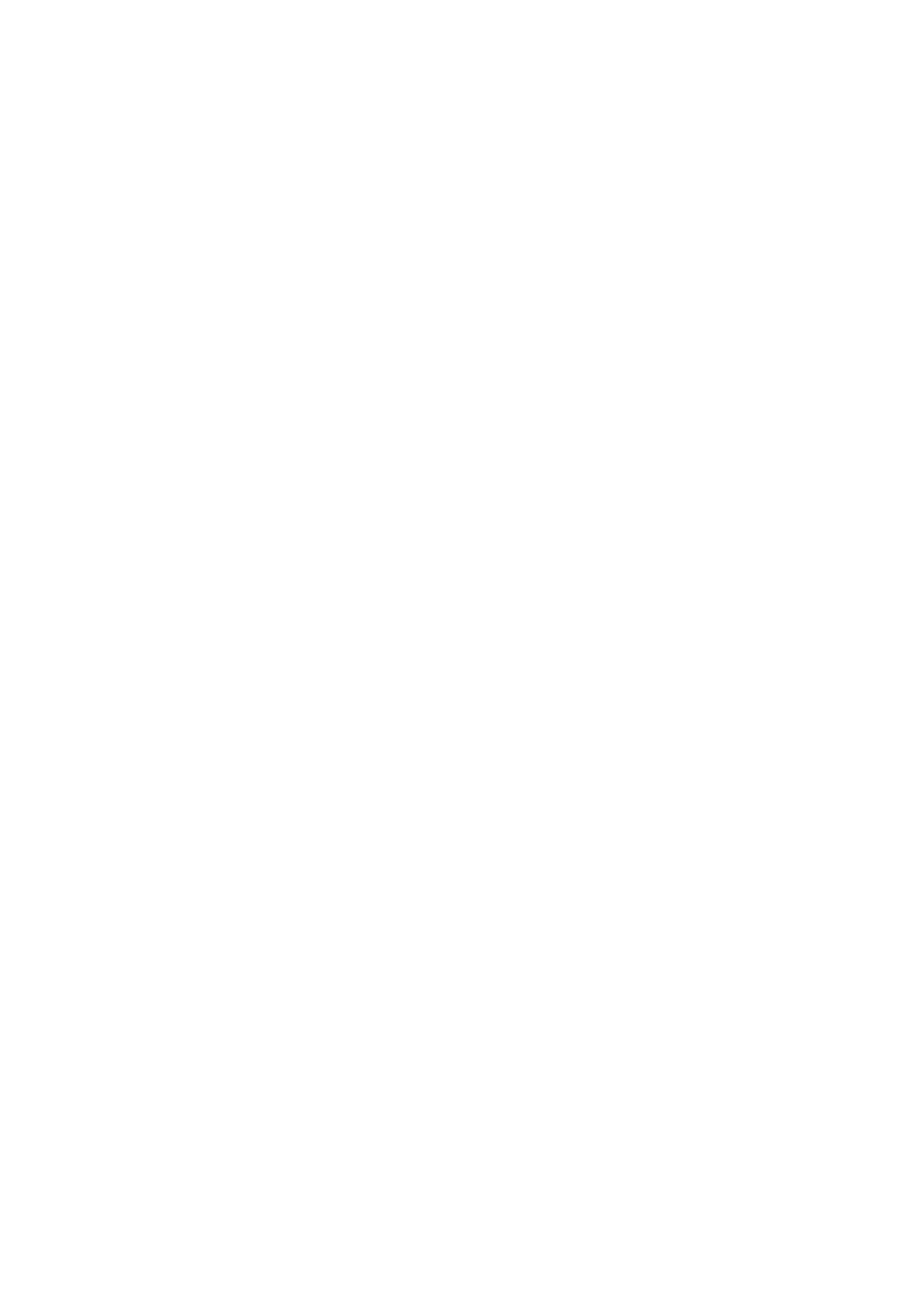### Acknowledgements

I would like to thank all the people who have inspired me throughout my progress of writing this thesis and the way towards it. In particular, my acknowledgements are directed to my advisor, Jörg Rothe, for welcoming me in his working group, for impressive support and motivation, for providing insight into the academic world, and for many original and encouraging suggestions.

Moreover, I would like to thank Gerhard Woeginger, not only for agreeing to act as a referee for this thesis, but also for a challenging talk at ComSoC2012 introducing me to the world of hedonic games. Additionally, I would like to thank Thomas Ågotnes for agreeing to act as a referee.

I would furthermore like to thank Dorothea Baumeister for being a mentor to me ever since the early stages of studying in Düsseldorf, for inspiring talks about research, teaching and life.

My special thanks go to Lena Schend for accompanying me throughout my time at university. I am happy about the mere fact that we were able to write our theses simultaniously. Sharing an office and attitude to life alike, as well as exchanging impressions and thoughts has always been wonderful. I would like to thank my colleges at Heinrich-Heine-Universität Düsseldorf, Dorothea Baumeister, Claudia Forstinger (next to her administrative support, I always enjoy anecdotes and creative thoughts), Guido Königstein (for great technical support and never giving up on that seminar notebook), Daniel Neugebauer (for great discussions at coffee breaks), Nhan-Tam Nguyen (for highly valuable recommendations where to find useful literature, and a gadget shop in London), Lisa Rey, Hilmar Schadrack (for great discussions at coffee breaks), Lena Schend, and Ann-Kathrin Selker (for great discussions at coffee breaks). I would like to emphasize my recognition to Lisa, Tam, Daniel, and Lena for partly proofreading this thesis und providing helpful comments from different points of view. For inspiring collaboration, I would like to thank my co-authors Jérôme Lang, Adrian Marple, Nhan-Tam Nguyen, Lisa Rey, Jörg Rothe, Hilmar Schadrack, and Lena Schend. Additionally, I would like to thank Judith Bock, Jens Dietze, Michael Singhof, and Harald Werner for proofreading parts of this thesis from yet other perspectives, encouraging discussions, and friendship.

Nonetheless, I would like to thank the numerous anonymous reviewers for their many helpful comments. This work was supported in part by DFG grants RO 1202/12-1, RO-1202/14-1, and RO-1202/15-1 as well as by the DAAD-PPP / PHC PROCOPE programme entitled "Fair Division of Indivisible Goods: Incomplete Preferences, Communication Protocols and Computational Resistance to Strategic Behavior,"

Naturally, I would like to thank my Mama, Barbara Rey, for her invariable loving care, the mirabelles, many telephone calls, proofreading a part of this thesis, positivity, and trust in me and my work. My thanks are also dedicated to my Papa, Günter Rey, for having taught me indefatigably the most basic necessities for this thesis, and life. I would like to express my gratitude to my sister Lisa again who managed the exceptional task of looking after me in both situations, work and social life. It is hard to put into words what your support in manyfold ways, and the mere fact of being so close mean to me.

Finally, I am eternally grateful to my husband, Denis Lütke-Wiesmann, for his immense patience with me. Partly proofreading my thesis was only a tiny part of his support. I don't know what I would have done if it weren't for your love and being there for me in this exceptional situation and beyond.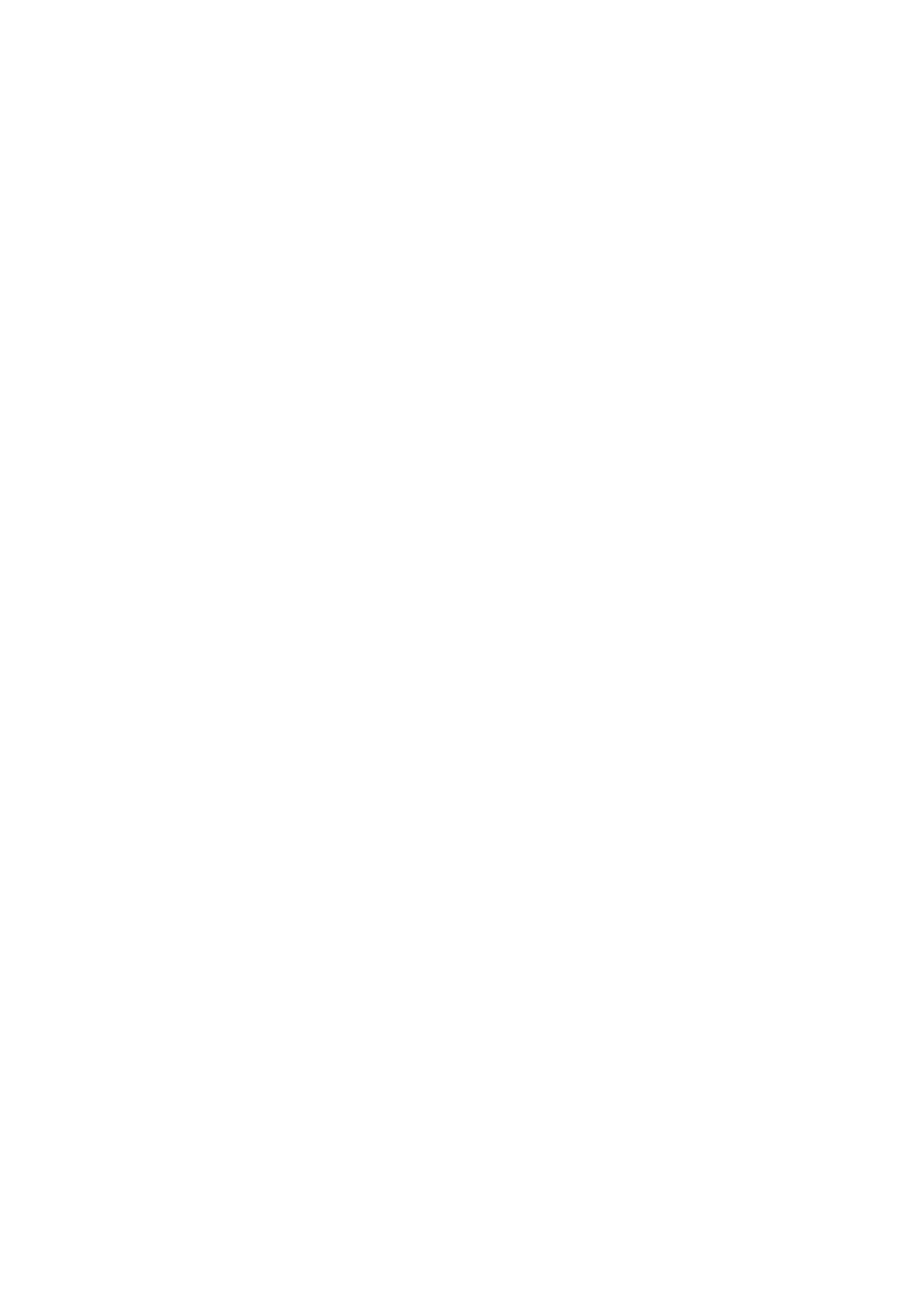## Zusammenfassung

Diese Arbeit beschäftigt sich mit der Berechnungskomplexität unterschiedlicher Problemstellungen aus der kooperativen Spieltheorie. Zum einen betrachten wir Existenz und Verifizierung von Stabilitätskonzepten in kooperativen Spielen mit übertragbarem Nutzen und in hedonischen Spielen; zum anderen wenden wir uns der Einflussnahme auf den Ausgang eines Spiels durch Manipulation, Kontrolle und Bestechung zu. Wir widmen uns manipulativem Verhalten im Sinne von strategischem Zusammenschluss von Spielern oder unter Angabe falscher Identitäten sowie struktureller Kontrolle durch Hinzufügen oder Entfernen von Spielern in gewichteten Wahlspielen. Betrachtete Lösungskonzepte hier sind der probabilistische Penrose–Banzhaf-Index und der Shapley–Shubik-Index, die die Manipulatoren beabsichtigen, zu ihrem Vorteil zu verbessern. Wir zeigen unter anderem für das Problem, ob ein Zusammenschluss einer gegebenen Koalition in einem gegebenen Spiel vorteilhaft ist, Vollständigkeit für probabilistische Polynomialzeit. Außerdem verallgemeinern wir ein formales Modell für Manipulation auf beliebige Klassen von kooperativen Spielen und untersuchen allgemeine Eigenschaften sowie beispielhaft einzelne Klassen wie Einstimmigkeitsspiele.

Darüber hinaus betrachten wir Bestechung in Pfad-Unterbrechungs-Spielen, wobei ein Gegenspieler versucht, durch ein Netzwerk von einem Start- zu einem Zielknoten zu gelangen und dabei ausgewählte Agenten für die Freigabe ihrer Knoten zu bezahlen, sodass es sich für übrige Koalitionen nicht mehr lohnt oder unmöglich ist, alle Wege zu blockieren. Für mehrere Gegenspieler und Kosten zur Knotenblockierung zeigen wir, dass das Bestechungsproblem vollständig für die zweite Stufe der Polynomialzeithierarchie ist. Wir erweitern diese Spiele auf ein probabilistisches Modell, in dem das genaue Ziel des Gegenspielers unbekannt ist, und untersuchen es im Hinblick auf bekannte Stabilitätskonzepte wie den Kern. Hier kann beobachtet werden, dass sich der allgemeinere Fall bezüglich Komplexität nicht anders verhält als der speziellere.

Fragen der Stabilität analysieren wir ebenfalls in hedonischen Spielen. Dabei gehen wir zunächst auf wundervolle Stabilität in feind-orientierten hedonischen Spielen ein. Wir heben die untere Schranke des Problems, ob es im Graphen eines zugrunde liegenden gegebenen Spiels eine wundervoll stabile Aufteilung gibt, auf DP an, also auf die zweite Stufe der booleschen Hierarchie. Auf dem Weg zur exakten Komplexität zeigen wir, dass coDP-Härte ausreichen würde, um Vollständigkeit für parallelen Zugriff auf NP zu beweisen. Des Weiteren führen wir ein neues Modell hedonischer Spiele mit ordinalen Präferenzen und Schwellenwerten ein, in dem Spieler ihre Mitspieler in Freunde, Feinde und neutrale Spieler unterteilen und gleichzeitig eine schwache Ordnung über die ersten beiden Mengen angeben. Erweitert wird diese Relation auf eine Menge möglicher Präferenzen, sodass es sinnvoll ist, Begriffe der möglichen und notwendigen Stabilität zu definieren. Hierfür prüfen wir die Komplexität unterschiedlicher Konzepte wie Nash-Stabilität und ermitteln axiomatische Spieleigenschaften. Zuletzt stellen wir eine weitere Variante hedonischer Spiele mit altruistischen Einflüssen vor. Bisher bekannte Darstellungen hedonischer Spiele gehen von eigennützigen Agenten aus, deren Präferenzen nur von ihrer Meinung abhängen. Basierend auf freund-orientierten Erweiterungen, lassen wir nun Einflüsse von Freunden auf die Präferenzrelation eines Spielers zu, indem wir in drei Graden der Selbstlosigkeit die durchschnittliche Meinung der Freunde in einer Koalition miteinbeziehen. Auch hier behandeln wir neben sinnvoll hierfür modellierten Eigenschaften die Komplexität von Stabilitätskonzepten wie strikte Popularität beim direkten Vergleich von Koalitionsstrukturen.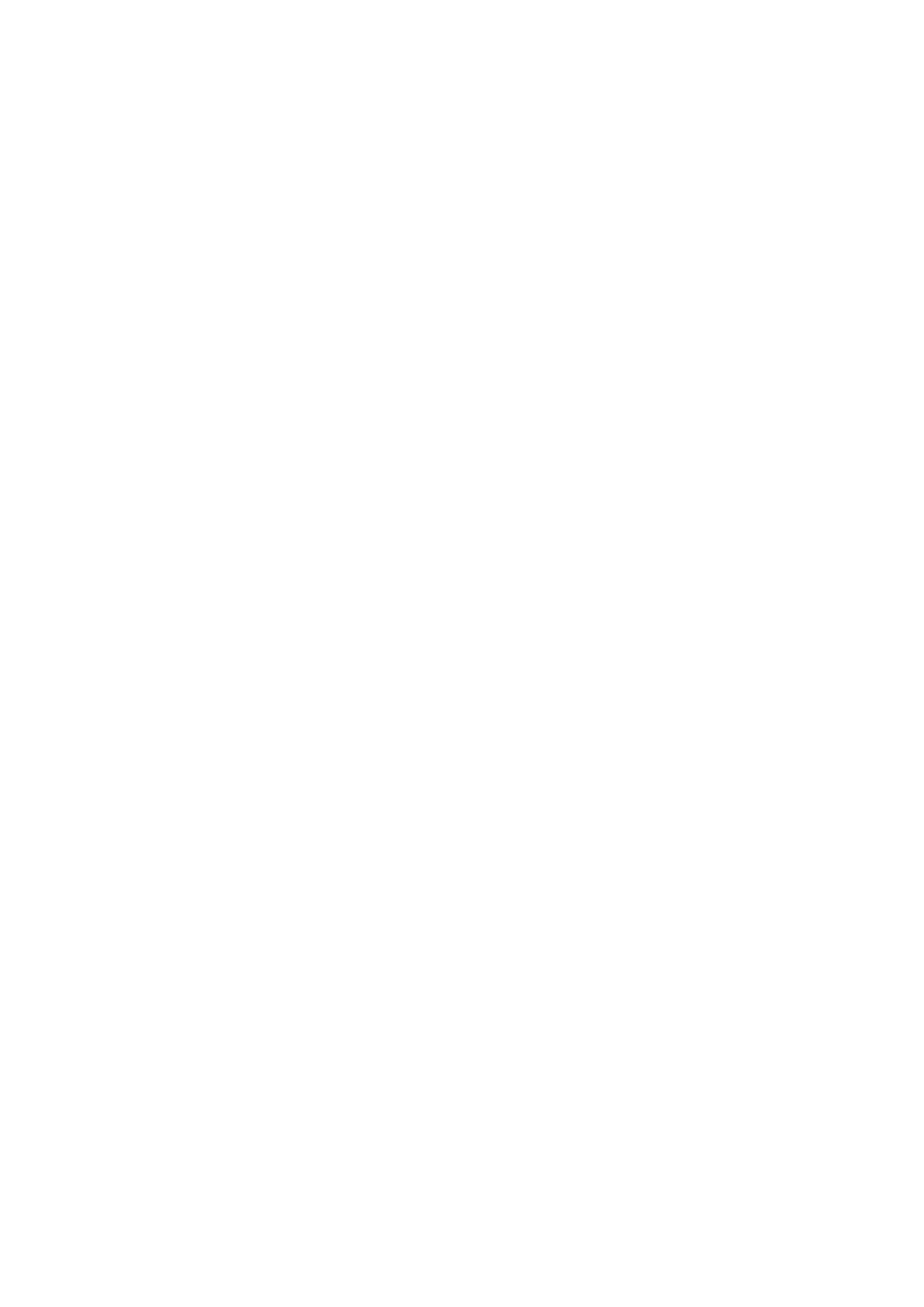## Abstract

This thesis deals with the computational complexity of various problems from cooperative game theory. On the one hand we examine the existence and verification of stability concepts in cooperative games with transferable utility and in hedonic games; on the other hand we look into several forms of influence on the output of a game via manipulation, control and bribery. We turn to manipulative action in the sense of strategically merging players or splitting a player into false identities as well as structural control by adding or deleting players in weighted voting games. In this setting, considered solution concepts are the probabilistic Penrose–Banzhaf index and the Shapley–Shubik index which the manipulators intend to improve to their advantage. Amongst others, we show that the problem of whether merging a given coalition in a given game is beneficial, is complete for probabilistic polynomial time. Additionally, we generalize a framework for manipulation to arbitrary classes of cooperative games and reflect on properties in general and examplarily in classes like unanimity games.

Moreover, we consider bribery in path-disruption games, where an adversary tries to travel from a source vertex to a target vertex and pays selected agents in order for them to unblock their vertices. The corruption is successful if it is not profitable or impossible for the remaining coalitions to prevent the adversary from reaching the target via an open path. For several adversarial players and costs for blocking a vertex, we show that the bribery problem is complete for the second level of the polynomial hierarchy. We expand these games to a probabilistic model where the target of the adversary is uncertain, and inspect them with respect to common stability concepts such as the core. Here, it can be observed that the more general case does not behave differently from the more special case in terms of complexity.

Furthermore, we study questions of stability likewise in hedonic games. Firstly, we inquire into wonderful stability in enemy-oriented hedonic games. We raise the lower bound of the problem of whether there exists a wonderfully stable partition in the graph of an underlying game, to DP, that is, to the second level of the Boolean hierarchy. On the way towards its exact complexity, we show that coDP-hardness would be sufficient to prove completeness for parallel access to NP. Secondly, we introduce a new model of hedonic games with ordinal preferences and thresholds in which players partition their co-players into the sets of friends, enemies, and neutral players while at the same time they specify a weak order over the former two sets. This relation is extended to a set of possible preferences over coalitions such that it is reasonable to define the notions of possible and necessary stability. We analyse the complexity of various concepts such as Nash stability and establish axiomatic properties of these games. Finally, we propose a further variant of hedonic games with altruistic influences. In representations known in the literature so far, agents are assumed to be selfish and their preferences only depend on their own opinion. Based on friend-oriented extensions, we now allow influences of friends on a player's preference relation by incorporating the average opinion among friends within a coalition in three degrees of altruism. Besides properties reasonably modelled for this environment, we investigate the complexity of stability concepts such as strict popularity when comparing coalition structures.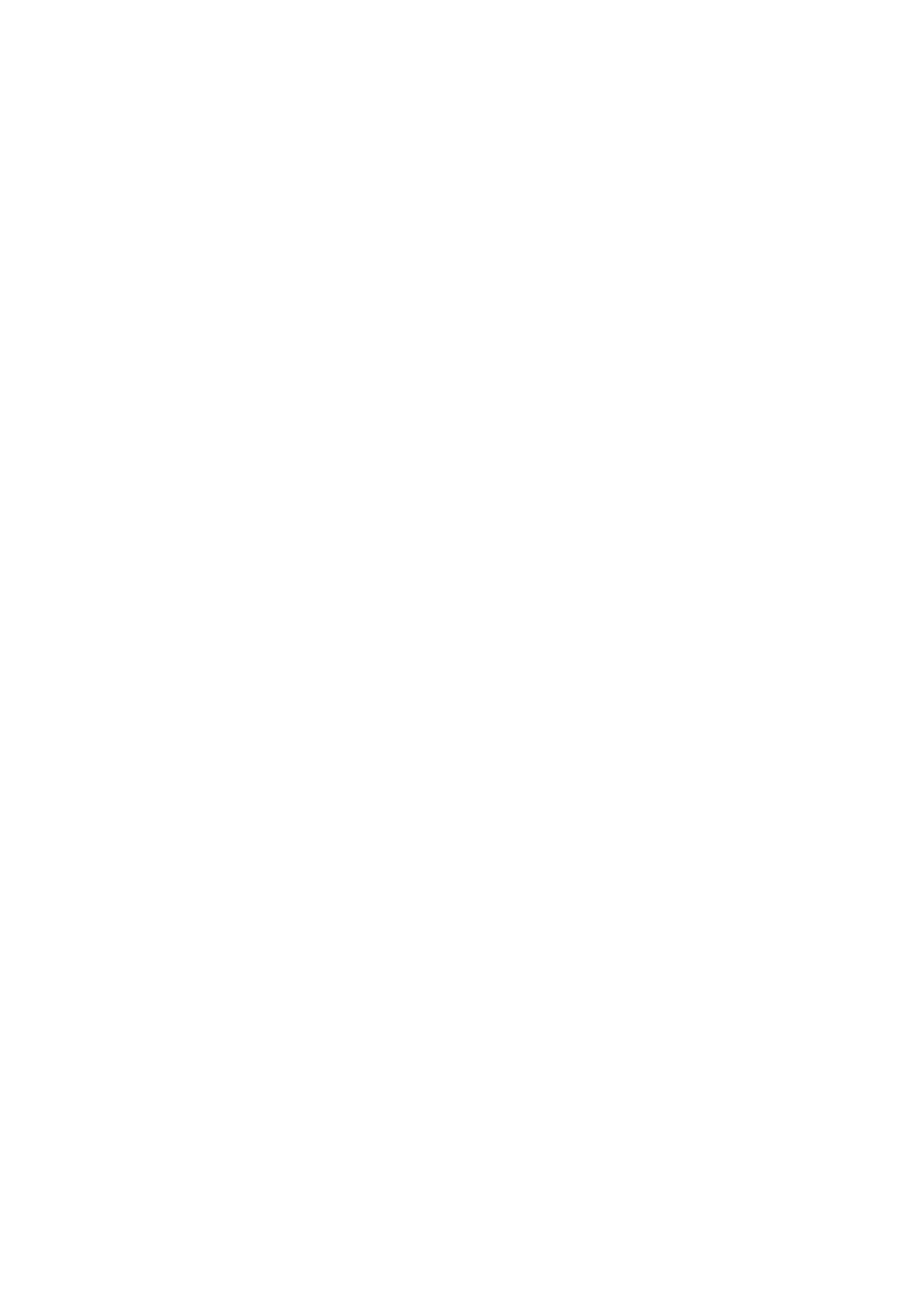# **Contents**

|                | <b>Acknowledgements</b><br>$\mathbf v$ |                                                                                     |                |
|----------------|----------------------------------------|-------------------------------------------------------------------------------------|----------------|
|                | <b>Abstract</b>                        |                                                                                     | ix             |
| $\mathbf{1}$   |                                        | Introduction                                                                        | $\mathbf{1}$   |
| $\overline{2}$ |                                        | <b>Preliminaries</b>                                                                | 5              |
|                | 2.1                                    |                                                                                     | $\overline{5}$ |
|                | 2.2                                    |                                                                                     | 12             |
|                | 2.3                                    |                                                                                     | 14             |
|                |                                        | Cooperative Games with Transferable Utility<br>2.3.1                                | 14             |
|                |                                        | 2.3.2                                                                               | 20             |
| 3              |                                        | <b>Weighted Voting Games: Manipulation and Control</b>                              | 27             |
|                | 3.1                                    | Beneficial Merging, Splitting, and Annexation                                       | 31             |
|                |                                        | Complexity Results for the Probabilistic Penrose-Banzhaf Power<br>3.1.1             |                |
|                |                                        |                                                                                     | 34             |
|                |                                        | Complexity Results for the Shapley-Shubik Power Index<br>3.1.2                      | 41             |
|                | 3.2                                    | Generalizing Merging and Splitting Functions                                        | 44             |
|                | 3.3                                    |                                                                                     | 50             |
|                |                                        | Complexity Results for Adding Players<br>3.3.1                                      | 52             |
|                |                                        | Complexity Results for Deleting Players<br>3.3.2                                    | 54             |
|                | 3.4                                    |                                                                                     | 55             |
| 4              |                                        | Uncertain Targets in Path-Disruption Games: Bribery and Stability                   | 59             |
|                | 4.1                                    | Probabilistic Path-Disruption Games and Bribery                                     | 61             |
|                |                                        | 4.1.1                                                                               | 67             |
|                |                                        | 4.1.2                                                                               | 71             |
|                | 4.2                                    |                                                                                     | 74             |
| 5              |                                        | <b>Hedonic Games: Axiomatic Properties and Stability</b>                            | 77             |
|                | 5.1                                    | Complexity of Wonderful Stability in Enemy-Oriented Hedonic Games                   | 82             |
|                | 5.2                                    | Representing Hedonic Games with Ordinal Preferences and Thresholds                  | 89             |
|                |                                        | Complexity of Possible and Necessary Stability<br>5.2.1                             | 99             |
|                |                                        | Complexity of Nash, Individual, and Contractually Individual Stability 100<br>5.2.2 |                |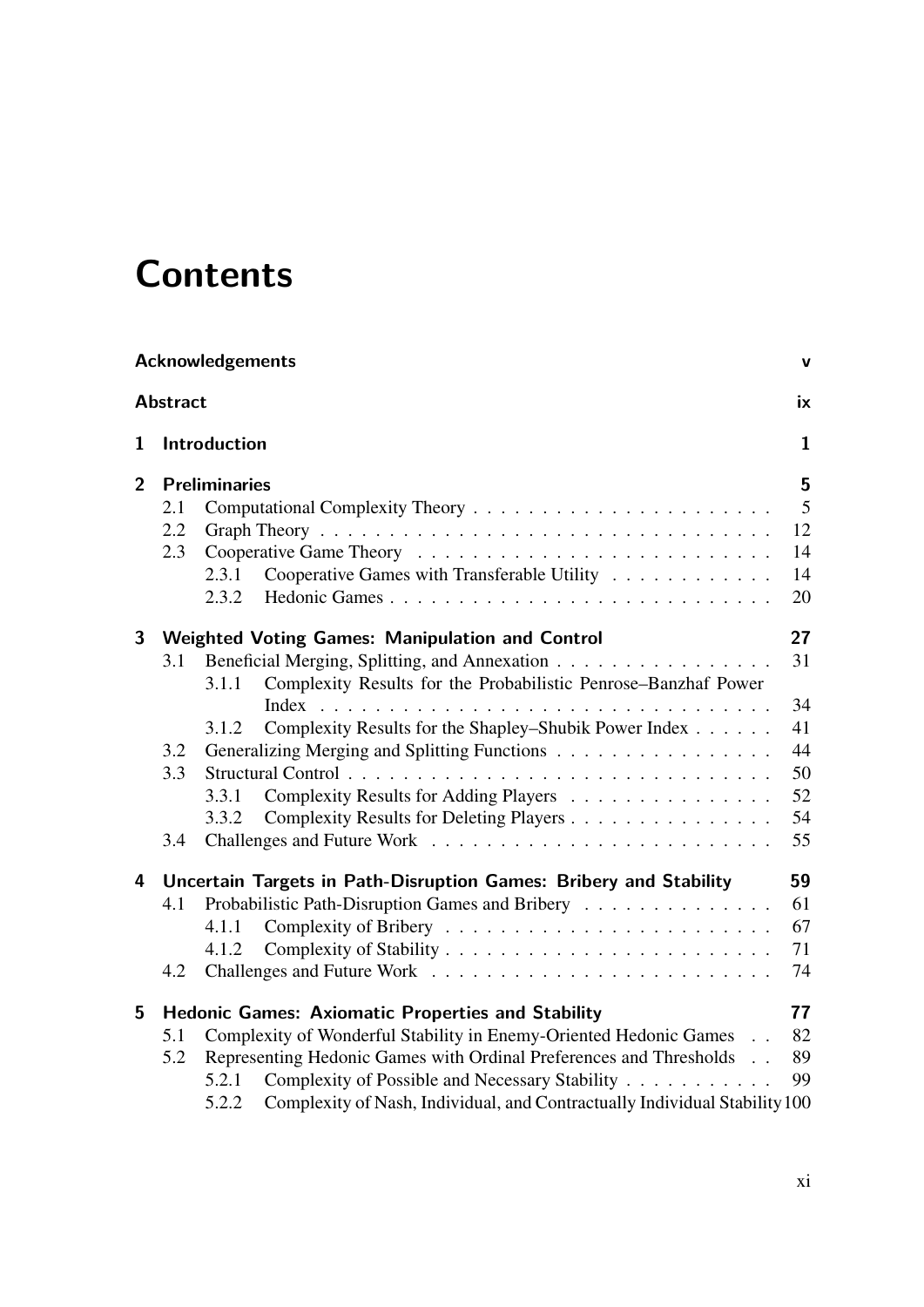|                               |                            | 5.2.3                |                                                    |     |
|-------------------------------|----------------------------|----------------------|----------------------------------------------------|-----|
|                               |                            | 5.2.4                | Complexity of Pareto Optimality and Popularity 105 |     |
|                               | 5.3                        |                      |                                                    |     |
|                               |                            | 5.3.1                |                                                    |     |
|                               |                            |                      |                                                    |     |
|                               | 5.4                        |                      |                                                    |     |
|                               |                            | <b>6</b> Conclusions | 129                                                |     |
|                               | 148<br><b>Bibliography</b> |                      |                                                    |     |
| 149<br><b>List of Figures</b> |                            |                      |                                                    |     |
| 149<br><b>List of Tables</b>  |                            |                      |                                                    |     |
|                               |                            | Contribution         |                                                    | 151 |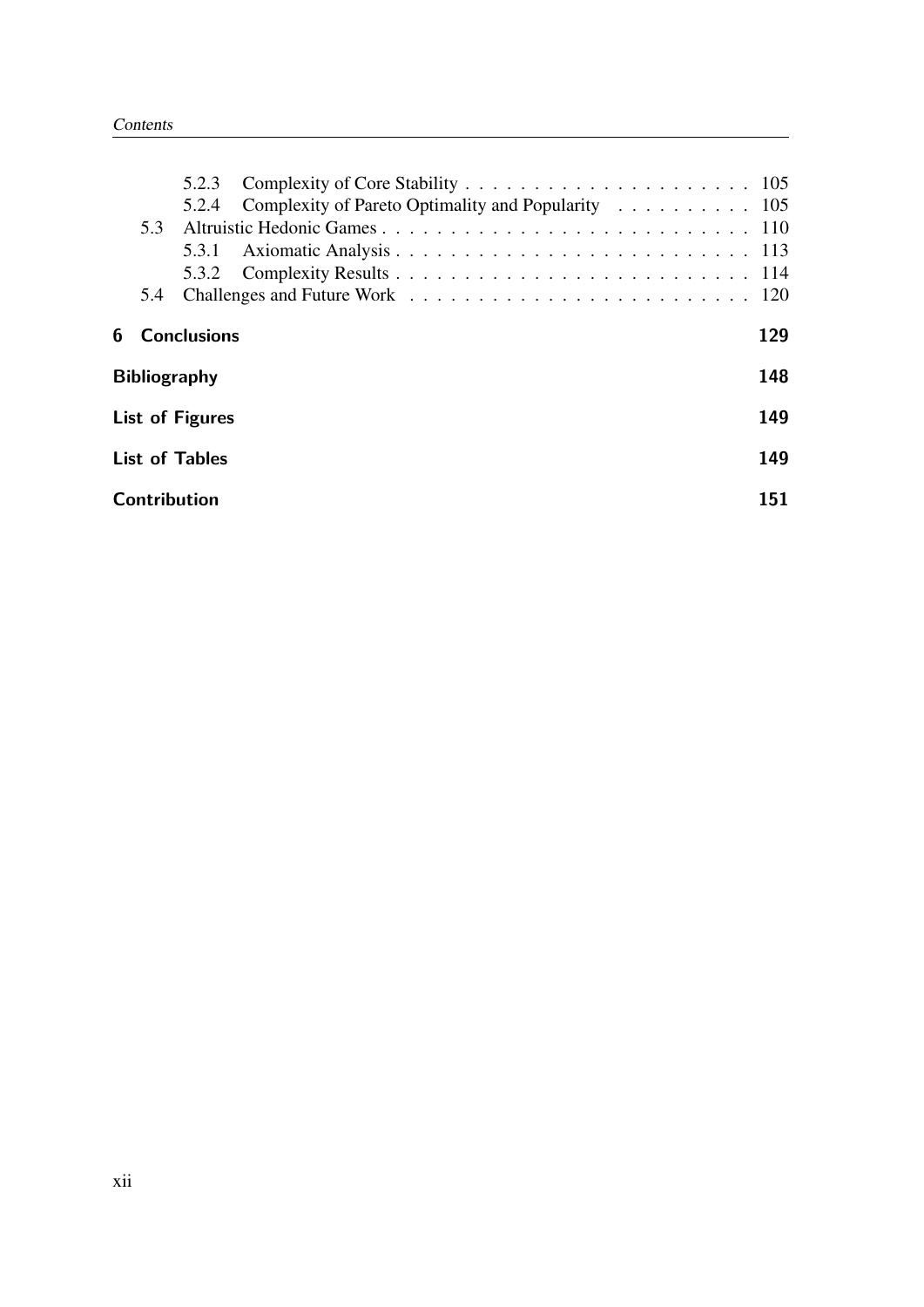## 1 Introduction

Theoretical computer science has been of interest long before there have been actual computers. Central ideas include those by Turing [Tur36] and Church [Chu36], which again are based on the theories by Gödel [Göd31]. They ask questions of how to formalize computability and of when a function is computable or a problem decidable. Further topics of interest are graph structures, algorithmic properties, and axiomatic analyses. The problems that constitute the studies in this thesis are founded on these formal concepts.

In complexity theory these kinds of questions are addressed. There are many textbooks about different aspects of computational complexity such as the book by Papadimitriou [Pap95], and Arora and Barak [AB09]. Important questions here include the classification of problems and the interrelation of complexity classes and hierarchies. It is not impossible that problems regarded as hard are solvable in polynomial time, although considered highly unlikely, see Section 2.1.

Moreover, the interrelation of topics has gained increasing interest in recent decades. In computational social choice (see [EL06, EG08, CR10, FB12, PW14] as well as [Rot16,  $BCE+16$ ,  $BCE13$ ,  $RBLR11$ ]), it has become common to study axiomatic and complexity theoretic questions of issues from different fields such as voting theory (see, e.g., [BR16]), judgement aggregation (see, e.g., [LP09, End16, BER16]), and resource allocation (see, e.g., [BT96, LR16]).

Equally, in algorithmic game theory (see, e.g., [NRTV07]), the disciplines of game theory, which already combines mathematical ideas with social sciences and economics, and computer science are intertwined. Classic game theory (see, e.g., [OR94]) was founded by von Neumann and Morgenstern [NM44] where the strategic behaviour of selfish players in a non-cooperative game is formally defined and analysed. The perhaps most famous and groundbreaking result to be mentioned in this context is by Nash [Nas50, Nas51] that there always exists an equilibrium in a normal form game. Next to non-cooperative games, cooperative games are studied where players are selfish but may gain advantage (for themselves or their environment) from working together in a coalition (see, e.g., [PS07]). Now, related disciplines extend to multiagent systems in artificial intelligence (see, e.g., [SL09, Woo02]), mechanism design [NR01], and logic for games [Ågo14].

Yet another sub-discipline of algorithmic game theory this thesis is settled in is the computational study of cooperative games. See, for instance, the textbook by Chalkiadakis et al. [CEW11], and the book chapters by Elkind et al. [ERJ13, ER16] for an overview. Main questions here are the algorithmic properties of coalition formation and payoff division. For more literature pointers in cooperative game theory and formal definitions relevant to this thesis, see Section 2.3.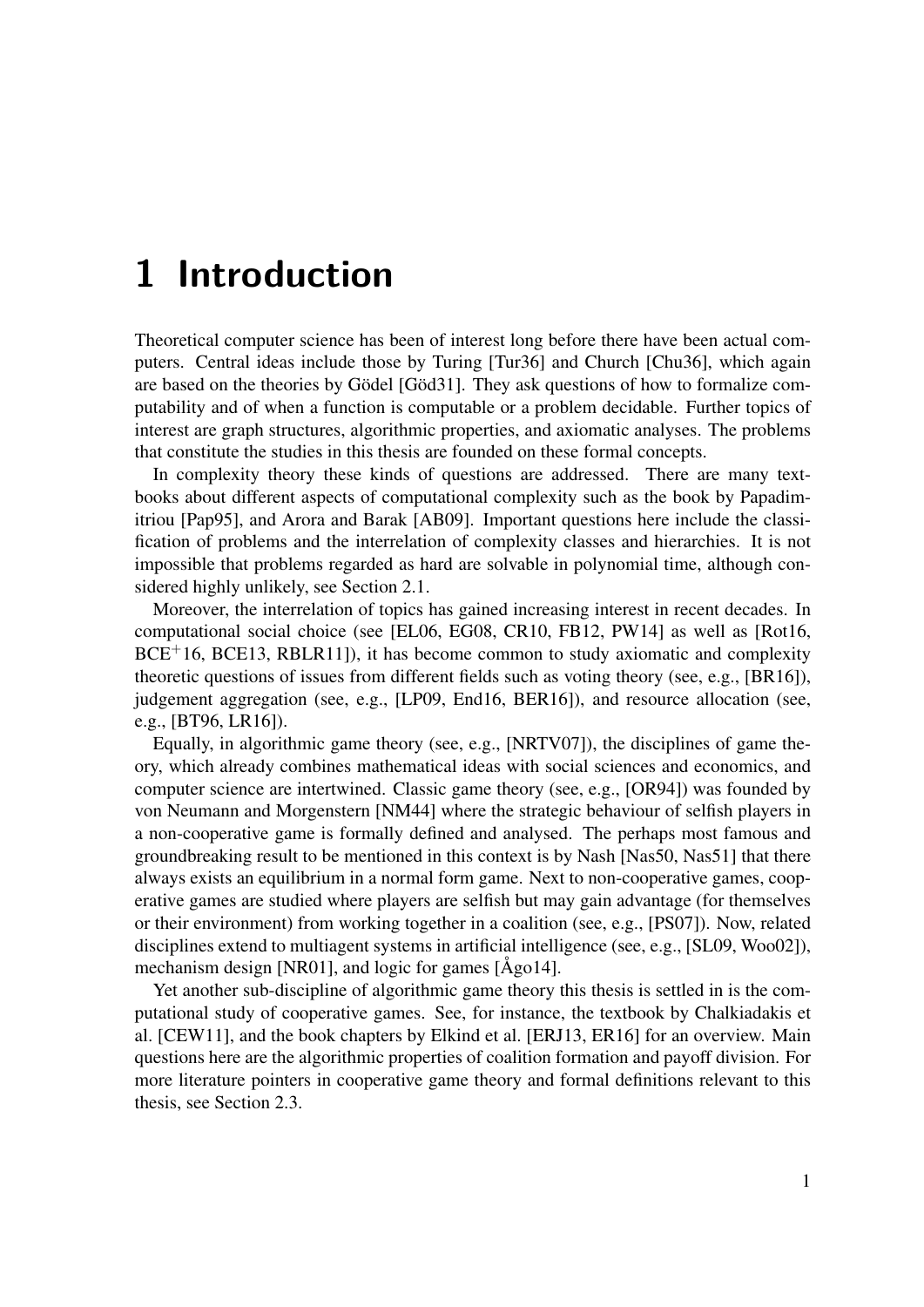#### *1 Introduction*

Weighted voting games are a class of compactly representable, but not fully expressive simple cooperative games [TZ99] with a political background on parties with different impact and coalitions with majorities so as to win a decision [BFJL02]. From a complexity point of view they have been studied intensely, see, e.g., [EGGW09]. In Section 2.3.1 we also consider other representations of cooperative games with transferable utility.

In coalition formation games, the key question is which coalition structure will form in a decentralized manner. Drèze and Greenberg [DG80] originally proposed the idea of hedonic games in which a player's happiness only depends on the coalitions she is part of. Formally, these games have been modelled by Banerjee et al. [BKS01] and independently by Bogomolnaia and Jackson [BJ02]. These games combine ideas from cooperative games and voting inasmuch as players express their preferences over coalitions containing them. A central struggle is the trade-off between full expressiveness of arbitrary preferences over all  $2^{n-1}$  coalitions for *n* players, and compact representation, see, e.g., the survey by Woeginger [Woe13a] and the book chapter by Aziz and Savani [AS16], and also Section 2.3.2.

Most commonly, for both, games with transferable and non-transferable utility, questions of stability are studied. These can refer to different stability concepts and representations of games. One of the most popular stability concepts is that of the core [Gil59, GW86], where a coalition structure is considered as stable if no coalition takes advantage from deviating from the coalition structure. Crucial questions are of how hard it is to verify whether a given coalition structure satisfies a certain concept in a given game and whether stable coalition structures for certain concepts always exist. If, for some concept and a game, such a coalition structure fails to exist, we are interested in the computational complexity of existence.

Especially in voting theory, problems of influence are studied with respect to computational complexity. There are three main types of negative influence: Bartholdi et al. [BTT89] introduced the notion of manipulation of an election, where a voter (or several voters [CSL07]) changes her true preference in order to make a distinguished candidate a winner. In contrast, in a bribery scenario, as presented by Faliszewski et al. [FHH06], an external player tries to pay voters in order to change their votes such that a certain candidate becomes a winner. In a third form, control, the chair of an election changes the structure, e.g., by adding, deleting, or partitioning voters or candidates, with the aim of letting one candidate win [BTT92]. Next to this constructive impact, preventing candidates from winning is also studied [HHR97a]. Many studies of such settings with regard to various voting systems are known up to now. Similar ideas have been adapted to other fields in computational social choice like manipulation in preference aggregation [End13] as well as bribery and control in judgement aggregation [EGP12, BEER15]. In algorithmic game theory influence has also been studied to some extent, e.g., manipulation via false names in weighted voting games has been introduced by Elkind et al. [BE08]. The concept here is the famous Shapley value [Sha53, SS54]. There are initial studies on sybil attacks in hedonic games [VBZB14].

Yielding hardness-results in terms of complexity for a problem of influence is considered as a shield against this kind of attack, whereas for stability tractability is desirable. For expressive games and concepts, we are interested in the exact complexity for higher classes, as natural problems therein are less explored than NP-complete problems.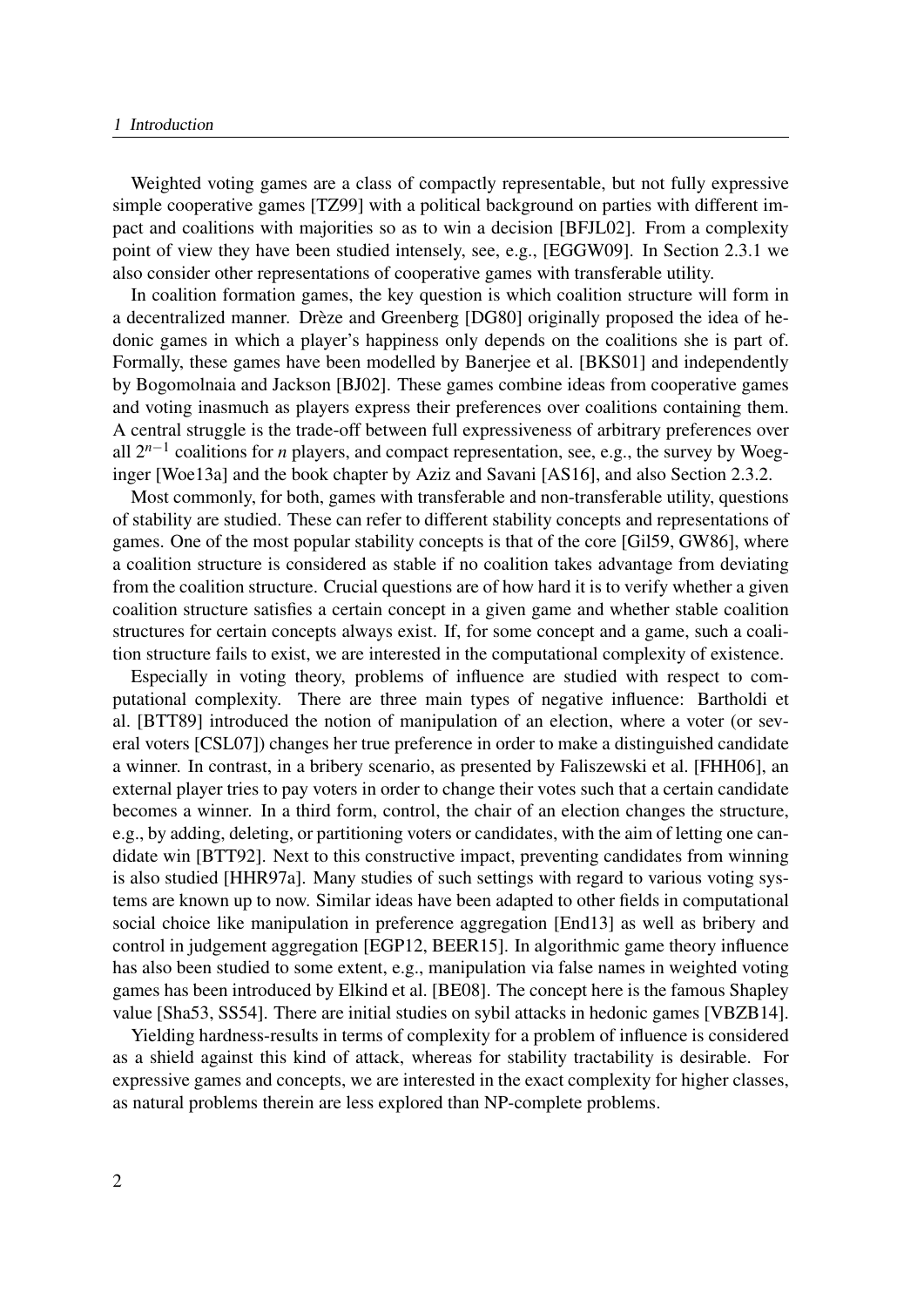In Chapter 2 we provide an overview of basic notions from computational complexity theory, graph theory, and cooperative game theory. The main part of the thesis consists of three parts. Chapter 3 deals with two types of influence in cooperative games, namely, manipulation and control. Manipulation takes place in form of beneficial merging of players and the closely related annexation of players as well as false-name manipulation where a player splits into several false identities. We study these types of manipulation in weighted voting games as well as in a general setting. Structural control in form of adding or deleting players is also studied for weighted voting games. The common goal in the scenarios is to increase certain players' significance in a game measured by power indices such as the Shapley–Shubik index. We prove the problem of beneficial merging to be PP-complete for both the probabilistic Penrose–Banzhaf and the Shapley–Shubik index. Moreover, for the same indices, we show that the problem of whether splitting is beneficial is PP-hard, and is even PP-complete whenever the new players' weights are given. Annexing a coalition of players is never disadvantageous; nevertheless we show that for both indices, it is NP-hard to decide whether it is advantageous, and NP-complete for a single player. An overview of the history of complexity results in this context can be found in Table 3.1. See Table 3.2 for the results of structural control. We propose a general framework for merging and splitting functions in classes of cooperative games with transferable utility such that reasonable properties are satisfied. For example, in unanimity games and for the probabilistic Penrose– Banzhaf index we show that splitting is always disadvantageous or neutral, whereas merging is neutral for size-two coalitions, yet advantageous for coalitions of size at least three.

In Chapter 4 we consider a third type of influence in cooperative games, namely bribery. The setting is a path-disruption game, where an external agent's goal is to travel from a certain source to a target in a graph. We generalize this model to a probabilistic one by allowing uncertainty about the targets. We study this model with respect to its game-theoretic properties as well as the complexity of problems related to common solution concepts. The computationally challenging aspect of these games lies within the case where costs for blocking coalitions occur. Table 4.1 summarizes the results for this setting.

In Chapter 5 we analyse various stability concepts in hedonic games. Firstly, we focus on the concept of wonderful stability in games with friend-and-enemy encoding and enemyoriented preferences. For this concept, we show that verification is coNP-complete, and existence is DP-hard and  $\Theta_2^p$  $_2^p$ -complete if coDP-hardness holds. The developments of related results can be found in Table 5.1. Secondly, we study a new representation of hedonic games (games with ordinal preferences and thresholds), and an associated preference extension principle (generalized Bossong–Schweigert extensions). Since in this model there are several possible extensions to a hedonic game, we endue the problems of verification and existence with the notions of possibility and necessity and study their complexity. The results are specified in Table 5.2. Thirdly, we introduce a novel model for friend-oriented hedonic games that considers not only a player's own preferences but also her friends' preferences under three degrees of altruism. We examine these hedonic games with altruistic influences, each of which satisfy a number of desirable properties, under the aspect of stability and their computational complexity, see Table 5.3. We conclude with Chapter 6.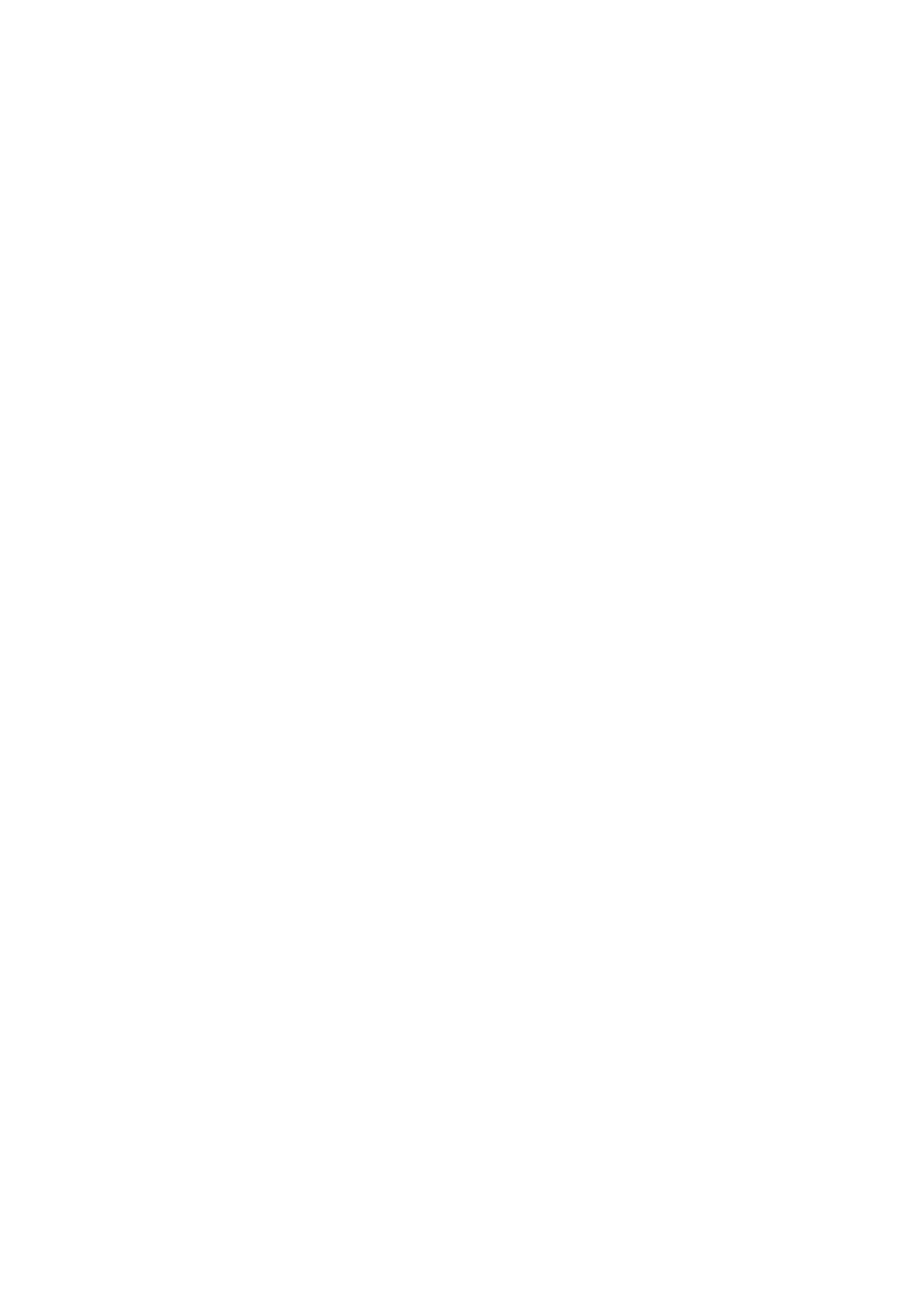## 2 Preliminaries

To begin with, we provide the basic definitions required in this thesis. The foundations and employed tools from computational complexity theory can be found in Section 2.1, a short excursion to graph theory in Section 2.2, and the background of cooperative game theory in Section 2.3. Moreover, consider the following notions. Let  $\mathbb{N} = \{0, 1, 2, \dots\}$  denote the set of non-negative integers, and call  $\mathbb{N}\setminus\{0\}$  the set of positive integers;  $\mathbb{Q}_{\geq 0}$ ,  $\mathbb{R}_{\geq 0}$ ,  $\mathbb{R}_{\geq 0}$ , and  $\mathbb R$  the sets of non-negative rational numbers, positive real numbers, non-negative real numbers, and real numbers, respectively. For a set S, let  $||S||$  denote the cardinality of S, and let  $\mathfrak{P}(S)$  be the power set of S.

By a relation we refer to a collection  $\mathcal{R} \subseteq S \times S$  over a set S.  $\mathcal{R}$  is called reflexive if  $(a,a) \in \mathcal{R}$  for each  $a \in S$ ; transitive if  $(a,b) \in \mathcal{R}$  and  $(b,c) \in \mathcal{R}$  imply  $(a,c) \in \mathcal{R}$  for each  $a, b, c \in S$ ; antisymmetric if  $(a, b) \in \mathcal{R}$  and  $(b, a) \in \mathcal{R}$  imply  $a = b$  for each  $a, b \in S$ ; and total if for each  $a,b \in S$ ,  $(a,b) \in \mathcal{R}$  or  $(b,a) \in \mathcal{R}$ . We consider preference relations  $\succeq$  that are reflexive and transitive but not necessarily total. For two elements  $a$  and  $b$ , we write  $a \succeq b$ , if  $(a,b)$  fulfils the relation, and say a is weakly preferred to b. If  $a \succeq b$  but not  $b \succeq a$ , a is (strictly) preferred to b, written  $a \succ b$ . If both,  $a \succeq b$  and  $b \succeq a$ , we say there is an *indifference* between a and b, written  $a \sim b$ . Since a and b can be distinct, a preference relation does not have to be antisymmetric. A preference relation induces a preference order over the set. In case of a non-total preference relation we speak of a partial order. If the order is antisymmetric, it is called strict, otherwise weak.

In terms of propositional logic, we denote the negation of a Boolean variable x by  $\bar{x}$  and of a set of Boolean variables X by  $\bar{X}$ . A Boolean formula is in *conjunctive normal form* if it is a conjunction of clauses which are a disjunction of literals each. It is in disjunctive normal form if it is a disjunction of implicants which are a conjunction of literals each. Throughout this thesis we consider predicate logic.

### 2.1 Computational Complexity Theory

The studies of computational complexity, as they can be found amongst others in the books by Garey and Johnson [GJ79], Papadimitriou [Pap95], and Rothe [Rot05, Rot08], are based on the computability concept by Turing [Tur36, Tur37, Tur50]. The *deterministic Turing* machine is a theoretical computer model consisting of an alphabet  $\Sigma$ , a tape alphabet  $\Gamma \supseteq \Sigma$ , a set of states Z where one is an initial state  $z_0 \in Z$  and others are distinguished as final states  $F \subseteq Z$ , a blank symbol  $\Box \notin \Gamma$ , and a transition function  $\delta : (Z \setminus F) \times \Gamma \to Z \times \Gamma \times \{L,N,R\}.$ Informally, such a machine can be understood as an infinite tape on which an input word  $x$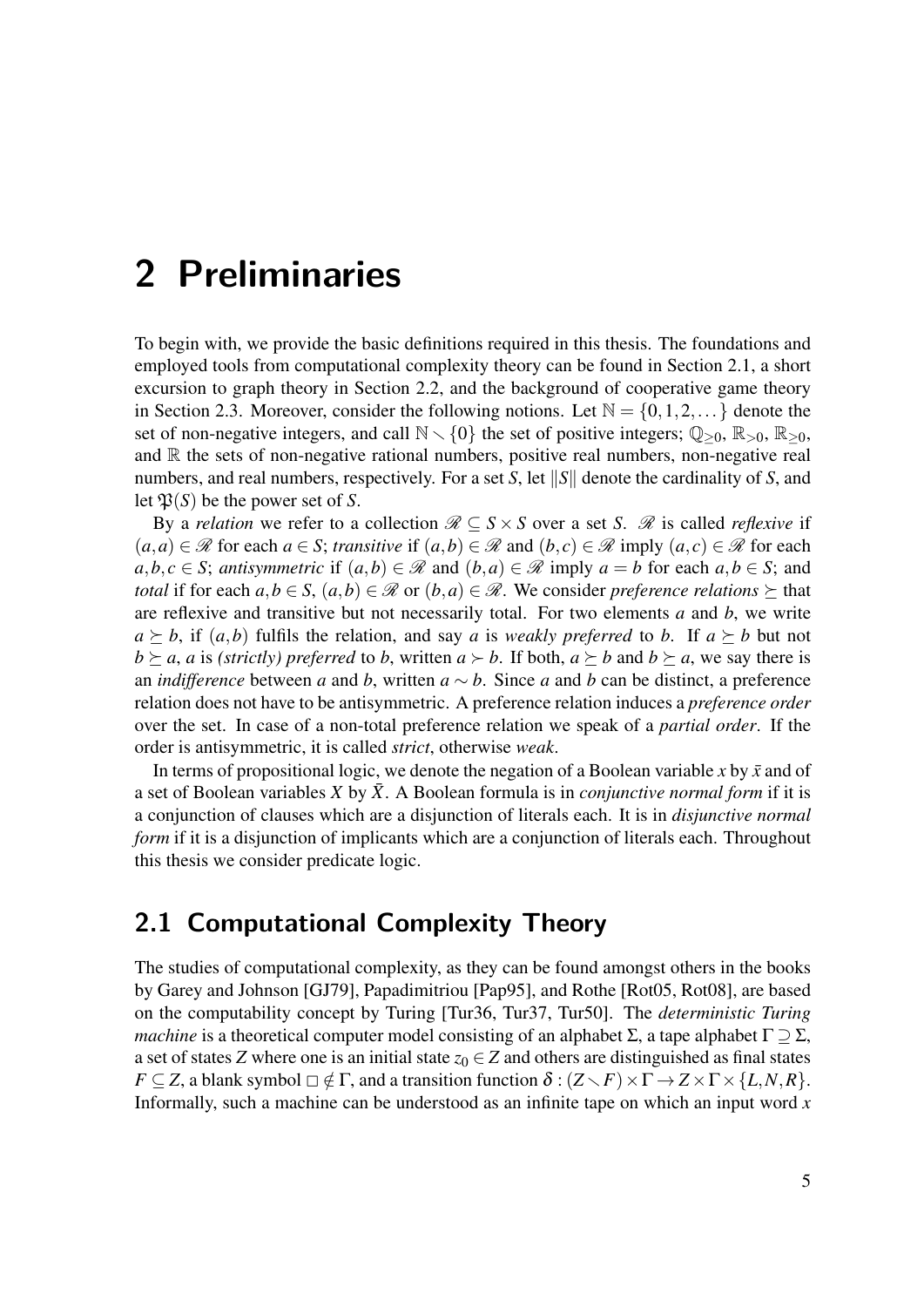consisting of symbols in  $\Sigma$  (written as  $x \in \Sigma^*$ ) is written, one symbol in one cell each. The rest of the tape is filled with blank symbols. The process of the machine is determined via a head in state  $z_0$  that starts reading the first input symbol and changes the state, writes a new symbol, and moves a cell to the left  $(L)$ , not at all  $(N)$ , or to the right  $(R)$  according to  $\delta$ . We call one such move between two *configurations* a *step*. If a configuration is reached which  $\delta$  is not defined for, the machine halts. The input is accepted if the machine halts and is in a final state. Note that so far we have only considered deterministic machines. The transition function may also be defined in a way that there is a set of possible next steps from a configuration. In this case we call a Turing machine nondeterministic.

We distinguish decision problems and function problems. A *decision problem* consists of a possible instance (an element in a certain subset of  $\Sigma^*$ ) and a question that can be answered with true or false. The set of instances with answer true is synonymous with the problem. A Turing machine decides a problem, if it accepts an input if and only if it is an element of the problem. A functional problem consists of a possible instance, and a question that asks for a certain output. A Turing machine computes a function, if it accepts an input in the domain of the function and the corresponding output is written on the tape from the head's position onwards. We speak of an *oracle machine*  $N$  to a machine  $M$ , if  $M$  has access to  $N$  as a black box and requires only one step to obtain the answer of N.

The running time of a machine for an input is described by the number of steps needed from the initial configuration to reach a halt. We measure the running time in dependence on the input length, denoted by |x| for an input word x. If not indicated otherwise, input numbers and sizes are given in unary encoding, while input values are given in binary encoding with logarithmic input size. The worst-case running time  $f$  of a machine is categorized by an asymptotic running time for almost every input size:

$$
f \in \mathscr{O}(g) \iff (\exists c \in \mathbb{R}_{>0})(\exists \text{ finite } N \subset \mathbb{N})(\forall n \in \mathbb{N} \setminus N)[f(n) + 1 \leq c \cdot (g(n) + 1)].
$$

We say, for instance, that f is polynomial if  $f \in \mathcal{O}(g)$  for some polynomial function g. The space required by a machine for an input is the maximum length of a word read or written on the tape at any configuration. In order to categorize problems into classes, we say that a problem is decidable in time  $g$  (or computable for functional problems) if there exists a machine that has a worst-case running time in  $\mathcal{O}(g)$ .

Complexity Classes P and NP The most prominent complexity classes are P and NP. P is the class of all problems that are decidable in polynomial time in the input size. The class NP consists of all problems that are nondeterministically decidable in polynomial time in the input size. Obviously, P is contained in NP. The question as to whether the opposite conclusion also holds is one of the most popular open questions.

The assignment of a decision problem to a class provides an upper bound for its computational complexity. In order to determine a lower bound, hardness with respect to a complexity class is defined via some reducibility. The most common notion is that of polynomialtime many-one reducibility. A problem  $A \subseteq \Sigma^*$  is *polynomial-time many-one reducible* to a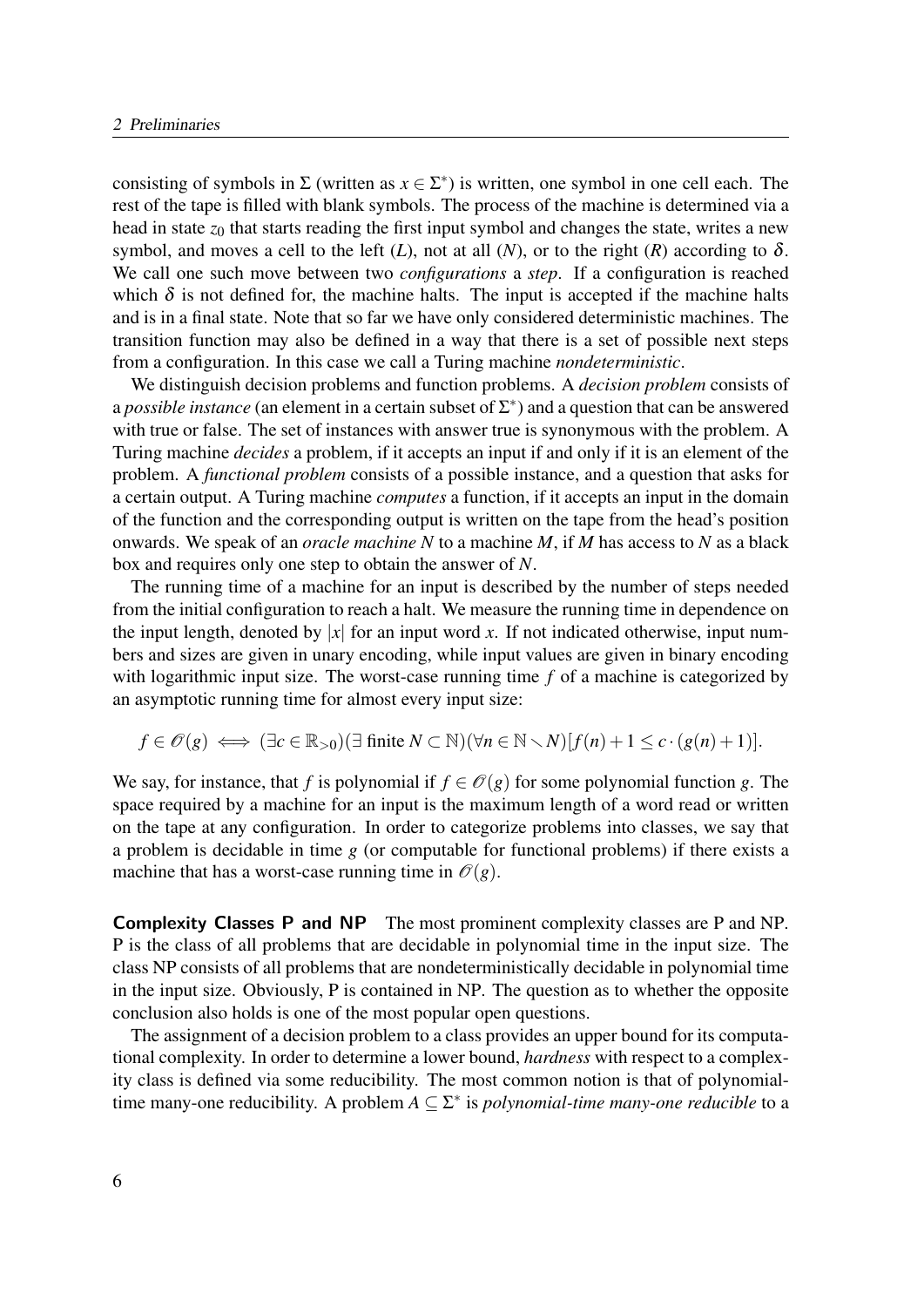problem  $B \subseteq \Sigma^*$  (we write  $A \leq^P_m B$ ) if there exists a polynomial-time computable function  $f : \Sigma^* \to \Sigma^*$  such that for each possible instance  $x \in \Sigma^*$  for A,

$$
x \in A \iff f(x) \in B.
$$

A problem B is called *hard* for class  $\mathfrak{C}$  if  $A \leq^{\mathsf{p}}_{m} B$  for each  $A \in \mathfrak{C}$ . Due to transitivity, it holds that B is hard for  $\mathfrak C$  if there exists a problem A that is hard for  $\mathfrak C$  such that  $A \leq^p_m B$ . In most cases, we use this properties as a means in the upcoming hardness proofs. Moreover, B is called *complete* for  $\mathfrak C$  if B is hard for  $\mathfrak C$  and contained in it. Completeness yields a classification of a problem's computability in comparison to other problems.

Initially, Cook [Coo71] proved the problem SATISFIABILITY (SAT for short) to be NPcomplete. A likewise used variant is 3-SAT, a restriction of SAT to clauses of size three, which is NP-complete as well [Kar72].

|                  | 3-SATISFIABILITY (3-SAT)                                                                                                                                                  |
|------------------|---------------------------------------------------------------------------------------------------------------------------------------------------------------------------|
| Given:           | A set $X = \{x_1, \ldots, x_n\}$ of Boolean variables, a collection of clauses $\mathscr C$ con-<br>sisting of three literals in $X \cup \overline{X}$ each. <sup>1</sup> |
| <i>Ouestion:</i> | Is there an assignment to the variables in X such that in each $c \in \mathscr{C}$ at least<br>one literal is true?                                                       |

Many decision problems are known to be NP-complete. A substantial collection can be found, for example, in the book by Garey and Johnson [GJ79]. We will need further wellknown problems as defined in the following. SUBSET SUM (which is a special variant of the KNAPSACK problem) and the even more restricted problem PARTITION are shown to be NP-complete by Karp [Kar72].

|                  | <b>SUBSET SUM</b>                                                                                                                                                             |  |
|------------------|-------------------------------------------------------------------------------------------------------------------------------------------------------------------------------|--|
| Given:           | A set $A = \{1, , n\}$ , a value function $a : A \to \mathbb{N} \setminus \{0\}$ , $i \mapsto a_i$ , and a positive<br>integer $q$ .                                          |  |
| <i>Ouestion:</i> | Is there a subset $A' \subseteq A$ such that $\sum_{i \in A'} a_i = q$ ?                                                                                                      |  |
|                  |                                                                                                                                                                               |  |
| <b>PARTITION</b> |                                                                                                                                                                               |  |
| Given:           | A set $A = \{1, , n\}$ and a value function $a : A \to \mathbb{N} \setminus \{0\}, i \mapsto a_i$ , such that<br>$\sum_{i=1}^n a_i$ is even.                                  |  |
| Question:        | Does a allow a partition into two subsets of equal weight, that is, is there a<br>subset $A' \subseteq A$ such that $\sum_{i \in A'} a_i = \sum_{i \in A \setminus A'} a_i$ ? |  |

Let  $(a_1,...,a_n; q)$  and  $(a_1,...,a_n)$  denote SUBSET SUM and PARTITION instances, respectively. EXACT COVER BY 3-SETS is also known to be NP-complete (see, e.g., [Pap95]).

<sup>&</sup>lt;sup>1</sup> This input corresponds to a Boolean formula in 3-conjunctive normal form. The equivalent question then is of whether this formula is satisfiable.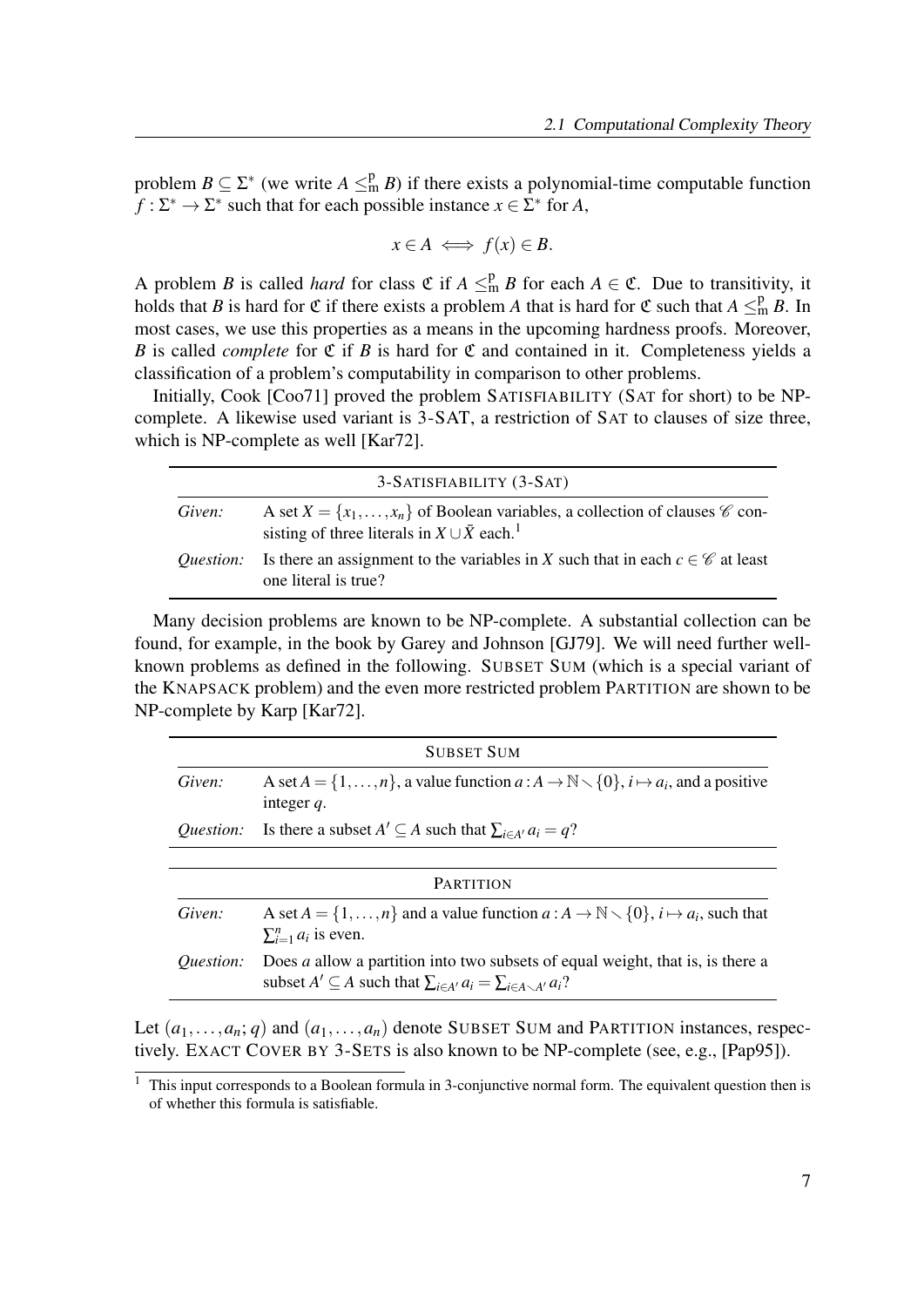|                  | EXACT COVER BY 3-SETS $(XC_3)$                                                                                                                                                                                                                                |
|------------------|---------------------------------------------------------------------------------------------------------------------------------------------------------------------------------------------------------------------------------------------------------------|
| Given:           | A set $B = \{1, , 3k\}, k > 0$ , and a collection $\mathcal{S} = \{S_1, , S_n\}$ of subsets<br>$S_i \subseteq B$ with $  S_i   = 3, 1 \le i \le n$ .                                                                                                          |
| <i>Ouestion:</i> | Is there an exact cover of B in $\mathscr{S}$ , that is, is there a subcollection $\mathscr{S}' \subseteq \mathscr{S}$<br>such that $\bigcup_{S \in \mathcal{S}'} S = B$ and $S_i \cap S_j = \emptyset$ , for each $S_i, S_j \in \mathcal{S}'$ , $i \neq j$ ? |

Given an XC<sub>3</sub> instance  $(B,\mathscr{S})$ , we may assume that each element of B occurs at most three times in the sets in  $\mathscr{S}$ ; in this case the problem remains NP-complete [GJ79].

Counting Classes Additionally to decision problems, we consider counting classes such as FP, the class of all polynomial-time computable functions, and #P. Valiant [Val79] introduced the latter as the class of functions that output the number of solutions for the instances of problems in NP. For a problem  $A \in NP$ , we denote this function by #A. For example, the function #SAT maps any SAT-instance to the number of satisfying truth assignments.

There are several notions of reducibility for functional problems and, consequently, there are several types of hardness and completeness for complexity classes of functions. Let f and g be two functions mapping from  $\Sigma^*$  to  $\mathbb N$ . Analogously to polynomial-time many-one reducibility for decision problems, one notion of functional many-one reducibility is: f *many-one-reduces to g* if there exist two functions  $\varphi$  and  $\psi$  in FP such that for each  $x \in \Sigma^*$ ,  $f(x) = \psi(g(\varphi(x)))$  [Zan91]. The special case where  $\psi$  is the identity function yields parsimonious reducibility [Sim75], which preserves the number of solutions: We say f parsimoniously reduces to g if there exists a polynomial-time computable function  $\varphi$  such that for each input  $x \in \Sigma^*$ ,  $f(x) = g(\varphi(x))$ . See [FH09] for a more detailed discussion on functional reducibilities, e.g., *metric reducibility* [Kre88]. A function g is called #P-parsimonioushard (#P-many-one-hard, respectively) if every function  $f \in \mathsf{H}$  parsimoniously (manyone, respectively) reduces to g. If g is both  $#P$ -parsimonious-hard ( $#P$ -many-one-hard, respectively) and in #P, then g is #P-parsimonious-complete (#P-many-one-complete, respectively). It is known that  $\#XC_3$  is  $\#P$ -parsimonious-complete (see, e.g., [HMRS98] for parsimonious reductions from #3-SAT via various restrictions). Likewise, #SUBSETSUM is #P-parsimonious-complete, as the standard reduction from  $XC<sub>3</sub>$  to SUBSET SUM (see, e.g., [Pap95]) is parsimonious. #PARTITION is only known to be #P-many-one-complete (by the standard reduction [Kar72]). #P is closed under addition and multiplication by 2.

Higher Complexity Classes Above this level we consider a number of other complexity classes for decision problems between NP and the class of all problems decidable in polynomial space, PSPACE, which are illustrated in Figure 2.1 and defined in the following. None of the depicted inclusions are known to be strict.

For a class  $\mathfrak{C}$ , let co $\mathfrak{C}$  denote the class of all complements of problems in  $\mathfrak{C}$ , e.g., coNP contains all problems A whose complements  $\overline{A} = \{x \in \Sigma^* \text{ possible input} \mid x \notin A\}$  are in NP.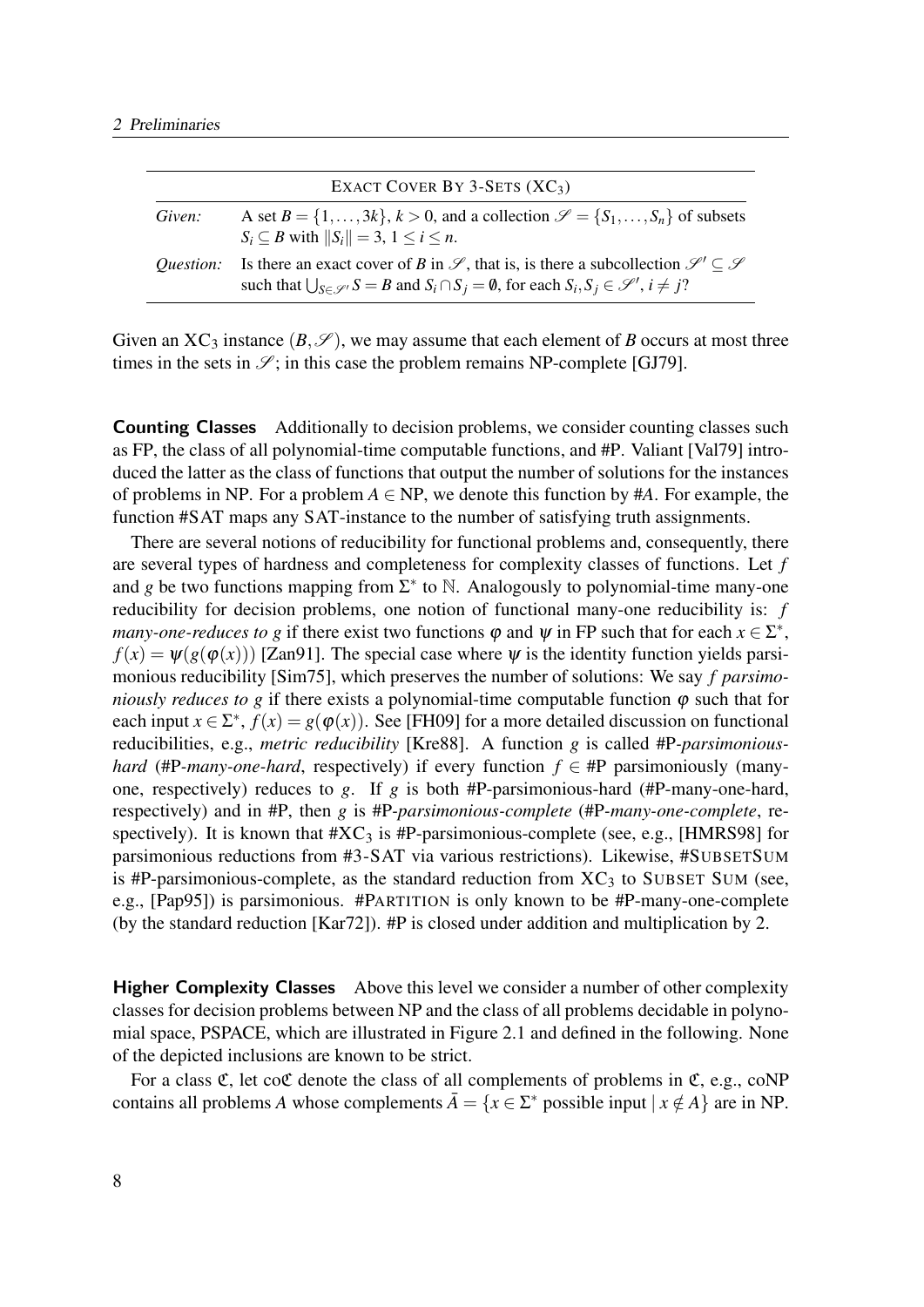

Figure 2.1: An overview of complexity classes. Edges illustrate inclusions from left to right. None of the inclusions are known to be strict.

**Boolean Hierarchy** The *Boolean hierarchy* over NP  $[CGH<sup>+</sup>88, CGH<sup>+</sup>89]$  comprises the classes  $BH_i(NP) = \{A \cup B \mid A \in BH_{i-2}(NP) \text{ and } B \in BH_2(NP)\}\$ ,  $i \geq 3$ , where  $BH_2(NP) =$  ${A \cap B \mid A \in NP \text{ and } B \in \text{coNP}}$ ,  $BH_1(NP) = NP$ , and  $BH_0(NP) = P$ . The class  $DP =$  $BH<sub>2</sub>(NP)$  was introduced by Papadimitriou and Yannakakis [PY84] as the class of differences of any two NP problems. They present the well-known DP-complete problem SAT-UNSAT.

|        | SAT-UNSAT                                                                  |
|--------|----------------------------------------------------------------------------|
| Given: | Two 3-SAT instances $\varphi_1$ and $\varphi_2$ .                          |
|        | Question: Is it true $\varphi_1 \in 3$ -SAT and $\varphi_2 \notin 3$ -SAT? |

In this thesis, we study a DP-hard problem in Chapter 5 in the context of wonderful stability in hedonic games. For further natural complete problems in the levels of the boolean hierarchy, and especially in DP, see the survey by Riege and Rothe [RR06]. More recently and in the fields of voting and resource allocation, DP-hardness results have been discovered [RRS14, NNRR14]. The following lemma provides a sufficient condition for proving lower bounds for DP.

Lemma 2.1 (Wagner [Wag87]). Let A be some NP-hard problem, and let B be any set. If there exists a function  $f \in FP$  such that, for any two instances  $x_1$  and  $x_2$  of A for which  $x_2 \in A$ implies that  $x_1 \in A$ , we have  $\|\{i \mid x_i \in A\}\|$  is odd  $\iff f(x_1, x_2) \in B$ , then B is DP-hard.

Polynomial Hierarchy The polynomial hierarchy over NP [MS72, Sto76], PH, is the union of the classes  $\Delta_i^p = P^{\sum_{i=1}^p}$ ,  $\sum_i^p = NP^{\sum_{i=1}^p}$ , and  $\Pi_i^p = \text{co}\Sigma_i^p$  $i<sup>p</sup>$ ,  $i \geq 1$ , where  $\Delta_0^p = \Sigma_0^p =$  $\Pi_0^p = \text{P}$ . For instance,  $\Sigma_2^p = \text{NP}^{\text{NP}}$  is the class of all problems that can be decided in nondeterministic polynomial time with access to an NP-oracle and  $\Pi_2^p = \text{coNP}^{\text{NP}}$  is the class of all problems whose complements can be decided in  $\Sigma_2^p$  $_2^p$ . Natural complete problems in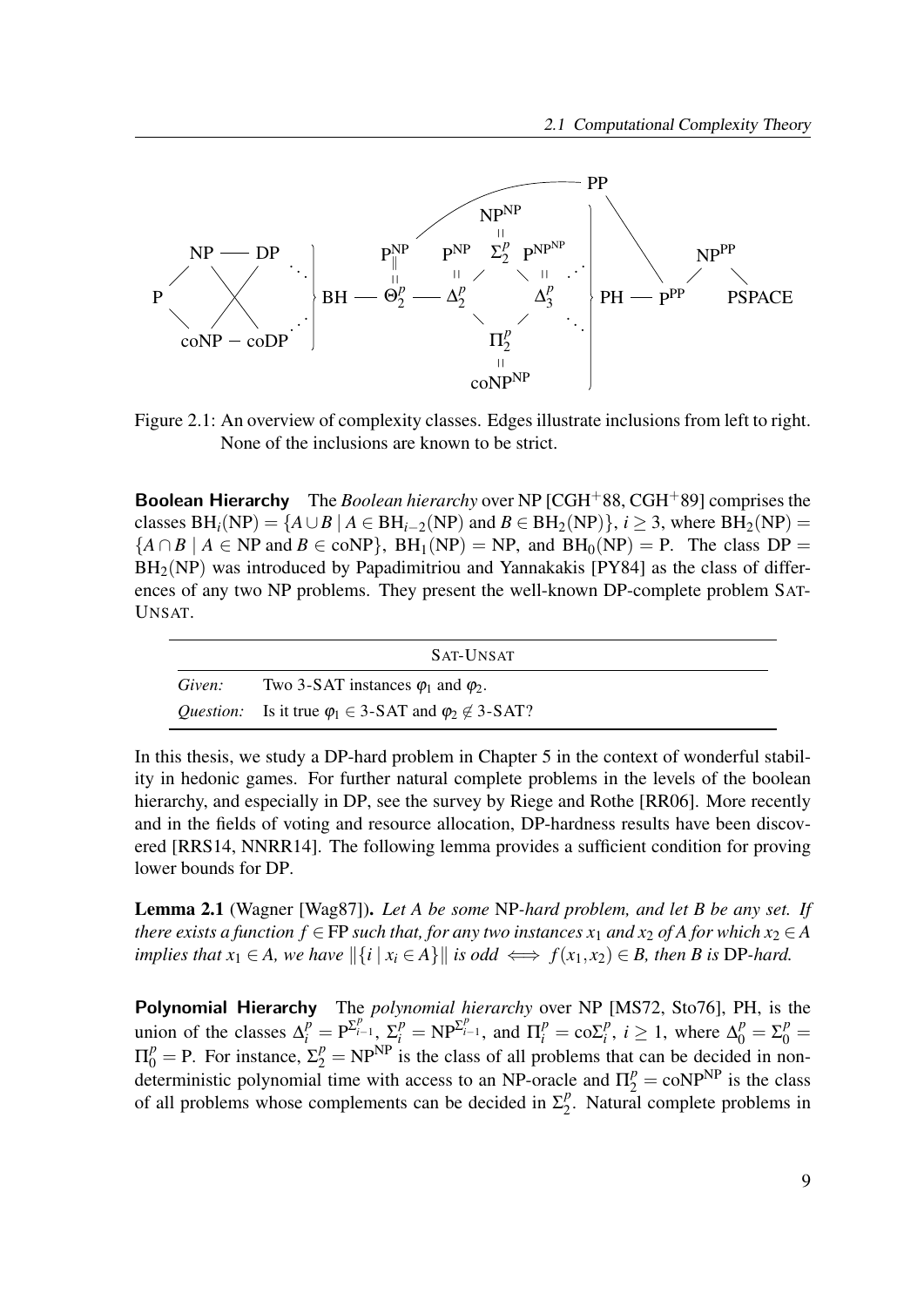the levels of the polynomial hierarchy are the quantified variants of SAT; for instance, the second-level quantified Boolean formula problem is  $\Sigma_2^p$  $n_2^p$ -complete.

|                  | <b>QUANTIFIED BOOLEAN FORMULA 2 (QBF2)</b>                                                                                                                                                                                            |
|------------------|---------------------------------------------------------------------------------------------------------------------------------------------------------------------------------------------------------------------------------------|
| Given:           | Two sets $X = \{x_1, \ldots, x_n\}$ and $Y = \{y_1, \ldots, y_m\}$ of Boolean variables, a<br>collection of implicants $\mathscr C$ consisting of three literals in $X \cup \overline{X} \cup Y \cup \overline{Y}$ each. <sup>2</sup> |
| <i>Ouestion:</i> | Is there an assignment to the variables in $X$ such that for all assignments to<br>the variables in Y it holds that in each $c \in \mathscr{C}$ at least one literal is true?                                                         |

In this thesis, we study a  $\Sigma_2^p$  $\frac{p}{2}$ -complete problem in Chapter 4 in the context of bribery. The survey by Schaefer and Umans [SU02a, SU02b] provides an extensive collection of natural complete problems in the levels of the polynomial hierarchy, and especially in  $\Sigma_2^p$  $n_2^p$ . Recent  $\Sigma^p_2$  $2^P$ -completeness results on core stability in additively separable hedonic games (see also Section 2.3.2 and Chapter 5) are due to Woeginger [Woe13b] and Peters [Pet15]. Meyer and Stockmeyer[MS72, Wra77] show a quantifier characterization of the polynomial hierarchy. For instance, for  $\Sigma_2^p$  $_2^p$  the following characterization holds.

**Lemma 2.2** ([MS72]). A problem A is in  $\Sigma_2^p$  $\frac{p}{2}$  if and only if there exists a set  $B \in \mathrm{P}$  and a polynomial p such that for each possible input x for A,

 $x \in A \iff (\exists y \in \Sigma^*) (\forall z \in \Sigma^*) [ |y| \le p(|x|) \text{ and } |z| \le p(|x|) \implies (x, y, z) \in B].$ 

Parallel Access to NP In between the Boolean hierarchy and the second level of the polynomial hierarchy lies  $\Theta_2^p$  $_2^p$ . It is equivalent to  $P^{NP[log]}$  [PZ83], the class of problems that can be decided in polynomial time by asking  $\mathcal{O}(\log n)$  sequential Turing queries to an NP oracle. Moreover, it is known as  $P_{\parallel}^{NP}$ , where the access to an NP oracle is restricted to polynomially many queries asked in parallel. Independently, Hemachandra [Hem89] and Köbler et al. [KSW87] have shown that  $P^{NP[log]}$  and  $P_{\parallel}^{NP}$  are equal. We turn to  $\Theta_2^P$  $n<sub>2</sub><sup>p</sup>$ -hardness in a challenge in Chapter 5 in the context of wonderful stability in hedonic games. Natural problems occur in different fields, for instance, for graph and satisfiability problems [Wag87], winner determination problems [HHR97a, HHR97b, RSV03, HSV05], and, more recently, covering sets problems [BBF+13]. Similarly to Lemma 2.1, the following lemma provides a useful tool for proving lower bounds for  $\Theta_2^p$  $\frac{p}{2}$ .

**Lemma 2.3** ([Wag87]). Let A be some NP-hard problem, and let B be any set. If there exists a function  $f \in FP$  such that, for all  $k \ge 1$  and any 2k instances  $x_1, \ldots, x_{2k}$  of A for which  $x_j \in A$  implies that  $x_i \in A$  for  $i < j$ , we have  $\|\{i \mid x_i \in A\}\|$  is odd  $\iff f(x_1, x_2, \ldots, x_{2k}) \in B$ , then B is  $\Theta_2^p$  $\frac{p}{2}$ -hard.

 $2$  This input corresponds to a Boolean formula in 3-disjunctive normal form.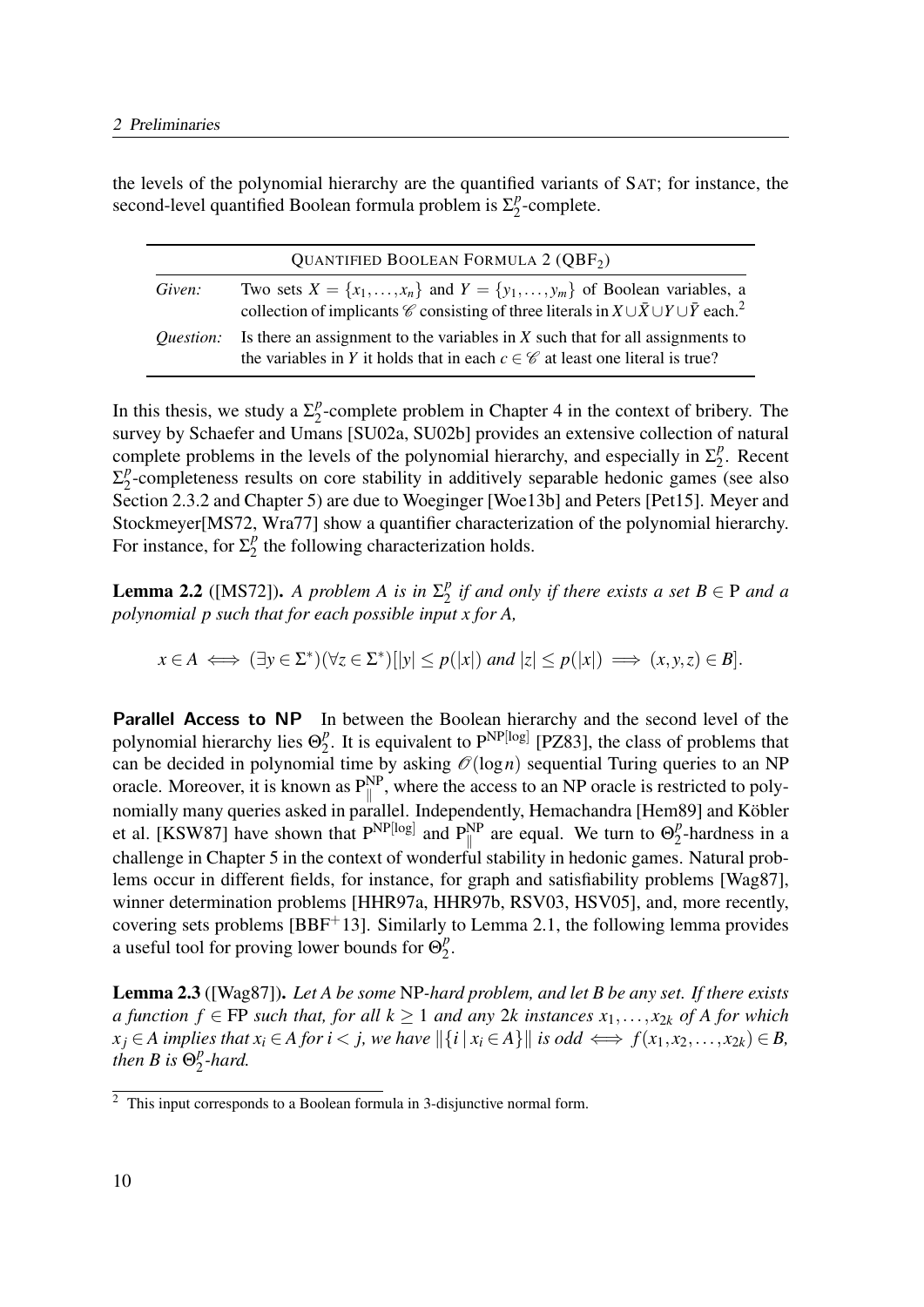**Propabilistic Polynomial Time** The class PP has been introduced by Gill [Gil74, Gil77] as the class of all decision problems X for which there exist a function  $f \in \mathsf{#P}$  and a polynomial p such that for all instances  $x, x \in X$  if and only if  $f(x) \ge 2^{p(|x|)-1}$ . PP is considered to be a class by far larger than NP due to Toda's theorem [Tod91] saying that  $PH \subseteq P^{PP}$ , i.e., PP is at least as hard (in terms of polynomial-time Turing reductions) as any problem in the polynomial hierarchy. Also,  $\Theta_2^{\vec{p}}$  $\frac{p}{2}$  is contained in PP [BHW89]. PP is closed under complement and union. A typical PP-complete problem is the majority variant of SAT.

|        | MAJORITY SATISFIABILITY (MAJSAT)                                                             |
|--------|----------------------------------------------------------------------------------------------|
| Given: | A Boolean formula $\varphi$ dependent on <i>n</i> variables in a set X.                      |
|        | <i>Question:</i> Are there at least $2^{n-1}$ satisfying assignments for the variables in X? |

Note that the related problem of asking whether more than  $2^{n-1}$  assignments satisfy the formula is also PP-complete, inasmuch as PP can be equally characterized by the conditions above and  $f(x) > 2^{p(|x|)-1}$  [Ogi93]. In this thesis, we study PP-complete problems in Chapter 3 in the context of manipulation in weighted voting games. Faliszewski and Hemaspaandra [FH09] prove PP-completeness of the problem of comparing a player's power in two weighted voting games with respect to the probabilistic Penrose–Banzhaf and the Shapley– Shubik index (see also Section 2.3.1 and Chapter 3).

The following result is due to Faliszewski and Hemaspaandra [FH09, Lemma 2.3].

**Lemma 2.4** ([FH09]). Let F be a #P-parsimonious-complete function. The problem COMPARE- $F = \{(x, y) | F(x) > F(y) \}$  is PP-complete.

The following corollaries hold, for instance, since  $\#XC_3$  and  $\#SUBSET$  SUM are  $\#P$ parsimonious-complete.

Corollary 2.5. COMPARE-# $XC<sub>3</sub>$  is PP-complete.

Corollary 2.6. COMPARE-#SUBSETSUM is PP-complete.

**Counting Hierarchy** NP<sup>PP</sup> is the class on the second level of Wagner's counting hierarchy [Wag86] containing all problems solvable by an NP machine with access to a PP oracle. Littman et al. [LGM98] define an NP<sup>PP</sup>-complete variant of SAT.

|                  | EXISTENTIAL MAJORITY SATISFIABILITY (E-MAJSAT)                                                                                                       |
|------------------|------------------------------------------------------------------------------------------------------------------------------------------------------|
| Given:           | A Boolean formula $\varphi$ dependent on variables $x_1, \ldots, x_n$ and a positive integer<br>$k \leq n$ .                                         |
| <i>Ouestion:</i> | Does there exist an assignment of $x_1, \ldots, x_k$ such that more than $2^{n-k-1}$ as-<br>signments for $x_{k+1}, \ldots, x_n$ satisfy $\varphi$ ? |

We turn to NP<sup>PP</sup> in a challenge in Chapter 3 in the context of false-name manipulation in weighted voting games. Other natural NPPP-complete problems have been identified by Mundhenk et al. [MGLA00] related to finite-horizon Markov decision processes and Littman et al. related to probabilistic planning.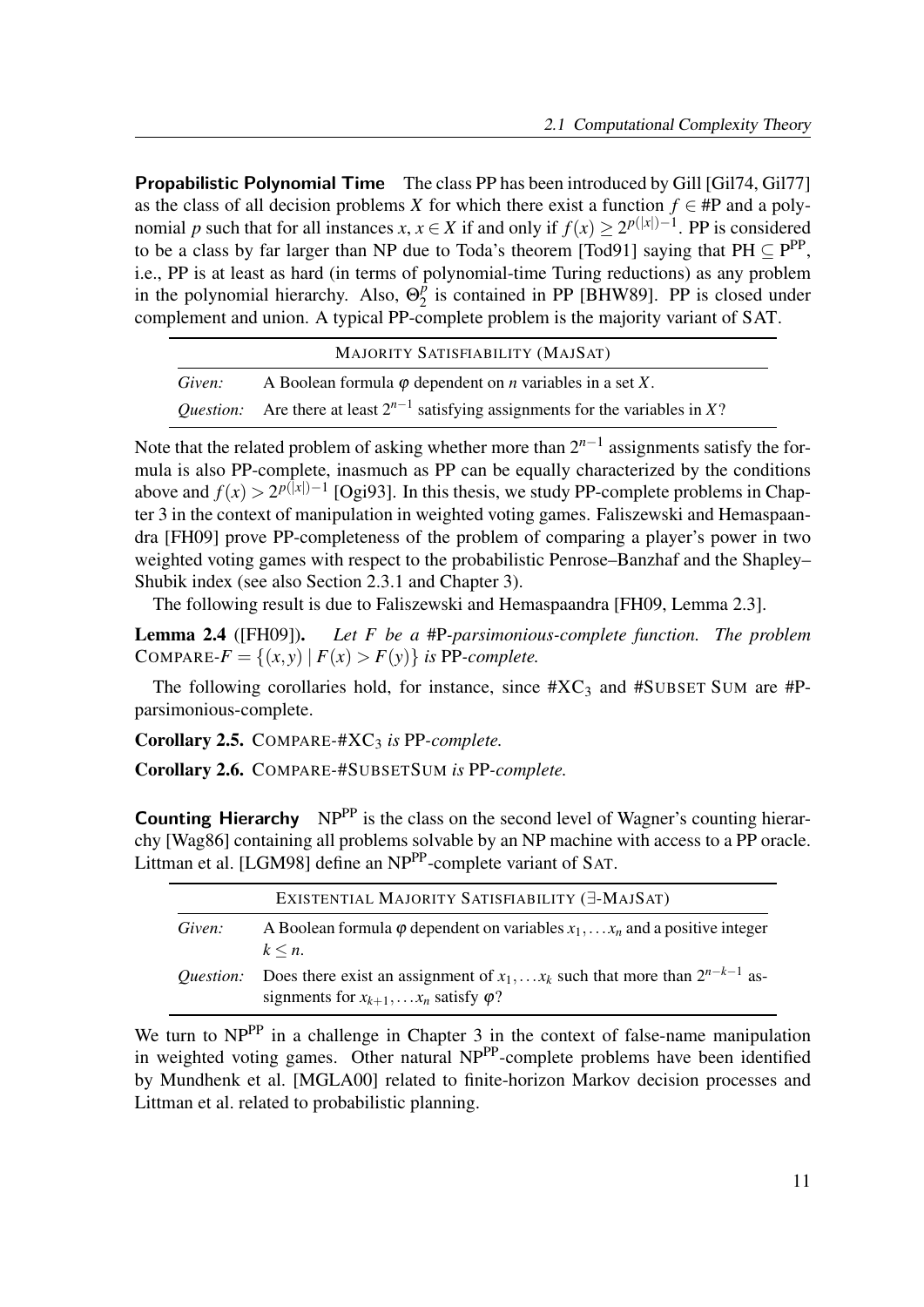### 2.2 Graph Theory

A graph is a pair  $G = (V, E)$ , where V is the set of vertices<sup>3</sup> and E the set of either directed  $(E \subset V \times V)$  or undirected  $(E \subset \{e \subset V \mid ||e|| = 2\})$  edges. In a directed graph an edge is denoted by  $(u, v)$  and is illustrated by a link from vertex u to vertex v. In an undirected graph an edge is denoted by  $\{u, v\}$  and is illustrated by an edge between vertices u and v. Vertices and edges can be weighted; in this case a function  $w: V \to \mathbb{R}$ , or  $w: E \to \mathbb{R}$ , respectively, is given for a graph  $G = (V, E)$ .

Given an undirected graph  $G = (V, E)$ , we denote an *induced subgraph restricted to a* subset of edges  $E' \subseteq E$  by  $G|_{E'} = (V, E')$  and an induced subgraph restricted to a subset *of vertices*  $V' \subseteq V$  by  $G|_{V'} = (V', \{\{u, v\} \in E \mid u \in V' \text{ and } v \in V'\})$ . The set of vertices  $V'(v) = {u \in V | {u, v} \in E}$  attached to a vertex  $v \in V$  is called (*open*) neighbourhood of v,  $V'(v) \cup \{v\}$  is called *closed neighbourhood* of v.

**Properties** A *clique* in an undirected graph  $G = (V, E)$  is a subset  $C \subseteq V$  such that for each two distinct vertices  $u, v \in C$ ,  $u \neq v$ ,  $e = \{u, v\}$  is contained in E. For a vertex  $v \in V$ , let  $\omega_G(v)$  denote the *clique number of v in G*, which is the size of a largest clique in G that contains v. A maximal clique is one that is not contained in a larger clique. A partition of the vertex set V is a division of the vertices into subsets  $\Pi = \{P_1, \ldots, P_k\}$  such that  $\bigcup_{i=1}^k P_i = V$ and  $P_i \cap P_j = \emptyset$  for  $i \neq j$ . We denote the set in  $\Pi$  containing a vertex v by  $\Pi(v)$ . An undirected graph  $G = (V, E)$  consists of k independent components  $G_1 = (V_1, E_1), \ldots, G_k = (V_k, E_k)$  if  $\{V_1, \ldots, V_k\}$  is a partition of V, that is,  $G_i = G|_{V_i}$ ,  $1 \le i \le k$ , and  $E = \bigcup_{i=1}^k E_i$ .

**Definition 2.7** ([Woe13a]). Given a graph  $G = (V, E)$ , a partition  $\Pi$  of V is called wonderfully stable if each  $P \in \Pi$  is a clique and  $\|\Pi(v)\| = \omega_G(v)$  for each vertex  $v \in V$ .

A clique  $P \subseteq V$  blocks a partition  $\Pi$  into cliques if there exists a vertex<sup>4</sup>  $v \in P$  with  $||P|| >$  $\|\Pi(v)\|$ . Consequently,  $\omega_G(v) > \|\Pi(v)\|$ . By definition of clique number,  $\omega_G(v) \ge \|\Pi(v)\|$ holds for each  $v \in V$ , since  $\Pi(v)$  is a clique that contains v. These notations are used in the context of hedonic games, see Sections 2.3.2 and 5.1.

**Decision Problems** We refer to several well-known problems on graphs. GAP is known to be in  $P<sup>5</sup>$ 

|        | <b>GRAPH ACCESSIBILITY PROBLEM (GAP)</b>                                         |
|--------|----------------------------------------------------------------------------------|
| Given: | A directed graph G and two distinguished vertices $s$ (source) and $t$ (target). |
|        | <i>Question:</i> Can t be reached from s via the edges in $G$ ?                  |

<sup>3</sup> We consider graphs with a finite vertex set.

<sup>&</sup>lt;sup>4</sup> Note that it is actually the vertex that blocks the partition, not the whole clique; nevertheless we use this notion due to parallels to group deviations in hedonic games.

<sup>&</sup>lt;sup>5</sup> Indeed, it is even considered to be decidable much faster than in polynomial time, namely in nondeterministic logarithmic space [Sav73, Jon75].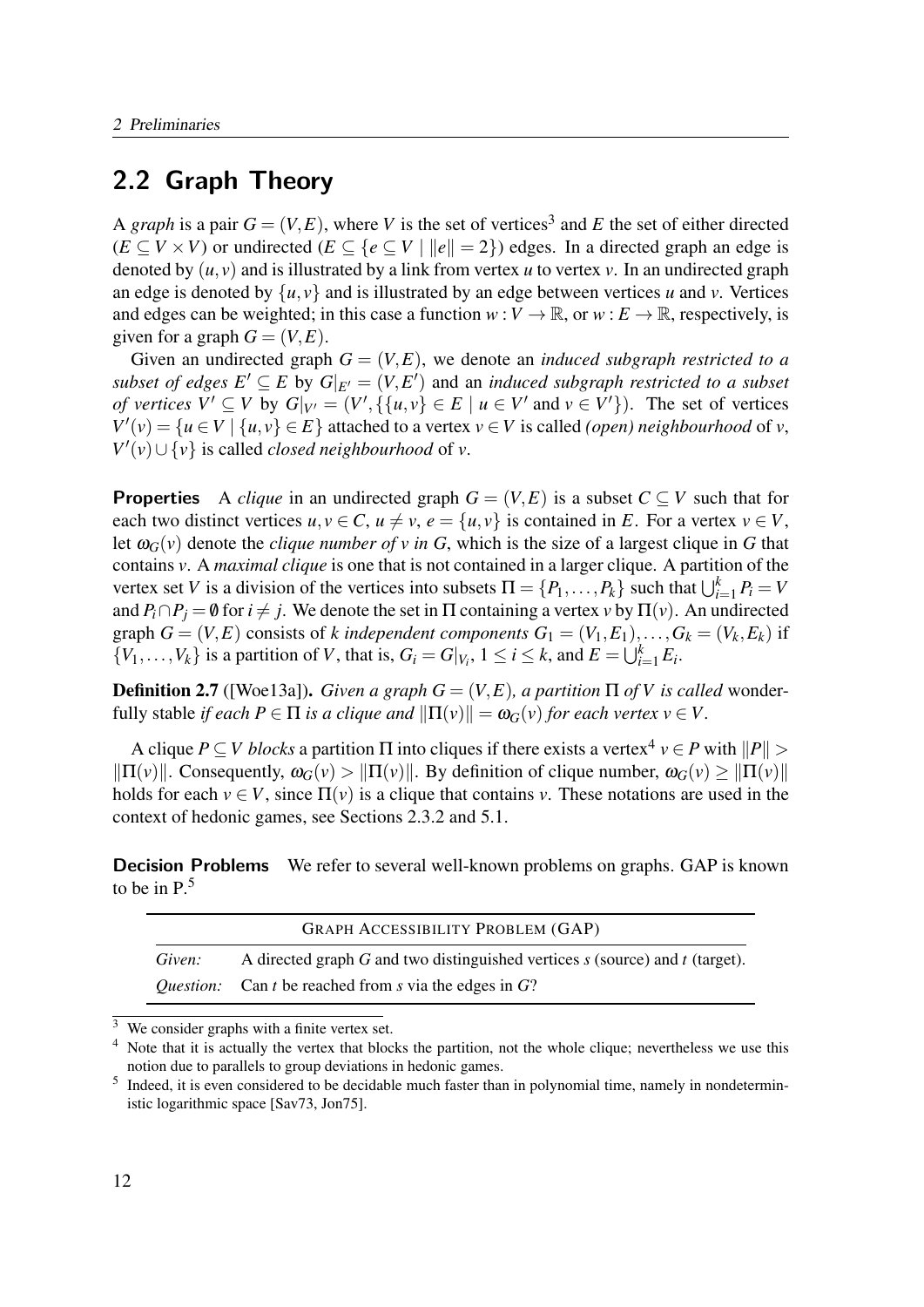Related well-studied graph problems concern maximal connected subgraphs and generalized connectivity, see, e.g.,  $[AAA<sup>+</sup>06, LM14]$ .

CLIQUE and MAXCUT are further well-known NP-complete problems [Kar72].

|        | <b>CLIQUE</b>                                           |
|--------|---------------------------------------------------------|
| Given: | An undirected graph $G$ and a positive integer $k$ .    |
|        | <i>Question:</i> Is there a clique of size $k$ in $G$ ? |

Note that the problem of whether there exists a partition into a limited number of cliques in a graph is NP-hard (see, e.g., [GJ79]). If, however, the number of cliques is not limited, a partition into cliques can easily be found.

|                  | MAX CUT                                                                                                                                                 |
|------------------|---------------------------------------------------------------------------------------------------------------------------------------------------------|
| Given:           | An undirected graph $G = (V, E)$ , edge weights $w : E \to \mathbb{N} \setminus \{0\}$ and a<br>positive integer $K$ .                                  |
| <i>Ouestion:</i> | Is there a partition of V into two vertex sets $V_1$ and $V_2$ such that<br>$\sum_{\{v_1,v_2\} \in E, v_1 \in V_1, v_2 \in V_2} w(\{v_1,v_2\}) \geq K?$ |

MULTIPAIRCUT WITH VERTEX COSTS is a decision problem mentioned by Bachrach and Porat [BP10].

|                  | MULTIPAIRCUT WITH VERTEX COSTS (MCVC)                                                                                                                                                                   |
|------------------|---------------------------------------------------------------------------------------------------------------------------------------------------------------------------------------------------------|
| Given:           | A graph $G = (V, E)$ , <i>m</i> vertex pairs $(s_j, t_j)$ , $1 \le j \le m$ , a weight function<br>$w: V \to \mathbb{Q}_{\geq 0}$ , and a bound $K \in \mathbb{Q}_{\geq 0}$ .                           |
| <i>Ouestion:</i> | Does there exist a subset $V' \subseteq V$ such that $\sum_{v \in V'} w(v) \leq K$ and the induced<br>subgraph $G _{V \setminus V'}$ contains no path linking a pair $(s_i, t_i)$ , $1 \leq j \leq m$ ? |

It is known that MCVC belongs to P for problem instances with  $m < 3$ , yet is NP-complete for problem instances with  $m > 3$ . The related optimization problem for  $m < 3$  can be solved in polynomial time using the same algorithm as the decision problem with a corresponding output [DJP<sup>+</sup>94]. Without loss of generality, we can assume that the bound K and the vertex weights  $w(v)$ ,  $v \in V$ , in an MCVC instance are natural numbers, since in the reduction from MAXCUT to MULTITERMINALCUT by Dahlhaus et al. [DJP<sup>+</sup>94, Theorem 3] weights and bounds are also natural numbers.

We turn to domains on graphs in Chapter 4 in the context of path-disruption games and in Chapter 5 in the context of network of friends representations of hedonic games. Further graph theoretic background can be found amongst others in the textbooks [Dis05, GRRW10].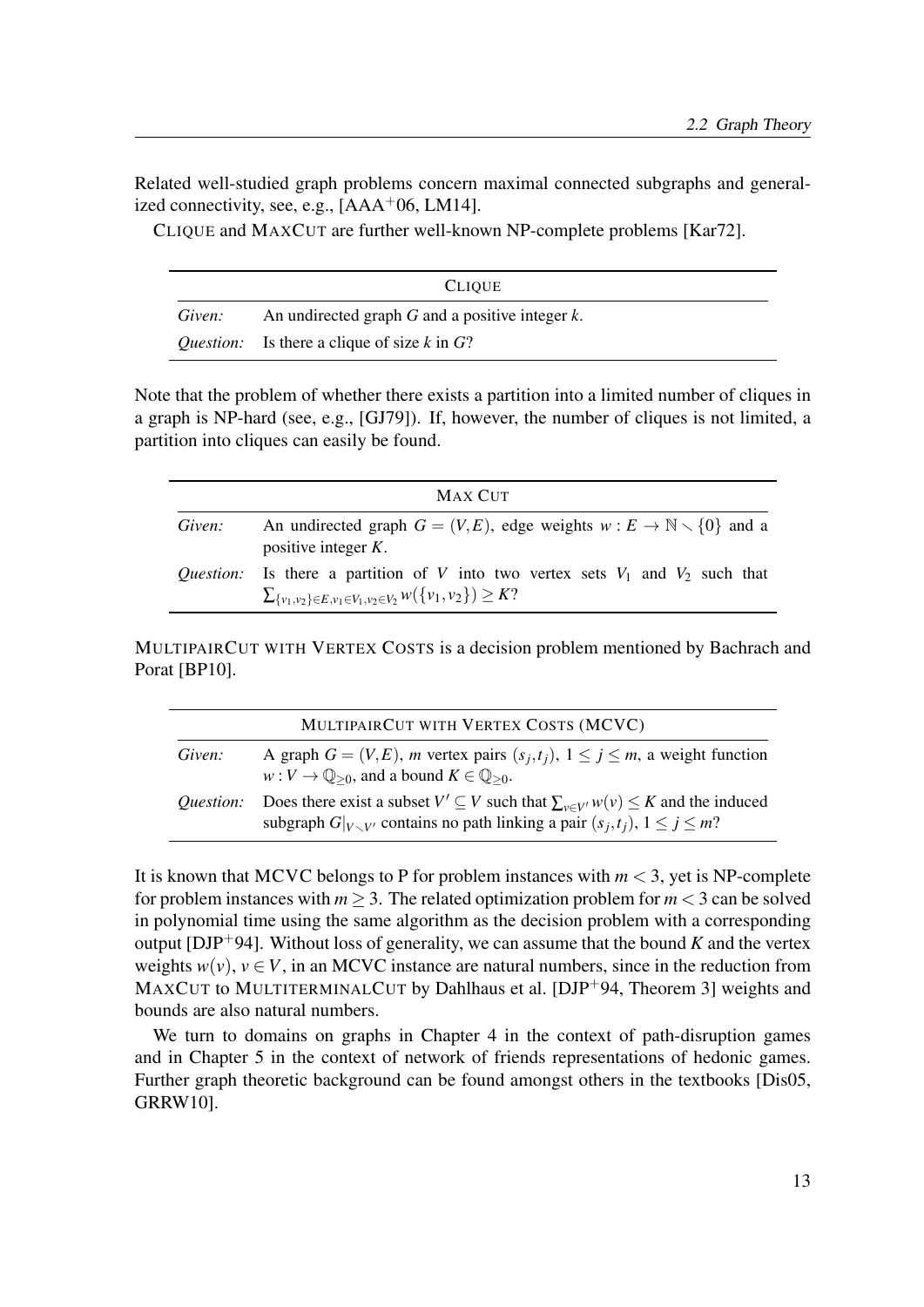### 2.3 Cooperative Game Theory

The basic domain the problems studied in this thesis are settled in is that of cooperative games. Basic concepts can be found, e.g., in textbooks by Chalkiadakis et al. [CEW11], Shoham and Leyton-Brown [SL09], and Peleg and Sudhölter [PS07], and the book chapters by Elkind et al. [ERJ13], and Elkind and Rothe [ER16]. We differentiate between cooperative games with transferable utility where a coalition of players is assigned a certain value dividable among the players in the coalition and coalition formation games without such transferable utility among which we focus on hedonic games.

### 2.3.1 Cooperative Games with Transferable Utility

A cooperative game with transferable utility  $\mathscr{G} = (N, v)$  consists of a finite set  $N = \{1, \ldots, n\}$ of players or agents<sup>6</sup>, and a coalitional function  $v: \mathfrak{P}(N) \to \mathbb{R}$  that assigns a value  $v(C) \in \mathbb{R}$ to each subset of players C, called a *coalition*. It is common to assume that  $v(\theta) = 0$ .

A cooperative game is called *monotonic* if for any two coalitions  $B \subseteq C \subseteq N$  it holds that  $\nu(B) \leq \nu(C)$ . It is simple if it is monotonic and the coalitional function  $\nu : \mathfrak{B}(N) \to \{0,1\}$ is the *characteristic function* for success, mapping each coalition  $C \subseteq N$  to a value that indicates whether C is successful or not. We say that C wins if  $v(C) = 1$ , and loses if  $v(C) = 0$ . The coalition N is called the grand coalition.

A constant-sum game  $\mathscr{G} = (N, v)$  is a cooperative game with transferable utility which satisfies  $v(C) + v(N \setminus C) = v(N)$  for each coalition  $C \subseteq N$ . A cooperative game  $\mathscr{G} = (N, v)$ is convex if  $v(C \cup D) > v(C) + v(D) - v(C \cap D)$  holds for all coalitions  $C, D \subseteq N$ . This implies *superadditivity* which is satisfied if for all coalitions  $C, D \subseteq N$  with  $C \cap D = \emptyset$  it holds that  $v(C \cup D) \ge v(C) + v(D)$ . Two cooperative games  $\mathscr{G} = (N, v)$  and  $\mathscr{G}' = (N, v')$ are called *strategically equivalent* if there exist  $\alpha > 0$  and  $\beta : N \to \mathbb{R}$  such that  $v'(C) =$  $\alpha v(C) + \sum_{i \in C} \beta(i)$  holds for each  $C \subseteq N$ .

Player Properties The following solution concepts and related problems are commonly defined for simple games. Different players may have different significance in a game. A player of high importance is a veto player. Player i has the veto property if no coalition wins without her, in a simple game  $\mathscr{G} = (N, v)$  that is, due to monotonicity,  $v(N \setminus \{i\}) = 0$ . For a cooperative game  $\mathscr{G} = (N, v)$ , let

$$
v(C \cup \{i\}) - v(C)
$$

be the *marginal contribution* of a player  $i \in N$  to a coalition  $C \subseteq N \setminus \{i\}$ . A player of little significance in  $\mathscr G$  is a *dummy player*. There are two different interpretations of what that means and, thus, two main definitions. Firstly, we call a player  $i \in N$  a *null player* if adding her does not change the value of any coalition at all that is,  $v(C \cup \{i\}) - v(C) = 0$  for each  $C \subseteq N$  [PS07]. Such a player is also known as a dummy player (see, e.g., [DS79]). Secondly,

 $\overline{6}$  We use these terms analogously due to applications in both game theory and multiagent systems.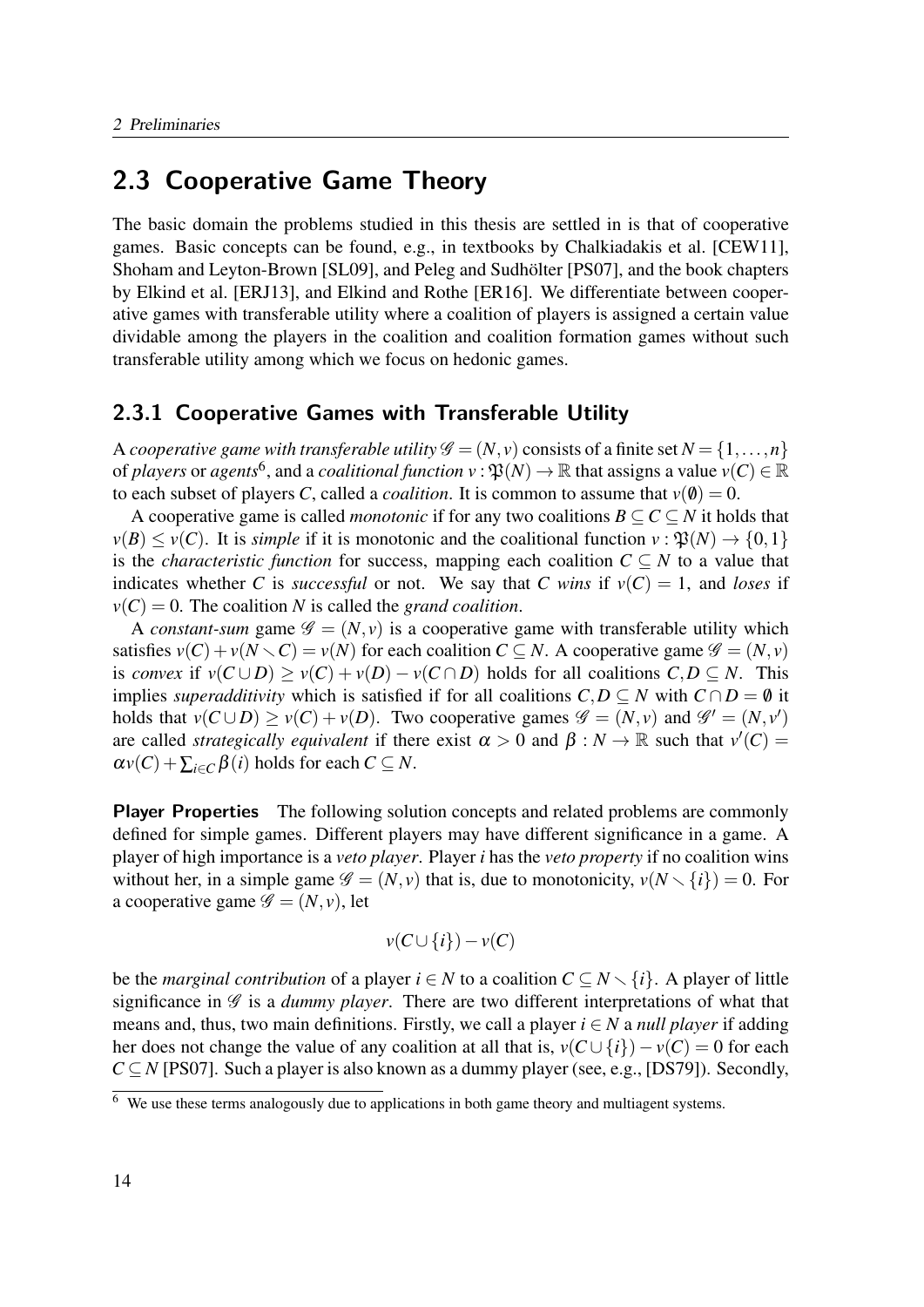we call a player *j* a *dummy player* if adding him changes the value of each coalition only to his own value, that is,  $v(C \cup \{j\}) - v(C) = v(\{j\})$  for each  $C \subseteq N \setminus \{j\}$  (see, e.g., [SL09] and [Sha53] in the context of superadditive games). The two notions coincide whenever the coalition consisting of the player considered has value 0. By definition, a player in a simple game can also be a dummy player if he has value 1, then, he is also a veto player. For simple games, we focus on the notion of null players. Two players  $i$  and  $j$  are called symmetric if they are interchangeable, that is  $v(C \cup \{i\}) - v(C) = v(C \cup \{i\}) - v(C)$  for every coalition  $C \subseteq N \setminus \{i, j\}$ . A more precise measurement of a player's significance is provided by so called power indices, see below. Before we define them, we have a look at other concepts at first.

Payoff and Group Deviations One of the key goals in cooperative game theory is the question of how to distribute the game's total payoff among the players. An outcome in a cooperative game with transferable utility is a coalition structure, that is, a partition of the player set into coalitions, together with a payoff vector. A *payoff vector*  $\vec{q} = (q_1, \ldots, q_n) \in$  $\mathbb{R}^n_{\geq 0}$  is a distribution of the value of a coalition to the players within the coalition. In this thesis, in the context of transferable utility, we focus on questions of stability of the grand coalition, thus, a payoff vector corresponds to the grand coalition and satisfies  $\sum_{i=1}^{n} q_i \leq$  $v(N)$ . A pre-imputation is a payoff vector  $\vec{q} = (q_1, \ldots, q_n)$  satisfying efficiency, i.e.,

$$
\sum_{i=1}^n q_i = v(N).
$$

An imputation is a pre-imputation additionally satisfying individual rationality, i.e.,

$$
q_i \ge v(\{i\}) \quad \text{for each } i \in N.
$$

Let  $q(C) = \sum_{i \in C} q_i$  denote the total payoff of the players in coalition  $C \subseteq N$  with respect to  $\vec{q}$ .

The *core* [Gil59] of a game  $\mathscr{G} = (N, v)$  is the set of all payoff vectors that stabilize the game with respect to deviating coalitions. A coalition  $C \subseteq N$  has an incentive to deviate from the grand coalition if its value is greater than the payoff of the players in C. The core of  $\mathscr G$  consists of all payoff vectors  $\vec q$  such that

$$
q(C) \ge v(C) \quad \text{for each } C \subseteq N.
$$

Due to its restrictive nature, it might be the case that the core does not contain any elements. It is known that the core of a simple game is non-empty if and only if there is a veto player in the game. A weaker form of the core is the  $\varepsilon$ -core of  $\mathscr G$ , where a deficit not exceeding a bound  $\varepsilon$  is allowed. Let  $v(C) - \vec{q}(C)$  denote the deficit of a coalition. The  $\varepsilon$ -core of  $\mathscr G$ consists of all payoff vectors<sup>7</sup>  $\vec{q}$  such that

$$
q(C) \ge v(C) - \varepsilon \quad \text{for each } C \subseteq N.
$$

 $\overline{7}$  Note that sometimes only imputations are allowed in the  $\varepsilon$ -core, e.g., Bachrach and Porat [BP10]. However, then, there might be trouble with successful singleton coalitions, and there might not exist a finite  $\varepsilon$  such that the  $\varepsilon$ -core is non-empty.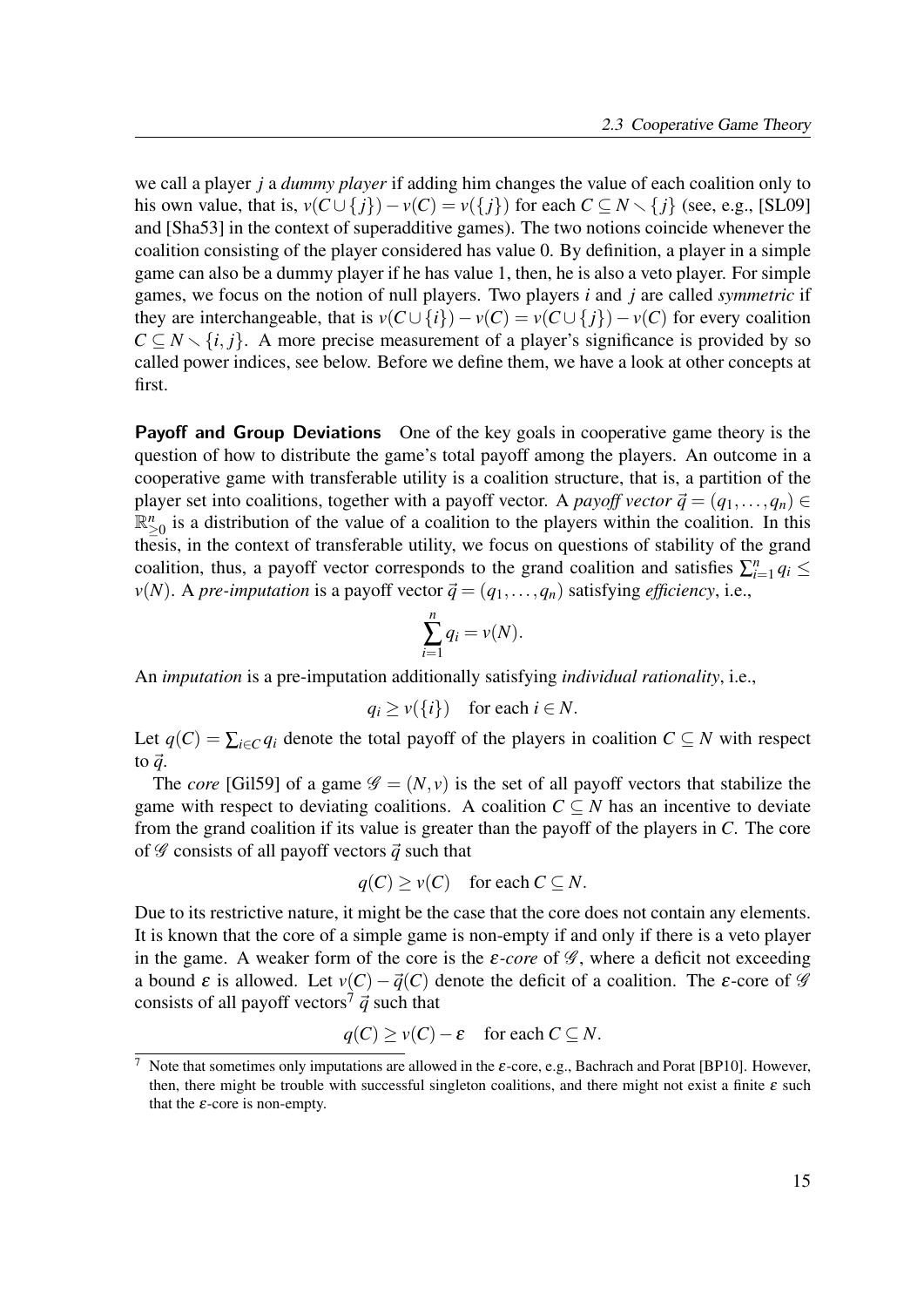Maschler et al. [MPS79] introduce the *least core of a game* as its minimal non-empty  $\varepsilon$ -core. Note that the least core of a cooperative game is never empty.

Further concepts include the cost of stability due to Bachrach et al.  $[BEM<sup>+</sup>09]$  or the stable sets due to von Neumann and Morgenstern [NM44].

**Power Indices** Other important solution concepts, so called *power indices*, measure the significance of a player in a game in different ways. It is common to study these indices in simple games. Nevertheless, note that they can easily be redefined for a more general setting. A player *i* in a simple game  $\mathcal{G} = (N, v)$  is called *pivotal* (or *crucial* or *critical*) for a coalition  $C \subseteq N \setminus \{i\}$  if her marginal contribution to C is 1, that is, if  $C \cup \{i\}$  is successful, but  $C$  is not.

In this thesis we study two popular indices, the Penrose–Banzhaf index and the Shapley– Shubik index. For other indices, see, e.g., an early overview by Felsenthal and Machover [FM05]. Banzhaf [Ban65] rediscovered a notion originally introduced by Penrose [Pen46]. The raw Penrose–Banzhaf power index of player i in  $\mathscr G$  is defined by

$$
\text{PenroseBanzhaf}^*(\mathcal{G},i) = \sum_{C \subseteq N \smallsetminus \{i\}} (\nu(C \cup \{i\}) - \nu(C)).
$$

This indicates the number of coalitions a player is pivotal for. It is useful to normalize this value; in fact, two different ways of normalization have been proposed for the Penrose– Banzhaf index. In the original definition of the normalized Penrose–Banzhaf power index [Ban65], the raw Penrose–Banzhaf index of a given player is divided by the sum of all players' raw indices:

$$
\overline{\text{PenroseBanzhaf}}(\mathscr{G},i) = \frac{\text{PenroseBanzhaf}^*(\mathscr{G},i)}{\sum_{j=1}^n \text{PenroseBanzhaf}^*(\mathscr{G},j)},
$$

so that all players' normalized indices add up to one.<sup>8</sup> This index was analysed in detail by Dubey and Shapley [DS79], who introduced an alternative normalization, which divides the raw Penrose–Banzhaf index of a given player by the total number of coalitions without that player, obtaining the probabilistic Penrose–Banzhaf power index:

$$
\text{PenroseBanzhaf}(\mathcal{G},i) = \frac{\text{PenroseBanzhaf}^*(\mathcal{G},i)}{2^{n-1}}.
$$

Intuitively, this index measures the probability that a player is pivotal for any possible coalition. Here, normalization is done with respect to the number of coalitions, which makes games with different numbers of players better comparable. Both indices have different advantages resulting from their axiomatic properties. In a nutshell, while the normalized Penrose–Banzhaf index yields an efficient payoff vector and is therefore studied by Aziz et al. [ABEP11], the probabilistic Penrose–Banzhaf index shows other mathematical advantages. Dubey and Shapley [DS79] comprehensively analyse these two indices comparing various mathematical properties. In particular, for a vector  $\vec{q}(N, v)$  =

<sup>&</sup>lt;sup>8</sup> Note that for this definition it is necessary to assume that the grand coalition has as positive value.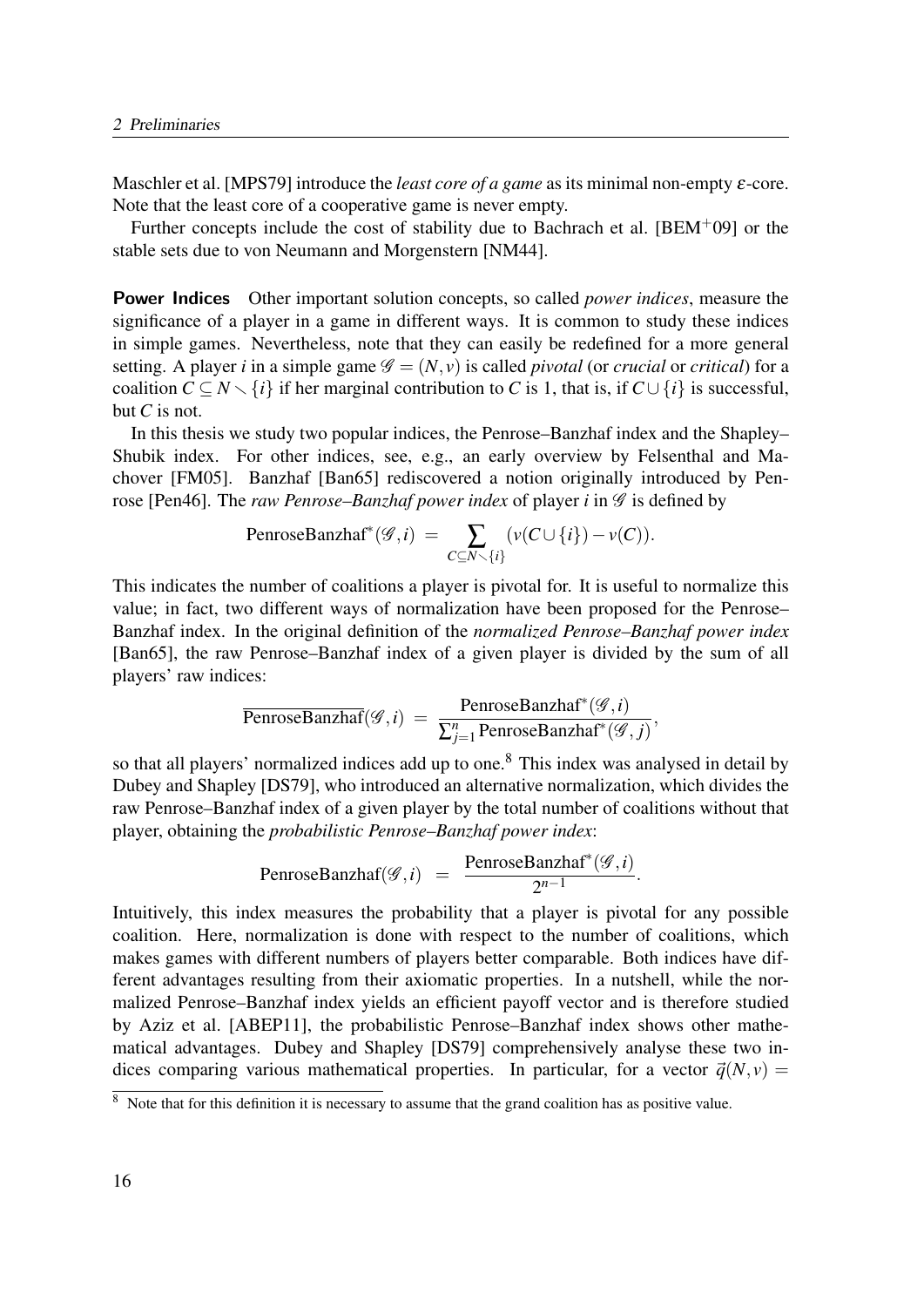$(q_1(N, v),..., q_n(N, v)) \in \mathbb{R}_{\geq 0}^n$  of power indices for *n* players in a game  $(N, v)$ , they study four fundamental axioms:

**symmetry:** Whenever two players i and j are symmetric in a game  $\mathcal{G}$ , it holds that  $q_i(N, v) = q_i(N, v);$ 

**dummy player:** If player i is a null player in a game  $(N, v)$ , then  $q_i(N, v) = v({i})$ ;

- **additivity:** For any two games  $(N, v_1)$  and  $(N, v_2)$ , it holds that  $q_i(N, v_1+v_2) = q_i(N, v_1) + q_i(N, v_2)$  $q_i(N, v_2)$  for all players  $i \in N$ , where  $v_1 + v_2$  is defined via  $(v_1 + v_2)(C) = v_1(C) +$  $v_2(C)$  for all coalitions  $C \subseteq N$ ;
- **valuation:** For any two simple games  $(N, v_1)$  and  $(N, v_2)$ , it holds that  $q_i(N, v_1 \vee v_2)$  +  $q_i(N, v_1 \wedge v_2) = q_i(N, v_1) + q_i(N, v_2)$  for each  $i \in N$ , where  $v_1 \vee v_2$  and  $v_1 \wedge v_2$  are defined via  $(v_1 \vee v_2)(C) = \max\{v_1(C), v_2(C)\}\$ , and  $(v_1 \wedge v_2)(C) = \min\{v_1(C), v_2(C)\}\$ for all coalitions  $C \subseteq N$ .

Amongst others they discover the fact that the probabilistic Penrose–Banzhaf index satisfies all four axioms while the normalized Penrose–Banzhaf index lacks the latter two. Another evidence in advantage to the probabilistic Penrose–Banzhaf index is that, in contrast to the normalized index, it is not subject to the so-called bloc paradox (see [FM95]), that is, a player can lose power by taking over another player. See Chapter 3, Section 3.1 for the computational complexity of the annexation problem, the problem of whether a player gains power by annexing a player. We study the probabilistic index due to its comparability for two games in the context of manipulation (see, e.g., Remark 3.8). We refer to the work of Dubey and Shapley [DS79] as well as the work of Felsenthal and Machover [FM05, FM95] for a careful, detailed discussion on the differences between the two normalizations.

There is a unique pre-imputation satisfying all four axioms mentioned above. Shapley [Sha53] defines the underlying concept for superadditive games as a value satisfying symmetry, efficiency and additivity. He states that "it is remarkable that no further conditions are required to determine the value uniquely". This value, known as the Shapley value is one of the most popular concepts studied in cooperative games, see, e.g., the textbook by Peleg and Sudhölter [PS07] for further axiomatic characterizations. For a simple game  $\mathscr{G} = (N, v)$  the *Shapley–Shubik power index* [SS54] describes the marginal contributions of a player to all possible coalitions with respect to the order in which players enter the coalitions. Let the raw Shapley–Shubik index be characterized<sup>9</sup> by

ShapleyShubik<sup>\*</sup>
$$
(\mathscr{G},i)
$$
 =  $\sum_{C \subseteq N \setminus \{i\}} ||C||! \cdot (n-1-||C||)! \cdot (\nu(C \cup \{i\}) - \nu(C)),$ 

and normalized by

ShapleyShubik(
$$
\mathscr{G}, i
$$
) =  $\frac{\text{ShapleyShubik}^*(\mathscr{G}, i)}{n!}$ .

<sup>&</sup>lt;sup>9</sup> The original definition considers the sum over all possible permutations and is known to be equivalent to this one.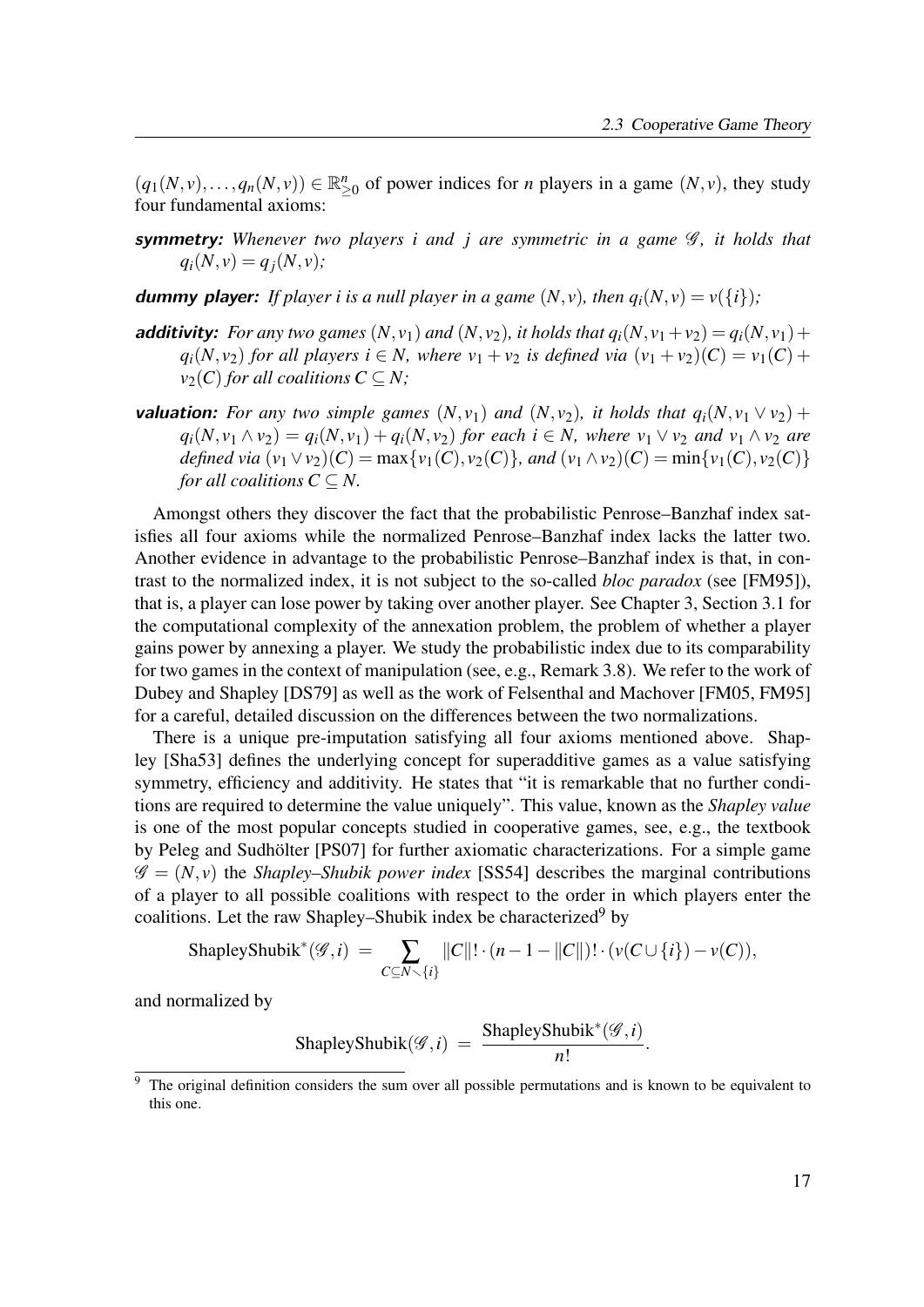Representations Having defined these concepts, we have to narrow down the setting we want to study them in. Since the number of coalitions is exponential in the number of players, representing a cooperative game by listing the values of its coalitional function, requires exponential space. Hence, for algorithmic purposes, it is essential to find succinct representations. Succinct representations, however, often enough restrict expressiveness. In the following we consider weighted voting games as one way of representing simple games succinctly. For further representations and their succinctness and expressiveness, see, e.g., the books and book chapters mentioned at the beginning of this section. We assume a neutral environment, that is, although we may write players' weights etc. as lists, there is no order over players with an influence on a coalitional function.

Weighted Voting Games Weighted voting games (also known as weighted threshold games) [NM44] are an important class of simple cooperative games that are compactly representable but not fully expressive.<sup>10</sup> Formally, a *weighted voting game* 

$$
\mathscr{G} \curvearrowleft (w_1, \dots, w_n; q)
$$

is represented by weights  $w_i \in \mathbb{N}$ ,  $1 \le i \le n$ , where  $w_i$  is the *i*<sup>th</sup> player's weight, and a quota  $q \in \mathbb{N}$ .<sup>11</sup> A coalition  $C \subseteq N$  wins if and only if the sum of the players' weights involved in the coalition reaches or exceeds the quota. That is, for each coalition  $C \subseteq N$ , letting  $w(C)$  denote  $\sum_{i \in C} w_i$ , C wins if  $w(C) \geq q$ , and it loses otherwise. Requiring the quota to satisfy  $0 < q \leq w(N)$  ensures that the empty coalition loses and the grand coalition wins. Weighted voting games have been intensely studied from a computational complexity point of view, see, e.g., the work by Elkind et al. [EGGW09, EGGW07] and the book by Chalkiadakis et al. [CEW11, Chapter 4] for an overview.

Prasad and Kelly [PK90, Theorem 5] show that for a given weighted voting game, the computation of the Penrose–Banzhaf index is #P-many-one-complete. For the raw version of the index their proof implies that its computation in a given weighted voting game for a given player, is #P-parsimonious-complete [FH09]. Deng and Papadimitriou [DP94, Theorem 9] show that computing the raw Shapley–Shubik power index in a given weighted voting game of a given player is #P-many-one-complete; Faliszewski and Hemaspaandra [FH09] show that it is not #P-parsimonious-complete.

A weighted majority game is defined similarly to weighted voting games, except that no fixed quota  $q$  is given; instead, a coalition is successful if and only if the sum of the players' weights within this coalition is greater than half of the total sum of all players' weights, that is, the quota is, dependent on the players' weights, set to  $q = |w(N)/2| + 1$ .

 $10$  Full expressiveness for one-dimensional simple games can be gained by so-called vector weighted voting games, a multi-dimensional game represented by the intersection of several weighted voting games (see, e.g., [CEW11]).

<sup>&</sup>lt;sup>11</sup> See [CEW11, Theorem 4.2] for why non-negative integer weights and quotas may be assumed.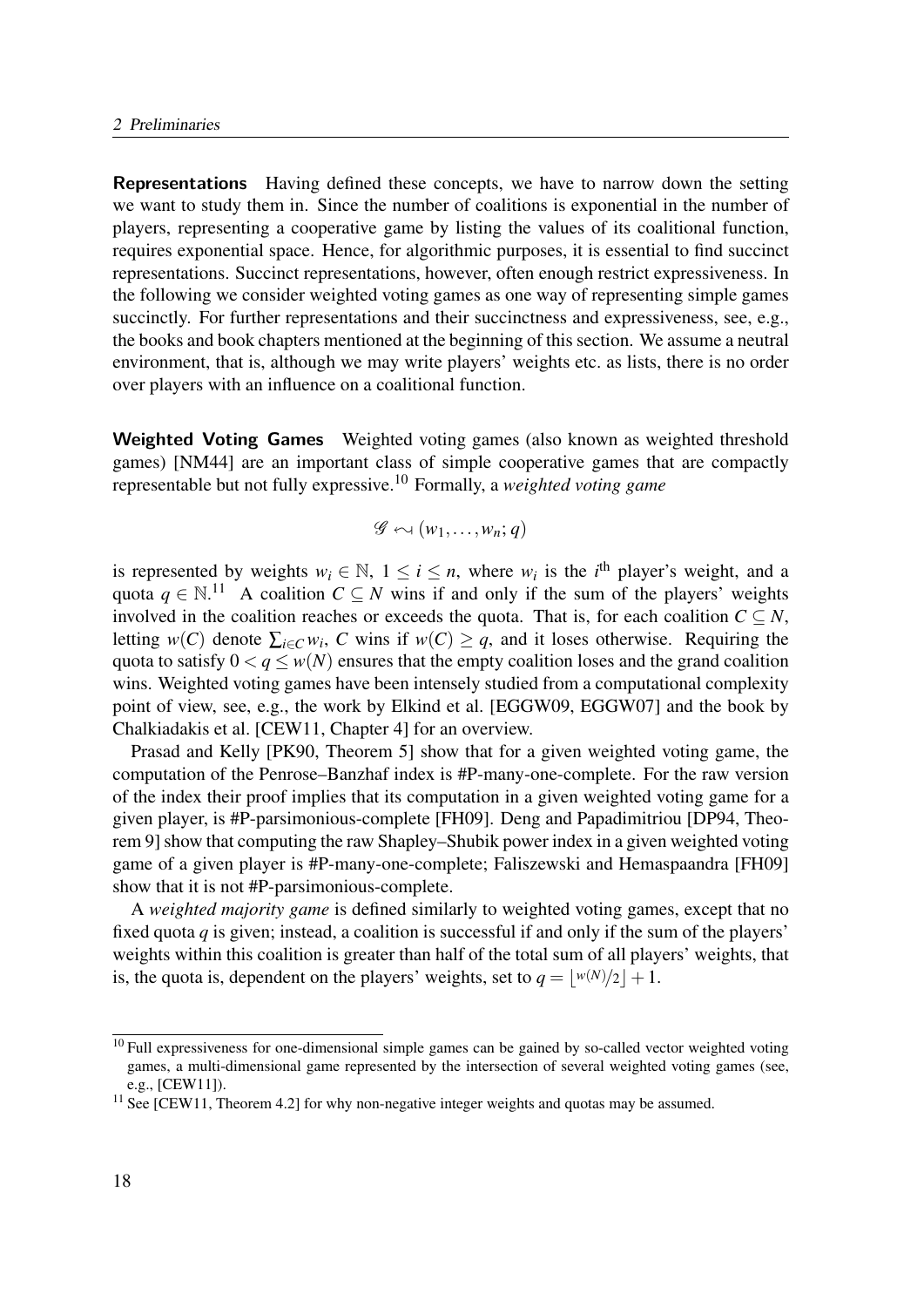Path-Disruption Games Path-disruption games are cooperative games introduced by Bachrach and Porat [BP10]. Given a graph<sup>12</sup>  $G = (V, E)$ , the set of agents  $N = \{1, \ldots, n\}$ corresponds to the set of vertices  $V = \{v_1, \ldots, v_n\}$ . Moreover, there are *m* adversarial players who each want to travel from a source vertex  $s_j$  to a target vertex  $t_j$  in  $V$ ,  $1 \le j \le m$ . We say a coalition  $C \subseteq N$  blocks a path from  $s_j$  to  $t_j$  if there is no path from  $s_j$  to  $t_j$  in the induced subgraph  $G|_{V \setminus \{v_i | i \in C\}}$  or if  $s_j$  or  $t_j$  are not even in  $V \setminus \{v_i | i \in C\}$ . Four types of path-disruption games are distinguished: those with a single adversary and with multiple adversaries, and for both with and without costs. The most general game is the model with several adversarial players and costs for each vertex to be blocked. Letting  $c:V \to \mathbb{R}_{\geq 0}$  be a function defining a cost for each vertex to be blocked,  $c(C) = \sum_{i \in C} c(v_i)$  denotes a coalition C's cost.

**Definition 2.8.** We are given an undirected graph  $G = (V, E)$  with  $n = ||V||$  vertices and with an adversary associated with each of the pairs  $(s_1,t_1),\ldots,(s_m,t_m)$ ,  $s_j,t_j\in V$ ,  $1\leq j\leq n$ m, a cost function  $c: V \to \mathbb{R}_{\geq 0}$ , a reward  $R \in \mathbb{R}_{\geq 0}$ . A path-disruption game with costs and multiple adversaries *is defined by players*  $N = \{1, ..., n\}$ , where *i* is represented by  $v_i$ ,  $1 \leq i \leq n$ , and the coalitional function

$$
v(C) = \begin{cases} R - \mu(C) & \text{if } \mu(C) < \infty \\ 0 & \text{otherwise} \end{cases}
$$

with

$$
\mu(C) = \begin{cases} \min\{c(B) \mid B \subseteq C \text{ and } \tilde{v}(B) = 1\} & \text{ if } \tilde{v}(C) = 1 \\ \infty & \text{ otherwise,} \end{cases}
$$

where

$$
\tilde{v}(C) = \begin{cases} 1 & \text{if } C \text{ blocks each path from } s_j \text{ to } t_j \text{, for each } j, 1 \le j \le m \\ 0 & \text{otherwise.} \end{cases}
$$

Letting  $m = 1$ , we have a restriction to a single adversary. Letting  $c(v_i) = 0$  for all i,  $1 \le i \le n$ ,  $R = 1$ , and, thus,  $v(C) = \tilde{v}(C)$ , the simple games without costs are defined. We say a coalition  $C \subseteq N$  wins the game if  $\tilde{v}(C) = 1$ , and loses it otherwise.

In Definition 2.8 weights and bounds are real numbers; however, to make the problems for these games suitable for computer processing (and to define their complexity in a reasonable way), we will henceforth assume that all weights and bounds are rational numbers.

In the simple form of path-disruption games, the value of a coalition can be computed in polynomial time, however, when costs are included, polynomial-time computability of a value is only known for a single adversary [BP10]. Path-disruption games with costs are not monotonic. In Chapter 4 we will generalize path-disruption games to a model with uncertainty about the targets.

 $12$  In this thesis we consider path-disruption games on undirected graphs, see Chapter 4.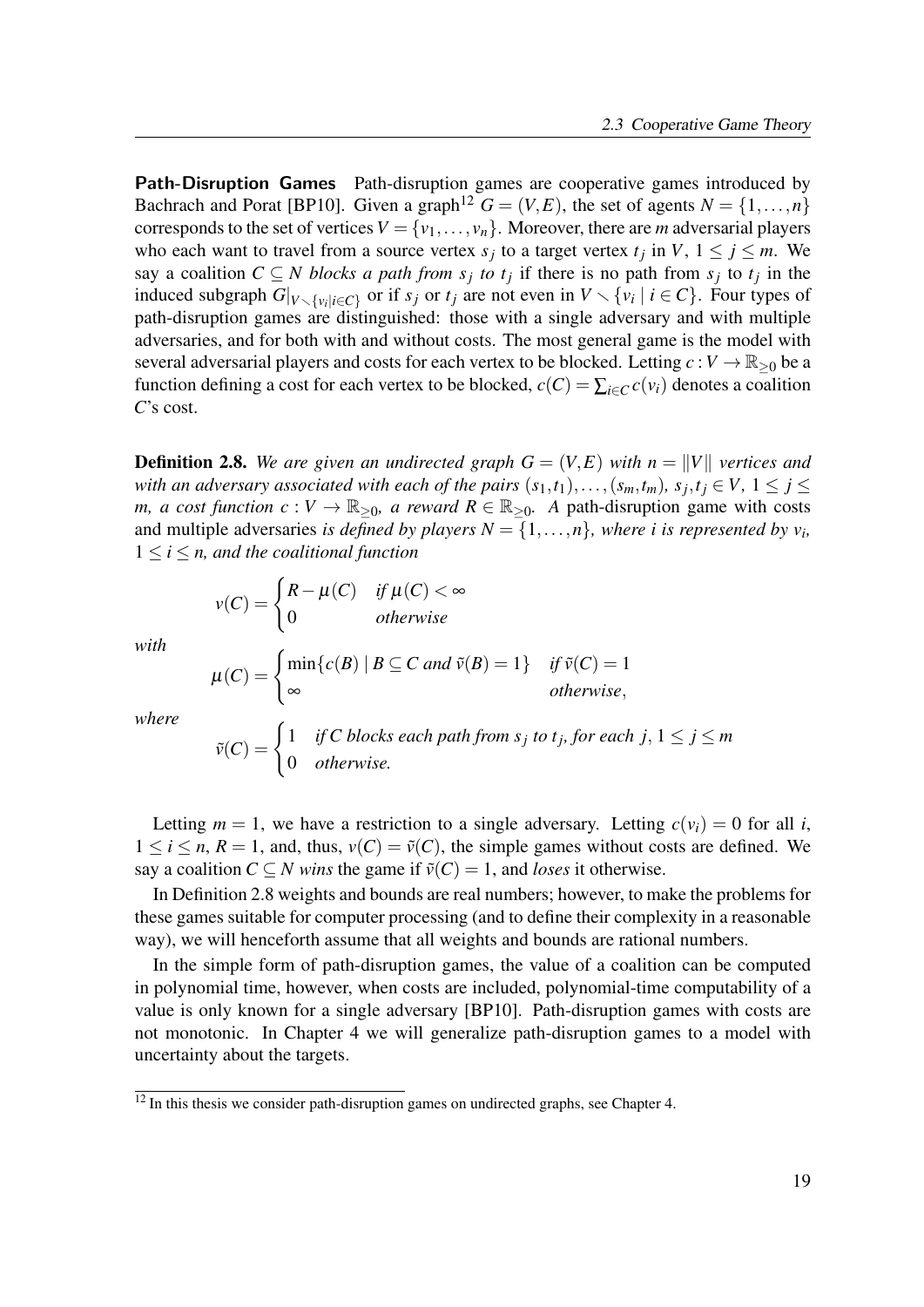### 2.3.2 Hedonic Games

Hedonic games are cooperative games, however not structured as a game with transferable utility. Here, the central ideas of, on the one hand, cooperative game theory where players form coalitions in order to cooperate managing certain tasks as teams, and, on the other hand, voting scenarios (see, e.g., [BF02, BCE13]) where players cast their preferences over alternatives in order to elect a solution in mutual agreement, are combined. In hedonic games the players vote on coalitions they are contained in by expressing weak preference orders. This hedonic model, where a coalition's happiness only depends on the players involved in it, is introduced by Drèze and Greenberg [DG80] and formalized by Banerjee et al. [BKS01] and independently by Bogomolnaia and Jackson [BJ02].

Formally, a hedonic game is a tuple  $\mathcal{H} = (N, \geq)$ , where  $N = \{1, ..., n\}$ , again, denotes the finite set of players, and  $\succeq = (\succeq_1, \ldots, \succeq_n)$  is a profile of preferences, where  $\succeq_i$  is a reflexive, transitive, and total relation over  $\mathcal{N}_i = \{C \subseteq N \mid i \in C\}$ . This relation induces a total weak preference order for player *i*. For two coalitions  $A, B \in \mathcal{N}_i$ , we say that player *i* weakly prefers A to B if  $A \succeq_i B$ , i (strictly) prefers A to B if  $A \succ_i B$ , and i is indifferent between A and B if  $A \sim_i B$ . A coalition structure in H is a partition  $\Gamma = \{C_1, \ldots, C_k\}$  of the players into  $k \ge 1$  coalitions  $C_1, \ldots, C_k \subseteq N$  (i.e.,  $\bigcup_{r=1}^k C_r = N$  and  $C_r \cap C_s = \emptyset$  for  $r \ne s$ ,  $C_r \neq \emptyset$ ,  $1 \leq r \leq k$ ). For a coalition structure Γ, let Γ(i) denote the coalition containing player i.

**Stability Concepts** The following solution concepts, or *stability concepts*, are commonly studied for hedonic games [BKS01, BJ02, ABS13, ABH13, Woe13a]. A coalition structure Γ is called

**perfect** if for each player  $i \in N$ ,  $\Gamma(i)$  is one of her favourite coalitions, that is, i weakly prefers  $\Gamma(i)$  to every coalition in  $\mathcal{N}_i$ ,

**uniquely perfect** if  $\Gamma$  is perfect and no other coalition structure is perfect,

**individually rational** if  $\Gamma(i)$  is acceptable, for each player  $i \in N$ , that is, i weakly prefers  $\Gamma(i)$  to being alone in  $\{i\}$ .

While perfection is rather rare, individual rationality is guaranteed by  $\{\{i\} \mid i \in N\}$ . More demanding concepts consider deviations of a single player to another (possibly empty) existing coalition. We say that a coalition structure  $\Gamma$  is called

- **Nash-stable** if for each player  $i \in N$ ,  $\Gamma(i) \succeq_i C \cup \{i\}$  holds for each coalition  $C \in \Gamma \cup \{\emptyset\}$ , that is, no player wants to move to another existing or empty coalition,
- **individually stable** if for each player  $i \in N$  and for each coalition  $C \in \Gamma \cup \{0\}$ , it holds that  $\Gamma(i) \succ_i C \cup \{i\}$  or there exists a player  $j \in C$  such that  $C \succ_i C \cup \{i\}$ , that is, no player can move to another preferred coalition without making a player in the new coalition worse off,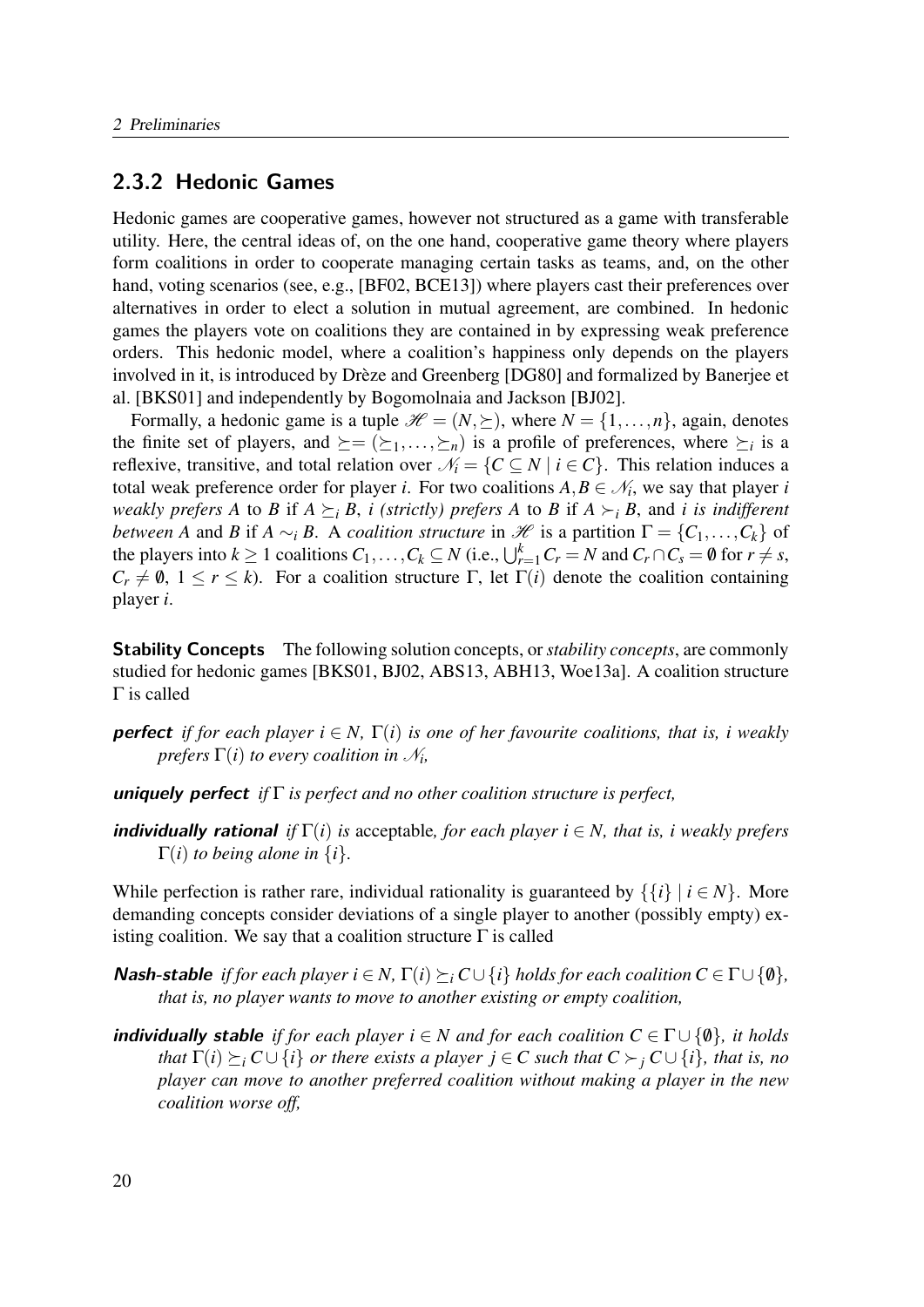contractually individually stable if for each player  $i \in N$  and for each coalition  $C \in \Gamma \cup$  $\{\emptyset\}$ , it holds that  $\Gamma(i) \succ_i C\cup \{i\}$ , or there exists a player  $j \in C$  such that  $C \succ_i C\cup \{i\}$ , or there exists a player  $j'\in \Gamma(i)\smallsetminus \{i\}$  such that  $\Gamma(i)\succ_{j'}\Gamma(i)\smallsetminus \{i\}$ , that is, no player can move to another preferred coalition without making a player in the new coalition or in the old coalition worse off.

Note that Nash stability implies individual stability, which, in turn, implies contractually individual stability, as the requirements increase: Firstly, no player wants to deviate from her coalition; then, a player might want to deviate but is not welcome in the new coalition; and finally, she might be welcome but is contractually bounded to the former coalition. Moreover, the next two commonly studied concepts deal with group deviation. A coalition structure  $\Gamma$  is called

- **core-stable** if for each non-empty coalition  $C \subseteq N$ , there exists a player  $i \in C$  such that  $\Gamma(i) \succ_i C$ , that is, no coalition blocks Γ,
- strictly core-stable if for each coalition  $C \subseteq N$ , there exists a player  $i \in C$  such that  $\Gamma(i) \succ_i C$  or for each player  $i \in C$ ,  $\Gamma(i) \sim_i C$ , that is, no coalition weakly blocks  $\Gamma$ .

Alternatively, other concepts are based on a relation comparing different coalition structures. A coalition structure  $\Gamma$  is called

- **Pareto-optimal** if for each coalition structure  $\Delta$ , there exists a player  $i \in N$  such that  $\Gamma(i) \succ_i \Delta(i)$  or for each player  $j \in N$ ,  $\Gamma(j) \sim_i \Delta(i)$ , that is, no other coalition structure Pareto-dominates Γ,
- **popular** if for each coalition structure  $\Delta$ , the number of players i with  $\Gamma(i) \succ_i \Delta(i)$  is at least as large as the number of players j with  $\Delta(j) \succ_i \Gamma(j)$ .

Popularity implies Pareto optimality, since a popular coalition structure cannot be Paretodominated. We furthermore introduce the notion of strict popularity. A coalition structure  $Γ$  is called *strictly popular* if it *strictly beats* each coalition structure  $Δ ≠ Γ$  *in pairwise* comparison,<sup>13</sup> that is,

$$
\|\{i\in N \mid \Gamma(i)\succ_i \Delta(i)\}\| > \|\{j\in N \mid \Delta(j)\succ_j \Gamma(j)\}\|.
$$

We study these stability concepts in Chapter 5 regarding their guaranteed existence in a game and their complexity of existence and verification.

The interrelations of these solution concepts follow from their definitions (see, e.g., [ABS13]), and are depicted in Figure 2.2. As regarding strict popularity, it can be integrated as follows.

<sup>&</sup>lt;sup>13</sup> This notion is adapted from the voting-theoretic term *Condorcet winner* where a candidate wins an election if she beats each other candidate in pairwise comparison.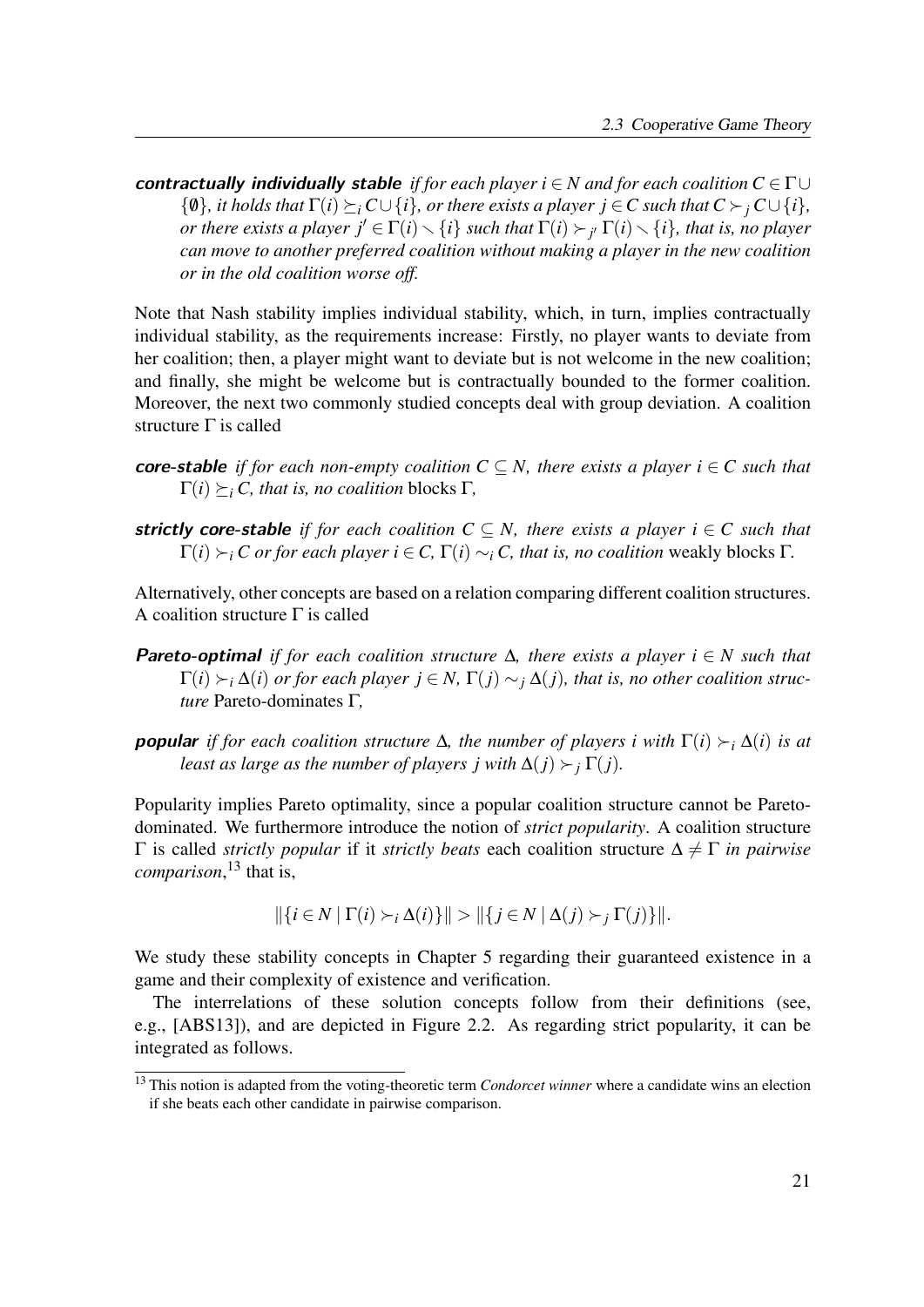**Proposition 2.9.** Let  $\mathcal{H} = (N, \succeq)$  be a hedonic game. For a coalition structure  $\Gamma$  in  $(N, \succeq)$ it holds that

- 1.  $\Gamma$  strictly popular  $\implies \Gamma$  popular,
- 2. Γ uniquely perfect  $\implies$  Γ strictly popular,
- 3. Γ non-uniquely perfect  $\implies \Gamma$  not strictly popular,
- 4. If  $\Gamma$  is strictly popular, it is not always individually rational,
- 5. If  $\Gamma$  is not strictly popular, even if it is not perfect, it might be strictly core-stable or Nash-stable.
- **Proof.** 1. By definition,  $\|\{i \in N | \Gamma(i) \succ_i \Delta(i)\}\| > \|\{j \in N | \Delta(j) \succ_i \Gamma(j)\}\| \implies \|\{i \in N | \Gamma(i) \succ_i \Delta(i)\}\| > \|\{j \in N | \Delta(j) \succ_i \Gamma(j)\}\|$  $N \mid \Gamma(i) \succ_i \Delta(i) \mid \mid \geq \|\{j \in N \mid \Delta(j) \succ_j \Gamma(j)\}\|.$ 
	- 2. If  $\Gamma$  is uniquely perfect, for each other coalition structure  $\Delta$  it holds that  $\left\| \{ j \in N \mid \right\}$  $\Delta(j) \succ_i \Gamma(j)$ } $\| = 0$ , and  $\|\{i \in N \mid \Gamma(i) \succ_i \Delta(i)\}\| > 0$ .
	- 3. If there exist two perfect coalition structures  $\Gamma$  and  $\Delta$ , it holds that  $\|\{j \in N \mid \Delta(j) \succ_j\}$  $\Gamma(j)\}\| = \|\{i \in N \mid \Gamma(i) \succ_i \Delta(i)\}\| = 0.$
	- 4. Consider the game with three players  $N = \{1,2,3\}$  and preferences as follows. Players 1 and 2 prefer the grand coalition to every other coalition, player 3 prefers {3} to  $\{1,2,3\}$  and this to the rest. Coalition structure  $\Gamma = \{\{1,2,3\}\}\$ is not individually rational because of player 3, but is strictly popular since at least two players prefer their position in  $\Gamma$  to any other.
	- 5. If  $\Gamma$  is not strictly popular, but (non-uniquely) perfect, it is, of course, Nash- and strictly core-stable. If Γ is neither strictly popular nor perfect, it might still be Nashstable or strictly core-stable. Consider, for instance, the game with  $N = \{1, 2, 3\}$  and preferences as follows.

$$
\{1,2\} \succ_1 \{1,2,3\} \sim_1 \{1\} \succ_1 \{1,3\},
$$
  

$$
\{2,3\} \succ_2 \{1,2,3\} \sim_2 \{2\} \succ_2 \{1,2\},
$$
  

$$
\{1,3\} \succ_3 \{1,2,3\} \sim_3 \{3\} \succ_3 \{2,3\}.
$$

Coalition structure  $\Gamma = \{\{1,2,3\}\}\$ is obviously Nash-stable. It is strictly core-stable, since it is individually rational, and since size-two coalitions do not block because of one player each. On the other hand,  $\Gamma$  is not perfect, since  $\{1,2,3\}$  is no one's favourite coalition. It is not strictly popular, since the coalition structure consisting of singletons is equally popular, as well as any coalition structure consisting of a size-two coalition and a singleton, with a comparison of 1 to 1 each.  $\mathbb{D}$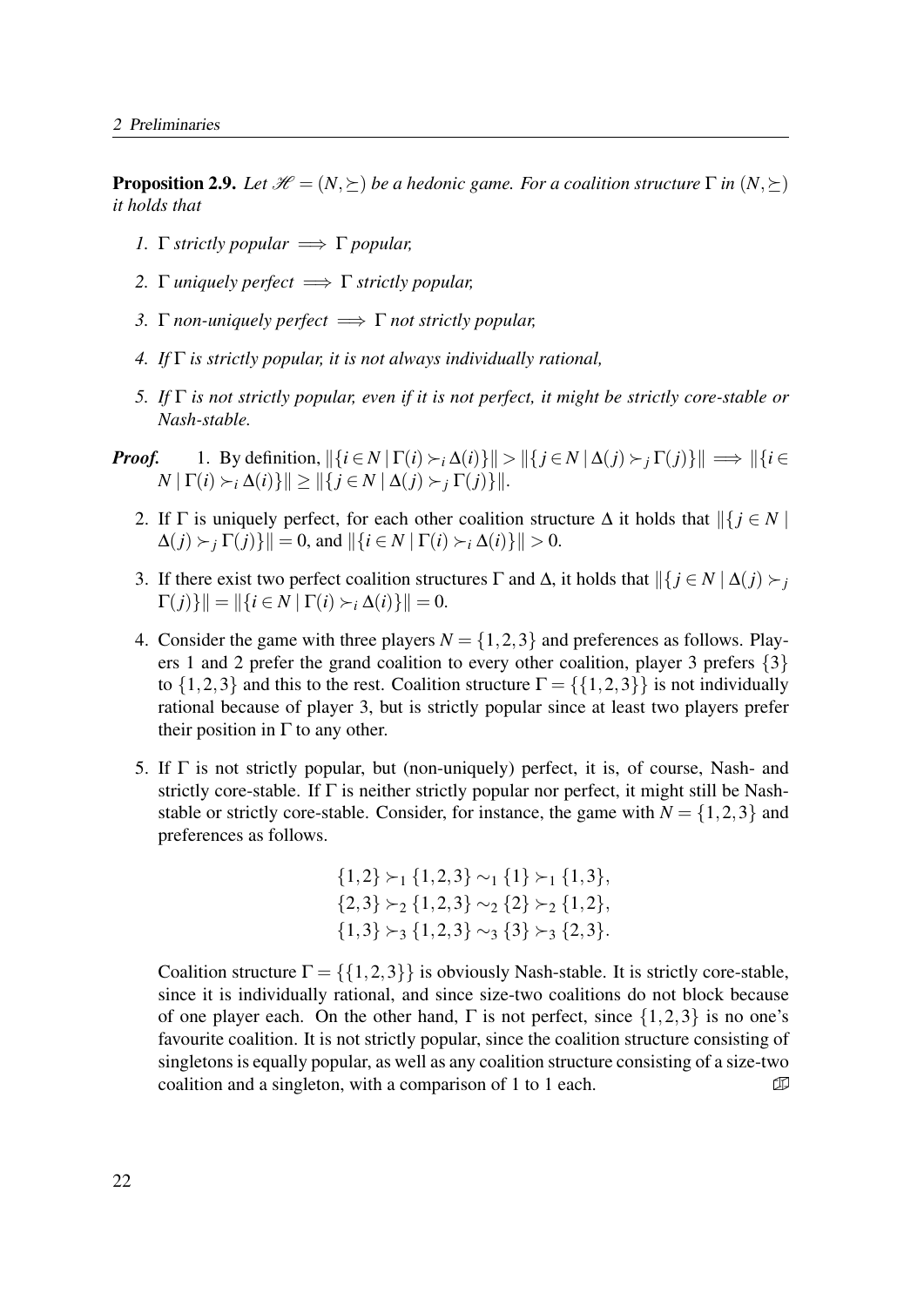

Figure 2.2: Interrelations of stability concepts for hedonic games. Edges illustrate implications from left to right.

Representations Similarly to cooperative games with transferable utility, an entire list of the players' preferences of a hedonic game requires *n* comparisons of  $2^{n-1}$  coalitions each, that is, exponential space in the number of players  $n$ . Therefore, different representations for hedonic games are studied. Again, there is a trade-off between succinctness and expressiveness. Fully expressive representations include hedonic coalition nets [EW09]: Each agent specifies her utility function over the set of all coalitions via a set of weighted logical formulae. In case of *individually rational encoding* [Bal04] each agent ranks only the coalitions she prefers to being alone. This model is in many cases more compact, but there are cases that cannot be represented polynomially in the number of players; and it is not fully expressive, but it expresses all relevant sets in terms of core and individual stability. Other approaches allow compact representation but cannot describe all possible hedonic games, although a reasonable selection of natural games that fulfil desirable properties are represented. Those representations include the following: In the anonymous encoding [Bal04, DEK<sup>+</sup>12] each agent specifies a preference relation over the number of agents in her coalition and coalitions with the same cardinality are, independently from the identities of the agents, considered as indifferent.

In other representations the game is given by an encoding of a certain form of a profile of opinions on the players instead of coalitions in a game. Then, a preference extension maps a player's opinion<sup>14</sup> on the other players to a preference relation over the coalitions in  $\mathcal{N}_i$ . We do not only want the encoding of a hedonic game to be compact but also the preference extension to be computable succinctly: Since we cannot write down the whole preference order of a player in polynomial time in the number of players, the desired property here is that for two coalitions their relation can be computable in polynomial time in the number of players.

If the encoding is a list of functions  $u_i : N \to \mathbb{Q}$ ,  $i \in N$ , a preference extension  $\succeq_i$  is called additive if  $C \succeq_i D$  holds for two coalitions C and D and a player i, if  $\sum_{i \in C} u_i(j) \geq \sum_{k \in D} u_i(k)$ . A hedonic game  $\mathcal{H} = (N, \succeq)$  is called *additively separable* [BJ02] if for each player  $i \in N$ , there exists a function  $u_i : N \to \mathbb{Q}$  such that  $u_i(i) = 0$  and  $\succeq_i$  is the additive extension of these functions. The following properties are an excerpt of the concepts we define in  $[NRR+16]$ relevant for this thesis. These properties are inspired by various related topics such as voting theory [Tid06, End13], fair division [LR16], and ranking sets of objects in general [BBP04].

<sup>&</sup>lt;sup>14</sup> This could have any imaginable form such as the encodings presented in the following.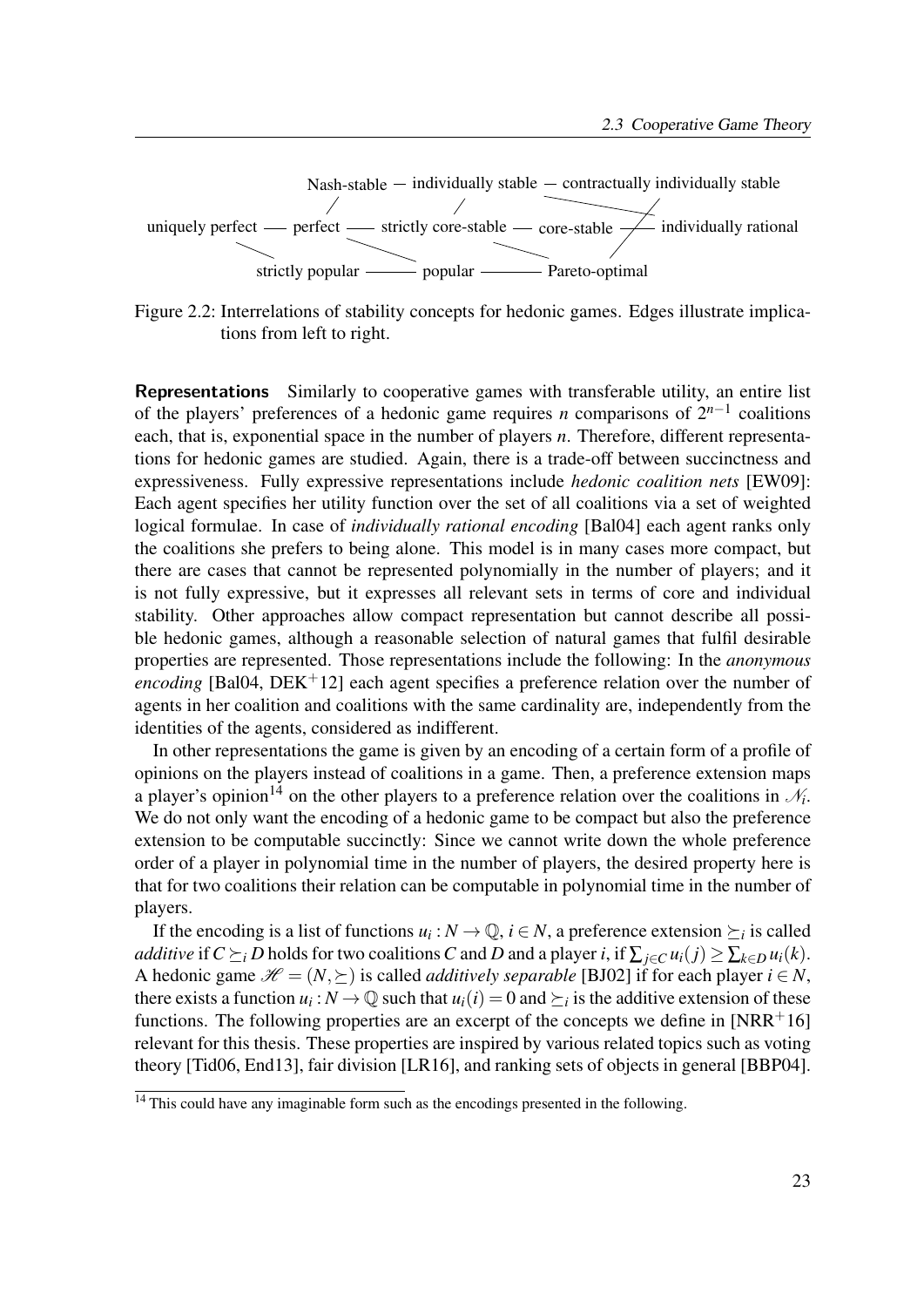A profile of preference extensions  $\geq$  is called *anonymous/neutral*<sup>15</sup> if switching the names of two players in the encoding does not have an effect on  $\succeq$  but a renaming of these two players in the profile. Let i, j and k be three distinct players. We define symmetry for  $\succ$ by the following property: If swapping  $j$  and  $k$  in the encoding does not change the game, then  $(\forall C \in \mathcal{N}_i \setminus (\mathcal{N}_j \cup \mathcal{N}_k))$   $[C \cup \{j\} \sim_i C \cup \{k\}]$ . An even stronger property would be the opposite implication. In some cases it might be useful, if  $\succeq$  satisfies *independence*, that is,  $A\cup C\succeq_i B\cup C$  implies  $A\succeq_i B$  for each  $A, B\in \mathcal{N}_i$  and  $C\subseteq N\setminus (A\cup B)$  and each  $i\in N$ . Let  $i \neq j$  be two players and  $A, B \in \mathcal{N}_i$  two coalitions with  $j \in A \setminus B$ . Consider a preference relation  $\geq_i'$  that results from j ascending in i's opinion. We say that  $\succeq$  is *monotonic* if it holds that

- (1) if  $A \succ_i B$ , then  $A \succ'_i B$ , and
- (2) if  $A \sim_i B$ , then  $A \succeq_i B$ .

In the context of other players' influences on a player's preference order and dependent on the underlying model, we define an additional type of monotonicity and a notion of unanimity, see Section 5.3.1. Additively separable hedonic games are studied, e.g., in [SD07, SD10, ABS13, Woe13b, Pet15]. They comprise all games that can be encoded with an additive valuation function: Each agent gives a rational valuation of each agent and preferences satisfy additive separability, that is, are derived from the values that are, from the point of view of one player, extended to coalitions by summing up the values of the agents in the coalition. A recent variant considers subset-additive hedonic games [Suk15]. In fractional hedonic games [ABH14, BBS15, AGG<sup>+</sup>15] each agent assigns a value to each other agent (and 0 to herself) and an agent's utility of a coalition is the average value she assigns to the members of the coalition. Then, a coalition  $\overline{A}$  is preferred to  $\overline{B}$  if the utility of A is greater than that of B. In Chapter 5 we consider the following succinct representations:

Network of Friends Dimitrov et al. [DBHS06, SD07] introduce this encoding, a special variant of additively separable hedonic games. Each agent  $i \in N$  partitions the set of other agents into two sets: her friends  $N_i^+ \subseteq N \setminus \{i\}$  and her enemies  $N_i^- = N \setminus (N_i^+ \cup \{i\})$ .<sup>16</sup> Visually, let the players  $N = \{1, ..., n\}$  be represented by vertices  $V = \{v_1, ..., v_n\}$  in a graph  $G = (V, E)$  and let a directed edge  $(v_i, v_j) \in E$  denote that j is i's friend, that is, the open neighbourhood of  $v_i$  represents the set of *i*'s friends  $N_i^+ = \{ j | (v_i, v_j) \in E \}$ . We understand such a network of players, for example, as a social network, where two friends are able to communicate with each other but might not like or, more importantly, not know the other players. Either way, their means of communication with unconnected players is restricted. In the context of stability it is reasonable to consider undirected edges, that is, symmetric friendship relations, only [Woe13a]. We will focus on this case.

<sup>&</sup>lt;sup>15</sup> We use both terms here to emphasize that in comparison to an election players here have both, the role of the voters for which anonymity is required, and of the *candidates* for which neutrality is essential.

<sup>&</sup>lt;sup>16</sup> Note that in the literature is is also common to denote the set of friends by  $F_i$  and the set of enemies by  $E_i$ .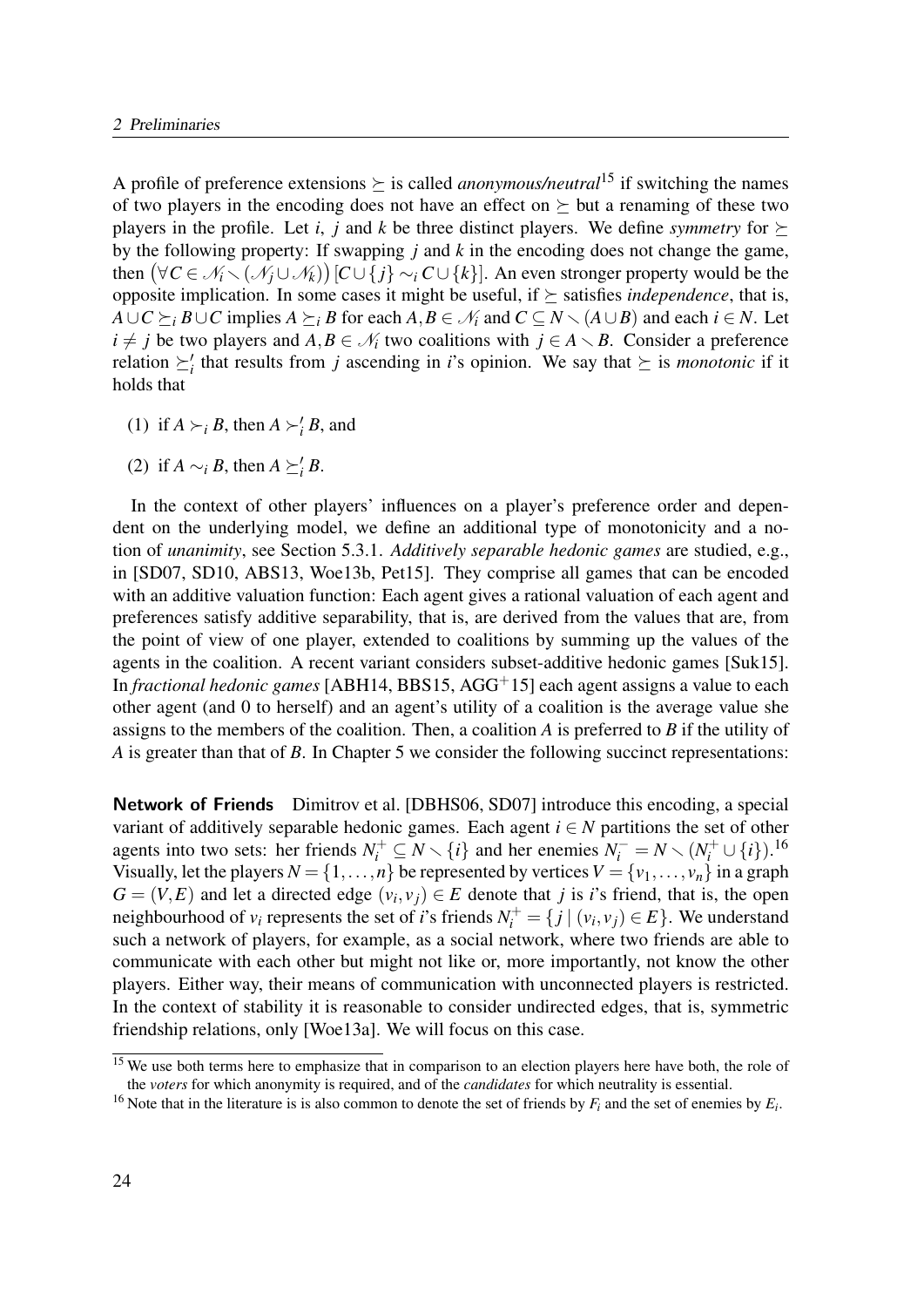Dimitrov et al. suggest two ways of deriving the players' preferences from such a network, appreciation of friends and aversion to enemies. Under the friend-oriented preference extension,  $\succeq_i^+$ <sup>+</sup>, coalition A is preferred to coalition B by a player  $i \in N$  if A contains more friends than  $B$ , or as many friends as  $B$  but fewer enemies than  $B$ :

$$
A \succeq_i^+ B \iff ||A \cap N_i^+|| > ||B \cap N_i^+|| \text{ or}
$$
  

$$
(||A \cap N_i^+|| = ||B \cap N_i^+|| \text{ and } ||A \cap N_i^-|| \le ||B \cap N_i^-||).
$$

Note that friend-oriented preferences can be represented additively, by assigning a value of  $n = ||N||$  to a friend and a value of −1 to an enemy [DBHS06]. For any player  $i \in N$  and for any coalition  $A \in \mathcal{N}_i$ , let  $u_i(A) = n || A \cap N_i^+$  $\|a_i^{+}\| - \|A \cap N_i^{-}\|$  $\mathcal{F}_i^-$ ||. Then, for  $A, B \in \mathcal{N}_i$ , it holds that  $A \succeq_i^+ B \iff u_i(A) \ge u_i(B)$ . Under the *enemy-oriented preference extension*,  $\succeq_i^ \frac{1}{i}$ , for player *i*, *A* is preferred to *B* if *A* contains fewer enemies than *B*, or as many enemies as *B* and more friends than B:

$$
A \succeq_i^- B \iff ||A \cap N_i^-|| < ||B \cap N_i^-|| \text{ or}
$$
  

$$
(||A \cap N_i^-|| = ||B \cap N_i^-|| \text{ and } ||A \cap N_i^+|| \ge ||B \cap N_i^+||).
$$

Analogously, enemy-oriented preferences are additively separable, with a value of coalition A of

$$
u_i(A) = ||A \cap N_i^+|| - n||A \cap N_i^-||.
$$

Note that under enemy-oriented preferences, the graph-theoretic concept of wonderful stability (Definition 2.7) translates to a stability concept that is even more demanding than strict core stability: A coalition structure is wonderfully stable if each player is part of her favourite coalition amongst those containing no mutual enemies.

**Lemma 2.10.** Let  $G = (V, E)$  be the graph representing an enemy-oriented hedonic game  $\mathcal{H}$ . Let  $\Pi$  be a partition of V and let  $\Gamma$  be the corresponding coalition structure in  $\mathcal{H}$ .

- 1. If  $\Pi$  is wonderfully stable for G, then  $\Gamma$  is strictly core-stable for  $\mathcal{H}$ .
- 2. If there exists an integer  $c \in \mathbb{N} \setminus \{0\}$  such that  $\omega_G(v) = c$  for all vertices  $v \in V$  and  $\Gamma$ is strictly core-stable for  $\mathcal H$ , then  $\Pi$  is wonderfully stable.

**Singleton Encoding** The *singleton encoding* as introduced by Cechlárová and Romero-Medina [CR01] and studied by Cechlárová and Hajduková [CH03, CH04] and Aziz et al. [AHP12, ABH13] provides for each agent a ranking  $\geq_i$ , (originally a strict ranking  $\triangleright_i$ ), of all single agents, and allows two extensions. Under the optimistic extension ( $\mathscr{B}$ preferences), a player prefers coalition  $A$  to coalition  $B$  if the best agent in  $A$  is preferred to the best agent in  $B$  (or in case of indifference, the smaller coalition is preferred). Reversely, under the pessimistic extension ( $W$ -preferences), A is preferred to B if the worst agent in A is preferred to the worst agent in B.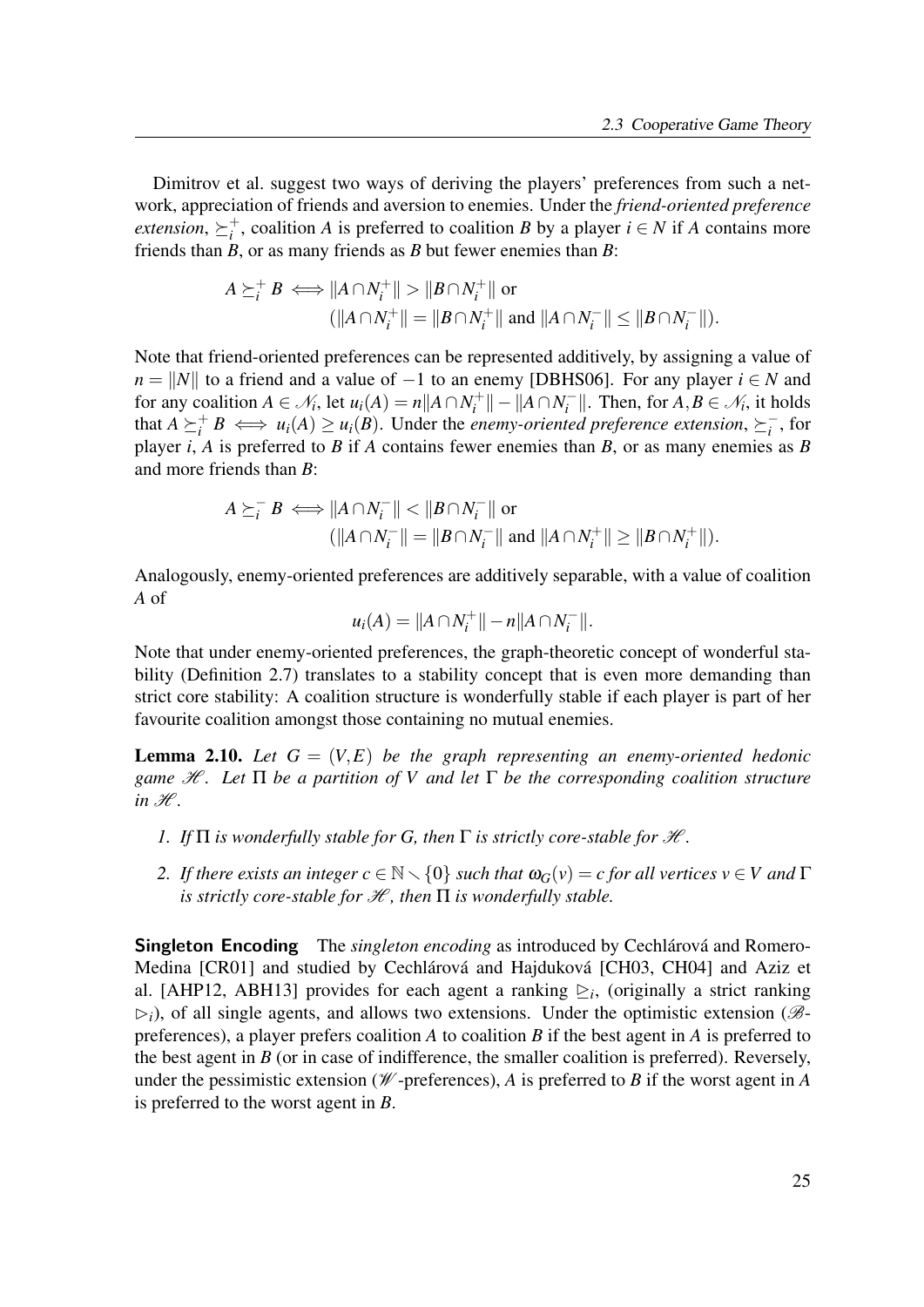Note that for the representations needed later on, namely additively separable, friend-oriented, and enemy-oriented hedonic games and  $\mathcal{B}$ - and  $\mathcal{W}$ -preferences, anonymity/neutrality, symmetry and the following properties hold.

Proposition 2.11. Additively separable, friend-oriented, and enemy-oriented hedonic games satisfy independence, while  $\mathcal{B}$ - and  $\mathcal{W}$ -preferences don't. All five extension principles are monotonic.

*Proof.* Let  $i \in N$  be a player,  $A, B \in \mathcal{N}_i$  and  $C \in N \setminus (A \cup B)$ . An additive preference extension  $\geq$  obviously adds the same value of C to A and B alike, such that  $A \geq i B$  implies  $A\cup C \succeq_i A\cup B$ . Also, if the value of a player  $j \in A \setminus B$  in increased in  $\succeq'$ , the value of A is increased, but that of B remains the same.

Since both, the friend-oriented and the enemy-oriented extensions, are additive, independence and monotonicity are implied.

Let  $b_i(D)$  denote the best and  $w_i(D)$  denote the worst player in a coalition  $D \in \mathcal{N}_i$ . For  $\mathscr{W}$ -preferences  $\succeq_i^{\mathscr{W}}$ , consider the following case. Let

$$
w_i(A) \rhd_i w_i(B) \rhd_i w_i(C).
$$

Thus,  $A \succ_i^{\mathcal{W}} B$ , but  $w_i(A \cup C) = w_i(C) = w_i(B \cup C)$  which means that  $A \cup C \succ_i^{\mathcal{W}} B \cup C$  does not hold. For  $\mathscr{B}$ -preferences  $\geq_i^{\mathscr{B}}$ , additionally assume that  $||B|| < ||A||$  and let

$$
b_i(C) \rhd_i b_i(A) \rhd_i b_i(B).
$$

Then,  $A \succ_i^{\mathcal{B}} B$ , but  $b_i(A \cup C) = b_i(C) = b_i(B \cup C)$ . In the case of equality, the cardinality is compared. Hence,  $||B \cup C|| < ||A \cup C||$  implies  $B \cup C \succ_i^{\mathscr{B}} A \cup C$ , a contradiction to independence.

Monotonicity, however, holds in both cases: If  $w_i(A) = j$ , then either j remain the worst player and is still better than the worst player in B, or j overtakes a new worst player in A which cannot be worse than  $w_i(B)$ , otherwise this would have been the worst player in A before. If  $j \triangleright_i w_i(A)$ , then the relation remains the same. Similarly, if  $b_i(B) = j$ , then it is even better in the new relation. If  $b_i(A) \neq j$ , it may be the case that the best player remains the same or j becomes an even better best player, then the relation remains the same. It may also be the case that  $b_i(A) = b_i(B)$ , then the cardinality inequality remains the same, or j becomes the best player in A and therefore, again A is preferred.  $\Box$ 

In Chapter 5 we will introduce a new representation that combines the singleton and the network of friends encodings. Moreover, we will define an extension to a network of friends considering altruistic influences.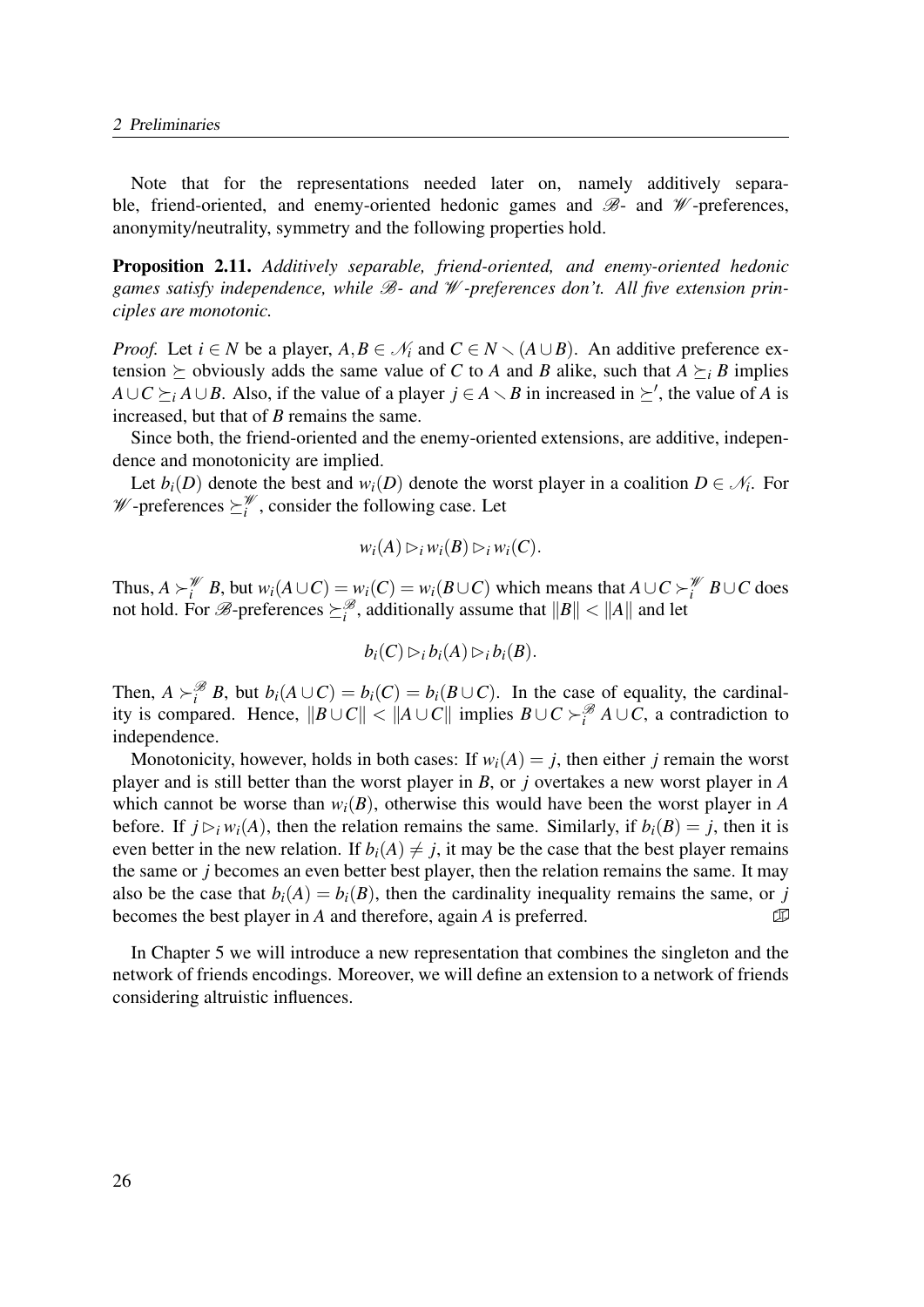# 3 Weighted Voting Games: Manipulation and Control

This chapter deals with influence in cooperative games. In Section 3.1 three types of manipulation in weighted voting games are analysed and extended to a generalized framework for different classes of games in Section 3.2. Section 3.3 contains studies of structural control scenarios in weighted voting games. We conclude with ideas for future work in Section 3.4. If not indicated otherwise, the results of Sections 3.1 and 3.2 can be found in the article [RR14a], and the conference contribution [RR14b]. The paper [RR16] is based on the contents of Section 3.3

As a running example consider the following weighted voting game.

**Example 3.1.** Let  $\mathcal{G} = (N, v)$  be a weighted voting game with six players in  $N =$  ${1, 2, 3, 4, 5, 6}$  represented by

$$
(1, 2, 2, 3, 4, 5; 10).
$$

The players' probabilistic Penrose–Banzhaf and Shapley–Shubik power indices are distributed as follows:

| player                                       |                |                |                 |                 |                 |          |
|----------------------------------------------|----------------|----------------|-----------------|-----------------|-----------------|----------|
| PenroseBanzhaf $\frac{4}{32}$ $\frac{6}{32}$ |                |                | $rac{6}{32}$    | $\frac{10}{32}$ | $\overline{32}$ | 18<br>37 |
| ShapleyShubik                                | $\frac{4}{60}$ | $\frac{6}{60}$ | $\overline{60}$ |                 |                 | 20<br>60 |

with no player being a dummy player and power weakly increasing with the player's weights.

False-name manipulation describes the strategic simulation of false identities in order to increase a player's power. More concretely, we study the question as to whether a player in a cooperative game can increase her significance measured by a power index by splitting up into several new players. Reversely, beneficial merging is the problem of whether a coalition of players can pretend to be one single player and thereby gain a higher index in sum. Relatedly, we consider the problem of beneficial annexation where a single player takes over other players' weights and achieves an advantage for herself. The latter problem is related to the bloc-paradox as described in Section 2.3.1 and studied by, for example, Felsenthal and Machover [FM95]. Bachrach and Elkind [BE08] were the first to study false-name manipulation from a computational complexity perspective in weighted voting games as defined in Section 2.3.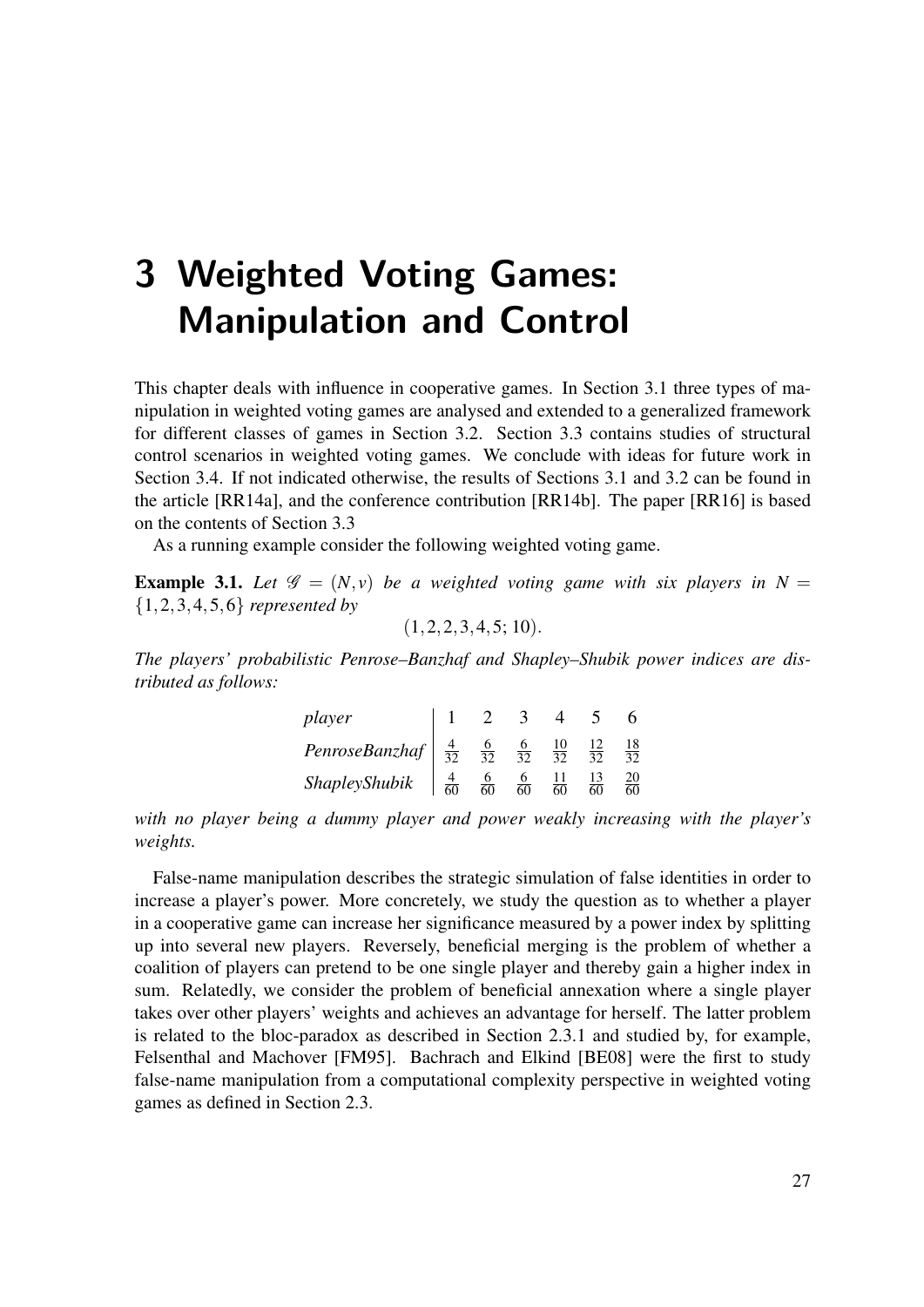Table 3.1 provides an overview of the development of the complexity results of beneficial merging, splitting, and annexation for the two power indices studied here, the probabilistic Penrose–Banzhaf index and the Shapley–Shubik index.

| PI-BENEFICIALMERGE                                                                                                | PI-BENEFICIALSPLIT                                                          | PI-BENEFICIALANNEXATION                                                                             |
|-------------------------------------------------------------------------------------------------------------------|-----------------------------------------------------------------------------|-----------------------------------------------------------------------------------------------------|
| open question *                                                                                                   | • NP-hard<br>(Shapley–Shubik<br>index, $m = 2$ ) <sup>*</sup> <sup>††</sup> | • never disadv.<br>$(Shaplev-$<br>Shubik index) $*$ <sup><math>\dagger</math>†</sup>                |
| NP-hard<br>(Shapley–Shubik<br>$index)$ <sup>†</sup> ††<br>$\bullet$ NP-hard<br>(probab.<br>Penrose–Banzhaf index) | $\bullet$ NP-hard<br>(probab.<br>Penrose-Banzhaf index) $\parallel$         | • never disadv. ( <i>probab</i> .<br>Penrose-Banzhaf<br><i>index</i> ) (Eq. $(3.3)$ ) <sup>II</sup> |
| • in PP (Shapley–Shubik index,<br>$  S   = 2$ ) <sup>§</sup><br>$\bullet$ in P(probab. Penrose–Banzhaf            | $\bullet$ in P<br>$(probab. Penrose-$                                       | $\bullet$ NP-complete<br>(player)<br>(Thm. 3.12, 3.16) $\text{L}$                                   |
| <i>index</i> , $  S   = 2$ (Prop. 3.4) $  $<br>$\bullet$ in PP (probab. Penrose–Banz-<br>haf index) $\parallel$   | <i>Banzhaf index</i> , $m = 2$<br>(Prop. 3.4)                               |                                                                                                     |
| • PP-complete (Thm. 3.7, 3.14) $^{\mathbb{T}}$                                                                    | • PP-hard (Thm. 3.10, 3.15) $^{\mathbb{T}}$                                 | $\bullet$ NP-hard<br><i>(coalition)</i><br>$(Rem. 3.13, 3.17)^{\frac{1}{2}}$                        |
| $$$ [FH09]<br>$*$ [BE08]<br>$\dagger$ [AP09]<br>$\parallel$ [RR14a, RR10a, RR10b]<br>$^{\dagger\dagger}$ [ABEP11] | $\text{This thesis ([RR14a, RR14b])}$                                       |                                                                                                     |

 $\mathsf{H}$  [ABEP11]

Table 3.1: Overview of the history of complexity results of beneficial merging, splitting, and annexation for the probabilistic Penrose–Banzhaf index and the Shapley–Shubik index. Chronologically, the first row describes initial results and lower bounds; the second row contains the subsequent upper bounds and special cases; and the third row reports the latest results from this thesis. Key:  $||S||$  denotes the size of a merging coalition and  $m$  is the number of players a given player splits into.

In an assembled and extended article of the results by Bachrach and Elkind [BE08] and Aziz and Paterson [AP09], Aziz et al. [ABEP11] study the problems of beneficial merging, splitting, and annexation in weighted voting games in terms of the Shapley–Shubik and the normalized Penrose–Banzhaf index. In [RR10a] this study for the merging and splitting problems is extended for the probabilistic Penrose–Banzhaf index. These results, however, provide merely NP-hardness lower bounds (row 1). Aziz et al. note that the problem might not be NP-complete. Faliszewski and Hemaspaandra [FH09] provide the best known upper bound for the beneficial merging problem for two players with respect to the Shapley– Shubik index: It is contained in the class PP, and they conjecture that this problem is PPcomplete. We observe, by the same arguments, the same upper bound for beneficial merging in terms of the probabilistic Penrose–Banzhaf index. In contrast to the normalized Penrose– Banzhaf index and the Shapley–Shubik index, for the probabilistic Penrose–Banzhaf index,

<sup>‡</sup> [FM95]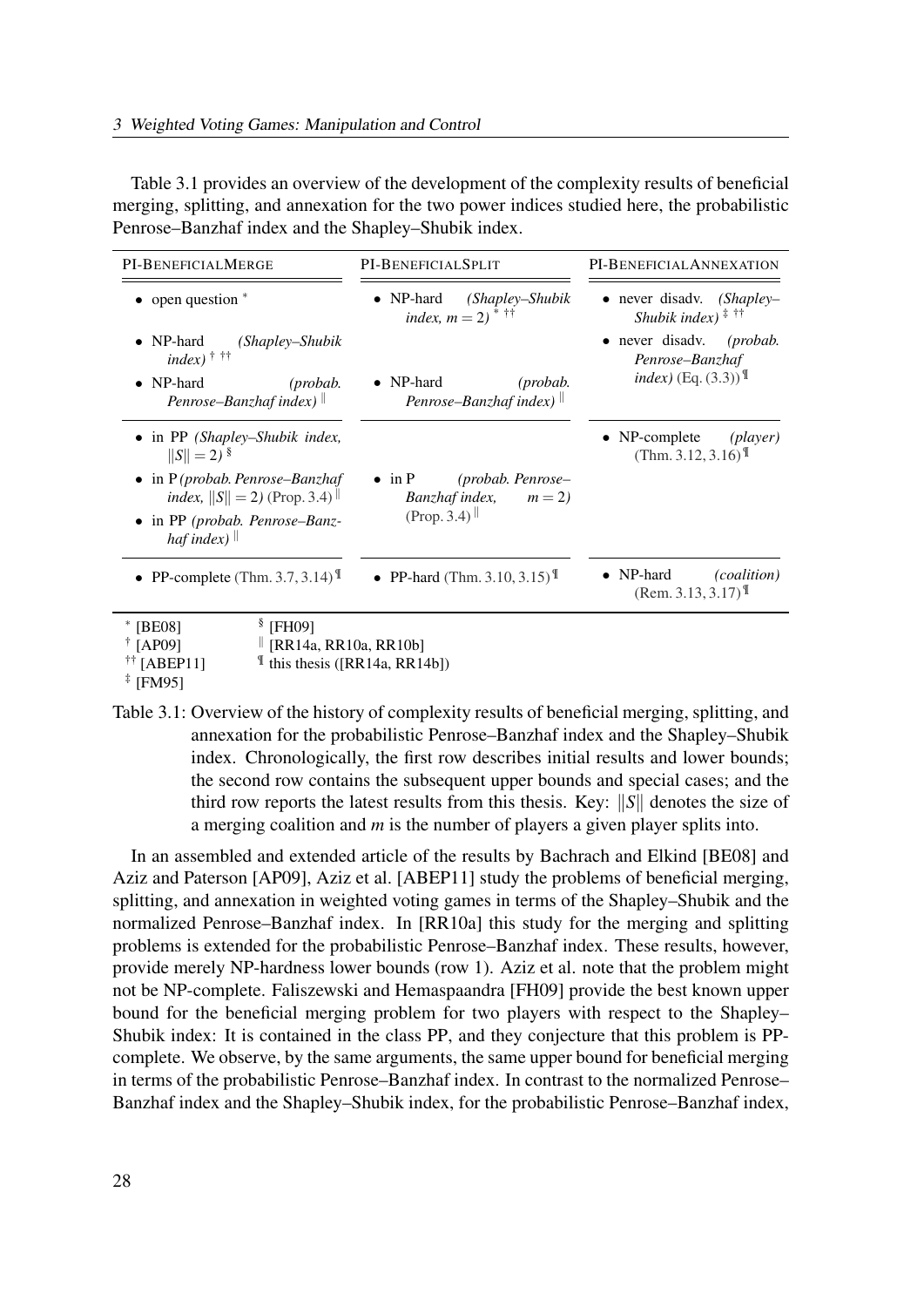the problems of increasing power by merging or splitting are in P for coalitions of size two and a split into two players, respectively (row 2).

For the beneficial merging problem, we bridge the gap between the NP-hardness lower bound and the PP upper bound, for both the Shapley–Shubik and the probabilistic Penrose– Banzhaf index, resolving the conjecture of PP-completeness in the affirmative. For falsename manipulation, we also raise the lower bound to PP-hardness. The upper bound, however, depends on the particular definition of the problem. PP-hardness holds in the case in which the new players' weights are given in the problem instance (row 3).

While these problems deal with voluntary actions by a group of players, [FM95] study the question of whether it is possible for a player to change her power by taking another player's weight over without this player's consent (column 3). Similar to their *bloc paradox*, stating that for the normalized Penrose–Banzhaf index it is possible to lose power by annexing another player's weight, Aziz et al. [ABEP11] discuss the annexation non-monotonicity paradox, which says that it sometimes can be more useful for a player to annex another player of small weight than to annex another player of large weight. Nevertheless, they show that with respect to the normalized Penrose–Banzhaf index it is always beneficial for a player to annex another player with a larger weight than her own weight. As annexation can be disadvantageous for this index, Aziz et al. study the complexity of beneficial annexation and show that it is NP-hard to decide whether a player can benefit from annexing a coalition of players. For the Shapley–Shubik index, Felsenthal and Machover show that annexation is never disadvantageous. Nonetheless, one can still ask the question of whether it is in fact advantageous. We show that it is NP-complete to decide whether annexing another player is advantageous for the Shapley–Shubik index, as well as for the probabilistic Penrose– Banzhaf index. We furthermore show that annexation can never be disadvantageous for the probabilistic Penrose–Banzhaf index either, which thus behaves like the Shapley–Shubik index in this regard.

Moreover, we propose a general framework for merging and splitting that can be applied to different classes and representations of games. Introducing new properties of merging and splitting functions, *consistency* and *independence*, which in particular are satisfied by the standard merging and splitting functions for weighted voting games, we can generalize the P results for the probabilistic Penrose–Banzhaf index. As an example of applying this more general framework to a concrete class of games, we consider threshold network flow games on hypergraphs, a model adapted here from the threshold network flow games introduced by Bachrach and Rosenschein [BR09]. In unanimity games and with respect to the probabilistic Penrose–Banzhaf index, we show that splitting is always disadvantageous or neutral, whereas merging is neutral for size-two coalitions, yet advantageous for coalitions with at least three players. This strongly contrasts with the results by Aziz et al. [AP09, ABEP11] showing that merging is always disadvantageous and splitting is always advantageous for the normalized Penrose–Banzhaf index in unanimity weighted voting games. These are only two examples of how different properties of a game or restrictions caused by a certain representation can lead to different behaviour when considering merging and splitting. Lasisi and Allan [LA10] study related problems in unanimity weighted voting games as well.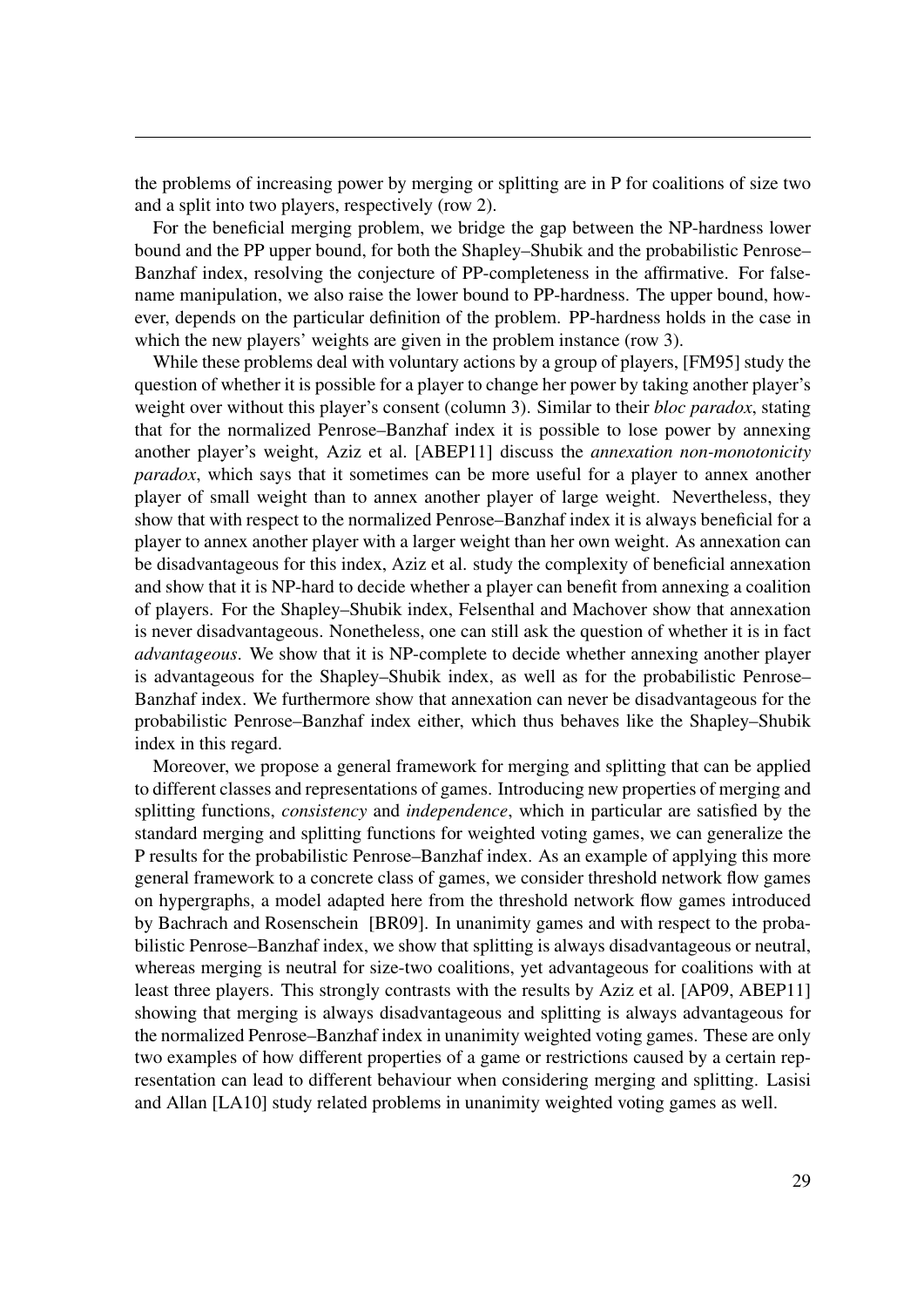As has been mentioned in the introduction, a major field in computational social choice is the complexity analysis of the question whether a certain form of influence is possible in an election under a certain voting rule. Besides merging, splitting, and annexation other forms of manipulation have been studied in weighted voting games. Zuckerman et al. [ZFBE12, ZFBE08] study manipulation of the quota in weighted voting games. Relatedly, Zick et al. [Zic13, ZSE11] study algorithmic properties of the quota. In dynamic weighted voting games, as presented by Elkind et al. [EPZ13], the quota is changed as well, this time over time.

Inspired by the notion of control, where the chair of an election changes the structure of the election in order to achieve a desired goal [BTT92, HHR07], we consider control scenarios in weighted voting games. We define problems of whether a chair, or referee of a game, or supervisor in a real world application of the game can change the structure of a game in order to achieve a certain goal. Structural changes include adding or deleting a certain number of players. This could also be viewed as a static change of the players' participation over time. Goals include increasing or decreasing the power of a distinguished player, in relation to the player's power in the original game. Power, again, refers to power indices like the Penrose–Banzhaf or Shapley-Shubik index. We show, as summed up in Table 3.2, that the complexity depends on the control type and the goal alike as well as on whether the parameter of how many players can be added or deleted is fixed or given in the problem instance.

| Control<br><b>Type</b><br>Goal | <b>ADDING PLAYERS</b>                                                                                     | <b>DELETING PLAYERS</b>                                                                            |
|--------------------------------|-----------------------------------------------------------------------------------------------------------|----------------------------------------------------------------------------------------------------|
| increase                       | • PP-complete (k fixed) (Thm. 3.27) $\mathbb{I}$<br>• PP-hard ( <i>k</i> given) (Thm. 3.25) $\mathbb{I}$  | (Shapley-Shubik index,<br>• $NP$ -hard<br>$k = 1$ ) (Thm. 3.29) <sup>¶</sup>                       |
| non-decrease                   | • PP-complete (k fixed) (Thm. 3.27) $^{\mathbb{T}}$<br>• PP-hard (k given) (Thm. 3.25) $^{\mathbb{T}}$    |                                                                                                    |
| decrease                       | • PP-complete (k fixed) (Thm. 3.27) $^{\mathbb{T}}$<br>• PP-hard (k given) (Thm. 3.25) $^{\mathbb{T}}$    |                                                                                                    |
| non-increase                   | • PP-complete (k fixed) (Thm. 3.27) $\mathbb{I}$<br>• PP-hard (k given) (Thm. 3.25) $^{\mathbb{T}}$       | • $coNP$ -hard <i>(probab. Penrose–Banz-</i><br><i>haf index, k</i> = 1) (Thm. 3.30) <sup>II</sup> |
| maintain                       | • coNP-hard, PP (k fixed) (Thm. $3.28$ ) <sup>II</sup><br>• PP-hard (k given) (Thm. 3.25) $^{\mathbb{T}}$ | • coNP-hard (probab. Penrose–Banz-<br><i>haf index, k</i> = 1) (Thm. 3.30) <sup>II</sup>           |

 $\text{This thesis ([RR16])}$ 

Table 3.2: Overview of complexity results of structural control problems in weighted voting games for the probabilistic Penrose–Banzhaf index and the Shapley–Shubik index. Key: k denotes the number of players to be added or deleted, respectively.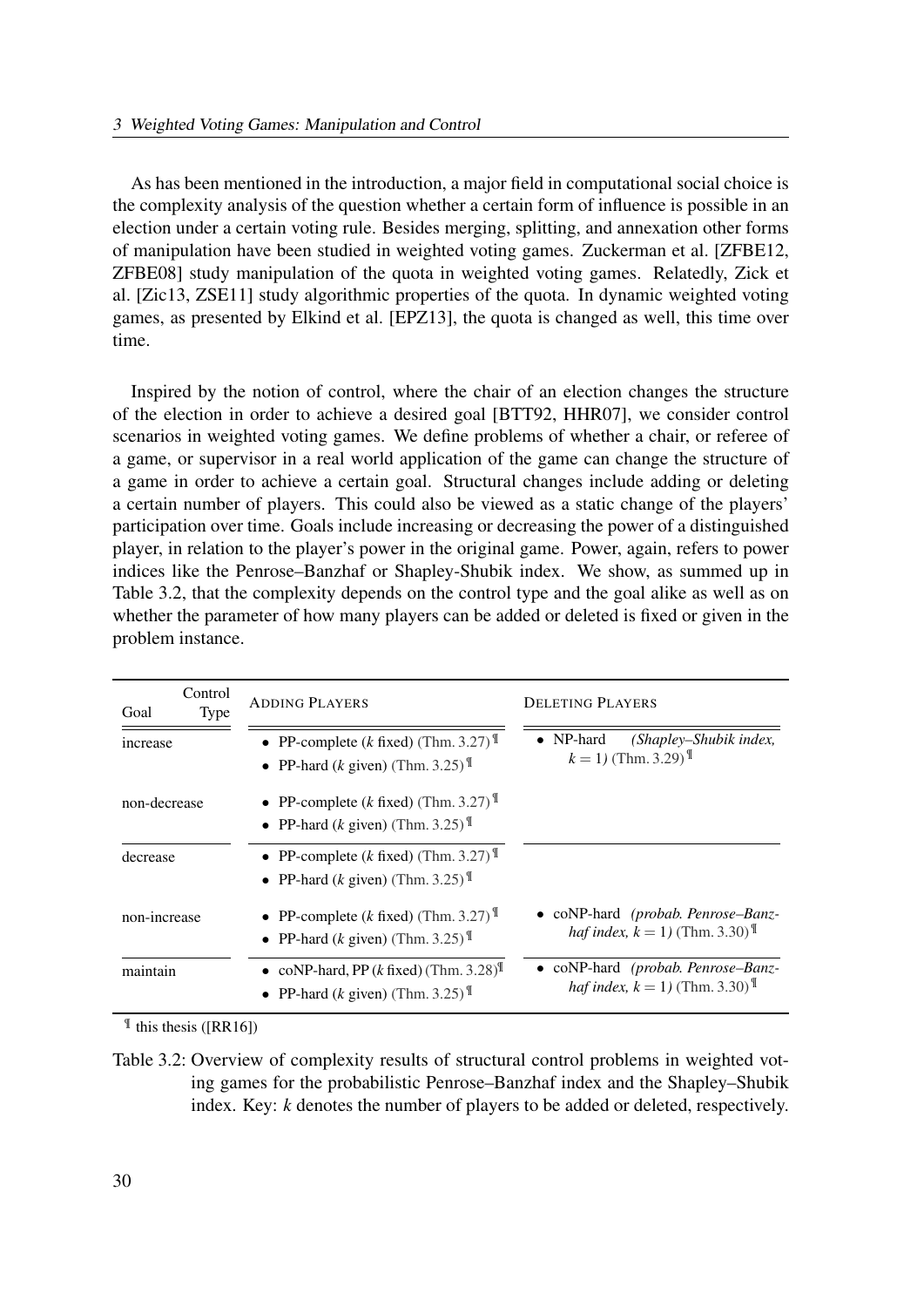## 3.1 Beneficial Merging, Splitting, and Annexation

We use the following notation for merging and splitting operations for weighted voting games as introduced by Aziz et al. [ABEP11]. Given a weighted voting game  $\mathscr{G} \leftrightarrow (w_1,\ldots,w_n; q)$  and a non-empty<sup>1</sup> coalition  $S \subseteq \{1,\ldots,n\}$ , let  $\mathscr{G}_{\&S} \leftrightarrow$  $(w(S), w_{j_1}, \ldots, w_{j_{n-||S||}}; q)$  with  $\{j_1, \ldots, j_{n-||S||}\} = N \setminus S$  denote the new weighted voting game in which the players in S have been merged into one new player of weight  $w(S)$ . Note that the players' order does not matter, since we are in a neutral environment (see Section 2.3.1). For a power index PI, the beneficial merging problem is defined as follows.

|                  | PI-BENEFICIALMERGE                                                                                                               |
|------------------|----------------------------------------------------------------------------------------------------------------------------------|
| Given:           | A weighted voting game $\mathscr{G} \leftarrow (w_1, \ldots, w_n; q)$ and a non-empty coalition<br>$S \subseteq \{1,\ldots,n\}.$ |
| <i>Ouestion:</i> | Is merging of S beneficial, that is, does $PI(\mathscr{G}_{\&S}, 1) > \sum_{i \in S} PI(\mathscr{G}, i)$ hold?                   |

Similarly, given a weighted voting game  $\mathscr{G} \leftrightarrow (w_1,\ldots,w_n; q)$ , a player i, and an integer  $m \geq 2$ , define the set of weighted voting games  $\mathscr{G}_{i \div m}$   $\leftrightarrow$  $(w_1,...,w_{i-1},w_{i+1},...,w_n,w_{n+1},...,w_{n+m}; q)$  in which i with weight w<sub>i</sub> is split into m new players  $n+1,\ldots,n+m$  with weights  $w_{n+1},\ldots,w_{n+m}$  such that  $\sum_{j=1}^{m} w_{n+j} = w_i$ . Note that there is a set of such weighted voting games  $\mathcal{G}_{i \div m}$ , since there might be several possibilities of distributing *i*'s weight  $w_i$  to the new players  $n+1,\ldots,n+m$  satisfying  $\sum_{j=1}^{m} w_{n+j} = w_i$ .

We distinguish between two different splitting problems.<sup>2</sup> Firstly, for a power index PI, consider the problem where a weighted voting game, a player  $i$ , and the number  $m$  of false identities *i* splits into are given in the problem instance, but not the weights of the new players:

|                  | PI-BENEFICIALSPLIT                                                                                                                                                                                                                                                                                                         |
|------------------|----------------------------------------------------------------------------------------------------------------------------------------------------------------------------------------------------------------------------------------------------------------------------------------------------------------------------|
| Given:           | A weighted voting game $\mathscr{G} \leftarrow (w_1, \ldots, w_n; q)$ , a player <i>i</i> , and an integer<br>$m > 2$ .                                                                                                                                                                                                    |
| <i>Ouestion:</i> | Is it possible to split <i>i</i> into <i>m</i> new players $n+1, , n+m$ with weights<br>$w_{n+1}, \ldots, w_{n+m}$ satisfying $\sum_{i=1}^{m} w_{n+j} = w_i$ such that in this new weighted<br>voting game, call it $\mathcal{G}_{i+m}$ , it holds that $\sum_{i=1}^{m} PI(\mathcal{G}_{i+m}, n+j) > PI(\mathcal{G}, i)$ ? |

As mentioned above, for an instance  $(\mathscr{G}, i, m)$  of PI-BENEFICIALSPLIT, there might be various ways of distributing *i*'s weight to her false identities, giving rise to various new games  $\mathscr{G}_{i \div m}$ . In the second (more special) variant of the problem we consider, the new players' weights are given explicitly in the problem instance and the number of false identities

<sup>&</sup>lt;sup>1</sup> We omit the empty coalition, since this would slightly change the idea of the problem. We deal with structural changes in Section 3.3.

<sup>&</sup>lt;sup>2</sup> This distinction would not make sense for beneficial merging or annexation.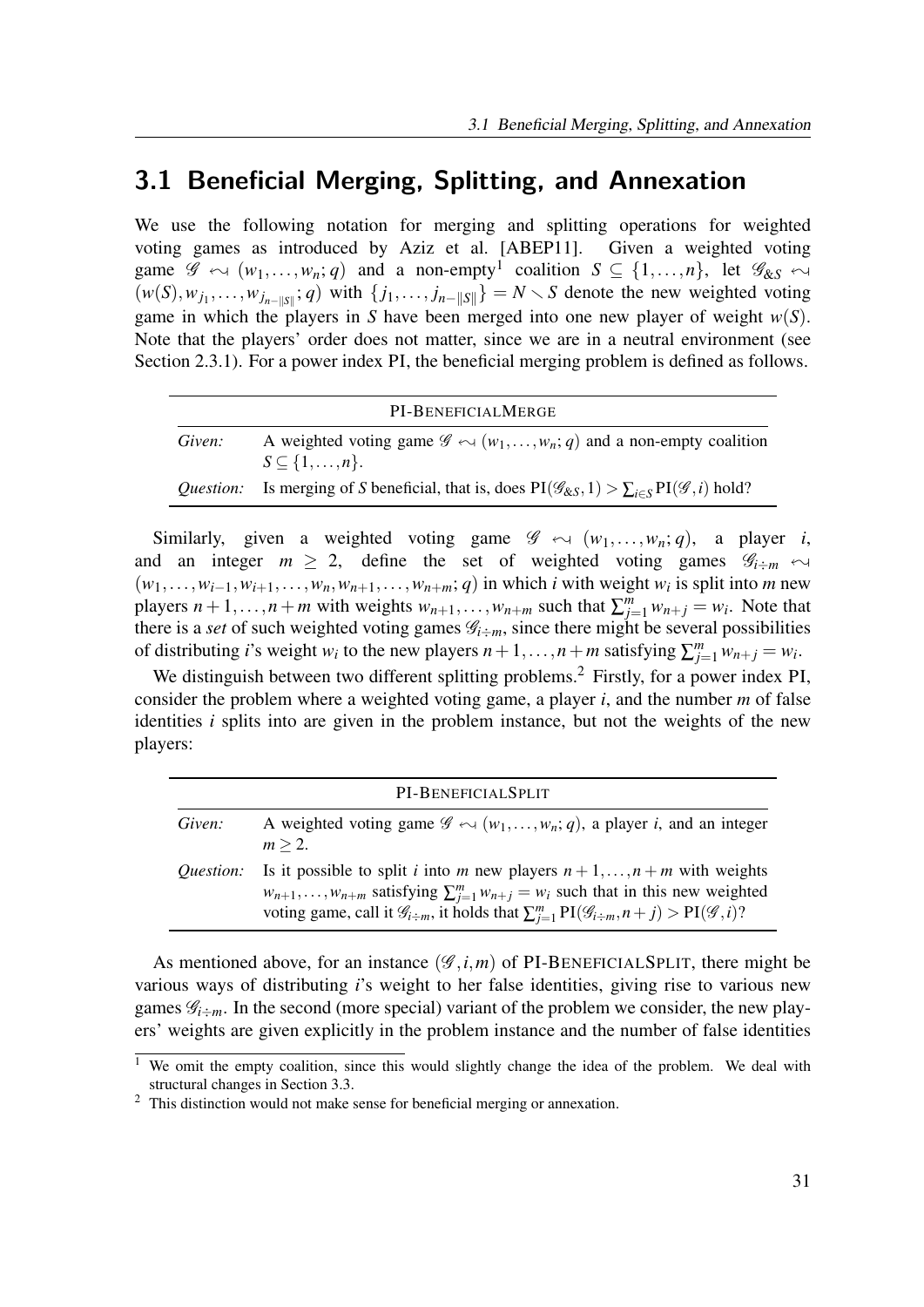(which is given implicitly) is polynomially bounded by the number of original players. In this case, there is only one unique new game  $\mathcal{G}_{i+m}$ , and splitting is the inverse function to merging.

|                  | PI-BENEFICIALSPLIT INTO GIVEN WEIGHTS                                                                                                                                                                                                                                              |
|------------------|------------------------------------------------------------------------------------------------------------------------------------------------------------------------------------------------------------------------------------------------------------------------------------|
| Given:           | A weighted voting game $\mathscr{G} \curvearrowright (w_1, \dots, w_n; q)$ , a player <i>i</i> , and integer<br>weights $w_{n+1}, \ldots, w_{n+m}$ such that $\sum_{i=1}^{m} w_{n+j} = w_i$ and m is polynomially<br>bounded by $n$ .                                              |
| <i>Ouestion:</i> | Does it hold for the split <i>i</i> into <i>m</i> new players $n+1, , n+m$ with weights<br>$w_{n+1}, \ldots, w_{n+m}$ such that in the new weighted voting game $\mathscr{G}_{i+m}$ , that<br>$\sum_{i=1}^{m} \text{PI}(\mathscr{G}_{i \div m}, n+j) > \text{PI}(\mathscr{G}, i)?$ |

We will explicitly mention it whenever we speak of the latter more restricted variant. We say that merging (or splitting, respectively) is *advantageous* if it is beneficial; it is  $disadvantageous$  if it is not beneficial and in the related inequation  $\lt$  holds; and it is *neutral* if there is no change in power, that is, in the related inequation equality holds.

Involuntary participation in a manipulative action has been studied by Aziz et al. [ABEP11] for coalitions instead of a single annexed player. Here, we focus on a single annexed player. Let PI be a power index.

|                  | PI-BENEFICIALANNEXATION                                                                                                             |
|------------------|-------------------------------------------------------------------------------------------------------------------------------------|
| Given:           | A weighted voting game $\mathscr{G} \curvearrowright (w_1, \dots, w_n; q)$ and two players $i, j \in N$ ,<br>$i \neq j$ .           |
| <i>Ouestion:</i> | Does player $i$ benefit from annexing player $j$ , that is, is it true that<br>$PI(\mathscr{G}_{\&{i,j\}},1) > PI(\mathscr{G},i)$ ? |

**Example 3.2.** Consider the weighted voting game  $\mathcal G$  in Example 3.1. Let  $S = \{2,3\}$  be a coalition that wants to merge together. The resulting weighted voting game is

$$
\mathscr{G}_{\&S} \leftarrow (4,1,3,4,5;10).
$$

It holds that

PenroseBanzhaf(
$$
\mathcal{G}_{\&{2,3}}
$$
, 1) =  $\frac{6}{16}$   
=  $\frac{6}{32} + \frac{6}{32}$  = PenroseBanzhaf( $\mathcal{G}, 2$ ) + PenroseBanzhaf( $\mathcal{G}, 3$ ),

that is, no increase of the combined probabilistic Penrose–Banzhaf power index. If player 3 had annexed player 2, there would have been an increase. Regarding the Shapley–Shubik index, merging is beneficial for players 2 and 3, since

ShapleyShubik(
$$
\mathscr{G}_{\&{2,3}}
$$
, 1) =  $\frac{14}{60} > \frac{6}{60}$  = ShapleyShubik( $\mathscr{G}, 2$ ) + ShapleyShubik( $\mathscr{G}, 3$ ).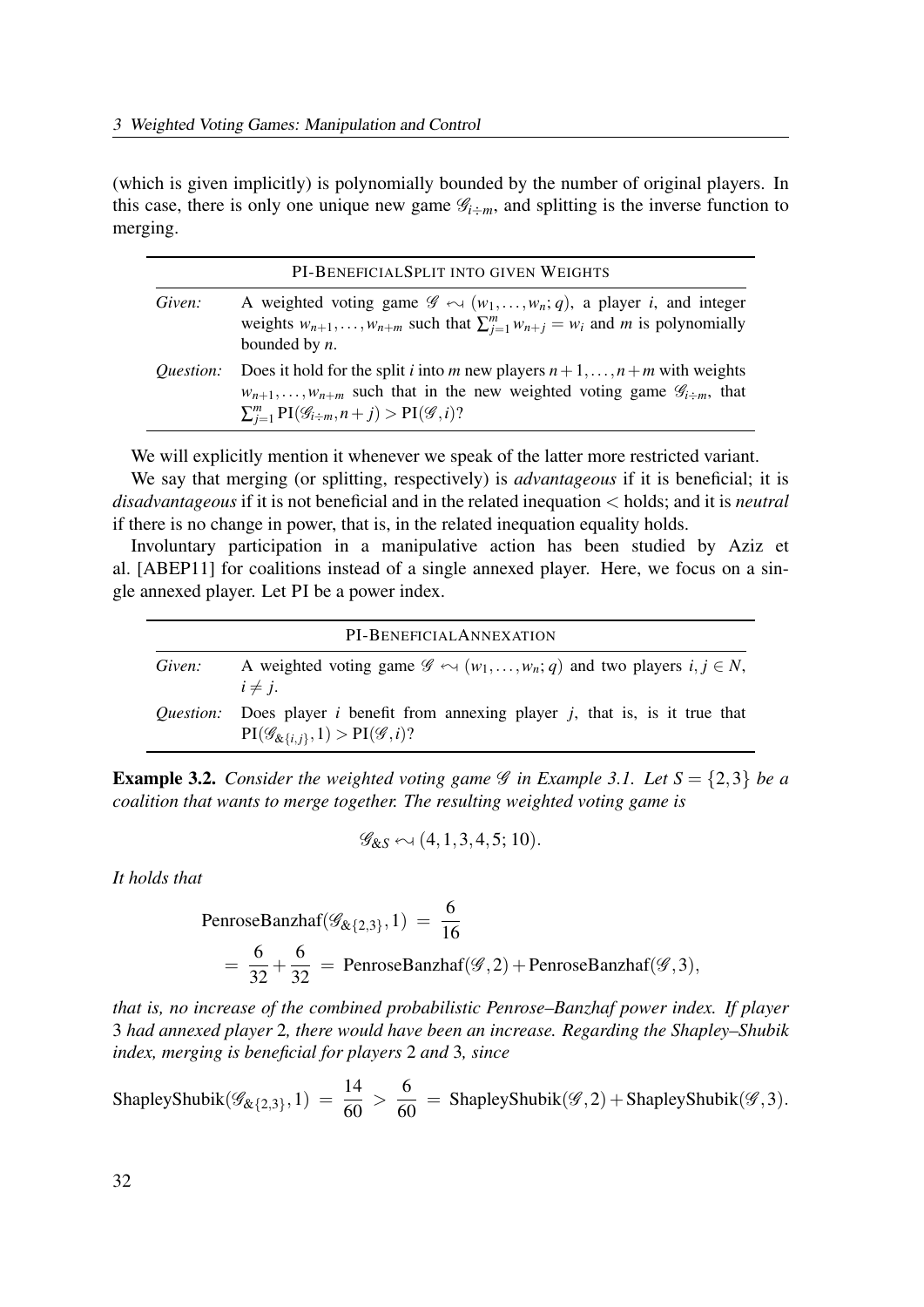As an example for splitting, consider  $\mathscr G$  again and let  $i = 5$  and  $m = 2$ . There are two (up to the order of players which is neglected due to neutrality) possible new games

$$
\mathcal{G}_{5 \div 2} = (1, 2, 2, 4, 5, 2, 2; 10) \quad \text{or} \quad \mathcal{G}_{5 \div 2} = (1, 2, 2, 4, 5, 1, 3; 10).
$$

In neither case splitting is beneficial for the probabilistic Penrose–Banzhaf index, since

PenroseBanzhaf( $\mathcal{G}_{5 \div 2}$ , 6) + PenroseBanzhaf( $\mathcal{G}_{5 \div 2}$ , 7) =  $\frac{12}{64}$  + 12 64 = 12  $\frac{12}{32}$  = PenroseBanzhaf( $\mathscr{G}, 5$ )

in the first case and  $\frac{5}{64} + \frac{19}{64} = \frac{12}{32}$  in the second case. For the Shapley-Shubik index there is even a decrease of power in both cases:

ShapleyShubik(
$$
\mathscr{G}_{5 \div 2}
$$
, 6) + ShapleyShubik( $\mathscr{G}_{5 \div 2}$ , 7) =  $\frac{41}{420} + \frac{41}{420}$   
<  $\frac{91}{420}$  = ShapleyShubik( $\mathscr{G}$ , 5)

and, respectively,  $\frac{17}{420} + \frac{73}{420} < \frac{91}{420}$ .

In this thesis we focus on the complexity classification of these merging, splitting and annexation problems for both the Shapley–Shubik and the probabilistic Penrose–Banzhaf index.

Before doing so, since we allow players with zero weight, we state another simple fact required for the analysis of the beneficial splitting problem (see the proofs of Theorems 3.10 and 3.15).

Lemma 3.3. For both the probabilistic Penrose–Banzhaf index and the Shapley–Shubik index, given a weighted voting game, adding a player with weight zero does not change the original players' power indices, and the new player's power index is zero.

**Proof.** Let  $\mathscr{G}_1 \leftarrow (w_1, \ldots, w_n; q)$  be a weighted voting game. The new player  $n+1$  in the game  $\mathscr{G}_2 \leftarrow (w_1,\ldots,w_n,0;q)$  does not change the total weight of any coalition by joining it, that is,  $v(C \cup \{n+1\}) = v(C)$  for each  $C \subseteq N$ . Therefore, PenroseBanzhaf( $\mathscr{G}_2$ , i) =  $1/2^{n} \sum_{C \subseteq N \setminus \{i\}} 2(v(C \cup \{i\}) - v(C)) =$  PenroseBanzhaf( $\mathscr{G}_1, i$ ), for each  $i, 1 \le i \le n$ . For the same reason, player  $n + 1$  is not pivotal for any coalition, thus, it holds that PenroseBanzhaf( $\mathcal{G}_2$ ,  $n+1$ ) = 0.  $\Box$ 

In this section we prove that beneficial merging and splitting is PP-hard, and we provide matching upper bounds for beneficial merging and splitting in the variant where the new players' weights are given, both for the Shapley–Shubik and the probabilistic Penrose– Banzhaf index. We start with the latter.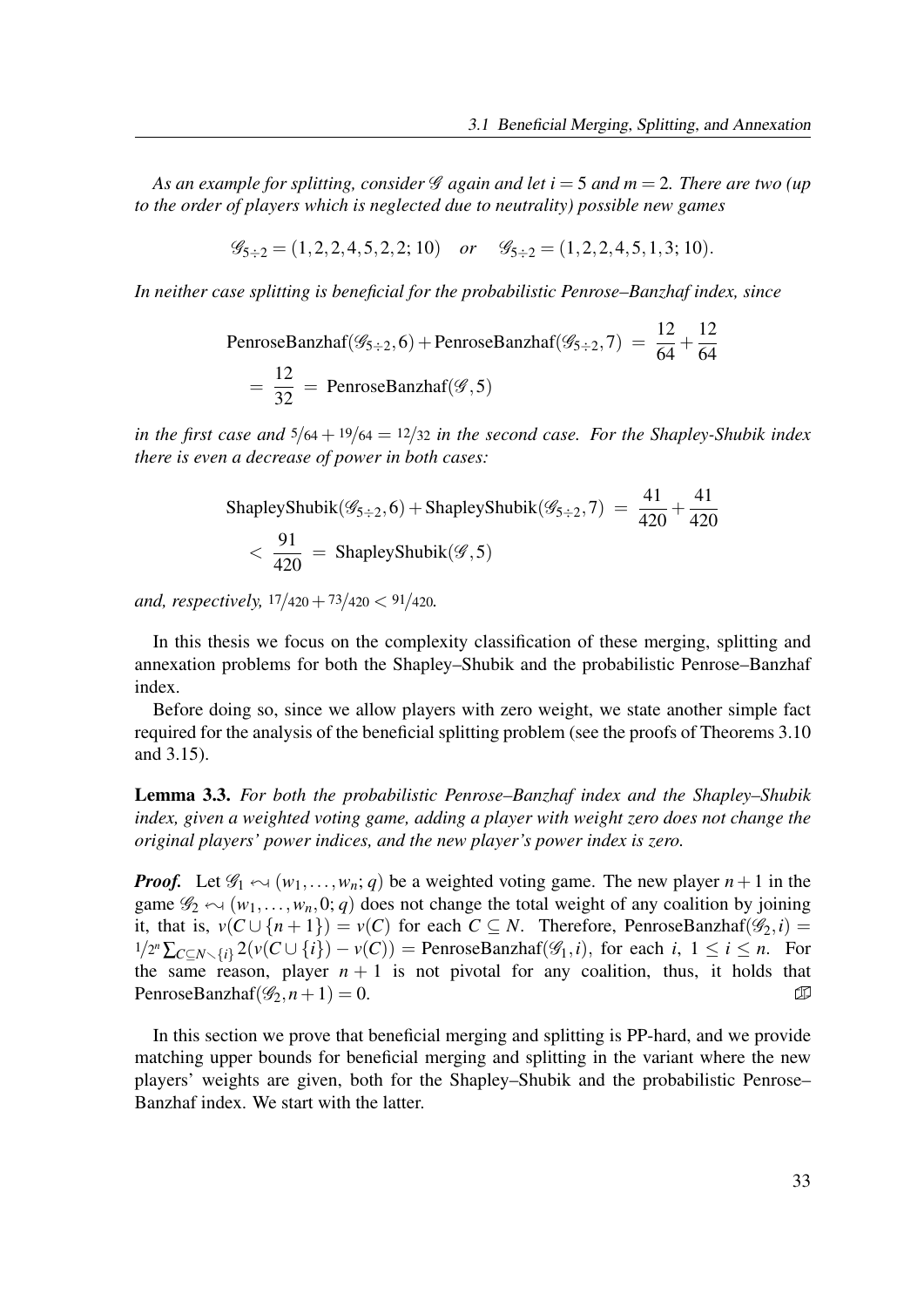### 3.1.1 Complexity Results for the Probabilistic Penrose–Banzhaf Power Index

Both the beneficial merging problem for a coalition S of size 2 and the beneficial splitting problem for  $m = 2$  false identities can trivially be decided in polynomial time for the probabilistic Penrose–Banzhaf index, since the sum of power (in terms of this index) of two players is always equal to the power of the player that is obtained by merging them.

**Proposition 3.4** ([RR10a, RR10b, RR14a]). Let  $\mathscr G$  be a weighted voting game and  $S \subseteq$  $\{1,\ldots,n\}$  be a coalition of its players.

- 1. PenroseBanzhaf-BENEFICIALMERGE is in P for instances ( $\mathscr{G}, S$ ) with  $||S|| = 2$ .
- 2. PenroseBanzhaf-BENEFICIALSPLIT is in P for instances  $(\mathscr{G}, i, 2)$ .

**Proof.** Let  $\mathscr{G} \sim (w_1,\ldots,w_n; q)$  be a weighted voting game. Without loss of generality, let  $S = \{1, n\}$ . We obtain a new game  $\mathscr{G}_{\&S} \leftrightarrow (w_1 + w_n, w_2, \dots, w_{n-1}; q)$ , where the first player is the new player merging S. Letting  $v_{\mathscr{G}}$  and  $v_{\mathscr{G}_{\&S}}$  denote the corresponding coalitional functions, it holds that

PenroseBanzhaf( $\mathscr{G}_{\& S}$ , 1) – (PenroseBanzhaf( $\mathscr{G}$ , 1) + PenroseBanzhaf( $\mathscr{G}$ , n)) = 0.

In the case of splitting, it similarly holds that

PenroseBanzhaf(
$$
\mathcal{G}_{n+2}, n+1
$$
) + PenroseBanzhaf( $\mathcal{G}_{n+2}, n+2$ ) - PenroseBanzhaf( $\mathcal{G}, n$ )  
= 0

for a weighted voting game  $\mathscr{G} = (N, v)$ ,  $m = 2$ , and, without loss of generality, player *n* in  $\mathscr G$  splitting into players  $n+1$  and  $n+2$  in a new game  $\mathscr G_{n+2}$ .

Although it may seem as if Proposition 3.4 implied that merging (and splitting) were never beneficial regarding this index, this cannot be generalized to merging (or splitting into) more than two players, by repeatedly applying the above result to pairs of players step by step. For example, as soon as two players merge, a third player's probabilistic Penrose–Banzhaf index might have already changed in the new game, before merging her with another player in a subsequent step. Suppose three players in  $\{1,2,3\}$  want to merge in a game  $\mathscr{G}$ . Let  $\beta_i$  = PenroseBanzhaf $(\mathscr{G}, i)$ ,  $1 \le i \le 3$ , be their original probabilistic Penrose–Banzhaf indices. Let  $\beta$  be their common Penrose–Banzhaf index after the merge. After merging the first two players, let  $\beta'_1$  and  $\beta'_3$  be the indices of the new player replacing {1,2} and of 3, respectively. Then, due to Proposition 3.4,  $\beta = \beta'_1 + \beta'_3 = \beta_1 + \beta_2 + \beta'_3$ . Hence,  $\beta > \beta_1 + \beta_2 + \beta_3$  if and only if  $\beta'_3 > \beta_3$ . That is, for the probabilistic Penrose-Banzhaf index, beneficial merging of three players boils down to comparing the index of one player in two games—the original game and the one where the other two players have merged. If these were two arbitrary games, the result for the comparison of power indices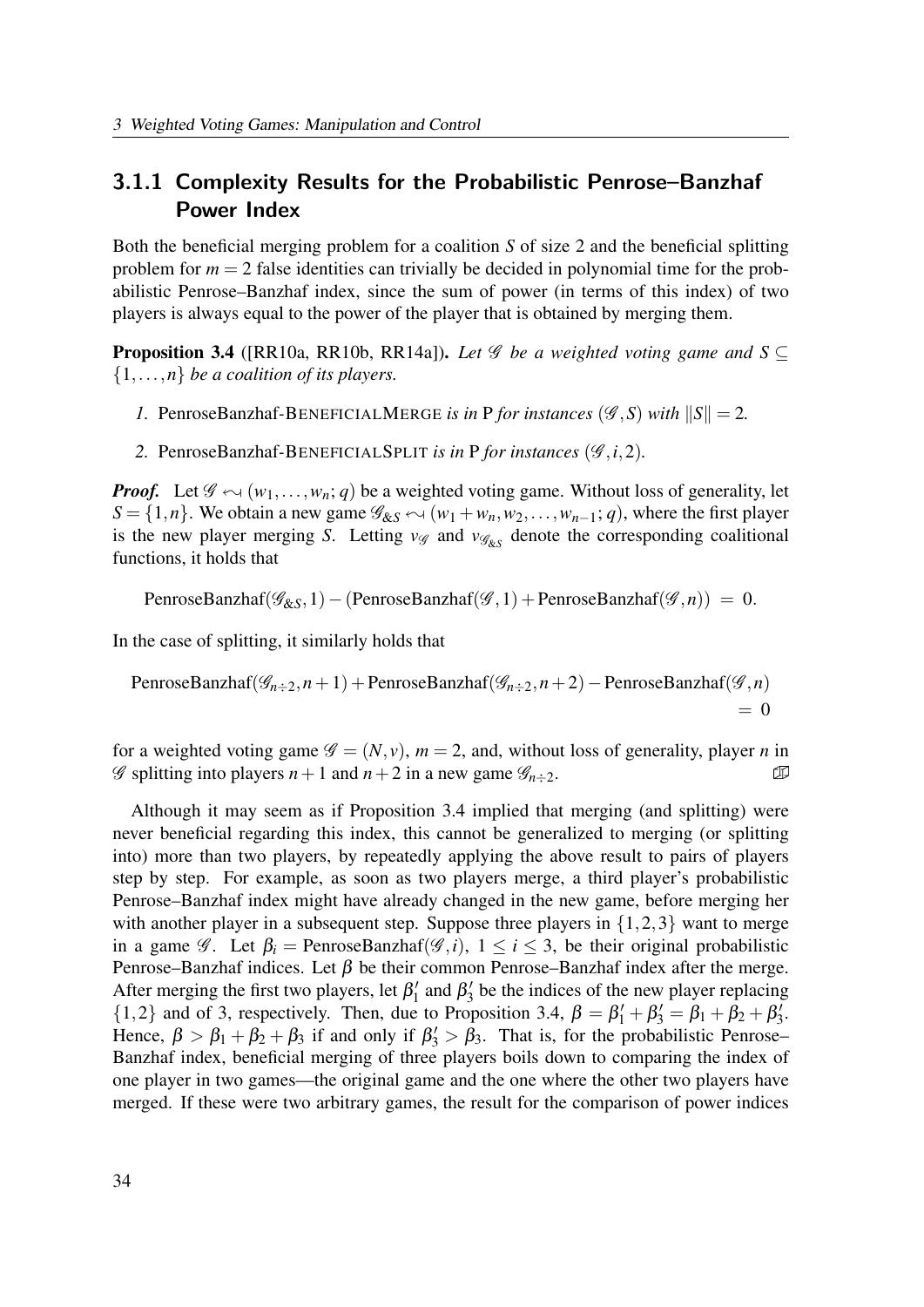by Faliszewski and Hemaspaandra [FH09] would have applied. Here, however, the indices need to be compared in two closely related games; this requires a different proof. Indeed, next we show that it is by far harder than for two players (unless the polynomial hierarchy collapses to its first level) to decide whether merging three players is beneficial in terms of the probabilistic Penrose–Banzhaf index.

Our goal is to provide a  $\leq^p_m$ -reduction from the PP-complete problem COMPARE-#SUBSETSUM (see Corollary 2.6) to PenroseBanzhaf-BENEFICIALMERGE. In order to make this reduction work, it will be useful to consider two restricted variants of COM-PARE-#SUBSETSUM, which we denote by COMPARE-#SUBSETSUM-R and COMPARE- #SUBSETSUM-RR, show their PP-hardness, and then reduce COMPARE-#SUBSETSUM-RR to PenroseBanzhaf-BENEFICIALMERGE. This will be performed in Lemmas 3.5 and 3.6 and in Theorem 3.7. In all restricted variants of COMPARE-#SUBSETSUM we may assume, without loss of generality, that the target value  $q$  in a related #SUBSETSUM instance  $(a_1,...,a_n;q)$  satisfies  $1 \le q \le \alpha - 1$ , where  $\alpha = \sum_{i=1}^n a_i$ .

|                  | COMPARE-#SUBSETSUM-R                                                                                                                                                                                                                                              |
|------------------|-------------------------------------------------------------------------------------------------------------------------------------------------------------------------------------------------------------------------------------------------------------------|
| Given:           | A set $A = \{1, , n\}$ , a value function $a : A \to \mathbb{N} \setminus \{0\}$ , $i \mapsto a_i$ , and two<br>positive integers $q_1$ and $q_2$ with $1 \leq q_1, q_2 \leq \alpha - 1$ , where $\alpha = \sum_{i=1}^n a_i$ .                                    |
| <i>Ouestion:</i> | Is the number of subsets of A with values summing up to $q_1$ greater than the<br>number of subsets of A with values summing up to $q_2$ , that is, does it hold<br>that #SUBSET SUM $((a_1, \ldots, a_n; q_1)) > \text{\#SUBSET SUM}((a_1, \ldots, a_n; q_2))$ ? |

Similar to SUBSET SUM, let  $(a_1,...,a_n; q_1, q_2)$  denote an instance of COMPARE-#SUBSETSUM-R.

## **Lemma 3.5.** COMPARE-#SUBSETSUM  $\leq^p_{\text{m}}$  COMPARE-#SUBSETSUM-R.

**Proof.** Given an instance  $(X, Y)$  of COMPARE-#SUBSETSUM,  $X = (x_1, \ldots, x_m; q_x)$ and  $Y = (y_1, \ldots, y_n; q_y)$ , construct the COMPARE-#SUBSETSUM-R instance  $(x_1, \ldots, x_m, y_m; q_y)$  $2\alpha y_1, \ldots, 2\alpha y_n; q_x, 2\alpha q_y$ , where  $\alpha = \sum_{i=1}^m x_i$ . This construction can obviously be achieved in polynomial time.

It holds that the constructed values can only sum up to  $q_x \le \alpha - 1$  if they do not contain multiples of  $2\alpha$ , thus #SUBSET SUM $((x_1,...,x_m,2\alpha y_1,...,2\alpha y_n;q_1))$  = #SUBSET SUM(X). On the other hand,  $q_2$  cannot be obtained by adding any of the  $x_i$ , since this would yield a non-zero remainder modulo  $2\alpha$ , because  $\sum_{i=1}^{m} x_i = \alpha$  is too small. Thus, it holds that #SUBSET SUM $((x_1,...,x_m,2\alpha y_1,...,2\alpha y_n;q_2)) =$ #SUBSET SUM $(Y)$ . It follows that  $(X, Y)$  belongs to COMPARE-#SUBSETSUM if and only if the constructed instance is in COMPARE-#SUBSETSUM-R.  $\mathbb{D}$ 

In order to perform the next step, we need to ensure that all integers in a COMPARE- #SUBSETSUM-R instance are divisible by 8. This can easily be achieved, by multiplying each integer in an instance  $(a_1,\ldots,a_n; q_1, q_2)$  by 8, obtaining  $(8a_1,\ldots,8a_n; 8q_1, 8q_2)$  without changing the number of solutions for both related SUBSETSUM instances. Thus, from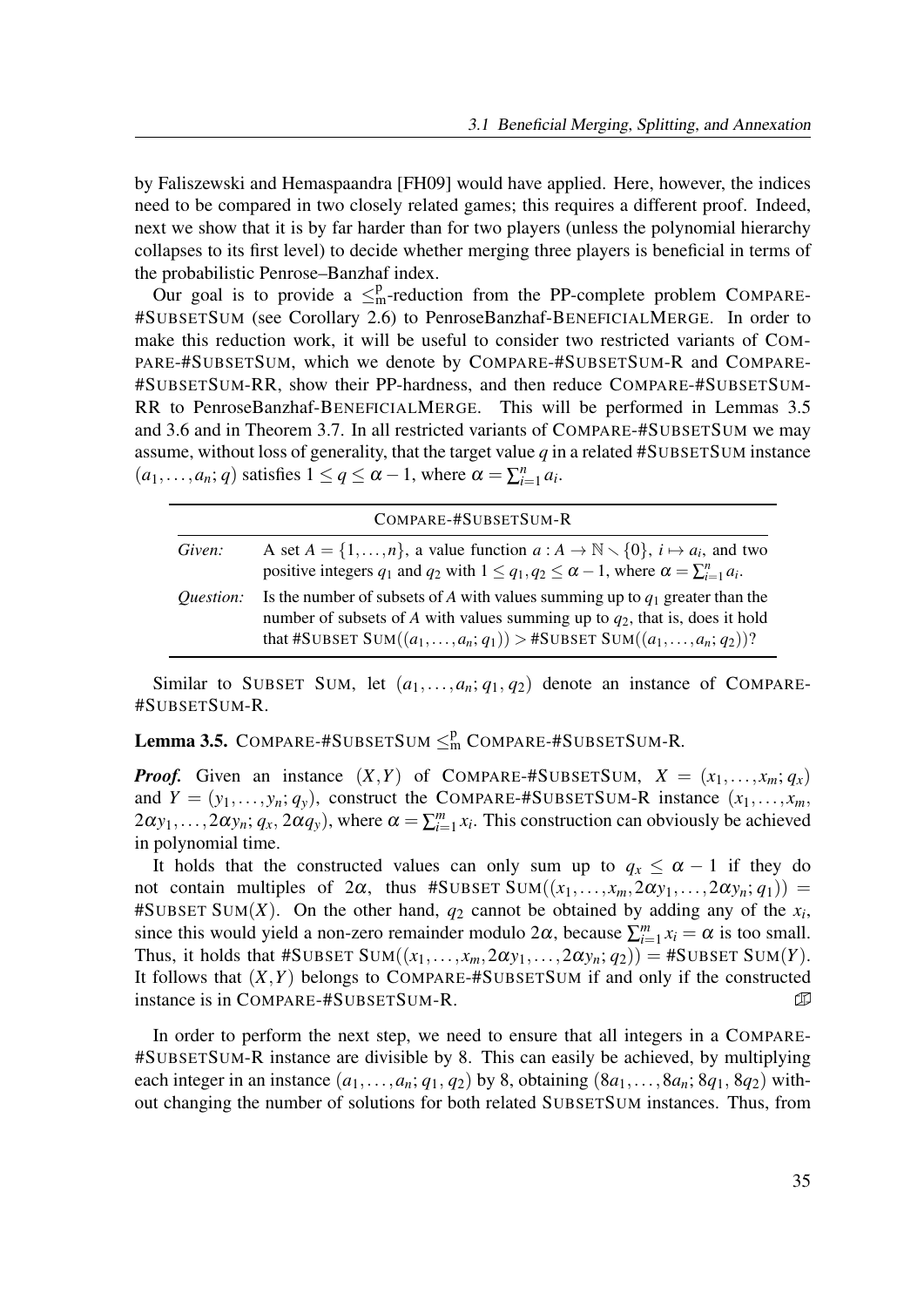now on, without loss of generality, we assume that for a given COMPARE-#SUBSETSUM-R instance  $(a_1, \ldots, a_n; q_1, q_2)$ , it holds that  $a_i, q_j \equiv 0 \mod 8$  for  $1 \le i \le n$  and  $j \in \{1, 2\}$ . Now, we consider our even more restricted variant of this problem.

|                  | COMPARE-#SUBSETSUM-RR                                                                                                                                                                                                                                                                                                              |
|------------------|------------------------------------------------------------------------------------------------------------------------------------------------------------------------------------------------------------------------------------------------------------------------------------------------------------------------------------|
| Given:           | A set $A = \{1, , n\}$ and a value function $a : A \to \mathbb{N} \setminus \{0\}, i \mapsto a_i$ .                                                                                                                                                                                                                                |
| <i>Ouestion:</i> | Is the number of subsets of A with values summing up to $(\alpha/2) - 2$ , where<br>$\alpha = \sum_{i=1}^{n} a_i$ , greater than the number of subsets of A with values summing<br>up to $(\alpha/2) - 1$ , i.e., is it true that #SUBSET SUM $((a_1, \ldots, a_n; (\alpha/2) - 2))$<br>#SUBSET SUM $((a_1,,a_n; (\alpha/2)-1))$ ? |

Again, let  $(a_1, \ldots, a_n)$  denote an instance of COMPARE-#SUBSETSUM-RR.

**Lemma 3.6.** COMPARE-#SUBSETSUM-R  $\leq^p_m$  COMPARE-#SUBSETSUM-RR.

**Proof.** Given an instance  $X = (a_1, \ldots, a_n; q_1, q_2)$  of COMPARE-#SUBSETSUM-R, where we assume that  $a_i, q_j \equiv 0 \mod 8$  for  $1 \le i \le n$  and  $j \in \{1, 2\}$ , we construct an instance B of COMPARE-#SUBSETSUM-RR as follows. This reduction is inspired by the standard reduction from SUBSET SUM to PARTITION due to Karp [Kar72]. Letting  $\alpha = \sum_{i=1}^{n} a_i$ , define

$$
Y = (a_1, \ldots, a_n, 2\alpha - q_1, 2\alpha + 1 - q_2, 2\alpha + 3 + q_1 + q_2, 3\alpha).
$$

This instance can obviously be constructed in polynomial time. Observe that

$$
T = \left(\sum_{i=1}^{n} a_i\right) + (2\alpha - q_1) + (2\alpha + 1 - q_2) + (2\alpha + 3 + q_1 + q_2) + 3\alpha = 10\alpha + 4,
$$

and therefore,  $(T/2)-2=5\alpha$  and  $(T/2)-1=5\alpha+1$ . We show that X belongs to COMPARE-#SUBSETSUM-R if and only if Y is in COMPARE-#SUBSETSUM-RR.

Firstly, we examine which values of Y sum up to  $5\alpha$ . Consider two cases.

- *Case 1:* If 3 $\alpha$  is added,  $2\alpha + 3 + q_1 + q_2$  cannot be added, as it would be too large. Also,  $2\alpha + 1 - q_2$  cannot be added, leading to an odd sum. So,  $2\alpha - q_1$  has to be added, as the remaining  $\alpha$  are too small. Since  $3\alpha + 2\alpha - q_1 = 5\alpha - q_1$ ,  $5\alpha$  can be achieved by adding some integers  $a_i$  if and only if there exists a subset  $A' \subseteq \{1, ..., n\}$  such that  $\sum_{i \in A'} a_i = q_1$  (i.e., A' is a solution of the SUBSETSUM instance  $(a_1, \ldots, a_n; q_1)$ ).
- *Case 2:* If  $3\alpha$  is not added, but (a)  $2\alpha + 3 + q_1 + q_2$ , an even number can only be achieved by adding  $2\alpha + 1 - q_2$ , thus,  $\alpha - 4 - q_1$  remains. Hence,  $2\alpha - q_1$  is too large, while no subset of  $\{1,\ldots,n\}$  has values summing up to  $\alpha-4-q_1$ , because of the assumption of divisibility by 8. If (b) neither  $3\alpha$  nor  $2\alpha + 3 + q_1 + q_2$  are added, the remaining  $5\alpha + 1 - q_1 - q_2$  are too small.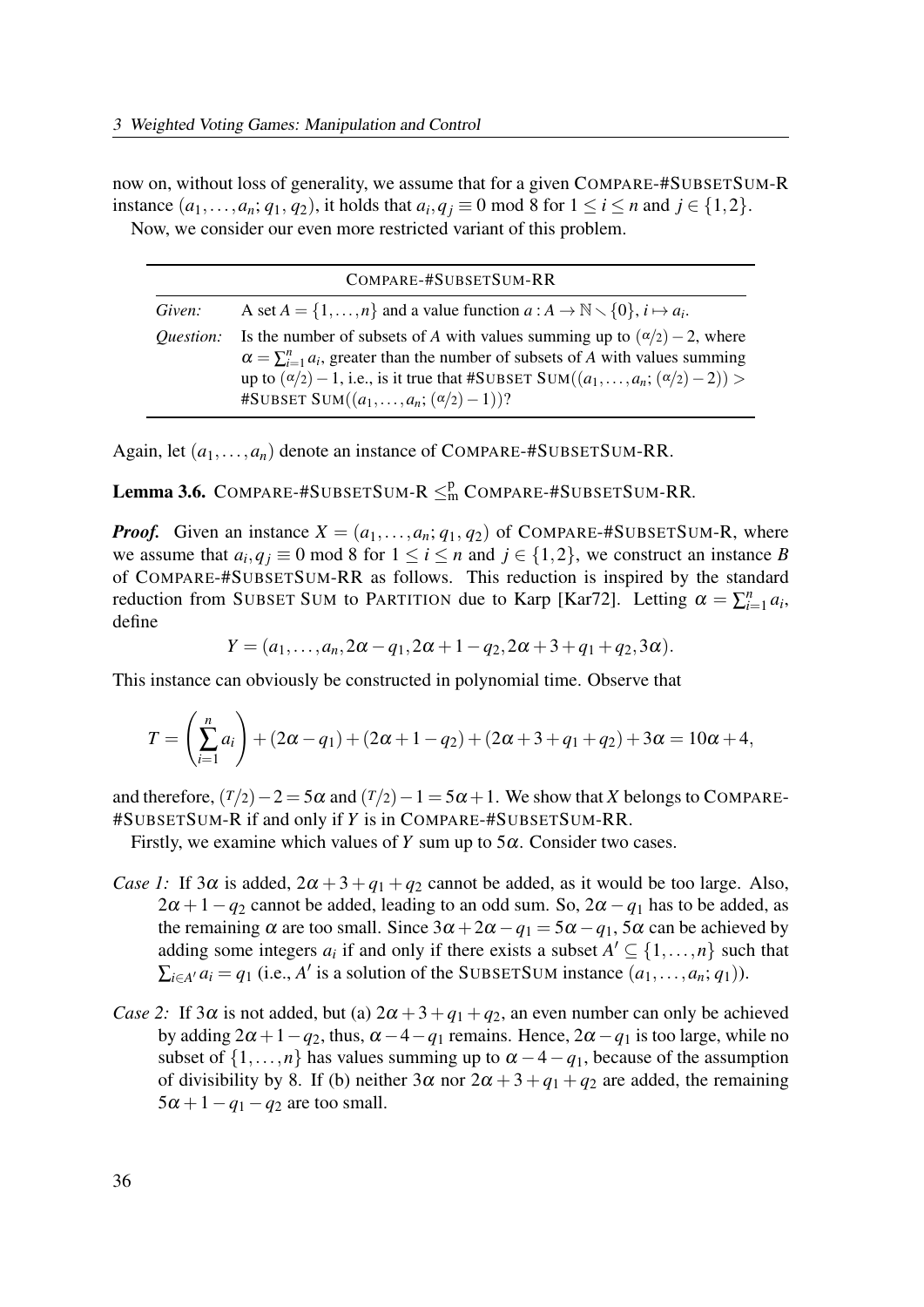Thus, the only possibility to obtain  $5\alpha$  is to find a subsequence of  $\{1,\ldots,n\}$ with values adding up to  $q_1$ . Therefore, #SUBSET SUM $((a_1,...,a_n;q_1))$  = #SUBSET SUM $((a_1,...,a_n,2\alpha-q_1,2\alpha+1-q_2,2\alpha+3+q_1+q_2,3\alpha;5\alpha)).$ 

Secondly, for similar reasons, a sum of  $5\alpha + 1$  can only be achieved by adding  $3\alpha + (2\alpha +$  $1-q_2$ ) and a term  $\sum_{i\in A'} a_i$ , where A' is a subset of  $\{1,\ldots,n\}$  such that  $\sum_{i\in A'} a_i = q_2$ . Hence, #SUBSET SUM $((a_1,...,a_n;q_2)) =$  #SUBSET SUM $((a_1,...,a_n,2\alpha-q_1,2\alpha+1-q_2,2\alpha+1)$  $3+q_1+q_2, 3\alpha; 5\alpha+1)$ ).

Thus, the relation #SUBSET SUM $((a_1,...,a_n;q_1)) > #$ SUBSET SUM $((a_1,...,a_n;q_2))$ holds if and only if #SUBSET SUM $((a_1,...,a_n,2\alpha-q_1,2\alpha+1-q_2,2\alpha+3+q_1+q_2,3\alpha;$  $(5\alpha)$ ) > #SUBSET SUM $((a_1,...,a_n,2\alpha-q_1,2\alpha+1-q_2,2\alpha+3+q_1+q_2,3\alpha;5\alpha+1)),$ which completes the proof.  $\Box$ 

We now are ready to prove the main theorem of this section.

**Theorem 3.7.** PenroseBanzhaf-BENEFICIALMERGE is PP-complete, even if only three players of equal weight merge.

*Proof.* Membership of PenroseBanzhaf-BENEFICIALMERGE in PP has already been observed in [RR10a, Theorem 3]. It follows from the fact that the raw Penrose–Banzhaf index is in #P and that #P is closed under addition and multiplication by two, and, furthermore, since comparing the values of two #P functions on two (possibly different) inputs reduces to a PP-complete problem. This technique (which was proposed by Faliszewski and Hemaspaandra [FH09] and applies their Lemma 2.10) works, since PP is closed under  $\leq_m^p$ -reducibility.

We show PP-hardness of PenroseBanzhaf-BENEFICIALMERGE by means of a  $\leq^p_m$ reduction from COMPARE-#SUBSETSUM-RR, which is PP-hard by Corollary 2.6 via Lemmas 3.5 and 3.6.

Given an instance  $(a_1,...,a_n)$  of COMPARE-#SUBSETSUM-RR, construct the following instance for PenroseBanzhaf-BENEFICIALMERGE. Let  $\alpha = \sum_{i=1}^{n} a_i$ . Define the weighted voting game

$$
\mathscr{G} \leftarrow (2a_1, \ldots, 2a_n, 1, 1, 1, 1; \alpha)
$$

with  $n + 4$  players, and let the merging coalition be  $S = \{n+2, n+3, n+4\}$ . Letting  $A =$  $\{1,\ldots,n\}$ , it holds that PenroseBanzhaf $(\mathscr{G},n+2)$  =

$$
\frac{1}{2^{n+3}} \left\| \left\{ C \subseteq \{1, \dots, n+1, n+3, n+4\} \middle| \sum_{i \in C} w_i = \alpha - 1 \right\} \right\|
$$
\n
$$
= \frac{1}{2^{n+3}} \left( \left\| \left\{ A' \subseteq A \middle| \sum_{i \in A'} 2a_i = \alpha - 1 \right\} \right\| + 3 \cdot \left\| \left\{ A' \subseteq A \middle| 1 + \sum_{i \in A'} 2a_i = \alpha - 1 \right\} \right\| \right] \tag{3.1}
$$

$$
+3 \cdot \left\| \left\{ A' \subseteq A \; \middle| \; 2 + \sum_{i \in A'} 2a_i = \alpha - 1 \right\} \right\| + \left\| \left\{ A' \subseteq A \; \middle| \; 3 + \sum_{i \in A'} 2a_i = \alpha - 1 \right\} \right\| \right) \quad (3.2)
$$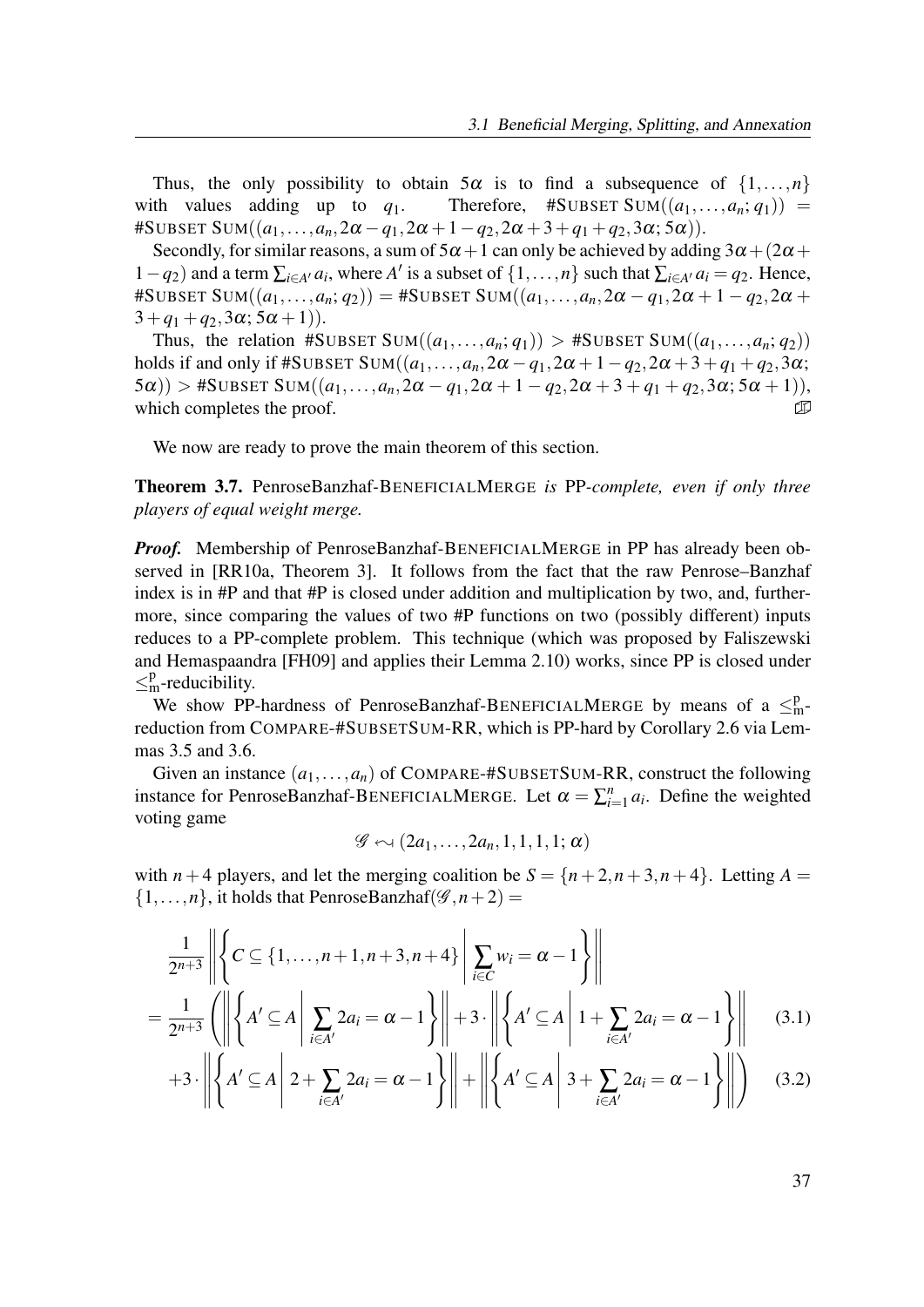3 Weighted Voting Games: Manipulation and Control

$$
=\frac{1}{2^{n+3}}\left(3\cdot\left\| \left\{A'\subseteq A\,\middle|\,\sum_{i\in A'}2a_i=\alpha-2\right\}\right\|+\left\| \left\{A'\subseteq A\,\middle|\,\sum_{i\in A'}2a_i=\alpha-4\right\}\right\|\right),
$$

since the  $2a_i$  can only add up to an even number. The first of the four sets in (3.1) and (3.2) refers to those coalitions that do not contain any of the players  $n + 1$ ,  $n + 3$ , and  $n + 4$ ; the second, third, and fourth set in  $(3.1)$  and  $(3.2)$  refer to those coalitions containing either one, two, or three of them, respectively. Since the players in S have the same weight, players  $n+3$  and  $n+4$  have the same probabilistic Penrose–Banzhaf index as player  $n+2$ .

Furthermore, the new game after merging is  $\mathscr{G}_{\&{n+2,n+3,n+4}} \sim (3, 2a_1, \ldots, 2a_n, 1; \alpha)$  with  $n+2$  players, and similarly as above the Penrose–Banzhaf index of the first player is calculated as follows:

PenroseBanzhaf $(\mathscr{G}_{\&{n+2,n+3,n+4\}}$ , 1)

$$
= \frac{1}{2^{n+1}} \left\| \left\{ C \subseteq \{2,\ldots,n+2\} \middle| \sum_{i \in C} w_i \in \{\alpha-3,\alpha-2,\alpha-1\} \right\} \right\|
$$
  
\n
$$
= \frac{1}{2^{n+1}} \left( \left\| \left\{ A' \subseteq A \middle| \sum_{i \in A'} 2a_i \in \{\alpha-3,\alpha-2,\alpha-1\} \right\} \right\|
$$
  
\n
$$
+ \left\| \left\{ A' \subseteq A \middle| 1 + \sum_{i \in A'} 2a_i \in \{\alpha-3,\alpha-2,\alpha-1\} \right\} \right\|
$$
  
\n
$$
= \frac{1}{2^{n+1}} \left( 2 \cdot \left\| \left\{ A' \subseteq A \middle| \sum_{i \in A'} 2a_i = \alpha - 2 \right\} \right\| + \left\| \left\{ A' \subseteq A \middle| \sum_{i \in A'} 2a_i = \alpha - 4 \right\} \right\| \right).
$$

Altogether, it holds that

$$
\begin{split}\n\text{PenroseBanzhaf}\left(\mathscr{G}_{\&{n+2,n+3,n+4\}},1\right) & - \sum_{i\in{n+2,n+3,n+4\}} \text{PenroseBanzhaf}(\mathscr{G},i) \\
& = \frac{1}{2^{n+1}} \left(2 \cdot \left\| \left\{ A' \subseteq A \, \left| \sum_{i\in A'} 2a_i = \alpha - 2 \right\} \right\| + \left\| \left\{ A' \subseteq A \, \left| \sum_{i\in A'} 2a_i = \alpha - 4 \right\} \right\| \right)\right. \\
& \left. - \frac{3}{2^{n+3}} \left(3 \cdot \left\| \left\{ A' \subseteq A \, \left| \sum_{i\in A'} 2a_i = \alpha - 2 \right\} \right\| + \left\| \left\{ A' \subseteq A \, \left| \sum_{i\in A'} 2a_i = \alpha - 4 \right\} \right\| \right)\right.\n\end{split}
$$
\n
$$
= \left( \frac{1}{2^{n+1}} \cdot 2 - \frac{3}{2^{n+3}} \cdot 3 \right) \left\| \left\{ A' \subseteq A \, \left| \sum_{i\in A'} 2a_i = \alpha - 2 \right\} \right\| \\
& + \left( \frac{1}{2^{n+1}} - \frac{3}{2^{n+3}} \right) \left\| \left\{ A' \subseteq A \, \left| \sum_{i\in A'} 2a_i = \alpha - 4 \right\} \right\| \right.\n\left. - \frac{1}{2^{n+3}} \cdot \left\| \left\{ A' \subseteq A \, \left| \sum_{i\in A'} a_i = \frac{\alpha}{2} - 1 \right\} \right\| + \frac{1}{2^{n+3}} \cdot \left\| \left\{ A' \subseteq A \, \left| \sum_{i\in A'} a_i = \frac{\alpha}{2} - 2 \right\} \right\| \right.\n\right.
$$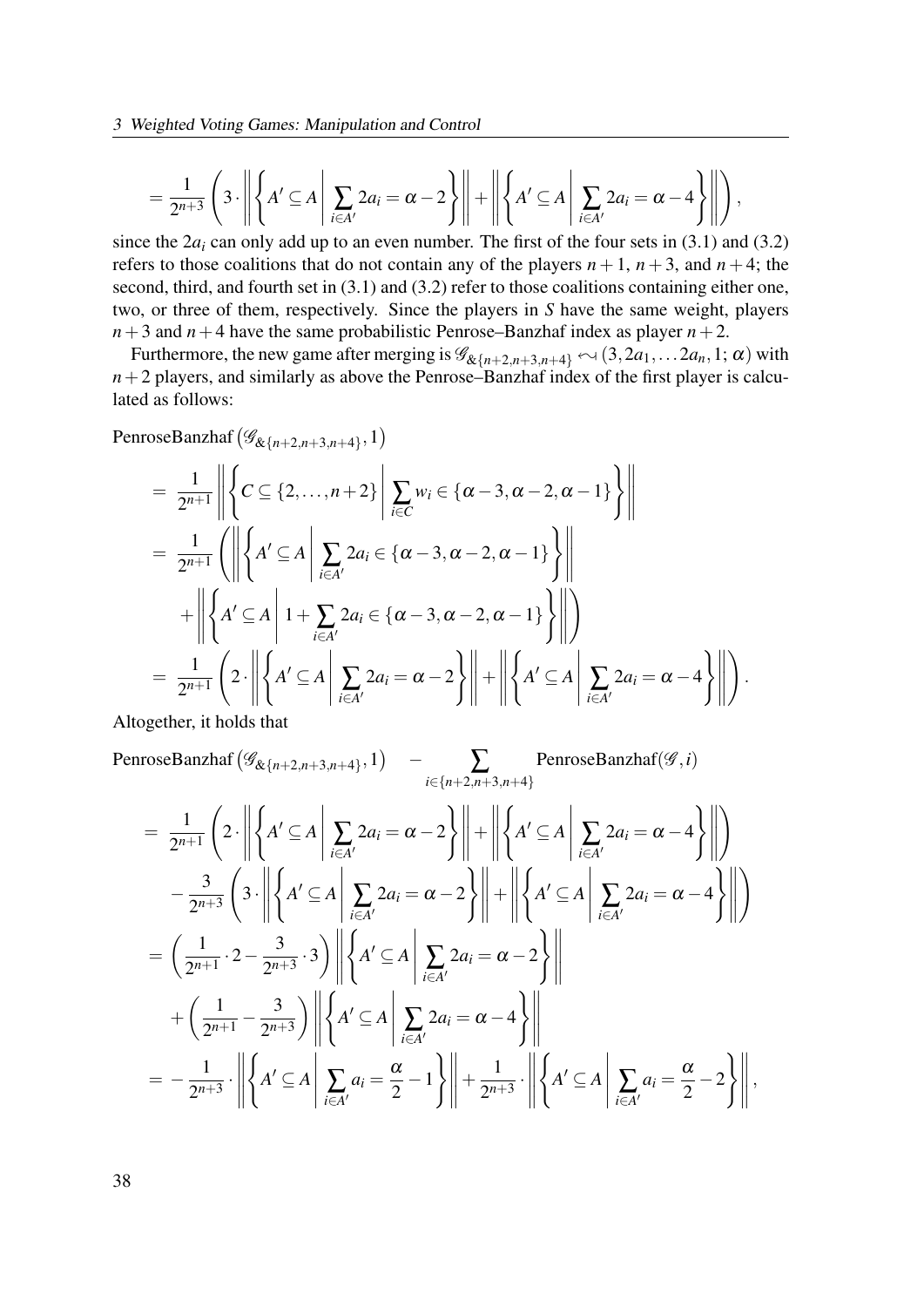which is greater than zero if and only if

$$
\left\| \left\{ A' \subseteq A \, \middle| \, \sum_{i \in A'} a_i = \frac{\alpha}{2} - 2 \right\} \right\| \, > \, \left\| \left\{ A' \subseteq A \, \middle| \, \sum_{i \in A'} a_i = \frac{\alpha}{2} - 1 \right\} \right\|,
$$

which, in turn, is the case if and only if the original instance  $(a_1,...,a_n)$  is in COMPARE-#SUBSETSUM-RR. �

**Remark 3.8.** Note that the proof cannot be transferred straightforwardly to the normalized Penrose–Banzhaf index, since in different games the indices have possibly different denominators, not only different by a factor of some power of two, as is the case for the probabilistic Penrose–Banzhaf index.

Analogously to the proof of Theorem 3.7, it can be shown that PenroseBanzhaf-BENEFICIALSPLIT INTO GIVEN WEIGHTS for at least three false identities is PP-complete. Note that there is no direct reduction from beneficial merging by an identity function, since we ask for < instead of ≤. Nevertheless, the instances are comparable as weights of players in S correspond to the new weights. The same arguments hold for the upper bound; recall that we can characterize PP with  $>$  and  $>$  alike.

Corollary 3.9. PenroseBanzhaf-BENEFICIALSPLIT INTO GIVEN WEIGHTS is PPcomplete, even if the given player splits into three players, and the given weights are equal.

However, for the more general beneficial splitting problem where the new players' weights are not given, a PP upper bound cannot be shown straightforwardly. Yet, it can be shown that this problem is PP-hard, even for three false identities.

Theorem 3.10. PenroseBanzhaf-BENEFICIALSPLIT is PP-hard, even if the given player can only split into three players of equal weight.

*Proof.* In order to show PP-hardness for PenroseBanzhaf-BENEFICIALSPLIT, we use the same techniques as in Theorem 3.7, appropriately modified. In fact, we will now show PP-hardness for  $m = 3$  false identities.<sup>3</sup>

Firstly, we slightly change the definition of COMPARE-#SUBSETSUM-RR by switching  $(\alpha/2)-2$  and  $(\alpha/2)-1$ . The problem, called COMPARE-#SUBSETSUM- **ЯЯ**, of whether the number of subsequences of a given sequence A of positive integers summing up to  $(\alpha/2)-1$ is greater than the number of subsequences of A summing up to  $(\alpha/2)-2$ , is PP-hard by the same proof as in Lemma 3.6 with the roles of  $q_1$  and  $q_2$  exchanged.

<sup>&</sup>lt;sup>3</sup> This result can be expanded to all fixed  $m \ge 3$  by splitting into additional players with weight 0. More precisely, if  $m > 3$ , we consider the same game  $\mathscr G$  as below and split into three players of weight 1 each and m−3 players of weight 0 each. By Lemma 3.3, the sum of all m new players' Penrose–Banzhaf power indices is equal to the combined Penrose–Banzhaf power index of the three players. Thus, PP-hardness will hold for splitting into fixed  $m > 3$  players by essentially the same arguments as given below for splitting into three players.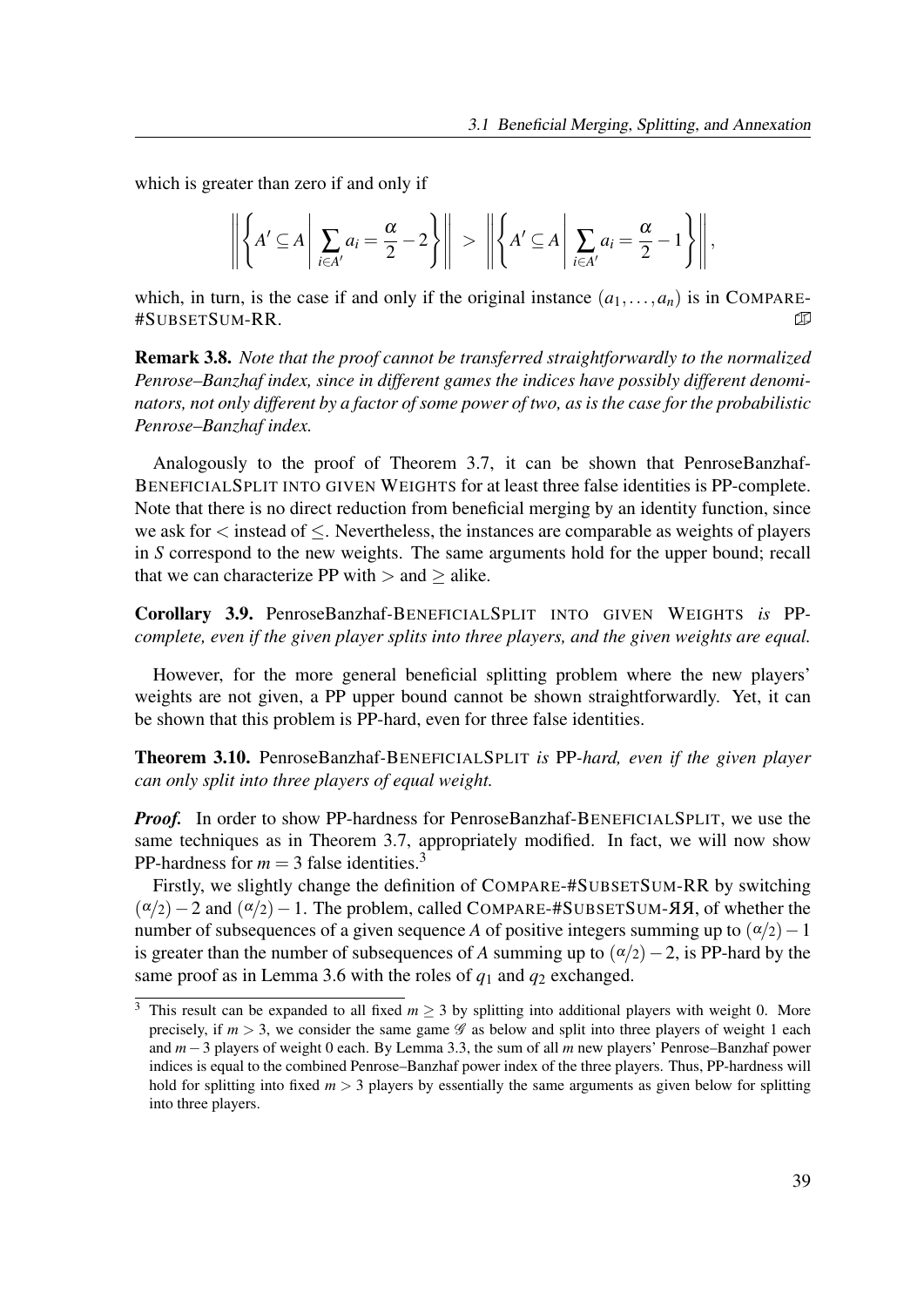Now, we reduce this problem to PenroseBanzhaf-BENEFICIALSPLIT by constructing the following instance of the beneficial splitting problem from an instance  $(a_1, \ldots, a_n)$  of COM-PARE-#SUBSETSUM-ЯЯ. Let  $\mathscr{G} \leftrightarrow (2a_1,\ldots,2a_n,1,3;\alpha)$ , where  $\alpha = \sum_{j=1}^n a_j$ , and let  $i = n + 2$  be the player to be split. G is (apart from the order of players) equivalent to the game obtained by merging in the proof of Theorem 3.7. Thus, letting  $A = \{1, \ldots, n\}$ , PenroseBanzhaf( $\mathscr{G}, n+2$ ) equals

$$
\frac{1}{2^{n+1}}\left(2\cdot\left\|\left\{A'\subseteq A\middle|\ \sum_{j\in A'}2a_j=\alpha-2\right\}\right\|+\left\|\left\{A'\subseteq A\middle|\ \sum_{j\in A'}2a_j=\alpha-4\right\}\right\|\right).
$$

Allowing players with weight zero, there are different possibilities to split player  $n+2$  into three players. By Lemma 3.3, splitting  $n+2$  into one player with weight 3 and two others with weight 0 is not beneficial. Likewise, splitting  $n + 2$  into two players with weights 1 and 2 and one player with weight 0 is not beneficial, by Lemma 3.3 and since splitting into two players is not beneficial (by Theorem 3.20.1). Thus, the only possibility left is splitting  $n+2$  into three players of weight 1 each. This corresponds to the original game in the proof of Theorem 3.7,  $\mathcal{G}_{i \div 3} \leftarrow (2a_1,\ldots,2a_n,1,1,1,1;\alpha)$ . Therefore,

PenroseBanzhaf( $\mathcal{G}_{i \div 3}, n+2$ )

= PenroseBanzha
$$
f(\mathcal{G}_{i \div 3}, n+3)
$$
 = PenroseBanzha $f(\mathcal{G}_{i \div 3}, n+4)$ 

$$
= \frac{1}{2^{n+3}} \left( 3 \cdot \left\| \left\{ A' \subseteq A \, \middle| \, \sum_{j \in A'} 2a_j = \alpha - 2 \right\} \right\| + \left\| \left\{ A' \subseteq A \, \middle| \, \sum_{j \in A'} 2a_j = \alpha - 4 \right\} \right\| \right).
$$

Altogether, as in the proof of Theorem 3.7, the sum of the three new players' probabilistic Penrose–Banzhaf indices minus the probabilistic Penrose–Banzhaf index of the original player is greater than zero if and only if

$$
\left\| \left\{ A' \subseteq A \, \middle| \, \sum_{j \in A'} a_j = \frac{\alpha}{2} - 1 \right\} \right\| > \left\| \left\{ A' \subseteq A \, \middle| \, \sum_{j \in A'} a_j = \frac{\alpha}{2} - 2 \right\} \right\|,
$$

which is true if and only if  $(a_1,...,a_n)$  is in COMPARE-#SUBSETSUM-AR.

**Remark 3.11.** As an upper bound for the general beneficial splitting problem, we can only show membership in  $NP^{PP}$ , whenever the number of false identities is given in unary, and we conjecture that this problem is even complete for this class. When the number m of false identities but not their weights are given in unary, there are exponentially many possibilities to distribute the split player's weight among her false identities. Non-deterministically guessing such a distribution and then, for each distribution guessed, asking an appropriate PP oracle to check in polynomial time whether their combined Penrose–Banzhaf power in the new game is greater than the original player's Penrose–Banzhaf power in the original game, shows that PenroseBanzhaf-BENEFICIALSPLIT is in NPPP.

Whenever the number of false identities is given in the binary input format, even this upper bound might no longer be valid.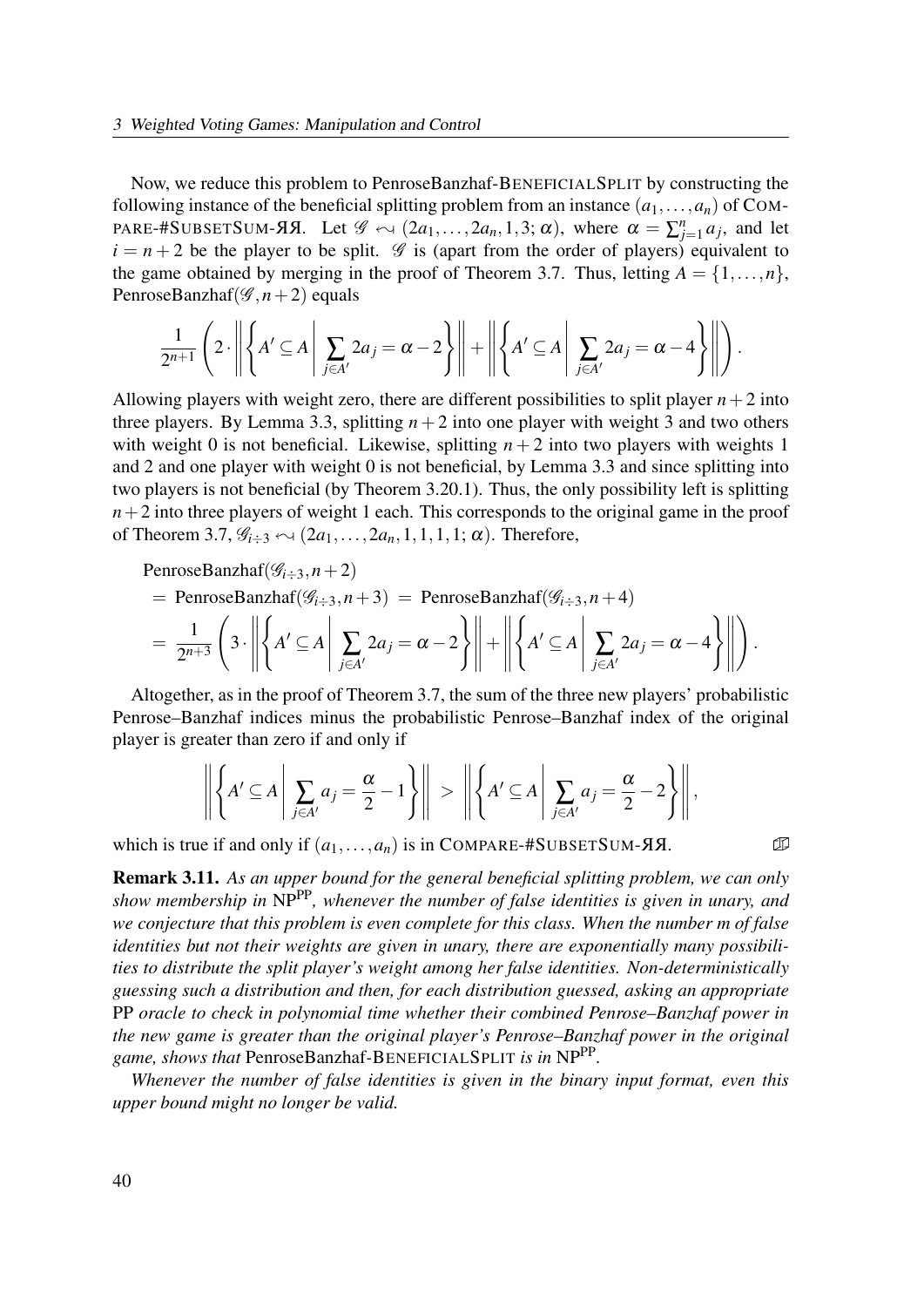For a given weighted voting game  $\mathscr G$  and two players i and j in  $\mathscr G$ , the proof of Proposition 3.4 implies that

PenroseBanzhaf( $\mathscr{G}_{\&{i,j\}}$ , 1) – PenroseBanzhaf( $\mathscr{G}, i$ ) = PenroseBanzhaf( $\mathscr{G}, j$ ) ≥ 0. (3.3)

Therefore, it is never disadvantageous for player  $i$  to annex player  $j$ . Furthermore, we have the following result on the complexity of beneficial annexation for the probabilistic Penrose–Banzhaf index.

Theorem 3.12. PenroseBanzhaf-BENEFICIALANNEXATION is NP-complete.

*Proof.* By Equation (3.3) above, the question of whether the new player's probabilistic Penrose–Banzhaf index is greater than the original player's probabilistic Penrose–Banzhaf index is equivalent to the question of whether the annexed player has a positive value in the original game. This property can be decided in nondeterministic polynomial time and is NP-hard due to a result by Prasad and Kelly [PK90] (see Section 2.3.1).

Remark 3.13. For the probabilistic Penrose–Banzhaf index, it holds that while the beneficial annexation problem for a coalition of annexed players inherits NP-hardness from the special case in Theorem 3.12, the problem's NP upper bound does not generalize straightforwardly.

### 3.1.2 Complexity Results for the Shapley–Shubik Power Index

In order to prove PP-hardness for the merging and splitting problems with respect to the Shapley–Shubik index, we need to take a further step back.

Theorem 3.14. ShapleyShubik-BENEFICIALMERGE is PP-complete, even if only two players of equal weight merge.

**Proof.** The PP upper bound, which has already been observed for two players by Faliszewski and Hemaspaandra [FH09], can be shown analogously to the upper bound in Theorem 3.7.

For proving the lower bound, observe that the size of a coalition a player is pivotal for is crucial for determining the player's Shapley–Shubik index. Pursuing the techniques by Faliszewski and Hemaspaandra, we examine the problem COMPARE- $\#XC_3$ , which is PP-complete by Corollary 2.5. We will apply the following useful properties of  $XC_3$  instances shown by Faliszewski and Hemaspaandra [FH09, Lemma 2.7]: Every XC<sub>3</sub> instance  $(B', \mathscr{S}')$  can be transformed into an XC<sub>3</sub> instance  $(B, \mathscr{S})$ , where  $||B|| = 3k$  and  $||\mathcal{S}|| = n$ , that satisfies  $k/n = 2/3$  without changing the number of solutions, i.e.,  $\#XC_3(B, \mathscr{S}) = \#XC_3(B', \mathscr{S}')$ . Now, observe, that the parsimonious standard reduction from  $XC_3$  to SUBSETSUM (see, e.g., [Pap95]) does not only preserve the number of solutions, but also the input size  $n$  and the size of each solution  $k$ . Hence, we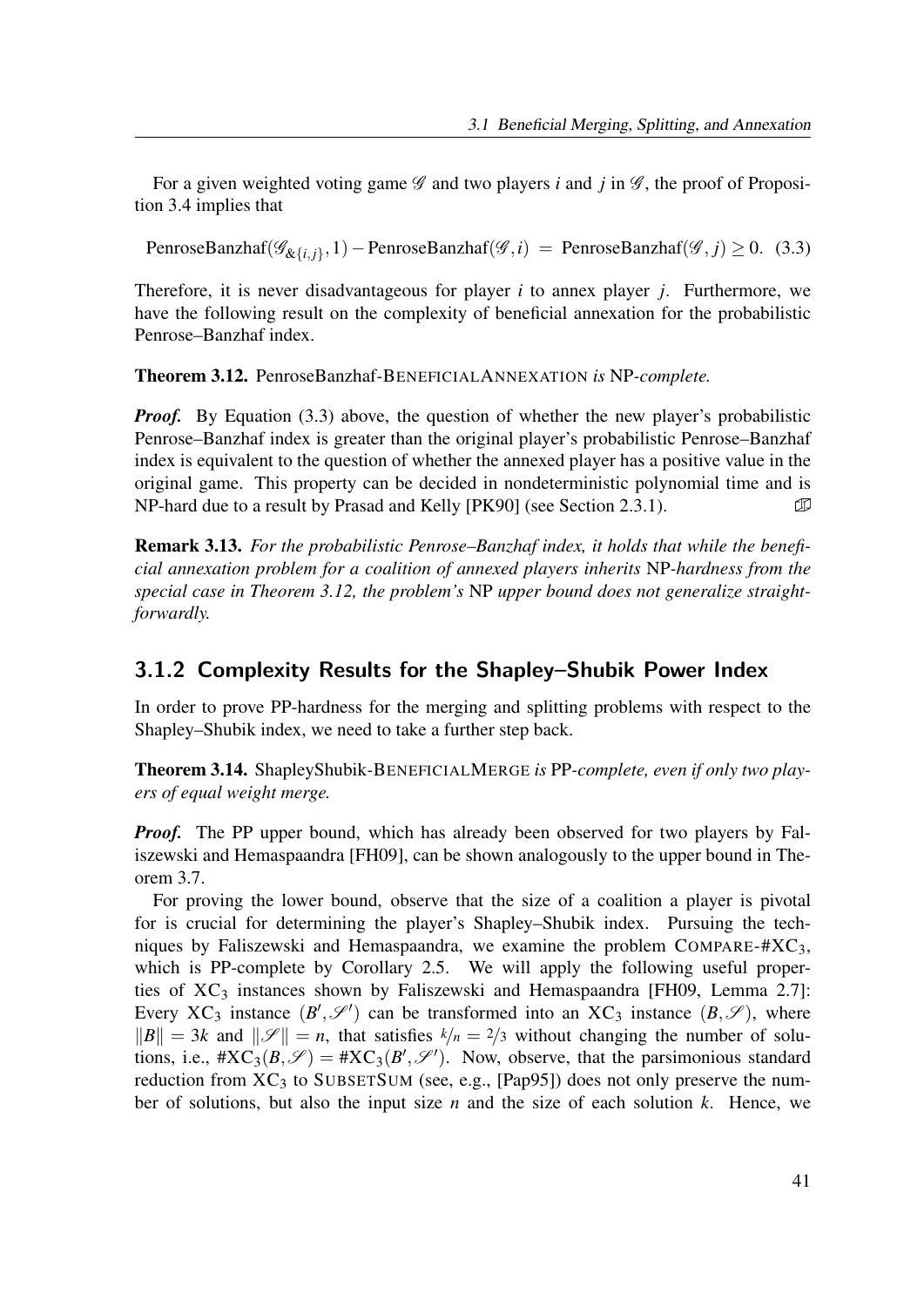can assume that in a given COMPARE-#SUBSET SUM instance each subsequence summing up to the given integer q is of size  $2n/3$ . Following the track of the reductions from COMPARE-#SUBSET SUM via COMPARE-#SUBSETSUM-R to COMPARE-#SUBSETSUM-RR in Lemmas 3.5 and 3.6, a solution  $A' \subseteq \{1, ..., n\}$  to a given instance  $(a_1, ..., a_n)$  of the latter problem (A' satisfying either  $\sum_{i \in A'} a_i = (\alpha/2) - 2$  or  $\sum_{i \in A'} a_i = (\alpha/2) - 1$ , where  $\alpha = \sum_{i=1}^{n} a_i$  can be assumed to satisfy  $||A'|| = k = (n+2)/3$ . Under this assumption, we show PP-hardness of ShapleyShubik-BENEFICIALMERGE via a reduction from COMPARE- #SUBSET SUM-RR. Given such an instance, we construct the weighted voting game  $\mathscr{G} \leftrightarrow$  $(a_1,\ldots,a_n,1,1;\alpha/2)$  and consider coalition  $S = \{n+1,n+2\}$ . Let  $N = \{1,\ldots,n\}$  and define  $\xi =$ #SUBSET SUM(( $a_1,...,a_n$ ; ( $\alpha/2$ )−1)) and  $v =$ #SUBSET SUM(( $a_1,...,a_n$ ; ( $\alpha/2$ )−2)). Then,

ShapleyShubik(
$$
\mathscr{G}, n + 1
$$
) = ShapleyShubik( $\mathscr{G}, n + 2$ )  
\n
$$
= \frac{1}{(n+2)!} \left( \left( \sum_{\substack{C \subseteq N, \\ \sum_{i \in C} a_i = \frac{\alpha}{2} - 1}} \|C\|!((n+1 - \|C\|)!) \right) + \left( \sum_{\substack{C \subseteq N, \\ \sum_{i \in C} a_i = \frac{\alpha}{2} - 2}} (\|C\| + 1)!(n - \|C\|)! \right) \right)
$$
\n
$$
= \frac{1}{(n+2)!} (\xi \cdot k!(n+1-k)! + \upsilon \cdot (k+1)!(n-k)!).
$$

Merging the players in S, we obtain  $\mathscr{G}_{\&S} \leftrightarrow (2,a_1,\ldots,a_n;\alpha/2)$ . The Shapley–Shubik index of the new player in  $\mathcal{G}_{8, S}$  is

ShapleyShubik(
$$
\mathscr{G}_{\&S}, 1
$$
) =  $\frac{1}{(n+1)!} \sum_{\substack{C \subseteq N, \\ \sum_{i \in C} a_i \in \{\frac{\alpha}{2} - 1, \frac{\alpha}{2} - 2\}}} ||C||!(n - ||C||)!$   
 =  $\frac{1}{(n+1)!} (\xi + v) \cdot k!(n - k)!$ .

All in all,

ShapleyShubik(
$$
\mathscr{G}_{\&S}, 1
$$
) – (ShapleyShubik( $\mathscr{G}, n + 1$ ) + ShapleyShubik( $\mathscr{G}, n + 2$ ))  
\n=
$$
\frac{(\xi + \nu) \cdot k!(n - k)!}{(n + 1)!} - \frac{2(\xi \cdot k!(n + 1 - k)! + \nu \cdot (k + 1)!(n - k)!)}{(n + 2)!}
$$
\n=
$$
\frac{k!(n - k)!}{(n + 2)!} (n - 2k)(-\xi + \nu).
$$
\n(3.4)

Since we assumed that  $k = \frac{(n+2)}{3}$  and since we can also assume that  $n > 4$  (because we added four integers in the construction in the proof of Lemma 3.6), it holds that

$$
n - 2k = \frac{n - 4}{3} > 0.
$$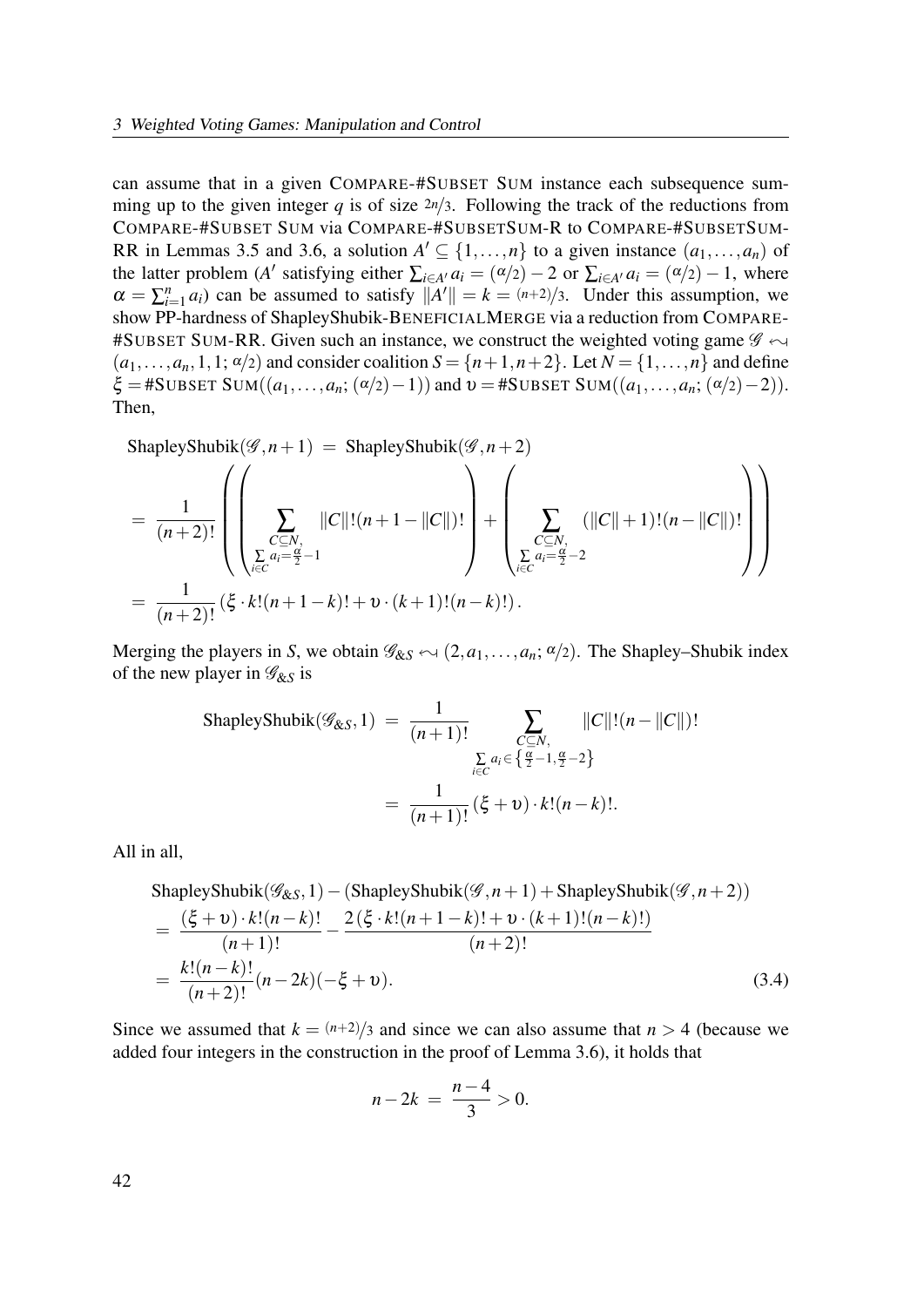Thus the term (3.4) is greater than zero if and only if  $\nu$  is greater than  $\xi$ , which is true if and only if  $(a_1,...,a_n)$  is in COMPARE-#SUBSETSUM-RR.  $\mathbb{D}$ 

Analogously to the probabilistic Penrose–Banzhaf index, we can also show for the Shapley–Shubik index that it is PP-complete to decide if splitting a player into players with given weights is beneficial. For the more general case where the number of false identities but no actual weights are given, we can as well raise the previously known lower bound to PP-hardness. Again, the upper bound of PP cannot be transferred straightforwardly.

Theorem 3.15. ShapleyShubik-BENEFICIALSPLIT is PP-hard, even if the given player can only split into two players of equal weight.

*Proof.* PP-hardness can be shown analogously to the proof of Theorem 3.10, appropriately modified to use the arguments from the proof of Theorem 3.14 instead of those from the proof of Theorem 3.7.  $\Box$ 

An upper bound of NP<sup>PP</sup> holds due to analogous arguments as in the proof of Remark 3.11, whenever  $m$  is given in unary.

Felsenthal and Machover [FM95] have shown that annexation is never disadvantageous for the Shapley–Shubik index. Still, the question of whether it is advantageous is hard to decide.

Theorem 3.16. ShapleyShubik-BENEFICIALANNEXATION is NP-complete.

**Proof.** Let  $\mathscr{G} \sim (w_1,\ldots,w_n; q)$  be a weighted voting game and, without loss of generality, let player 1 annex player  $n$ . It holds that

ShapleyShubik $(\mathscr{G}_{\&{1,n},1})$  – ShapleyShubik $(\mathscr{G},1)$ 

$$
= \frac{1}{n!} \sum_{C \subseteq \{2,\dots,n-1\}} \left( \left( v(C \cup \{1,n\} - v(C \cup \{1\}) \right) \cdot ||C|| \cdot (n-1-||C||) \right) + \left( v(C \cup \{n\} - v(C)) \cdot (||C|| + 1) \cdot (n-2-||C||) \cdot \right).
$$

Unlike for the probabilistic Penrose–Banzhaf index, this term is in general not equal to ShapleyShubik( $\mathscr{G}, n$ ), but is greater than zero if and only if player n is pivotal for at least one coalition  $C \subseteq \{1, ..., n-1\}$  in the original game. So, analogously to Theorem 3.12, this property can be decided in nondeterministic polynomial time and is NP-hard by a result due to Prasad and Kelly [PK90] (see also [DP94]; Section 2.3.1).

Remark 3.17. Analogously to annexation with respect to the probabilistic Penrose–Banzhaf index, it holds for the Shapley–Shubik index, that while the beneficial annexation problem for an annexed coalition immediately inherits NP-hardness from the special case in Theorem 3.16, that problem's NP upper bound does not generalize straightforwardly.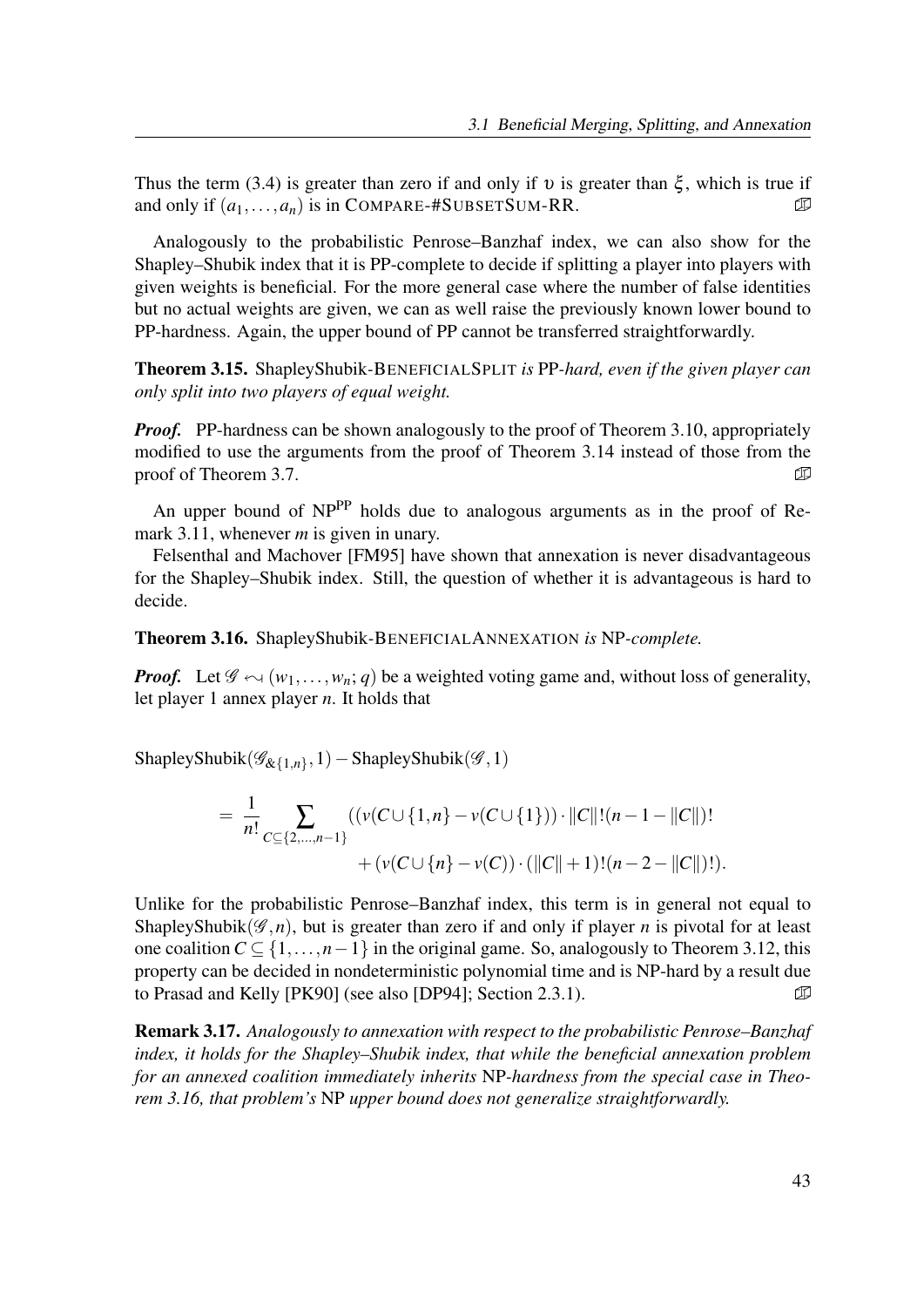## 3.2 Generalizing Merging and Splitting Functions

We extend the definition of merging and splitting functions from weighted voting games to general classes  $\mathfrak G$  of cooperative games. A *class* is any set of cooperative games; one may think of  $\mathfrak G$  as being the class of simple games or the family of games that can be represented as weighted voting games or any representation of simple games such as the vector weighted voting games [CEW11], or the threshold network flow games due to Bachrach and Rosenschein [BR09], or even the class of all cooperative games.

A merging function on G,

$$
\mu_{\mathfrak{G}}: \{\mathscr{G}=(N,v)\mid \mathscr{G}\in\mathfrak{G}\}\times(\mathfrak{P}(N)\setminus\emptyset)\to\mathfrak{G},
$$

turns a given cooperative game  $\mathscr{G} = (N, v)$  in suitable representation and a given non-empty coalition  $S \subseteq N$  into a new game  $\mu_{\mathfrak{G}}(\mathscr{G}, S) = (N', v')$ . The set  $N' = \{i_{\&S}\} \cup (N \setminus S)$  contains a new player  $i_{\&S}$  merging S. The function  $v': \mathfrak{P}(N') \to \mathbb{R}$  is the new coalitional function whose values are to be specified according to the type of games in class  $\mathfrak{G}$ ; that is, every class  $\mathfrak G$  is closed under  $\mu_{\mathfrak G}$ . For example, for weighted voting games a possible v' has been specified in Section 3.1.

Similarly, a splitting function on G,

$$
\sigma_{\mathfrak{G}}: \{\mathscr{G}=(N,v) \mid \mathscr{G} \in \mathfrak{G}\}\times N\times (N\smallsetminus\{0,1\}) \to \mathfrak{P}(\mathfrak{G}),
$$

turns a given cooperative game  $\mathscr{G} = (N, v)$ , a given player  $i \in N$ , and a given integer  $m \ge 2$ into a set of new games of the form  $(N', v')$ , where player i is split into m players such that  $N' = \{n+1,\ldots,n+m\} \cup (N \setminus \{i\})$  and  $v' : \mathfrak{P}(N') \to \mathbb{R}$  is the new coalitional function whose values are to be specified according to the type of games in class G. Again, for weighted voting games v' has been specified in Section 3.1, and for other classes of cooperative games,  $v'$  needs to be suitably defined.

For example, if  $\mathfrak G$  is the class of monotonic cooperative games,  $v'$  must be defined such that monotonicity is maintained, and since there are various possibilities of doing so, various distinct splitting functions can be defined for this class of games. As a second example, let  $\mu_{\text{wvg}}$  and  $\sigma_{\text{wvg}}$  denote the merging and splitting functions for weighted voting games as defined in Section 3.1. That is, for a weighted voting game  $\mathscr{G} \leftarrow (w_1,\ldots,w_n; q)$  and a coalition  $S \subseteq N = \{1, ..., n\}$ , define  $\mu_{wvg}(\mathscr{G}, S) = \mathscr{G}_{\&S}$ , and given a weighted voting game  $\mathscr{G} \leftarrow (w_1,\ldots,w_n; q)$ , a player  $i \in N$ , and an integer  $m \geq 2$ , define  $\sigma_{wvg}(\mathscr{G}, i,m)$  to be the set of weighted voting games  $\mathscr{G}_{i \div m}$ .

We define the following properties of merging and splitting functions.

**Definition 3.18.** Let  $\mathfrak{G}$  be a class of cooperative games and let  $\mu_{\mathfrak{G}}$  be a merging function on  $\mathfrak G$  and  $\sigma_{\mathfrak G}$  be a splitting function on  $\mathfrak G$ .

1. We say  $\mu_{\mathfrak{G}}$  satisfies consistency if for each  $\mathscr{G} = (N, v) \in \mathfrak{G}$  and for each coalition  $S \subseteq N$ , if  $\mu_{\mathfrak{G}}(\mathscr{G},S) = (N',v')$  then  $v(C \cup S) = v'(C \cup \{i_{\&S}\})$  holds for each coalition  $C \subseteq N \setminus S$ .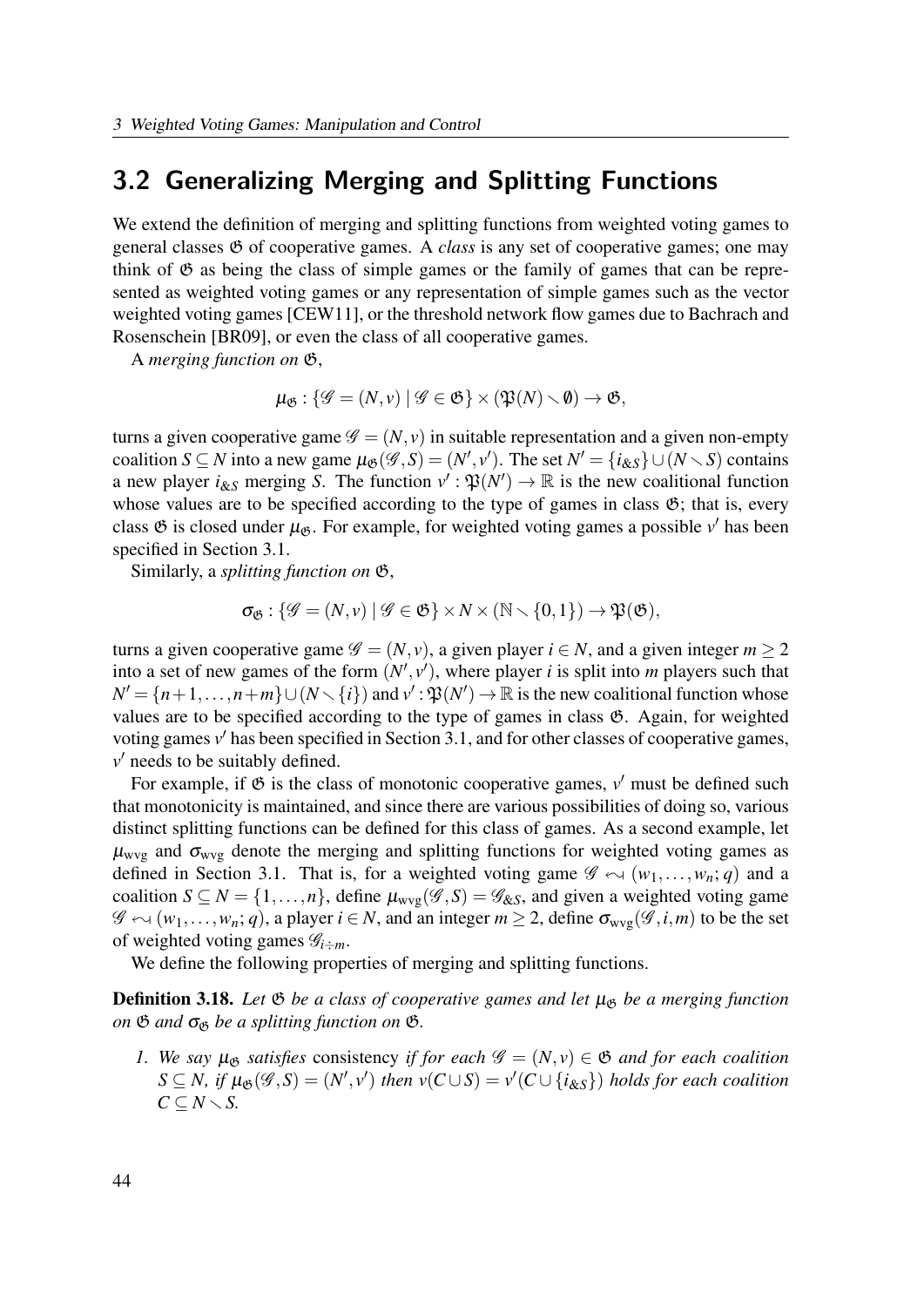- 2. We say  $\mu_{\mathfrak{G}}$  satisfies independence if for each  $\mathscr{G} = (N, v) \in \mathfrak{G}$  and for each coalition  $S \subseteq N$ , if  $\mu_{\mathfrak{G}}(\mathscr{G},S) = (N',v')$  then  $v(C) = v'(C)$  holds for each coalition  $C \subseteq N \setminus S$ .
- 3. We say  $\sigma_{\mathfrak{G}}$  satisfies consistency if for each  $\mathscr{G} = (N, v) \in \mathfrak{G}$ , for each player  $i \in N$ , and for each integer  $m \geq 2$ , if  $(N',v') \in \sigma_{\mathfrak{G}}(\mathscr{G},i,m)$  then  $v(C \cup \{i\}) = v'(C \cup \{n +$  $1,\ldots,n+m$ }) for each coalition  $C \subseteq N \setminus \{i\}.$
- 4. We say  $\sigma_{\mathfrak{G}}$  satisfies independence if for each  $\mathscr{G} = (N, v) \in \mathfrak{G}$ , for each player  $i \in$ N, and for each integer  $m \geq 2$ , if  $(N',v') \in \sigma_{\mathfrak{G}}(\mathscr{G},i,m)$  then  $v(C) = v'(C)$  for each coalition  $C \subseteq N \setminus \{i\}.$

Intuitively, consistency means that the value of a coalition subject to merging or splitting should be the same before and after these operations. Independence means that the value of a coalition not affected by merging or splitting should remain the same in the new game, i.e., it depends only on the players in this coalition. In weighted voting games, both  $\mu_{\rm wvg}$  and  $\sigma_{wvg}$  satisfy consistency and independence, since the weight of the new player in  $\mu_{\mathfrak{G}}(\mathcal{G}, S)$ equals  $\sum_{i \in S} w_i$  for merging, and since  $\sum_{j=1}^m w_{n+j} = w_i$  for splitting.

The following example presents a merging function for the class of weighted majority games such that neither consistency nor independence is satisfied.

**Example 3.19.** Let  $\mu_{wmg}$  be the merging function that maps a given weighted majority game  $\mathscr{G} = (w_1, \ldots, w_n)$  and a given coalition  $S \subseteq N$  to a new weighted majority game, where each player not in S keeps her weight, and the new player  $i_{\&S}$  merging S receives weight  $w_{i_{\&S}} = \prod_{i \in S} w_i$ .

Consider the game  $\mathscr{G} = (2,3,4,4)$  and the coalition  $S = \{1,3\}$ . Then, the game  $\mu_{wmg}(\mathscr{G},S) = (8,3,4)$  is formed. The value of the merged player in the new game is  $v'(\{\tilde{i}_{\&S}\}) = 1$ , whereas the value of S in the original game is  $v(S) = 0$ . Thus,  $\mu_{wmg}$  is not consistent. On the other hand, the value of the coalition of the other players ( $\{2,4\}$  in G and  $\{2,3\}$  in  $\mu_{wmg}(\mathscr{G},S)$ ) decreases from 1 to 0. Thus,  $\mu_{wmg}$  is not independent.

A similar example is obtained by using, e.g., the maximum or minimum weight of the coalition's players instead of the product of their weights, or any other function that is not additive. One could consider any class of cooperative games with transferable utility, that have, for instance, a certain property in common. An important property of cooperative games is being a constant-sum game (see Section 2.3.1). Any merging function  $\mu_{csg}$  on the class of constant-sum games is neither consistent nor independent whenever for  $\mathcal{G} = (N, v)$ , some coalition  $S \subseteq N$ , and  $\mu_{csg}(\mathscr{G}, S) = (N', v')$ , it holds that  $v(S) \neq v'(\{i_{\&S}\})$  and  $v(N) =$  $v'(N')$ , since then  $v(N \setminus S) \neq v'(N \setminus \{i_{\&S}\})$ . See Section 3.4 for further applications.

We can now define the beneficial merging and splitting problems in general. Let  $\mu_{\mathfrak{G}}$  be a merging function and  $\sigma_{\emptyset}$  be a splitting function on a class  $\mathfrak{G}$  of cooperative games and let PI be a power index.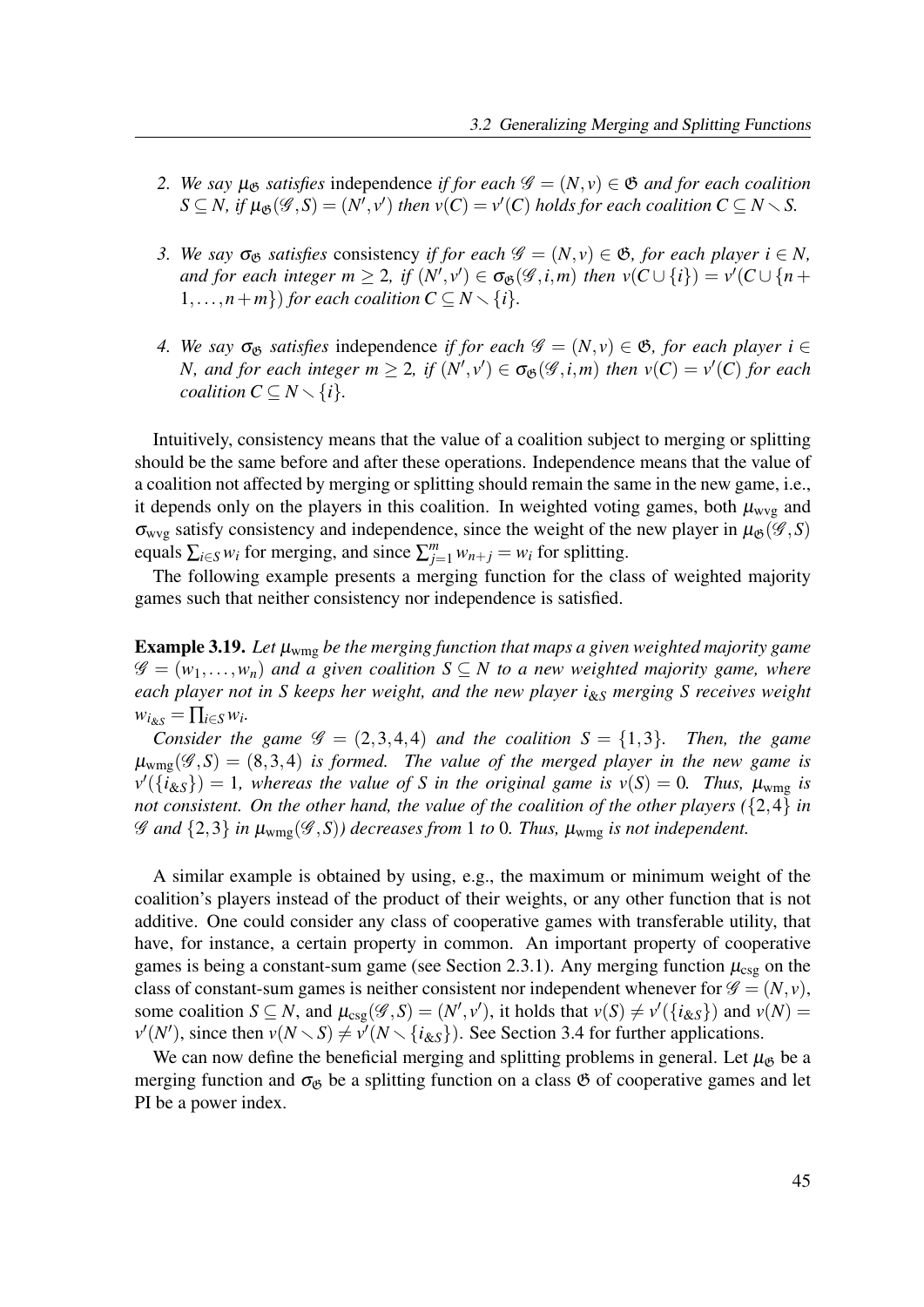|                  | $\mu_{\mathfrak{G}}$ -PI-BENEFICIALMERGE                                                                                                                                                                                                    |
|------------------|---------------------------------------------------------------------------------------------------------------------------------------------------------------------------------------------------------------------------------------------|
| Given:           | A game $\mathscr{G} = (N, v)$ in $\mathfrak{G}$ and a non-empty coalition $S \subseteq N$ .                                                                                                                                                 |
| <i>Ouestion:</i> | Is merging of S beneficial, that is, does $PI(\mu_{\mathfrak{G}}(\mathcal{G},S), i_{\&S}) > \sum_{i \in S} PI(\mathcal{G},i)$<br>hold, where $\mu_{\mathfrak{G}}(\mathcal{G}, S) = (N', v')$ with $N' = \{i_{\&S}\} \cup (N \setminus S)$ ? |

Intuitively,  $\mu_{\emptyset}$ -PI-BENEFICIALMERGE is the problem of whether a coalition of players can benefit from merging via  $\mu_{\mathfrak{G}}$  by raising their power in terms of PI. Similarly,  $\sigma_{\mathfrak{G}}$ -PI-BENEFICIALSPLIT is the problem of whether a player can benefit from splitting into a number of new players via  $\sigma_{\beta}$  by raising her power in terms of PI.

|        | $\sigma_{\beta}$ -PI-BENEFICIALSPLIT                                                                                                                                                                                                                                          |
|--------|-------------------------------------------------------------------------------------------------------------------------------------------------------------------------------------------------------------------------------------------------------------------------------|
| Given: | A game $\mathscr{G} = (N, v)$ in $\mathfrak{G}, N = \{1, \ldots, n\}$ , a player $i \in N$ , and an integer<br>$m > 2$ .                                                                                                                                                      |
|        | Question: Is a beneficial split possible, that is, is there a game $\mathscr{G}' =$<br>$(N',v') \in \sigma_{\mathfrak{G}}(\mathcal{G},i,m)$ with $N' = \{n+1,\ldots,n+m\} \cup (N \setminus \{i\})$ such that<br>$\sum_{i=1}^{m} PI(\mathscr{G}', n+j) > PI(\mathscr{G}, i)?$ |

Generalizing Proposition 3.4, if consistency and independence are satisfied by the merging function, a coalition of two players cannot benefit from merging nor can a player benefit from splitting into two players considering the probabilistic Penrose–Banzhaf index.

**Theorem 3.20.** Let  $\mu_{\mathcal{B}}$  be a merging function and let  $\sigma_{\mathcal{B}}$  be a splitting function, both satisfying consistency and independence.

- 1.  $\mu_{\mathcal{B}}$ -PenroseBanzhaf-BENEFICIALMERGE is in P for instances ( $\mathcal{G}, S$ ) with  $||S|| = 2$ .
- 2.  $\sigma_{\mathfrak{G}}$ -PenroseBanzhaf-BENEFICIALSPLIT is in P for instances ( $\mathcal{G}, i, 2$ ).

**Proof.** Let  $\mathscr{G} = (N, v)$  be a cooperative game and let  $\mu_{\mathfrak{G}}$  be a consistent and independent merging function. Without loss of generality (see Section 2.3.1 for the assumption of neutrality), let  $S = \{n-1,n\}$ . We obtain a new game  $\mu_{\mathfrak{G}}(\mathscr{G}, S) = (\{1, ..., n-1\}, v')$ , where n' is the new  $(n+1)$ <sup>st</sup> player merging S in  $\mathscr G$ . It holds that

PenroseBanzhaf( $\mu_{\mathfrak{G}}(\mathscr{G},S),n') -$ (PenroseBanzhaf( $(\mathscr{G},n-1) +$ PenroseBanzhaf( $(\mathscr{G},n)$ )

$$
= \frac{1}{2^{n-1}} \left( \sum_{C \subseteq \{1, \ldots, n-2\}} 2(\nu'(C \cup \{n'\}) - \nu'(C)) - \sum_{C \subseteq N \setminus \{n-1\}, \atop n \in C} (\nu(C \cup \{n-1\}) - \nu(C)) - \sum_{C \subseteq N \setminus \{n-1\}, \atop n \in C} (\nu(C \cup \{n\}) - \nu(C)) - \sum_{C \subseteq N \setminus \{n\}, \atop n-1 \in C} (\nu(C \cup \{n\}) - \nu(C)) - \sum_{C \subseteq N \setminus \{n\}, \atop n-1 \in C} (\nu(C \cup \{n\}) - \nu(C)) \right)
$$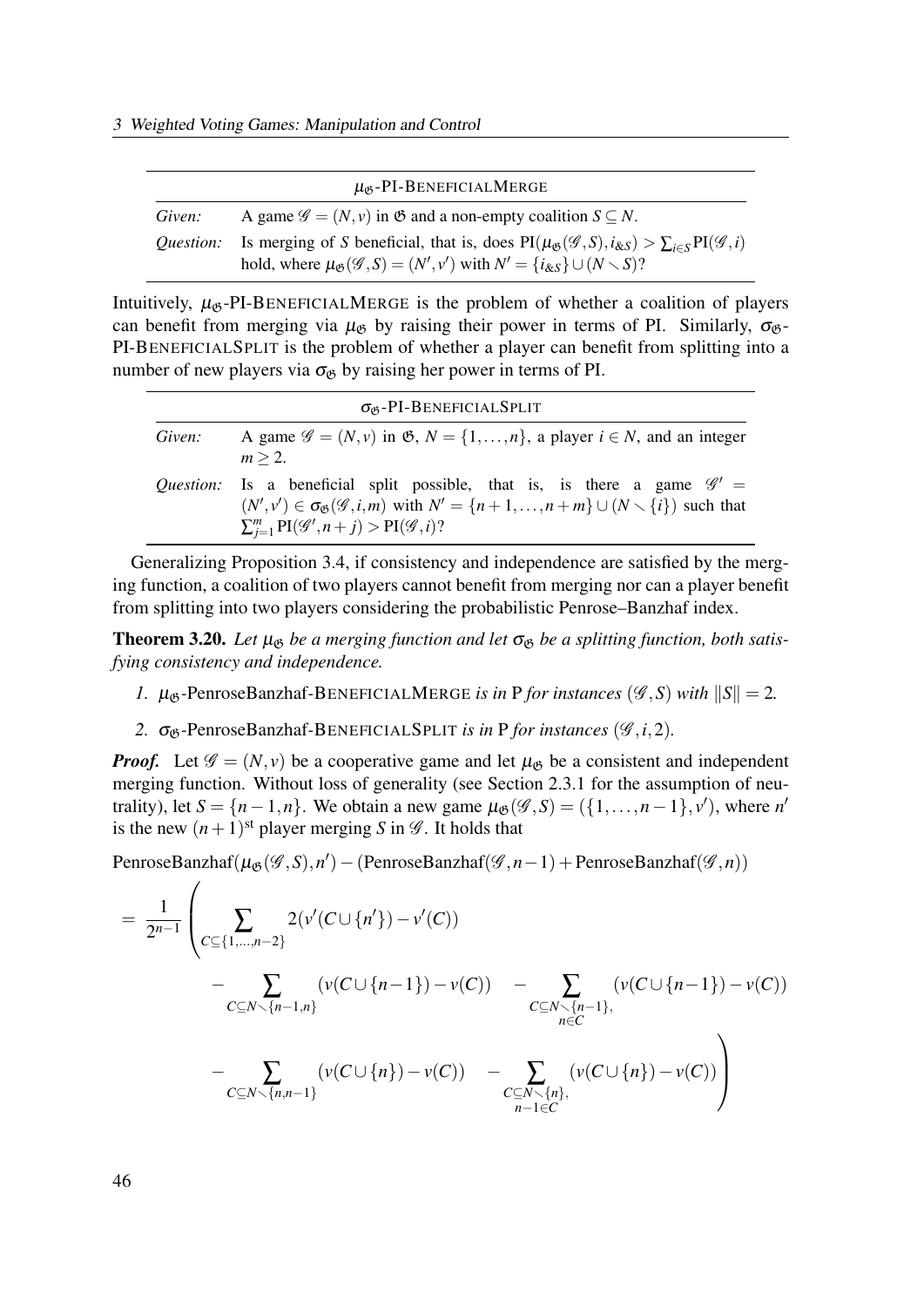$$
= \frac{1}{2^{n-1}} \left( \sum_{C \subseteq \{1,\ldots,n-2\}} \left( 2v'(C \cup \{n'\}) - 2v(C \cup \{n-1,n\}) + 2v(C) - 2v'(C) \over = 0 \text{ (by consistency)} \right) \right) = 0.
$$

In the case of splitting, consider a game  $\mathscr{G} = (N, v)$  with *n* players, a consistent and independent splitting function  $\sigma_{\mathfrak{G}}$ , and, without loss of generality, player *n* in  $\mathscr G$  splitting into players  $n+1$  and  $n+2$ , which results in a new game  $\mathscr{G}' \in \sigma_{\mathfrak{G}}(\mathscr{G}, n, 2)$ . Now, it similarly holds that

PenroseBanzhaf( $\mathscr{G}', n+1$ ) + PenroseBanzhaf( $\mathscr{G}', n+2$ ) – PenroseBanzhaf( $\mathscr{G}, n$ ) = 0,

as claimed.  $\mathbb{Z}$ 

Note that this immediately implies Proposition 3.4 for  $\mu_{wvg}$  and  $\sigma_{wvg}$ .

Threshold Network Flow Games on Hypergraphs As another example, we briefly consider threshold network flow games on hypergraphs, a class of compactly representable simple cooperative games. Bachrach and Rosenschein [BR09] (see also the earlier work of Kalai and Zemel [KZ82a, KZ82b]) analysed threshold network flow games on graphs. A threshold network flow game is defined on an edge-weighted graph with  $n$  agents that each control one edge, a source vertex  $s \in V$  and a target vertex  $t \in V$ , and a threshold  $k \in \mathbb{R}$ . The coalitional function is the characteristic function, where a coalition of agents is successful if and only if data of size  $k$  can be sent from  $s$  to  $t$  over paths on edges represented by the agents in the coalition. Here, a flow of data of size  $k$  means that data can be split up on paths each of which allows a flow of its smallest edge weight  $k'$ , while the sum of those  $k'$  over all paths cannot be exceeded by  $k$ .

How can merging and splitting be defined in this setting? The approach to assign a merging coalition to the union of sets of edges controlled by players in the coalition of the original game, does not apply here, since agents control single edges: Merging two or more agents would yield one new agent who controls more than one edge and so would be qualitatively different from the remaining agents; Similarly, splitting an agent into several subagents would mean to "split" the original agent's edge, and it is unclear how to do that. Our approach for solving this issue is to consider threshold network flow games on hypergraphs rather than on graphs. A hyperedge in a hypergraph is any subset of the vertex set (so a graph is the special case of a hypergraph with hyperedges of size two only). Of course, agents in a hypergraph can have control over hyperedges of different sizes, but that is merely a quantitative difference. Kalai and Zemel's model is different from ours, because agents control sets in the first place and cannot overlap. Deng and Papadimitriou [DP94] study a representation of games by weighted hypergraphs and extend the Shapley value to this model.

**Definition 3.21.** A threshold hypergraph network flow game  $\mathcal{G} = (N, v)$  is set on a weighted hypergraph  $H = (V, E)$  with vertex set V and a set  $E = \{e_1, \ldots, e_n\}$  of n weighted hyperedges (where agent i represents hyperedge  $e_i$ ), a weight function  $w : E \to \mathbb{N}$  (represented as a list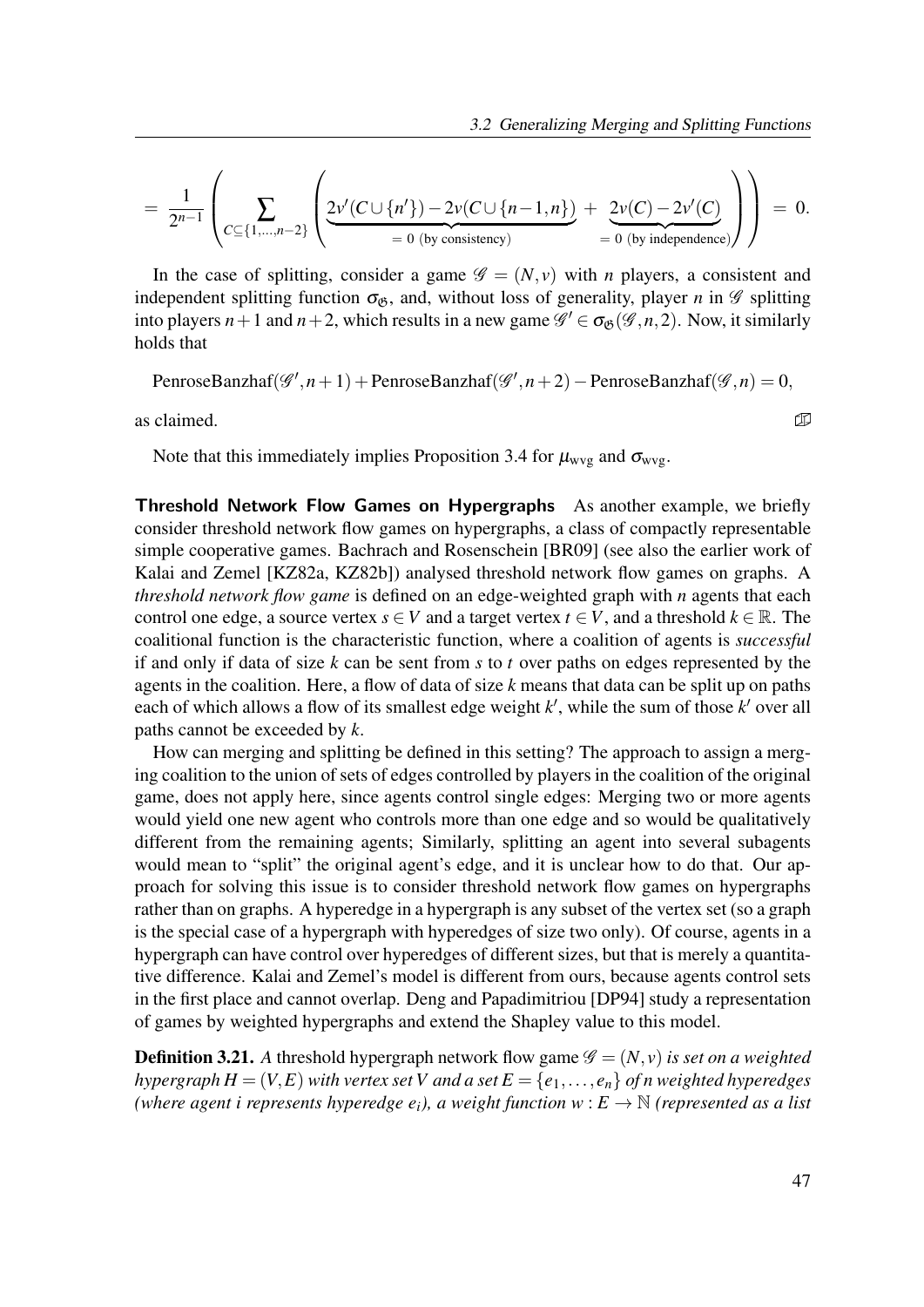$(w_1,...,w_n)$  with  $w_i = w(e_i)$ ), a source vertex  $s \in V$  and a target vertex  $t \in V$ , and a threshold  $k \in \mathbb{R}$ . The coalitional function  $v : \mathfrak{P}(N) \to \{0,1\}$  is defined by  $v(C) = 1$  if a data flow of size k from s to t is possible in  $H_{|C}$ , the subhypergraph of H induced by the hyperedge set  $\{e_i \mid i \in C\}$ , and  $v(C) = 0$  otherwise.

For threshold network flow games, determining the raw Penrose–Banzhaf index is #Pmany-one-complete, while the Shapley–Shubik index is only known to be at least as hard as problems in NP [BR09]. For threshold network flow games on hypergraphs the problem simply reduces from the corresponding problem for weighted voting games by mapping a given weighted voting game  $\mathscr{G} \leftarrow (w_1,\ldots,w_n, q)$  to the game

$$
\mathscr{G}' \leftarrow ((\{v_0,v_1,\ldots,v_{n+1}\},\{e_1,\ldots e_n\}),v_0,v_{n+1},(w_1,\ldots,w_n),q),
$$

where  $e_i = \{v_0, v_i, v_{n+1}\}\$  for each  $i, 1 \le i \le n$ , with the same weights and threshold. Since the value of each coalition C in  $\mathscr G$  equals the value of C in  $\mathscr G'$ , we have PenroseBanzhaf<sup>\*</sup>( $\mathscr{G}, i$ ) = PenroseBanzhaf<sup>\*</sup>( $\mathscr{G}', i$ ) and ShapleyShubik<sup>\*</sup>( $\mathscr{G}, i$ ) = ShapleyShubik<sup>\*</sup>( $\mathscr{G}',i$ ) for each player *i*. This reduction is obviously parsimonious; therefore, #P-parsimonious-hardness of PenroseBanzhaf<sup>∗</sup> for threshold hypergraph network flow games is inherited from that for weighted voting games, and #P-many-one-hardness of ShapleyShubik<sup>∗</sup> for threshold hypergraph network flow games is inherited from that for weighted voting games.

**Proposition 3.22.** In threshold hypergraph network flow games computing the raw Penrose– Banzhaf power index is #P-parsimonious-complete, while computing the raw Shapley– Shubik power index is #P-many-one-complete.

Similarly, an analogon to the power compare problem as studied by Faliszewski and Hemaspaandra [FH09] for weighted voting games, can be defined for and reduced to threshold hypergraph network flow games. The question of whether, given two threshold hypergraph network flow games  $\mathscr G$  and  $\mathscr G'$  and a player *i* occurring in both games, the power of *i* in  $\mathscr G$  is greater than in  $\mathscr G'$ , is PP-complete due to analogous argumentation.

The use of hyperedges makes it possible that, in threshold hypergraph network flow games, a coalition of agents can be merged into a single new agent who controls the hyperedge that corresponds to the union of vertices belonging to the hyperedges of the coalition's original agents.

Similarly, it is possible for an agent in such a setting to split into several subagents by partitioning this agent's hyperedge into subsets that each are controlled by one of the new subagents. We define the merging function and the splitting function for threshold hypergraph network flow games as follows:

• The merging function  $\mu_{\text{thnfg}}$  on threshold hypergraph network flow games maps a given threshold hypergraph network flow game  $\mathscr{G} \leftarrow (H, s, t, w, k)$ , with hypergraph  $H = (V, E)$ , and a given coalition S of agents to the new game  $\mu_{\text{thnfg}}(\mathscr{G}, S) \leftrightarrow$  $(H_{\& S}, s, t, w_{\& S}, k)$ , where the new hypergraph is  $H_{\& S} = (V, E_{\& S})$  with the new set of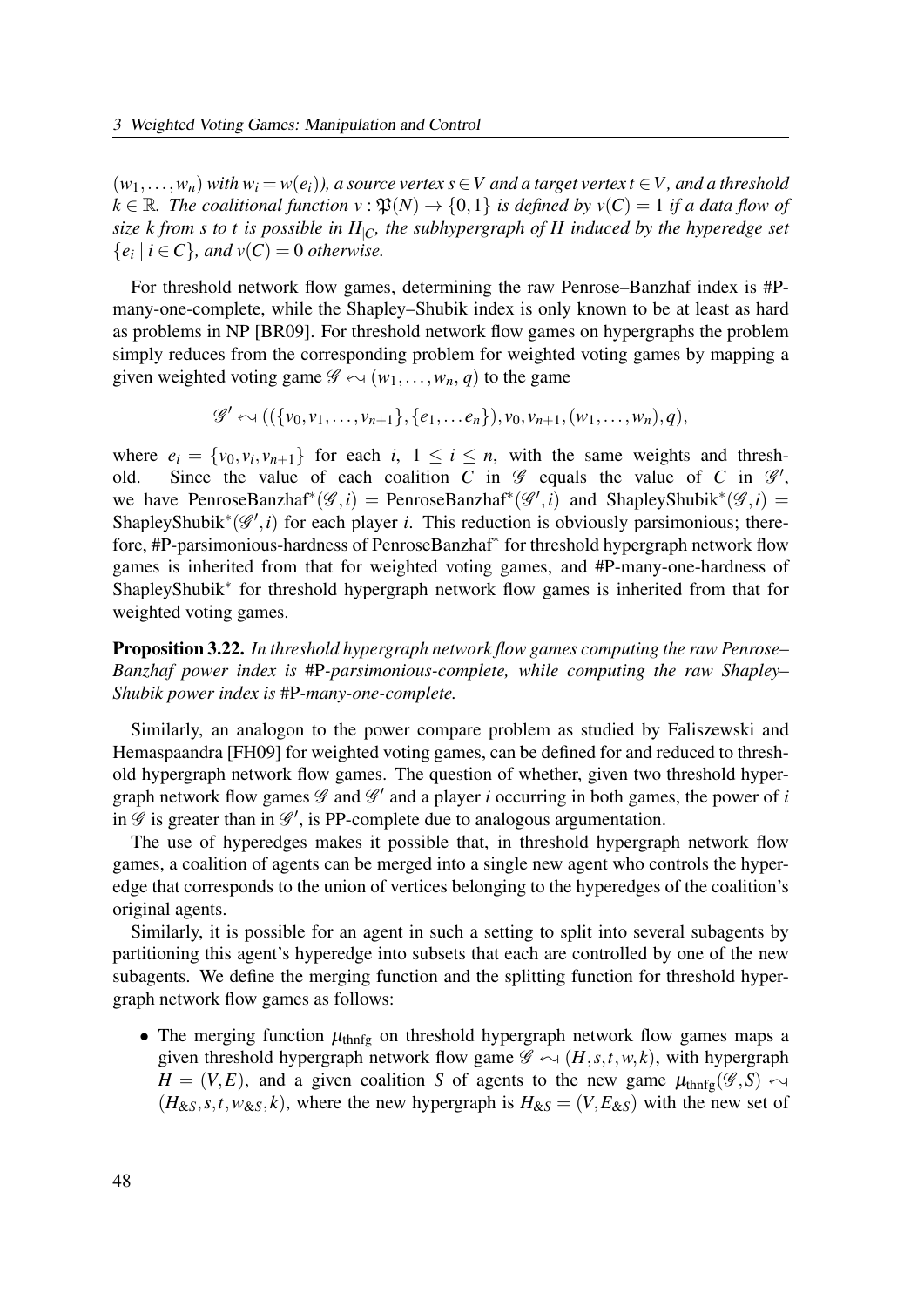hyperedges  $E_{\&S} = (E \setminus \{e_i \mid i \in S\}) \cup \{e_{\&S}\}\)$ , and the new agent  $i_{\&S}$  controls hyperedge  $e_{\&S} = \bigcup_{i \in S} e_i$ . The new weight function  $w_{\&S}$  is given by  $w_{\&S}(e_i) = w_i$  for  $i \notin S$ , and  $w_{\&S}(e_{\&S}) = \sum_{i \in S} w_i$ .

• The splitting function  $\sigma_{\text{thnfg}}$  on threshold hypergraph network flow games maps a given game  $\mathscr{G} \leftarrow (H, s, t, w, k)$ , with hypergraph  $H = (V, E)$ , a given agent i, and a given integer  $m \ge 2$  to the new game  $\sigma_{thnfg}(\mathscr{G},i,m) \sim (H_{i+m},s,t,w_{i+m},k)$ , where the new hypergraph is  $H_{i \div m} = (V, E_{i \div m})$  with  $E_{i \div m} = (E \setminus \{e_i\}) \cup \{e_{n+1}, \ldots, e_{n+m}\}.$ Agent *i* is split into *m* agents  $n+1, ..., n+m$  such that  $\bigcup_{j=1}^{m} e_{n+j} = e_i$  and  $e_{n+j} \cap e_{\ell} = \emptyset$ for  $\ell \in \{1, ..., n\} \setminus \{i\}$ . The new weight function  $w_{i \div m}$  is given by  $w_{i \div m}(e_{\ell}) = w_{\ell}$  for  $\ell \neq i$ , and the new agents' weights  $w_{n+j} = w_{i+m}(e_{n+j}), 1 \leq j \leq m$ , satisfy  $\sum_{j=1}^{m} w_{n+j} =$  $W_i$ .

In contrast to weighted voting games, consistency is not satisfied in general for threshold hypergraph network flow games, neither by  $\mu_{\text{thnfg}}$  nor by  $\sigma_{\text{thnfg}}$ . On the one hand, merging two agents via  $\mu_{\text{thnfg}}$  can create new connections between vertices and thus allows new data flows to emerge. On the other hand, existing connections can get lost by splitting an agent via  $\sigma_{\text{thnfg}}$  (i.e., splitting the corresponding hyperedge). Therefore, merging and splitting by  $\mu_{\text{thnfg}}$  and  $\sigma_{\text{thnfg}}$  might be advantageous for the probabilistic Penrose–Banzhaf index, even for size-two coalitions or a split into two players.

However, just as  $\mu_{wvg}$  and  $\sigma_{wvg}$  for weighted voting games, both  $\mu_{thnfe}$  and  $\sigma_{thnfe}$  satisfy independence for threshold hypergraph network flow games: The value of a coalition only depends on the hyperedges of the agents within the coalition, not on other hyperedges that might have been merged or split.

Unanimity Games Aziz et al. [ABEP11] study merging and splitting in unanimity weighted voting games with respect to the Shapley-Shubik index and the normalized Penrose–Banzhaf index. They show that for the normalized Penrose–Banzhaf index, merging is always disadvantageous, whereas splitting is always advantageous. Here, we extend the result for the Shapley-Shubik index to the class of general unanimity games and add a result for the probabilistic Penrose–Banzhaf index. In strong contrast to the normalized index, we show that in unanimity games with respect to the probabilistic Penrose–Banzhaf index, splitting is always disadvantageous or neutral, whereas merging is neutral for sizetwo coalitions, yet advantageous for coalitions with at least three players. This additionally underlines the differences between the two Penrose–Banzhaf indices.

A simple game  $\mathscr{G} = (N, v)$  is called a *unanimity game* if only the grand coalition wins, i.e.,  $v(C) = 1$  if  $C = N$ , and  $v(C) = 0$  if  $C \subsetneq N$ . Considering the example of a weighted game, a game represented by  $=(w_1,\ldots,w_n;q)$  is a *unanimity weighted voting game* if and only if  $\sum_{i=1}^n w_i - \min_{i \in N} w_i < q \le \sum_{i=1}^n w_i$ .

There is only one possible merging function for unanimity games. Let  $\mathscr G$  be a unanimity game and let  $S \subseteq N$  be a coalition. Define  $\mu_{\text{ug}}(\mathscr{G}, S) = (N', \nu')$  by  $N' = \{i_{\&S}\} \cup (N \setminus S)$ and  $v'(C) = 1$  if  $C = N'$ , and  $v'(C) = 0$  if  $C \subsetneq N'$ . Obviously,  $\mu_{\text{ug}}$  satisfies consistency and independence.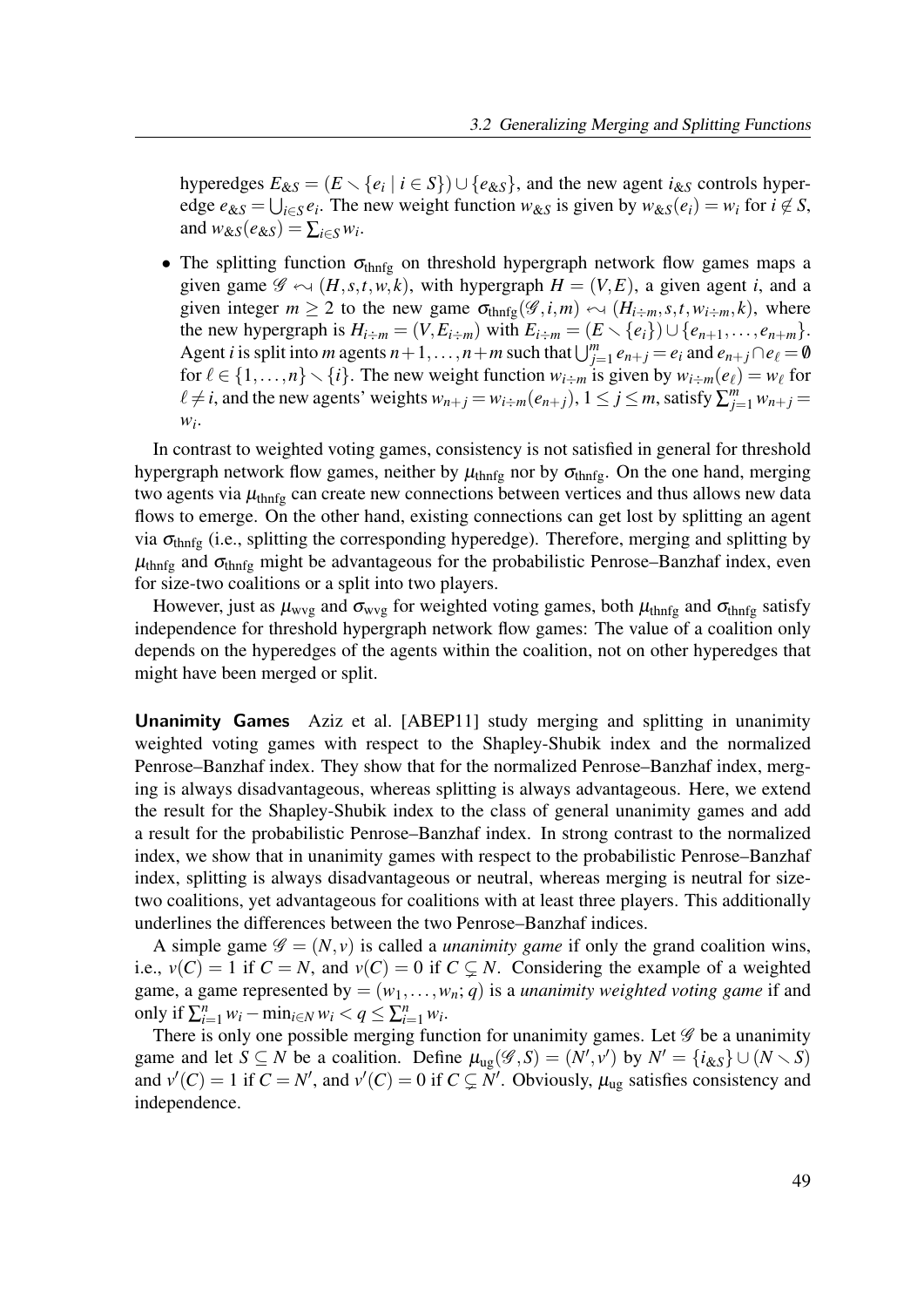**Theorem 3.23.** Let  $\mathscr G$  be a unanimity game with player set N.

- 1.  $(\mathscr{G}, S) \notin \mu_{\text{ug}}$ -PenroseBanzhaf-BENEFICIALMERGE for each  $S \subseteq N$  with  $||S|| = 2$ ,
- 2.  $(\mathscr{G}, S) \in \mu_{\text{ue}}$ -PenroseBanzhaf-BENEFICIALMERGE for each  $S \subseteq N$  with  $||S|| \geq 3$ .
- 3.  $(\mathscr{G}, i, m) \notin \sigma_{\text{ug}}$ -PenroseBanzhaf-BENEFICIALSPLIT for each  $i \in N$  and  $m \geq 2$ .

*Proof.* The first statement follows immediately from Theorem 3.20.

In order to prove the second statement, note that in a unanimity game, any player  $i$ can be pivotal only for the coalition  $S = N \setminus \{i\}$ , and i is always pivotal for this coalition. Thus the raw Penrose–Banzhaf index of each  $i$  is always equal to one. It follows that PenroseBanzhaf( $\mathscr{G}, i$ ) = 1/2<sup>n-1</sup> for each player  $i \in N$ . If an arbitrary coalition S merges, the Penrose–Banzhaf index of a player i in the new game  $\mu_{\text{ug}}(\mathscr{G},S)$  is PenroseBanzhaf( $\mu_{\text{ug}}(\mathscr{G}, S), i) = 1/2^{n-||S||}$ . Since  $||S|| \geq 3$ , we obtain

PenroseBanzhaf(
$$
\mu_{\text{ug}}(\mathcal{G}, S)
$$
,  $i_{\&S}$ ) -  $\sum_{i \in S}$  PenroseBanzhaf( $\mathcal{G}, i$ ) =  $\frac{2^{\|S\|-1} - \|S\|}{2^{n-1}} > 0$ .

The third statement can be shown by similar arguments. In particular, for any possible split into players with integer weights, we have for each  $m \geq 2$ ,

$$
-\text{PenroseBanzhaf}(\mathscr{G},i) + \sum_{j=1}^{m} \text{PenroseBanzhaf}(\sigma_{\text{ug}}(\mathscr{G},i,m),n+j) = \frac{m-2^{m-1}}{2^{n+m-2}} \leq 0. \quad \text{as}
$$

## 3.3 Structural Control

In this section we define several control problems for weighted voting games. Doing so, we differentiate between adding and deleting players, two types of control. For each type, we define several possible goals, increasing or decreasing the power of a distinguished player, in relation to the player's power in the original game. In order to define these problems properly, we first have to define, how adding and deleting a player effects the coalitional function for weighted voting games.

In the case of adding players, we are given a set of unregistered possible new players and obtain a new game by adding a subset of the possible new players. Given a weighted voting game  $\mathscr{G} = (N, v) \sim (w_1, \ldots, w_n; q)$  and a set of players M we want to add,  $M \cap$  $N = \emptyset$ , with weights  $w_{n+1}, \ldots, w_{n+m}$  for  $M = \{n+1, \ldots, n+m\}$ ,  $||M|| = m$ , we denote the new game by  $\mathscr{G}_{\cup M} = (N \cup M, v_{\cup M})$ , represented by  $(w_1, \ldots, w_{n+m}; q)$ . Inversely, deleting a subset of players  $M \subseteq N$  from a weighted voting game  $\mathscr{G} = (N, v) \leftrightarrow (w_1, \ldots, w_n; q)$ , yields a weighted voting game  $\mathscr{G}_{\leq M} = (N \leq M, v_{\leq M})$  represented by  $(w_{j_1}, \dots w_{j_{n-m}}; q)$  with  ${j_1,...,j_{n-m}} = N \setminus M$ ,  $||M|| = m$ . For different approaches that might also be reasonable here, see Section 3.4.

We first define the problems of adding and deleting players with goals in relation to the old game. By way of example, we present the following decision problem for a power index PI.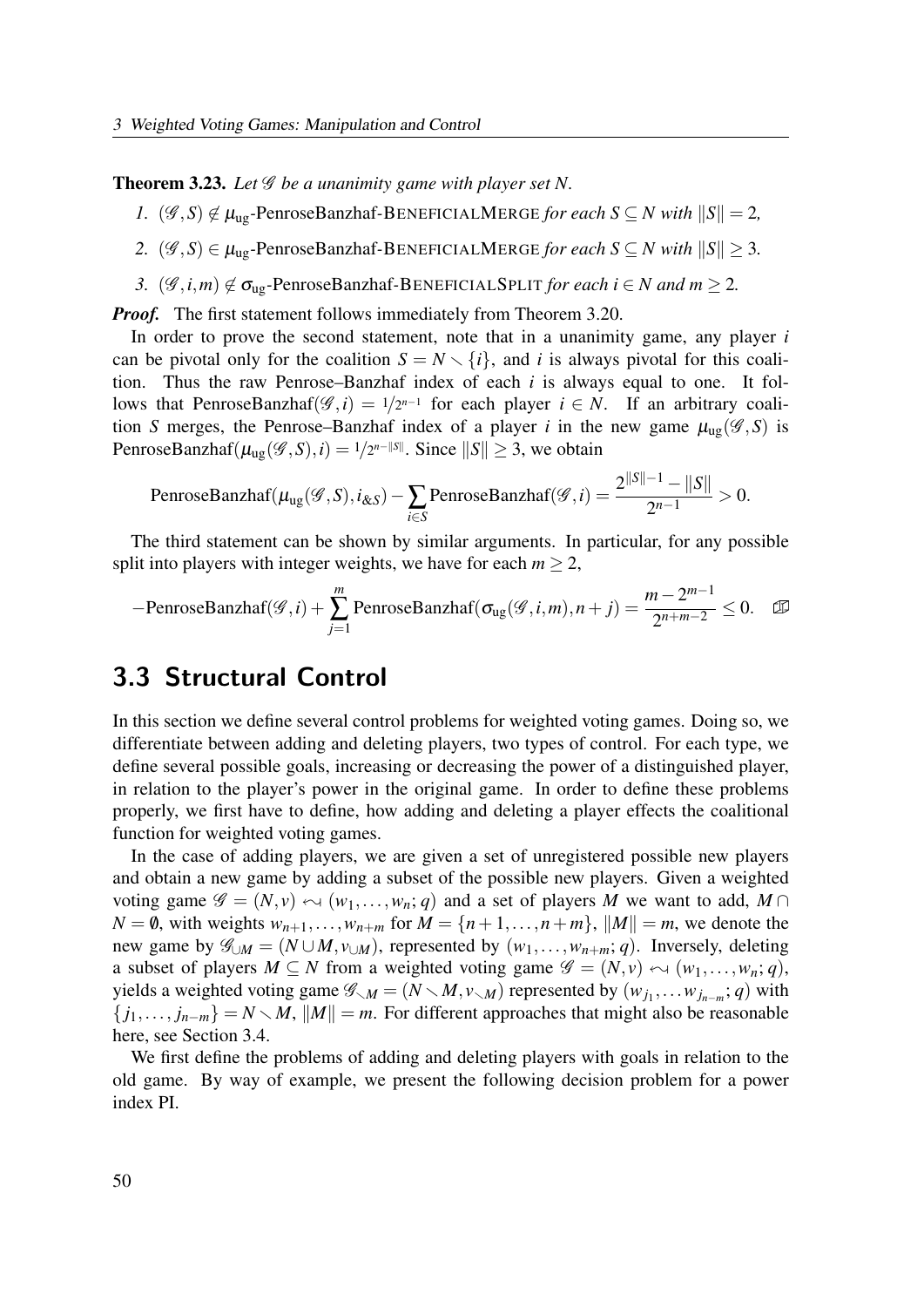|                  | STRUCTURAL CONTROL BY ADDING PLAYERS TO INCREASE PI                                                                                                                                                                                    |
|------------------|----------------------------------------------------------------------------------------------------------------------------------------------------------------------------------------------------------------------------------------|
| Given:           | A weighted voting game $\mathscr{G} = (N, v)$ , a set M of unregistered possible new<br>players, $M \cap N = \emptyset$ , their weights $(w_{n+1}, \ldots, w_{n+m})$ , a distinguished player<br>$a \in N$ , and a positive integer k. |
| <i>Ouestion:</i> | Can at most k players $M' \subseteq M$ be added to $\mathscr G$ such that in the new game<br>$\mathscr{G}_{\square M'}$ it holds that $PI(\mathscr{G}_{\square M'}, a) > PI(\mathscr{G}, a)$ ?                                         |

Analogously, we can ask whether the game can be controlled in order to gain the opposite effect, and non-increase a certain player's index, or to decrease, or non-decrease it. Here hardness in terms of complexity can be seen as a shield to prevent a game from being controlled to improve a player's significance or to worsen a player's significance. In contrast, we could consider the following control question: Is it possible to add a player to a game without changing the distribution of power among the original players? We can ask analogous questions with the same aims for removing players from the game. For instance, we define the following decision problem for a power index PI.

| STRUCTURAL CONTROL BY DELETING PLAYERS TO INCREASE PI |                                                                                                                                                                                                                      |  |
|-------------------------------------------------------|----------------------------------------------------------------------------------------------------------------------------------------------------------------------------------------------------------------------|--|
| Given:                                                | A weighted voting game $\mathscr{G} = (N, v)$ , a distinguished player $a \in N$ , and a<br>positive integer $k <   N  $ .                                                                                           |  |
| <i>Ouestion:</i>                                      | Can at most k players $M' \subseteq N \setminus \{a\}$ be deleted from $\mathscr G$ such that in the new<br>game $\mathscr{G}_{\mathcal{M}'}$ it holds that $PI(\mathscr{G}_{\mathcal{M}'},a) > PI(\mathscr{G},a)$ ? |  |

**Example 3.24.** Again, consider the weighted voting game  $\mathscr G$  in Example 3.1. Let  $k = 1$ , that is a chair is able to remove one player from the game. Consider the Penrose–Banzhaf index. Player 1, 4, and 5 cannot improve from any other player being deleted. Players 2 and 3 can benefit from the other one being removed. Player 6 gains power if 1 is deleted.

For the Shapley–Shubik index, due to normalization over the permutations of participating players, an increase of power is expected when deleting a player. However, players can also have a disadvantage, if a player leaves the game. For instance, player 1 loses power if 5 is deleted, 2 and 3 lose power if 4 is deleted, 4 loses power if 2 or 3 are deleted, and 5 loses power if 1 is deleted. This suggests a symmetric dependence of the players. In the same way, the power of players 2 and 3 maintains if 6 is removed and the other way around.

From the opposite view, consider the weighted voting game represented by  $(2,3,4,5;10)$ , two unregistered players with weights 1 and 2, and  $k = 2$ . Note that adding them both, ends up in  $\mathscr G$ . Here, the four players have probabilistic Penrose–Banzhaf indices of  $1/4$ ,  $1/4$ ,  $1/4$ , and  $1/2$ . The first player (with weight 2) cannot improve by adding any of the two players. The player with weight 3 can take advantage from adding both players or only the one with weight 2. The player with weight 4 improves in every situation adding one or two players. Finally, the player with weight 5 can only benefit if the player with weight 2 is added.

The first and fourth player cannot benefit from adding with respect to the Shapley–Shubik index. The other two can take advantage in the same cases as for the probabilistic Penrose– Banzhaf index.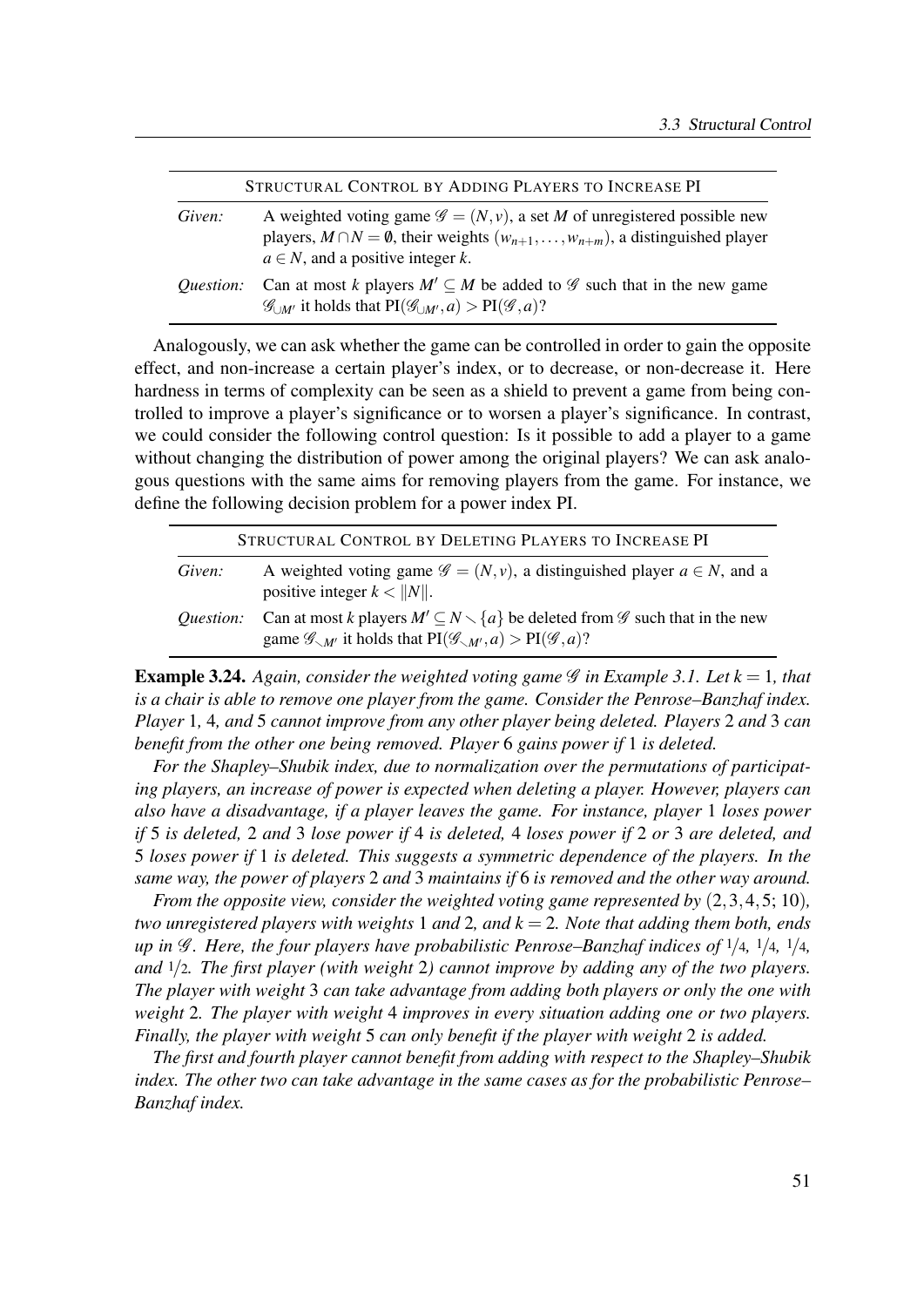Next to goals in relation to the old game, we can also compare an index either in relation to the other players' power, or in relation to a constant number. See Section 3.4 for initial results for this idea.

#### 3.3.1 Complexity Results for Adding Players

We distinguish the cases where an upper bound of new players is given as defined above, and where the number of new players is fixed. Also note that the problem of whether it is possible to maintain an index, would be trivial if adding no player at all were allowed.

**Theorem 3.25.** Control by adding a given number of players in order to increase (decrease, non-increase, non-decrease, maintain) a distinguished player's probabilistic Penrose– Banzhaf index or Shapley-Shubik index in a weighted voting game is PP-hard.

*Proof.* We show PP-hardness via similar methods to those in the proof of Theorem 3.7. Reducing from COMPARE-#SUBSETSUM-RR, we map an instance  $(a_1,...,a_n)$  with  $\alpha =$  $\sum_{i=1}^n a_i$  to a weighted voting game  $\mathscr{G} \leftrightarrow (1,a_1,\ldots,a_n;\alpha/2)$ , an unregistered player with weight  $w_{n+2} = 1$ ,  $k = 1$ , and  $a = 1$ . There is one possible new game obtained by adding the unregistered player to the game  $\mathscr{G}_{\cup \{n+2\}}$ . We show that

$$
\text{PenroseBanzhaf}(\mathcal{G}_{\cup\{n+2\}},1) - \text{Penrose Banzhaf}(\mathcal{G},1) > 0
$$
\n
$$
\iff \# \text{SUBSET SUM}((a_1,\ldots,a_n;\alpha/2-2)) > \# \text{SUBSET SUM}((a_1,\ldots,a_n;\alpha/2-1)).
$$

It holds that

PenroseBanzhaf(
$$
\mathcal{G}_{\cup\{n+1\}}, 1
$$
) – PenroseBanzhaf( $\mathcal{G}, 1$ )  
= 1/2<sup>n</sup>( $||{C \subseteq {2,...,n+1}}| v(C \cup {n+2,1}) = 1, v(C \cup {n+2}) = 0, v(C \cup {1}) = 0$ ||  
||[C \subseteq {2,...,n+1}] | v(G \cup {n+2}) | 1, v(G \cup {1}) | 1, v(G \cup {0}) ||

$$
-\|\{C \subseteq \{2,\ldots,n+1\} \mid v(C \cup \{n+2\}) = 1, v(C \cup \{1\}) = 1, v(C) = 0\}\|)
$$
  
=  $1/2^n (\|\{C \subseteq \{2,\ldots,n+1\} \mid 2 + \sum_{i \in C} a_{i-1} \ge \alpha/2, 1 + \sum_{i \in C} a_{i-1} < \alpha/2\}\|$  (3.6)

$$
-\left\|\left\{C\subseteq\{2,\ldots,n+1\}\,\right|\,1+\sum_{i\in C}a_{i-1}\geq\alpha/2,\sum_{i\in C}a_{i-1}<\alpha/2\}\right\|\right).
$$
 (3.7)

If for some  $C \subseteq \{2,\ldots,n+1\}$ , it holds that  $\sum_{i \in C} a_{i-1} < \alpha/2$ , but  $1 + \sum_{i \in C} a_{i-1} \ge \alpha/2$  (in set in (3.7)), it holds that  $\alpha/2-1=\sum_{i\in\mathbb{C}}a_{i-1}$ , since the weights and the quota are integers. If for some  $C \subseteq \{2,\ldots,n+1\}$  the conditions of the set in (3.6) are satisfied, it holds that  $\alpha/2 - 2 = \sum_{i \in \mathbb{C}} a_{i-1}$ . Therefore, the term in (3.5) is positive if and only if the number of solutions that sum up to  $\alpha/2-2$  is greater than  $\alpha/2-1$ . Thus, verifying whether control by adding players in order to increase the Penrose–Banzhaf index of a player, is PP-hard.

Since PP is closed under complement, the same result holds for the goal of non-increasing an index.

Analogously, we can reduce from COMPARE-#SUBSETSUM- $\overline{A}A$  as in the proof of Theorem 3.10 for the goal of decreasing an index, and, by the complement for non-decreasing an index.

Likewise with the methods of the proofs of Theorems 3.14 and 3.15, these results can be adapted to the Shapley–Shubik index.  $\Box$   $\Box$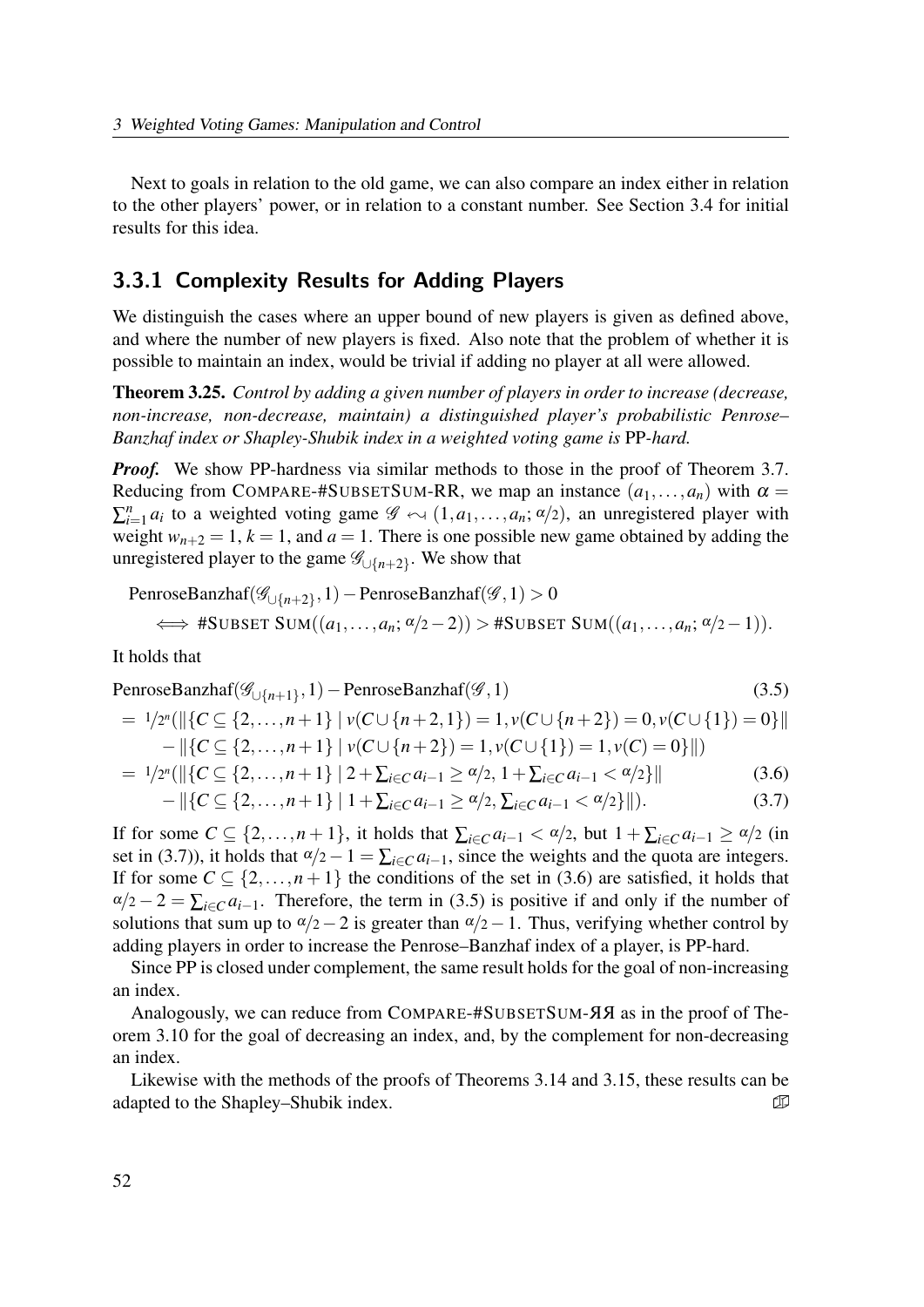**Remark 3.26.** An upper bound of  $NP^{PP}$  can be established for structural control by adding players. We can guess the subset of new players to be added non-deterministically. Verifying whether the different goals are satisfied is encoded in the PP-oracle.

Theorem 3.27. Control by adding a fixed number of players in order to increase (decrease, non-increase, non-decrease) a distinguished player's probabilistic Penrose–Banzhaf index or Shapley-Shubik index in a weighted voting game is PP-complete.

*Proof.* Since the number of players to be added is fixed, there are polynomially many combinations to be added. Therefore we have polynomially many comparisons of power indices. No matter which goal we consider, the comparison can be done in PP by Lemma 2.4 and by the fact that #P is closed under addition and PP under complement. The problem belongs to PP, since PP is closed under union.

Hardness is implied by the case of  $k = 1$  player to be added in the proof of Theorem 3.25. By Lemma 3.3, this also holds for any other fixed number of players to be added.  $\Box$ 

Theorem 3.28. Control by adding a fixed number of players in order to maintain a distinguished player's probabilistic Penrose–Banzhaf index or Shapley-Shubik index in a weighted voting game is coNP-hard and in PP.

*Proof.* The upper bound holds by the same argument as in Theorem 3.27. We show coNPhardness with help of a reduction from PARTITION.

Let  $(a_1,..., a_n)$  be a partition instance with  $\alpha = \sum_{i=1}^n a_i$ Consider the weighted voting game  $\mathscr{G} \leftarrow (1,2a_1,\ldots,2a_n;\alpha+2)$ , an additional unregistered player with weight  $w_{n+2} = 1$ , and  $k = 1$ . The agent that is supposed to be promoted is 1. Observe that since all other weights in  $\mathscr G$  are even, 1 is a null player with

ShapleyShubik( $\mathscr{G}, 1$ ) = PenroseBanzhaf( $\mathscr{G}, 1$ ) = 0.

We obtain in the only possible new game  $\mathscr{G}_{\cup\{n+2\}} \sim (1,2a_1,\ldots,2a_n,1;\alpha+2)$  that

ShapleyShubik $(\mathscr{G}_{\cup \{n+2\}},1) > 0 \iff \text{PenroseBanzhaf}(\mathscr{G}_{\cup \{n+2\}},1) > 0$ 

if and only if there exists a coalition  $C \subseteq \{2,\ldots,n+2\}$  with  $\sum_{i \in C} w_i = \alpha + 1$  which is the case if and only if  $n+2 \in C$  because this is the only player with an odd weight, and

$$
\sum_{i\in C\smallsetminus\{n+2\}}w_i=\alpha\iff\sum_{i\in C\smallsetminus\{n+2\}}2a_{i-1}=\alpha\iff\sum_{i\in C\smallsetminus\{n+2\}}a_{i-1}=\frac{\alpha}{2}.
$$

The latter is the case if and only if  $(a_1,...,a_n)$  is in PARTITION. To sum up, for both considered indices, the first player's index remains the same if and only if  $(a_1, \ldots, a_n)$  is not in PARTITION. Therefore, deciding whether adding one unregistered player can be added in order to maintain a player's index is coNP-hard. By Lemma 3.3, this also holds for any other fixed number of players to be added.  $\Box$ 

<sup>&</sup>lt;sup>4</sup> If  $\alpha > 2$  is not satisfied we can easily decide if the instance is in PARTITION or not, and we can construct a trivial instance.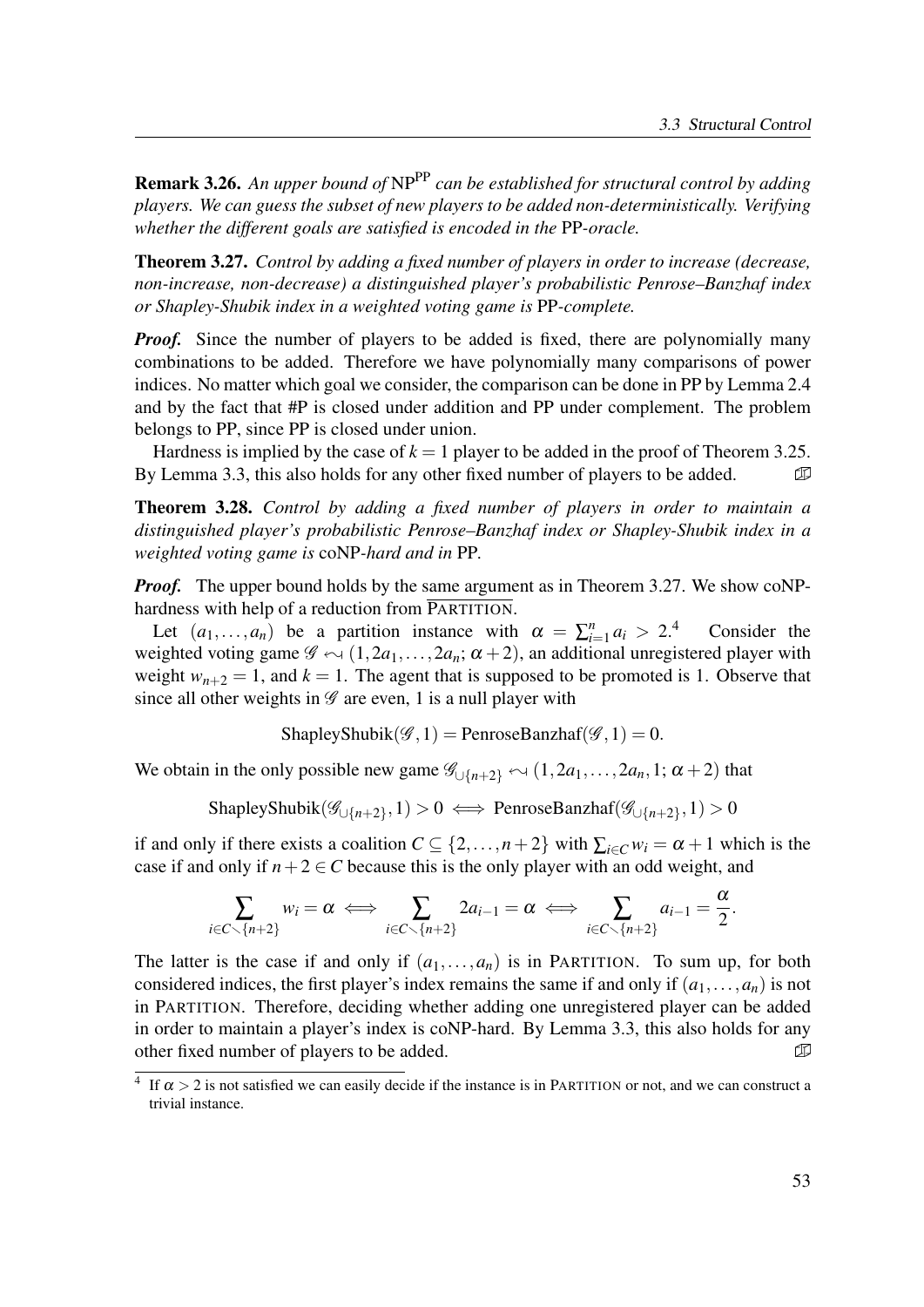#### 3.3.2 Complexity Results for Deleting Players

Note that the problem of deleting one player in order to increase an index is not the complement of the problem of adding one player in order to non-increase the same index. This is due to the fact that in the case of adding a player there are some players next to the distinguished player that are guaranteed to be part of the game before and after the structural change. However, if players can be deleted, each player except the distinguished one can be removed from the game.

Initially, we obtain the following two results.

Theorem 3.29. Control by deleting one player in order to increase a distinguished player's Shapley-Shubik index in a weighted voting game is NP-hard (even if only one player can be deleted).

*Proof.* We show NP-hardness by means of a reduction from SUBSET SUM. In the proof of Theorem 3.14 we have seen that we can assume that the satisfying solutions all have the same size  $\ell$  with  $m > \ell$ . Let  $(a_1, \ldots, a_n; q)$  be a SUBSET SUM instance and consider the weighted voting game  $\mathscr{G} \leftarrow (1, a_1, \ldots, a_m, q + 1; q + 1)$  and player 1 as our distinguished player. Let  $k = 1$  and let  $\xi = #SUBSET SUM((a_1, ..., a_n; q))$  denote the number of solutions for the SUBSET SUM instance. Then, for the raw Shapley–Shubik index it holds that  $\xi \geq 1$ if and only if deleting some player but 1 can lead to an increase of 1's index.

If: Assume that  $\xi = 0$ . Then, ShapleyShubik<sup>\*</sup>( $\mathscr{G}, 1$ ) = 0 and remains 0 whichever other player is deleted.

*Only if:* Assume that  $\xi \geq 1$ . Then,

$$
\text{ShapleyShubik}^*(\mathcal{G}, 1) = \frac{\xi}{2} \cdot \ell! (n+1-\ell)! + \frac{\xi}{2} \cdot (n-\ell)! (\ell+1)!
$$

If player  $n+2$  is deleted, player 1's new raw index is

ShapleyShubik<sup>\*</sup> $(\mathscr{G}_{\setminus {n+2}}, 1) = \xi \cdot \ell!(n-\ell)!$ 

This leads to

$$
ShapleyShubik(\mathcal{G}_{\langle n+2\rangle},1)-ShapleyShubik(\mathcal{G},1)
$$

$$
= \frac{1}{(n+1)!} \cdot \xi \cdot \ell! (n-\ell)! \cdot \frac{2}{2} - \frac{1}{(n+2)!} \cdot \frac{\xi}{2} \cdot \ell! (n-\ell)! (n+1-\ell+\ell+1)
$$
  
= 
$$
\frac{1}{(n+1)!} \cdot \frac{\xi}{2} (2-1) \ell! (n-\ell)!
$$

which is greater than 0, because  $\ell!$  and  $(n-\ell)!$  are positive.  $\Box$ 

Theorem 3.30. Control by deleting one player in order to non-increase or maintain a distinguished player's probabilistic Penrose–Banzhaf index in a weighted voting game is coNPhard (even if only one player can be deleted).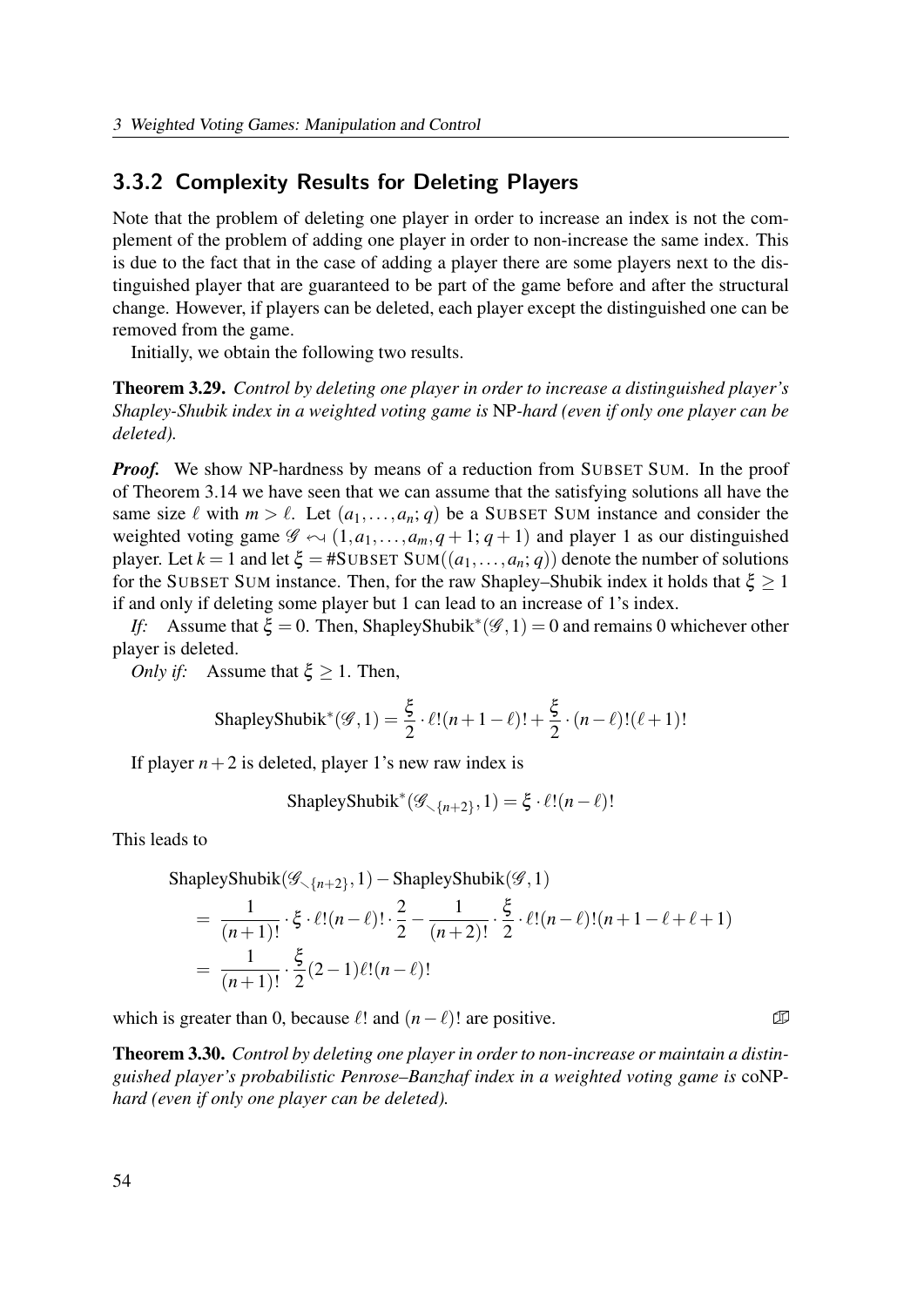**Proof.** Again, we show coNP-hardness by means of a reduction from PARTITION. Letting  $(a_1,..., a_n)$  be a PARTITION instance with  $\alpha = \sum_{i=1}^n a_i$ , we construct the game  $\mathscr{G} \leftrightarrow$  $(1,a_1,\ldots,a_m,\alpha/2,\alpha/2;\alpha/2+1)$  and consider player 1 as our distinguished player. Let  $k=1$ and let  $\xi = \text{HParITION}((a_1,...,a_n))$  denote the number of solutions for the PARTITION instance. Then, for the raw Penrose–Banzhaf it holds that  $\xi \geq 1$  if and only if deleting any player but 1 does not maintain the index of player 1.

If: Assume that  $\xi = 0$ . Then, PenroseBanzhaf<sup>\*</sup>( $\mathscr{G}, 1$ ) = 2. If player  $n + 2$  with weight  $\alpha/2$  is deleted, the raw index of player 1 is PenroseBanzhaf<sup>\*</sup> $(\mathscr{G}_{\langle n+2\rangle}, 1) = 1$ , which ends up in the same probabilistic index. The factor of 2 is due to the fact that the raw index is twice as significant in the new game with one player less than before as in the old game.

Only if: Assume that  $\xi \ge 1$ . Then, PenroseBanzhaf<sup>\*</sup>( $\mathscr{G}, 1$ ) =  $\xi + 2$ . If player  $n + 2$  or  $n+3$  is deleted, player 1's new raw index is  $\xi +1$ . This leads to a higher index since  $\xi +2 < \xi$  $2(\xi + 1)$ . Deleting player  $j, 2 \le j \le n+1$  leads to a raw index of  $\xi/2+2$  which means that in comparison to the old game, the player 1's index is increased:  $\xi + 2 < 2(\xi/2 + 2) = \xi + 4$ .

Especially, if  $\xi \geq 1$ , deleting any player, cannot lead to a non-increase. Therefore, it also holds that  $\xi \geq 1$  if and only if deleting any player but 1 does not non-increase the index of player 1.

Hence, the problems of whether it is possible to maintain or to non-increase a player's probabilistic Penrose–Banzhaf index are coNP-hard.  $\Box$ 

Observe that from these two constructions (and some values therein that are not calculated here) we cannot draw further conclusion about the complexity of structural control by deleting players. Finding similar or even different techniques for further results are an interesting task for future work. Other challenges follow in the next section.

# 3.4 Challenges and Future Work

We have analysed the problems of manipulation by a coalition of players that merge together to a single player, by a player annexing other players, or by a player that splits into several players in order to increase power in weighted voting games, in terms of their complexity. In a related setting, we have defined and analysed structural control scenarios. By considering the probabilistic Penrose–Banzhaf power index, and closing a gap between a lower and an upper bound, our results complement previous work. Most remarkably, we were able to pinpoint the exact complexity of the beneficial merging problem by showing its PPcompleteness. Differences between complexity can be observed due to distinctions between given weights and several possible weights, and between input numbers given in unary and binary. It can be seen that beneficial annexation is easier to detect than beneficial merging. We have, furthermore, proposed a general framework for merging and splitting that can be applied to various classes of cooperative games with transferable utility.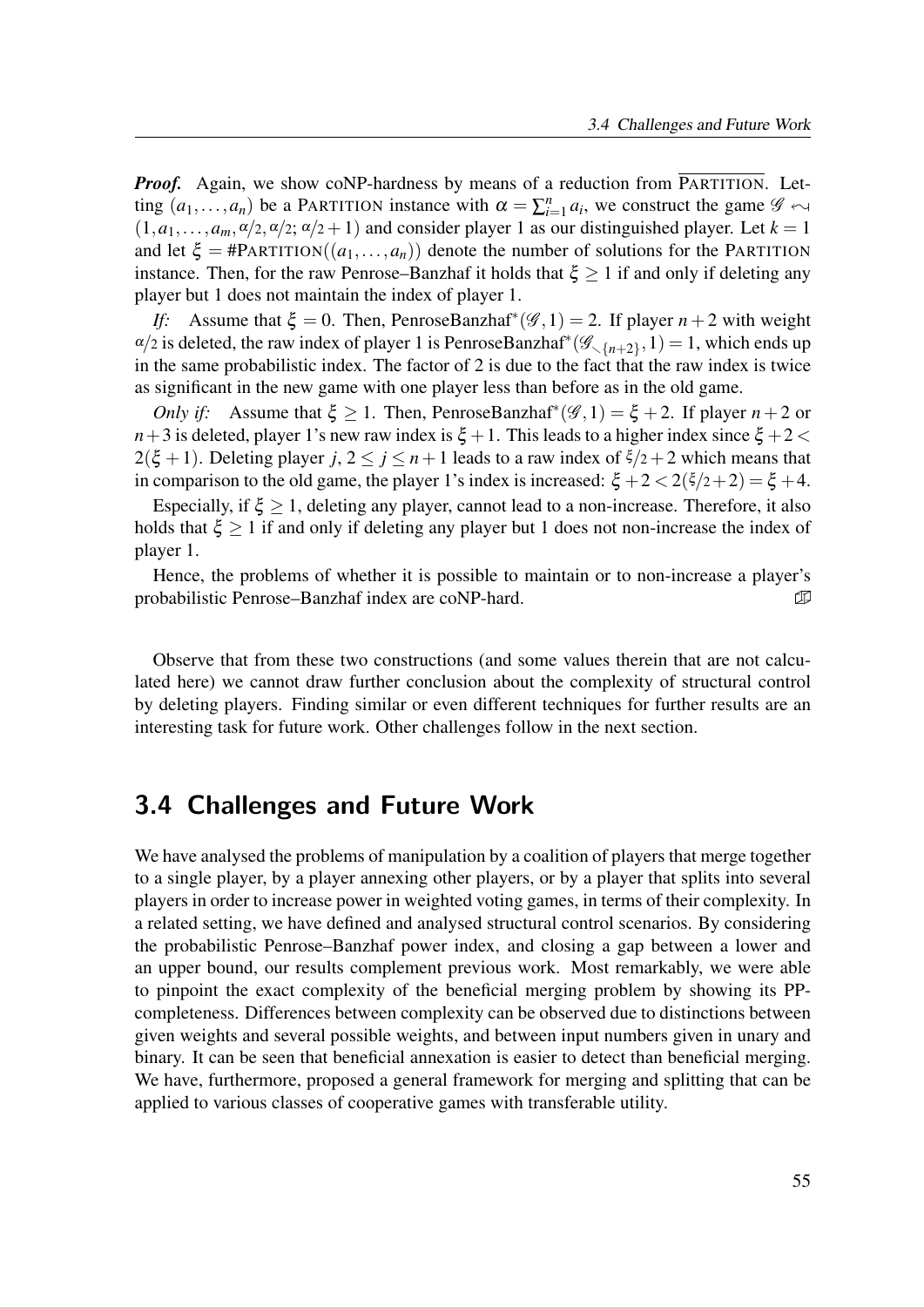Thoughts on a PP-oracle For the beneficial splitting problem, so far, we were able to raise the lower bound to PP-hardness, the exact complexity is yet to be determined. For a unary given number of false identities, but unknown weights, we have identified an upper bound of NP<sup>PP</sup>. Still, it remains open whether it can be shown to be complete for PP, NP<sup>PP</sup> or something in between.

The class  $NP^{PP}$  is a huge complexity that contains  $P^{PP}$  and therefore, by Toda's theorem [Tod91] the entire polynomial hierarchy. NP<sup>PP</sup> is an interesting class, but somewhat sparse in natural complete problems. The only (natural) NP<sup>PP</sup>-completeness results we are aware of are due to Littman et al. [LGM98] who analyse questions related to probabilistic planning, and due to Mundhenk et al. [MGLA00] who study problems related to finitehorizon Markov decision processes. Littman et al. also define ∃-MAJSAT (see Section 2.1). Now, we are interested in a further understanding of natural problems complete for this class.

On our way towards the exact complexity of beneficial merging and control by adding players, we have so far managed to show PP-completeness for the following existential threshold variant of SUBSET SUM.

|                  | EXISTENTIAL SUBSET OF SUM (E-SUBSETSUM)                                                                                                                                                                    |  |
|------------------|------------------------------------------------------------------------------------------------------------------------------------------------------------------------------------------------------------|--|
| Given:           | A set $A = \{1, , n\}$ , a value function $a : A \to \mathbb{N} \setminus \{0\}$ , $i \to a_i$ , a positive<br>integer q, and two further positive integers $k, t$ .                                       |  |
| <i>Ouestion:</i> | Does there exist a selection A' of the first k elements in $\{1, \ldots, k\}$ such that<br>more than t of the remaining combinations of values $a_{k+1}, \ldots, a_n$ sum up to<br>$q-\sum_{i\in A'}a_i$ ? |  |

This problem obviously belongs to  $NP^{PP}$ , as the set A' can be chosen nondeterministically, and can verify for the remaining values whether

$$
\texttt{\#SUBSET SUM}((a_{k+1},\ldots,a_n;q-\sum_{i\in A'}a_i))>t
$$

with help of an oracle that simulated decisions in probabilistic polynomial time.

The lower bound requires a number of steps, since we have to guarantee the numbers t to remain in the same relation in the reduction. In order to do so, we have travelled through several restrictions on SAT(see, e.g., [Sch78]), following the path of parsimonious reductions by Hunt et al. [HMRS98].

To begin with, we reduce from  $\exists$ -MAJSAT with the parameter  $t = 2^{n'-k-1}$ :  $2^{n'-k}$  for the remaining assignments, and a divisor of 2 for the half of them to be satisfied. In the next steps, we follow the parameter through the reduction transforming the general Boolean formula to a 3-SAT instance [Kar72], over existential versions of 1-EX3SAT, 1- EX3MONOSAT [HMRS98], and finally over  $XC_3$  to SUBSET SUM. We obtain a parameter of  $t = 2^{\ell}$  with,  $\ell < n - k$ . All in all, we have shown the following.

Theorem 3.31.  $∃-SubsetSum$  is NP<sup>PP</sup>-complete.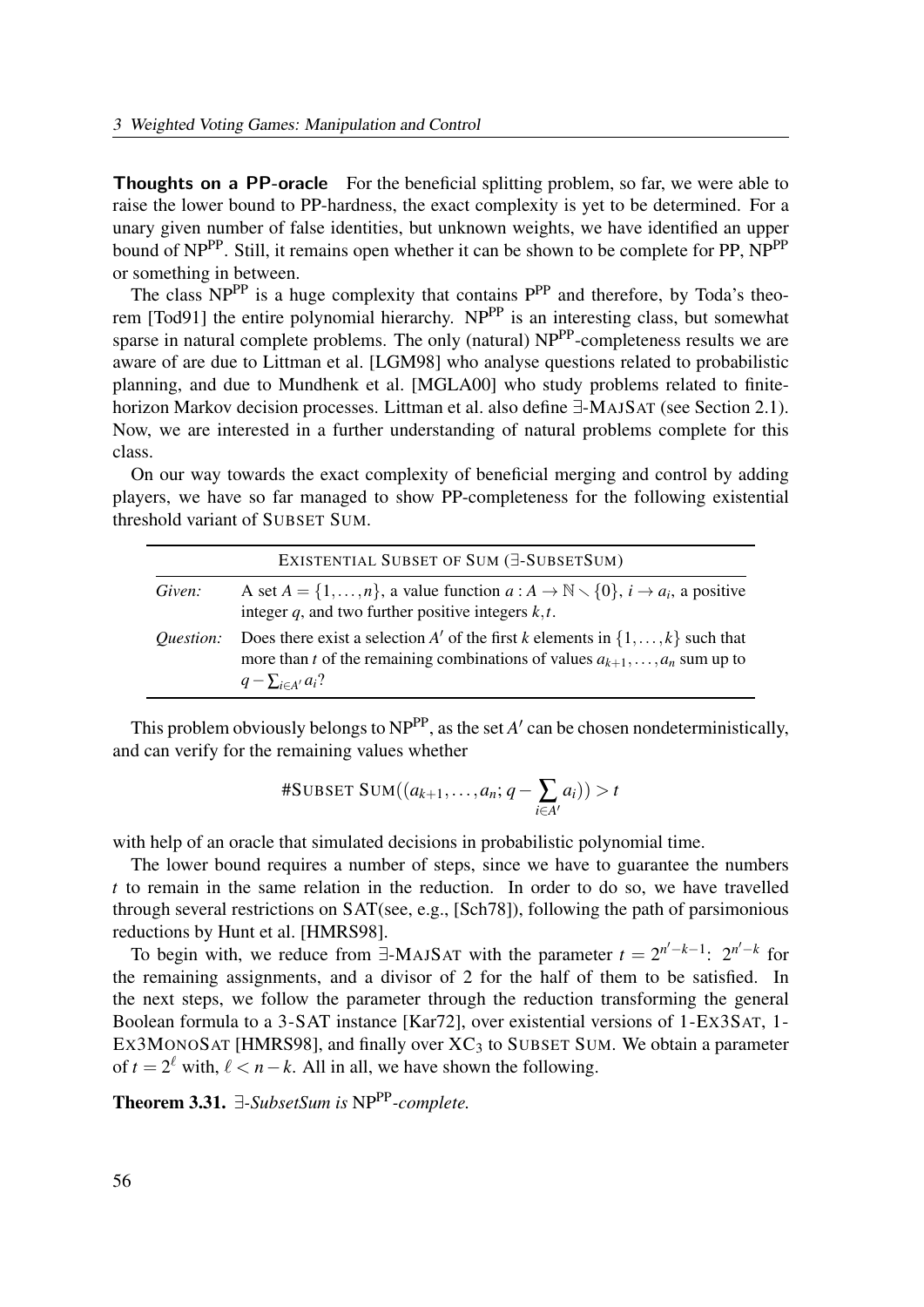Similarly, we next intend to find an existential variant of the COMPARE-#SUBSET SUM problem in order to tackle the open manipulation and control problems stated above. We conjecture that the following statements hold.

Conjecture 3.32. For weighted voting games, and for both, the Shapley–Shubik and the Penrose–Banzhaf index, we suppose that

- 1. PenroseBanzhaf-BENEFICIALSPLIT with the number of false identities given in unary and
- 2. STRUCTURAL CONTROL BY ADDING PLAYERS TO INCREASE PI

are NPPP-complete.

Open Questions and Generalizations Let alone the questions initiated here, the following problems remain open. A straightforward completion of our results would be to find out whether they can be transferred to other power indices like the normalized Penrose– Banzhaf index. Due to the structure of this index, we claim that other techniques will be needed to solve these problems. The exact placement of most structural control problems in terms of their complexity is also left open.

An interesting task for future research is to study useful properties of merging and splitting functions, such as consistency and independence, in general and when applied to particular classes of games. Natural such functions may, for example, exist in other important classes of cooperative games with transferable utility where each player posesses a certain amount of a divisible resource, such as fractional matching games, bankruptcy games, or market games (see, e.g., [SL09]), or path-disruption games as studied in the next chapter. where merging any two unconnected vertices might influence the value of a coalition of other players. On the one hand, these properties are desirable for the design of a merging or splitting function; on the other hand, they are an approach for an axiomatic evaluation of such functions. The analysis of further properties are an interesting task for future work.

A related question that has arisen in a review was of how to naturally extend the idea of merging to classes of games where players control several resources. Which properties do we want to hold in that case? Can a merging function that satisfies independence and consistence be unique for a certain class of games? For unanimity games we have observed that there is only one possible merging function that guarantees unanimity. For weighted voting games, however, such a uniqueness result does not hold, since there are different ways to distribute the player's weights that lead to the same coalitional function. For instance, the games  $(1,3,4; 8)$  and  $(2,3,4; 8)$  are semantically the same, even if players merge. Restricting to other classes or requiring other properties might imply uniqueness. Although consistency seems to be an essential property for a merging or splitting function, we have seen a natural merging function on threshold hypergraph network flow games that does not satisfy this property, and we made similar observations for other classes of games.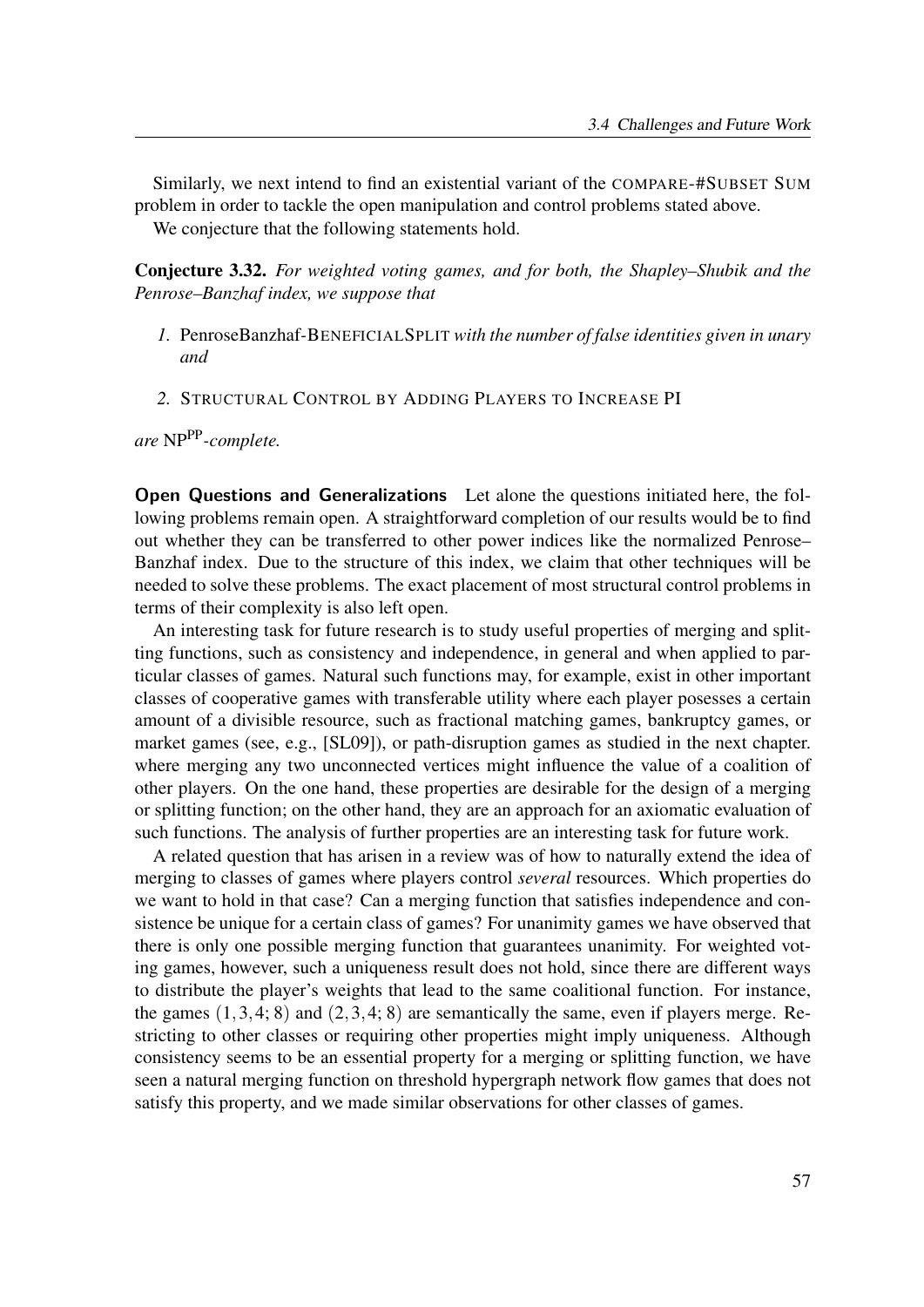Regarding structural control, so far we have only yielded results for goals in relation to the former game. Alternatively, one might think of a situation where a chair wants to increase a player's significance in comparison to the other players, which can also be achieved if players are added or deleted, the certain player's index remains the same, but all remaining players' indices are distributed in a way that they are below this value.

Besides this, we can also model a scenario, where a player is demanded to exceed a certain constant index, and we ask whether it is possible to control a game by adding or deleting a player in order to reach this index. So far, we can tell that if the number of given players to be added or deleted is  $k = 0$ , our value is  $1/2$ , and the considered index is the Penrose–Banzhaf power index, the problem is PP-complete. This might change if  $k > 0$  is required. We might also study the exact variant of obtaining an exact value.

There seems to be a close connection to the notion of *synergies* in cooperative games, see, e.g. [RMW14]. We may want to have a closer look at related results here.

Next to weighted voting games, of course, other classes of cooperative games with transferable utility might be effected by control scenarios. Then, adding and deleting a player has to be well-defined. Let us consider general (weighted) majority games. Let  $\mathscr G$  be a majority game with representation  $(w_1, w_2,..., w_n; \alpha(n))$ , that is,  $v(C) = 1$  if  $\sum_{i \in C} w_i \geq |\alpha(n)| + 1$ , and  $v(C) = 0$  otherwise, for each  $C \subseteq N$ . Now, if a player is deleted, the number of players *n* is decremented, such that the threshold  $\alpha(n)$  is changed. The new coalitional function is computed as above. Adding a player requires a set of unregistered players, given by their weights and  $n$  is increased. As we have seen, for (weighted) threshold games, the new coalitional function is determined similarly, with the only difference that the threshold does not change. One could alternatively think of weights as percentage, and change weights of remaining players proportionally. Thus, the new game  $\mathscr{G}_{\cup M}$  is defined differently, by normalizing the sum of weights to the original value. Similar to majority games, here players do not have an absolute but a relative contribution to the game. From a different point of view, adding and deleting players can be viewed in sense of a change over time, as is analysed so far for changing the quota over time [EPZ13]. Similarly, studying a change of players dynamically over time is an interesting task for future work.

Other games that can be interesting to study include games in which the Shapley–Shubik index is easy to compute such as weighted graph games [DP94]. In such games, two indices in two games can be compared in polynomial time, and therefore, if, on the one hand, the coalition that is added to or removed from a game is known, the possibility of control is easy to detect. If, on the other hand, there are possible coalitions to be added, this problem might become interesting again. Eventually, if players correspond to an edge in a game, deleting an edge may be interesting in context of Braess's paradox for non-cooperative congestion games (see, e.g., [NRTV07, pp. 464–465]) where, informally, an extra fast lane might lead to congestion, whereas without this lane traffic may split up to equally slower paths. Can we find a connection to control by deleting a player in a cooperative game with transferable utility?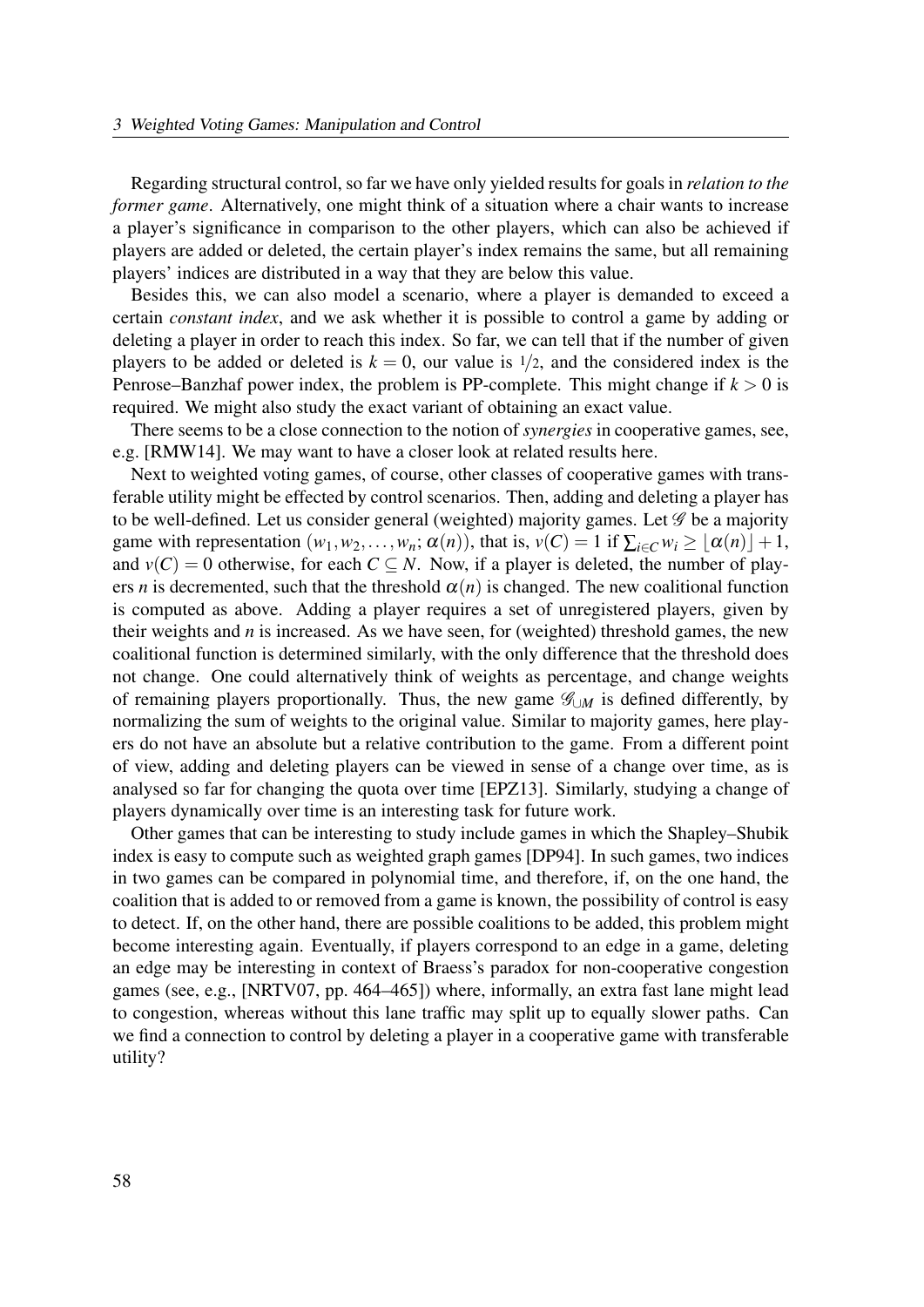# 4 Uncertain Targets in Path-Disruption Games: Bribery and Stability

The contents of this chapter are published in the conference contributions [MRR14] and [RR12]. For completeness, we also briefly mention related results as published in the conference paper [RR11]. The assembled and extended article [RRM16] is to appear. We model and study questions of bribery and stability in probabilistic path-disruption games.

Example 4.1. Consider the game illustrated in Figure 4.1.



Figure 4.1: Example of a path-disruption game. Costs are written below the vertices. Let the reward be  $R = 4$ .

Observe that coalition  $\{2,3\}$  is successful and has a positive value of 1, and so does each coalition containing 2 and 3, too. The same holds for the coalition consisting only of player 4 as well as the grand coalition.

Suppose, an adversary in a path-disruption game as defined in Section 2.3 is located on a certain source vertex; however, her target vertex is unknown. In this chapter we expand the original model [BP10] by allowing uncertainty about the targets: In probabilistic path-disruption games, each vertex is a potential target, assigned with the probability that an adversary wants to reach it. We formally define these games and study the computational complexity of problems related to solution concepts and other properties. Settings like these also have a background in non-cooperative game theory such as zero-sum security games  $[JKV^+11]$ , and other network security games [SL08, WW95]. The matter of uncertainty has been studied in strategic games with regard to noise on both the intruder and the defender side [YJTO11].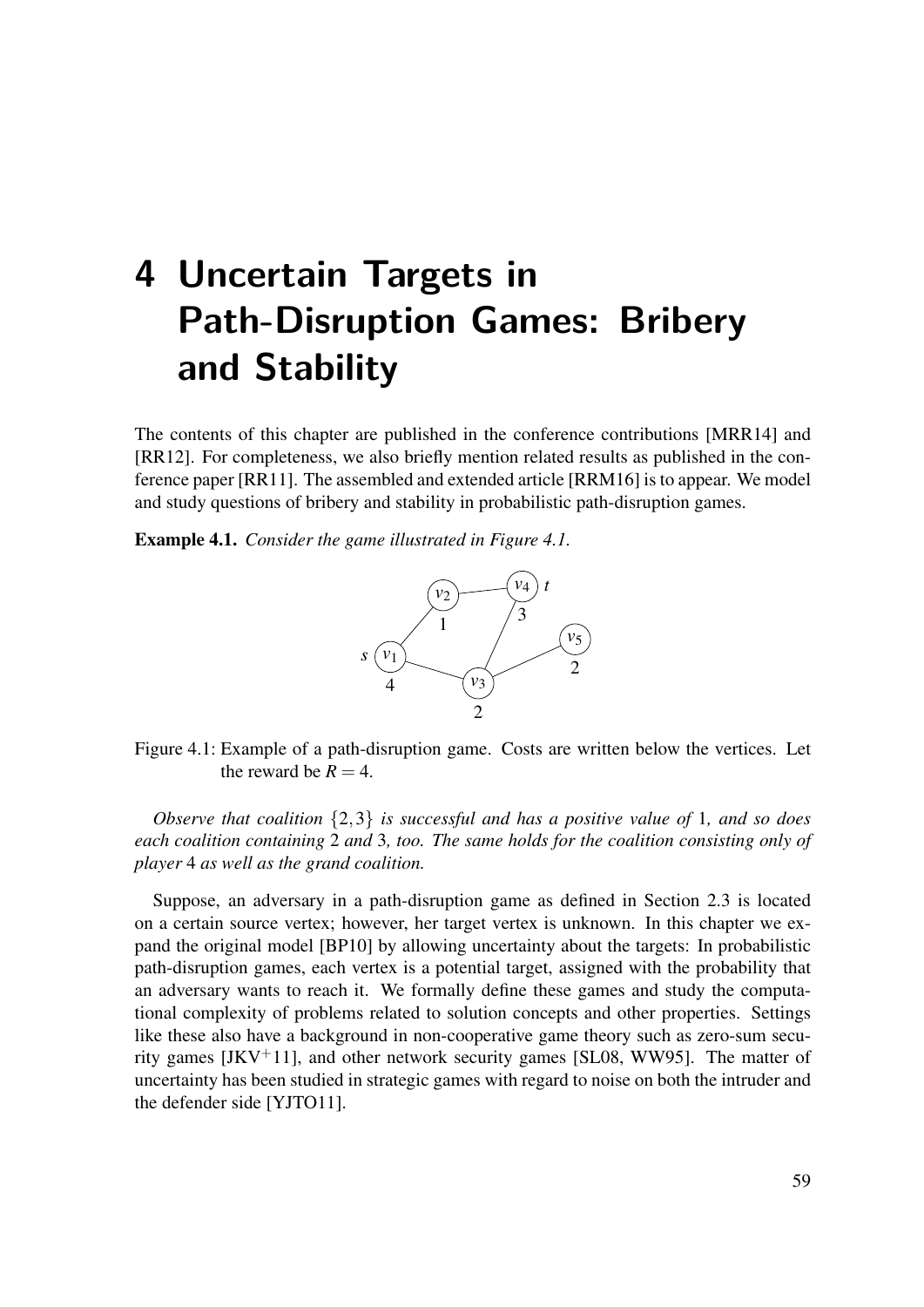Moreover, inspired by bribery in the context of voting (see, e.g., [FHH09, FHHR09, FR16]). We have introduced the notion of bribery for path-disruption games with costs [RR11] where adversaries break into the setting and try to change the outcome to their advantage by bribing some of the players. Now that the agents collaborate while, at the same time, they want to win against their adversaries who can actively interfere with the situation in order to achieve their individual goals in opposition to the agents, the game combines aspects of both cooperative and non-cooperative game theory. Relatedly, Bachrach et al. [BMFT11, BS13] study the reliability of players in cooperative games. We analyse the question as to how hard it is to decide whether the adversaries in a (probabilistic) pathdisruption game with costs can bribe some of the agents not exceeding their budget, such that no blocking coalition will form that prevents the adversaries from reaching their targets.

Table 4.1 summarizes the complexity results for various stability concepts and problems in probabilistic path-disruption games. Note that the probabilistic model is not used in the papers [BP10] or [RR11]. However, we refer to their work in Table 4.1 whenever the statements can be implied by their proof immediately.

| Probabilistic path-disruption games without costs                                                                                                                                                                                                                                                 |                                                                                                                                                                                                                                                                                                                          |
|---------------------------------------------------------------------------------------------------------------------------------------------------------------------------------------------------------------------------------------------------------------------------------------------------|--------------------------------------------------------------------------------------------------------------------------------------------------------------------------------------------------------------------------------------------------------------------------------------------------------------------------|
| single player                                                                                                                                                                                                                                                                                     | multiple players                                                                                                                                                                                                                                                                                                         |
| • monotonic (Prop. 4.4) $\mathbb{I}$<br>not simple, constant-sum, convex, or superad-<br>ditive (Prop. 4.5) $\mathbb{I}$<br>• value computation in pol. time $(Cor. 4.8)$<br>dummy player verif. coNP-c. (Prop. 4.14) <sup>†</sup><br>core verif. and existence in P (Prop. 4.15) $^{\mathbb{T}}$ | • monotonic (Prop. 4.4) $\mathbb{I}$<br>not simple, constant-sum, convex, or superad-<br>ditive (Prop. 4.5) $\mathbb{I}$<br>• value computation in pol. time $(Cor. 4.8)$<br>• dummy player verif. coNP-c. (Prop. 4.14) <sup>†</sup><br>• $\varepsilon$ -core verification coNP-c. (Prop. 4.17) <sup>†</sup>             |
| • core computation in pol. time (Prop. 4.15) $^{\mathbb{T}}$<br>Probabilistic path-disruption games with costs                                                                                                                                                                                    |                                                                                                                                                                                                                                                                                                                          |
| single player                                                                                                                                                                                                                                                                                     | multiple players                                                                                                                                                                                                                                                                                                         |
| not monotonic, simple, constant-sum, convex,<br>or superadditive (Prop. 4.4,4.5) $^{\mathbb{T}}$<br>value computation in pol. time (Prop. 4.7) $\mathbb{I}$<br>dummy player verification coNP-complete<br>core verification in coNP (Prop. 4.16)                                                  | • not monotonic, simple, constant-sum, convex,<br>or superadditive (Prop. 4.4,4.5) $^{\mathbb{T}}$<br>• value verification NP-hard (Cor. 4.8) <sup>†</sup><br>dummy player verification coNP-hard<br>• core verification in coNP (Prop. 4.16) $^{\mathbb{T}}$<br>• $\varepsilon$ -core verification coNP-c. (Prop. 4.17) |
| • BRIBERY NP-compl. (Thm. 4.10, Cor. 4.11) <sup><math>\ddagger</math></sup><br>سيورد والمستور ال                                                                                                                                                                                                  | • BRIBERY $\Sigma_2^p$ -compl. (Thm. 4.12, Cor. 4.13) § 1                                                                                                                                                                                                                                                                |

† [BP10]  $\parallel$  [RRM16, RR12]

§ [RRM16, MRR14]

Table 4.1: Overview of complexity results of stability and bribery problems in probabilistic path-disruption games. Key: c. stands for complete, verif. for verification.

 $\text{\text{*}}$  [RRM16, RR11]  $\text{\text{I}}$  this thesis ([RRM16, MRR14, RR12])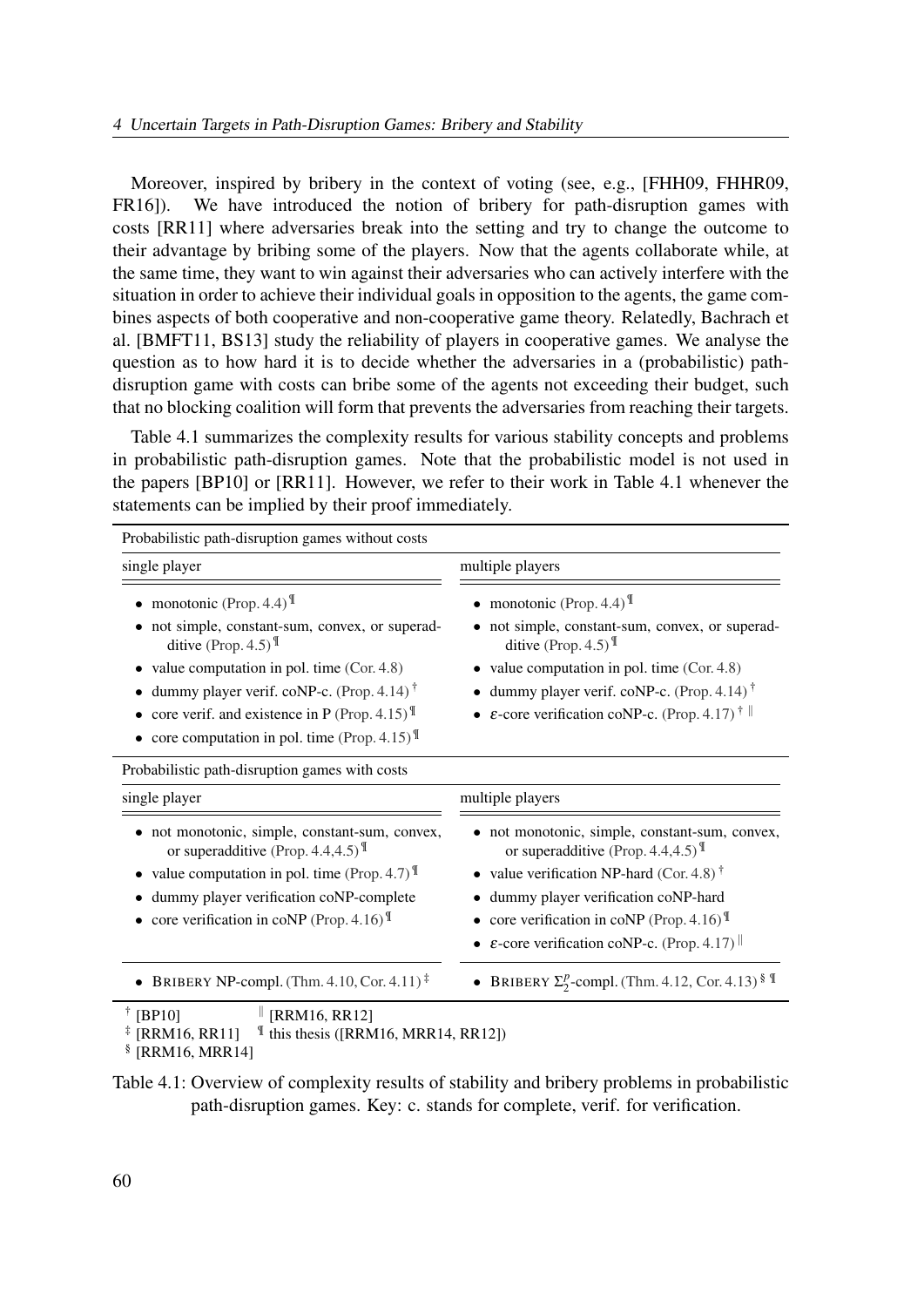For path-disruption games in the original model, Bachrach and Porat [BP10] study various problems related to game-theoretic notions. They show that without costs the games are monotonic, that it is possible to compute the core in polynomial time and that verifying whether an imputation is in an  $\varepsilon$ -core is related to finding a minimal vertex cut. Testing whether an agent is a null player is coNP-complete and consequently, computing the probabilistic Banzhaf index is #P-many-one-complete. In the case of costs, they show that computing the value of a coalition is also related to finding a minimal vertex cut and therefore intractable for several adversaries in general. Moreover, they study the special case of path-disruption games on trees; see also Section 4.2 for an excursion on restrictions to graph classes. For further related results, see also [AS11].

The analogous problems for probabilistic path-disruption games are more general, so any lower bound for the more special variant of a problem immediately is inherited by its generalized variant. On the other hand, upper bounds known for problems on non-probabilistic path-disruption games may be invalid for their more general analogues, or if they are valid, they might be harder to prove. Moreover, we analyse probabilistic path-disruption games on undirected graphs, as this is the more demanding case regarding the computational hardness results. Given an undirected graph, we can simply reduce the problem to the more general case of a directed graph by substituting each undirected edge  $\{x, y\}$  by the two directed edges  $(x, y)$  and  $(y, x)$ .

## 4.1 Probabilistic Path-Disruption Games and Bribery

In path-disruption games as defined in Section 2.3.1, it is assumed that an adversary has one certain target. More generally, we consider the case where the actual target is unknown, though we have probabilities that indicate where the intruder might go. Let us define the notion of *probabilistic path-disruption games* in its most general variant, with costs and multiple adversaries.

**Definition 4.2.** Let  $G = (V, E)$  be an undirected graph with n vertices and m adversaries, each sitting on a given vertex  $s_j \in V$ ,  $1 \leq j \leq m$ . Moreover, consider every vertex  $v_i$  in  $V = \{v_1, \ldots, v_n\}$  as a potential target and let  $p_{j,i}$  be the probability that adversary j (situated on  $s_j$ ) wants to reach  $v_i$ , where  $\sum_{i=1}^n p_{j,i} = 1$  for each j,  $1 \le j \le m$ . Furthermore, we are given a cost function  $c: V \to \mathbb{R}_{\geq 0}$ , and a reward R. Using this domain, we define a probabilistic path-disruption game with costs and multiple adversaries as follows. Let  $N = \{1, \ldots, n\}$  be the set of agents, where  $v_i$  represents player i, and define the coalitional function  $v$  via

$$
v(C) = \tilde{v}(C) \cdot (R - \mu(C))
$$

with the minimal costs  $m(C)$  defined as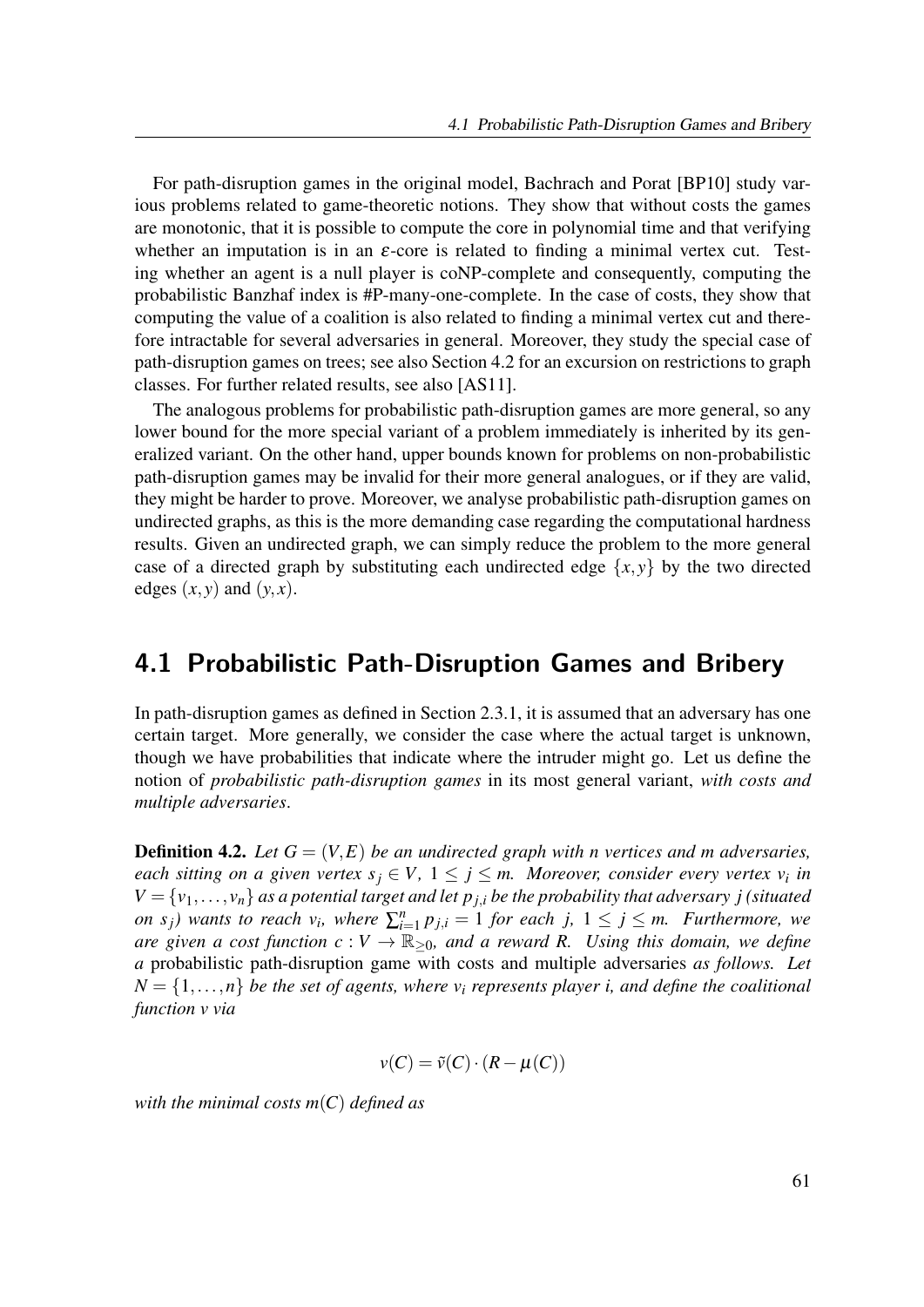$$
\mu(C) = \begin{cases} \min\{c(B) \mid B \subseteq C \text{ and } \tilde{v}(B) = \tilde{v}(C)\} & \text{if } \tilde{v}(C) > 0, \\ -1 & \text{otherwise,} \end{cases}
$$

where

$$
\tilde{\nu}(C) = \prod_{j=1}^{m} \sum_{i=1}^{n} p_{j,i} \cdot w(C, j, i)
$$

and

$$
w(C, j, i) = \begin{cases} 1 & \text{if } C \text{ blocks each path from } s_j \text{ to } v_i, \\ 0 & \text{otherwise.} \end{cases}
$$

Note that if  $\tilde{v}(C) = 0$  then the minimal costs do not influence  $v(C)$ , so they can be any number. If for each j,  $1 \le j \le m$ , there exists exactly one i,  $1 \le i \le n$ , such that  $p_{j,i} = 1$ (and we thus have  $p_{j,k} = 0$  for all  $k \neq i$ ), we obtain path-disruption games by Bachrach and Porat [BP10] as defined in Definition 2.8. The probabilistic analogues of their other variants of path-disruption games are defined as follows. A probabilistic path-disruption game with multiple adversaries and without costs is defined as above, except that neither a cost function nor a reward is given and the coalitional function itself is defined by

$$
v(C) = \prod_{j=1}^{m} \sum_{i=1}^{n} p_{j,i} \cdot w(C, j, i).
$$

The models with single adversaries with or without costs are obtained from the above two variants by setting  $m = 1$ .

Example 4.3. Consider the game illustrated in Figure 4.2 as a variant to Example 4.1. Now the adversary's target is uncertain. We only know that remaining at the source or moving to the destination  $v_2$  is impossible (i.e., has probability 0), moving to  $v_4$  is most likely (with a probability of 0.5), and the other two vertices are equally likely targets (with a probability of 0.25 each).



Figure 4.2: Example of a probabilistic path-disruption game with target probabilities written on the right of the vertices. Costs and reward are the same as in Example 4.1.

Now, player 5, e.g., has a more central role with  $v({5}) = 1/4 \cdot (4-2) = 1/2$ . The values of  $\{1\}$  and  $\{2,3\}$  remain zero and one. Coalition  $\{3,4\}$  even has a negative value.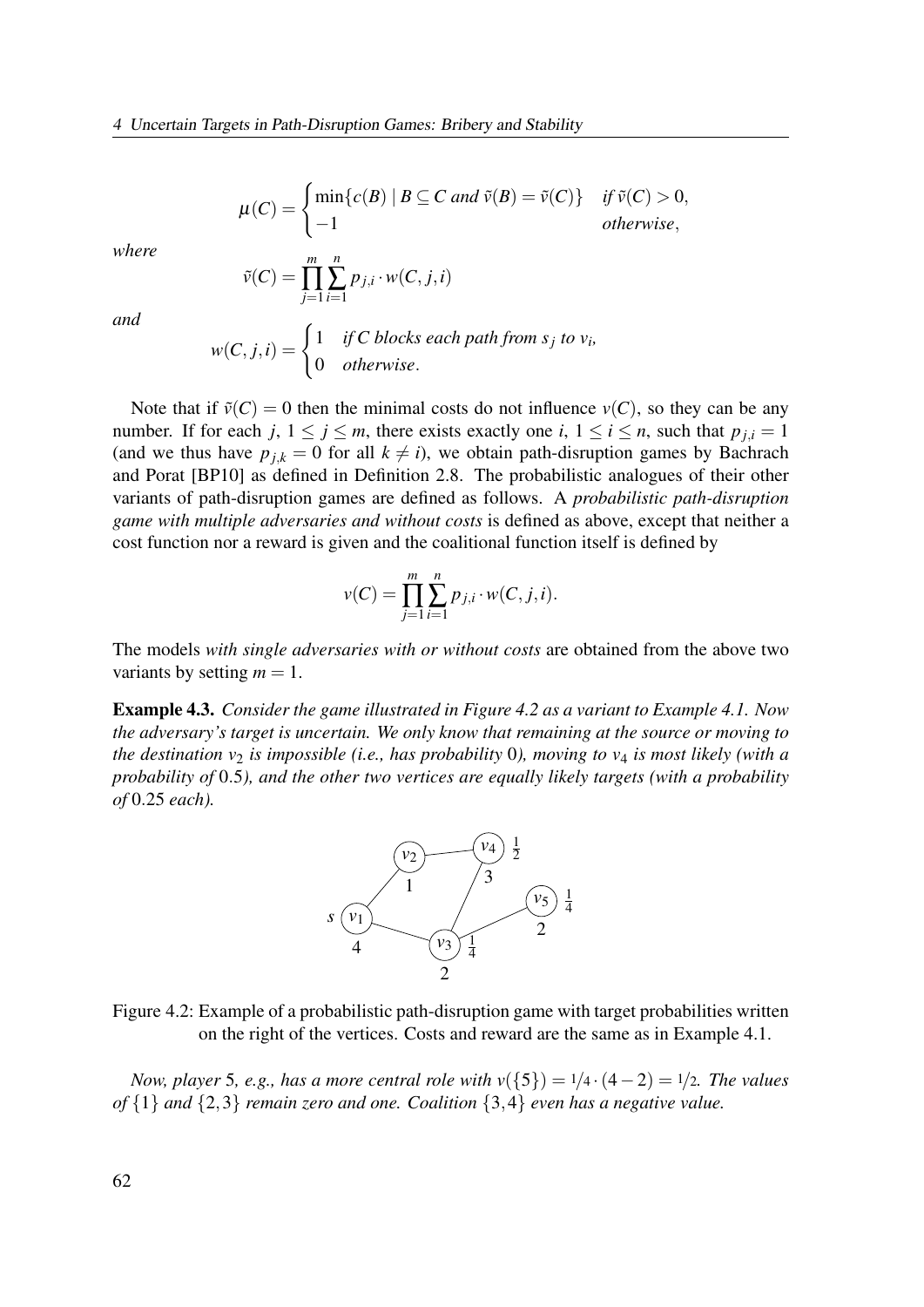Next, we analyse this new type of game's basic game-theoretic properties. Probabilistic path-disruption games (even without costs) are not simple, as soon as one of the given probabilities  $p_{j,i}$  is strictly between 0 and 1. In every other aspect studied below they behave like their restricted predecessor.

Proposition 4.4. Probabilistic path-disruption games without costs are monotonic, whereas in general they are not.

**Proof.** In a given probabilistic path-disruption game without costs, for all agents i,  $1 \leq$  $i \leq n$ , for all adversaries j,  $1 \leq j \leq m$ , and for all coalitions A and B,  $A \subseteq B \subseteq N$ , it holds that  $w(A, j,i) \leq w(B, j,i)$ , since a coalition can never block fewer paths than a subcoalition. Thus,

$$
\nu(A) = \prod_{j=1}^{m} \sum_{i=1}^{n} p_{j,i} \cdot w(A,j,i) \le \prod_{j=1}^{m} \sum_{i=1}^{n} p_{j,i} \cdot w(B,j,i) = \nu(B).
$$

Non-monotonicity of the cost-case can be shown by the following single adversary example. Let  $G = (\{v_1, \ldots, v_4\}, \{\{v_1, v_2\}, \{v_2, v_3\}, \{v_3, v_4\}, \{v_4, v_1\}\}), s = v_1, p_{1,4} = 1, c(v_i) = 1$  for all *i*,  $1 \le i \le 4$ , and  $R = 1$ . Although  $\{2\} \subseteq \{2,3\}$ , it holds that  $v(\{2\}) = 0 > -1 = v(\{2,3\})$ . �

Proposition 4.5. Probabilistic path-disruption games are not simple, constant-sum, convex, or superadditive.

*Proof.* Obviously, even for the monotonic model without costs, coalitions can have values other than 0 and 1.

By the following counterexample, even without costs, a probabilistic path-disruption game is not a constant-sum game. Consider the graph given in Figure 4.3a, and the game on that graph with six players, without costs, with a reward of 1 and with an adversary travelling from s to t with a probability of 1. Observe that  $v(C) = 1$ , but also  $v(N) = 1$ , and  $\nu(N \setminus C) = 1.$ 

Finally, by the same counterexample, it holds that  $C \cap D = \emptyset$  and

$$
v(C \cup D) = 1 < 1 + 1 = v(C) + v(D).
$$

Hence, probabilistic path-disruption games are not superadditive, and thus, not convex.

The following proposition underlines that despite these unfortunate properties, probabilistic path-disruption games are a reasonable model, as they do extend to the original path-disruption games.

**Proposition 4.6.** There exists a probabilistic path-disruption game without costs and a single adversary that is not strategically equivalent to any non-probabilistic path-disruption game (with the same number of players and without costs and a single adversary).

**Proof.** Consider the game  $\mathcal{G} = (N, v)$  with three players played on the graph in Figure 4.3b without costs and a reward of 1. The coalitional function of this game is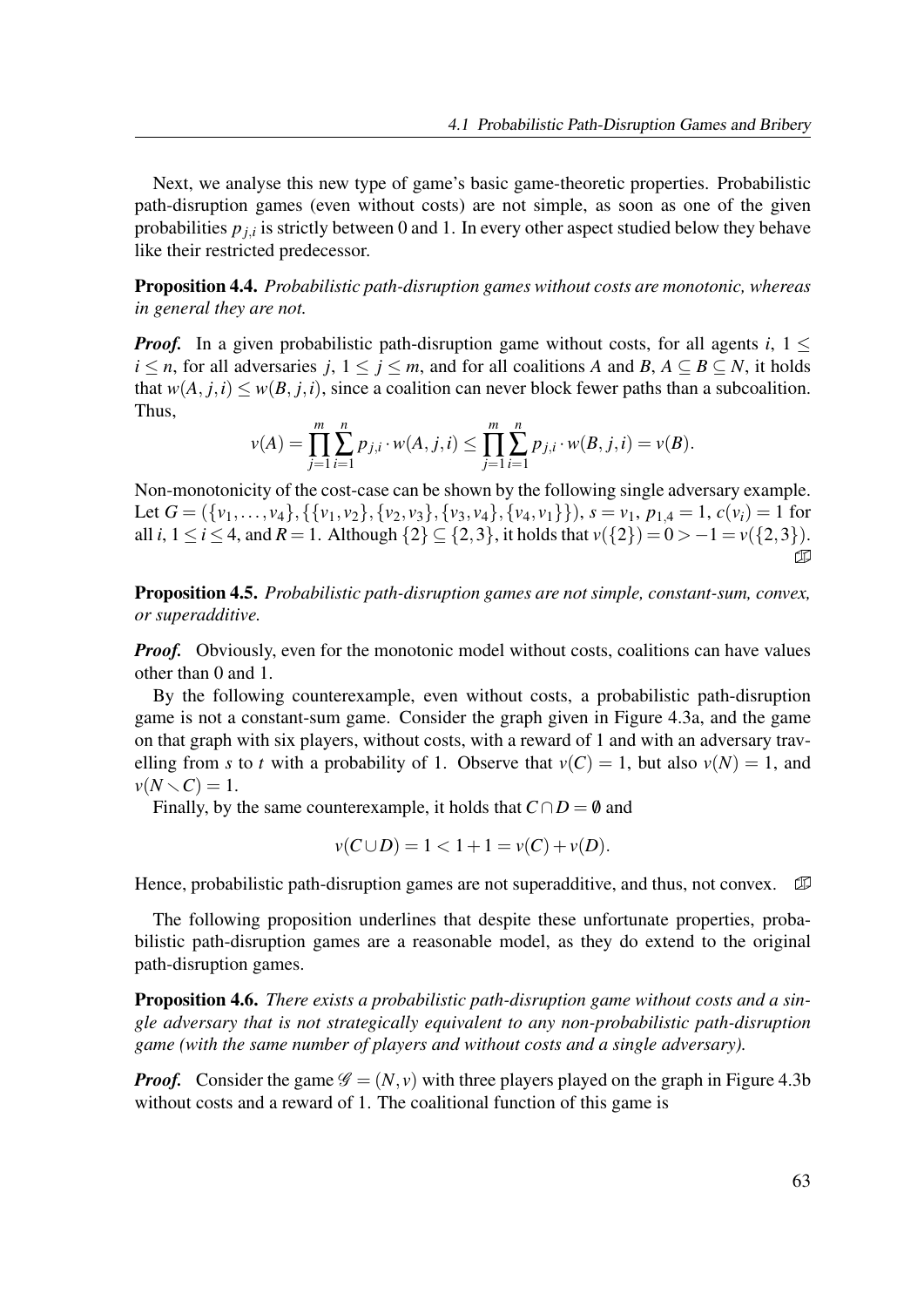

Figure 4.3: Counterexamples of probabilistic path-disruption games

$$
\begin{array}{c|cccccc}\nC & 0 & \{1\} & \{2\} & \{1,2\} & \{3\} & \{1,3\} & \{2,3\} & \{1,2,3\} \\
\nu(C) & 0 & 1 & \frac{1}{2} & 1 & \frac{1}{2} & 1 & 1 & 1\n\end{array}
$$

with 2 and 3 being symmetric players. Assume there exists a non-probabilistic pathdisruption game  $\mathscr{G}' = (N, v')$  without costs and a single adversary such that  $\mathscr{G}'$  and  $\mathscr{G}$ are strategically equivalent. Then, there exist  $\alpha > 0$  and  $\beta : N \to \mathbb{R}$  such that  $v(C) =$  $\alpha v(C) + \sum_{i \in C} \beta(i)$  holds for each  $C \subseteq N$ . Consider two cases.

Case 1: Let  $s = v_1$  be the same starting point of the adversary. The coalitional function then is

$$
\begin{array}{c|cccccc}\nC & 0 & \{1\} & \{2\} & \{1,2\} & \{3\} & \{1,3\} & \{2,3\} & \{1,2,3\} \\
V'(C) & 0 & 1 & a & 1 & b & 1 & c & 1\n\end{array}
$$

with  $a, b, c \in \{0, 1\}$  and  $c \ge a, b$  by monotonicity. The equations  $1 = \alpha \cdot 1 + \beta(1)$ ,  $1 =$  $\alpha \cdot 1 + \beta(1) + \beta(2)$ , and  $1 = \alpha \cdot 1 + \beta(1) + \beta(3)$  imply that  $\beta(2) = \beta(3) = 0$ . Therefore, we obtain  $a = b = c = 1$  and  $\alpha = 0$ . This, however, contradicts  $1 = \alpha \cdot 1 + \beta(2) + \beta(3)$ .

Case 2: Let the adversary start at a different vertex, without loss of generality,  $s = v<sub>2</sub>$ . In this case the coalitional function is

$$
\begin{array}{c|cccccc}\nC & 0 & \{1\} & \{2\} & \{1,2\} & \{3\} & \{1,3\} & \{2,3\} & \{1,2,3\} \\
\nu'(C) & 0 & a & 1 & 1 & b & c & 1 & 1\n\end{array}
$$

with  $a, b, c \in \{0, 1\}$  and  $c > a, b$  by monotonicity. By  $1/2 = \alpha \cdot 1 + \beta(2)$  and  $1 = \alpha \cdot 1 + \beta(2)$  $\beta(1) + \beta(2)$ , we obtain  $\beta(1) = 1/2$ . Therefore, we have a contraction in  $1 = \alpha \cdot 1 + \beta(2) + \beta(3)$  $\beta(3)$  and  $1 = \alpha \cdot 1 + 1/2 + \beta(2) + \beta(3)$ .

Another important property of a game representation is that a coalition's value should be tractable. Here, the probabilistic model behaves like the original one. Although the model is more general, we can reduce this problem to that in the original (non-probabilistic) setting in polynomial time. The most challenging case here concerns costs and a single adversary where rather unexpectedly polynomial-time computability still holds.

Proposition 4.7. Given a probabilistic path-disruption game with costs and a single adversary, and a coalition, its value can be computed in polynomial time.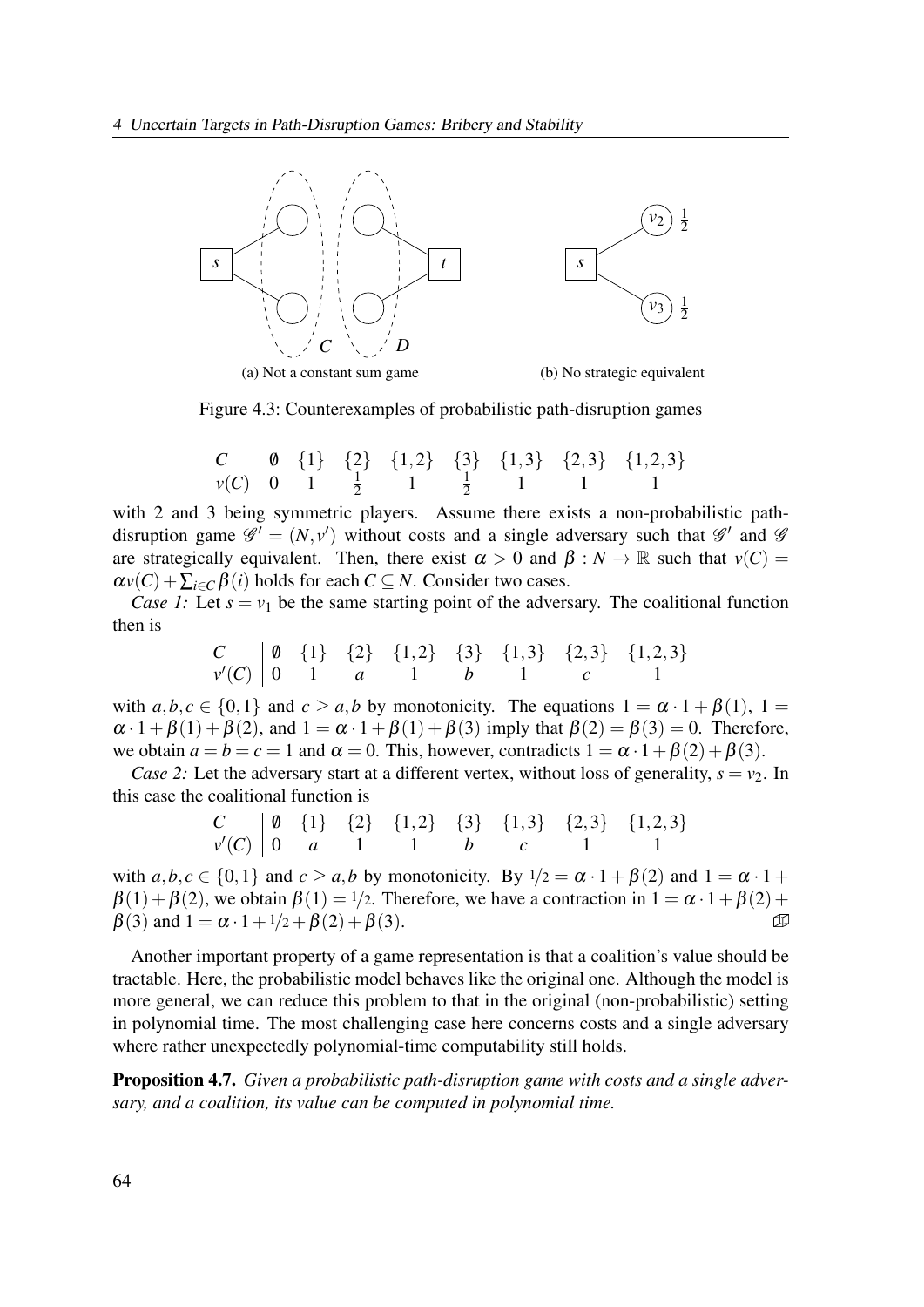**Proof.** Given a probabilistic path-disruption game  $\mathscr G$  with costs and a single adversary, consisting of  $G = (V, E)$ ,  $s \in V$ ,  $c: V \to \mathbb{Q}_{\geq 0}$ ,  $R \in \mathbb{Q}_{\geq 0}$ , and  $p_{1,i}$ ,  $1 \leq i \leq n$ , and given a coalition  $C \subseteq N$ , computing  $\tilde{v}(C)$  involves at most *n* computations of  $w(C,1,i)$  which, in turn, can be determined in polynomial time using a graph accessibility algorithm (remember that GAP can even be decided in nondeterministic logarithmic space). Either  $\tilde{v}(C) = 0$ , then we can return 0 as the value of C; or,  $\tilde{v}(C) > 0$ . Then we consider the graph  $G' = (V', E')$ with  $V' = V \cup \{v_{n+1}\}\$ and

$$
E' = E \cup \{ \{v_i, v_{n+1}\} \mid 1 \le i \le n \text{ with } p_{1,i} > 0 \text{ and } w(C, 1, i) = 1 \}.
$$

Let  $t = v_{n+1}$ . Define a new cost function  $c' : V \to \mathbb{Q}_{\geq 0}$ , by setting  $c'(v_i) = c(v_i)$  if  $i \in C$ , and  $c'(v_i) = 1 + \sum_{i \in C} c(v_i)$  otherwise. Now, we determine the minimal costs  $\kappa$  (regarding the cost function  $c'$ ) needed to disrupt all paths from s to t in  $G'$ . This can be done in polynomial time using the algorithm for MCVC.

In order to calculate  $v(C) = \tilde{v}(C) \cdot (R - \kappa)$ , we now show that  $\kappa = \mu(C)$ . By construction of  $G'$ , C blocks all paths from s to t. Since all other vertices have greater costs, the vertices with minimal costs  $\kappa$  correspond to the players in C. It holds that

$$
\mu(C) = \min \{c(B) \mid B \subseteq C \text{ and } \tilde{\nu}(B) = \tilde{\nu}(C) \},
$$

which is equal to the minimum costs of a coalition  $B \subseteq C$  that blocks the same possible targets (that is, vertices with a positive probability of being a target) as  $C$ . Since  $t$  is only connected to the possible targets blocked by  $C$ , this is equal to

$$
\min\{c(B) \mid B \subseteq C \text{ and } B \text{ blocks all paths from } s \text{ to } t \text{ in } G'\},
$$

which, in turn, is equal to  $\kappa$  by definition.  $\mathbb{D}$ 

Using Proposition 4.7, the fact that  $\tilde{v}(C)$  can be computed in polynomial time for a coalition C even for multiple adversaries, and a corresponding result for path-disruption games with costs and multiple players by Bachrach and Porat, we obtain the following.

Corollary 4.8. In a probabilistic path-disruption game without costs, a coalition's value can be determined in polynomial time, but it is NP-hard to decide whether the value of a coalition is greater than a given value, for multiple adversaries and costs.

In the next section, we study the complexity of various problems related to stability concepts in probabilistic path-disruption games. Note, that for this purpose, some concepts have to be redefined that have only been defined for simple games previously, see Section 2.3. Mainly, for a stability concept we ask the questions of verification, whether a given player or payoff vector satisfies the stability concept in a given game, and existence, whether a given game allows stability with respect to a certain concept.

Moreover, we consider another type of influence, namely bribery. The question we ask here is, given a path-disruption game with costs, can the adversaries bribe a coalition  $B \subseteq N$ of agents such that no coalition  $C \subseteq N$  will be formed that blocks each path from s to t.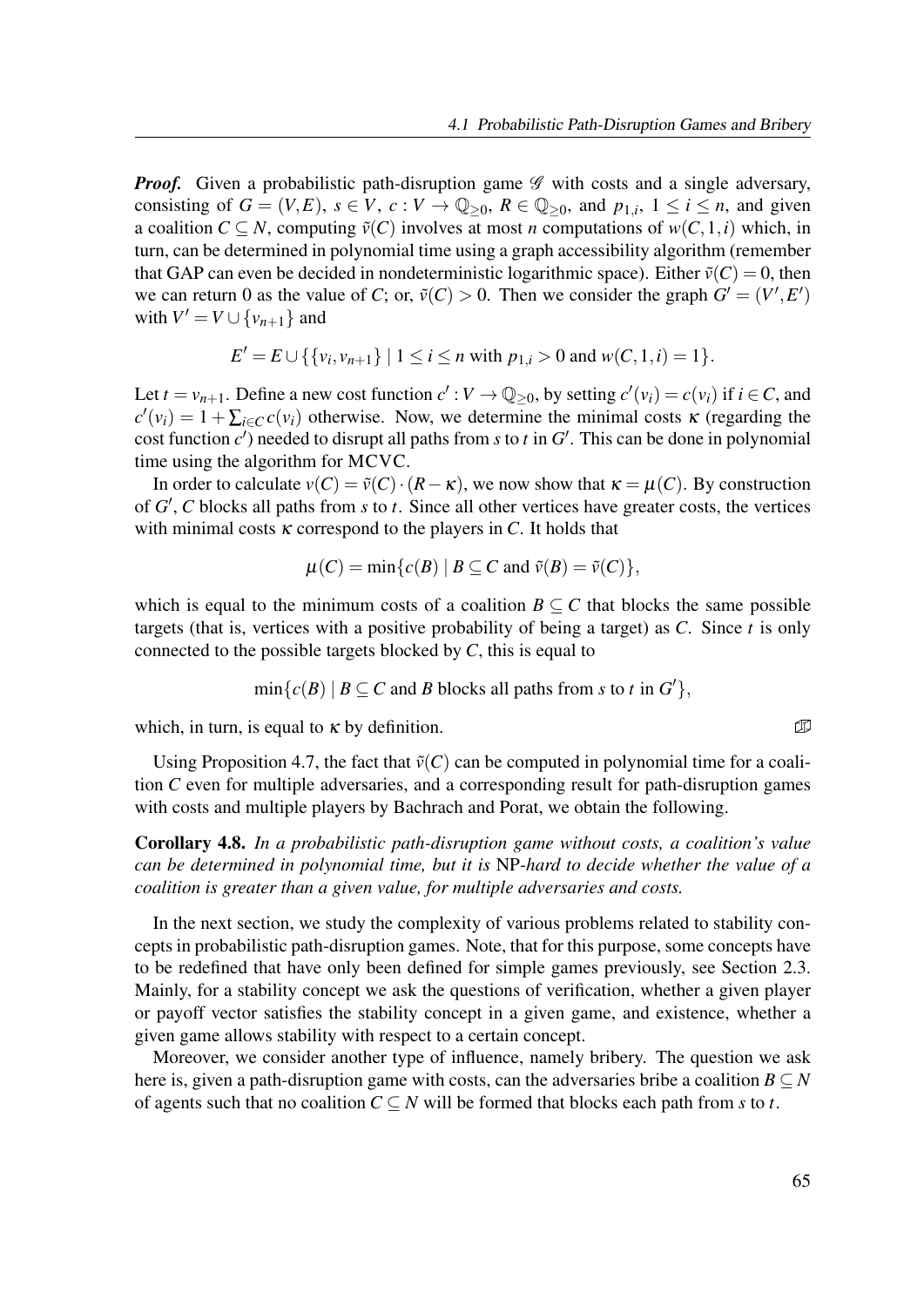For the no-cost case, this problem is well-studied. Considering the simplest form of pathdisruption game, single adversary, without costs, and with constant prices for each agent and an infinite budget for the adversary, the answer is yes if and only if  $(G, s, t) \in \text{GAP}$ , the graph accessibility problem, see Section 2.2: Given a graph G and two distinct vertices, a source vertex s and a target vertex t, can t be reached via a path from  $s$ ? This problem can be solved in nondeterministic logarithmic space (and thus in deterministic polynomial time). The equivalence holds, since bribery of all agents on a path from  $s$  to  $t$  will guarantee the adversary a safe travel. If, on the other hand, the number of agents the adversary can bribe is limited by a number  $k$ , bribery is possible if and only if there is a path from  $s$  to  $t$ with length at most  $k$ , which is decidable in polynomial time. This problem is also related to generalized connectivity problems, see Section 2.2.

In the following we consider bribery on path-disruption games with costs, at first in the original model, then for the probabilistic model. Here, in contrast to the no-cost case, even if a limited budget may not allow bribing the players on each vertex in any path from the source to the target, successful bribery might still be possible, since for all remaining blocking coalitions the involved costs are too high.

Let PDG be a type of path-disruption game; in particular, distinguish the original nonprobabilistic model and the probabilistic model as well as single and multiple adversaries. We focus on the cost-case for the following definition.

|                  | PDG-BRIBERY                                                                                                                                                                    |
|------------------|--------------------------------------------------------------------------------------------------------------------------------------------------------------------------------|
| Given:           | A path-disruption game (of a certain type) inducing $\mathscr{G} = (N, v)$ , a price<br>function $\pi: V \to \mathbb{Q}_{\geq 0}$ , and a budget $K \in \mathbb{Q}_{\geq 0}$ . |
| <i>Ouestion:</i> | Is there a coalition $B \subseteq N$ such that $\sum_{i \in B} \pi(v_i) \leq K$ , and no coalition $C \subseteq$<br>$N \setminus B$ has a value $v(C) > 0$ ?                   |

Example 4.9. Consider the same graph, adversary, and costs as in Example 4.1. Moreover, let  $\pi(u_1) = 3$  and  $\pi(u_2) = \pi(u_3) = \pi(u_4) = \pi(u_5) = 1$  be the vertices' prices and  $K = 1$  the briber's budget. Vertices corresponding to bribable agents are diamond-shaped in Figure 4.4.



Figure 4.4: Example of bribery in a path-disruption game. Costs and reward  $R = 4$  are the same as in Example 4.1.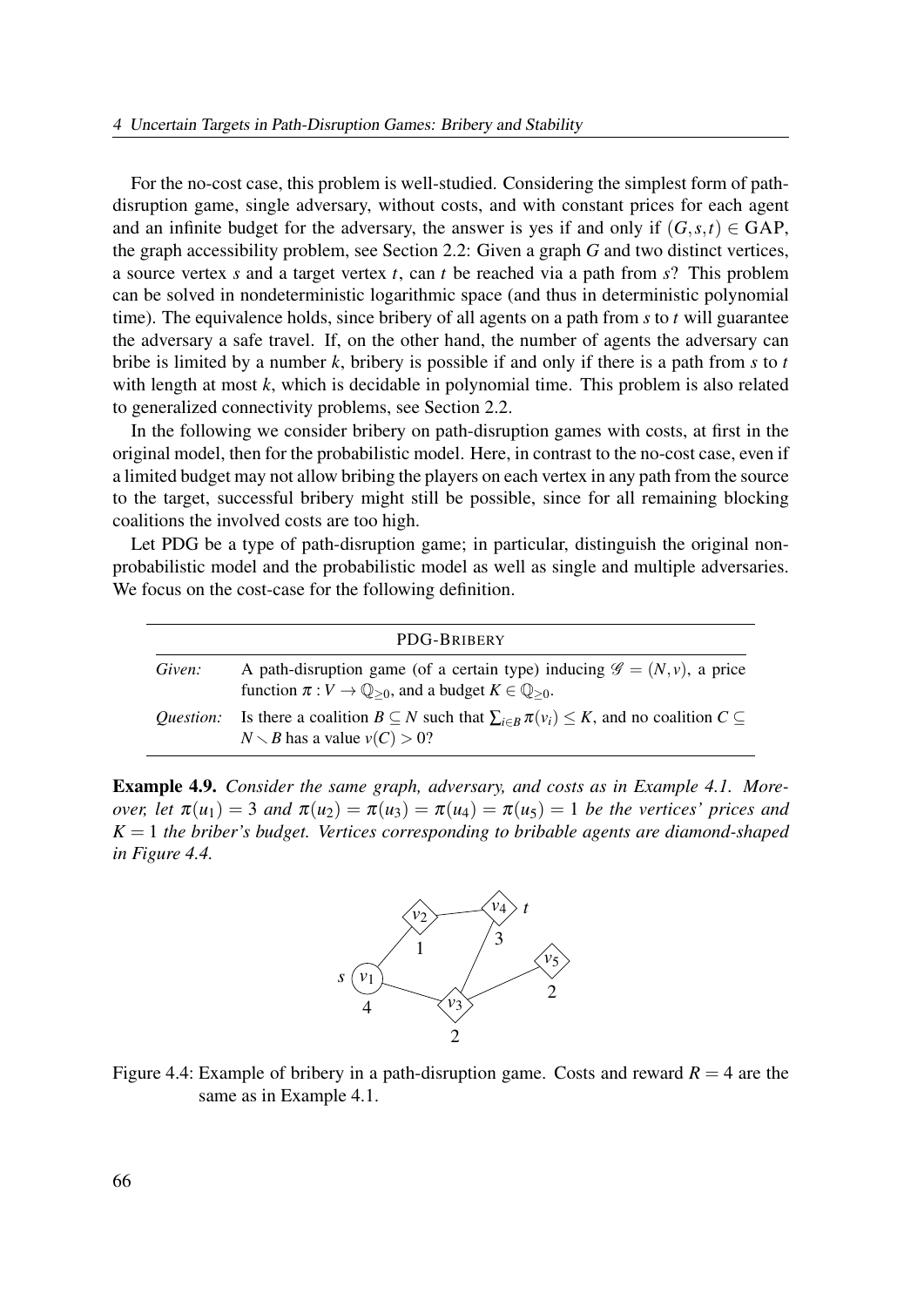In this example, bribery is not possible, since every coalition of size at least 2 or containing players 1 cannot be bribed, as its price exceeds the budget. Bribery of  $B = \{2\}$ ,  $B = \{3\}$ , or  $B = \{5\}$  is not successful either, since  $C = \{4\}$  has a positive value. Bribery of  $B = \{4\}$ , in turn, is not possible since  $v(\{2,3\}) = 1$ .

If  $K = 2$  and the prices are the same, however, bribery is possible, e.g., for the coalition  ${2,4}$ . The remaining coalitions are subsets of  ${1,3,5}$ . Without player 1 a coalition is not successful. With player 1, however, the costs are as high as the reward, therefore, the coalition will not form to block all paths from  $v_1$  to  $v_4$ .

### 4.1.1 Complexity of Bribery

The bribery problem for path-disruption games with costs in the original model of pathdisruption games with costs is NP-complete for a single adversary [RR11] and  $\Sigma_2^p$  $n_2^p$ -complete for multiple adversaries [MRR14]. We sketch the proof of the former in Theorem 4.10 and present the latter in Theorem 4.12 for completion. In this thesis, we focus on the probabilistic model, for which the same complexity classification holds, see Corollaries 4.11 and 4.13.

**Theorem 4.10** ([RR11]). For path-disruption games with costs and a single adversary, PDG-BRIBERY is NP-complete.

**Proof Sketch.** Firstly, the problem is in NP for the following reasons. Given a pathdisruption game with costs consisting of a graph  $G = (V, E)$ , a cost function  $c : V \to \mathbb{Q}_{\geq 0}$ , a reward  $R \in \mathbb{Q}_{\geq 0}$ , a source and a target vertex,  $s, t \in V$ , inducing  $\mathscr{G} = (N, v)$ , and given a price function  $\pi : V \to \mathbb{Q}_{\geq 0}$ , and a bound  $K \in \mathbb{Q}_{\geq 0}$ , we can nondeterministically guess a coalition  $B \subseteq N$ . Obviously, it can be tested in polynomial time whether  $\sum_{i \in B} \pi(v_i) \leq K$ . If this inequality fails to hold, bribery of  $B$  is not possible. Otherwise, we can verify whether all coalitions  $C \subseteq N \setminus B$  satisfy  $v(C) \leq 0$  (which is the case if and only if  $\tilde{v}(C) = 0$  or  $R \leq \mu(C) < \infty$ ) in polynomial time by the following algorithm: Let  $c': V \to \mathbb{Q}_{\geq 0}$  be a new cost function with  $c'(v_i) = c(v_i)$  if  $i \notin B$  and  $c'(v_i) = R$  of  $i \in B$ . Determine the minimal cost  $\kappa$  needed to separate s from t regarding  $c'$  with help of the algorithm solving MCVC for  $m = 1$ . It can be shown that if  $\kappa \ge R$ , we have that for all  $C \subseteq N \setminus B$ , the coalitional function is at most 0 and bribery is possible. If, on the other hand,  $\kappa < R$ , it can be seen that there exists a minimal winning coalition  $C \subseteq N \setminus B$  with  $\mu(C) = \kappa$  and  $\nu(C) = R - \kappa > 0$ , thus, bribery is not possible.

Secondly, the problem is NP-hard. This can be shown by means of a polynomial-time many-one reduction from PARTITION based on the reduction PARTITION  $\leq^p_m$  MAXCUT by Karp [Kar72]: Given an instance  $(a_1, \ldots, a_n)$ , we obtain the MAXCUT instance consisting of the complete graph  $G' = (V', E')$  and the edge weight function  $w : E' \to \mathbb{N} \setminus \{0\}$  with  $w(\{v_i, v_j\}) = a_i \cdot a_j$ , and  $K = s^2/4$  with  $S = \sum_{i=1}^n a_i$ . Obviously, the MAXCUT property is satisfied if and only if A belongs to PARTITION. Next, given A and  $G'$ , we create the following instance  $X$  of PDG-BRIBERY in polynomial time. The path-disruption game consists of graph  $G = (V, E)$ , where  $V = V' \cup \{v_{n+1}, v_{n+2}\} \cup \{v_{n+2+i}, v_{2n+2+i} \mid 1 \le i \le n\}$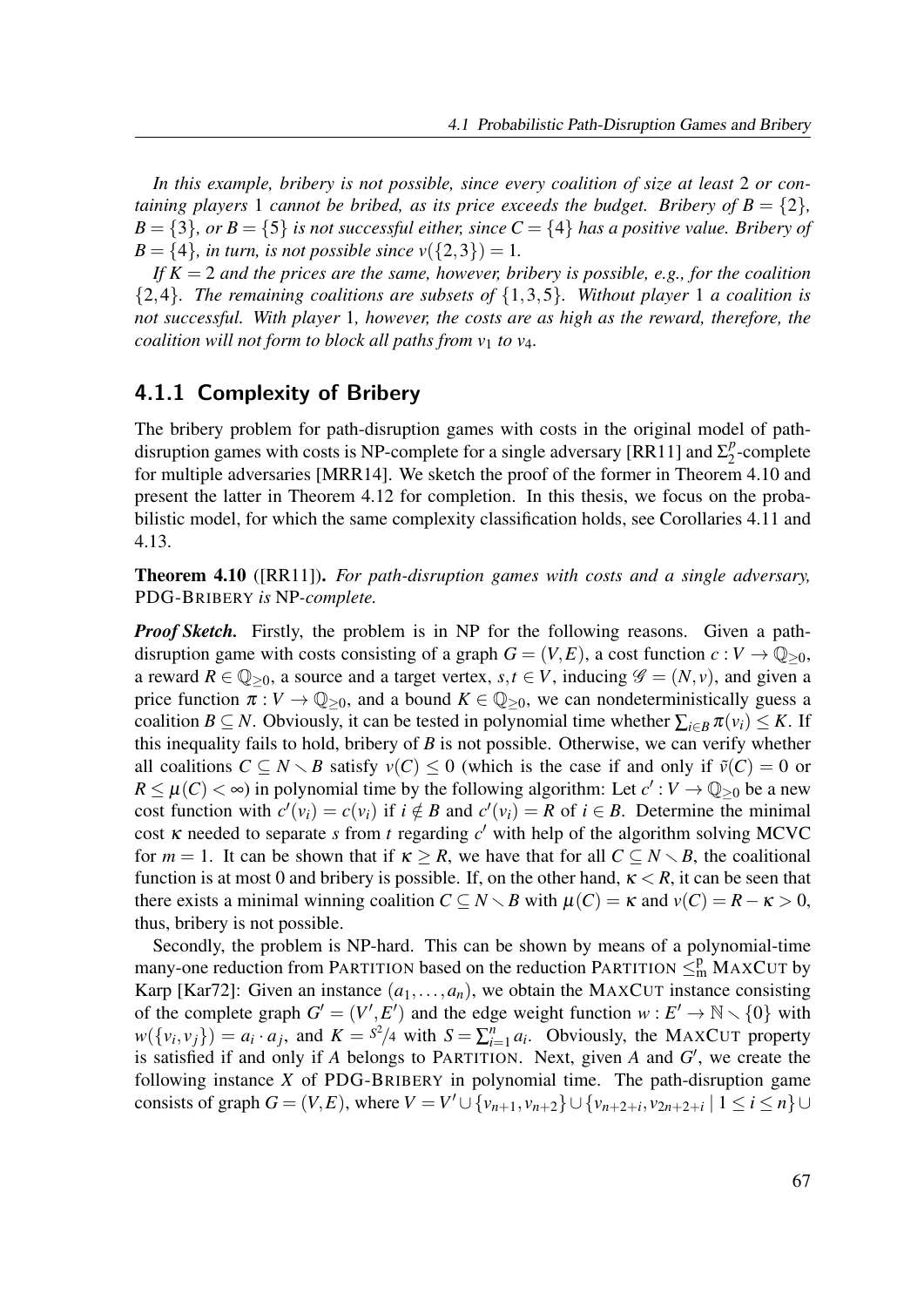$\{v_{3n+2+j} \mid e_j \in E', 1 \le j \le n(n-1)/2\}, E = \{\{u, v_{3n+2+j}\}, \{v_{3n+2+j}, v\} \mid \{u, v\} = e_j \in E'\} \cup$  $\{\{v_{n+1}, v_{n+2+i}\}, \{v_{n+2+i}, v_i\} \mid 1 \le i \le n\} \cup \{\{v_i, v_{2n+2+i}\}, \{v_{2n+2+i}, v_{n+2}\} \mid 1 \le i \le n\}$  and furthermore of source vertex  $s = v_{n+1}$ , target vertex  $t = v_{n+2}$ , reward  $R = \left(\frac{s^2}{2}\right) + S$ , and cost function  $c : V \to \mathbb{Q}_{\geq 0}$ , defined by

$$
c(v_i) = \begin{cases} R & \text{if } 1 \le i \le n+2 \\ a_j & \text{if } n+3 \le i \le 2n+2, i = n+2+j \\ a_j \cdot (\frac{5}{2}+1) & \text{if } 2n+3 \le i \le 3n+2, i = 2n+2+j \\ w(e_j) & \text{if } 3n+3 \le i \le n', i = 3n+2+j \end{cases}
$$

with  $n' = 3n + 2 + n(n-1)/2$ . Moreover, let  $K = s/2$  and let the price function  $\pi : V \to \mathbb{Q}_{\geq 0}$  be defined by

$$
\pi(v_i) = \begin{cases} K+1 & \text{if } 1 \le i \le n+2 \\ a_j & \text{if } n+3 \le i \le 2n+2, i = n+2+j \\ K+1 & \text{if } 2n+3 \le i \le n' . \end{cases}
$$

We briefly describe how the equivalence  $(a_1,...,a_n)$  is in PARTITION if and only if bribery is possible in  $X$  is shown.

*Only if:* Suppose there is a subset  $A' \subseteq \{1, ..., n\}$  with  $\sum_{i \in A'} a_i = s/2$ . Then bribery is possible for coalition  $B = \{m+2+i \mid i \in A'\} \subseteq N = \{1,...,n'\}$ : Note that  $\sum_{m+2+i\in B} \pi(v_{m+2+i}) = K$ . The fact that  $v(C) \le 0$  holds for each coalition  $C \subseteq N \setminus B$  can be shown by a careful case-distinction. If  $\tilde{v}(C) = 0$ , then  $v(C) = 0$  by definition. Otherwise, C contains a minimal winning subcoalition  $C' \subseteq C$  with  $\tilde{v}(C') = 1$  and  $\mu(C) = \sum_{i \in C'} c(v_i)$ . It turns out that in every case  $\mu(C) > R$ , thus, bribery is possible.

If: Suppose that there exists a coalition  $B \subseteq N$  with  $\sum_{i \in B} \pi(v_i) \leq K$  and for all coalitions  $C \subseteq N \setminus B$ , either  $\tilde{v}(C) = 0$  or  $\mu(C) \ge R$  holds. Ruling out the elements of B logically, we end up with two main cases for  $B \subsetneq \{n+3,\ldots,2n+2\}$ : If  $\sum_{i\in B}\pi(v_i) < K$ , then we obtain a contradiction; if  $\sum_{i \in B} \pi(v_i) = K$ , a partition into  $A' = \{i \mid n+2+i \in B\}$  and  $\{1, \ldots, n\} \setminus A'$ exists. �

For probabilistic path-disruption games with costs and a single adversary the NP-hardness lower bound is implied by the special case in Theorem 4.10. Since the verification can be done in polynomial time for a single adversary for each target with a positive probability, NP-membership holds for the single-adversary case.

Corollary 4.11. For probabilistic path-disruption games with costs and a single adversary, PDG-BRIBERY is NP-complete.

Theorem 4.12. For path-disruption games with costs and multiple adversaries, PDG-BRIBERY is  $\Sigma_2^p$  $n_2^p$ -complete.

**Proof.** The problem belongs to  $\Sigma_2^p$  $2<sup>p</sup>$ , since it can be written in the corresponding quantifier characterization, see Lemma 2.2: An instance consisting of a path-disruption game  $\mathscr{G}$  =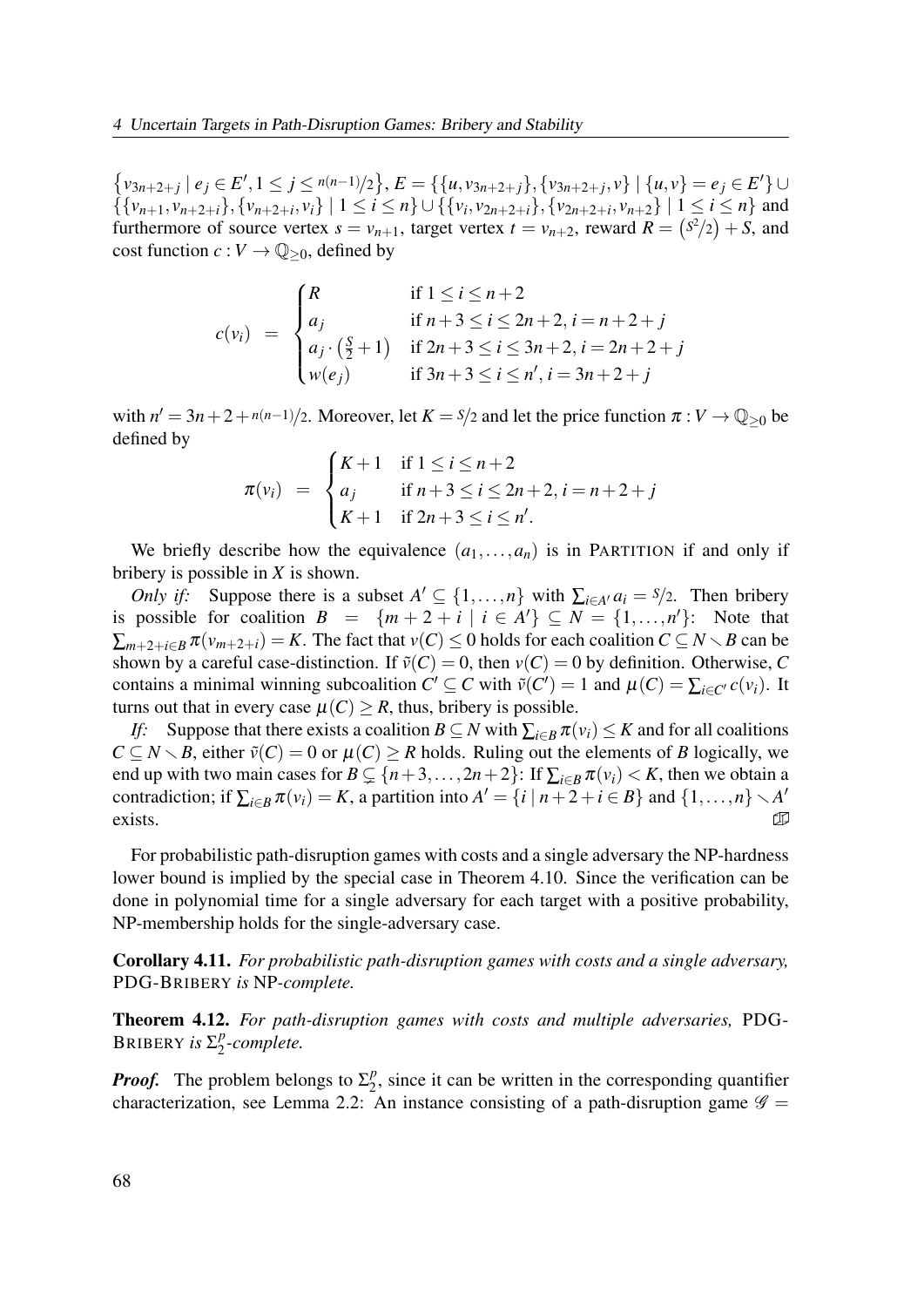$(N, v)$  with multiple adversaries and cost function c, and a reward R, as well as  $\pi$ , and K, belongs to PDG-BRIBERY if and only if

$$
(\exists B \subseteq N)(\forall D \subseteq N \setminus B) \left[ \sum_{i \in B} \pi(u_i) \leq K \text{ and } \left( \tilde{\nu}(D) = 0 \text{ or } \sum_{i \in D} c(u_i) \geq R \right) \right].
$$

The property in brackets can obviously be tested in polynomial time.

In order to show  $\Sigma_2^p$  $^{p}_{2}$ -hardness, we reduce from QBF<sub>2</sub>. Corresponding to the input we are given a formula  $F = (\exists X)(\forall Y) f(X,Y)$ ,  $f(X,Y) = \bigvee_{i=1}^{k} (u_i \wedge v_i \wedge w_i)$ , where each implicant *i*,  $1 \le i \le k$ , has exactly three literals  $u_i$ ,  $v_i$ , and  $w_i$  over  $X \cup Y$ . The graph G for the path-disruption game with multiple adversaries and costs that is part of the PDG-BRIBERY instance to be constructed from F, is built from the three graphs,  $G_1$ ,  $G_2$ , and  $G_3$ , shown in Figure 4.5.



Figure 4.5: Three graphs for reduction proving Theorem 4.12

In particular, G is constructed from  $G_1$ ,  $G_2$ , and  $G_3$  by identifying, for each occurrence of a literal  $u_i$ ,  $v_i$ , or  $w_i$  in f, the vertex in  $G_3$  representing this literal with the vertex representing the corresponding variable ( $x \in X$  or  $y \in Y$ ) or its negation ( $\bar{x}$  or  $\bar{y}$ ) in  $G_1$  or  $G_2$ . Intuitively, the purpose of graph  $G_1$  in Figure 4.5a is to enforce consistency on the part of the briber, the purpose of  $G_2$  in Figure 4.5a is consistency of the coalition, and the purpose of  $G_3$  in Figure 4.5b is to enforce the implicants. The players on vertices in  $G_1$  labelled with X variables or their negations (diamond shape) are bribable for a price of 1 but have 0 cost, sources  $s_j$  and targets  $t_j$  (rectangle shape) have a cost of  $6k+q+1$  and a price of  $p+1$ , and all other vertices (circle shape) have cost 1 and a price of  $p+1$ . Let  $K = p$  be the briber's budget and  $R = 6k+q+1$  be the reward. We show that bribery is possible if and only if the original quantified Boolean formula  $F$  is valid.

If: Assume that F is valid, that is, there exists an assignment of the variables in X such that for each assignment of Y there exists an implicant such that each literal is satisfied.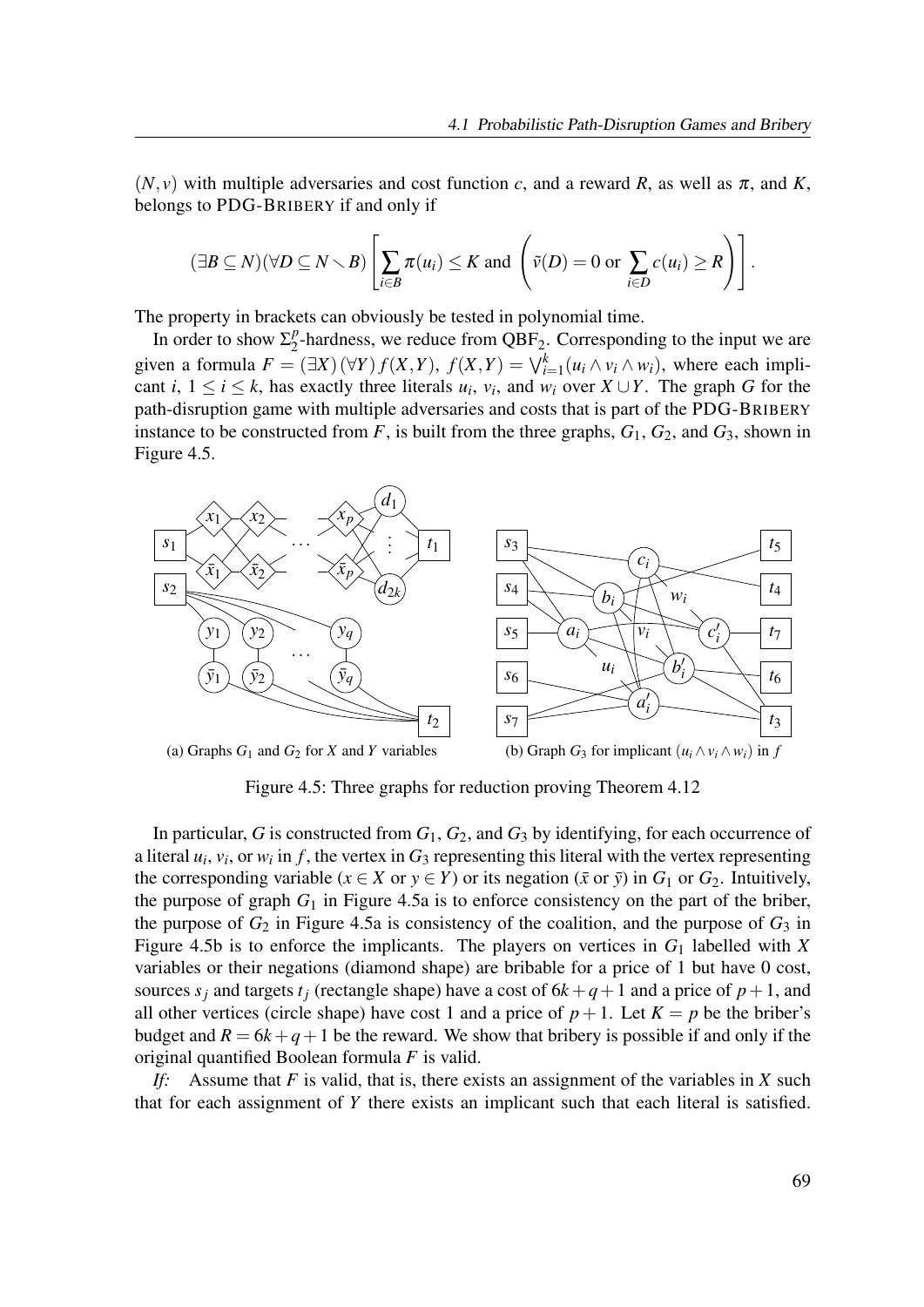Then, bribery is successful if those players corresponding to x if x is true, and  $\bar{x}$  if x is false, are payed: The price limit is met, since  $p$  players are bribed. A coalition  $C$  can only have a positive value if it contains a successful subcoalition with at most  $6k + q$  players other than those on vertices labelled  $x \in X$  or  $\bar{x}$  that are not bribed, and with no player on a source or target vertex, as their costs are too high to allow  $\mu(C) < R$ . Since for each  $x \in X$ , either the player corresponding to x or to  $\bar{x}$  is bribed. The other one is free to participate in C. The coalition must include all players on vertices  $d_i$ ,  $1 \le i \le 2k$ ; otherwise, there would be a path from  $s_1$  to  $t_1$ . Note that, by construction, for all  $i, 1 \le i \le k$ , at least two players on vertices in  $\{a_i, b_i, c_i\}$  must be part of the blocking coalition, since otherwise there is either a path from  $s_4$  to  $t_4$  or from  $s_5$  to  $t_5$ . Likewise, at least two players on vertices in  $\{a'_i, b'_i, c'_i\}$ must participate in C due to paths from  $s_6$  to  $t_6$  or  $s_7$  to  $t_7$ . Also notice that if the player on  $a_i$  is not in the blocking coalition, the ones on  $b'_i$  and  $c'_i$  must be because of paths from  $s_3$ to  $t_3$  (and again symmetric statements can be made for  $a'_i$ ,  $b_i$ , etc.). Furthermore, for each  $y \in Y$ , either the player on y or  $\bar{y}$  must be part of the blocking coalition; otherwise, there is a path from  $s_2$  to  $t_2$ . Altogether, C includes  $6k+q$  vertices with cost 1 each (circle-shaped), leaving for each i,  $1 \leq k$ , two players on one of  $\{a_i, a'_i\}$ ,  $\{b_i, b'_i\}$ , or  $\{c_i, c'_i\}$  out of C, and for each  $y \in Y$ , a player on one of y or  $\bar{y}$  out as well. Therefore, C represents a consistent assignment to the variables in Y, namely the y or  $\bar{y}$  labels of vertices not blocked by C. For each implicant, one path from  $s_3$  to  $t_3$  over either  $u_i$ ,  $v_i$ , or  $w_i$  is left to be blocked, which is identified with one  $x \in X$  or  $\bar{x}$ . However, since there is one implicant such that all three literals are satisfied, C cannot succeed. Therefore, bribery is possible.

Only if: Assume that bribery is possible. The briber can bribe up to  $p$  players having price 1 (note that all other players not on diamond-shaped vertices are to expensive to bribe). Consider the case where the briber does not play consistently, i.e., either plays (a) neither  $x$ nor  $\bar{x}$  or (b) both x and  $\bar{x}$ , for an  $x \in X$ . In case (b), since the number of bribable players is limited by p, there is some other  $x' \in X$  such that case (a) holds. In case (a), a coalition C consisting of the players corresponding to x and  $\bar{x}$ , to any consistent assignment to the variables in Y, and to vertices  $a_i$ ,  $a'_i$ ,  $b_i$ ,  $b'_i$ ,  $c_i$ , and  $c'_i$  for all  $i, 1 \le i \le k$ , can form to block all paths from  $s_j$  to  $t_j$  for  $1 \le j \le 7$ . Since this sums up to  $\mu(C) = 6k + q < R$  (i.e.,  $\nu(C) > 0$ ), inconsistent bribery must fail.

Now assume that the briber plays consistently. In this case, suppose that  $F$  was not valid. Then for each assignment to the variables in  $X$  (corresponding to the possible bribed players), there exists an assignment to the variables in  $Y$  such that for each implicant there exists a literal that is not satisfied. Let, without loss of generality,  $u_i$  be that literal. Then, the coalition consisting of those players corresponding to variables or their negations in  $X$ that are not bribed, of those players corresponding to variables or their negations in  $Y$  that are false, and of those players corresponding to  $b_i$ ,  $b'_i$ ,  $c_i$ , and  $c'_i$  for each  $i$ ,  $1 \le i \le k$ , blocks each path from  $s_j$  to  $t_j$  for  $1 \leq j \leq 7$ . This would be a contraction to successful bribery, therefore, F is valid.  $\mathbb{D}$ 

In the probabilistic case, again, Theorem 4.12 implies the lower bound immediately. The  $\Sigma^p_2$  $2<sup>p</sup>$  upper bound holds obviously by the characterization that a given instance belongs to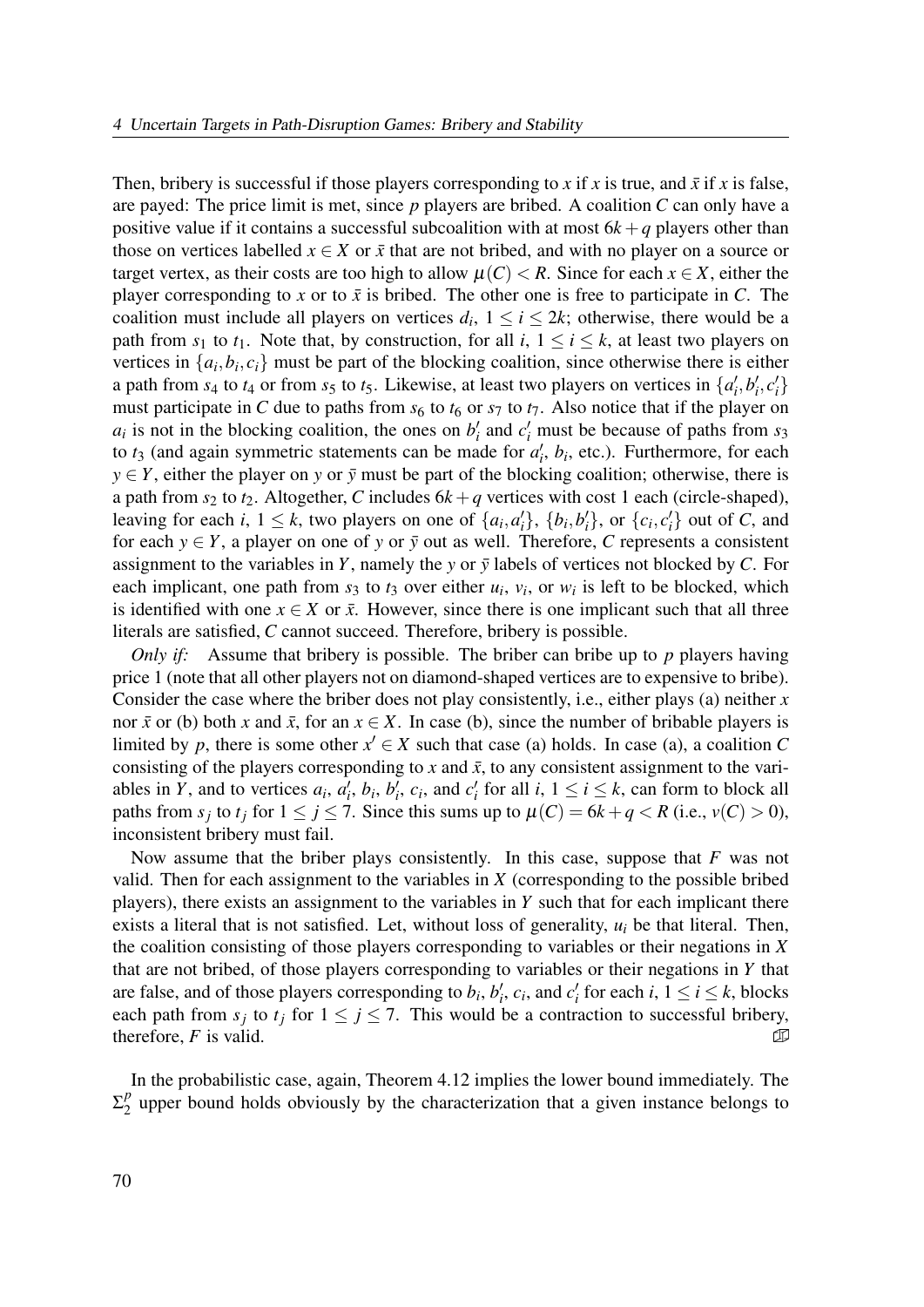PPDGC-MULTIPLE-BRIBERY if and only if

$$
(\exists B \subseteq N)(\forall D \subseteq N \setminus B) \left[ \sum_{i \in B} \pi(u_i) \le K \text{ and } (\tilde{\nu}(D) = 0 \text{ or } c(D) \ge R) \right]
$$

by similar arguments as in the previous proof.

Corollary 4.13. For probabilistic path-disruption games with costs and multiple adversaries, PDG-BRIBERY is  $\Sigma_2^p$  $n/2$ -complete.

### 4.1.2 Complexity of Stability

Player Properties In a non-simple setting the veto property translates to: a player is a veto player if no coalition has a positive value without it. Nevertheless in the following we will see that in the context of veto players and core stability a probabilistic path-disruption game behaves just like a simple game. We are interested in the questions of verification and existence of veto players as well as the counting problem of how many veto players there are, and the corresponding search problem where the task is to find the veto players. Note that in a probabilistic path-disruption game without costs, a player  $i$  is a veto player if and only if it is placed on a vertex with  $p_{i,i} = 1$ . If at least two vertices have a positive probability of being a target, a player on any of these vertices can be part of a coalition that has a positive value without the other players necessarily being contained. Thus, we can decide in polynomial time whether a given player in a given PPDG without costs is a veto player; testing this property for each of the  $n$  players solves the decision of existence in polynomial time, and hence, all veto players can be found and counted in polynomial time. The role of the players placed on the adversaries' source vertices is similar to that of a veto player in a simple game: Every coalition  $C \subseteq N$  that contains all players sitting on source vertices has value  $v(C) = 1$ . For each j,  $1 \le j \le m$ , it holds that  $v(N \setminus \{s_j\}) = 1 - p_{j,j}$ . The general model does not yield a higher complexity than the original model. In the cost case, these problems are most likely less efficient to solve, since monotonicity cannot be utilized here. Deciding whether a given player is a veto player is in coNP in this case.

For both notions of a null and a dummy player, the verification problem is coNP-complete for probabilistic path-disruption games without costs. The lower bound is inherited by the same result for the non-probabilistic case. The corresponding upper bound holds straightforwardly.

**Proposition 4.14.** For both, a null and a dummy player, the problem of whether a given player in a given probabilistic path-disruption game without costs is such a player, is coNPcomplete.

Regarding the first notion, null-players, it holds that the Shapley value is 0 if and only if a player is a null player. Hence, the decision whether a given player in a given probabilistic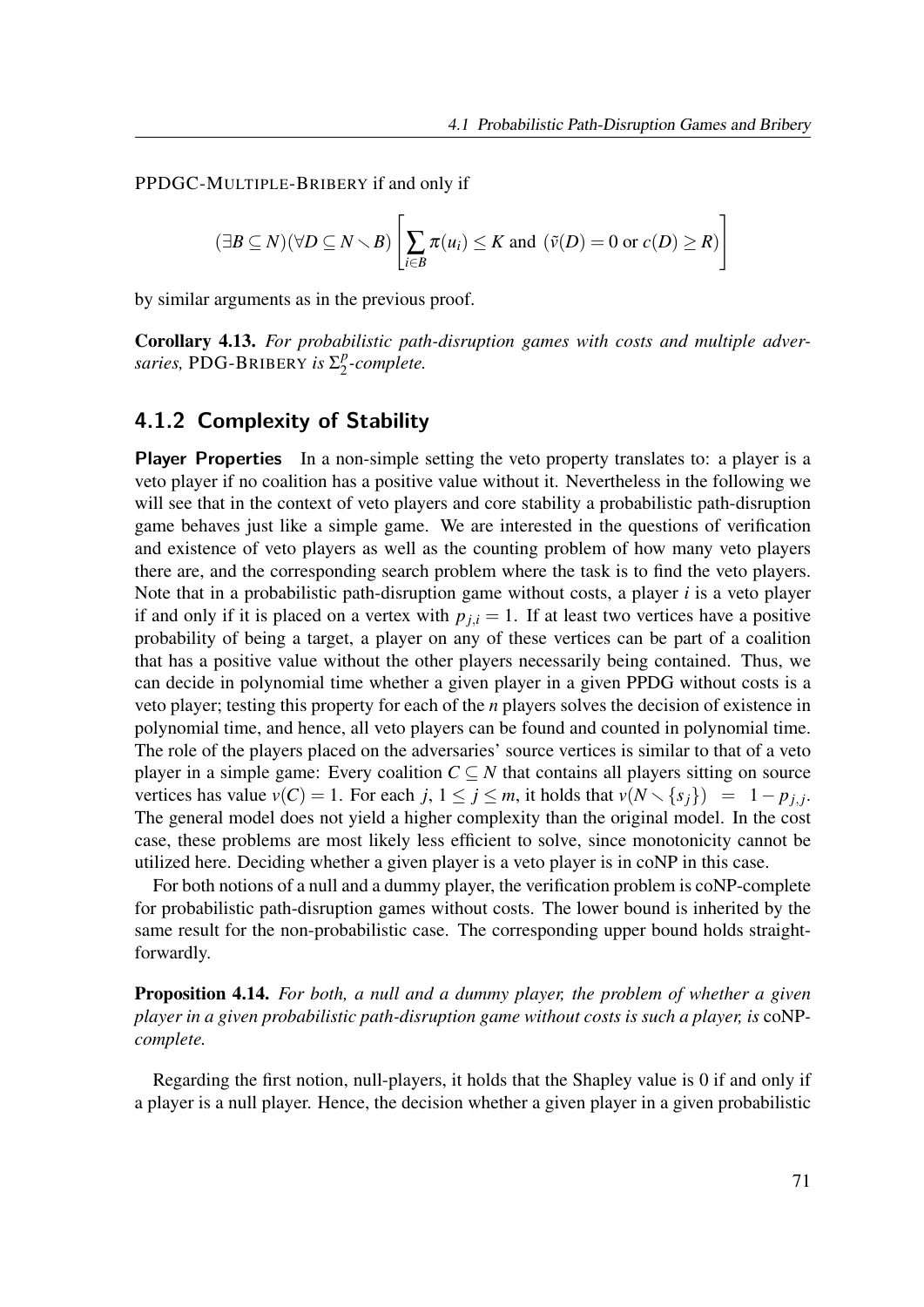path-disruption game without costs has a positive Shapley value is NP-complete. The hardness proof, of course, also implies coNP-hardness for this problem in the cost case. The best known upper bound for the cost case is  $\Pi_2^p$  $2^p$ . The technique that will be useful for the core in order to gain the first instead of the second level of the polynomial hierarchy cannot be adapted straightforwardly to apply here.

Group Deviation The complexity of problems connected to the core is closely related to those connected to veto players, see Section 2.3.1.

Proposition 4.15. For a probabilistic path-disruption game with a single adversary and without costs, core verification, core existence, as well as core computation can be solved in polynomial time.

**Proof.** Observe that the core of a probabilistic path-disruption game with a single adversary and without costs is non-empty if and only if an agent placed on a vertex with target probability 1. Moreover, in this case, the core consists of only one element. If there is a small probability for at least two targets, the core is empty. Hence, the core can be computed in polynomial time, and it thus can be decided in polynomial time whether the core is non-empty, and also whether a given payoff vector belongs to it.

In respect thereof, the probabilistic model of path-disruption games behaves like a simple game, even though in general it is not. In the multiple-adversary and no-costs case, for a fixed number  $m$  of adversaries, deciding whether a payoff vector is in the core of a given game can also be done in polynomial time. On the other hand, if  $m$  is not fixed, this cannot be shown straightforwardly. In contrast to the original (non-probabilistic) model of pathdisruption games, we suspect this problem (in the no-cost and multiple adversary case) to be coNP-complete. Even with costs the upper bound holds, instead of the second level of the polynomial hierarchy.

**Proposition 4.16.** The problem of deciding whether a given payoff vector is in the core of a given probabilistic path-disruption game with costs is in coNP.

**Proof.** Let  $\vec{q}$  be a given payoff vector, and let a probabilistic path-disruption game with costs be given by a graph  $G = (V, E)$ , adversaries  $s_1, \ldots, s_m$  with target probabilities  $p_{j,i}$ ,  $1 \le j \le m$ ,  $1 \le i \le n$ , a cost function  $c: V \to \mathbb{Q}_{\ge 0}$ , and a reward  $R \in \mathbb{Q}_{\ge 0}$ . Note that for each coalition  $C \subseteq N$ , there exists a coalition  $C' \subseteq C$  with  $\mu(C) = \mu(C') = c(C') \leq c(C)$ . Therefore,

$$
R - c(C) \le R - \mu(C) = R - c(C') = \nu(C')
$$
 and  

$$
\vec{q}(C') \le \vec{q}(C).
$$

Consequently,  $\vec{q}$  is in the core of the game implies that

$$
R - c(C) \le R - \mu(C) = \nu(C) \le \vec{q}(C),
$$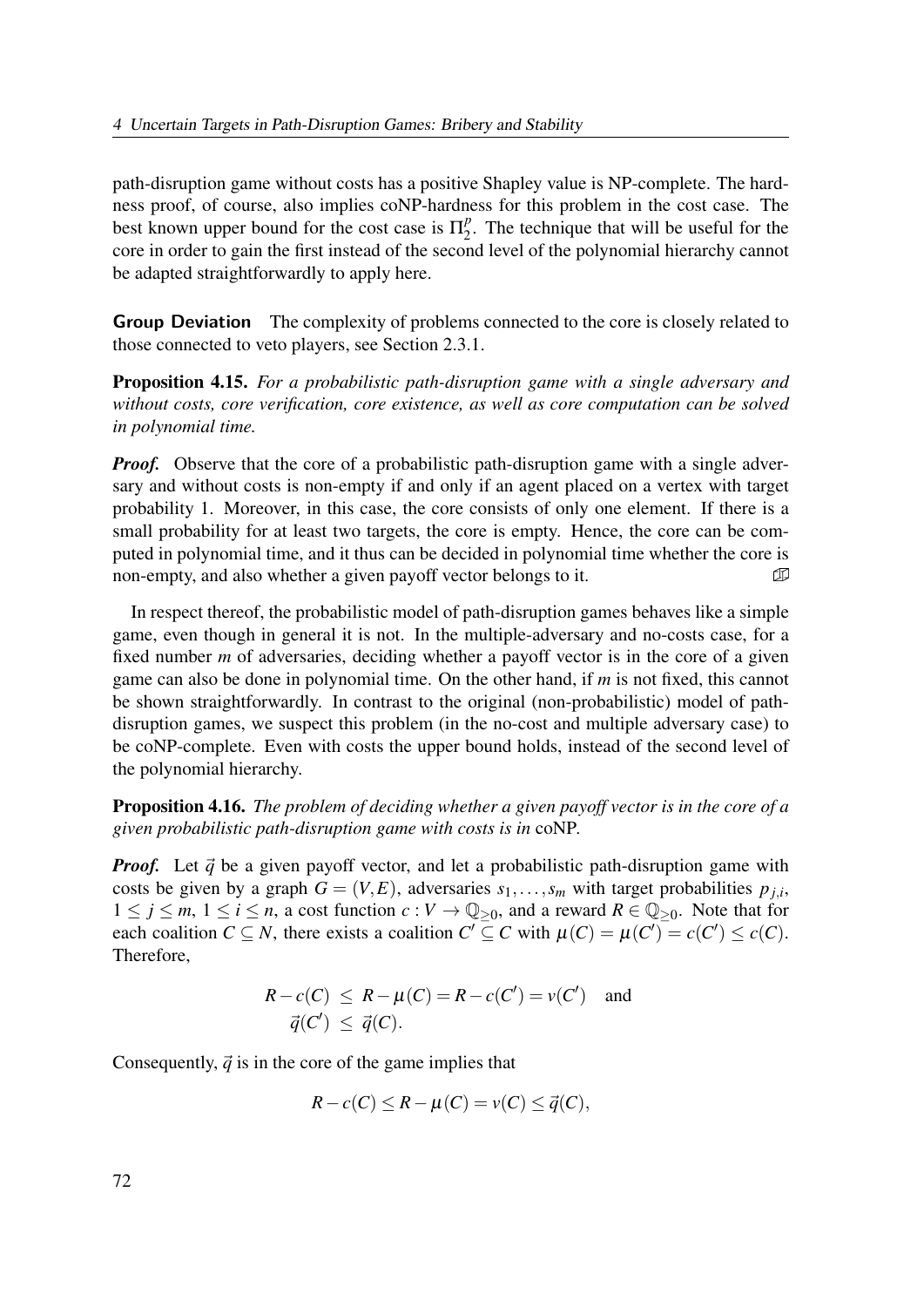for each  $C \subseteq N$ . If  $\vec{q}$  is not in the core of the game, there exists a coalition  $C \subseteq N$  with  $v(C) > \vec{q}(C)$ . For the corresponding  $C' \subseteq N$  it holds that

$$
R - c(C') = R - \mu(C) = \nu(C) > \vec{q}(C) \ge \vec{q}(C').
$$

Thus, we only need to test whether  $R - c(C) \le \vec{q}(C)$  for all coalitions  $C \subseteq N$ , which can be done in coNP.  $\Box$ 

For the  $\varepsilon$ -core we study the same question; Given a game  $\mathscr{G}$ , a payoff vector  $\vec{q}$  and a rational bound  $\varepsilon$ , is the maximal deficit at most  $\varepsilon$ , or, equivalently, is  $\vec{q}$  in the  $\varepsilon$ -core of  $\mathscr{G}$ ? If only imputations are allowed in the  $\varepsilon$ -core (as, e.g., Bachrach and Porat require in their definition of the least core), then the least core of a probabilistic path-disruption game with a single adversary and without costs is equal to its core, and thus computable in polynomial time. In general, this does not hold. The following proof extends the analogous proof for the non-probabilistic case [BP10].

Proposition 4.17. For multiple adversaries and with or without costs, it is coNP-complete to decide whether a given payoff vector is in the  $\varepsilon$ -core of a given probabilistic path-disruption game for a given ε.

**Proof Sketch.** Testing whether  $\max_{C \subseteq N} (v(C) - \vec{q}(C)) \le \varepsilon$  is equivalent to testing whether for every coalition  $C \subseteq N$  it holds that  $\vec{q}(C) \ge v(C) - \varepsilon$ . Thus, in order to solve the complement of our problem in NP, we can guess a coalition  $C \subseteq N$  nondeterministically and test in polynomial time (see Proposition 4.7 and Corollary 4.8) whether  $\vec{q}(C) < v(C) - \varepsilon$ . We prove coNP-hardness by means of a reduction from the complement of MCVC. Given an MCVC instance X consisting of a graph  $G = (V, E)$  and m vertex pairs  $(s_j, t_j)$ ,  $s_j, t_j \in V$ , weight function  $w: V \to \mathbb{N} \setminus \{0\}$ , and a bound  $K \in \mathbb{N} \setminus \{0\}$ , we construct an instance with the same graph G, adversaries sitting on  $s_j$ ,  $1 \le j \le m$ , and probabilities  $p_{j,i} = 1$  if  $v_i = t_j$ for  $1 \le j \le m$  and  $v_i \in V$ , and  $p_{i,i} = 0$  otherwise. Moreover, we have

$$
\vec{q} = \left(\frac{w(v_1)}{\sum_{i=1}^n w(v_i)}, \dots, \frac{w(v_n)}{\sum_{i=1}^n w(v_i)}\right) \text{ and } \varepsilon = 1 - \frac{2K + 1}{2\sum_{i=1}^n w(v_i)}.
$$

Obviously, this construction can be done in polynomial time. Note that  $\vec{q}$  is a pre-imputation. We now verify that the given instance X is not in MCVC if and only if  $\vec{q}$  belongs to the ε-core of the constructed game.

Only if: Suppose that the given instance does not belong to MCVC, that is, for all subsets  $V' \subseteq V$  blocking all paths from  $s_j$  to  $t_j$ ,  $1 \le j \le m$ , it holds that  $\sum_{v_\ell \in V'} w(v_\ell) > K$ . By construction and the condition that all weights and  $K$  are natural numbers, it follows that  $\sum_{v \in V'} w(v_\ell) > K + 1/2$ . Thus, for all coalitions  $C \subseteq N$  with a positive value (that is, for each adversary  $j, 1 \le j \le m$ , C blocks each path from  $s_j$  to the only possible target), it holds that

$$
\sum_{\ell \in C} q_{\ell} = \frac{1}{\sum_{i=1}^{n} w(v_i)} \sum_{\ell \in C} w(v_{\ell}) > \frac{2K + 1}{2\sum_{i=1}^{n} w(v_i)} = 1 - \varepsilon.
$$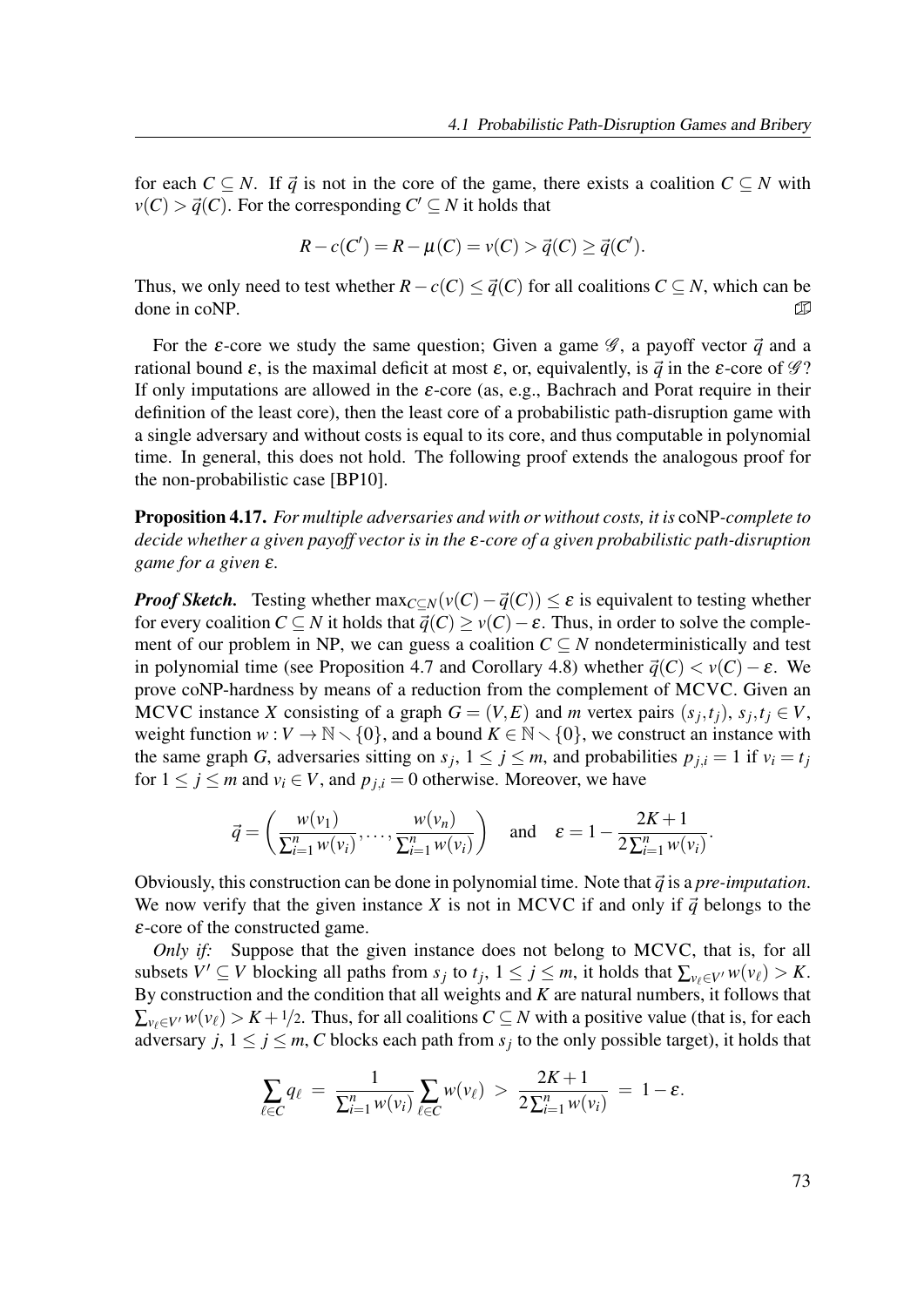This means that

$$
v(C) - \vec{q}(C) = 1 - \sum_{\ell \in C} q_{\ell} < 1 - (1 - \varepsilon) = \varepsilon.
$$

Since the grand coalition N with  $e(N) = 0$  has a positive value and each coalition that cannot disrupt all adversaries' paths has a deficit at most 0, the maximal deficit is less than  $\varepsilon$ , thus in the constructed instance  $\vec{q}$  belongs to the  $\varepsilon$ -core, as desired.

If: Let the maximal deficit of a coalition in the game be at most  $\varepsilon$ , that is, for all coalitions  $C \subseteq N$  it holds that  $v(C) - \vec{q}(C) \leq \varepsilon$ . In particular, for each coalition with a positive value, we have  $v(C) - \vec{q}(C) = 1 - \vec{q}(C) \le \varepsilon$ . Thus, for all subsets of vertices  $V' \subseteq V$  blocking each path from  $s_j$  to  $t_j$ ,  $1 \le j \le m$ , we have  $\sum_{v_\ell \in V'} q_\ell \ge 1 - \varepsilon$ , which implies

$$
\sum_{v_{\ell} \in V'} \frac{w(v_{\ell})}{\sum_{i=1}^n w(v_i)} \ \geq \ 1 - \left(1 - \frac{2K + 1}{2\sum_{i=1}^n w(v_i)}\right) \ = \ \frac{2K + 1}{2\sum_{i=1}^n w(v_i)},
$$

which, in turn, implies  $\sum_{v \in V'} w(v_\ell) \geq K + 1/2 > K$ . Thus, there is no subset of vertices satisfying the conditions of MCVC.

For the case with costs, note that the coNP lower bound is trivially inherited from the case without costs. On the other hand, the coNP upper bound can be shown similarly as in the proof of Proposition 4.16.  $\Box$ 

# 4.2 Challenges and Future Work

We have expanded the notion of path-disruption games by allowing uncertainty about the adversaries' targets and have discussed the complexity of problems related to various solution concepts and other properties of these more general games. As we have seen, although more general (and perhaps, in some situations, somewhat more realistic), these games behave like their restricted variants in terms of complexity of stability problems. Certain problems can still be be solved efficiently, while others are as hard as (yet no harder than) for the original model of path-disruption games.

In addition, we have studied the complexity of a model of bribery in path-disruption games. While bribery without costs is easy, and can be traced back to questions of connectivity, we have shown that bribery with costs in path-disruption games is NP-complete in the single-adversary case and is  $\Sigma_2^p$  $2^p$ -complete in the multiple-adversary case.

**Special Graph Classes** In contrast to problems concerning negative influences, for stability verification or existence, a lower complexity is rather desirable. In natural settings, input graphs often have certain properties. From an algorithmic point of view it might be interesting to analyse whether there are special instances that are tractable. Therefore, future work might want to investigate path-disruption games on special classes of graphs. For example, Bachrach and Porat [BP10] already analyse path-disruption games on trees with the result that very often problems that are hard in general become solvable in polynomial time for trees. For the probabilistic variant we obtain similar results.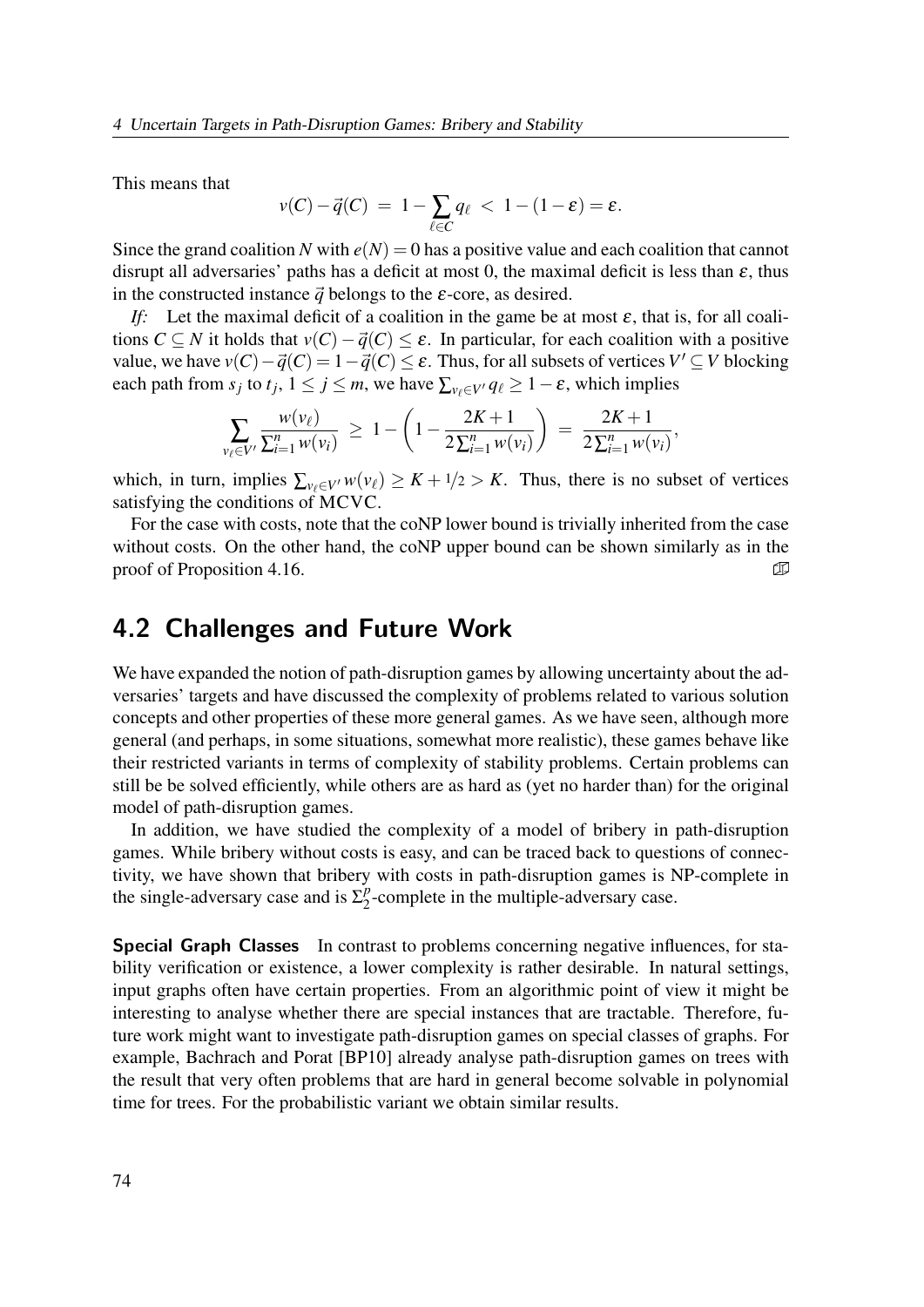- **Proposition 4.18.** For probabilistic path-disruption games without costs on trees and on complete graphs, dummy player verification becomes solvable in polynomial time. Similarly null player verification and the problem of determining the Shapley value and a non-simple version of the Penrose–Banzhaf index are easy for this restriction.
	- The problem of ε-core verification in probabilistic path-disruption games becomes solvable in polynomial time if there are no costs and the game's domain is restricted to be a complete graph.

Additionally to trees and complete graphs, planar graphs might be worth studying or graph properties that can often be found in real life networks, like small worlds [WS98]. We suspect that PDGC-MULTIPLE-BRIBERY is NP-complete when restricted to planar graphs, in contrast to the general problem for which we showed  $\Sigma_2^p$  $n<sub>2</sub><sup>p</sup>$ -completeness in Theorem 4.12. Still, this would mean the problem is computationally intractable.

**Open Questions** For future work, it might be interesting to determine the complexity of problems not settled yet as defined in this section and to consider other problems related to solution concepts for path-disruption games and probabilistic path-disruption games.

Moreover, one might want to vary the model of bribery and to study the resulting problems in terms of their complexity. Even without costs, if the cardinality of a blocking coalition is limited, a bribery problem might become harder again. In the context of voting, variations of bribery in elections are, e.g., the following. In microbribery [FHH09, FHHR09], a briber can bribe single positions in a vote selectively instead of the whole vote. Here a coalition might have different prices within the coalition for different reactions to certain probabilities of a vertex to be unblocked. In swap bribery [EFS09] and similarly shift bribery [BFNT15, BCF<sup>+</sup>14b], selected positions in a vote can be switched or selected candidates shifted to another position. Here, a restriction might be that a coalition is only bribable for a certain combination of vertices to be unblocked at once. Moreover, there are various versions of *campaign management* [SFE11, FRRS15, FR16]. In these scenarios bribery does not have a bad taste only; resources can be used reasonably to subsidize a generally accepted outcome. Here, the adversary might, for instance not be a malicious intruder, but rather an antidote that is carried through a network in which it costs different effort to oppose a virus. In the context of path-disruption games, another variation might be to consider multiple, independently concurring bribes; another one to define the costs of blocking a vertex in a graph and the prices for bribing the corresponding agents in relation to each other. This might be analysed in connection with the stability of the game and might lead to a new perspective on the topic.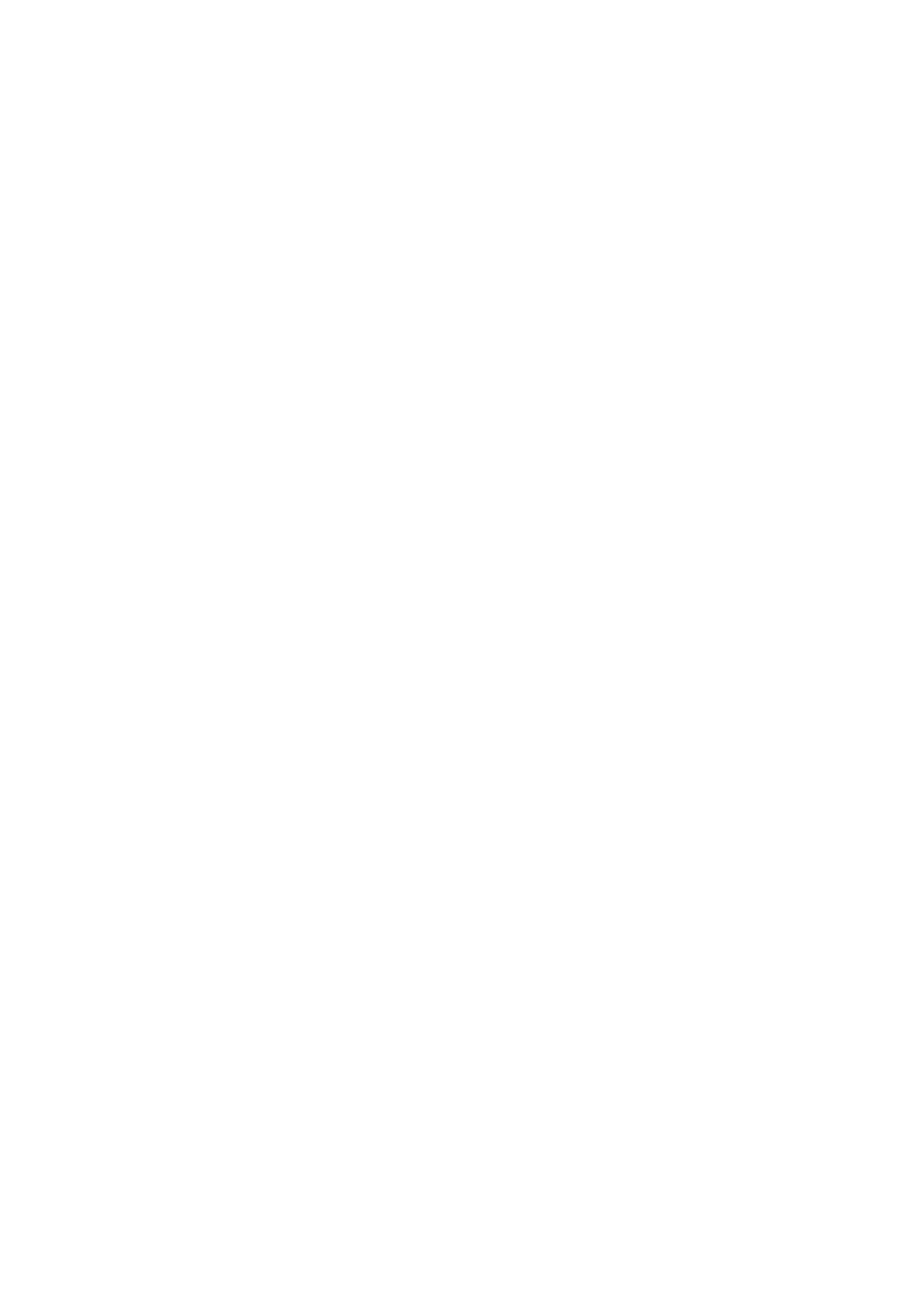# 5 Hedonic Games: Axiomatic Properties and Stability

In this chapter, we study different representations of hedonic games. Section 5.1 deals with wonderful stability in enemy-oriented hedonic games, joint work with Rothe, Schadrack, and Schend [RRSS16, RRSS14]. Section 5.2 covers the study of possible and necessary verification and existence in hedonic games with ordinal preferences and thresholds as introduced jointly with Lang, Rothe, Schadrack, and Schend [LRR+15]. In Section 5.3 altruistic hedonic games as recently introduced jointly with Nguyen, Rey, Rothe, and Schend  $INRR<sup>+</sup>16$ ] are presented. Concluding, Section 5.4 contains challenges of all three topics as developed with the same co-authors, respectively. As an illustration, consider the following hedonic game as defined in Section 2.3.2.

**Example 5.1.** Let there be five players in  $N = \{1, \ldots, 5\}$  and consider the following profile of preferences as presented here partially. For each  $i \in N$ , the dots may be filled in by an arbitrary weak order of the remaining coalitions in  $\mathcal{N}_i$ .

> $\succ_1: \{1,2,3\} \succ_1 \ldots$  $\succ_2$ : {1,2,3,5}  $\succ_2$  {1,2,3} ∼2 {1,2,5} ∼2 {2,3,5} ≻2 ...,  $\succ_3$ : {1,2,3,4}  $\succ_3$  {1,2,3} ∼3 {1,3,4} ∼3 {2,3,4} ≻3 ...,  $\succ_4$ : {2,4,5}  $\succ_4$  {3,4} ∼4 {4,5} ≻4 ...,  $\succeq_5$ : {2,4,5}  $\succ_5$  {2,5} ∼<sub>5</sub> {4,5} ≻<sub>5</sub> ....

In the following we investigate different types of encoding such a preference profile succinctly. The common structure of decision problems is the following.

CORE STABILITY VERIFICATION (CSV) and STRICT CORE STABILITY VERIFICATION (SCSV) are the problems of whether a given coalition structure  $\Gamma$  in a given hedonic game is core-stable (strictly core-stable, respectively), that is whether no coalition is (weakly) blocking  $\Gamma$ . In the literature it is also common to ask the complement question as to whether there exists a (weakly) blocking coalition under the same problem name. We carefully distinguish both notations and use the positive problem naming.

CORE STABILITY EXISTENCE (CSE) and STRICT CORE STABILITY EXISTENCE (SCSE) contain each instance of a hedonic game that allows a (strictly) core-stable coalition structure.

**Example 5.2.** For the game in Example 5.1, there exists a core-stable coalition structure, namely  $\{\{1,2,3\},\{4,5\}\}.$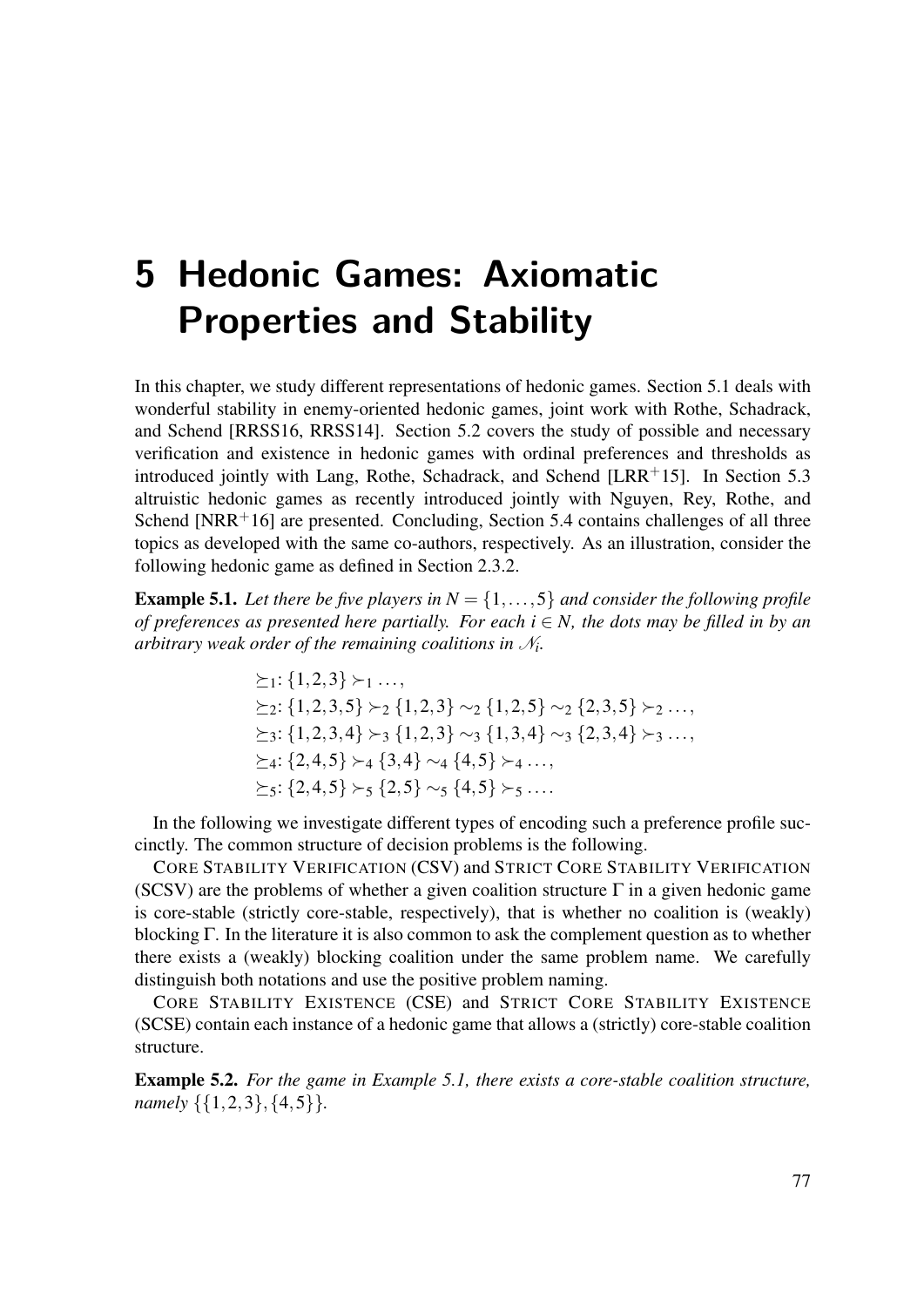It may be the case that such a stable coalition structure always exists for a certain representation of hedonic games. If not, we are interested in the computational complexity of this decision problem. By definition core-stable verification is a problem in coNP, since the complement problem can be decided in nondeterministic polynomial time by choosing a coalition and verifying whether this coalition blocks the given coalition structure in polynomial time. The corresponding existence problem can be written with an existential quantifier (does there exist a coalition structure) followed by an universal quantifier (such that all coalitions) and a question decidable in polynomial time (do not block the coalition structure), which satisfies the quantifier characterization of  $\Sigma_2^p$  $_2^p$  (Lemma 2.2). Therefore, by its nature, CORE STABILITY EXISTENCE belongs to  $\Sigma_2^p$  $_2^p$ . Table 5.1 provides an overview of the history of complexity results of six stability problems in three types of hedonic games.

|                                                                                                                                                                         | FRIEND-ORIENTED              | <b>ENEMY-ORIENTED</b>                                                                                                                        | ADDITIVELY SEPARABLE                                                                    |
|-------------------------------------------------------------------------------------------------------------------------------------------------------------------------|------------------------------|----------------------------------------------------------------------------------------------------------------------------------------------|-----------------------------------------------------------------------------------------|
| <b>CSV</b>                                                                                                                                                              | $\bullet$ in coNP            | • coNP-complete $\dagger$ $\delta$                                                                                                           | $\bullet$ coNP-complete <sup>†</sup>                                                    |
| <b>CSE</b>                                                                                                                                                              | • in P (always exists) $*$   | • in P (always exists) $*$                                                                                                                   | • NP-hard $††$<br>• NP-h. (symmetric) $\overline{a}$<br>• $\Sigma_2^p$ -complete $\S$ § |
| <b>SCSV</b>                                                                                                                                                             | $\bullet$ in coNP            | • coNP-complete $\dagger$ $\delta$                                                                                                           | $\bullet$ coNP-complete <sup>†</sup>                                                    |
| <b>SCSE</b>                                                                                                                                                             | • in P (always exists) $*$ § | • in $\Sigma_2^p$ , NP-hard $\S$<br>• DP-hard (Thm. 5.12) $^{\mathbb{T}}$<br>• coDP-h. $\Rightarrow \Theta_2^p$ -h. (Cor. 5.63) <sup>¶</sup> | • NP-hard $\ddagger$<br>• in $\Sigma_2^p$ \$<br>• $\Sigma_2^p$ -complete $\parallel$    |
| WSV                                                                                                                                                                     |                              | • coNP-complete (Thm. 5.7) $^{\{1\}}$                                                                                                        |                                                                                         |
| WSE                                                                                                                                                                     |                              | • in $\Theta_2^p$ <sup>§</sup><br>• DP-hard (Thm. $5.10$ )<br>• coDP-h. $\Rightarrow \Theta_2^p$ -c. (Thm. 5.62) <sup>¶</sup>                |                                                                                         |
| $\frac{8}{3}$ [Woe13a]<br>$*$ [DBHS06]<br>$\frac{$}{8}$ [Woe13b]<br>[SD07]<br>$\parallel$ [Pet15]<br>$^{\dagger\dagger}$ [SD10]<br>[ABS13]<br>If this thesis ([RRSS14]) |                              |                                                                                                                                              |                                                                                         |

Table 5.1: Overview of the history of complexity results of core, strict core, and wonderful stability in friend-based, enemy-oriented, and additively separable hedonic games. Key: hardness is abbreviated by h. and completeness by c., a grey entry signalizes that only trivial lower and upper bounds are known.

For additively separable hedonic games these problems have been studied intensely: Sung and Dimitrov show that CSV and SCSV are coNP-complete [SD07] and CSE and SCSE are NP-hard [SD10]. Aziz et al. [ABS13] confirm this result for the restriction to symmetric values and finally Woeginger [Woe13b] pinpoints the complexity of CSE by showing  $\Sigma_2^p$  $\frac{p}{2}$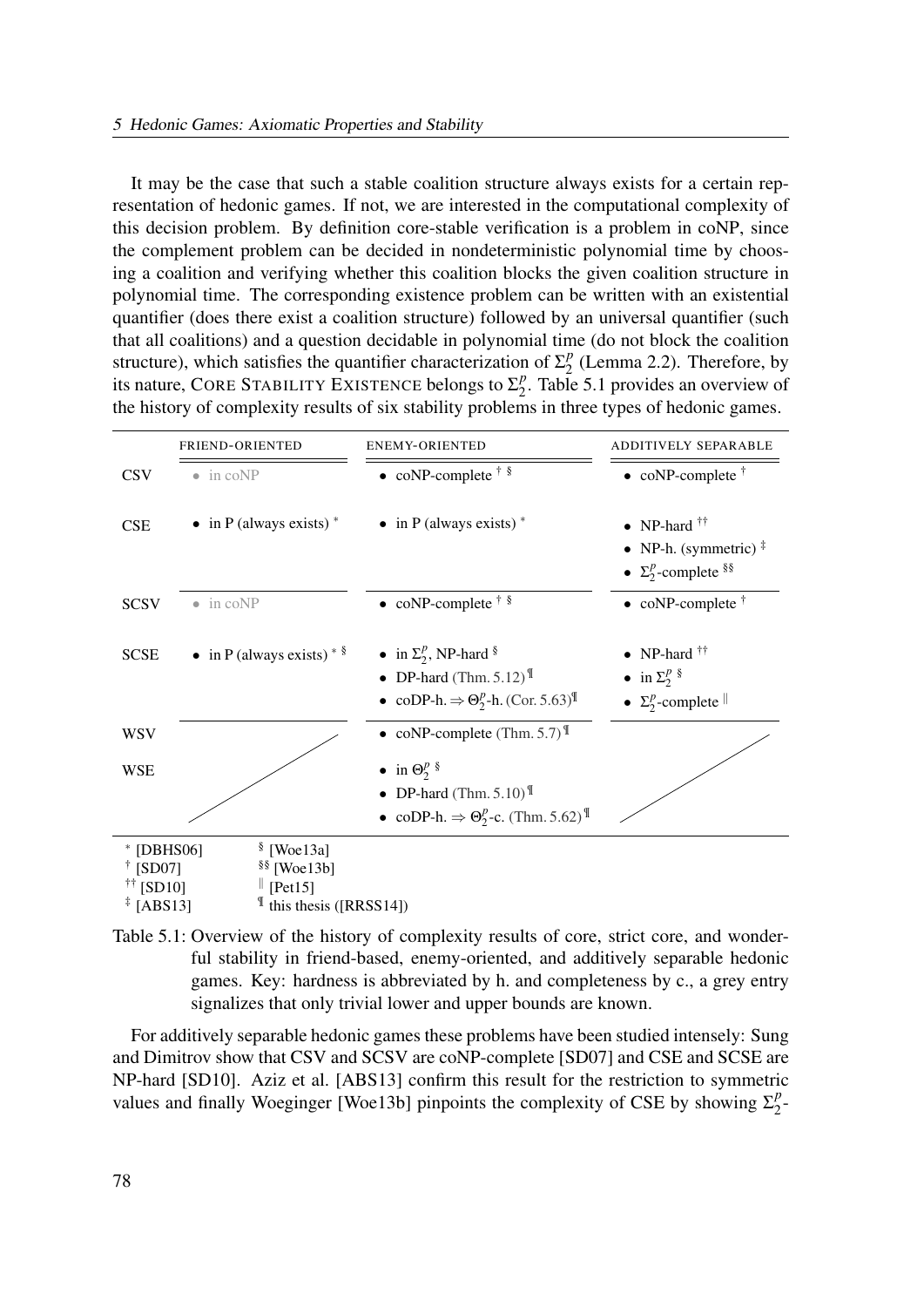completeness. The strict variant SCSE has been settled very recently by Peters [Pet15] who shows  $\Sigma_2^p$  $\frac{p}{2}$ -completeness for this problem as well. While in friend-oriented hedonic games a strictly core-stable and in enemy-oriented hedonic games a core-stable coalition structure always exist [DBHS06, Woe13a], SCSE under enemy-oriented preferences is intractable. Woeginger [Woe13a] shows that this problem is NP-hard and contained in  $\Sigma_2^p$  $_2^p$ . He, moreover, introduces the notion of wonderful stability (Definition 2.7) as a desirable concept for enemy-oriented hedonic games and presents complexity of its existence problem as a challenging open question. So far, there has been a gap between NP-hardness and  $\Theta_2^p$  $\frac{p}{2}$ membership [Woe13a]. We do not close this gap completely, but raise the lower bound to DP-hardness and show that coDP-hardness would be sufficient to prove  $\Theta_2^p$  $n<sub>2</sub><sup>p</sup>$ -completeness. In Section 5.1 we will elaborate on these complexity results of wonderful stability verification and existence, summarized in the third part of the table, and sketch the related hardness proofs for strict core stability existence.

Additionally to questions of group deviations, we consider the verification and existence problems of other stability concepts such as stability due to no deviations by single players and coalitions structures that stand out in direct comparison to others, as defined in Section 2.3.2.

### **Example 5.3.** For the game in Example 5.1, the coalition structure  $\{\{1,2,3\},\{4,5\}\}\$ is also Nash-stable and strictly popular. Indeed, it satisfies every concept with one exception, it is not perfect. There is no perfect coalition structure in this game.

Next to networks of friends, we are also interested in a refinement where players are ranked. For the singleton encoding, Cechlárová and Romero-Medina [CR01] introduce  $\mathscr{B}$ and  $W$ -preferences. For  $\mathscr{B}$ -preferences, they show that if rankings are strict, a strict corestable coalition structure always exists. In contrast to that, if weak rankings are allowed, the existence problem is NP-complete [CH03]. Cechlárová and Hajduková also show that the corresponding verification problems are in P. For W -preferences, Cechlárová and Romero-Medina show that there are similarities to stable roommate problems [Cec02]; in the strict case, the existence problems for the core and the strict core are tractable, however core existence is NP-complete in general [CH04]. The strict-core case is open. Aziz et al. [AHP12] study single player deviations for both extensions amongst others. They show that the existence and verification problems for Nash stability are NP-complete for both strict and weak rankings in the case of  $\mathscr{B}$ -preferences. For individual stability this only holds in general, but not in the strict case, which is left open. For W -preferences Nash stability existence can be decided in polynomial time for the strict case and is open in general. In all other cases, individually and contractually individually stable coalition structures always exist. Pareto-optimality has been studied by Aziz et al. [ABH13] who show that existence and verification are tractable for  $W$ -preferences and intractable for  $\mathscr{B}$ -preferences.

Combining these two encodings, we propose representing players' preferences ordinally and with a double threshold dividing co-players into friends, enemies and neutral players. In order to derive preferences over coalitions, we suggest generalizing Bossong-Schweigert extensions [BS06] to rankings of friends and enemies. Leaving some players but those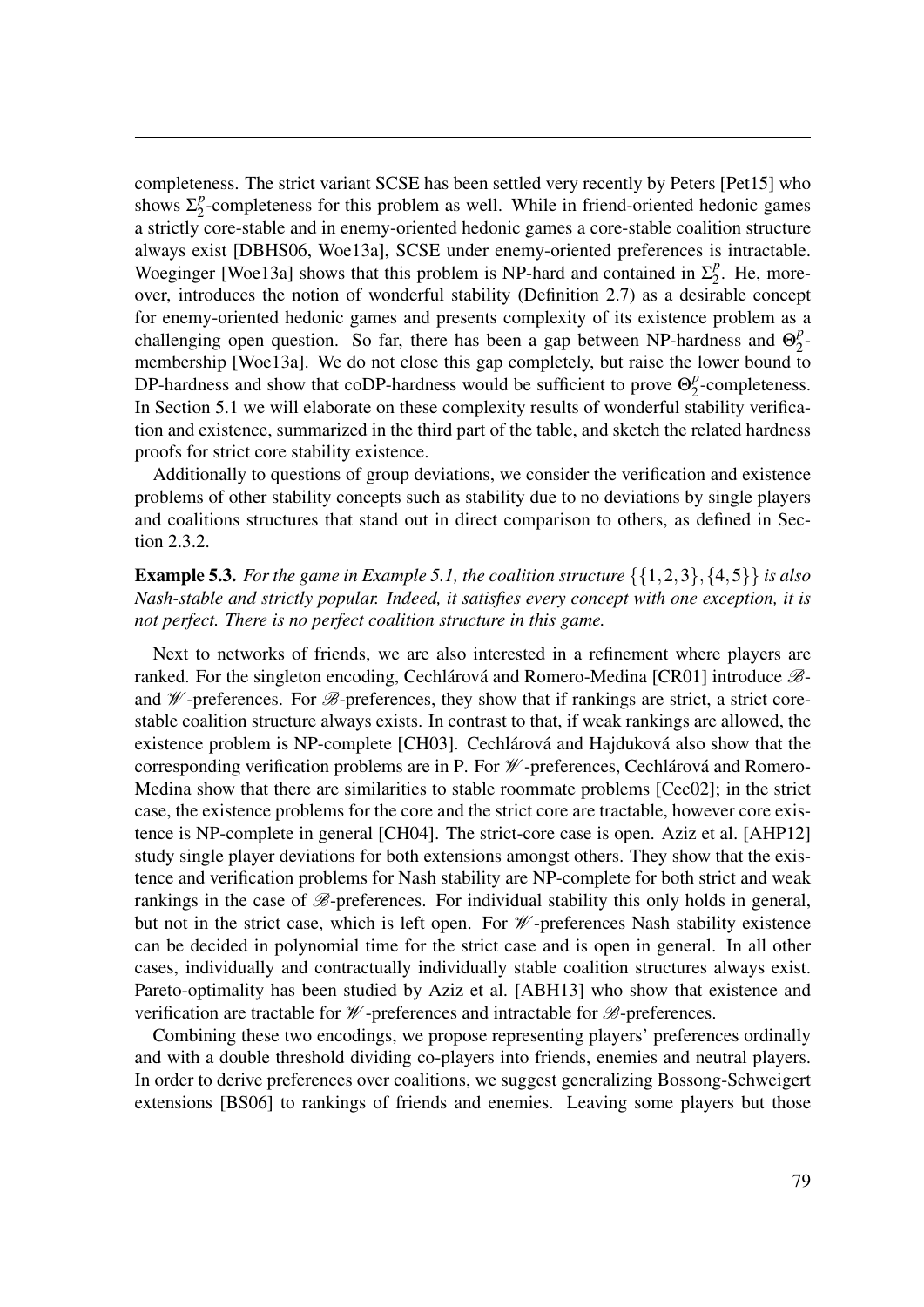at the top and the bottom unranked is also inspired by truncated ballots in a voting context [BFLR12]. A related model can be found in the context of matching theory: Responsive preferences are studied in bipartite many-to-one matching markets and consider the composition of one participant to another, although not in distinction of friends or enemies (see, e.g., [Rot85, RS92, Sot12]). In this context of many-to-one matching markets an agent on the one side has responsive preferences over assignments of the agents on the other side, if for any two assignments that differ in only one agent, the assignment containing the most preferred agent is preferred.

Since the generalized Bossong-Schweigert extension allows uncertainties between coalitions from a player's point of view, we introduce the notions of possibility and necessity to stability concepts. Computational complexity results for possible and necessary stability verification and existence are summarized in Table 5.2. We define the new representation of games with ordinal preferences and thresholds in Section 5.2 and elaborate on the complexity results in Sections 5.2.1 to 5.2.4.

|                                                           | VERIFICATION                              |                                                                            | <b>EXISTENCE</b>                             |                                                                                                                   |                                              |
|-----------------------------------------------------------|-------------------------------------------|----------------------------------------------------------------------------|----------------------------------------------|-------------------------------------------------------------------------------------------------------------------|----------------------------------------------|
| γ                                                         | <b>POSSIBLE</b>                           | <b>NECESSARY</b>                                                           | <b>POSSIBLE</b>                              | <b>CERTAIN</b>                                                                                                    | <b>NECESSARY</b>                             |
| perfection<br>ind. rationality                            |                                           | in P (Prop. 5.32) in P (Prop. 5.32)<br>in P (Prop. 5.33) in P (Prop. 5.33) |                                              | in P (Prop. 5.32) in P (Prop. 5.32) in P (Prop. 5.32)<br>in $P$ (Obs. 5.27) in $P$ (Obs. 5.27) in $P$ (Obs. 5.27) |                                              |
| contr. ind. stability<br>ind. stability<br>Nash stability | in NP<br>in NP<br>in NP                   | in $P$ (Thm. 5.34)<br>in $P$ (Thm. 5.34)<br>in $P$ (Thm. 5.34)             | in NP<br>in NP<br>NP-complete<br>(Thm. 5.35) | in $\Pi_2^p$<br>in $\Pi_2^p$<br>NP-hard,<br>in<br>$\Pi_2^p$ (Cor. 5.37)                                           | in NP<br>in NP<br>NP-complete<br>(Thm. 5.36) |
| core stability                                            | coNP-hard, in<br>$\Sigma_2^p$ (Thm. 5.38) | in coNP                                                                    | in $\Sigma_2^p$                              | in $\Pi_3^p$                                                                                                      | in $\Sigma_2^p$                              |
| str. core stability                                       | coNP-hard, in<br>$\Sigma_2^p$ (Thm. 5.38) | in coNP                                                                    | in $\Sigma_2^p$                              | in $\Pi_3^p$                                                                                                      | in $\Sigma_2^p$                              |
| Pareto optimality                                         | coNP-hard, in<br>$\Sigma_2^p$ (Thm. 5.41) | coNP-complete<br>(Thm. 5.41)                                               |                                              | in P(Obs. 5.27) in P(Obs. 5.27) in $\Sigma_2^p$                                                                   |                                              |
| popularity                                                | coNP-hard, in<br>$\Sigma_2^p$ (Thm. 5.39) | coNP-complete<br>(Thm. 5.39)                                               | in $\Sigma_2^p$                              | in $\Pi_3^p$                                                                                                      | in $\Sigma_2^p$                              |
| str. popularity                                           | coNP-hard, in<br>$\Sigma_2^p$ (Thm. 5.39) | coNP-complete<br>(Thm. 5.39)                                               | coNP-hard, in<br>$\Sigma_2^p$ (Thm. 5.40)    | coNP-hard, in<br>$\Pi_3^p$ (Thm. 5.40) $\Sigma_2^p$ (Thm. 5.40)                                                   | coNP-hard, in                                |

Table 5.2: Overview of complexity results of possible and necessary stability verification and existence problems in hedonic games with ordinal preferences and thresholds. A grey entry signalizes that only trivial lower and upper bounds are known. All results are part of this thesis and published in  $[LRR+15]$ .

In particular, for Nash-stability and despite exponentially many possible extensions in the number of players, verification and existence are not harder than the more restricted models. We also obtain (rather) low completeness results of the verification problems for necessary stability in coalition comparison. We present various lower bounds and put up a number of new questions open to be specified.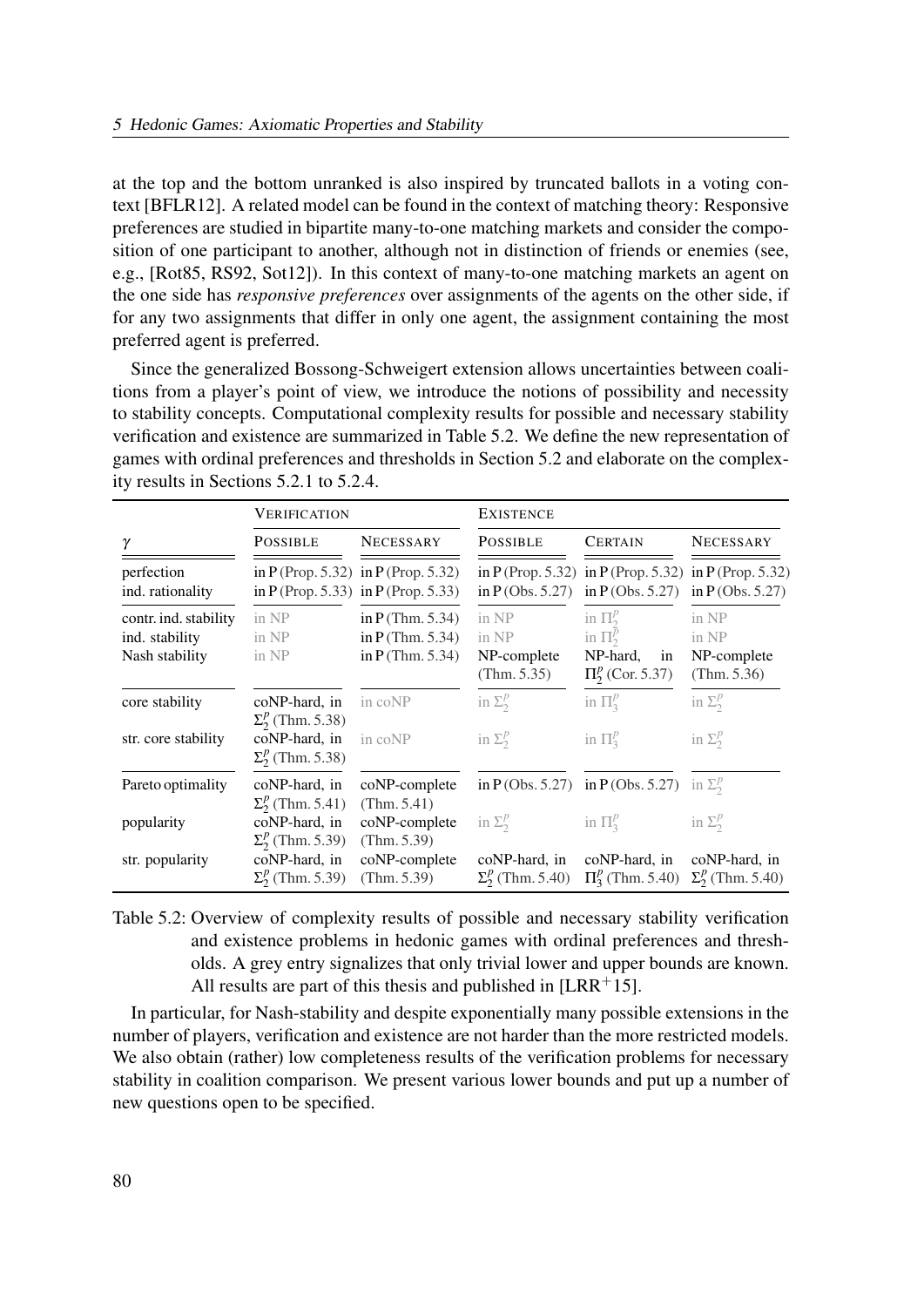All models of representing hedonic games studied in the literature so far are based upon selfish players only. Inspired by the notion of altruism in non-cooperative games (see, e.g., [HS09, CKKS11, AS12, RS13a]), measures of influence in social networks (see, e.g., [RBSG11]), as well as preference extensions and influence in decision making processes (see, e.g., [SB14, GLP15, GVQ15]), we introduce hedonic games with altruistic influences. The underlying encoding is a network of friends as defined in Section 2.3.2 with symmetric friendship relations for stability reasons.

**Example 5.4.** Consider the example of four players, 1, 2, 3, and 4, and let 1 be friends with 2, but neither with 3 nor with 4, while 2 and 3 are friends with each other, but not with 4. The corresponding network is displayed in Figure 5.1. Now, in the friend-oriented



Figure 5.1: Example of a network of friends

extension model player 2 prefers teaming up with 1 and 3 to forming a coalition with 1 and 4. Player 1, on the other hand, is indifferent between coalitions  $\{1,2,3\}$  and  $\{1,2,4\}$ , because they both contain the same number of  $1$ 's friends and the same number of  $1$ 's enemies. Intuitively, however, 1 would have an advantage from being in a coalition with 2 and 3, since 2 and 3—being friends—can be expected to cooperate better than 2 and 4. Also, 1 can be expected to care about her friend 2's interests and thus might prefer a coalition in which 2 is satisfied  $({1,2,3})$  to one in which 2 is less satisfied  $({1,2,4})$ .

Since such an advantage as expressed in this example cannot be expressed by friendoriented preferences, we propose to refine friend-oriented hedonic games, in which this idea of players caring about their friends' preferences is taken into account. We define degrees of altruism, from being selfish at first, over aggregating opinions of a player and her friends equally, to altruistically letting one's friends decide first. The latter is the most altruistic case, as we assume that from a player's perspective only friends can be consulted, while agents further away cannot be communicated with or cannot be trusted. In a social network, for example, the whole set of players other than friends might not even be known, rather than being enemies.

Taking friends' opinions into account does not contradict the idea of hedonic games; on the contrary: In hedonic games player i's happiness depends only on the coalition that contains *i*. Here, only the notion of happiness is redefined; as *i* is also interested in her friends' satisfaction (with varying degrees), this idea is now part of  $i$ 's utility. Still, this utility only depends on the coalition containing  $i$  by only considering friends' opinions within that same coalition.

The proposed games satisfy a number of desirable properties. They are compactly representable but not fully expressive. However, they can express different hedonic games than those representable by popular compact models in the literature (see Section 2.3.2).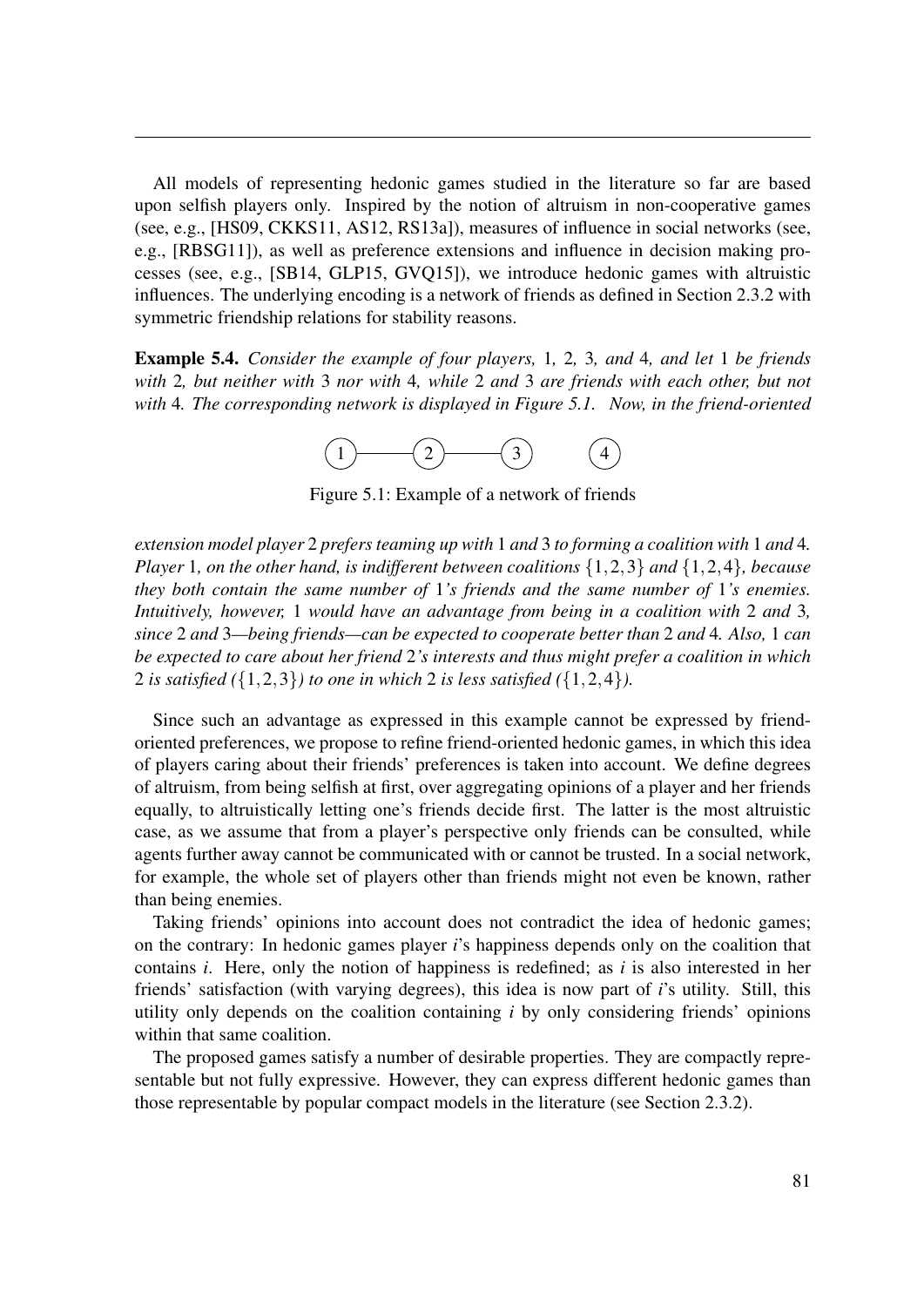Once more, we study the complexity of verification and existence problems for several stability concepts. Related work for friend-oriented hedonic games has been described above in the context of hedonic games with ordinal preferences and thresholds. Our complexity results for the selfish-first, equally treated, and altruistic preferences can be found in Table 5.3.

|                                                                                   | <b>VERIFICATION</b>  |                                  |                       | <b>EXISTENCE</b>                       |                                |                 |
|-----------------------------------------------------------------------------------|----------------------|----------------------------------|-----------------------|----------------------------------------|--------------------------------|-----------------|
| γ                                                                                 | <b>SF</b>            | EQ                               | AL                    | <b>SF</b>                              | EQ                             | AL              |
| perfection <sup>¶</sup><br>ind. rationality II                                    | in P<br>in P         | $\operatorname{in}$ $\mathbf{P}$ | $\operatorname{in}$ P | in P<br>in P                           | $\overline{p}$                 | in P            |
| contr. ind. stability 1<br>ind. stability $\mathbb{I}$                            | in P (Prop. $5.53$ ) |                                  |                       | in P (always exist, Cor. $5.55$ )      |                                |                 |
| Nash stability $\mathbb{I}$                                                       |                      |                                  |                       |                                        | in P (always exist, Thm. 5.54) |                 |
| core stability<br>str. core stability                                             |                      | in coNP                          |                       | in P<br>(5.56)                         |                                | in $\Sigma_2^p$ |
| Pareto optimality<br>popularity<br>str. popularity<br>$(Thm. 5.58)^{\frac{1}{2}}$ | $coNP-$<br>complete  | in coNP                          |                       | in P<br>coNP-<br>hard, in $\Sigma_2^p$ | in P<br>in $\Sigma_2^p$        | in P            |

 $\text{This thesis (INRR+16]}$ 

# 5.1 Complexity of Wonderful Stability in Enemy-Oriented Hedonic Games

The following analysis has been worked on in collaboration with Rothe, Schadrack, and Schend [RRSS16, RRSS14]. In this thesis, we will address the problems related to wonderful stability as well as sketch associated results for strict core stability.

The problems of (strict) core stability verification and existence translate to the analogous questions for a wonderfully stable coalition structure in an enemy-oriented hedonic game represented by an undirected graph. Undirected edges signify that friendship relations are symmetric. Note that we can make use of this restriction without loss of generality, since, in the context of stability, a single directed friendship is equivalent to no friendship relation at all between two players (see, e.g., [Woe13a]).

|        | WONDERFUL STABILITY VERIFICATION (WSV)                                |
|--------|-----------------------------------------------------------------------|
| Given: | An undirected graph $(V, E)$ and a partition into cliques $\Pi$ of V. |
|        | <i>Question:</i> Is $\Pi$ wonderfully stable?                         |

Table 5.3: Overview of complexity results of stability verification and existence problems in hedonic games with altruistic influences. A grey entry signalizes that only trivial lower and upper bounds are known.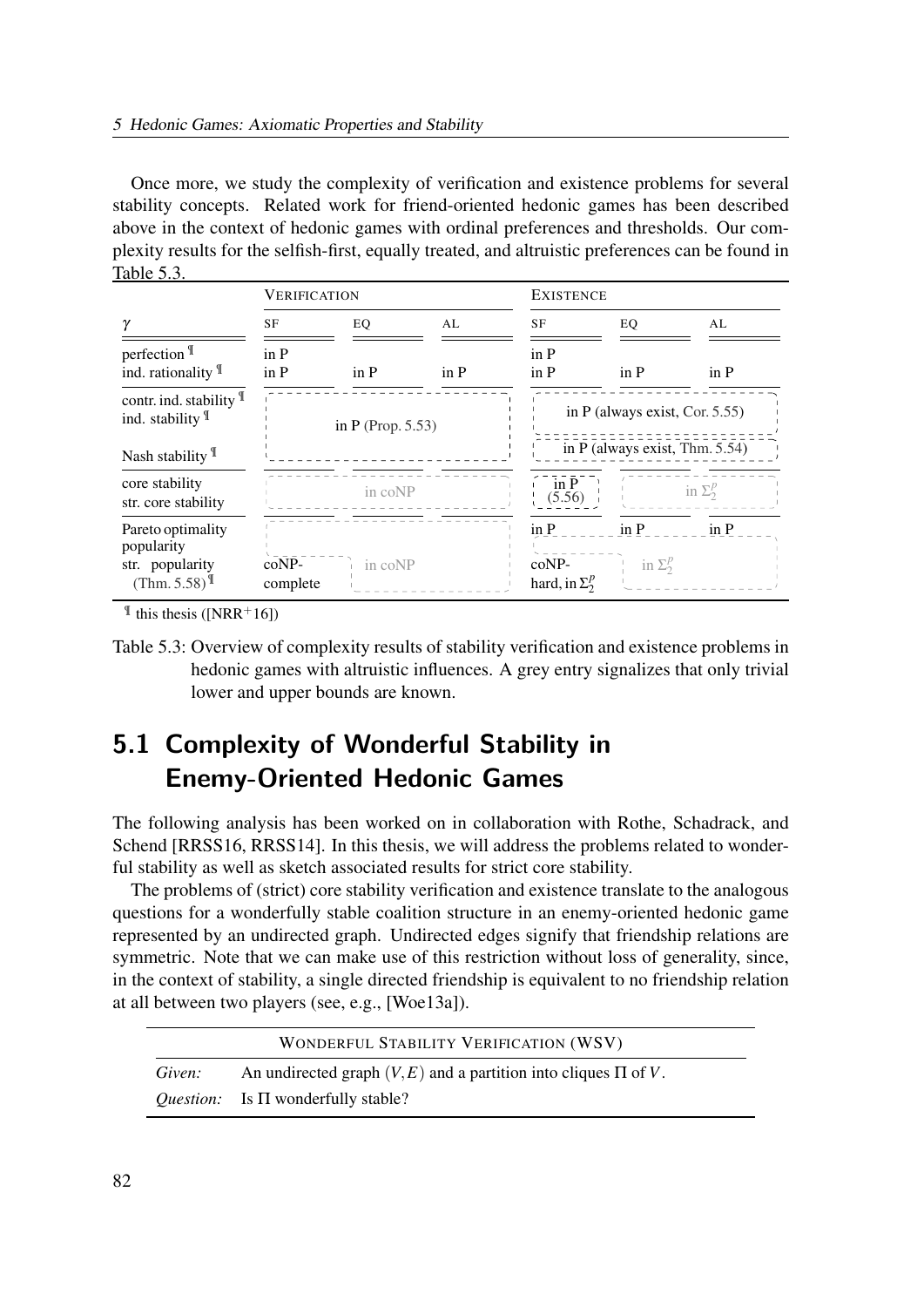|        | <b>WONDERFUL STABILITY EXISTENCE (WSE)</b>                           |
|--------|----------------------------------------------------------------------|
| Given: | An undirected graph $(V, E)$ .                                       |
|        | <i>Question:</i> Does $(V, E)$ allow a wonderfully stable partition? |

Example 5.5. Consider the players from Example 5.1 who are part of the following network of games<sup>1</sup>. Extending preferences in an enemy-oriented way, we obtain a corresponding profile.





It can be observed that the strictly core-stable coalition structure  $\{\{1,2,3\},\{4,5\}\}\$  (Example 5.2) even corresponds to a wonderfully stable partition in this graph.

The following useful property holds for graphs consisting of several independent components by definition.

**Property 5.6.** Let G be an undirected graph consisting of k independent components  $G_i$  $1 \leq i \leq k$ . There exists a wonderfully stable partition  $\Pi$  for G if and only if there exist wonderfully stable partitions  $\Pi_i$  for all components  $G_i, \, 1 \leq i \leq k.$  In particular, in that case it holds that  $\Pi = \bigcup_{i=1}^k \Pi_i$ .

In order to establish the complexity of WONDERFUL STABILITY VERIFICATION, we make use of the same proof technique that Sung and Dimitrov [SD07] used for the core stability problem in hedonic games with enemy-oriented preferences.

Theorem 5.7. WONDERFUL STABILITY VERIFICATION is coNP-complete.

**Proof.** Just as for core stability, the verification problem for wonderfully stable partitions belongs to coNP due to the characterization that a given partition into cliques Π of the vertices in a given graph is not wonderfully stable if and only if there exists a clique in the graph that blocks Π. In contrast to core stability, here, blocking only depends on a single

 $\frac{1}{1}$  Note that in figures of networks we use player names instead of vertex names for a better readability.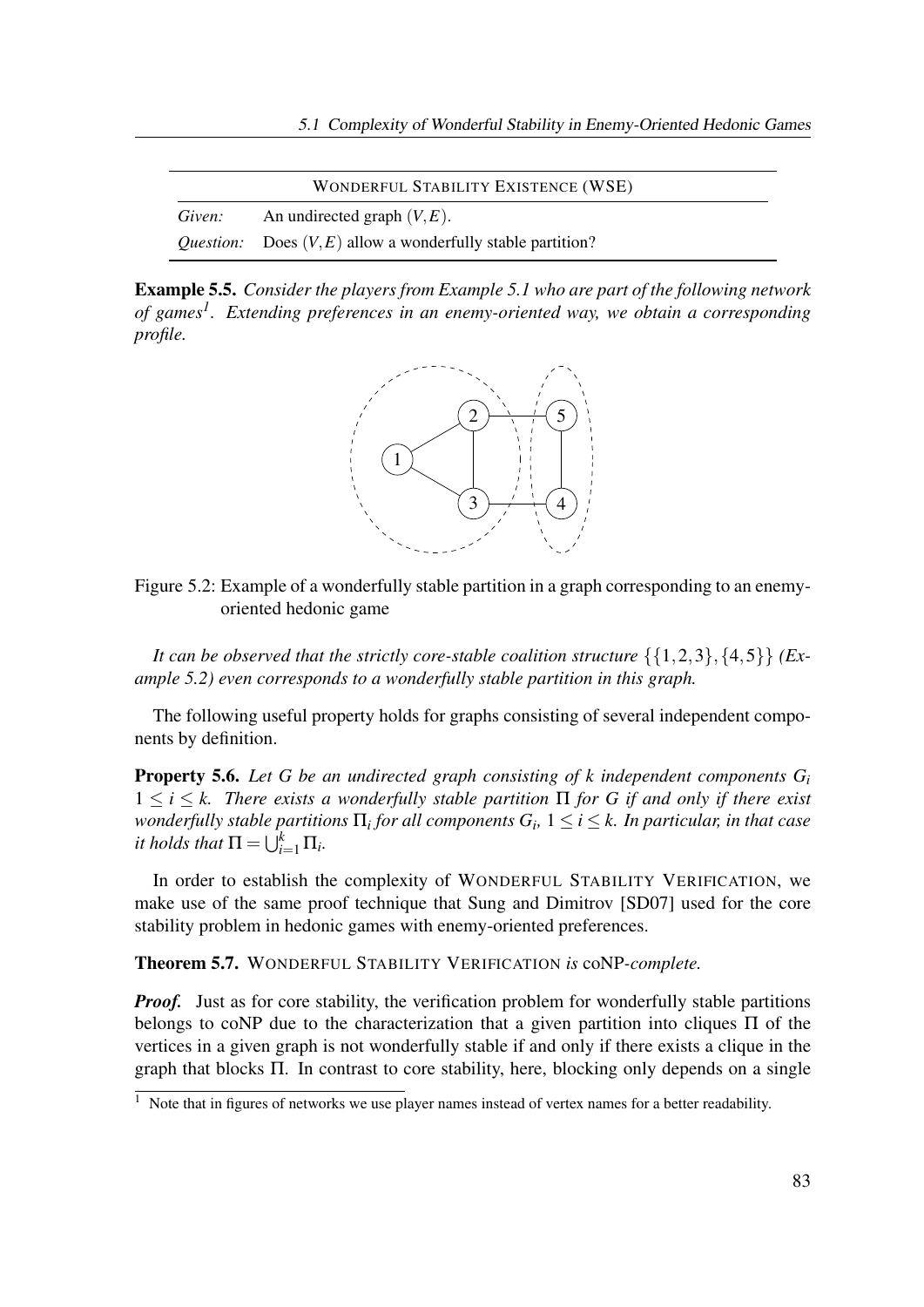vertex. Hence, for a clique  $P$  in the graph it can be verified in polynomial time whether its cardinality is greater than the size of the current clique in  $\Pi$  of any vertex in  $P$ .

Hardness for coNP is shown via a reduction from CLIQUE as in [SD07]. Given an instance of CLIQUE (which, for an undirected graph  $G = (V, E)$  and a positive integer k, asks whether G has a clique of size at least k), we construct the following graph  $G' = (V', E')$ . The vertex set V' is obtained from V by adding, for each  $v \in V$ ,  $k-2$  vertices. We connect each of the  $k-2$  new vertices and v to form a clique of size  $k-1$ , for each  $v \in V$ . The edge set E' consists of these new edges and all edges in E. Let  $\Pi$  be the partition into  $||V||$  cliques such that each  $(k - 1)$ -clique as constructed above forms one part. This can obviously be achieved in polynomial time. We claim that there is a clique of size  $k$  in  $G$  if and only if there exists a clique  $P \subseteq V'$  that blocks  $\Pi$  in  $G'$ , namely,  $\Pi$  is not wonderfully stable.

Only if: If there is a clique P of size k in G, the same clique can be found in  $G'$ . The vertices  $v \in P$  thus have a clique number  $\omega_{G'}(v)$  of at least k. Since the size of all cliques in  $\Pi$  is  $k-1$ , there exists a vertex v in the clique P with  $\omega_{G'}(v) \geq k > ||\Pi(v)||$ ; therefore, P blocks  $\Pi$  in  $G'.$ 

If: If there is no clique of size k in G, there is no clique of size k in  $G'$ , either, and  $\omega_{G'}(v) = k - 1$  holds for each  $v \in V'$ . Furthermore,  $\|\Pi(v)\| = k - 1$ , for each  $v \in V'$ . Thus, there is no blocking clique for  $\Pi$  in  $G'$ . �

Woeginger [Woe13a] studies WONDERFUL STABILITY EXISTENCE and describes the gap between the lower bound of NP-hardness and an upper bound of  $\Theta_2^p$  $_2^p$  as a challenging question. He conjectures that WSE is  $\Theta_2^p$  $n_2^p$ -complete.

We improve the lower bound by showing DP-hardness in three steps. Firstly, we show coNP-hardness.

#### Theorem 5.8. WONDERFUL STABILITY EXISTENCE is coNP-hard.

**Proof.** Again, we reduce from CLIQUE to the complement of WSE. Given an instance  $(G, k)$  of CLIQUE, we construct the same graph G' as in the proof of Theorem 5.7 as an instance for the complement of WSE. We may assume that  $k \geq 3$ ; otherwise, we would test in polynomial time whether  $E$  is empty or not and reduce to an appropriate trivial instance. We now show that there is a clique of size  $k$  in  $G$  if and only if there is no wonderfully stable partition for  $G'$ .

Only if: If there is a clique P of size  $k$  in  $G$ , the same clique can be found in  $G'$ . As in the proof of Theorem 5.7, P blocks the partition that consists of the  $||V||$  cliques of size  $k-1$  constructed in the reduction or any other partition. On the other hand, if a partition contains P, then each of the  $(k-1)$ -cliques mentioned above blocks this partition, since the new vertices are now in a clique of size at most  $k - 2$ , but their clique number is  $k - 1$ .

If: If there is no clique of size k in G, the partition as in the proof of Theorem 5.7 is wonderfully stable, since there is no blocking clique.  $\Box$ 

Secondly, we show that the problem is also NP-hard, a fact already mentioned without proof by Woeginger [Woe13a]. Combining the two results, it can be implied, that WSE is unlikely to be in either NP or coNP, unless the polynomial hierarchy collapses.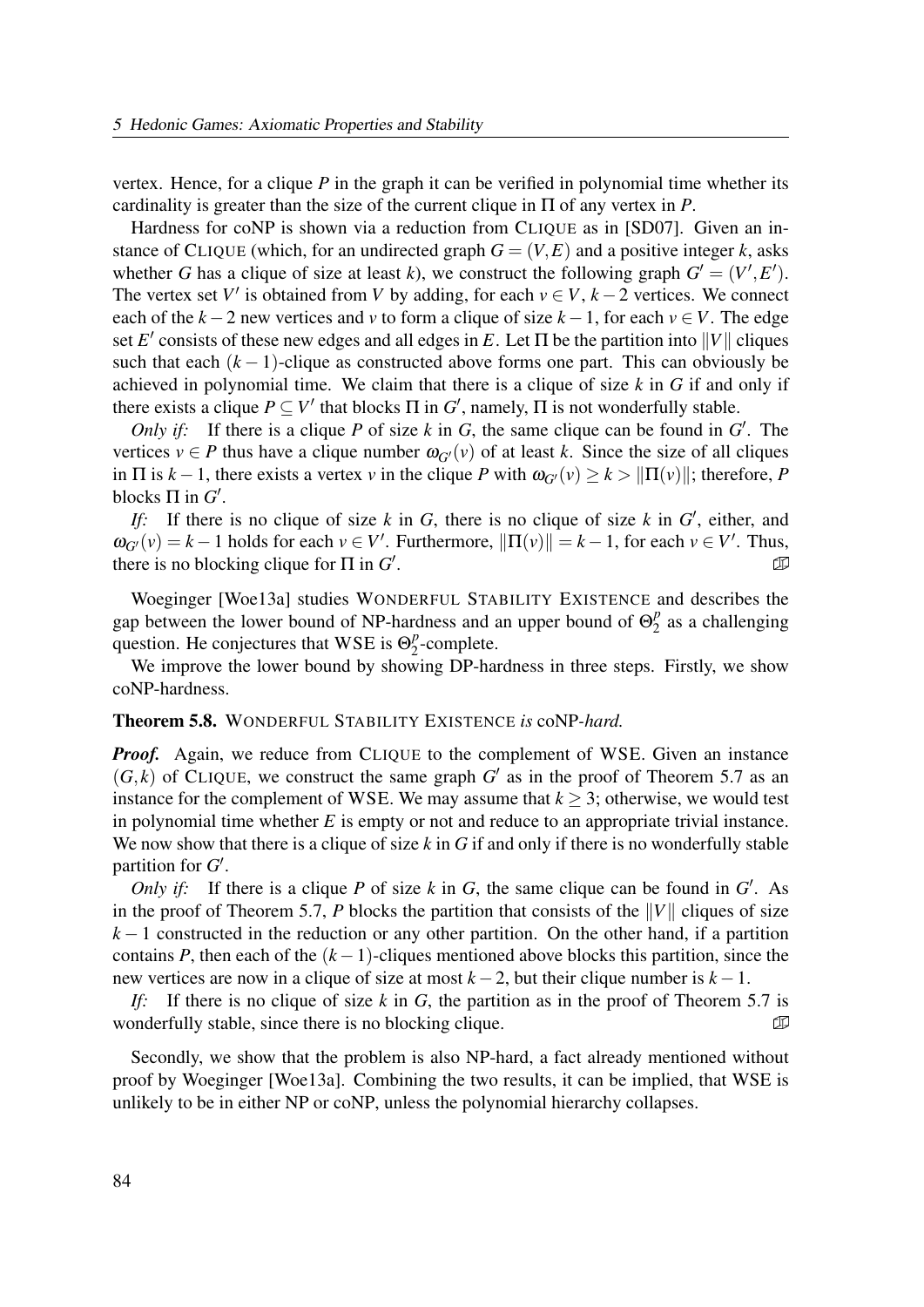#### Theorem 5.9 ([Woe13a]). WONDERFUL STABILITY EXISTENCE is NP-hard.

**Proof.** We show NP-hardness via a reduction from  $XC_3$  in the restricted variant where each element in B occurs at most three times, for any instance  $(B, \mathscr{S})$ . Furthermore, we can assume that each element occurs at least once; otherwise, we would reduce to a trivial no-instance of WSE.

Given such an instance, we construct the following graph  $G = (V, E)$ . For each  $S_i \in \mathcal{S}$ , add three vertices to V that are connected to each other as a 3-clique. Label the three vertices with the three elements of  $S_i$ . For each element  $b \in B$ , consider the following three cases. Firstly, if b occurs only once in a set of  $\mathscr{S}$ , no changes are made. Secondly, if b occurs twice, the subgraph in Figure 5.3a is inserted between the two vertices labelled with b. Third, if b occurs three times, the subgraph in Figure 5.3b is inserted between the three vertices labelled with  $b$ . Since it is easy to determine how often an element of  $B$  occurs in a set of  $\mathscr S$  and the number of new vertices is limited by  $7||B||$ , G can be constructed in polynomial time.



Figure 5.3: Construction between vertices labelled  $b \in B$  for the proof of Theorem 5.9

We now show that there is an exact cover of B by sets in  $\mathscr S$  if and only if there is a wonderfully stable partition for G.

Only if: If there exists an exact cover of B by  $k = ||B||/3$  sets in  $\mathscr{S}$ , we include the 3cliques corresponding to these sets into the partition  $\Pi$  that shall be wonderfully stable. The remaining vertices (those from the inserted connecting subgraphs, and those corresponding to the  $S_i$  that are not part of the exact cover) are distributed as follows. Again, consider the three cases of occurrence: If an element b occurs only once, the only vertex labelled with b is already in a clique in  $\Pi$ . If an element b occurs twice, one vertex labelled b remains. This vertex forms a 3-clique with the two connecting vertices as in Figure 5.3a. In this case, we put this 3-clique into  $\Pi$ . If an element b occurs three times, two vertices with the same label remain. From the structure of the connecting subgraph as in Figure 5.3b, the two vertices connected to the vertex that is already in a part of the partition, form a 3-clique with the vertex in the middle. The other two pairs of vertices again form 3-cliques with the remaining vertices labelled b. If these 3-cliques are added to  $\Pi$ , the partition is complete. It remains to show that  $\Pi$  is wonderfully stable. Since each part of  $\Pi$  is a clique of size 3 and each vertex in G has a clique number of 3, the conditions for a wonderfully stable partition are satisfied.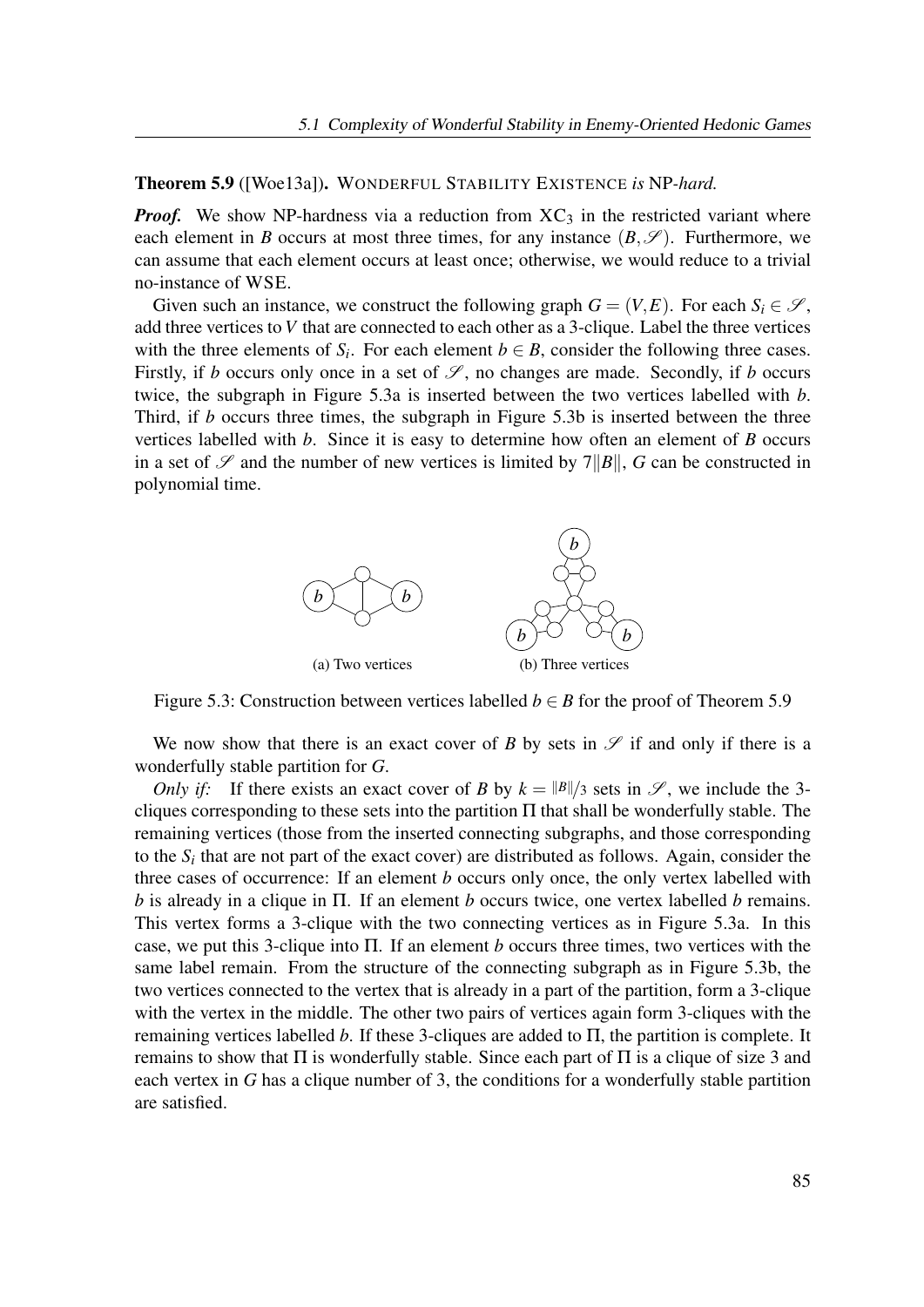If: If there exists a wonderfully stable partition  $\Pi$  in G, all cliques in  $\Pi$  have size 3, since by construction each vertex  $v \in V$  has a clique number  $\omega_G(v) = 3$ . Since the connecting subgraphs from Figures 5.3a and 5.3b are constructed such that exactly one labelled vertex is not part of a 3-clique, we have that, for each element  $b \in B$ , the one corresponding vertex has to be part of another 3-clique that does not contain an unlabelled vertex. Thus, there exist exactly  $||B||/3$  cliques that consist of three labelled vertices, corresponding to sets in  $\mathscr S$ in which each element of B occurs exactly once. That is, there exists an exact cover of B in  $\mathscr{S}.$ 

Thirdly, we combine the two latter results to prove DP-hardness of WSE with help of Wagner's Lemma 2.1.

#### Theorem 5.10. WONDERFUL STABILITY EXISTENCE is DP-hard.

**Proof.** Again, consider the NP-hard problem  $XC_3$ . Given two instances of  $XC_3$ ,  $(B_1, \mathscr{S}_1)$ and  $(B_2,\mathscr{S}_2)$ , where  $(B_2,\mathscr{S}_2) \in \text{XC}_3$  implies  $(B_1,\mathscr{S}_1) \in \text{XC}_3$ , we construct the following graph  $G = (V, E)$ . G consists of two disconnected subgraphs  $G_1 = (V_1, E_1)$  and  $G_2 = (V_2, E_2)$ , that is,  $G = (V_1 \cup V_2, E_1 \cup E_2)$ .  $G_1$  is obtained from  $(B_1, \mathscr{S}_1)$  by the construction given in the proof of Theorem 5.9.  $G_2$  is built in two steps. In the first step, the  $XC_3$  instance  $(B_2, \mathscr{S}_2)$  is transformed into an instance of CLIQUE: For each set  $S_i \in \mathscr{S}$ , create a vertex  $v_i$ . If two sets  $S_i$  and  $S_j$  are disjoint, connect the corresponding vertices by an edge  $\{v_i, v_j\}$ . Let  $k = \frac{||B_2||}{3}$ . In the second step, add, for each  $v \in V$ ,  $k-2$  vertices and edges as in the proof of Theorem 5.8. This construction can obviously be done in polynomial time. Note that, again, the proof only works for  $k \geq 3$ . If  $k \leq 2$ , reduce to an appropriate trivial WSE instance. We claim that  $(B_1,\mathscr{S}_1) \in XC_3$  and  $(B_2,\mathscr{S}_2) \notin XC_3$  if and only if there exists a wonderfully stable partition for G. Note that by the conditions stated above and by Lemma 2.1 this equivalence implies DP-hardness of WSE.

Only if: Suppose it holds that  $(B_1,\mathscr{S}_1) \in XC_3$  and  $(B_2,\mathscr{S}_2) \notin XC_3$ . Since  $(B_1,\mathscr{S}_1)$  is in  $XC_3$ ,  $G_1$  has a wonderfully stable partition by the proof of Theorem 5.9. Since additionally  $(B_2,\mathscr{S}_2)$  is not in XC<sub>3</sub>, there are no  $k = ||B||/3$  pairwise disjoint sets in  $\mathscr{S}$ , thus there is no clique of size k in G. By the proof of Theorem 5.8,  $G_2$  then also has a wonderfully stable partition. Since  $G_1$  and  $G_2$  are not connected, that is, the clique number of each vertex remains unchanged  $(\omega_G(v) = \omega_{G_1}(v)$  if  $v \in V_1$ , and  $\omega_G(v) = \omega_{G_2}(v)$  if  $v \in V_2$ ), and since there are no additional vertices in G, G has a wonderfully stable partition as well (see also Property 5.6).

If: Suppose it holds that  $(B_1,\mathscr{S}_1) \notin XC_3$  or  $(B_2,\mathscr{S}_2) \in XC_3$ . If  $(B_1,\mathscr{S}_1) \notin XC_3$ , then by the proof of Theorem 5.9, there is no wonderfully stable partition for  $G_1$ . Thus, by Property 5.6, there is no wonderfully stable partition for G. On the other hand, if  $(B_2, \mathscr{S}_2) \in$  $XC_3$ , there exists an exact cover of B in  $\mathscr{S}$ , that is, there are  $k = ||B||/3$  pairwise disjoint sets in  $\mathscr{S}$ . By construction, these sets are represented by k vertices in  $G_2$ , each connected to one another, thus forming a  $k$ -clique. By the proof of Theorem 5.8, it follows that there is no wonderfully stable partition for  $G_2$ . Again, by Property 5.6, there is no wonderfully stable partition for G either.  $\Box$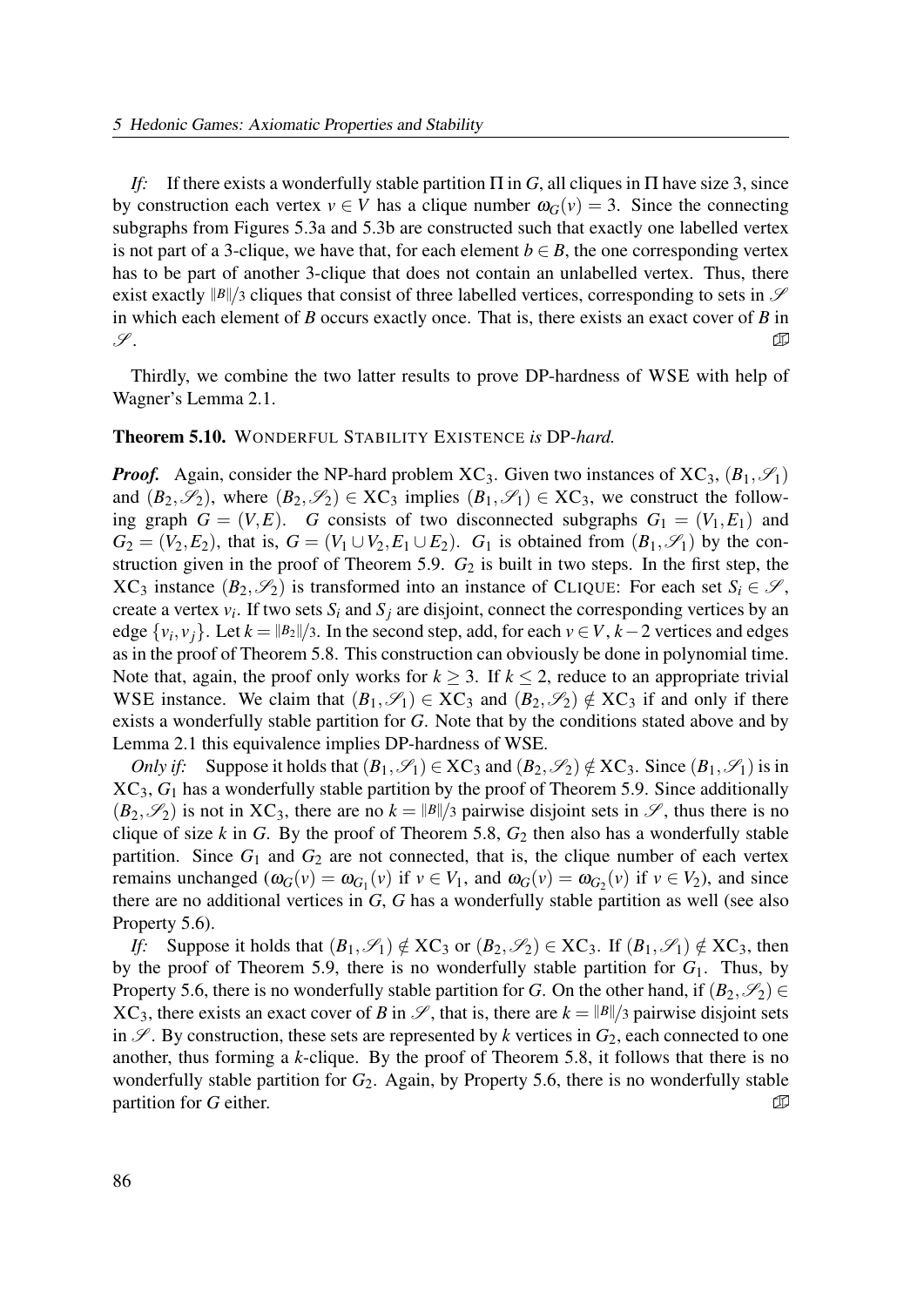The following examples illustrates the construction from the proof of Theorem 5.10.

**Example 5.11.**  $B_1 = \{1, 2, 3, 4, 5, 6\}, \mathcal{S}_1 = \{\{1, 2, 3\}, \{1, 2, 4\}, \{4, 5, 6\}, \{2, 4, 6\}\},\$  $B_2 = \{1, 2, 3, 4, 5, 6, 7, 8, 9\}, \mathcal{S}_2 = \{\{1, 2, 3\}, \{4, 5, 6\}, \{6, 7, 8\}, \{3, 7, 9\}\}.$ 

Figure 5.4 shows the graph G that is constructed from these two instances. The thick edges show a wonderfully stable partition. In  $G_1$  there are no blocking 3-cliques, since each vertex takes part in a 3-clique. In  $G_2$  there is no 3-clique, thus the outer 2-cliques are wonderfully stable.



Figure 5.4: Example of DP-hardness construction in proof of Theorem 5.10

Similarly, it can be shown that STRICT CORE STABILITY EXISTENCE for hedonic games with enemy-oriented preferences is DP-hard. This demagnifies the gap between the lower bound and the known  $\Sigma_2^p$  $_2^p$  upper bound, but still leaves it open.

Theorem 5.12 ([RRSS14]). Under enemy-oriented preferences, STRICT CORE STABILITY EXISTENCE is DP-hard.

**Proof Sketch.** As for WSE, coNP-hardness is shown by a reduction from CLIQUE to the complement of SCSE.

Let  $(G, k)$  be a CLIQUE instance with a graph  $G = (V, E)$  and an integer  $k > 4$ . We construct an SCSE instance represented by the graph  $G' = (V', E')$ . Let  $V' = V \cup V_1 \cup V_2$ , where  $V_1$  contains  $k - 2$  new vertices for each of the vertices  $v \in V$  and  $V_2$  contains  $k - 3$ new vertices for each  $v \in V$ , such that  $||V'|| = ||V|| + ||V||(2k-5)$ . Every vertex  $v \in V$  is connected to its  $k - 2$  associated vertices from  $V_1$ , any two of which are also connected by an edge, thus forming a  $(k-1)$ -clique with the corresponding vertex v. Moreover, the  $k-3$ vertices from  $V_2$  associated with any  $v \in V$  are connected to one of the vertices from  $V_1$  in the  $(k-1)$ -clique containing v, and they are also connected among each other, thus forming a  $(k-2)$ -clique with the single vertex v' from  $V_1$  they are connected to. E' contains all edges from  $E$  and the additional edges described above. See Figure 5.5 for an illustration.

It can be seen that G has a clique of size at least  $k$  if and only if there is no strictly core-stable coalition structure in the game  $\mathcal{H}'$  represented by  $G'$ .

Recalling Lemma 2.10, we know that in graphs where all vertices have the same fixed clique number, every wonderfully stable partition  $\Pi$  of G corresponds also to a strictly corestable coalition structure in the game represented by G, and vice versa. Hence, NP-hardness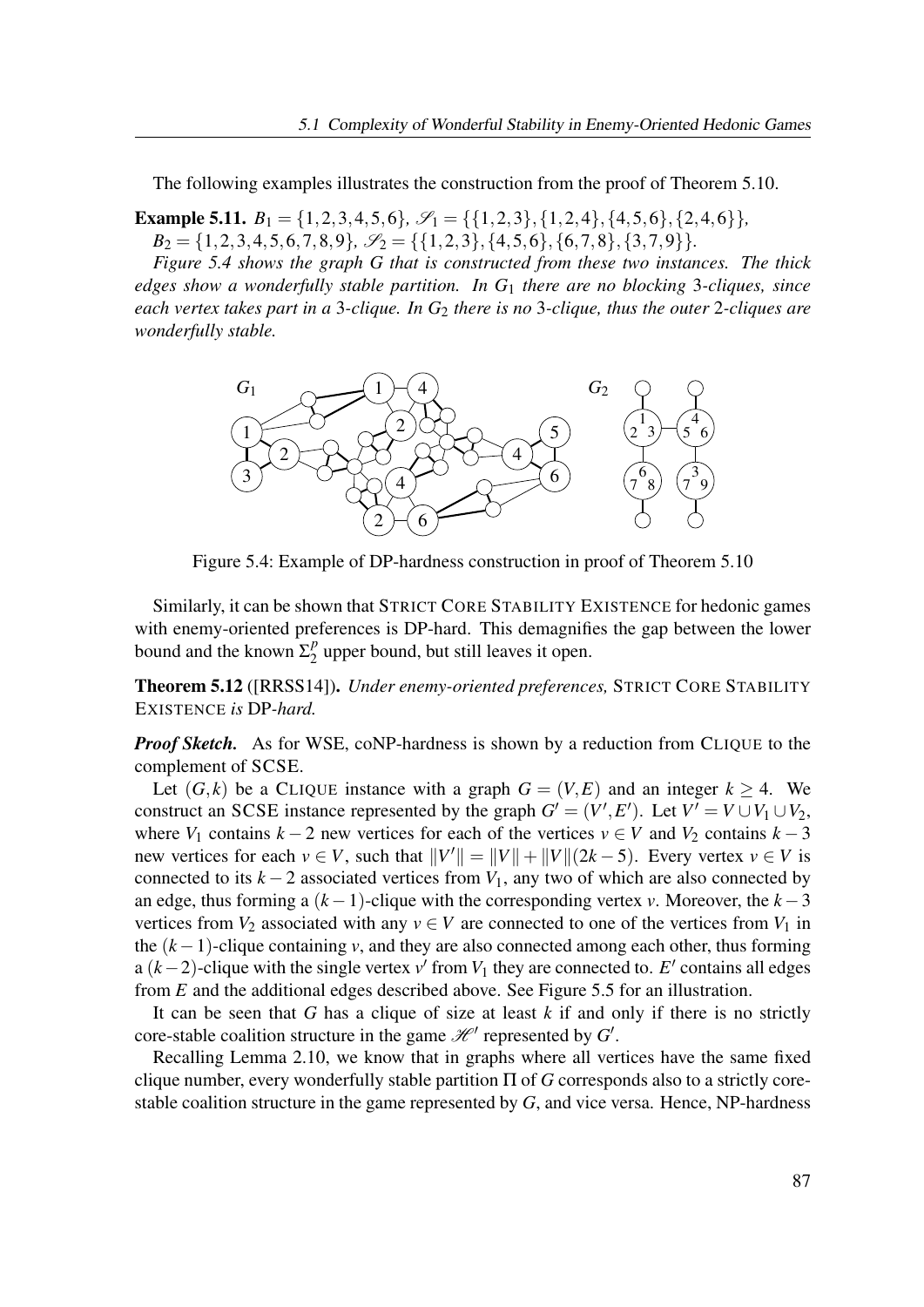

Figure 5.5: Construction for proof of Theorem 5.12: Connecting vertices from  $V_1$  and  $V_2$  to  $v \in V$  for  $k = 5$ 

for SCSE follows straightforwardly from the NP-hardness proof for WSE, see the proof of Theorem 5.9.

DP-hardness of SCSE then follows, analogously to the proof of Theorem 5.10, with the help of Wagner's Lemma 2.1.  $\Box$ 

Consider the class of graphs where all vertices have the same fixed clique number  $k$ . We can show NP-membership of WSE restricted to instances of this graph class (denoted by k-WSE). Together with a lower bound that follows from the construction for proving Theorem 5.9, this implies NP-completeness.

**Theorem 5.13.** For  $k > 3$ , k-WSE is NP-complete.

**Proof.** By assumption, all vertices in the given graph G have the same clique number  $k$ . The graph has to have  $\ell \cdot k$  vertices for some  $\ell \in \mathbb{N}$ ; otherwise, a wonderfully stable partition could never be found. Thus, the problem of deciding whether G has a wonderfully stable partition is equivalent to the problem of deciding whether there is a clique cover of size  $\ell$ for G, which is an NP-complete problem, see Section 2.2. That means, k-WSE belongs to NP, since a partition of the vertices into  $\ell$  sets can be guessed non-deterministically and tested for whether each set is a clique.

For the lower bound, it follows from Theorem 5.9 that WSE on graphs with a fixed clique number of  $k = 3$  is NP-hard. We can extend this NP-hardness to any fixed clique number  $k > 3$  by reducing k-WSE to  $(k+1)$ -WSE. We may assume that an instance for k-WSE has  $\ell$  k vertices (otherwise, we reduce to a trivial no-instance). Given such a graph, we construct an instance of  $(k+1)$ -WSE by adding  $\ell$  vertices to the original graph. We connect each new vertex to each original vertex and leave the new vertices unconnected among each other. It is easy to see that there is a wonderfully stable partition into  $\ell$  k-cliques in the original graph if and only if there is a wonderfully stable partition into  $\ell$  cliques of size  $(k+1)$  each in the constructed graph.  $\Box$ 

Since by Lemma 2.10 the problems WSE and SCSE are equivalent for graphs in this class, NP-completeness also holds for the analogously restricted variant of SCSE to games on graphs with a fixed clique number of at least 3.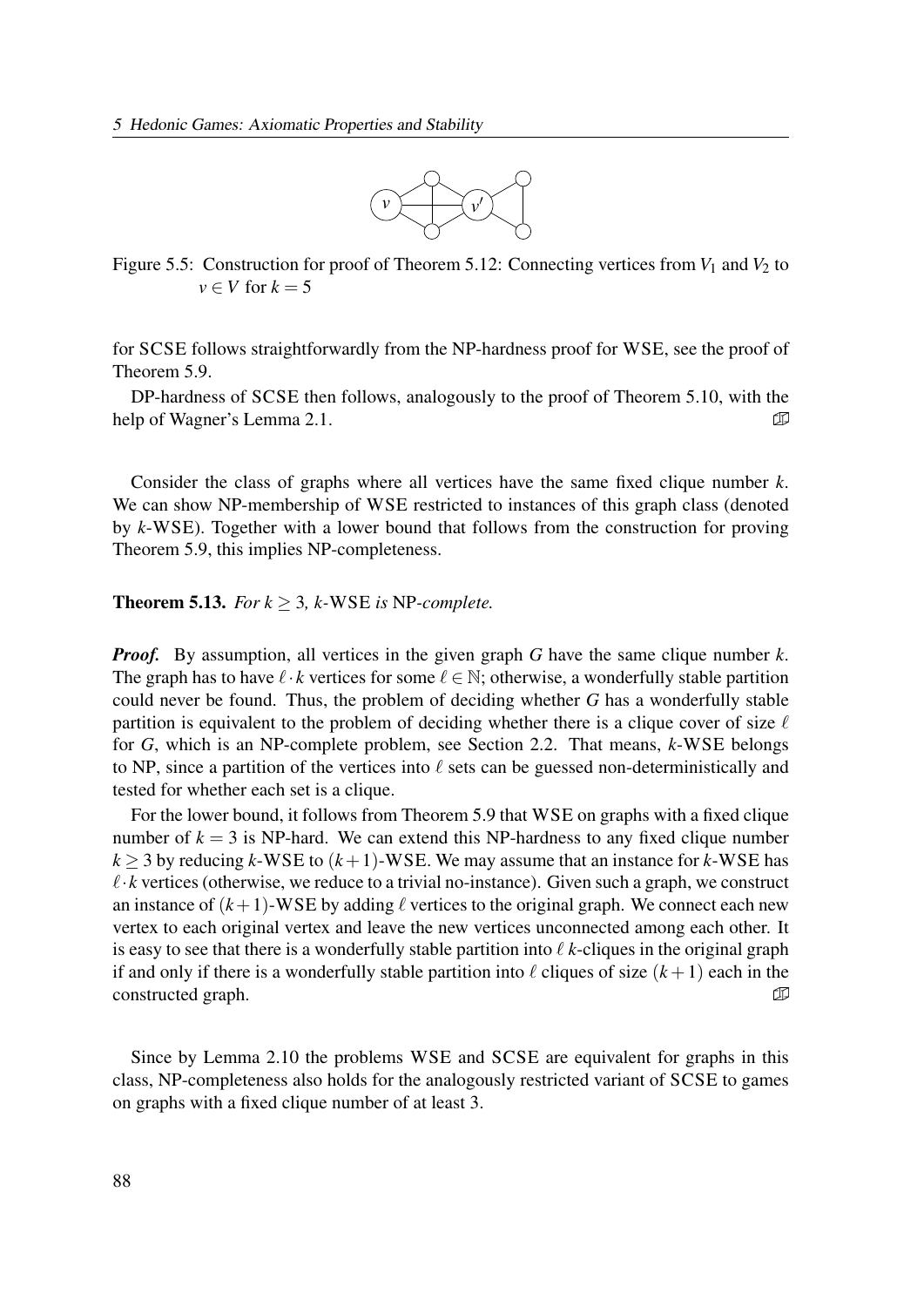# 5.2 Representing Hedonic Games with Ordinal Preferences and Thresholds

The following model is introduced in a conference contribution jointly with Lang, Rothe, Schadrack, and Schend [LRR<sup>+</sup>15]. We suggest the following representation combining ideas from the friends-and-enemies encoding and the singleton encoding (see Section 2.3.2). Each player partitions the other players into three sets: friends, enemies, and other players she considers as neutral, does not know, or care about. For further refinements, additionally, a weak ranking over the set of friends and the set of enemies is expressed.

**Definition 5.14.** Let  $N = \{1, ..., n\}$  be a set of agents. For each  $i \in N$ , a weak ranking with double threshold for agent *i*, *denoted by*  $\geq_i^{+0-}$  $i_{i}^{+0-}$ , consists of a partition of  $N\smallsetminus\{i\}$  into three sets:

- $\bullet$   $N_i^+$  $\hat{a}_i^+$  (i's friends), together with a weak order  $\sum_i^+$  $i$  over  $N_i^+$ ,
- $\bullet$   $N_i^ \sum_{i}^{i}$  (*i*'s enemies), together with a weak order  $\sum_{i}^{i}$  $\overline{i}$  over  $N_i^-$ , and
- $\bullet$   $N_i^0$  $i<sup>0</sup>$  (the neutral agents for i).

We also write  $\geq_i^{+0-}$  $i^{+0-}$  in the form  $(\geq i^+$  $\frac{1}{i} \mid N_i^0$  $\binom{0}{i} \geq i$  $\frac{1}{i}$ .

If player *i* is indifferent between a subset of friends or a subset of enemies  $X =$  $\{a_1, a_2, \ldots, a_x\}$ , let  $X_{\sim}$  denote  $a_1 \sim_i a_2 \sim_i \cdots \sim_i a_x$  in *i*'s weak ranking with double threshold. For each player  $i$ , the neutral agents are not ordered which signifies indifference among them; all friends are preferred to neutral agents, and those to all enemies. This induces a weak order induced by  $\trianglerighteq_i^{+0-}$  $i^{+0-}$  defined via  $f \rhd_i j$ , for each  $f \in N_i^+$  $j \in N_i^0$  and  $j \in N_i^0$  $j^0$ ,  $j \sim_i k$ , for each  $j, k \in N_i^0$  $j^0$ , and  $j \rhd_i e$ , for each  $j \in N_i^0$  $a_i^0$  and  $e \in N_i^ \frac{i}{i}$ .

**Example 5.15.** Consider the set of players  $N = \{1, \ldots, 10\}$ . An example of a weak ranking with double threshold for agent 1 is

$$
\underline{\triangleright}^{+0-}_1 = (2 \triangleright_1 3 \sim_1 6 \mid \{4,7,10\} \mid 5 \triangleright_1 8 \sim_1 9).
$$

In other words, player 1 likes 2, 3, and 6 of which she prefers 2 and is indifferent between the other two; 1 does not like 5, 8 and 9 of which the latter two are equally worse than 5; and 1 does not know or care about the other three players. The induced weak order is  $2\triangleright_1 3 \sim_1 6\triangleright_1 7 \sim_1 4 \sim_1 10 \triangleright_1 5 \triangleright_1 8 \sim_1 9.$ 

Generalizing the Bossong–Schweigert extension principle [BS06], we can extend the given preferences of the players to a preference over the relevant coalitions. Note that this preference over coalitions might be incomplete; there may be coalitions that remain incomparable.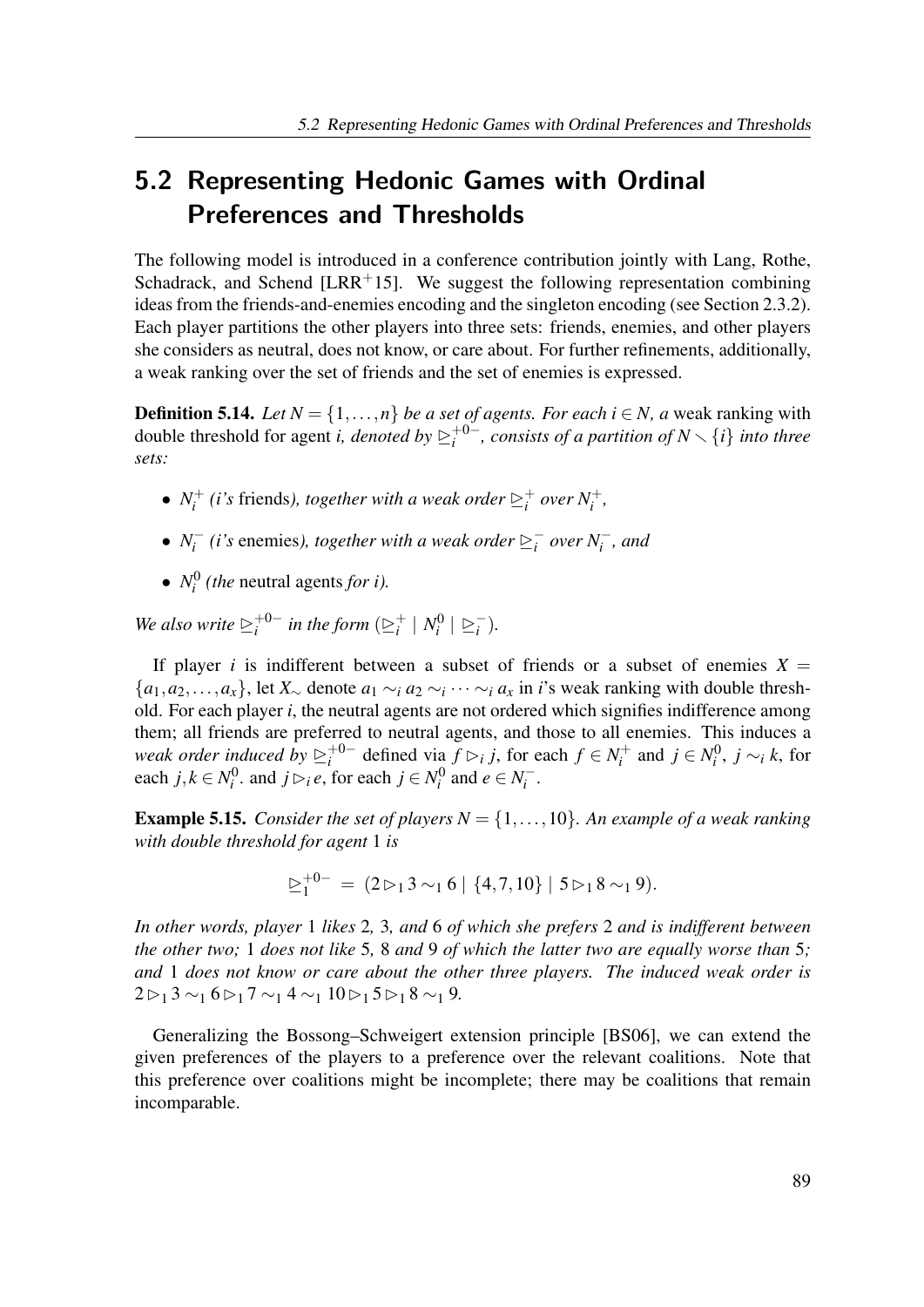**Definition 5.16.** Let  $\geq_i^{+0-}$  $i^{+0-}$  be a weak ranking with double threshold for agent i. The  $ex$ tended order  $\succeq_i^{+0-}$  $i^{+0-}$  is defined as follows: For every  $C, D \subseteq N$ ,  $C \succeq i^{+0-} D$  holds if and only if the following two conditions hold:

- 1. There is an injective function  $\sigma$  :  $D \cap N_i^+$   $\rightarrow$   $C \cap N_i^+$  $s_i^+$  such that each  $y \in D \cap N_i^+$  $l_i^+$  satisfies  $\sigma(y) \triangleright_i y$ .
- 2. There is an injective function  $\theta$  :  $C \cap N_i^- \to D \cap N_i^ \sum_{i=1}^{n}$  such that each  $x \in C \cap N_i^{-1}$  $\int_{i}^{-}$  satisfies  $x \triangleright_i \theta(x)$ .

Finally,  $C\succ_i^{+0-}D$  holds if and only if  $C\succeq_i^{+0-}D$  and not  $(D\succeq_i^{+0-}C)$  hold.

Intuitively, for a player  $i$ , the best coalitions are the ones containing all friends of  $i$ 's and no enemies, the worst containing all enemies and no friends, and in between more and better friends as well as fewer and less unpopular enemies implicate an improvement.

**Example 5.17.** Consider  $N = \{1, 2, 3, 4, 5, 6\}$  and the first players' weak ranking with double threshold  $\geq_1^{+0-}$  =  $(2 \rhd_1 3 \rhd_1 6 \mid \{4\} \mid 5)$ . Figure 5.6 illustrates the just presented extension principle.



Figure 5.6: Example of the generalized Bossong-Schweigert extension of preference  $\geq_1^{+0-}$  = (2  $\geq_1$  3  $\sim_1$  6 | {4} | 5). A downward arc means player 1 prefers the upper coalition to the lower one according to  $\succeq_1^{+0-}$  $1^{+0-}$ . Transitivity is implied.

It can be seen, that in a symmetric way, coalitions with better friends are preferred to less good friends, more friends are preferred to fewer friends, but there is no comparison in between, e.g.,  $\{1,2\}$  and  $\{1,3,6\}$ . Also, a coalition is preferred without the enemy, but we cannot compare a coalition to one with more friends and more enemies at the same time, e.g.,  $\{1\}$  and  $\{1,3,5\}$ . Adding the neutral player does not make any difference.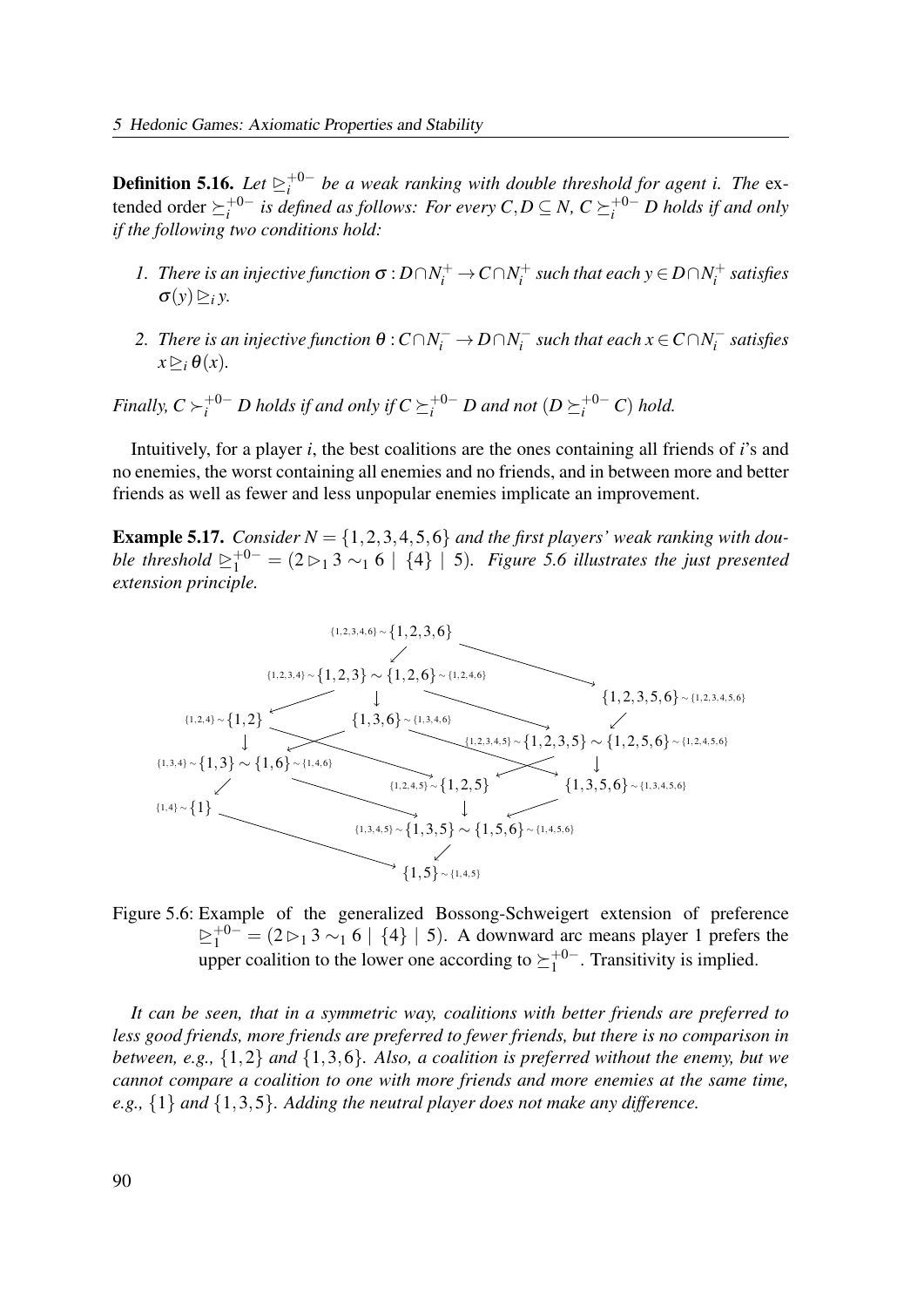The exact relation between two coalitions C and D (C  $\succ_i$  D, D  $\succ_i$  C, C  $\sim_i$  D, or undecided) from player i's point of view can be determined in polynomial time in the number of players by the following characterizations. These propositions are inspired by Bouveret et al. [BEL10] who characterize the original Bossong–Schweigert order in the context of fair division.

Proposition 5.18. +0−  $i^{+0-}_{i}$  be a weak ranking with double threshold for agent i, and let C and D be two coalitions containing i. Consider the orders  $f_1 \trianglerighteq_i f_2 \trianglerighteq_i \cdots \trianglerighteq_i f_\mu$ with  $\{f_1, f_2, ..., f_{\mu}\} = C \cap N_i^+$  $f'_i$  and  $f'_1 \trianglerighteq_i f'_2 \trianglerighteq_i \cdots \trianglerighteq_i f'_i$  $\int_{\mu'}^{\mu} with \{f'_1, f'_2, \ldots, f'_\mu\}$  $\{_{\mu'}^{\prime}\}=D\cap$  $N_i^+$  $e_i^+$ , as well as  $e_1 \trianglerighteq_i e_2 \trianglerighteq_i \cdots \trianglerighteq_i e_v$  with  $\{e_1, e_2, \ldots, e_v\} = C \cap N_i^$  $e_1' \rightharpoonup_i e_2' \rightharpoonup_i \cdots \rightharpoonup_i$  $e'$  $'_{v'}$  with  $\{e'_1, e'_2, \ldots, e'_n\}$  $\{V_{\mathcal{V}'}\} = D \cap N_i^{-1}$  $\int_{i}^{-}$ . Then,  $C \succeq_{i}^{+0-} D$  if and only if

- a)  $\mu \ge \mu'$  and  $v \le v'$ ,
- b) for each k,  $1 \leq k \leq \mu'$ , it holds that  $f_k \geq_i f'_k$ , and
- c) for each  $\ell$ ,  $1 \leq \ell \leq \nu$ , it holds that  $e_{\nu-\ell+1} \trianglerighteq_i e'$  $\int_{\mathsf{v}'-\ell+1}^{\prime}$
- 2. Let  $w_i : N \to \mathbb{R}$  be compatible with  $\geq_i^{+0-}$  $i<sup>+0-</sup>$  if and only if
	- for each  $j \in N_i^+$  $w_i^{+}$ , we have  $w_i(j) > 0$ ;
	- for each  $j \in N_i^$  $i^-$ , we have  $w_i(j) < 0$ ;
	- for each  $j \in N_i^0$  $w_i^{(0)}$ , we have  $w_i(j) = 0$ ; and
	- for all  $j, k \in N_i^+ \cup N_i^$  $i_{i}^{'}$ , we have  $j \triangleright_i k$  if and only if  $w_i(j) > w_i(k)$ .

Then,  $C \succeq_i^{+0-} D$  holds if and only if any  $w_i$  compatible with  $\succeq_i^{+0-}$  $i^{+0-}$  satisfies  $\sum_{j\in C} w_i(j) \geq \sum_{j'\in D} w_i(j').$ 

**Proof.** Each of these two characterizations show polynomial computability of  $\succeq_i^{+0-}$  $i^{+0-}$ :

- 1. Obviously, if (a) to (c) hold, the two injective functions  $\sigma: D \cap N_i^+ \to C \cap N_i^+$  $i^+$ , and  $\theta$ :  $C \cap N_i^ \to D \cap N_i^-$  mapping  $f'_k \mapsto f_k$  for each  $k, 1 \le k \le \mu'$ , and  $e_{\nu-\ell+1} \mapsto e'_k$  $v'-\ell+1$ for each  $\ell$ ,  $1 \leq \ell \leq \nu$ , satisfy  $\sigma(f'_k) \geq_i f'_k$  and  $e_{\nu-\ell+1} \geq_i \theta(e_{\nu-\ell+1})$ , for the same range of  $k$  and  $\ell$ . On the other hand, if there are two injective functions with the desired requirements, (*a*) holds. If there was a *k* with  $f'_k \rhd_i f_k$  (or an  $\ell$  with  $e'_i$  $\int_{\mathsf{v}'-\ell+1}^{\prime}$   $\triangleright_i$  $e_{v-\ell+1}$ ), this would imply  $\sigma(f_k') = f_j$  for a  $j < k$  (or  $\theta(e_{v-\ell+1}) = e'_{v-j+1}$  with  $j > \ell$ , respectively). This, however, implies that either a requirement is violated for  $f_1'$  (or  $e_v$ , or that  $\sigma$  (or  $\theta$ ) is not injective, a contradiction.
- 2. Assume that  $C \succeq_i^{+0^-} D$ . For the set of friends  $N_i^+$  we obtain an injective function  $\sigma: D \cap N_i^+ \to C \cap N_i^+$  $j_i^+$  such that for each  $y \in D \cap N_i^+$  $\sigma(y) \geq_i y$ . Hence, for each compatible  $w_i$ ,  $w_i(\sigma(y)) \geq w_i(y)$  holds. Thus, since  $\sigma$  is injective,

$$
\sum_{j\in C\cap N_i^+} w_i(j) \geq \sum_{j\in \sigma(D\cap N_i^+) \subseteq C\cap N_i^+} w_i(j) = \sum_{j'\in D\cap N_i^+} w_i(\sigma(j')) \geq \sum_{j'\in D\cap N_i^+} w_i(j').
$$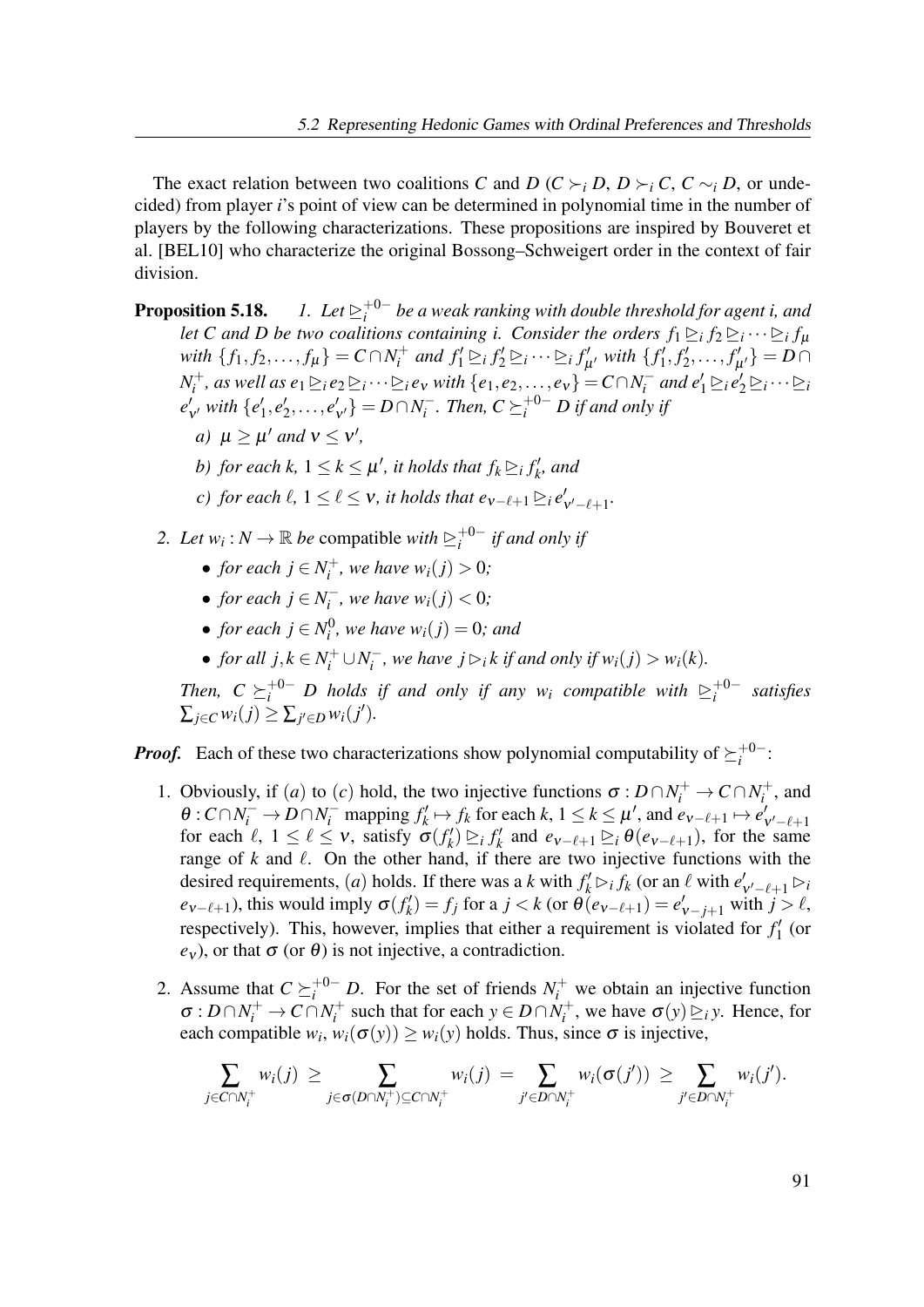Similarly, for  $N_i^$  $i^-$ , and  $\theta: C \cap N_i^- \to D \cap N_i^$  $i<sub>i</sub>$  injective, it holds that

$$
0 \geq \sum_{j \in C \cap N_i^-} w_i(j) \geq \sum_{j \in C \cap N_i^-} w_i(\theta(j)) = \sum_{j' \in \theta(C \cap N_i^-) \subseteq D \cap N_i^-} w_i(j') \geq \sum_{j' \in D \cap N_i^-} w_i(j').
$$

For each player  $j \in N_i^0$  $w_i^0$ , we have  $w_i(j) = 0$ ; therefore, in total,

$$
\sum_{j \in C} w_i(j) \ge \sum_{j' \in D} w_i(j'). \tag{5.1}
$$

Now assume that for each compatible  $w_i$ , (5.1) holds. Thus,

$$
\sum_{j\in C\cap N_i^+}w_i(j)\,-\!\!\sum_{j'\in D\cap N_i^-}w_i(j')\,\geq\sum_{j'\in D\cap N_i^+}w_i(j')\,-\!\!\sum_{j\in C\cap N_i^-}w_i(j).
$$

Assume there were no injective function mapping from each summand from the righthand side to one at least as large on the left hand side; then, there exists an assignment to the values of  $w_i$  compatible with  $\geq_i^{+0-}$  $t_i^{+0-}$  that does not satisfy the inequality, a contradiction.

As we have seen above, the generalized Bossong–Schweigert extension can leave uncertainties between two coalitions in a player's preference order. As one possibility to deal with these incomparabilities, in  $[LRR+15]$  it is suggested to determine the relation between incomparable coalitions by adapting scoring vectors such as the Borda scoring rule, which is well-known from voting theory (see, e.g., [BR16]). By this rule for each player  $i \in N$ , a function  $f_{\text{Borda}}^i$  is defined that assigns values to other players depending on the position in *i*'s weak ranking with double threshold and on the interpretation whether friends and enemies are evaluated optimistically or pessimistically, compatible with  $\succeq_i^{+0-}$  $i^{+0-}$  in the sense of Proposition 5.18.2. This function  $f_{\text{Borda}}^i$  induces a relation  $\succeq_i \in \text{Ext}(\succeq_i^{+0-})$  $i^{+0-}$ ) as defined next in Definition 5.19. Moreover, observe that a hedonic game induced by a Borda-like comparability function is additively separable. Therefore, with regard to verification and existence problems of stability concepts, known upper bounds for additively separable hedonic games (see, e.g., [ABS13]) are inherited. Lower bounds may remain valid, depending on the input and the scoring function used. In some cases, the setting might be a special case of additively separable hedonic games such that hard problems in those games are tractable here. A careful revision of known hardness results adapted to this setting leads to the results shown in  $[LRR+15]$  and summed up in Table 5.4.

In this thesis we leave incomparabilities open and consider every possible extension that does not conflict with transitivity.

**Definition 5.19.** Let i be a player in a set N. A complete preference relation  $\succeq_i$  over all *coalitions containing i* extends  $\succeq_i^{+0-}$  $i^{+0-}$  if and only if it contains it; that is, if  $C \succeq_i^{+0-} D$  implies  $C \succeq_i D$ , for all coalitions  $C, D \subseteq \mathcal{N}_i$ . Let  $\text{Ext}(\succeq_i^{+0-})$  $i^{+0-}$ ) be the set of all complete preference relations extending  $\succeq_i^{+0-}$  $i^{+0-}.$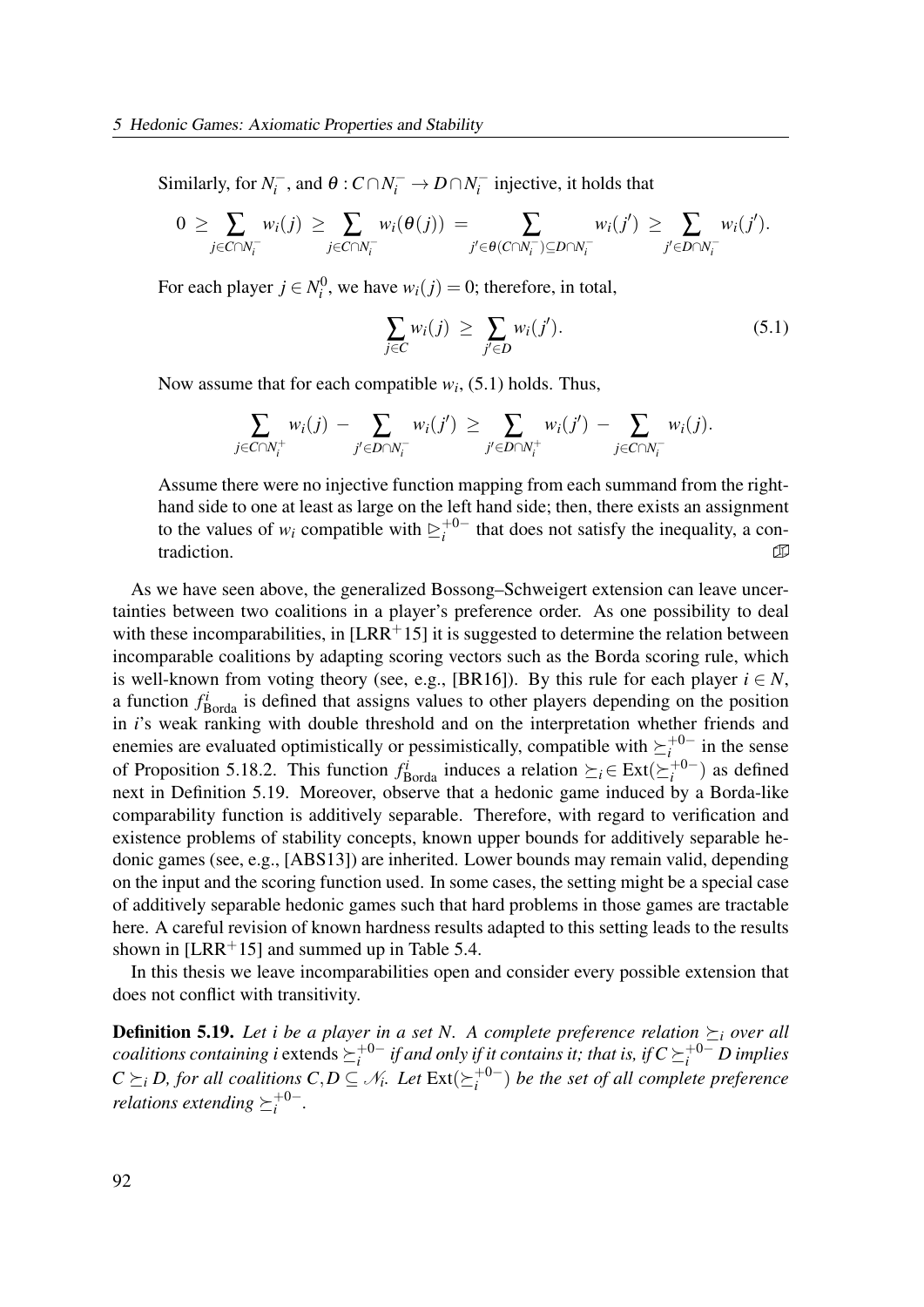|                              | <b>VERIFICATION EXISTENCE</b> |                                                                                                                                                            |
|------------------------------|-------------------------------|------------------------------------------------------------------------------------------------------------------------------------------------------------|
| perfection, ind. rationality | in P                          | in P                                                                                                                                                       |
| single player deviation      | in P                          | NP-complete (sp, so) for ind. stability;                                                                                                                   |
| group deviation              | coNP-complete                 | $(sp, {so, op, p})$ for Nash stability<br>$\Sigma_2^p$ -complete (sp, {sp, p}) for core stabil-<br>ity; coNP-hard, in $\Sigma_2^p$ for str. core stability |
| Pareto optimality            | in NP                         | in P                                                                                                                                                       |

Table 5.4: Complexity results of verification and existence problems in hedonic games induced by Borda-like comparability functions [LRR<sup>+</sup>15]. In brackets the scoring function for friends and enemies is specified, from pessimistic (o) to optimistic (p) over strong (s) variants.

On this background we define games in which each player  $i$  has friends, enemies, and neutral co-players, and preferences  $\sum_{i=1}^{+0}$  $i^{+0-}$  over the former two sets such that *i*'s preference relation  $\succeq_i^{+0-}$  $i_i^{+0-}$  over coalitions can be derived by the generalized Bossong–Schweigert extension and completed by all possible extensions  $\succeq_i \in \text{Ext}(\succeq_i^{+0-})$  $i^{+0-}$ ).

**Definition 5.20.** A hedonic game with ordinal preferences and thresholds<sup>2</sup> is a tuple  $H=\langle N, \unrhd_{1}^{+0-}$  $\frac{1}{1}^{+0-}, \ldots, \geq_n^{+0-}$ , where  $N = \{1, \ldots, n\}$  is a set of players, and  $\geq_i^{+0-}$  $i^{+0-}$  denotes the ordinal preferences with thresholds for player  $i \in N$  as defined in Definition 5.14.

**Example 5.21.** Let  $A = \{1,2,3\}$ ,  $\geq_1^{+0-} = (2 \rhd_1 3 \rhd 0 \rhd 0)$ ,  $\geq_2^{+0-} = (3 \rhd 0 \rhd 1)$ , and  $\geq_3^{+0-} =$  $(1 | {2} | )$ . The generalized Bossong–Schweigert orders are

$$
\{1,2,3\} \succ_1^{+0-} \{1,2\} \succ_1^{+0-} \{1,3\} \succ_1^{+0-} \{1\}
$$

for player 1,



for player 2, and for player 3

$$
{1,3} \sim_3^{+0^-} {1,2,3} \succ_3^{+0^-} {3} \sim_3^{+0^-} {2,3}.
$$

So, two preferences are already complete, and there are three complete preferences extend $ing \succeq_2^{+0-}$  $_2^{+0-}$ , one setting  $\{2\} \succ_2 \{1,2,3\}$ , another setting  $\{2\} \sim_2 \{1,2,3\}$ , and the third setting  $\{1,2,3\} \succ_2 \{2\}$ , leaving all other relations the same.

 $\overline{2}$  Note that in [LRR+15] this game is denoted by *FEN-hedonic game*, for *friends*, *enemies*, and *neutral play*ers.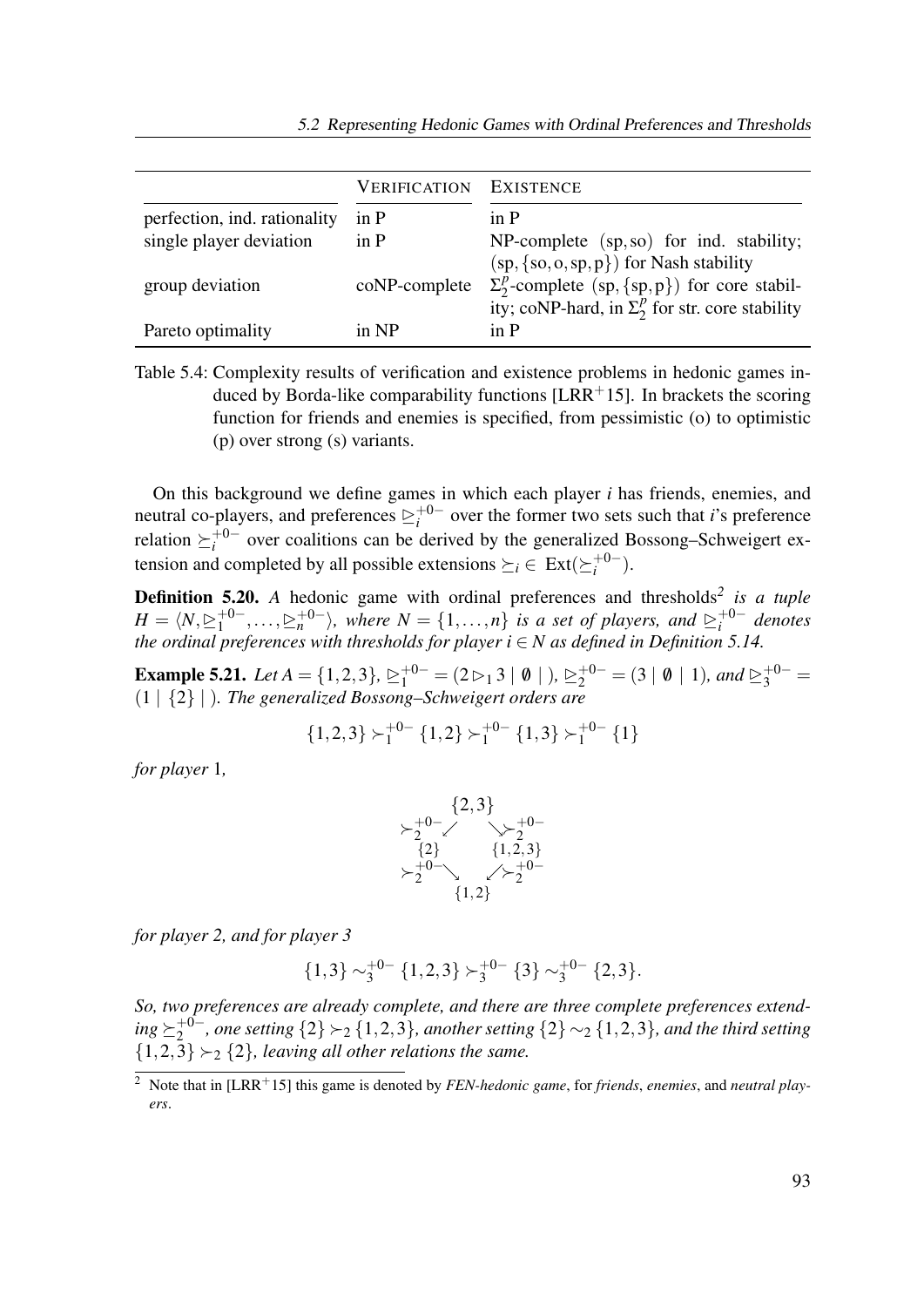The possible extensions in a hedonic game with ordinal preferences and thresholds are anonymous and symmetric. Moreover, we obtain the following properties.

Proposition 5.22. The extensions in a hedonic game with ordinal preferences and thresholds are necessarily monotonic. For each hedonic game with ordinal preferences and thresholds there exists an extension that is independent and for some one that is not.

**Proof Sketch.** If  $A \succeq_i B$  holds for each extension of a hedonic game with ordinal preferences and thresholds, then  $A \succeq_i^{+0^-} B$ . By definition there exist two injective functions  $\sigma: B \cap N_i^+ \to A \cap N_i^+$  $\eta_i^+$  and  $\theta : A \cap N_i^- \to B \cap N_i^$  $i^-$ . Now, if a player  $j \neq i$  ascends in *i*'s ranking, it holds for each  $k \in N \setminus \{i, j\}$  with  $j \trianglerighteq_i k$ , that  $j \trianglerighteq_i^{+0-j}$  $i^{+0-}$  *k* in the new weak ranking with double threshold  $\succeq_i^{+0-\prime}$  $i_i^{+0-i}$ , and there exists an  $\ell \in N \setminus \{i, j\}$  with  $\ell \geq i j$  and  $j \geq i_0^{+0-i}$  $i^{+0-'} k.$ Since *j* is in A but not in B, the following cases can occur: Player *j* is added to the image set of  $\sigma$ , then the function remains injective. Player *j* is already in the image of  $\sigma$ , then if  $j = \sigma(y) \triangleright_i^{+0-} y$ , for some  $y \in B \cap N_i^+$ , it still holds that  $\sigma(y) \triangleright_i^{+0-'} y$  (and  $i$  y, for some  $y \in D \cap N_i$ , it sum holds that  $\mathcal{O}(y) \nvdash i$  $\sim_i^{+0-} \implies \geq_i^{+0-'}$ <sup>+0-'</sup>). Player *j* is in the domain of  $\theta$ , then if  $j \triangleright_i^{+0-}$  $i^{+0-} \theta(j)$ , then it still holds that  $j \triangleright_i^{+0-j}$  $e_i^{+0-'}\theta(j)$  (and  $\sim_i^{+0-} \implies \ge_i^{+0-'}$  $i^{+0-}$ ). Player *j* is removed from the domain of  $\theta$ , then the function remains injective. Therefore,  $A \succ_i^{+0-} B$  implies  $A \succ_i^{+0-'} B$ , and  $A \sim_i^{+0-} B$ implies  $A \succeq_i^{+0-'} B$ . Which means that for all extensions the relation maintains or even increases.

An extension of a hedonic game with ordinal preferences and thresholds is not necessarily independent. Consider the generalized Bossong–Schweigert extension of player 1's preference in Example 5.17. The relation between coalitions  $\{1\}$  and  $\{1,3,5\}$  and that between  $\{1,2\}$  and  $\{1,2,3,5\}$  is open. They can be dissolved differently in an extension violating independence. On the other hand all these indifferences can be dissolved in a way that the extension is independent: Define for each player *i* a function  $w_i : N \to \mathbb{R}$  that is compatible with  $\sum_{i}^{+0-}$  $i<sup>+0-</sup>$  as defined in Proposition 5.18.2. Then, extend the preferences additively. Since this is a proper extension by this proposition, and since additively separable hedonic games satisfy independence, we have found the independent extension.  $\mathbb{D}$ 

Remark 5.23. Consider, as an example in an additively separable hedonic game, a coalition  $\{i, f, e\}$  where player i has a positive value for f, and a negative value for e. In comparison to  $\{i\}$  this coalition is preferred by player i if f has a greater absolute value than e in the additively separable representation, is considered indifferent if f and e have the same absolute value, and is less preferred otherwise. If we do not provide values but ordinal preferences and thresholds and consider f as a friend and e as an enemy of i's,  $\{i, f, e\}$ and  $\{i\}$  are incomparable from i's perspective; thus, all three scenarios are possible in an extension of a hedonic game with ordinal preferences and thresholds.

Proposition 5.24. There exists an extension of a hedonic game with ordinal preferences and thresholds that is not additive. For each additively separable hedonic game  $(N, \succ)$ , there exists a hedonic game with ordinal preferences and thresholds and an extension such that  $(N, \succeq)$  is represented.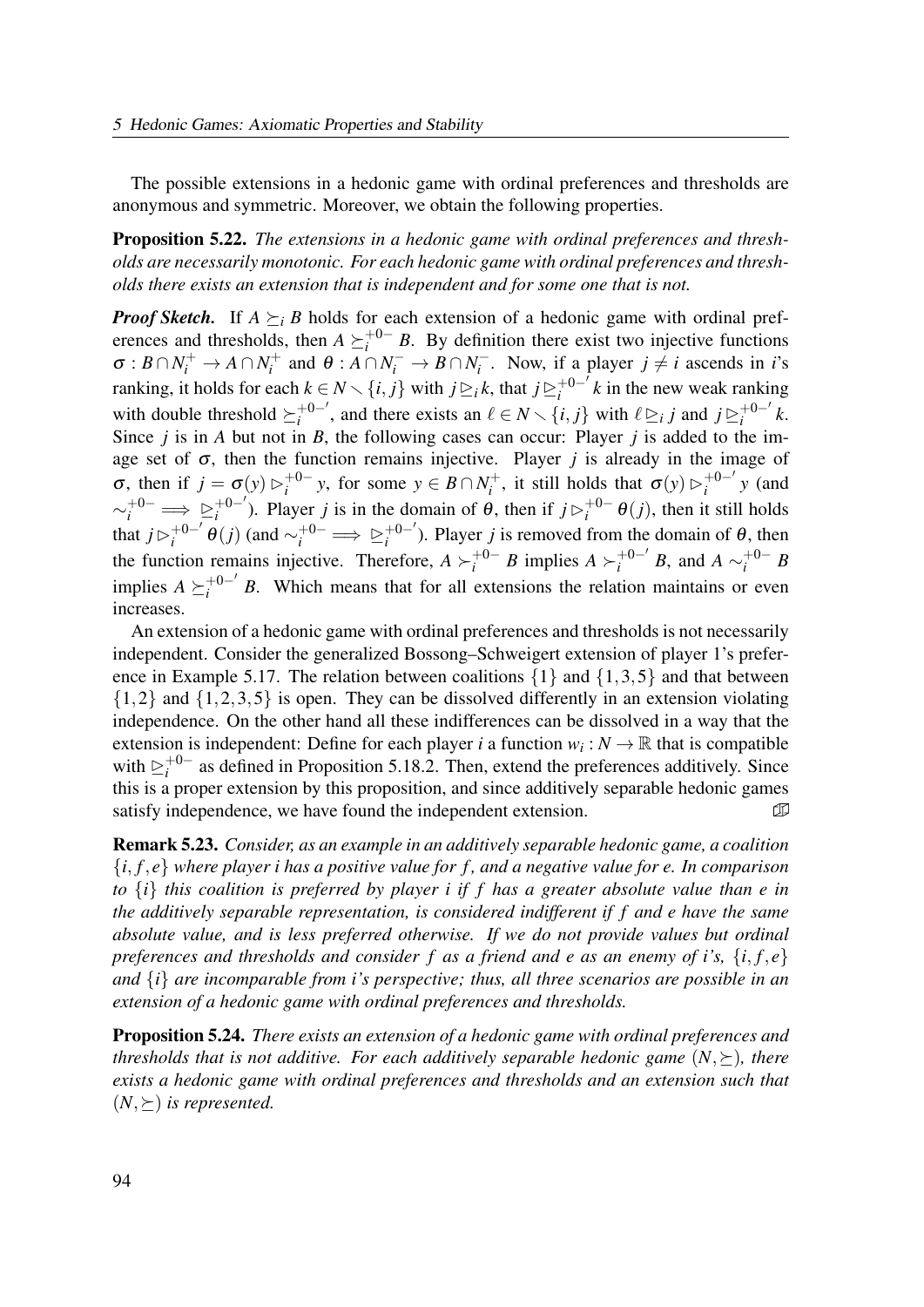*Proof.* From Proposition 5.22 we know that there exists an extension that is not independent. Since all additively separable hedonic games are independent, the first statement holds. Secondly, consider an additively separable hedonic game with a player's values  $u_i(j)$  for each player  $j \in N$  with  $u_i(i) = 0$ . Then define the weak ranking with double threshold for *i* by  $N_i^+ = \{ j \mid u_i(j) > 0 \}, N_i^0 = \emptyset, N_i^- = \{ j \mid u_i(j) < 0 \}, \text{ and } j \geq i^{0-1}$  $i^{+0-} k$  if  $u_i(j) \ge u_i(k)$ for each  $j, k \in N_i^+$  $j_i^+$  or  $j, k \in N_i^ \sum_{i}^{i-1}$ . Note that now  $u_i$  is compatible with  $\sum_{i}^{+0-1}$  $i^{+0-}$  as defined in Proposition 5.18.2. By this the characterization in this proposition the additive extension of the values is an equivalent to a proper extension of the just constructed hedonic game with ordinal preferences and thresholds.  $\Box$ 

Consequently, we obtain the following corollary that distinguishes hedonic games with ordinal preferences and thresholds from the representations it is based on.

Corollary 5.25. There exists an extension of a hedonic game with ordinal preferences and thresholds that cannot be represented as a friend-oriented hedonic game or by  $W$ preferences.

In order to study the existence and verification of stability concepts as defined in Section 2.3.2, we define the notions of possible and necessary stability.

**Definition 5.26.** Let  $\gamma$  be a stability concept for hedonic games,  $\langle N, \geq_1^{+0-}$  $\vert 1^{+0-}, \ldots, \geq_n^{+0-} \rangle$  be a hedonic game with ordinal preferences and thresholds, and  $\Gamma$  be a coalition structure.  $Γ$  satisfies possible  $γ$  if and only if there exists a profile  $\langle \succeq_1,\ldots,\succeq_n\rangle \in \times_{i=1}^n \text{Ext}(\succeq_i^{+0-})$  $i^{+0-}$ such that  $\Gamma$  satisfies  $\gamma$  in  $\langle N, \succeq_1,\ldots,\succeq_n \rangle$ .  $\Gamma$  satisfies necessary  $\gamma$  if and only if for each  $\langle \succeq_1,\ldots,\succeq_n \rangle \in X_{i=1}^n \text{Ext}(\succeq_i^{+0-})$  $i^{+0-}$ ),  $\Gamma$  satisfies  $\gamma$  in  $\langle N, \succeq_1, \ldots, \succeq_n \rangle$ .

**Observation 5.27.** A possibly perfect coalition structure in a hedonic game with ordinal preferences and thresholds is always necessarily perfect. It may, however, be non-unique due to neutral players. Furthermore, note that there always exists a necessarily individual rational coalition structure (namely, the coalition structure where every agent is alone) and there always certainly exists a Pareto-optimal coalition structure (perhaps a different one for different extensions).

Proposition 5.28. Consider a hedonic game with ordinal preferences and thresholds  $\langle N, \geq_1^{+0-}$  $\vert 1^{+0-}, \ldots, \geq n^{+0-} \rangle.$ 

- 1. A coalition structure  $\Gamma$  is (necessarily and possibly) perfect if and only if for each player i,  $N_i^+ \subseteq \Gamma(i)$  and  $N_i^- \cap \Gamma(i) = \emptyset$ .
- 2. A coalition structure  $\Gamma$  is possibly individually rational if and only if for each  $i \in N$ ,  $\Gamma(i)$  contains at least a friend of *i*'s or only neutral agents.
- 3. A coalition structure  $\Gamma$  is necessarily individually rational if and only if for each  $i \in N$ ,  $\Gamma(i)$  does not contain any enemies of *i*'s.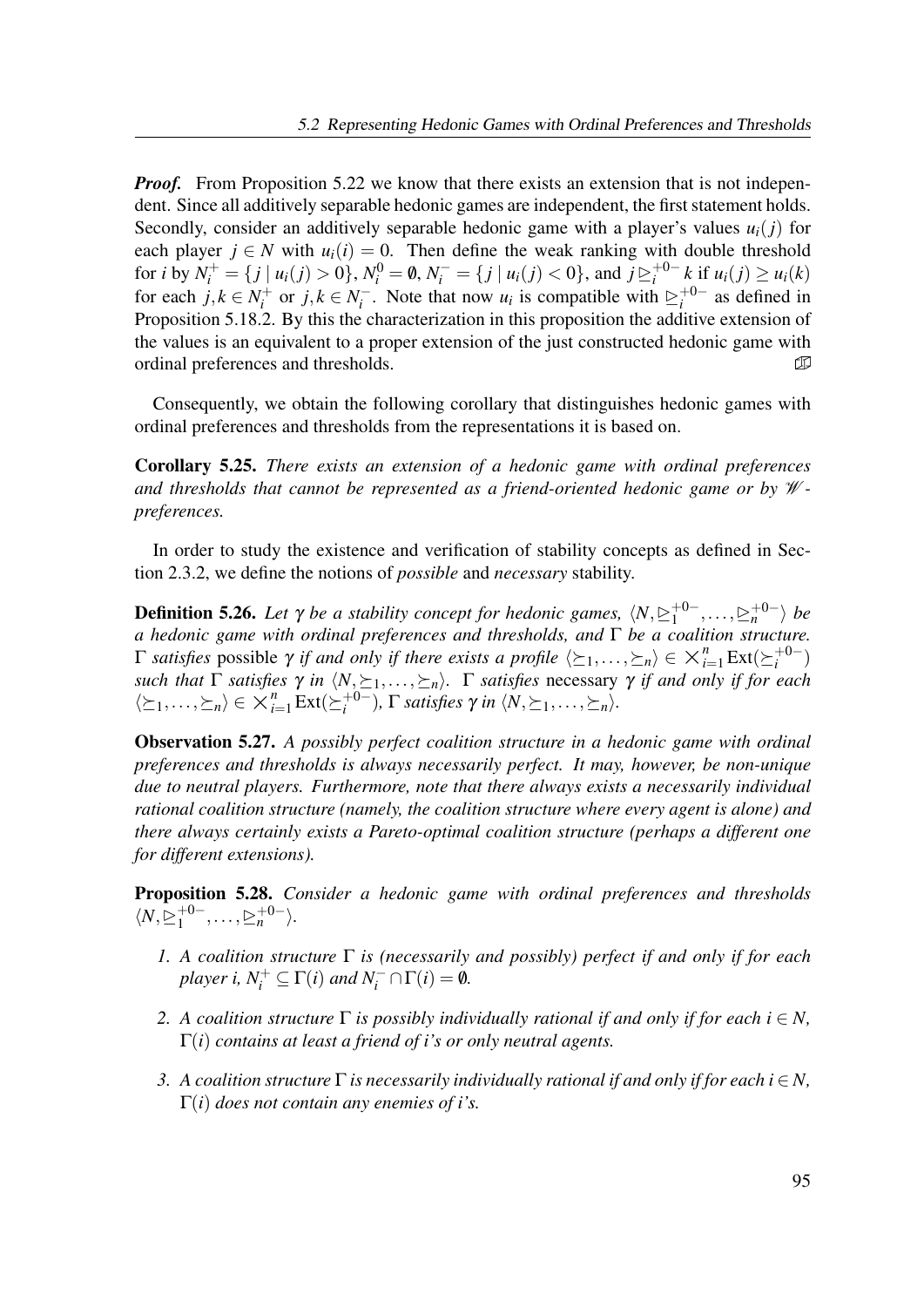- 4. A coalition structure  $\Gamma$  is necessarily individually stable if and only if it is necessarily individually rational and no player i can join a coalition that she would possibly prefer and the members of which do not see her as an enemy.
- 5. A coalition structure  $\Gamma$  is necessarily contractually individually stable if and only if it is necessarily individually rational, no player i can join a coalition that she would possibly prefer and the members of which do not see her as an enemy, and at the same time no *j* in  $\Gamma(i)$  considers *i* as a friend.
- **Proof.** 1. A coalition structure is perfect if and only if each player is in one of her favourite coalitions, that is, each player is together with all her friends and no enemies.
	- 2. For each  $i \in N$ , i necessarily prefers  $\{i\}$  to  $\Gamma(i)$  if and only if  $\Gamma(i)$  contains no friend and at least one enemy of i's.
	- 3. For each  $i \in N$ , i possibly prefers  $\{i\}$  to  $\Gamma(i)$  if and only if  $\Gamma(i)$  contains an enemy of  $i$ 's.
	- 4. Note that a player j possibly prefers a coalition C to  $C \cup \{i\}$  if and only if j necessarily prefers C to  $C \cup \{i\}$  if and only if i is an enemy of j's. Assume that  $\Gamma$  is necessarily individually stable. Then, for each  $i \in N$ , if i prefers to move to another (possibly empty) coalition C in  $\Gamma$ , there is a player in C that prefers player i not being in the coalition. If C is empty, there is no such player, thus,  $\Gamma$  has to be individually rational. Hence, C is non-empty and there has to be a player in C that sees i as an enemy. Now assume that  $\Gamma$  is not individually stable, that is, there is a player i and a coalition  $C \in \Gamma \cup \{0\}$  such that i prefers  $C \cup \{i\}$  to  $\Gamma(i)$  and, for each  $j \in C$ ,  $C \cup \{i\} \succeq_{i} C$ . If  $C = \emptyset$ , then  $\Gamma$  is not individually rational. Otherwise, each j does not see i as an enemy.
	- 5. Additionally to the conditions of individual stability, contractually individual stability is violated if every member of  $\Gamma(i)$  agrees to i's departure, which is the case if and only if no *j* in  $\Gamma(i)$  considers *i* as a friend.  $\Box$

Observe the following relations between possible and necessary stability concepts (see Figure 2.2 for a comparison to the general case).

**Observation 5.29.** If there exists a necessarily strictly popular coalition structure, it is unique, whereas there can be more than one possibly strictly popular coalition structure. If there exists a necessarily strictly popular coalition structure, it is necessarily Pareto optimal. If there exist possibly strictly popular coalition structures, each of them is possibly Pareto-optimal. A necessarily strictly popular coalition structure does not need to be possibly individually rational. Even if the possible core is non-empty, a necessarily strictly popular coalition structure does not need to be possibly core-stable. The same holds for the concepts of Nash stability, individual stability, contractual individual stability, and strict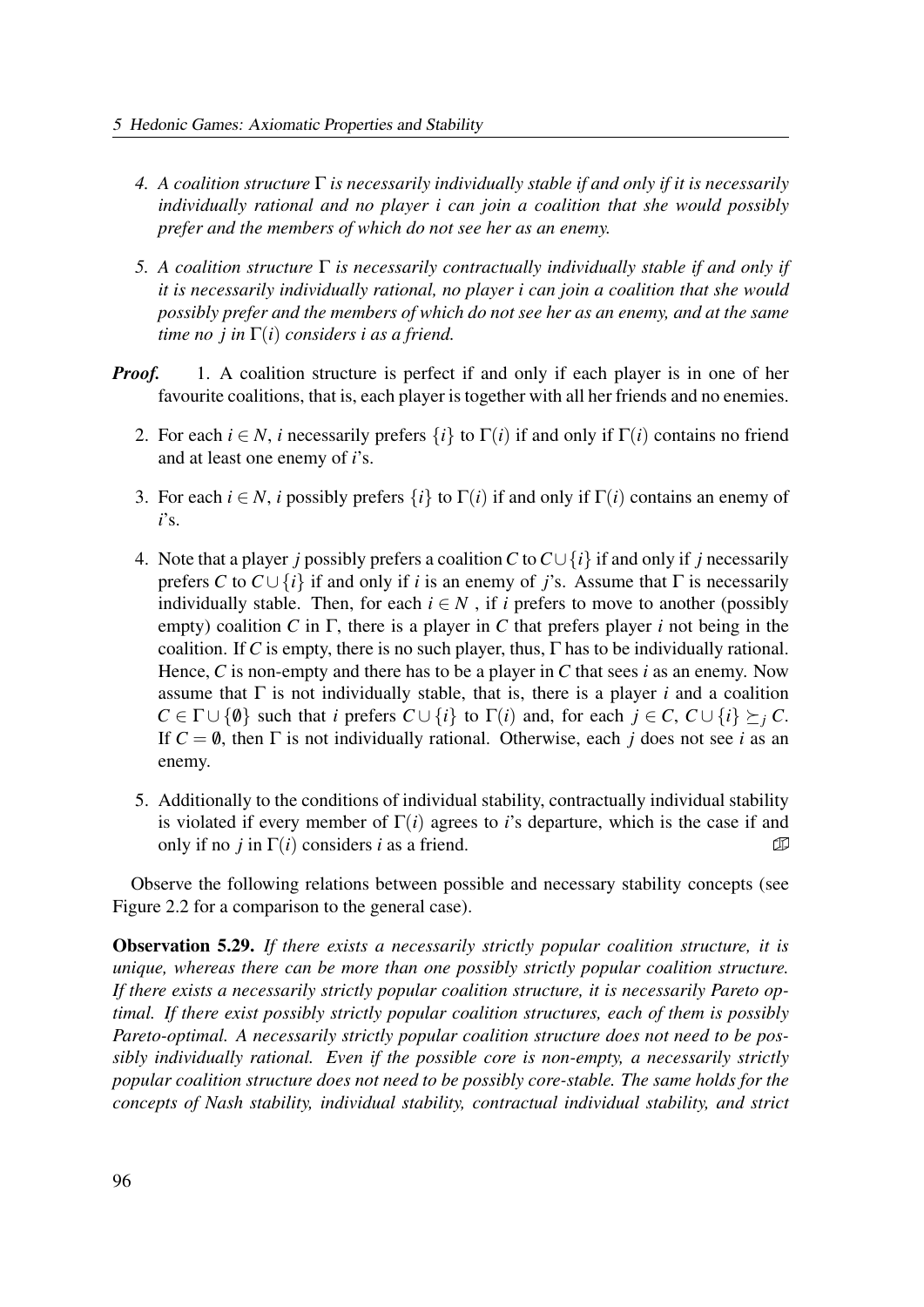core stability. If there exists a unique perfect partition, it is necessarily the unique necessarily strictly popular coalition structure.

Example 5.30. Consider the hedonic game with ordinal preferences and thresholds from Example 5.21. Observe that there does not exist a (possibly) perfect coalition structure. While  $\{\{1,2,3\}\}\$ is possibly Nash-stable, there does not exist a necessarily Nash-stable coalition structure, as in each of five cases, player 1 or player 2, at least possibly, wants to move to another coalition. Coalition structure  $\{\{1,2,3\}\}\$  is possibly individually rational, but not necessarily due to player 2;  $\{\{1,2\},\{3\}\}\$ is not possibly individually rational; the other three coalition structures are necessarily individual rational.

For  $\{\{1,3\},\{2\}\}\$ it holds that player 2 possibly wants to move to  $\{1,3\}$  and 1 and 3 do not see 2 as an enemy, thus necessary individual stability is not satisfied. Also, since in  ${2}$  there is no other player who considers 2 a friend, contractually individual stability is not satisfied either. Observe that this coalition structure is, however, possibly individually stable.

Coalition structure  $\{\{1\},\{2,3\}\}\$ is not necessarily individually stable, as player 3 wants to move to  $\{1,3\}$  where 1 welcomes him. Player 2, however, considers 3 a friend, thus, as 2 does not want to move, and 1 is considered an enemy by 2 when moving to  $\{2,3\}$ , this coalition structure is necessarily contractually individually stable.

We are interested in axiomatic properties and characterizations of stability concepts in hedonic games with ordinal preferences and thresholds. However, for some concepts no general statements can be made as to whether there exists a coalition structure satisfying a stability concept  $\gamma$  (possibly or necessarily). In these cases we ask how hard it is to decide whether for a given hedonic game with ordinal preferences and thresholds, a given coalition structure possibly or necessarily satisfies  $\gamma$ , and to decide whether there exists a coalition structure in a given hedonic game with ordinal preferences and thresholds that possibly or necessarily satisfies γ.

Here, we redefine the verification and existence problems of stable coalition structures to the notions of possible and necessary verification and existence. Again, let  $\gamma$  be one of the previously defined stability concepts for hedonic games.

| POSSIBLE $\gamma$ VERIFICATION  |                                                                                                |  |  |  |  |  |  |  |  |
|---------------------------------|------------------------------------------------------------------------------------------------|--|--|--|--|--|--|--|--|
| Given:                          | A hedonic game with ordinal preferences and thresholds and a coalition<br>structure $\Gamma$ . |  |  |  |  |  |  |  |  |
| <i>Ouestion:</i>                | Does $\Gamma$ satisfy possible $\gamma$ ?                                                      |  |  |  |  |  |  |  |  |
|                                 |                                                                                                |  |  |  |  |  |  |  |  |
| NECESSARY $\gamma$ VERIFICATION |                                                                                                |  |  |  |  |  |  |  |  |
| Given:                          | A hedonic game with ordinal preferences and thresholds and a coalition<br>structure $\Gamma$ . |  |  |  |  |  |  |  |  |
| <i>Ouestion:</i>                | Does $\Gamma$ satisfy necessary $\gamma$ ?                                                     |  |  |  |  |  |  |  |  |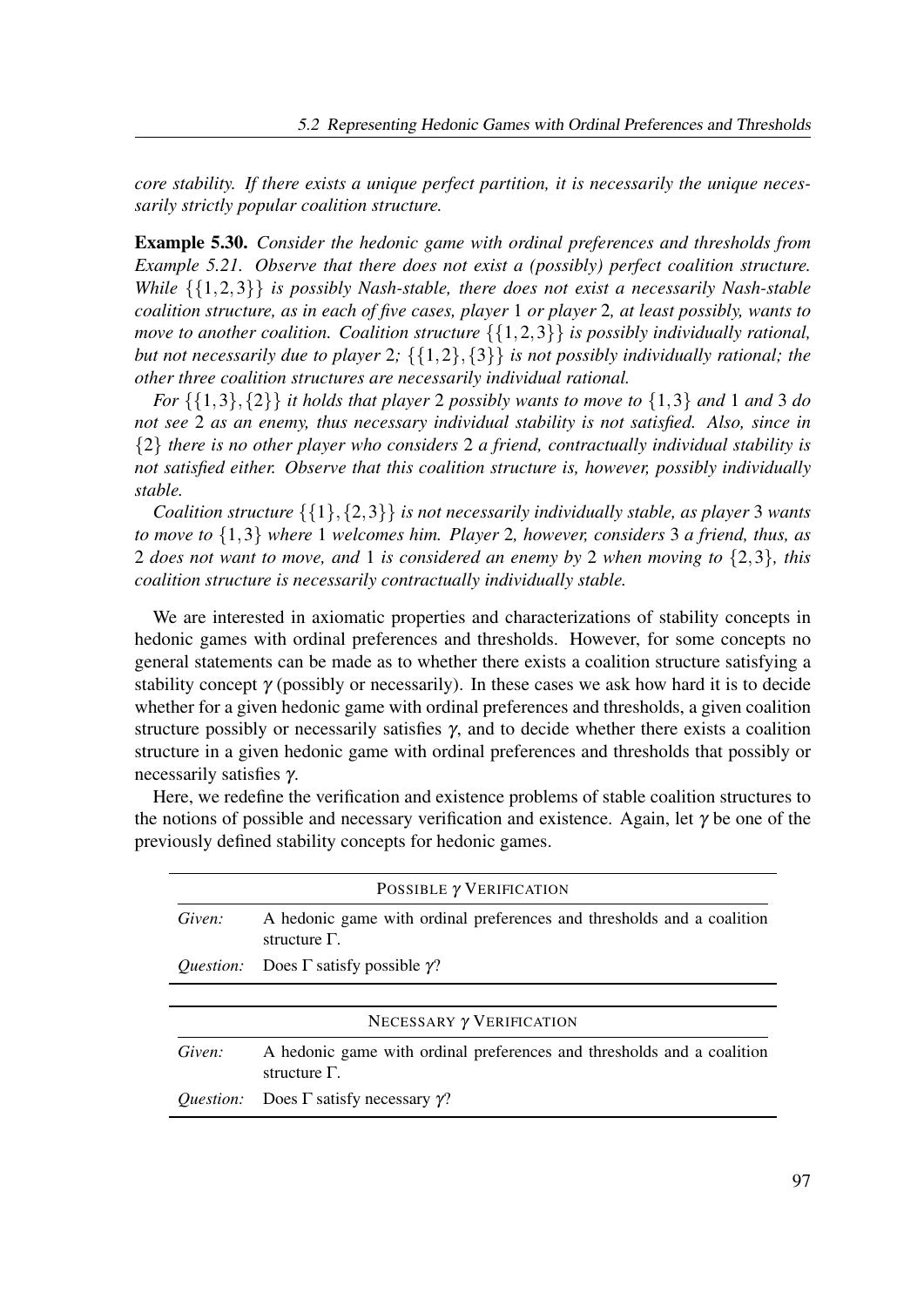For example, POSSIBLE CORE STABILITY VERIFICATION thus asks the following: Given a hedonic game with ordinal preferences and thresholds and a coalition structure Γ, is  $\Gamma$  possibly core-stable, or equivalently, is  $\Gamma$  not necessarily blocked by a coalition? In detail that is, does there *exist* a profile of preferences extending the generalized Bossong– Schweigert extension such that each coalition does not block Γ? Contrarily, NECESSARY CORE STABILITY VERIFICATION asks for an equal instance, is Γ necessarily core-stable, that is, is  $\Gamma$  not possibly blocked by any coalition? In detail we have, for each profile of preferences extending the generalized Bossong–Schweigert extension, does each coalition not block  $\Gamma$ ? Due to the quantifier characterization (Lemma 2.2) the former problem belongs to  $\Sigma_2^p$  $2<sub>2</sub>$ , while the latter belongs to coNP, since two universal quantifiers can be combined to one nondeterministic path.

Note that two interpretations of necessary existence can be distinguished, the first one asking whether there always exists a coalition structure that satisfies  $\gamma$ , while the second one is asking whether a particular coalition structure necessarily satisfies γ. Intuitively this distinction makes sense, since in the first case the setting might provide a central authority with partial knowledge of the agents' preferences and requires the knowledge that whatever the possible preferences are, there is always some coalition structure satisfying  $\gamma$ ; in the second case, the choice of coalition structure is independent of the agents' possible preferences.

| CERTAIN $\gamma$ EXISTENCE |                                                                                                                                                                                                                                      |  |  |  |  |  |  |  |  |  |
|----------------------------|--------------------------------------------------------------------------------------------------------------------------------------------------------------------------------------------------------------------------------------|--|--|--|--|--|--|--|--|--|
| Given:                     | A game in the representation with ordinal preferences and thresholds.                                                                                                                                                                |  |  |  |  |  |  |  |  |  |
| Question:                  | Is there necessarily a coalition structure satisfying $\gamma$ , that is, for all profiles<br>of preferences extending the generalized Bossong–Schweigert extension,<br>does there exist a coalition structure satisfying $\gamma$ ? |  |  |  |  |  |  |  |  |  |
|                            |                                                                                                                                                                                                                                      |  |  |  |  |  |  |  |  |  |
|                            | NECESSARY $\gamma$ EXISTENCE                                                                                                                                                                                                         |  |  |  |  |  |  |  |  |  |
| Given:                     | A game in the representation with ordinal preferences and thresholds.                                                                                                                                                                |  |  |  |  |  |  |  |  |  |
| <i><u>Ouestion:</u></i>    | Is there a necessarily $\gamma$ coalition structure, that is, is there a coalition struc-<br>ture that satisfies $\gamma$ in all profiles of preferences extending the generalized<br>Bossong–Schweigert extension?                  |  |  |  |  |  |  |  |  |  |

Note that an instance for the first problem is also one for the latter one; however, no generalizations about a dependence in complexity can be made.

**Example 5.31.** For example, consider the following game with three players,  $A = \{1,2,3\}$ , with  $\sum_{1}^{+0-} = (2 \mid \{3\} \mid)$ ,  $\sum_{2}^{+0-} = (1 \mid \{3\} \mid)$ , and  $\sum_{3}^{+0-} = (1 \mid \emptyset \mid 2)$ . We obtain the following generalized Bossong–Schweigert orders:  $\{1,2\} \sim_1^{+0-1}$  $_{1}^{+0-}$   $\{1,2,3\}$   $\succ_{1}^{+0-}$  $_{1}^{+0-}$  {1}  $\sim_1^{+0-}$ 1  $\{1,3\},\{1,2\} \sim_2^{+0-}$  $_{2}^{+0-}$  {1,2,3}  $\succ_{2}^{+0-}$  $_2^{+0-}$   $\{2\}$   $\sim_2^{+0-}$  $_{2}^{+0-}$  {2,3}, and {1,3}  $\succ_{3}^{+0-}$  $_{3}^{+0-}$   $\{3\}$   $\succ_{3}^{+0-}$  $j_3^{+0-}$   $\{2,3\}$  and  ${1,3} \succ_3^{+0-}$  $_{3}^{+0-}$  {1,2,3}  $\succ_{3}^{+0-}$  $_{3}^{+0-}$  {2,3}, while 3 is undecided between {3} and {1,2,3}. Any coalition structure in which players 1 and 2 are not in the same coalition cannot possibly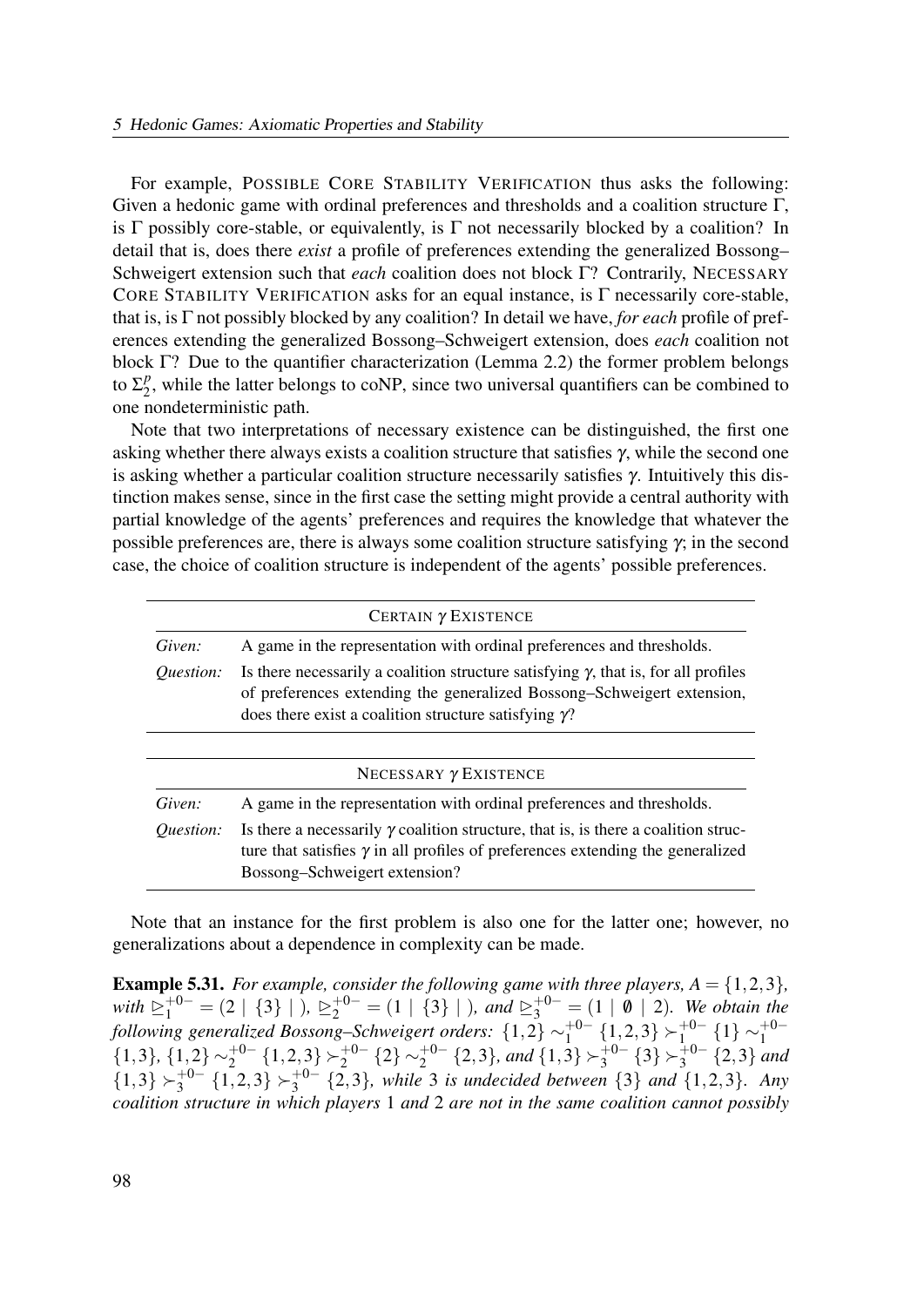be Nash-stable. On the one hand,  $\{\{1,2\},\{3\}\}\$ is Nash-stable if and only if an extension provides  $\{3\} \succeq_3 \{1,2,3\}$ . On the other hand,  $\{\{1,2,3\}\}$  is Nash-stable if and only if  ${1,2,3} \succeq_3 {3}$  in an extension. Thus, for every extension, there certainly exists a Nashstable coalition structure. However, there is no necessarily Nash-stable coalition structure.

Here, we focus on the second interpretation. Possible existence is unambiguous, asking whether there is some coalition structure satisfying  $\gamma$  for some extension.

| POSSIBLE $\gamma$ EXISTENCE |                                                                                    |  |  |  |  |  |  |  |
|-----------------------------|------------------------------------------------------------------------------------|--|--|--|--|--|--|--|
| Given:                      | A game in the representation with ordinal preferences and thresholds.              |  |  |  |  |  |  |  |
|                             | <i>Question:</i> Is there a coalition structure that satisfies possible $\gamma$ ? |  |  |  |  |  |  |  |

For example, CERTAIN CORE STABILITY EXISTENCE asks: Is there necessarily a corestable coalition structure, that is, *for all* profiles of preferences extending the generalized Bossong–Schweigert extension, does there *exist* a coalition structure that is not blocked by any coalition?

NECESSARY CORE STABILITY EXISTENCE asks: Is there a necessarily core-stable coalition structure, that is, does there *exist* a coalition structure  $\Gamma$  such that for each profile of preferences extending the generalized Bossong–Schweigert extension,  $\Gamma$  is not blocked by any coalition?

POSSIBLE CORE STABILITY EXISTENCE asks: Is there a possibly core-stable coalition structure, that is, does there exist a profile of preferences extending the generalized Bossong–Schweigert extension and does there exist a coalition structure that is not blocked by any coalition? Due the structure of quantifiers, the first problem belongs to  $\Pi_3^p$  $\frac{p}{3}$ , while the latter two problems belong to  $\Sigma_2^p$  $\frac{p}{2}$  (see Lemma 2.2).

## 5.2.1 Complexity of Possible and Necessary Stability

Computational Complexity results for possible and necessary stability verification and existence are summarized in Table 5.2.

Proposition 5.32. All variants of verification and existence problems regarding perfection are in P.

*Proof.* Verification of whether a coalition structure is possibly and necessarily perfect is easy by Proposition 5.28.

Existence can be decided by, e.g., the following algorithm: Start with player 1 and let  $\Gamma(1) := \{1\} \cup N_1^+$ <sup> $t_1^+$ </sup>. Sequentially, for each  $i \in \Gamma(1)$ , add  $N_i^+$  $\int_i^+$  to  $\Gamma(1)$  until there are no further possible changes. Check whether, for each  $i \in \Gamma(1)$ ,  $N_i^-\cap \Gamma(1) = \emptyset$ . If not, output "there is no perfect coalition structure"; if so, start over with  $N \setminus \Gamma(1)$ . It might be the case that a friend cannot be added, because he is already assigned to another coalition. If he is on his own, add him anyway; otherwise, output "there is no perfect coalition structure." Continue until each player is allocated to a coalition. Then, output "there is a perfect coalition structure." Note that this algorithm works in polynomial time.  $\mathbb{D}$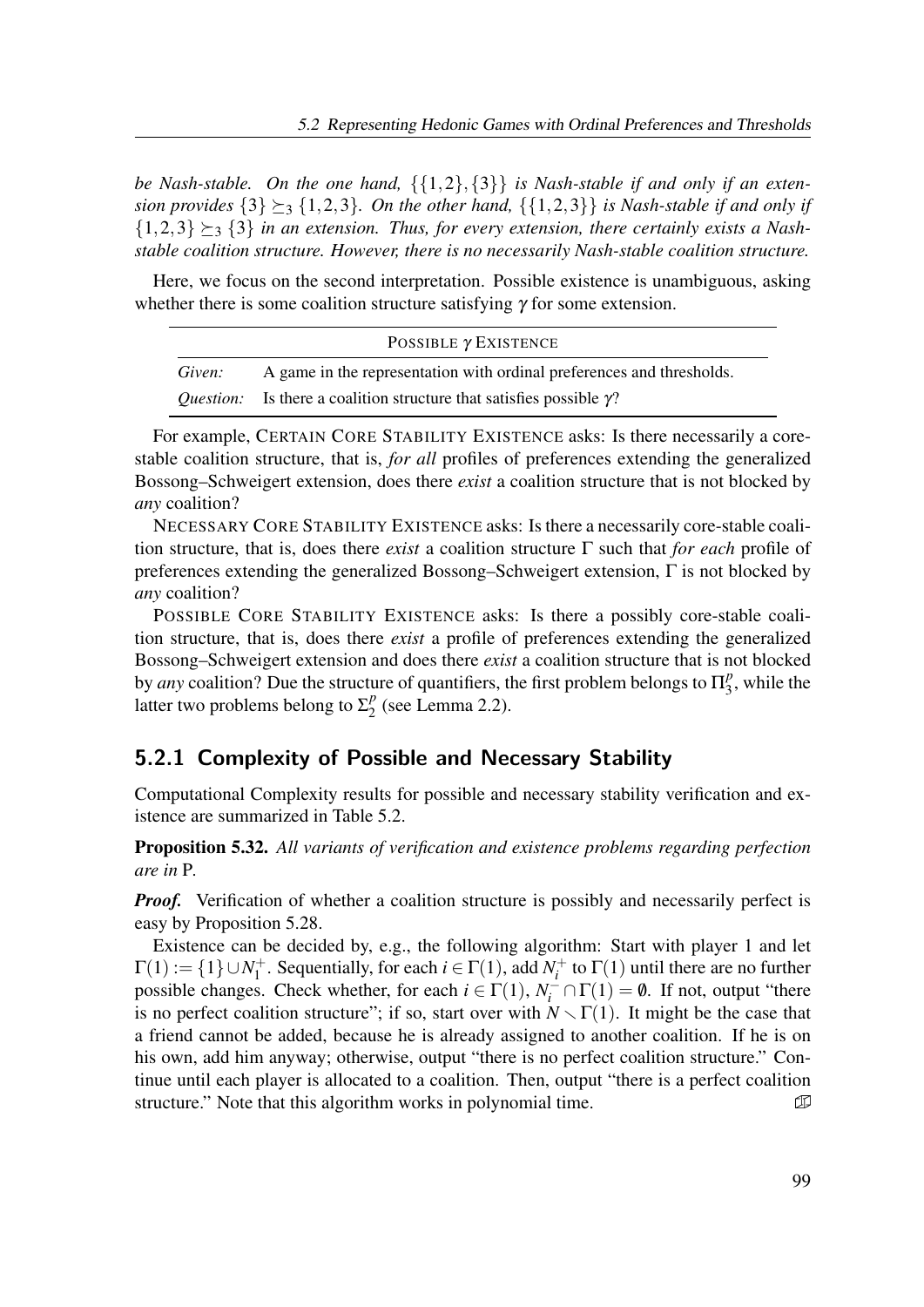All problems regarding individual rationality are in P as well by the characterizations in Proposition 5.28 and Observation 5.27.

Proposition 5.33. POSSIBLE INDIVIDUAL RATIONALITY VERIFICATION and NECES-SARY INDIVIDUAL RATIONALITY VERIFICATION are in P.

*Proof.* Given a hedonic game with ordinal preferences and thresholds and a coalition structure Γ, it can be decided whether Γ is necessarily or only possibly or not at all individually rational in polynomial time: For each  $i \in N$ , test the following cases:

- If i has an enemy and no friends in  $\Gamma(i)$ , output "Γ is not possibly individually rational";
- if *i* has both a friend and an enemy in  $\Gamma(i)$ , set a boolean value p to true.

Now, if p is true, at least one player i is undecided between  $\Gamma(i)$  and  $\{i\}$ , thus, output "Γ is possibly, but not necessarily individually rational". Otherwise, each player has only friends or neutral players in  $\Gamma(i)$ , thus, output "Γ is necessarily individually rational".  $\Box$ 

# 5.2.2 Complexity of Nash, Individual, and Contractually Individual **Stability**

Proposition 5.28 does not provide a characterization of Nash stability. Nevertheless, it can be verified in polynomial time whether a given coalition structure in a given hedonic game with ordinal preferences and thresholds is necessarily Nash-stable.

Theorem 5.34. NECESSARY NASH STABILITY VERIFICATION, NECESSARY INDIVID-UAL STABILITY VERIFICATION, and NECESSARY CONTRACTUALLY INDIVIDUAL STA-BILITY VERIFICATION, are in P.

**Proof.** Given a hedonic game with ordinal preferences and thresholds and a coalition structure Γ, verify the following steps for each  $i \in N$ : For each (of at most *n* coalitions)  $C \in \Gamma \cup \{\emptyset\}, C \neq \Gamma(i)$ , determine the relation between  $\Gamma(i)$  and  $C \cup \{i\}$ . This can be done in polynomial time by Proposition 5.18. If  $C \cup \{i\} \succ_i \Gamma(i)$ , output "Γ is not Nash-stable." If the relation is undecided, output "Γ is possibly not Nash-stable." Otherwise, if this is not true for any player or coalition in  $\Gamma \cup \{0\}$ , output "Γ is necessarily Nash-stable."

Similar algorithms work for individual and contractually individual stability. In particular, the characterizations in Proposition 5.28 can be verified in polynomial time.  $\mathbb D$ 

Note that this cannot easily be transferred to the possible variants since resolving an undecided relation might influence another relation for the same player.

Theorem 5.35. POSSIBLE NASH STABILITY EXISTENCE is NP-complete.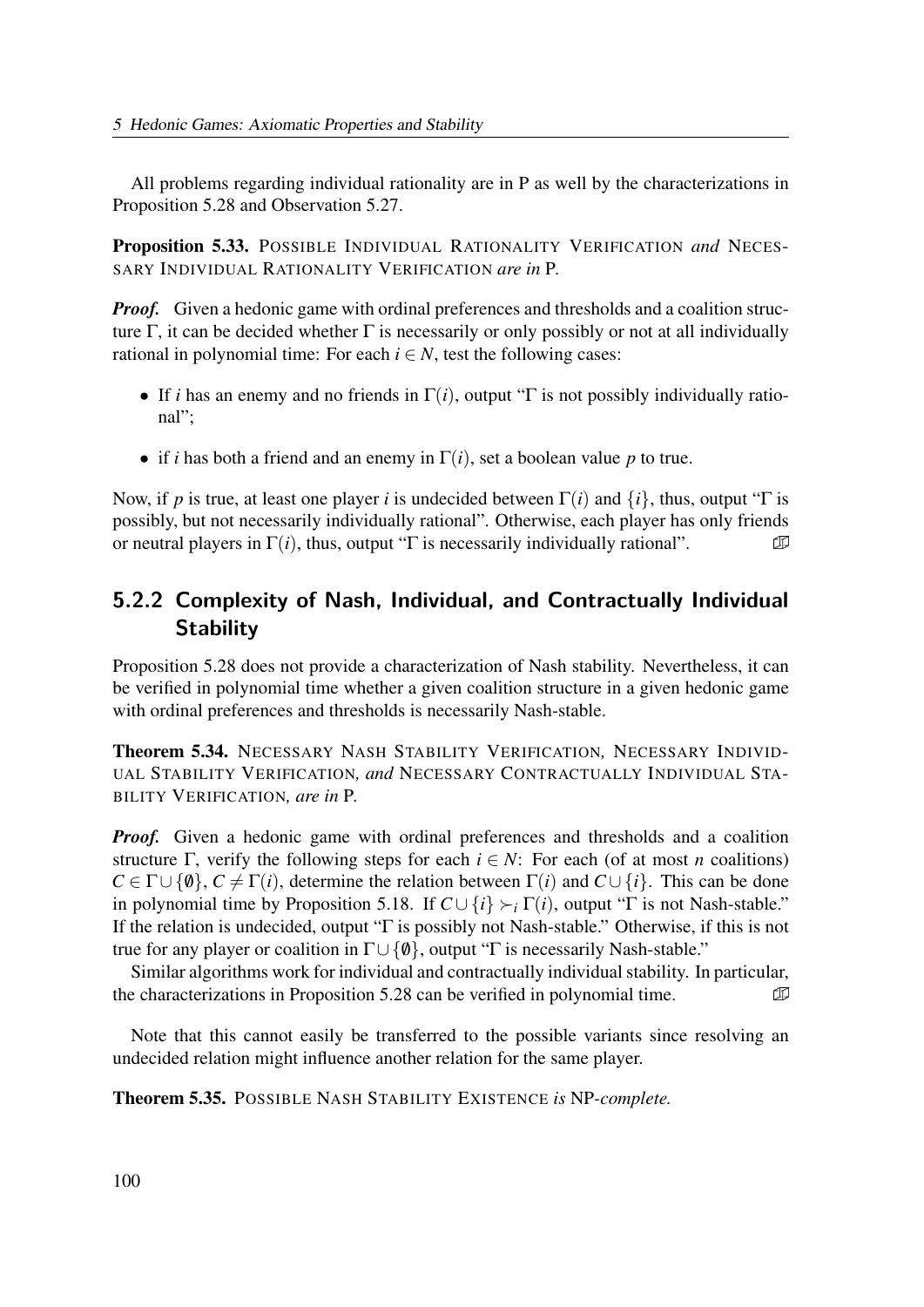**Proof.** The problem belongs to NP, since it is enough to decide whether there exist a coalition structure of N and a profile of preferences extending the generalized Bossong– Schweigert extension such that for each player  $i \in N$  and each coalition  $C \in \Gamma \cup \{0\}$ ,  $\Gamma(i) \succ_i C \cup \{i\}$ . The latter can be tested in polynomial time in  $n = ||N||$ , since there are at most *n* coalitions in  $\Gamma$  and the relation between two coalitions from a common player's perspective can be decided in polynomial time by Proposition 5.18.

NP-hardness can be shown via a polynomial-time many-one reduction from  $XC_3$ . Given a set B with 3k elements and a family  $\mathscr S$  of subsets  $S \subseteq B$  with  $||S|| = 3$ , is there an exact cover of B in  $\mathscr{S}$ , that is, is there a subset  $\mathscr{S}' \subseteq \mathscr{S}$  such that  $\bigcup_{S \in \mathscr{S}'} S = B$  and  $\|\mathscr{S}'\| = k$ ? Without loss of generality it can be assumed that  $k \ge 2$  (otherwise, we reduce to a trivial instance) and each element in B occurs at most three times in a set in  $\mathscr S$  (see Chapter 2). Given such an  $XC_3$  instance, we construct the following game. This construction is inspired by the construction of the proof that it is NP-hard to decide whether there exists a Nashstable coalition structure in an additively separable hedonic game [SD10, Theorem 3]. Here, however, several adjustments had to be made in order to guarantee necessary preferences over coalitions (see Remark 5.23). Let

$$
N = {\alpha_i | 1 \leq i \leq 3k-1} \cup {\beta_r | r \in B} \cup {\zeta_{S,\ell} | S \in \mathscr{S}, 1 \leq \ell \leq 3k-2}
$$

and let the player's preferences be defined as follows.

- $\bullet \geq_{\alpha_i}^{+0-} = (\alpha_{i+1} \mid \{\alpha_j : i \neq j \neq i+1\} \mid \{\text{other players}\}_{\sim}), \text{ for each } i, 1 \leq i \leq 3k-2,$  $\trianglerighteq_{\alpha_{3k-1}}^{+0-}= ( \begin{array}{c|c} \{\alpha_j : j \neq 3k-1\} & \{\text{other players}\}_{\sim} \end{array}),$
- $\bullet \geq^+_{R} 0^ \beta_r^{+0-} \quad = \quad (\{\alpha_i : 1 \leq i \leq 3k-1\} \sim \rhd_{\beta_r} \bigcup_{r \in S} Q_{S} \sim \rhd_{\beta_r} \{\beta_{r'} : r' \neq r\} \sim \; \mid \emptyset \mid \{\text{other}\}$ players  $\}_{\sim}$ ), for each  $r \in B$ .
- $\bullet \geq^{\text{+0-}}_{\zeta_{\alpha,\epsilon}}$  $\zeta_{\mathcal{S},\ell}^{+-}= \big( \zeta_{\mathcal{S},\ell+1} \; \big| \; \{ \zeta_{\mathcal{S},\ell'} : \ell \neq \ell' \neq \ell+1 \} \cup \{ \beta_r : r \in S \} \;\big|\; \{\text{other players}\}_\sim\big), \text{for each } \zeta_{\mathcal{S},\ell} \in \mathcal{S}, \forall \ell \in \mathcal{S} \}$  $S \in \mathscr{S}$ , and  $\ell$ ,  $1 \leq \ell \leq 3k-3$ ,  $\geq^{\pm 0-}_{\varepsilon}$  $C^{+0-}_{\zeta_{S,3k-2}}=\big(\;|\;\{\zeta_{S,\ell'}:\ell'\neq 3k-2\}\cup\{\beta_r:r\in S\}\;\big|\;\{\text{other players}\}_{\sim}\big), \text{ for each }S\in\mathscr{S},$

where  $Q_S = \{\zeta_{S,\ell} \mid 1 \leq \ell \leq 3k-2\}$  for each  $S \in \mathscr{S}$ . Moreover, let  $P_S = \{\beta_r \mid r \in S\} \cup Q_S$ . This profile can be constructed in polynomial time, since there are  $n \leq 3k+3k+3k \cdot (3k-2)$ players, and a each player's preference can be written in linear time in  $n$ . This profile is visualized in Figure  $5.7<sup>3</sup>$ 

 $\frac{3}{3}$  Note that in figures of networks we relax the distinction of player names and vertex names for the sake of readability.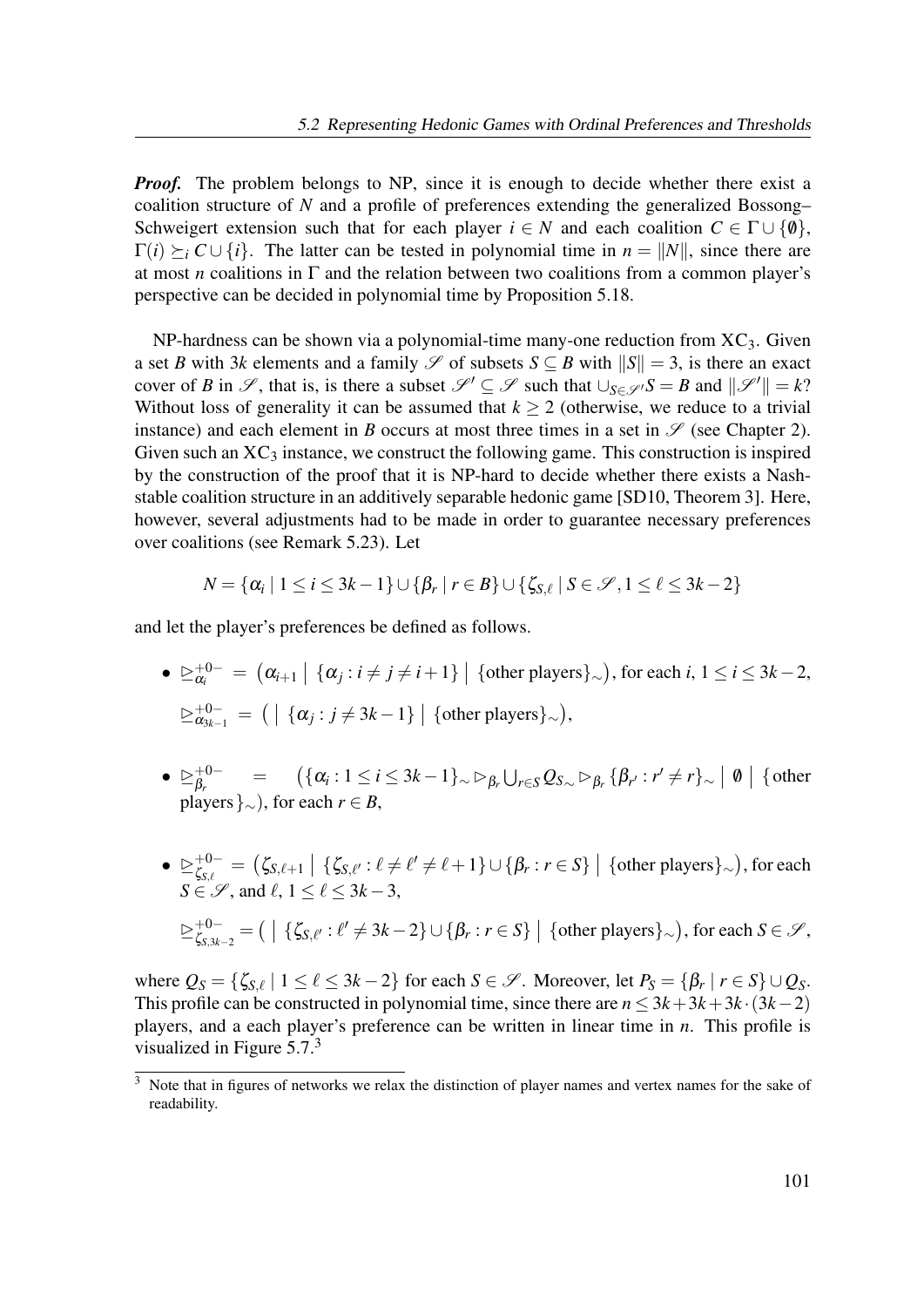

Figure 5.7: Network of friends for construction in proof of Theorem 5.35. A solid line represents a friendship-relation (with priorities if required) a dashed line stands for an at least neutral relation.

We show that  $(B,\mathscr{S})$  is a positive instance for  $XC_3$  if and only if there exists a possibly Nash-stable coalition structure in the generalized Bossong–Schweigert extension of the constructed game.

Only if: Assume there exists a solution  $\mathcal{S}'$  for  $(B, \mathcal{S})$ . Consider the coalition structure

 $\Gamma = \{ \{ \alpha_i \mid 1 \leq i \leq 3k-1 \} \} \cup \{ P_S \mid S \in \mathscr{S}' \} \cup \{ Q_S \mid S \notin \mathscr{S}' \}.$ 

No  $\alpha_i$ ,  $1 \le i \le 3k-1$ , wants to move, since all of them are in one of their favourite coalitions (all their friends, and no enemies). No  $\zeta_{S,\ell}, S \in \mathscr{S}, 1 \leq \ell \leq 3k-2$ , wants to move, since all of them are also in one of their favourite coalitions and they are indifferent between any  $\beta_r$ ,  $r \in S$ , being in the coalition or not.

Since  $P_S$  only contains friends of  $\beta_r$ 's, moving to the empty set is out of the question for β<sub>r</sub>. Moving to any  $Q_{S'}$  with  $r \notin S'$ , (or  $Q_{S'}$  with  $r \in S'$ ,  $S' \neq S$ , if such a coalition exists) would mean a loss of friends and in the first case an increase of enemies. For any  $P_{S'}$ ,  $r \notin S'$ , it holds that  $P_S \succ_{\beta_r}^{+0-}$  $\beta_r^{+0-} P_{S'} \cup \{\beta_r\}$ , since the second contains three friends  $(\beta_{r'}, \beta_{r''}, \beta_{r''}, \beta_{r''})$ and  $\beta_{r''}$ , two of which are interchangeable, and the third less liked than a friend  $\zeta_{S,1}$  in  $P_S$ . Additionally there are no enemies in  $P_S$  but in  $P_{S'} \cup \{\beta_r\}$ . Observe that, since  $\mathscr{S}'$  is an exact cover of B, there is no  $P_{S'} \in \Gamma$  with  $r \in S', S' \neq S$ .

The remaining coalition a  $\beta_r$ ,  $r \in B$ , with  $\Gamma(\beta_r) = P_S$ , might want to move to is  $C = \{ \alpha_i \mid 1 \le i \le 3k - 1 \}.$   $P_S$  and  $C \cup \{ \beta_r \}$  are incomparable for  $\beta_r$ . There are more  $(3k > 3k - 1)$  friends in  $P_S$  than in  $C \cup {\{\beta_r\}}$ , but each friend in  $C \cup {\{\beta_r\}}$  is preferred to one in  $P_S$ . A single incomparability, however, implies that there is a possible extension in which  $\beta_r$  does not prefer  $C \cup {\beta_r}$  to  $P_S$ . All in all,  $\Gamma$  is possibly Nash-stable.

If: Assume there is a possibly Nash-stable coalition structure  $\Gamma$ .  $\Gamma$  cannot contain any coalition that contains a strict subset of  $C := {\alpha_1, \ldots, \alpha_{3k-1}}$  by the following arguments.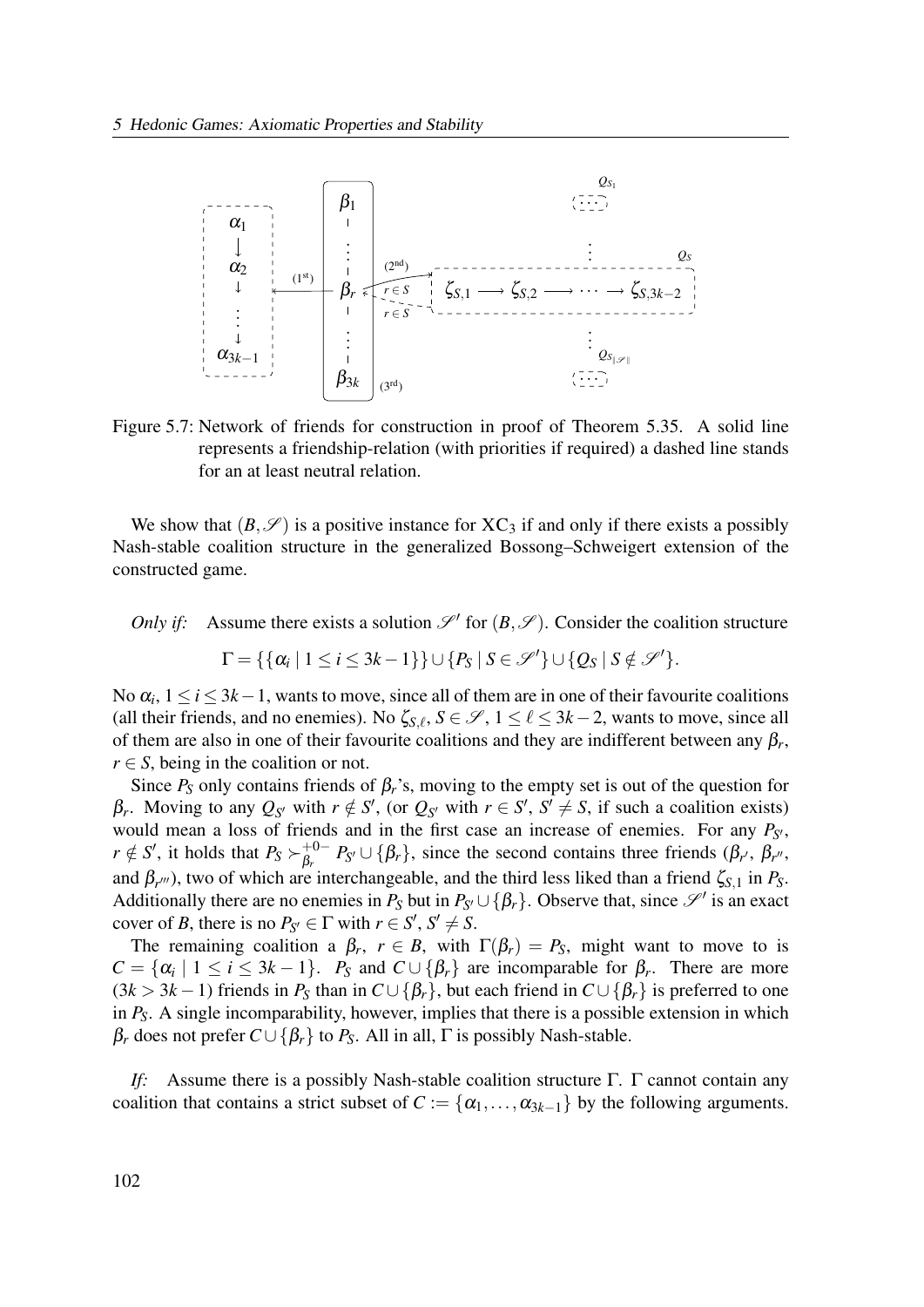As player  $\alpha_{3k-2}$ 's only friend is  $\alpha_{3k-1}$ , he will always want to move to the coalition  $\alpha_{3k-1}$  is contained in. Hence any coalition structure dividing these two players into different coalitions is not possibly Nash-stable. For the same reasons,  $\alpha_{3k-3}$  will always follow  $\alpha_{3k-2}$ and so on; thus, any coalition structure  $\Gamma'$  with  $\Gamma'(i) \neq \Gamma'(i+1)$ ,  $1 \leq i \leq 3k-2$ , is not possibly Nash-stable. Also, as soon as there is another player  $x \notin C$  in a coalition C' with  $C \cup \{x\} \subseteq C'$ , player  $\alpha_{3k-1}$  necessarily prefers being alone. Thus,  $\Gamma$  does not contain any strict superset of C. However, no player wants to deviate from C itself, as there are no enemies in this coalition, and everyone's friends. Therefore, it holds that

$$
C \in \Gamma. \tag{5.2}
$$

Analogously, all  $\zeta_{S,\ell}$ ,  $1 \leq \ell \leq 3k-2$ , have to be together in one coalition in  $\Gamma$ , separately for each  $S \in \mathscr{S}$ . More precisely, for  $S \in \mathscr{S}$ , each  $\zeta_{S,\ell}$  follows  $\zeta_{S,\ell+1}$  sequentially, for  $\ell$ ,  $3k-3 \geq \ell \geq 1$ , to a superset  $D_S$  of  $Q_S$ .  $D_S$  cannot contain any  $\zeta_{S',\ell'}$  with  $S' \neq S$ ,  $1 \leq \ell' \leq S$  $3k-2$ , nor any  $\beta_r$  with  $r \notin S$ , since  $\zeta_{S,3k-2}$  is indifferent between everything but her enemies and will deviate.

This leaves us the following combinations to consider: For each  $S \in \mathscr{S}$ ,  $\Gamma$  contains

$$
D_S = Q_S \cup R_S, \tag{5.3}
$$

where  $R_S \subseteq \{\beta_r \mid r \in S\}$ . If  $R_S$  contained one or two elements  $\beta_r$  and  $\beta_{r'}, \beta_r$  would necessarily prefer  $C \cup {\{\beta_r\}}$  to  $D_s$ , since both coalitions contain 3k – 1 friends (or  $D_s$  even less in the first case) and no enemies, and each friend in the first coalition is ranked higher than one in the latter. Hence,

$$
D_S = Q_S
$$
 or  $D_S = P_S$ .

If a  $\beta_r$  was alone with other  $\beta_{r}$ 's not in a  $P_S$ , he would be with at most 3k – 1 friends, and would rather move to  $C$  with the same number of, but higher ranked, friends. This implies that for each  $r \in B$ , there exists an  $S \in \mathscr{S}$  such that  $\Gamma(\beta_r) = P_S$ , which means that there is an exact cover of B in  $\mathscr{S}$ .

#### Theorem 5.36. NECESSARY NASH STABILITY EXISTENCE is NP-complete.

Note that the following proof as well as those in Subsection 5.2.4 cannot be found in the conference contribution [LRR+15].

**Proof.** The problem belongs to NP, since it can be verified in polynomial time in the number of players whether a nondeterministically chosen coalition structure is necessarily Nash-stable by Theorem 5.34.

NP-hardness can be shown similarly to the proof of Theorem 5.35. We add a player  $\alpha_{3k}$ and change the order of friends for each  $\beta_r$  and obtain the following game as constructed from a given XC<sub>3</sub>-instance  $(B, \mathscr{S})$  using the same denotations as previously:

$$
N = \{ \alpha_i \mid 1 \leq i \leq 3k \} \cup \{ \beta_r \mid r \in B \} \cup \{ \zeta_{S,\ell} \mid S \in \mathcal{S}, 1 \leq \ell \leq 3k - 2 \}
$$

and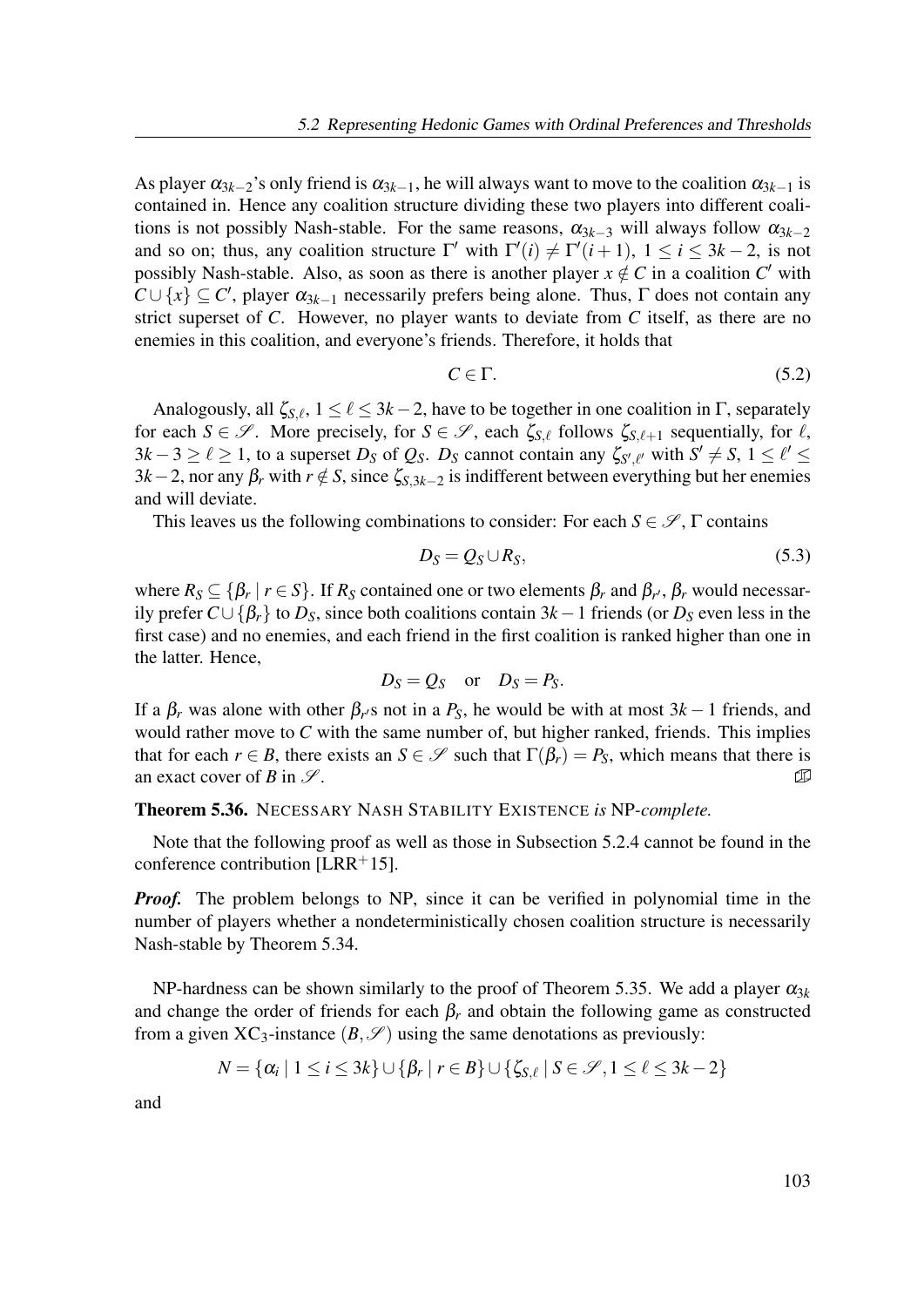- $\bullet \geq_{\alpha_i}^{+0-} = (\alpha_{i+1} \mid \{\alpha_j : i \neq j \neq i+1\} \mid \{\text{other players}\}_{\sim}), \text{ for each } i, 1 \leq i \leq 3k-1,$  $\trianglerighteq_{\alpha_{3k}}^{+0-} = ( | \{ \alpha_j : j \neq 3k \} | \{ \text{other players} \}_{\sim}),$
- $\bullet \geq_b^{+0-}$  $\beta_r^{+0-} = (\bigcup_{r \in S} Q_{S_{\sim}} \rhd_{\beta_r} {\{\beta_{r'} : r' \neq r\}}_{\sim} \rhd_{\beta_r} {\{\alpha_i : 1 \leq i \leq 3k\}}_{\sim} \mid \emptyset \rhd \{\text{other player } \emptyset\}$ ers  $\}_{\sim}$ ), for each  $r \in B$ ,
- $\bullet \geq^{\text{+0--}}_{\zeta_{\text{max}}}$  $\zeta_{\mathcal{S},\ell}^{+0-} = \big( \zeta_{\mathcal{S},\ell+1} \mid \{ \zeta_{\mathcal{S},\ell'} : \ell \neq \ell' \neq \ell+1 \} \cup \{ \beta_r : r \in S \} \mid \{\text{other players}\}_{\sim} \big) , \text{for each } \zeta_{\mathcal{S},\ell} \in \mathcal{S}, \forall \zeta_{\mathcal{S},\ell} \in \mathcal{S} \}$  $S \in \mathscr{S}$ , and  $\ell$ ,  $1 \leq \ell \leq 3k-3$ ,

$$
\geq_{\zeta_{S,3k-2}}^{+0-}=(\ \big| \ \{\zeta_{S,\ell'}:\ell'\neq 3k-2\}\cup\{\beta_r:r\in S\}\ \big| \ {\text{other players}}_{\sim}\},\ \text{for each}\ S\in\mathscr{S}.
$$

It holds that  $(B, \mathscr{S})$  is a positive XC<sub>3</sub> instance if and only if there exists a necessarily Nash-stable coalition structure in the generalized Bossong–Schweigert extension of the constructed game.

Only if: Assume,  $\mathscr{S}'$  is a solution for  $(B, \mathscr{S})$ . Let  $C := {\{\alpha_1, ..., \alpha_{3k}\}}$  and consider  $\Gamma = \{C\} \cup \{P_S \mid S \in \mathscr{S}'\} \cup \{Q_S \mid S \notin \mathscr{S}'\}.$ 

Analogously to above, it holds that no  $\alpha_i$ ,  $1 \le i \le 3k$ , and no  $\zeta_{S,\ell}$ ,  $S \in \mathscr{S}$ ,  $1 \le \ell \le k$ , wants to move. Each  $\beta_r$ ,  $r \in B$ , now necessarily prefers  $P_S$  to joining any other existing or empty coalition. Thus,  $\Gamma$  is necessarily Nash-stable.

If: Let  $\Gamma$  be a necessarily Nash-stable coalition structure. Analogously to above,  $C \in \Gamma$ (see Equation (5.2)), because of players  $\alpha_i$ ,  $1 \le i \le 3k$  and  $D_s = Q_s \cup R_s \in \Gamma$  (see Equation (5.3)), because of players  $\zeta_{S,\ell}$ ,  $S \in \mathscr{S}$ ,  $1 \leq \ell \leq k$ .  $R_S$  cannot contain one or two elements; otherwise,  $\beta_r \in R_S$  would possibly prefer moving to  $C \cup {\beta_r}$ , which would lead to a not necessarily Nash-stable Γ. Consequently,  $D_S = Q_S$  or  $D_S = P_S$ . A  $\beta_r$  outside of  $P_S$  in Γ would also imply a possible deviation to  $C \cup \{\beta_r\}$ . Thus, all  $\beta_r$ ,  $r \in B$ , are covered by disjoint  $P_S$ in Γ; hence  $\{S \mid P_S \in \Gamma\}$  is a solution for the XC<sub>3</sub> instance  $(B, \mathscr{S})$ .

Note that the same construction can be used in order to show NP-hardness for certainty of a Nash-stable coalition structure: If, there exists a  $\Gamma$  that is Nash-stable for every extension, it also holds that, for every extension, there exists a an adequate  $\Gamma$ . On the other hand, since in the proof above (now assuming that, for every extension, there exists a Nash-stable coalition structure Γ that might depend on the extension)  $C \cup {\{\beta_r\}}$  is possibly preferred by  $\beta_r$  to  $D_s$  (which, in turn, is preferred to a coalition R without any  $\zeta_{S,\ell}$ ), there exists an extension which does not allow  $D_S$  (nor R) to be in Γ. Regarding this extension,  $\Gamma(\beta_r) = P_S$ , for each  $r \in B$ ; thus, there is a solution for  $(B, \mathscr{S})$ .

Corollary 5.37. CERTAIN NASH STABILITY EXISTENCE is NP-hard.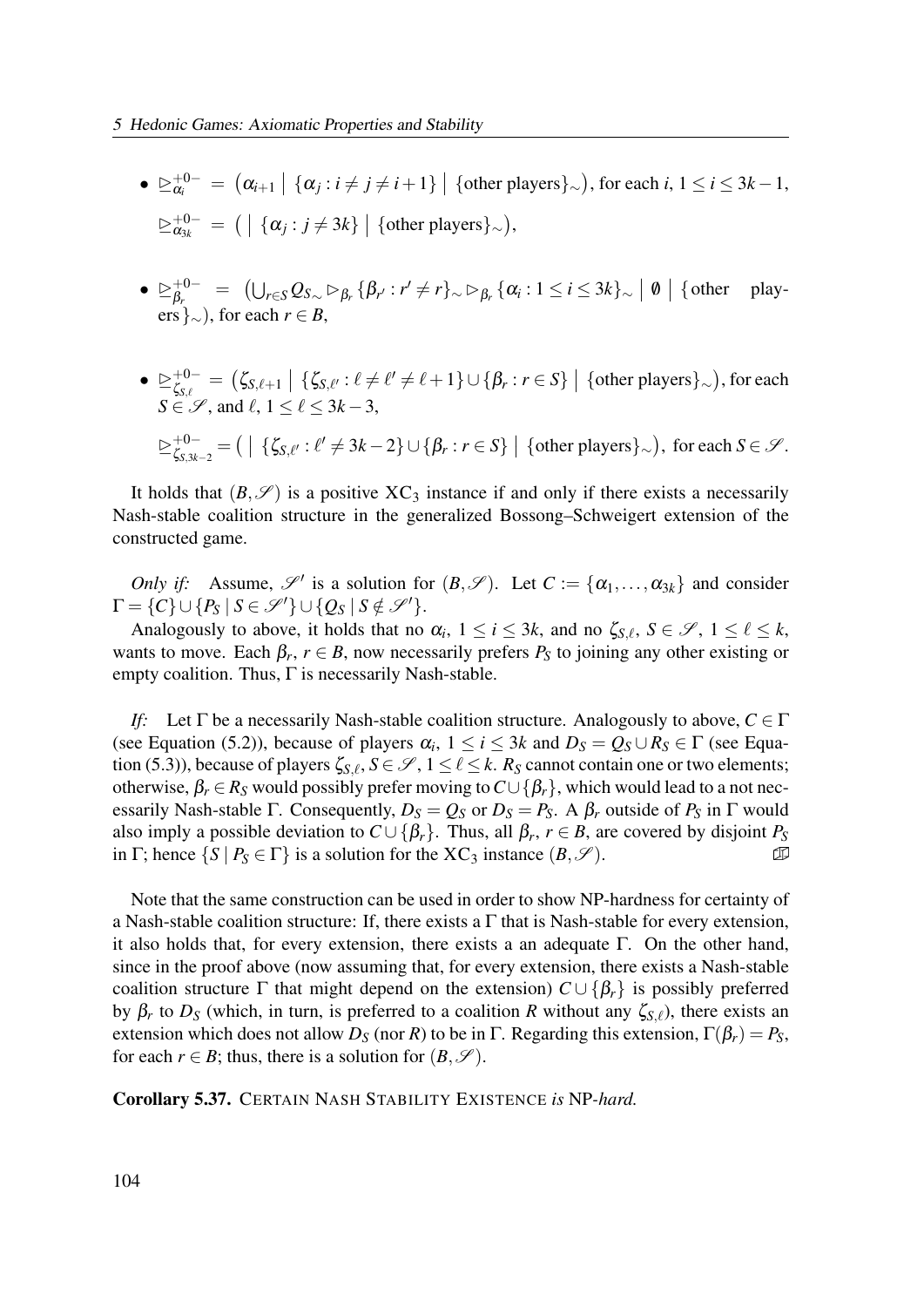## 5.2.3 Complexity of Core Stability

So far we have focused on single-player deviations. In this subsection we turn to group deviations.

Theorem 5.38. POSSIBLE CORE STABILITY VERIFICATION and POSSIBLE STRICT CORE STABILITY VERIFICATION are coNP-hard.

**Proof.** Hardness for coNP of both problems can be shown with help of the reduction from CLIQUE to the complement of the core stability verification problem in the enemy-based representation [SD07]. Note that the representation is a special case of the representation with ordinal preferences and thresholds, where there are no neutral agents and only indifferences between all friends and between all enemies in a player's preference. Furthermore, note that the enemy-based-extension [DBHS06] is a possible extension in  $\times_{i=1}^{n} Ext(\succeq_{i}^{+0-})$  $i^{+0-}$ ). While a "clique" of friends is necessarily preferred by all members to a coalition containing fewer friends or even more enemies, there is not necessarily a blocking coalition in the construction if there is no such clique (for example, there is no blocking coalition in the enemy-based extension).

# 5.2.4 Complexity of Pareto Optimality and Popularity

With techniques related to those in the proof of Theorem 5.35, we can show that the questions of whether a given coalition structure is possibly strictly popular or popular or Paretooptimal are coNP-hard, necessarily strictly popular or popular or Pareto-optimal are coNPcomplete, and it is coNP-hard to decide whether there exists a strictly popular coalition structure, for both, the possible and the necessary case.

Theorem 5.39. POSSIBLE STRICT POPULARITY VERIFICATION and POSSIBLE POPU-LARITY VERIFICATION are coNP-hard; NECESSARY STRICT POPULARITY VERIFICA-TION and NECESSARY POPULARITY VERIFICATION are coNP-complete.

*Proof.* Influenced by the previously mentioned proof [SD10, Theorem 3] and based on ideas in the proof of Theorem 5.35 we show coNP-hardness of these problems by means of a reduction from  $XC_3$  with slight variance for the four cases.

To begin with, given an  $XC_3$  instance  $(B, \mathscr{S})$ , we construct the following game:

$$
N = {\alpha_{r,i} | r \in B, 1 \leq i \leq 3k+3} \cup {\beta_r | r \in B} \cup {\zeta_{S,\ell} | S \in \mathcal{S}, 1 \leq \ell \leq 3k+1}
$$

and

 $\bullet \cong_{\alpha_{r,1}}^{+0-} = (\beta_r \sim_{\alpha_{r,1}} \{\alpha_{r,j} : j \neq 1\}_\sim \mid \emptyset \mid \{\text{other players}\}_\sim), \text{ for each } r \in B,$ 

 $\sum_{\alpha_{r,i}}^{+0-} = (\{\alpha_{r,j} : j \neq i\}_\sim | \{\beta_r\} | \{\text{other players}\}_\sim), \text{ for each } r \in B, \text{ and each } i,$  $2 \le i \le 3k+3$ ,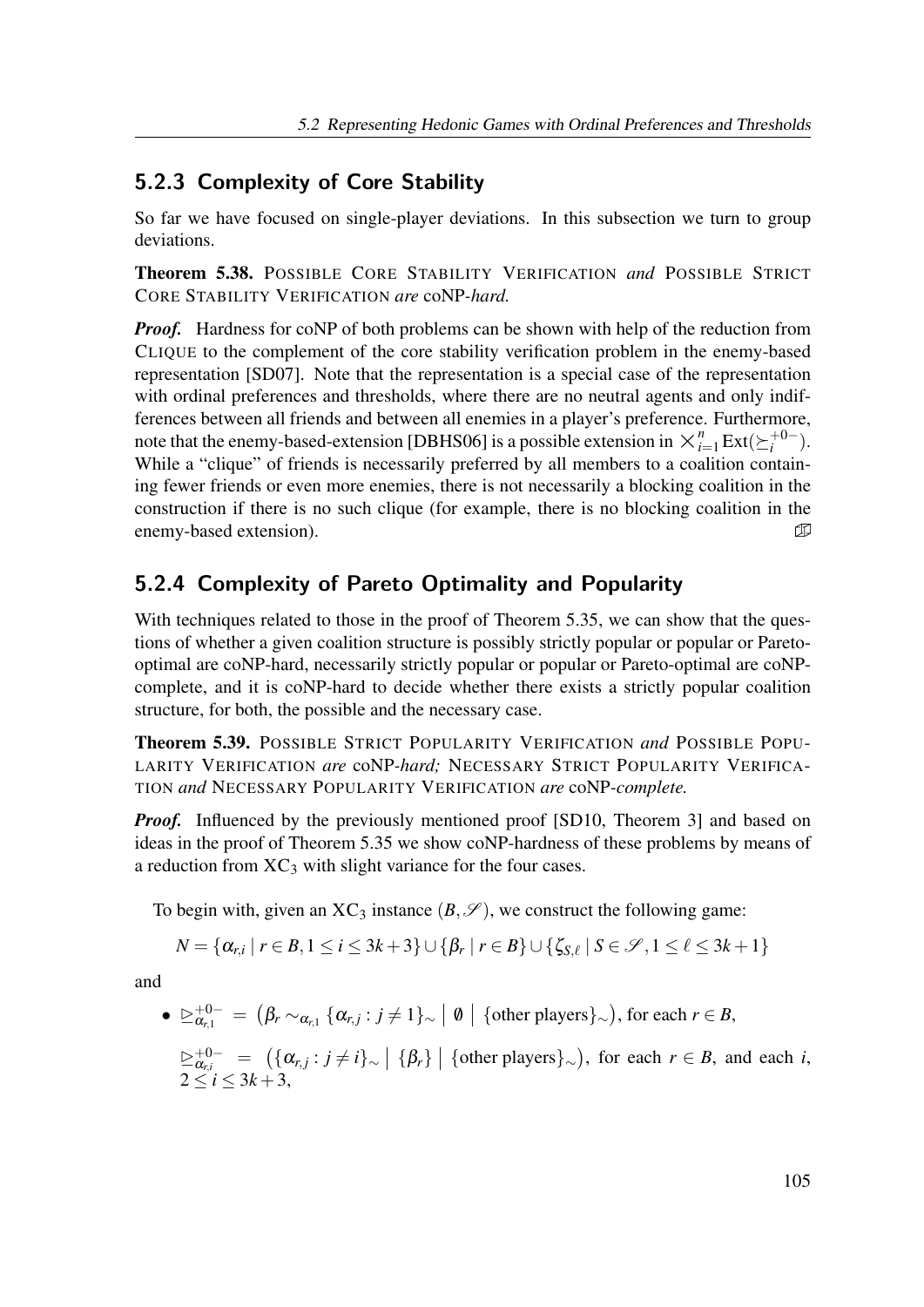- $\trianglerighteq^+_{\beta}$  $\beta_{\text{F}_{\text{max}}}^{+0-} = (\bigcup_{r \in S} Q_{S_{\text{max}}} \triangleright_{\beta_r} {\{\beta_{r'} : r' \neq r\}}_{\text{max}} \triangleright_{\beta_r} C_{r \sim} \mid \emptyset \mid {\text{other players}}_{\text{max}}), \text{ for each }$  $r \in B$ ,
- $\bullet \geq^{\text{+0--}}_{\zeta_{\text{max}}}$  $\zeta_{\mathcal{S},\ell}^{+-}= \left(\{\zeta_{\mathcal{S},\ell'}: \ell'\neq \ell\}_\sim\left|\right. \{\beta_r: r \in S\}\;\right| \; \{\text{other players}\}_\sim\right), \text{for each } S \in \mathscr{S}, \text{ and } \ell,$  $1 \leq \ell \leq 3k+1$ ,

where, again,  $Q_S = \{\zeta_{S,\ell} \mid 1 \leq \ell \leq 3k+1\}$  and  $P_S = \{\beta_r \mid r \in S\} \cup Q_S$ , for each  $S \in \mathcal{S}$ , and  $C_r = \{ \alpha_{r,i} \mid 1 \le i \le 3k+3 \},$  for each  $r \in B$ . Furthermore, let

$$
\Gamma = \{C_r \cup \{\beta_r\} \mid r \in B\} \cup \{Q_S \mid S \in \mathscr{S}'\}
$$

be the coalition structure of interest. This construction is polynomial in  $k$  (as are the variants below). This profile is visualized in Figure 5.8.



Figure 5.8: Network of friends for construction in proof of Theorem 5.39. A solid line represents a friendship-relation (with priorities if required) a dashed line stands for an at least neutral relation.

We show that  $\Gamma$  is possibly strictly popular if and only if there is no solution for  $(B,\mathscr{S})$ .

Only if: Assuming  $(B, \mathscr{S})$  has a solution  $\mathscr{S}'$ , we consider the coalition structure  $\Gamma' = \{C_r | r \in B\} \cup \{P_S | S \in \mathcal{S}'\} \cup \{Q_S | S \notin \mathcal{S}'\}$ . There are 3k players,  $\alpha_{r,1}, r \in B$ , that necessarily prefer  $\Gamma(\alpha_{r,1})$  to  $\Gamma'(\alpha_{r,1})$ , and 3k players,  $\beta_r$ ,  $r \in B$ , that necessarily prefer  $\Gamma'(\beta_r)$  to  $\Gamma(\beta_r)$ . All other players are indifferent between their coalitions in Γ and Γ'. Thus, Γ is necessarily prevented from being strictly popular.

If: Assume  $\Gamma$  is not possibly strictly popular, that is, for each extension, there exists another coalition structure  $\Gamma'$  that beats  $\Gamma$  in pairwise comparison. All players  $\alpha_{r,i}, r \in B$ ,  $1 \le i \le 3k+3$ , and  $\zeta_{S,\ell}, S \in \mathscr{S}, 1 \le S \le 3k+1$ , are in one of their favourite coalitions in  $\Gamma$ ; hence, cannot improve in  $\Gamma'$ . Therefore, there are at most 3k players, namely of the form  $\beta_r$ ,  $r \in B$ , that vote in favour of  $\Gamma'$ .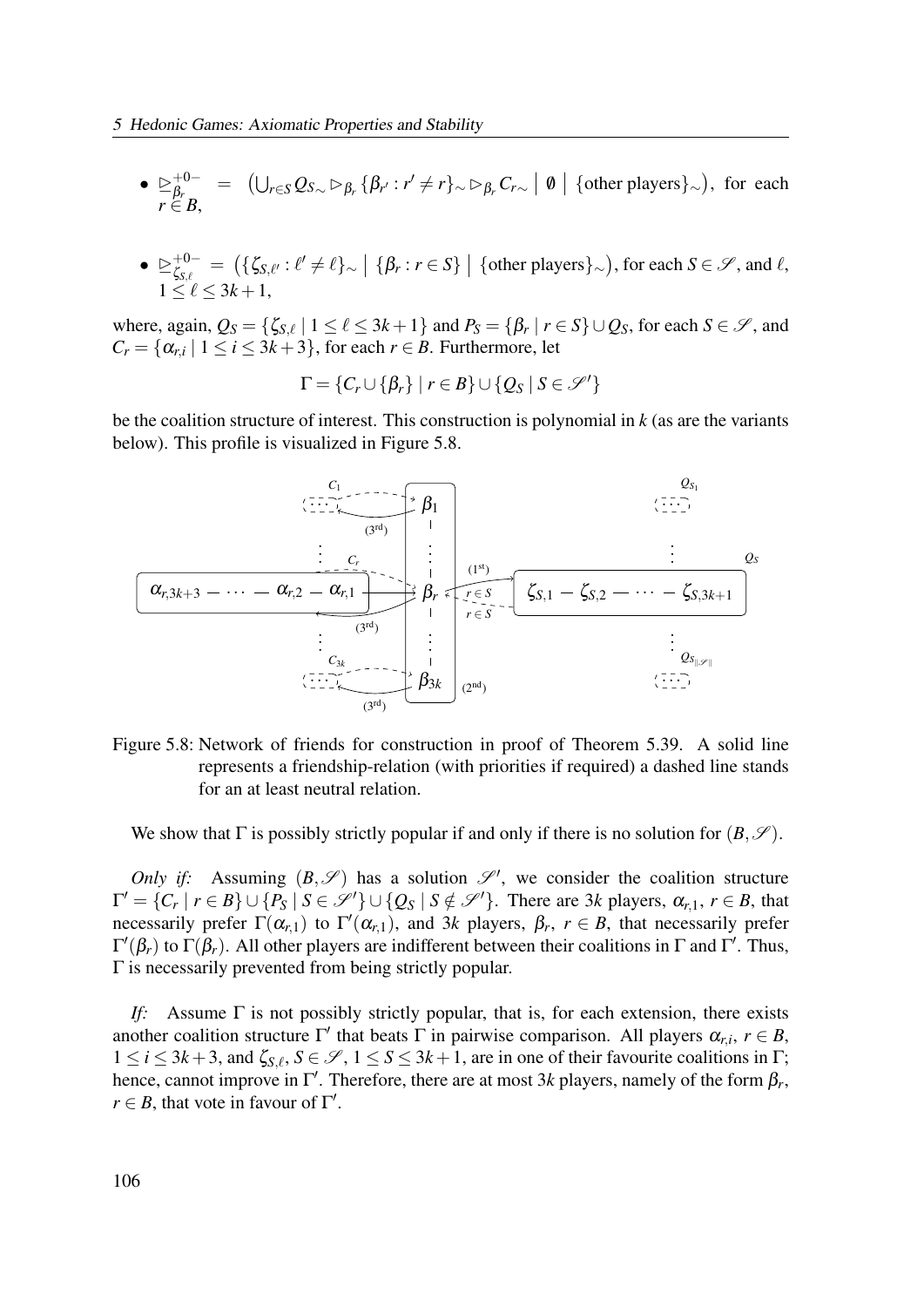If, for some  $r \in B$ , not all players  $\alpha_{r,i}$ ,  $1 \le i \le 3k+3$ , are together, they are all worse off in comparison to Γ. This cannot be counterbalanced by  $3k$  players; consequently, they have to be in one coalition in  $\Gamma'$ . For the same reason, for each  $S \in \mathscr{S}$ , the  $3k+1$  players in  $Q_S$ cannot be separated in  $\Gamma'$ .

If some  $\beta_r$ ,  $r \in B$  wants to improve by adding friends to  $C_r \cup {\beta_r}$ , all  $3k+3$  players in  $C_r$  will disapprove; hence, this can also not be the case in  $\Gamma'$ .

Thus, for each  $r \in B$ ,  $\alpha_{r,1}$  is separated from  $\beta_r$ , which sums up in a number of 3k players in favour of  $\Gamma$  in comparison to  $\Gamma'$ . That means, in order for  $\Gamma'$ to be successful, each  $\beta_r$  has to prefer  $\Gamma'(\beta_r)$  to  $\Gamma(\beta_r)$ . It necessarily holds that  $Q_S \cup \{\beta_r, \beta_{r'}\} \succ_{\beta_r} Q_S \cup \{\beta_r \mid r \in S\} \succ_{\beta_r} \{\beta_{r'} \mid r \in B\}$ , for a player  $\beta_{r'}$  with  $r, r' \in S, r \neq r'$ , but  $C_r \cup \{\beta_r\}$  and  $Q_s \cup \{\beta_r, \beta_{r'}\}$  are indifferent. However, there exists an extension in which this indifference is solved by favour of  $\Gamma(\beta_r)$ , thus for this extension,  $Q_S \cup \{\beta_r, \beta_{r'}\}$ cannot be in Γ, (nor any less preferred coalition by  $\beta_r$ ). Also, there cannot be any enemies of players  $Q_S$  in the same coalition, since otherwise there would be at least  $3k+1$  more players that disapprove. This leaves only one possibility: There is a coalition structure, such that all players  $\beta_r$  are in a coalition  $P_S$  with  $r \in S$ . Consequently, there is an exact cover of B by sets in  $\mathscr{S}$ .

Thus, POSSIBLE STRICT POPULARITY VERIFICATION is coNP-hard. For POSSIBLE POPULARITY VERIFICATION we consider the following modification:

$$
\trianglerighteq_{\alpha_{3k,1}}^{+0-} = (\{\alpha_{3k,j}: j \neq 1\}_{\sim} | \{\beta_{3k}\} | \{\text{other players}\}_{\sim}).
$$

Everything else remains the same. Note that now, we need  $\Gamma'$  to strictly defeat  $\Gamma$ , in order to obtain that  $\Gamma$  is not possibly popular. The argumentation is analogous to above, except that now only 3k – 1 players of the form  $\alpha_{r,1}$ ,  $r \in B$ , dislike being in a different coalition than  $\beta_r$ . Then, for each extension, there is such a  $\Gamma'$  if and only if all players  $\beta_r$ ,  $r \in B$ , can be placed in a  $P_S$ ,  $r \in S$ . Thus, it holds that  $\Gamma$  is possibly popular if and only if there is no solution for  $(B, \mathscr{S})$ .

Next, we consider a modification where, for each  $r \in B$ , there are only  $3k + 2$  players  $\alpha_{r,i}$ , where  $\alpha_{3k,1}$ 's preferences depend on the strict or not strict case, and  $\geq_{\beta_r}^{+0-}$  $\mathop{\beta_r}\limits^{+0-}=$  $(C_{r\sim} \rhd_{\beta_r} \rhd_{r\sim} C_{\beta_r} \rhd_{\beta_r} (\beta_{r'} : r' \neq r)_{\sim} | \emptyset |$  {other players}<sub>∼</sub>). This has the consequence that possibly

$$
P_S \succ_{\beta_r} C_r \cup \{\beta_r\}
$$

and necessarily

$$
C_r \cup \{\beta_r\} \succ_{\beta_r} Q_S \cup R_S \succ_{\beta_r} {\{\beta_{r'} \mid r \in B\}},
$$

for each  $r \in B$ .

Similar to previous argumentation, it can be shown that in the game where  $\alpha_{3k,1}$  has  $\beta_{3k}$ as a friend, it holds that  $\Gamma$  is necessarily strictly popular if and only if there is no solution for  $(B, \mathscr{S})$ .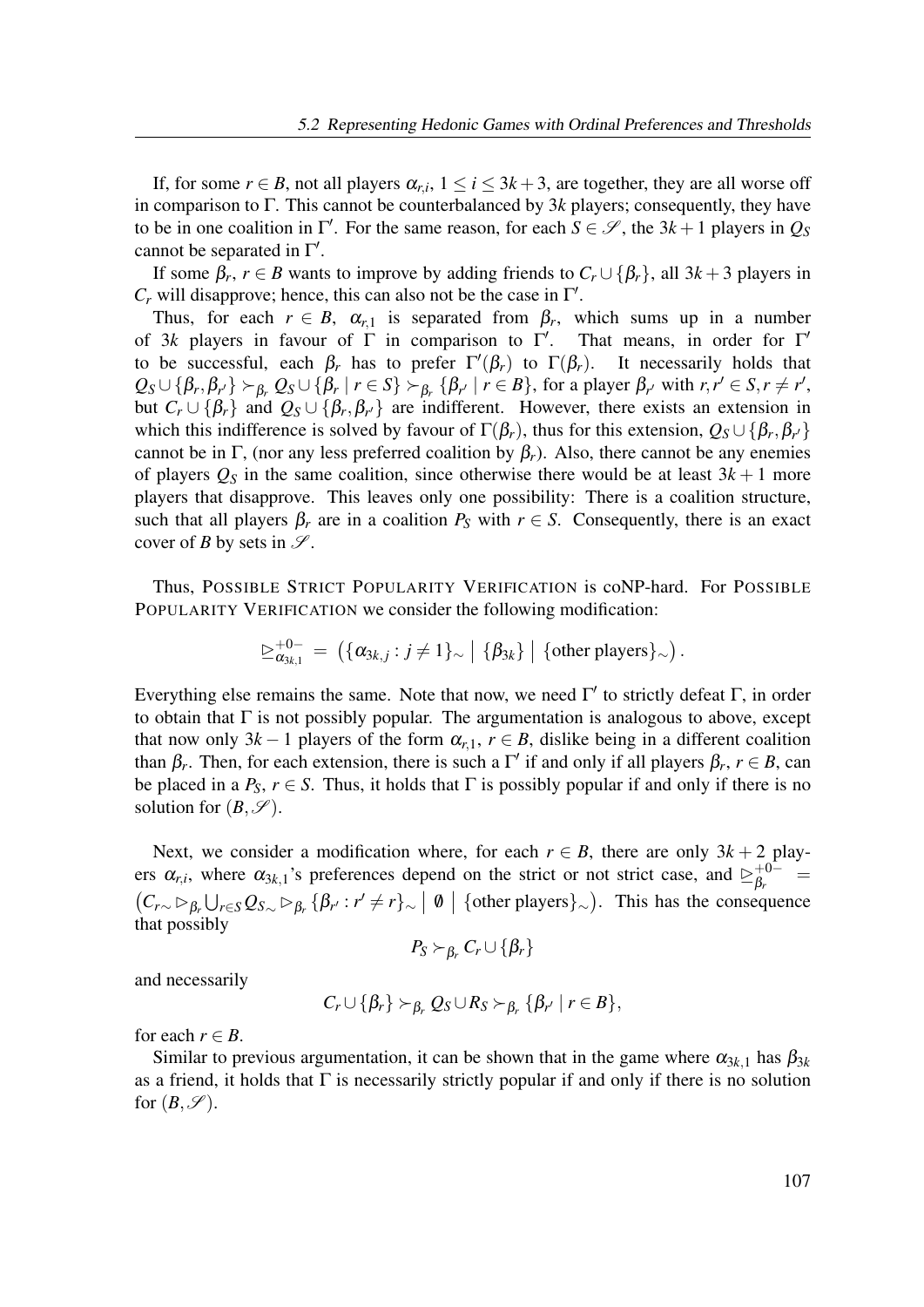Analogously to the third and second cases, it can be shown that if  $\beta_{3k}$  is neutral for  $\alpha_{3k,1}$ , it holds that  $\Gamma$  is necessarily popular if and only if there is no solution for  $(B,\mathscr{S})$ .

Finally, the coNP upper bound for the latter two problems holds, since both, an extension and a coalition structure  $\Gamma'$  can be chosen nondeterministically, and it can be verified in polynomial time whether  $\Gamma'$  violates the conditions for the input coalition structure to be popular or strictly popular, respectively.

Theorem 5.40. For strict popularity, all three existence problems are coNP-hard.

*Proof.* For the question of existence, we choose the same constructions as the first and the third one in the proof of Theorem 5.39, without fixing  $\Gamma$ .

We have seen that, for the first construction, if there is no solution for the given  $XC_3$  instance there exists a possibly strictly popular coalition structure (namely, Γ, that was given in the verification problem). Now we show that, if there is a solution, not only  $\Gamma$  is beaten in pairwise comparison, but also there is no other strictly popular coalition structure. Observe that  $\Gamma$  and  $\Gamma'$  (the coalition structure related to the XC<sub>3</sub> solution) tie up in pairwise comparison with the maximal amount of positive votes each  $(3k)$ . Thus, these two cannot be strictly popular. Any other coalition structure can also only possibly gain at most 3k positive votes; hence, there is no coalition structure that beats every other one in pairwise comparison.

For the third construction, we have seen that  $\Gamma$  is necessarily strictly popular, thus, there exists a necessarily strictly popular coalition structure, and at the same time there certainly exists a strictly popular coalition structure. By analogous arguments to above, where all other coalition structures than  $\Gamma$  and  $\Gamma'$  are even necessarily worse off, it can be seen that, if there is a solution for the original  $XC_3$  instance, there is no necessarily strictly popular coalition structure at all.  $\Box$ 

Theorem 5.41. POSSIBLE PARETO OPTIMALITY VERIFICATION is coNP-hard and NEC-ESSARY PARETO OPTIMALITY VERIFICATION is coNP-complete.

**Proof.** Consider a similar, but even simpler reduction from  $\chi C_3$  than previously. Letting  $(B, \mathscr{S})$  with  $||B|| = 3k$  be a given XC<sub>3</sub> instance, we construct the following game:  $N = \{\beta_r | S\}$  $r \in B$ } $\cup \{\zeta_{S,\ell} \mid S \in \mathscr{S}', 1 \leq \ell \leq 3k-3\}$  and

- $\trianglerighteq^+_{\beta}$  $\beta_r^{+0-}\;=\; \left( \bigcup_{r\in S} Q_{S_{\sim}} \rhd_{\beta_r} \left\{ \beta_{r'} : r'\neq r \right\}_{\sim} \;\right|\;\emptyset\;\left|\;\left\{\text{other players}\right\}_{\sim}\right), \text{for each } r\in B,$
- $\bullet \geq^{\text{+0-}}_{\zeta_{\alpha,\epsilon}}$  $\zeta_{\mathcal{S},\ell}^{+0-} = \big( \zeta_{\mathcal{S},\ell+1} \mid \{ \zeta_{\mathcal{S},\ell'} : \ell \neq \ell' \neq \ell+1 \} \cup \{ \beta_r : r \in S \} \mid \{\text{other players}\}_{\sim} \big) , \text{for each } \zeta_{\mathcal{S},\ell} \in \mathcal{S}, \forall \zeta_{\mathcal{S},\ell} \in \mathcal{S} \}$  $S \in \mathscr{S}$ , and  $\ell$ ,  $1 \leq \ell \leq 3k-4$ ,

$$
\geq_{\zeta_{S,3k-3}}^{+0-} = \big( \mid \{\zeta_{S,\ell'} : \ell' \neq 3k-3\} \cup \{\beta_r : r \in S\} \mid \{\text{other players}\}_{\sim} \big), \text{ for each } S \in \mathscr{S},
$$

where  $Q_S$  and  $P_S$  are defined as above. Moreover, let  $\Gamma = {\{\beta_r \mid r \in B\}} \cup {\{Q_S \mid S \in \mathcal{S}'\}}$ . This profile can be determined in polynomial time and is visualized in Figure 5.9.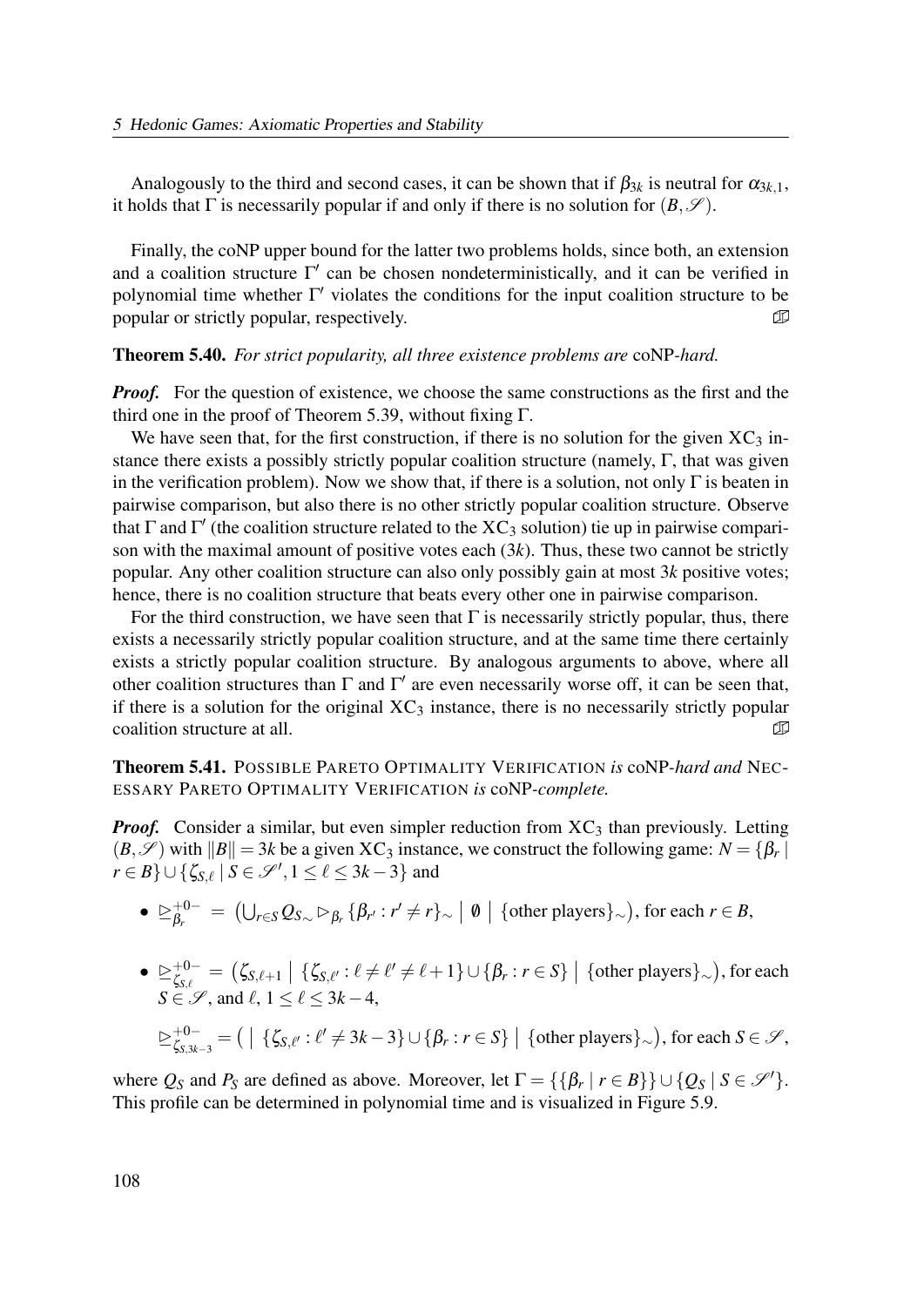

Figure 5.9: Network of friends for construction in proof of Theorem 5.41. A solid line represents a friendship-relation (with priorities if required) a dashed line stands for an at least neutral relation.

It holds that  $(B,\mathscr{S})$  belongs to  $XC_3$  if and only if  $\Gamma$  is not possibly Pareto-optimal.

Only if: Consider a solution  $\mathscr{S}'$  for  $(B, \mathscr{S})$ , assuming there is one, coalition structure  $\Gamma' = \{P_S \mid S \in \mathscr{S}'\} \cup \{Q_S \mid S \notin \mathscr{S}'\}$  necessarily Pareto dominates  $\Gamma$ : Each player  $\zeta_{S,\ell}, S \in \mathscr{S}$ ,  $1 \leq \ell \leq 3k-3$ , is indifferent between  $Q_S$  and  $P_S$ , as  $\beta$  is considered as neutral. Furthermore, each  $\beta_r$ ,  $r \in B$ , necessarily strictly prefers  $P_S$  to  $\Gamma(\beta_r)$ , since two friends can be mapped to two indifferent friends, and  $3k-3$  players can be mapped to higher ranked players, and  $\beta_r$ has got no enemies in either coalition.

If: Assume there exists a coalition structure  $\Gamma'$  that necessarily Pareto dominates  $\Gamma$ , that is, for each player i,  $\Gamma'(i) \succeq_i \Gamma(i)$  and for at least one player j,  $\Gamma'(j) \succ_j \Gamma(j)$ . From the point of view of players  $\zeta_{S,\ell}$ ,  $S \in \mathscr{S}$ ,  $1 \leq \ell \leq 3k-3$ , the players in  $\dot{Q}_S$  have to be together in one coalition in  $\Gamma'$  and without any enemies. A player  $\beta_r$  necessarily prefers P<sub>S</sub> to  $\{\beta_{r'} \mid r' \in B\}$  and the latter possibly to every other coalition containing  $\beta_r$ . Since  $\Gamma'$ necessarily Pareto dominates  $\Gamma$ , there is an extension, for which the only possible  $\Gamma'$  assigns each  $\beta_r$ ,  $r \in B$ , to a  $P_S$  which implies that there is an exact cover of B in  $\mathscr{S}$ .

For the second case, NECESSARY PARETO OPTIMALITY VERIFICATION, we slightly change the construction: Now there are only  $3k-2$  players  $\zeta_{S,\ell}$  for each  $S \in \mathscr{S}$  and each  $\beta_r$ ,  $r \in B$ , prefers each  $\beta_{r'}$ ,  $r \neq r'$  to  $\zeta_{S,\ell}$ ,  $r \in S$ ,  $1 \leq \ell \leq 3k-2$ . Observe that with analogous argumentation, changing the relations of possible and necessary preferences,  $(B, \mathscr{S})$  is a positive instance if and only if  $\Gamma$  is possibly not Pareto-optimal.

The fact that we can verify, for a nondeterministically chosen extension and coalition structure, whether it Pareto dominates a given coalition structure, in polynomial time, completes the proof.  $\Box$ 

Questions left open and approaches of how to tackle them can be found in Section 5.4.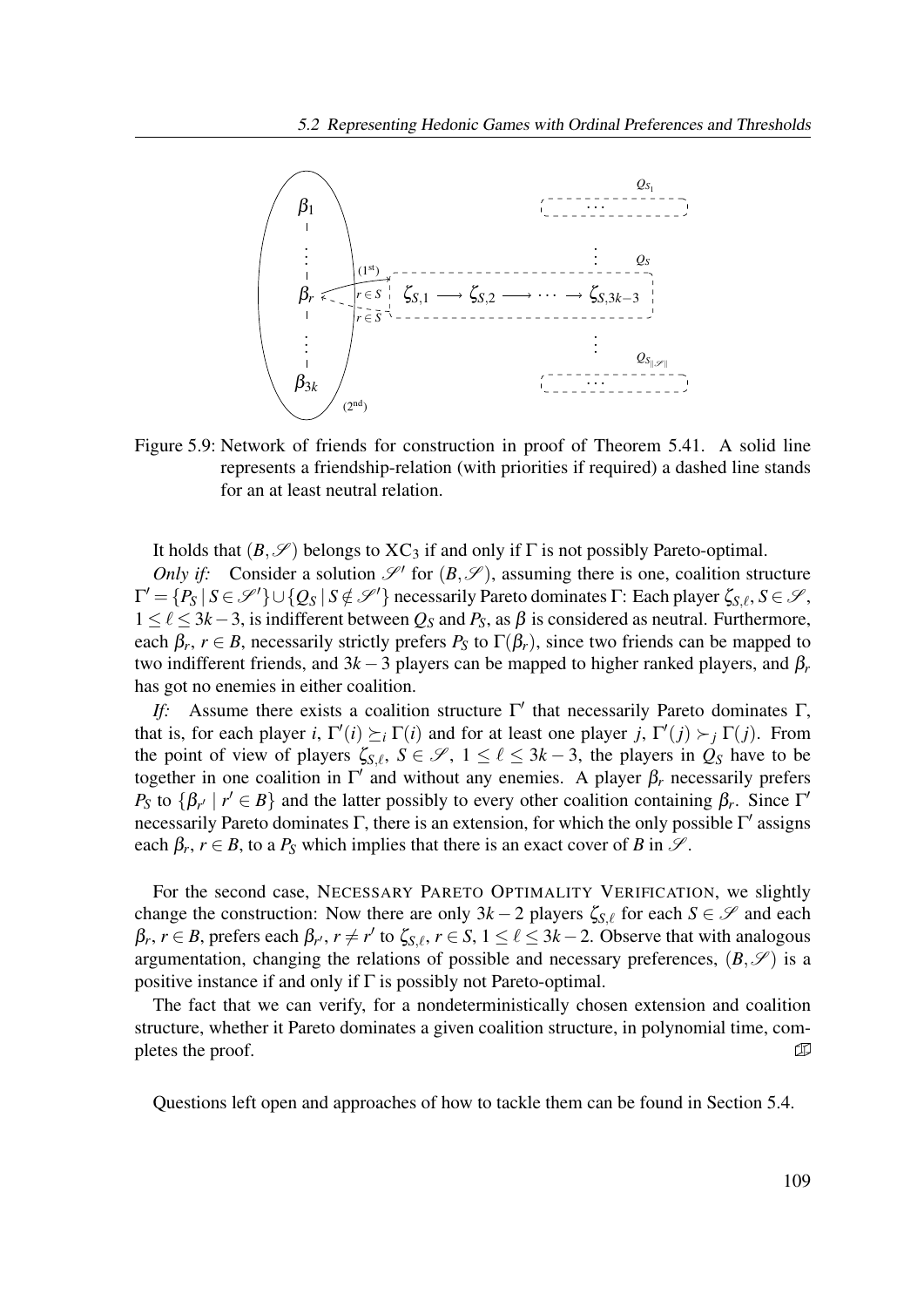# 5.3 Altruistic Hedonic Games

The following model is accepted as a conference contribution jointly with Nguyen, Rey, Rothe, and Schend [NRR+16]. We propose the idea of expanding preference extensions in hedonic games from single players' decisions to altruistic influences. Our model is based on friend-oriented hedonic games.

In order to compare two coalitions  $A$  and  $B$  under consideration of friends' opinions it would be an intuitive idea to collect the preference relations between  $A$  and  $B$  of all friends in the intersection of A and B, and decide which one is preferred according to majority or a similar evaluation method. A weak point of this idea, however, is the fact that we can indeed compare two coalitions easily, but may have trouble with comparing three or more coalitions. Assume, for example, that coalitions  $A$  and  $B$  have a common friend who prefers A to B; B and a third coalition C have another common friend who prefers B to C; and C and A have a third common friend who prefers C to A. Such a scenario exists even in rather small (seven vertices) and symmetric networks, as shown in  $\text{INRR}^{+1}$ 6, and leads to an irrational aggregated opinion among friends. If the player whose preference order we study is indifferent between  $A$ ,  $B$ , and  $C$ , we obtain an intransitive order whichever positive impact the friends' opinion has on our player.

Alternatively, we could detect all those cycles in the aggregated friends' opinion, and dissolve it into indifference. This, however, might lead to the need of a comparison of an exponential number of coalitions in the number of players in order to compare two coalitions. Hence, we would have a conflict with the compact representation of our model, and it would have been easier to specify an arbitrary preference as an input in the first place.

Furthermore, if we asked other friends than those concerned directly, we would lose the hedonic aspect of the game, as the happiness of a player would depend on other coalitions. Nevertheless, we can consider a friend's opinion on a single coalition A, regardless of whether he is contained in  $B$ , and compare two separate assimilable values for the two coalitions. This idea leads us to the following modelling.

From a player  $i$ 's point of view, the utility for a coalition  $A$  in the game is on the one hand determined by i's own evaluation of A and on the other hand by the average value of i's friends. Based on the friend-oriented extension principle (see Section 2.3.2), we obtain a friend j's opinion on a coalition containing both player i and j, by the value  $u_i(A)$  =  $n||A \cap N_i^+$  $\frac{1}{j}$ || – || $A \cap N_j^ \frac{1}{i}$ . This can have an influence on *i*'s utility on a coalition and thus on her preference relation in the following ways.

Considering friends to be equally important and focussing on the average valuation, three main cases turn out to be reasonable to be distinguished. These three cases correspond to different degrees of altruism: A player may be selfish at first and ask her friends only in case of indifference, treat her friends and herself equally, or be truly altruistic by asking her friends first and deciding herself only in case of indifference. By assigning a weight to player i's own contribution in comparison to her friends' influence on her preference, we obtain these priorities.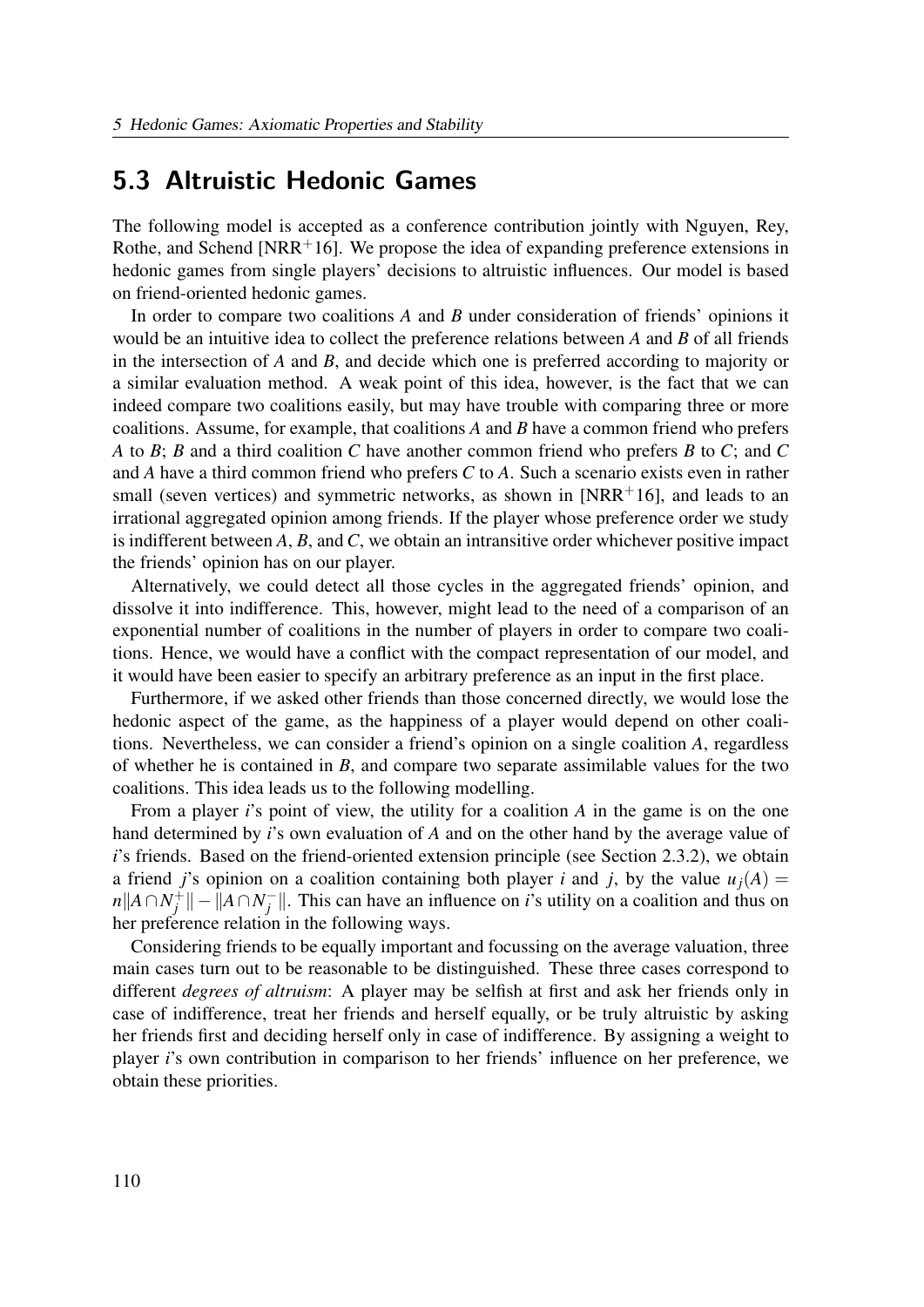Definition 5.42. Let i be a player in a network of friends. Her extended preferences are

selfish first if i initially decides upon her preference over two coalitions friend-orientedly (see Section 2.3.2) and, if and only if she is indifferent between them, she asks her friends for a vote. For  $M > n^5$ , we define:

$$
A \succeq_i^{+sf} B \iff M(n||A \cap N_i^+|| - ||A \cap N_i^-||) + \sum_{a \in A \cap N_i^+} \frac{n||A \cap N_a^+|| - ||A \cap N_a^-||}{||A \cap N_i^+||}
$$
  

$$
\geq M(n||B \cap N_i^+|| - ||B \cap N_i^-||) + \sum_{b \in B \cap N_i^+} \frac{n||B \cap N_b^+|| - ||B \cap N_b^-||}{||B \cap N_i^+||}.
$$

**equally treated** if i and her friends "vote" friend-orientedly at the same time, equally taking part in the decision. Formally, we define:

$$
A \succeq_{i}^{+ eq} B \iff \sum_{a \in A \cap (N_{i}^{+} \cup \{i\})} \frac{n||A \cap N_{a}^{+}|| - ||A \cap N_{a}^{-}||}{||A \cap (N_{i}^{+} \cup \{i\})||}
$$
  

$$
\geq \sum_{b \in B \cap (N_{i}^{+} \cup \{i\})} \frac{n||B \cap N_{b}^{+}|| - ||B \cap N_{b}^{-}||}{||B \cap (N_{i}^{+} \cup \{i\})||}.
$$

altruistic if i first asks her friends for their opinion on a coalition they are contained in and adopts their average opinion; if and only if the consensus is indifference, the player decides for herself. For  $M > n^5$ , we define:

$$
A \succeq_i^{+al} B \iff n||A \cap N_i^+|| - ||A \cap N_i^-|| + M \sum_{a \in A \cap N_i^+} \frac{n||A \cap N_a^+|| - ||A \cap N_a^-||}{||A \cap N_i^+||} \ge n||B \cap N_i^+|| - ||B \cap N_i^-|| + M \sum_{b \in B \cap N_i^+} \frac{n||B \cap N_b^+|| - ||B \cap N_b^-||}{||B \cap N_i^+||}.
$$

In [NRR<sup>+</sup>16] it is shown that  $M > n^5$  is sufficient for the intuitive priorities and for the definitions to be equivalent.

In all three cases, we normalize by the number of friends whose opinion is considered, to obtain a true comparability between two coalitions from the friends' points of view, and not prefer a coalition merely because it contains more friends (which would only repeat the friend-based nature of the model).

The following network of friends provides an example of the three variants and how they are distinct and gradually represent the three different approaches to altruism in hedonic games.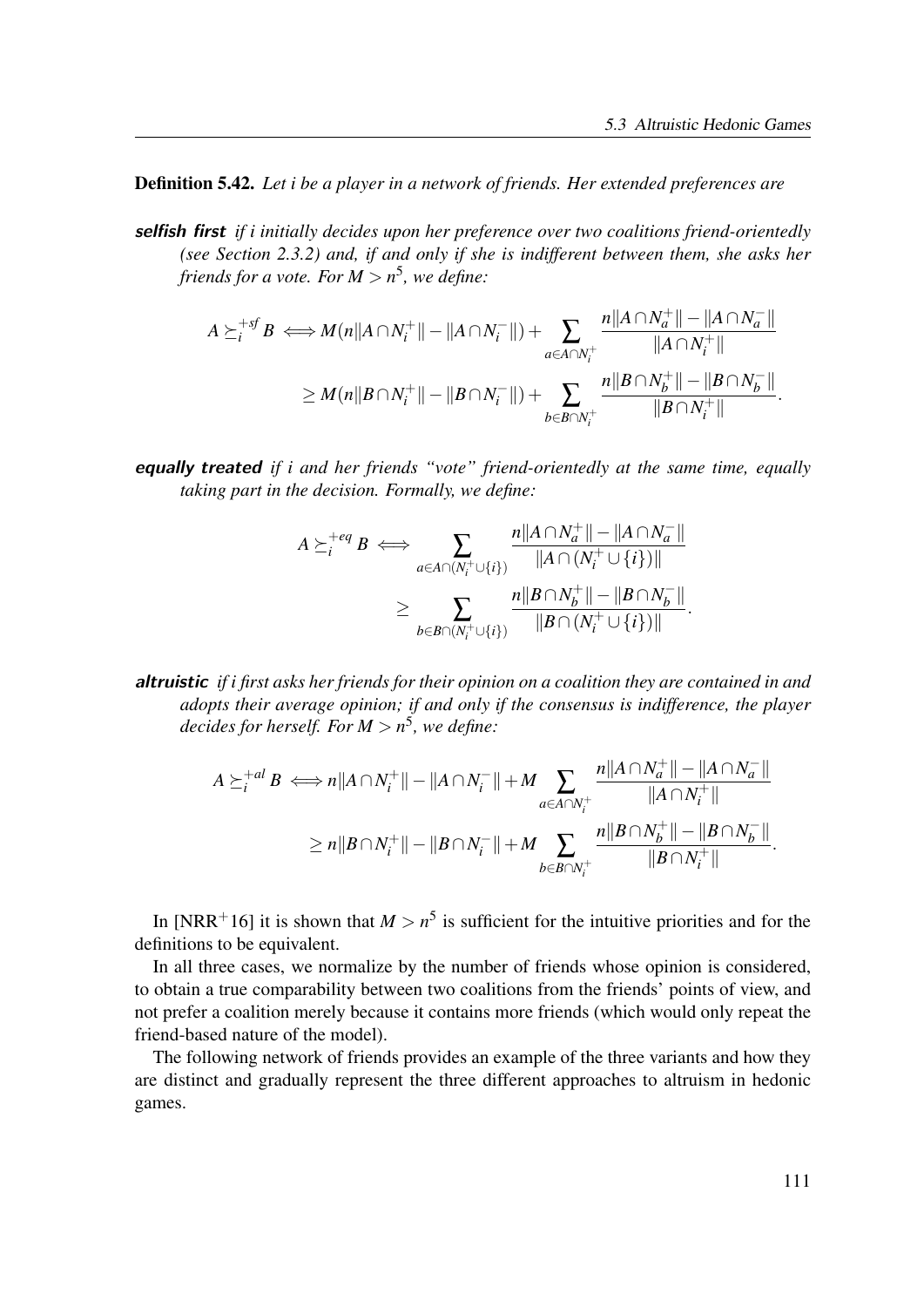

Figure 5.10: A network of friends illustrating the distinct degrees of altruism in Example 5.43

**Example 5.43.** Consider the game with five players  $N = \{1, 2, 3, 4, 5\}$  and friendship relations represented by the network in Figure 5.10.

Player 1's extended preferences depend on the degree of altruism. The following table lists the related positive utilities of coalitions in the friend-oriented order. The utilities for non-acceptable coalitions are not mentioned, since the preferences over those coalitions are the same in all models considered, as they do not contain any friends.

| friend-oriented, C: | $\widetilde{\mathfrak{S}}$<br>$\dot{S}$<br>누 | $\widetilde{\div}$<br>$\sim$<br>$\mathfrak{g}$<br>$\mathbf{\sim}$<br>$\sim$<br>$\overline{\overline{u}}$ | ∼<br>$\Omega$<br>$\epsilon$<br>$\mathcal{L}$<br>$\sim$<br>$\overline{\overline{u}}$ | ≳ | $\overline{\mathcal{C}}$<br>$\sim$<br>$\rightleftarrows$ | $\epsilon$<br>$\sim$ | 4<br>$\sim$<br>$\mathcal{C}$<br>$\sim$<br>$\rightleftarrows$ | $\Omega$<br>$\sim$<br>$\mathbf{\sim}$<br>$\sim$ | $\widetilde{\div}$<br>$\blacksquare$<br>$\epsilon$<br>$\sim$<br>$\overline{\overline{u}}$ | $\widetilde{\bm{\gamma}}$<br>$\hat{\phantom{a}}$<br>$\sim$<br>$\sim$<br>نټ | 5<br>$\sim$<br>4<br>$\blacksquare$<br>$\mathcal{L}$<br>$\sim$<br>$\overline{\overline{u}}$ | $\Omega$<br>4<br>$\epsilon$<br>$\overline{}$ |
|---------------------|----------------------------------------------|----------------------------------------------------------------------------------------------------------|-------------------------------------------------------------------------------------|---|----------------------------------------------------------|----------------------|--------------------------------------------------------------|-------------------------------------------------|-------------------------------------------------------------------------------------------|----------------------------------------------------------------------------|--------------------------------------------------------------------------------------------|----------------------------------------------|
| $u_1(C)$            | 10                                           | 9                                                                                                        | 9                                                                                   | 8 | 5                                                        |                      | 4                                                            | 4                                               | 4                                                                                         | 4                                                                          | 3                                                                                          | 3                                            |
| $u_2(C)$            | 4                                            | 3                                                                                                        | 9                                                                                   | 8 | 5                                                        |                      | 4                                                            | 10                                              |                                                                                           |                                                                            |                                                                                            |                                              |
| $u_3(C)$            | 4                                            | 9                                                                                                        | 3                                                                                   | 8 |                                                          |                      |                                                              |                                                 | 10                                                                                        | 4                                                                          |                                                                                            | 9                                            |
| selfish-first       |                                              | 6                                                                                                        | 6                                                                                   |   | 5                                                        | 5                    | 4                                                            | 10                                              | 10                                                                                        | 4                                                                          | 9                                                                                          | 9                                            |
| equally-treated     | 6                                            |                                                                                                          | 7                                                                                   | 8 | 5                                                        | 5                    | 4                                                            | ⇁                                               | 7                                                                                         | 4                                                                          | 6                                                                                          | 6                                            |
| altruistic          | 4                                            | 6                                                                                                        | 6                                                                                   | 8 | 5                                                        | 5                    | $\overline{4}$                                               | 10                                              | 10                                                                                        | 4                                                                          | 9                                                                                          | 9                                            |

Table 5.5: A player's utilities in a hedonic game with different altruistic influences

One can see that all four weak preference orders are different: Under the friend-oriented preference extension, player 1's weak preference order is the one given in the first line according to the values of  $u_1$ . For the selfish-first extension, the main order remains the same; however, indifferences can be dissolved, as is the case here with  $\{1,2,5\} \succ_1^{+sj}$  $_{1}^{+sj}$  {1,2,4}. Therefore, values in cells left blank are irrelevant, while a dash indicates that a value does not exist. Under equally-treated preferences, the grand coalition is the most preferred one. Intuitively, this is the case because all friends have a large number of friends at the same time. Finally, under altruistic preferences, player 1's friends consider  $\{1,2,5\}$  and  $\{1,3,4\}$ the best coalition. Since they agree on that, player 1 altruistically adopts this opinion without considering her own opinion.

The utility of a coalition from player  $i$ 's point of view can also be deduced from the corresponding network of friends itself.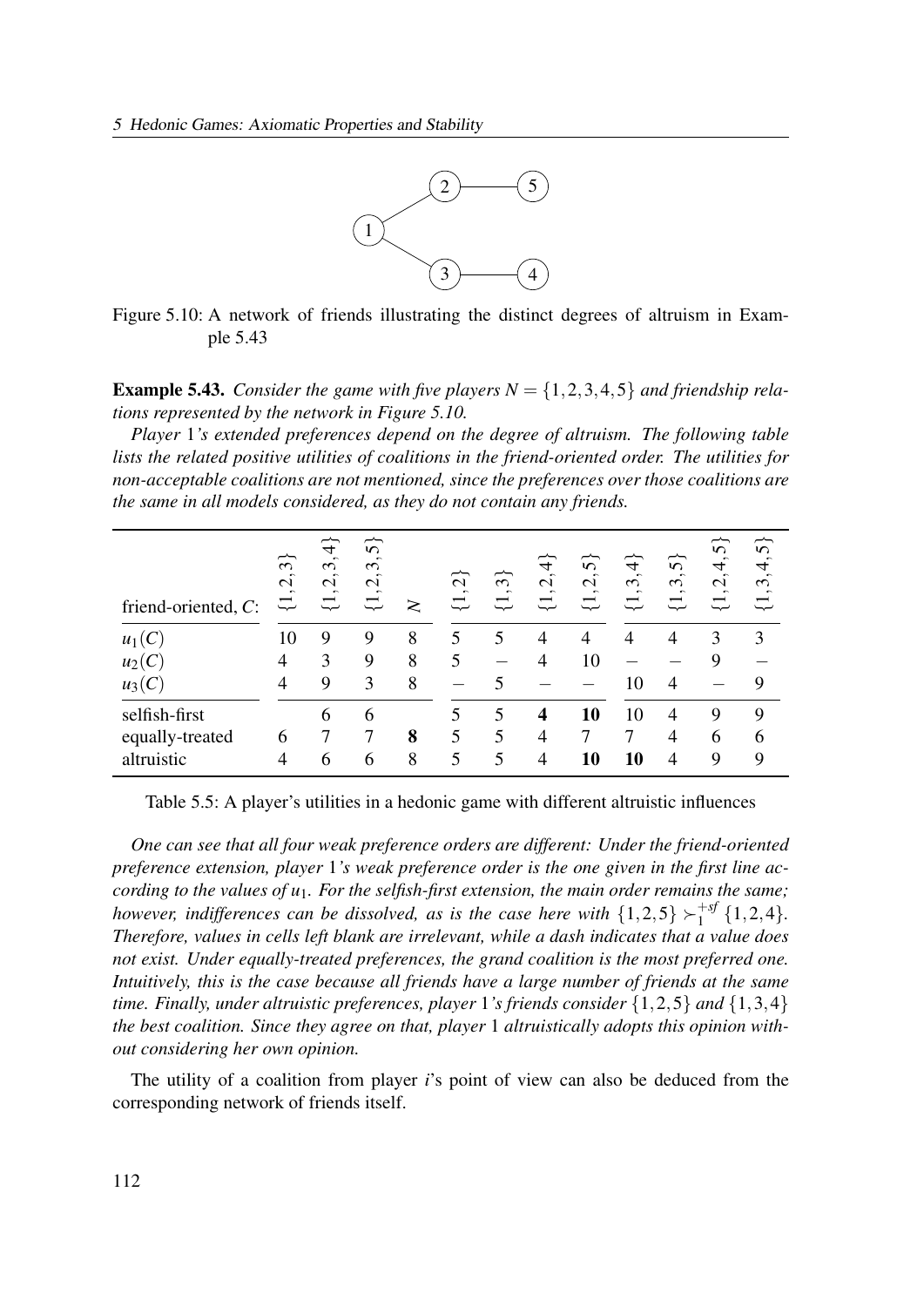**Proposition 5.44.** Let G be a network of friends. Moreover, let  $\lambda$  denote the number of edges in  $\{\{v_i, v_j\} \mid j \in C \cap N_i^+$  $\{f_i^+\}$ , that is, the number of friends  $\|C \cap N_i^+\|$  $\mathcal{U}_i^+$ ||. Let  $\mu$  denote the number of edges between friends of i's, that is,  $\|\{\{v_j,v_k\} \mid j,k \in C \cap N_i^+\}$  $\{a_i^{t+}\}\|$ , and let  $v = ||\{\{v_j, v_k\} \mid j \in C \cap N_i^+$  $i^+, k \in C \cap N_j^+$  $j^+, k \notin C \cap N_i^+$  $\{X_i^+\}\parallel$ . Then, i's utility of a coalition  $C\in\mathcal{N}_i$ under selfish-first preferences is

$$
M \cdot \lambda (n+1) + M + n + 2 - (M+1) ||C|| + \frac{(n+1)(2\mu + v)}{\lambda};
$$

under equal-treatment

$$
\frac{(2\lambda+2\mu+\nu)(n+1)}{\lambda+1}-||C||+1;
$$

and under altruistic-treatment preferences

$$
M(n+2) + \lambda (n+1) + 1 - (M+1) ||C|| + \frac{M(n+1)(2\mu + \nu)}{\lambda}.
$$

### 5.3.1 Axiomatic Analysis

We study hedonic games with altruistic influences with regard to their axiomatic properties. We formulate several properties (see also Section 2.3.2) as adapted from decision making literature [Tid06, End13, BBP04, LR16] and analyse hedonic games with altruistic influences with respect to them. Notably, all three relations in Definition 5.42 are reflexive, transitive, and total, therefore indeed preference extensions. They are also anonymous/neutral.

A player's value of a coalition and therefore a player's utility can be computed in polynomial time. Hence, the following property holds.

**Proposition 5.45.** For a network of friends and under all three degrees of altruism, the relation of two coalitions containing a player from this player's point of view, can be determined in polynomial time.

It is our purpose of friend's influence that independence is not satisfied. On the contrary, we want to encourage the idea of two coalitions being evaluated differently depending on a new player added who might be friends with varied players in the two coalitions. Consider the introducing example shown in Figure 5.1. For all three degrees of altruism, player 1 is indifferent between  $\{1,3\}$  and  $\{1,4\}$ , but prefers  $\{1,2,3\}$  to  $\{1,2,4\}$ . Monotonicity is satisfied for selfish-first preferences, but not always for more altruistic extensions. It might be the case that two players  $i$  and  $j$  become friends; however, there are two coalitions  $A, B \in \mathcal{N}_i$  of which *i* has preferred A before, but now prefers B because *j* does not have any friends in A besides i. In this case the average value in A can be decreased while it is increased if  $j$  is popular in  $A$ . What is more, we define the following type of monotonicity. Let  $i \in N$  be a player in a network of friends. Here the only possibility for player  $j \neq i$  to advance in *i*'s opinion is to turn from being an enemy to being a friend (i.e., adding an edge  $\{v_i, v_j\}$  in the corresponding network). In terms of influences of friends on the preference,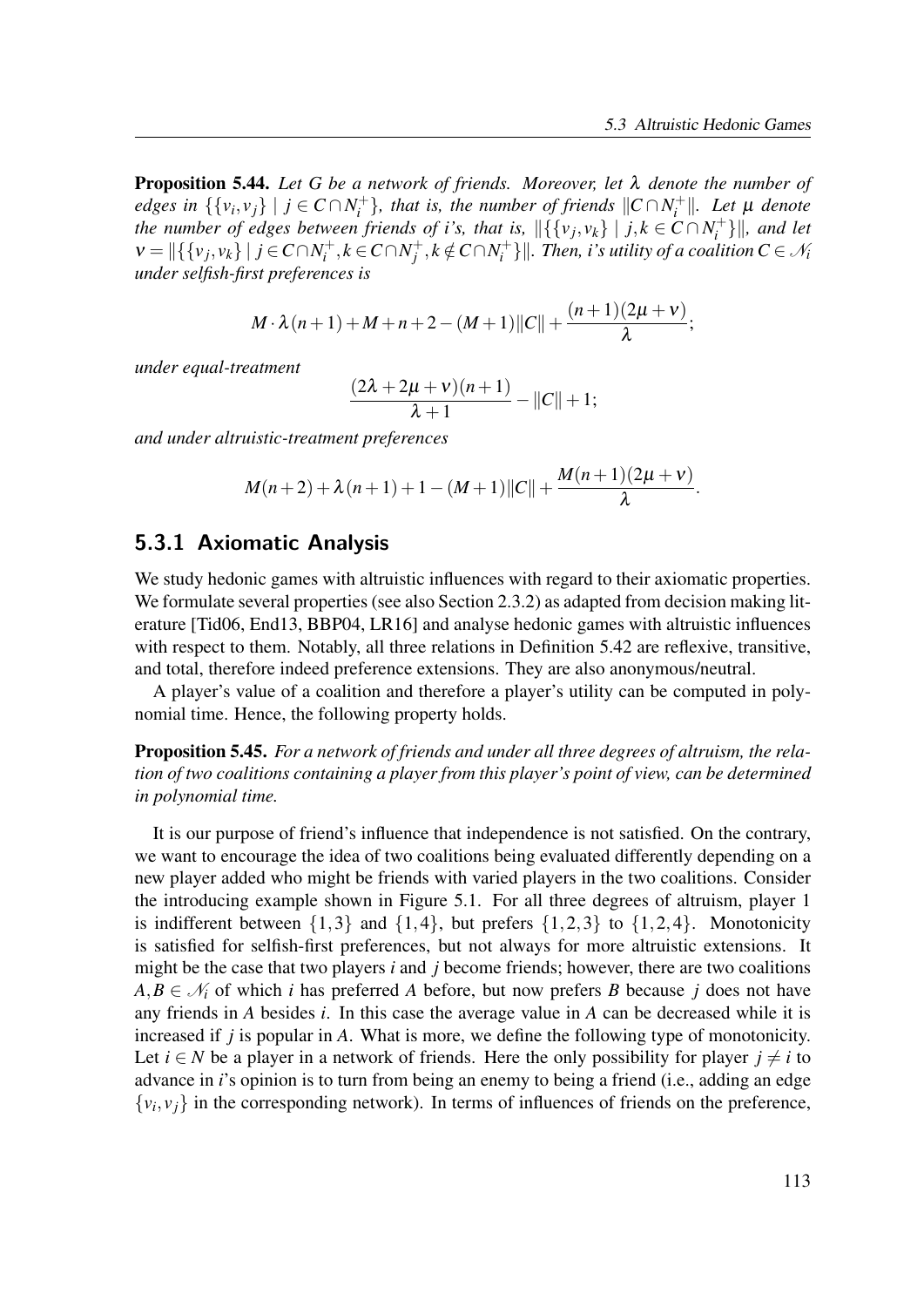we say that  $\succ$  is type-I-monotonic<sup>4</sup> if for two coalitions  $A, B \in \mathcal{N}_i$  with  $j \in A \cap B$ , it holds that (1) if  $A \succ_i B$  and  $A \succeq_i^+ B$ , then  $A \succ_i B$ , and (2) if  $A \sim_i B$  and  $A \succeq_i^+ B$ , then  $A \succeq_i B$ .

For a network of friends and a preference extension under altruistic influences based on friend-orientation, we define *friend-oriented unanimity*: Let  $i \in N$  be a player in the network. Let  $A, B \in \mathcal{N}_i$  be coalitions with  $A \cap N_i^+ = B \cap N_i^+$  $i^+$ . We say that  $\succeq_i$  is *friendorientedly unanimous* if  $A \succeq_i^+ B$  for each  $j \in (N_i^+ \cup \{i\}) \cap A$  implies that  $A \succ_i B$ . Note that the definition of friend-oriented unanimity covers all cases where the same subset of friends is consulted and they all have a unanimous opinion in terms of friend-oriented preferences, in particular the case where all friends' opinions are considered:  $N_i^+ \subseteq A \cap B$ . For the notion of symmetry, the game is not changed if two players are swapped, here corresponds to swapping two vertices is an automorphism.

Having defined and inspected these properties, we obtain the following proposition.

**Proposition 5.46** ([NRR<sup>+</sup>16]). For all three degrees of altruism, friend-oriented unanimity and symmetry are satisfied. For selfish-first preferences, type-I-monotonicity holds.

Note that the opposite implication of symmetry only holds if the interchangeable players have a distance of at most two. Furthermore, note that an even stronger graph-theoretic property holds: Two coalitions  $C$  and  $D$  are interchangeable (have the same value) from player i's point of view if they have the same graph structure from player i's point of view. That is, there exists an automorphism  $\pi$  of G with  $\pi(i) = i$ ,  $\pi(j) = k$  and  $\pi(k) = j$  for  $j \in C$ and  $k \in D$ , and  $\pi(\ell) = \ell$  for  $\ell \notin C \cup D$ .

**Proposition 5.47** ([NRR<sup>+</sup>16]). Hedonic games with altruistic influences express different hedonic games than friend-oriented and additively separable hedonic games.

**Proof Sketch.** On the one hand, there exists a hedonic game with altruistic influences that is not additively separable: We have seen that the game in Figure 5.1 is not extended independently for all three degrees of altruism. Therefore the game is not additively separable. This, in turn, implies that it cannot be represented by a friend-oriented hedonic game.

On the other hand, for each friend-oriented hedonic game  $\mathcal{H} = (N, \succeq)$ , it is the case that from the point of view of one player  $i$ , there exists a network that extends to the same preference order. However, in this network, all of i's friends cannot have any other friends but i. This means that an arbitrary friend-oriented preference order of a friend of i's cannot be represented. As a consequence, not all additively separable hedonic games can be represented by a hedonic game with altruistic influences.  $\mathbb{D}$ 

### 5.3.2 Complexity Results

In this section, we study questions of verification and existence of stable coalition structures in our model. If, for some concept, such a coalition structure does not always exist, we are interested in the computational complexity of deciding whether or not such a coalition structure exists in a given game. These results are encapsulated in Table 5.3.

 $4\;$  In [NRR<sup>+</sup>16] we denote the former variant as type-II-monotonic.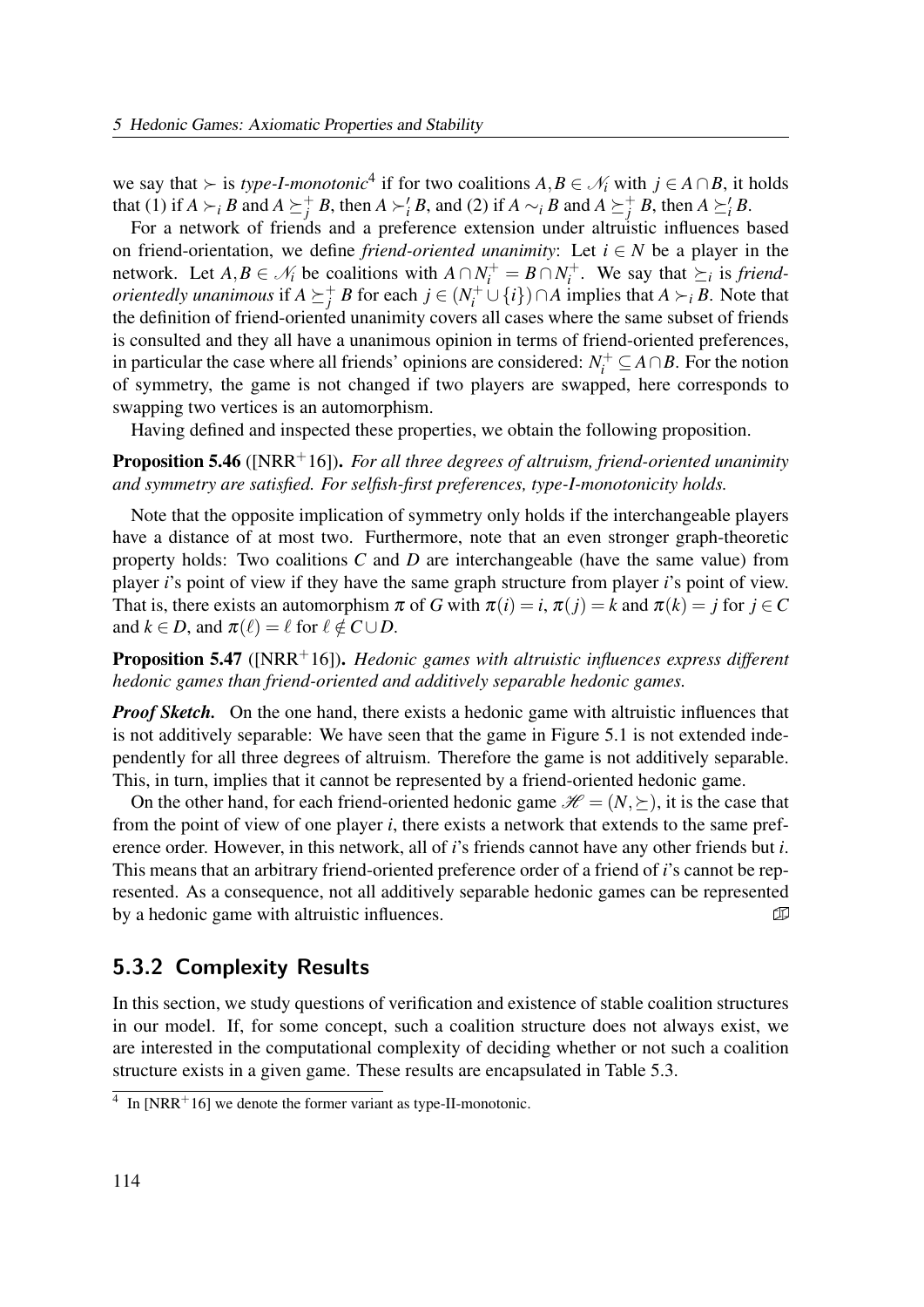**Observation 5.48.** A coalition structure  $\Gamma$  is individually rational under all three degrees of altruism (Definition 5.42) if and only if for each  $i \in N$ ,  $\Gamma(i) \cap N_i^+$  $U_i^+ \neq \emptyset$  or  $\Gamma(i) = \{i\}.$ 

Under selfish-first preferences, it is easy to figure out which coalition is the most preferred one for each player, namely, the unique coalition of  $i$  and all her friends. Thus, it is also easy to find out whether there exists a perfect coalition structure, which is the rare case if and only if each connected component in the underlying graph is a clique.

In order to study equal treatment and altruism consider the following lemmas.

**Lemma 5.49.** Let  $\langle N, \rangle$  be a hedonic game represented as a network of friends and with preferences under any of the three degrees of altruism.

- 1. For each player i, each of her friends  $j \in N_i^+$  $I_i^+$  assigns a positive value to any coalition  $C \in \mathcal{N}_i \cap \mathcal{N}_j$ .
- 2. If a player has at least one friend, her favourite coalition contains at least one friend.
- Proof. 1. Due to symmetric friendship relationships, a friend always has at least one friend in a coalition she is asked to evaluate. Therefore, if a valuation of a friend is considered to influence a preference, it is always positive.
	- 2. Suppose a coalition contains player  $i$  and none of her friends, than the overall value is at most zero. If there is at least one friend, the value is positive by the first statement of this lemma.  $\mathbb{Z}$

**Lemma 5.50.** Let  $\langle N, \succeq \rangle$  be a hedonic game represented as a network of friends and preferences under equal treatment of friends. Let C be player i's most preferred coalition. If a friend  $j$  is in  $N_i^+\cap C$ , then  $N_j^+\smallsetminus N_i^+\subseteq C$ .

*Proof.* Assume there is a player  $k \in N_j^+ \setminus N_i^+$  with  $k \notin C$ . Then,  $C \cup \{k\} \succ_i^{+eq} C$ , since i asks the same number of friends and the value of  $C \cup \{k\}$  increases by *n* for at least one player and decreases by 1 for at most  $n-2$  players:

$$
\frac{\sum_{a\in(N_i^+\cup\{i\})\cap(C\cup\{k\})}u_a(C\cup\{k\})}{\|(N_i^+\cup\{i\})\cap(C\cup\{k\})\|} - \frac{\sum_{a\in C\cap(N_i^+\cup\{i\})}u_a(C)}{\|(N_i^+\cup\{i\})\cap C\|} \n= \frac{\sum_{a\in C\cap(N_i^+\cup\{i\})}(u_a(C\cup\{k\}) - u_a(C))}{\|N_i^+\cap C\| + 1} = \frac{\sum_{a\in C\cap(N_i^+\cup\{i\})\cap N_k^+}(n) - \sum_{a\in C\cap(N_i^+\cup\{i\})\setminus N_k^+}(1)}{\|N_i^+\cap C\| + 1} \n\geq \frac{n - (n - 2)}{\|N_i^+\cap C\| + 1} > 0.
$$

As a necessary condition for a perfect coalition structure under equal treatment, we can state the following proposition.

**Proposition 5.51.** Whenever there exists a perfect coalition structure under equal preferences, it is unique and consists of all connected components.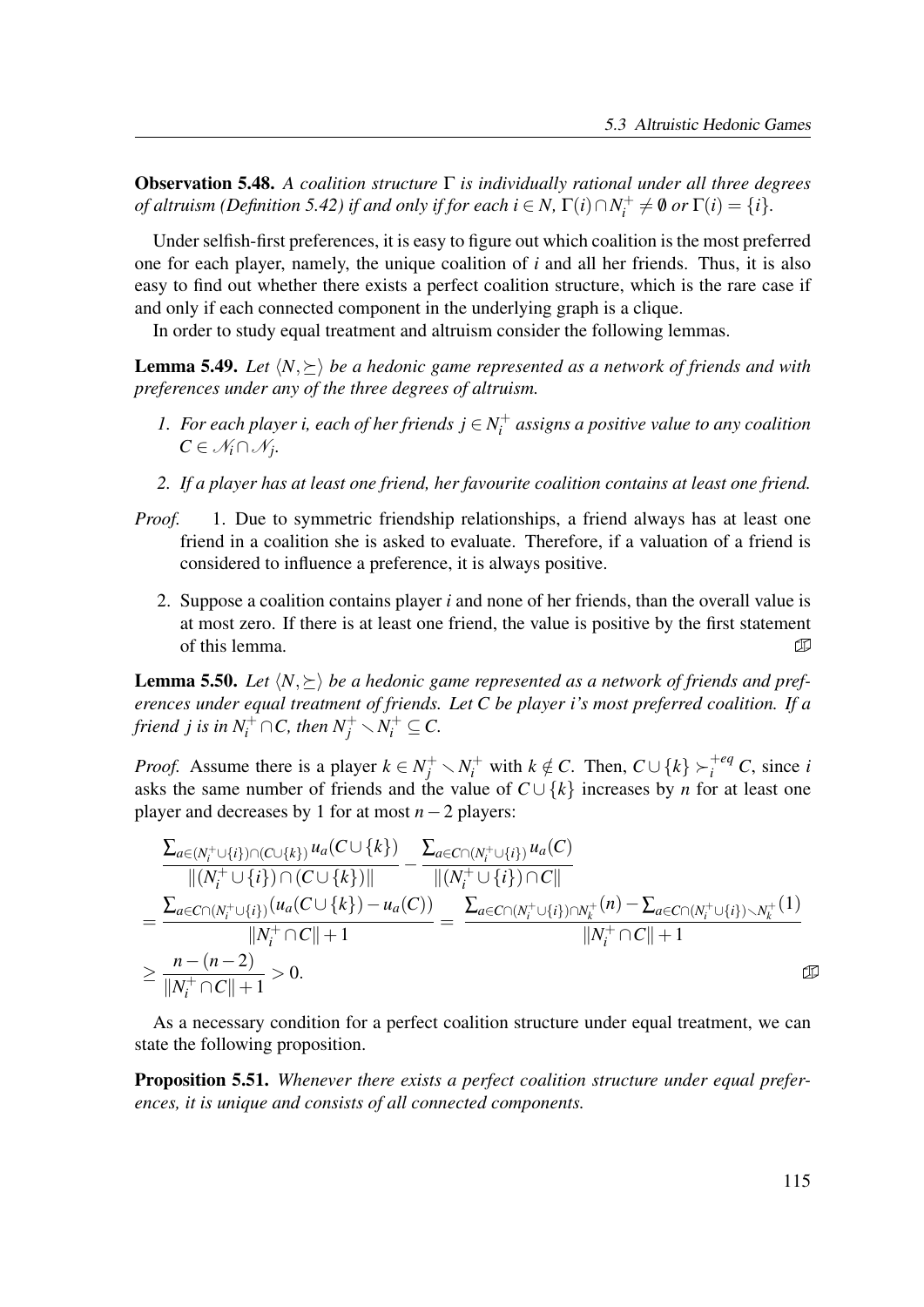Proof. Let C be a coalition in a perfect coalition. Due to Lemma 5.49.2, C is connected. Suppose C is a proper subset of a connected component. Then, there exists an edge  $\{v_k, v_\ell\}$ with  $k \in C$  and  $\ell \notin C$ . By Lemma 5.49.2, there exists another friend j of k's in C.

*Case 1*: Assume there exists a player *j* with  $\ell \notin N_i^+$  $j^+$ . Then, by Lemma 5.50 this is a contradiction to C being j's favourite coalition, because  $C \cup \{\ell\} \succ_j^{+eq} C$ .

*Case 2*: Therefore, for each  $j \in N_k^+ \cap C$ , it holds that  $\ell \in N_j^+$  $j^+$  (and  $j \in N_\ell^+$  by symmetry).

(a) Assume there exists another player  $x \in C$  with  $\ell \notin N_x^+$ . By Lemma 5.49.2, there exists a player  $j \in N_k^+$  with  $x \in N_j^+$  $j^+$  (and  $j \in N_x^+$ ). Again, with  $\ell \in N_j^+$  $j<sup>+</sup>$  this is a contradiction to C being x's most preferred coalition by Lemma 5.50.

(b) Finally, for each player  $x \in C$ ,  $\{v_x, v_\ell\}$  is an edge in the network graph. This implies that  $u_{\ell}(C \cup {\ell}) = n \cdot ||C|| - 0$ . Thus, comparing coalitions  $C \cup {\ell}$  and C from k's point of view, and letting f denote  $||N_k^+ \cap C||$  we obtain:

$$
\frac{u_{k}(C \cup \{\ell\}) + \sum_{j \in N_{k}^{+} \cap C} u_{j}(C \cup \{\ell\}) + u_{\ell}(C \cup \{\ell\})}{1 + f + 1} - \frac{(1 + f)(u_{k}(C) + n + \sum_{j \in N_{k}^{+} \cap C} (u_{j}(C) + n) + n \cdot ||C||) - (2 + f)(u_{k}(C) + \sum_{j \in N_{k}^{+} \cap C} u_{j}(C))}{(2 + f)(1 + f)}
$$
\n
$$
= \frac{(1 + f)n - u_{k}(C) + f(1 + f)n - \sum_{j \in N_{k}^{+} \cap C} u_{j}(C) + (1 + f)(n \cdot ||C||)}{(2 + f)(1 + f)}
$$
\n
$$
= \frac{(1 + f)n - n \cdot f + ||N_{k}^{-} \cap C|| + f(1 + f)n - \sum_{j \in N_{k}^{+} \cap C} u_{j}(C) + (1 + f)(n \cdot ||C||)}{(2 + f)(1 + f)}
$$
\n
$$
\geq \frac{n + ||N_{k}^{-} \cap C|| + f(1 + f)n - f||C||n + (1 + f)(n \cdot ||C||)}{(2 + f)(1 + f)}
$$
\n
$$
= \frac{n + ||N_{k}^{-} \cap C|| + f(1 + f)n + n \cdot ||C||}{(2 + f)(1 + f)} > 0.
$$

Therefore,  $C \cup \{\ell\} \succ_k^{+eq} C$  holds, which means that C has to be the whole connected component.  $\mathbb{Z}$ 

Corollary 5.52. If there exists a perfect coalition structure, all connected components have a diameter of at most two.

Next, we show the polynomial-time decidability of the verification problems for singleplayer deviations under selfish-first preference extensions.

Proposition 5.53. For all three degrees of altruism, it can be tested in polynomial time whether a given coalition structure in a given game is Nash-stable, individually stable, or contractually individually stable.

*Proof.* Let  $\Gamma$  be a coalition structure. By definition, we need to check if for each player  $i \in N$  and for each existing coalition C in  $\Gamma$  or for the empty coalition, i prefers  $\Gamma(i)$  to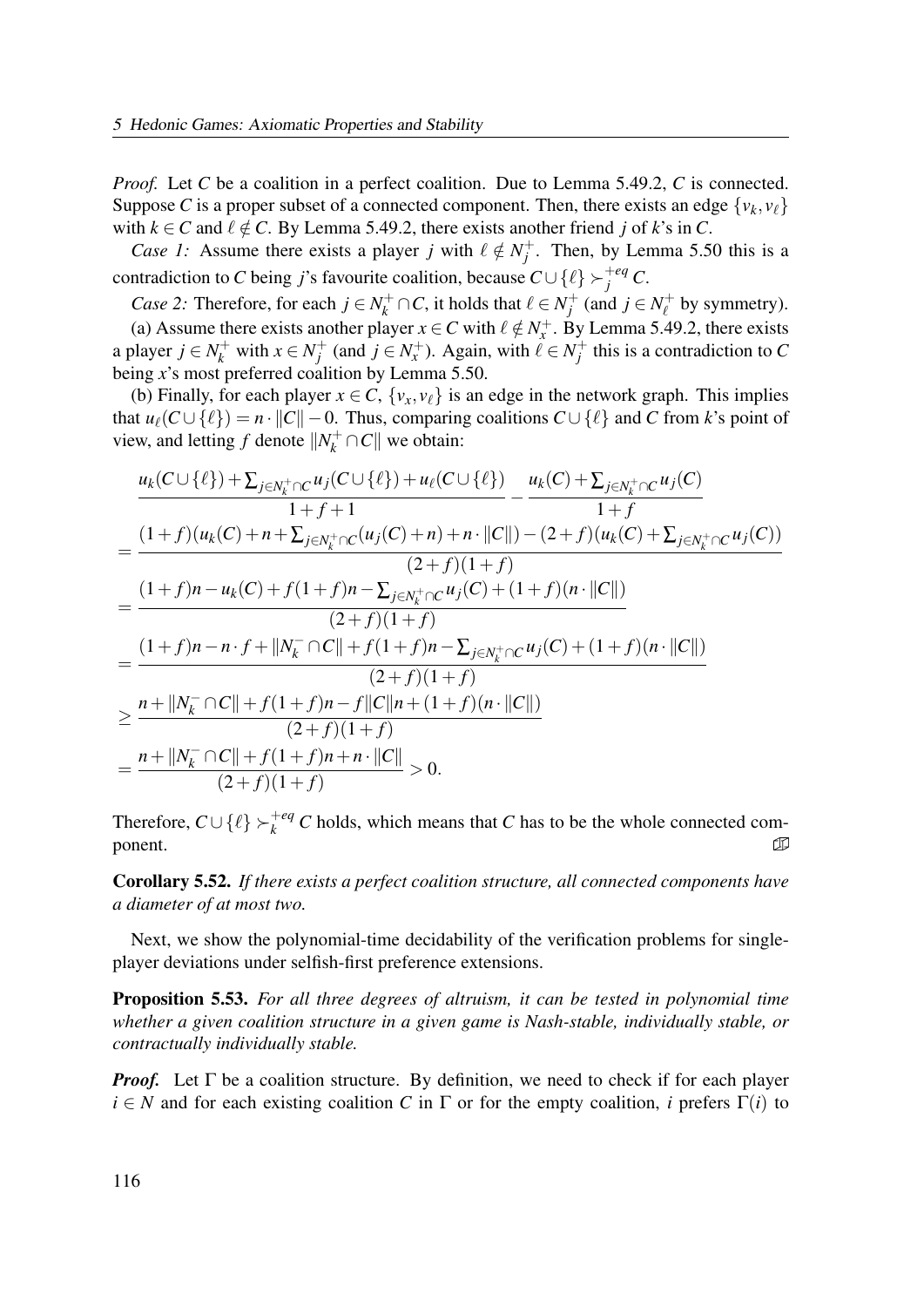being added to C. For *n* players, there are at most  $n+1$  such coalitions, and the preference relation can be verified in polynomial time by Proposition 5.45. Analogous arguments hold for individual and contractually individual stability.  $\Box$ 

Theorem 5.54. For all three degrees of altruism, a Nash-stable coalition structure always exist.

**Proof.** Let  $E = \{i | N_i^+ = \emptyset\}$  be the set of players without friends. The coalition structure  $\{\{i\} \mid i \in E\} \cup \{N \setminus E\}$  is Nash-stable. For each  $i \in E$ ,  $u_i(N \setminus E) < 0$ , since there are no friends to be evaluated positively nor to be asked for their valuation. Therefore, they would rather stay alone. For each  $i \notin E$ ,  $u_i(N \setminus E) > 0$ , since there is at least one friend who leads to a positive value and *i* herself contributes a positive value by Lemma 5.49.1. Thus *i* would rather like to stay in  $N \setminus E$  than to move alone to the empty coalition or to an enemy.  $\Box$ 

Since Nash stability implies individual stability, which, in turn, implies contractually individual stability, the following corollary holds.

Corollary 5.55. Individually and contractually individually stable coalition structures always exist.

Similarly, a (strictly) core-stable coalition structure always exists for selfish-first preferences.

**Theorem 5.56** ( $\text{INRR}^+16$ ). In hedonic games with selfish-first preferences, the coalition structure consisting of the connected components is always strictly core-stable.

A Pareto-optimal coalition structure, of course, always exists. On the other hand, for all three degrees of altruism, there exists a game such that no coalition structure is strictly popular.

Example 5.57. Consider the game given in Example 5.43.

- 1. Under selfish-first preferences, coalition structures  $\{\{1,2,5\},\{3,4\}\}\$  and  $\{\{1,3,4\},\{2,5\}\}\$  are more popular than all other coalition structures, but are in a tie.
- 2. For equally treated preferences, even three coalition structures are in a tie:  $\{\{1,2,3,4\},\{5\}\},\{\{1,2,3,5\},\{4\}\}\$ , and the one consisting of only the grand coalition, {{1,2,3,4,5}}.
- 3. Under altruistic preferences,  $\{\{1,3,4\},\{2,5\}\}\$  is more popular than  $\{\{1,2,3,4\},\{5\}\}\$ , which, in turn, is more popular than  $\{\{1,2,3,4,5\}\}\$ . However, the number of players who prefer  $\{\{1,2,3,4,5\}\}\$  to  $\{\{1,3,4\},\{2,5\}\}\$  is equal to the number of players who prefer, vice versa,  $\{\{1,3,4\},\{2,5\}\}\$  to  $\{\{1,2,3,4,5\}\}\$ . Furthermore,  $\{\{1,2,5\},\{3,4\}\}\$ is more popular than  $\{\{1,2,3,5\},\{4\}\}\$ ; the two coalition structures behave analogously due to symmetries. There is no other coalition structure that is not beaten by any of the above-mentioned coalition structures. Hence, no coalition structure is strictly popular.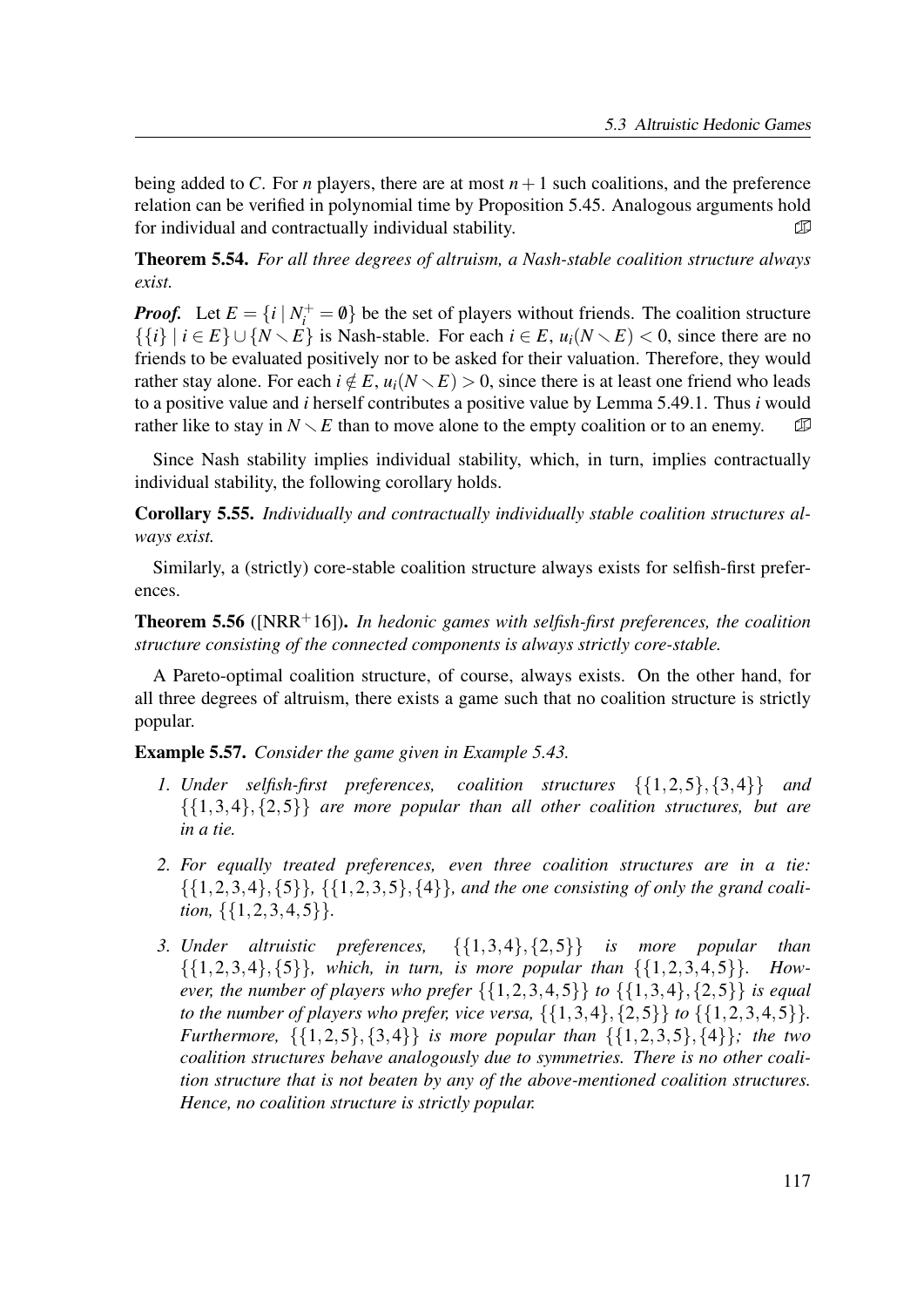- **Theorem 5.58.** 1. The question as to whether a given coalition structure in a given game with selfish-first preferences is strictly popular is coNP-complete;
	- 2. the question of whether there exists a strictly popular coalition structure in a given game under selfish-first preferences is coNP-hard.
- *Proof.* 1. The problem belongs to coNP, since the complementary problem can be decided by nondeterministically choosing another coalition structure and verifying whether a larger number of players prefer the latter to the former than the other way around. This verification can be done in polynomial time by Proposition 5.45.

We show coNP-hardness by means of a polynomial-time many-one reduction from  $XC_3$  to the complement of our problem. For a given  $XC_3$  instance consisting of sets  $B = \{1, \ldots, 3k\}$  and a family  $\mathscr S$  of subsets  $S \subseteq B$  with  $||S|| = 3$  we, again, may assume that each  $b \in B$  occurs at most three times in the sets within  $\mathscr{S}$  [GJ79]. The following construction is, once again, inspired by methods used by Sung and Dimitrov [SD10] which are adopted in a non-trivial way, though, and in a different way than in Section 5.2. Given such an  $XC_3$  instance  $(B, \mathscr{S})$ , we consider the set of players

$$
N = \{\beta_b \mid b \in B\} \cup \{\zeta_{S,\ell} \mid S \in \mathscr{S}, 1 \leq \ell \leq 3k\} \cup \{\eta_{S,j} \mid S \in \mathscr{S}, 1 \leq j \leq 3k+3\}.
$$

The network of friends<sup>5</sup> as displayed in Figure 5.11 is the following:

- all players in  $\{\beta_b | b \in B\}$  are friends with each other,
- $\beta_b$  and  $\zeta_{S,\ell}$  are each others' friends if  $b \in S$ , for each  $S \in \mathcal{S}$ ,  $1 \leq \ell \leq 3k$ ,
- for each  $S \in \mathcal{S}$ , all players in  $Q_S = \{ \zeta_{S,\ell}, \eta_{S,j} \mid 1 \leq \ell \leq 3k, 1 \leq j \leq 3k+3 \}$  are each others' friends, and
- there are no other friendship relations.



Figure 5.11: Network of friends for construction in proof of Theorem 5.58

<sup>&</sup>lt;sup>5</sup> Note again that for the sake of readability player names rather than vertex names are specified in figures.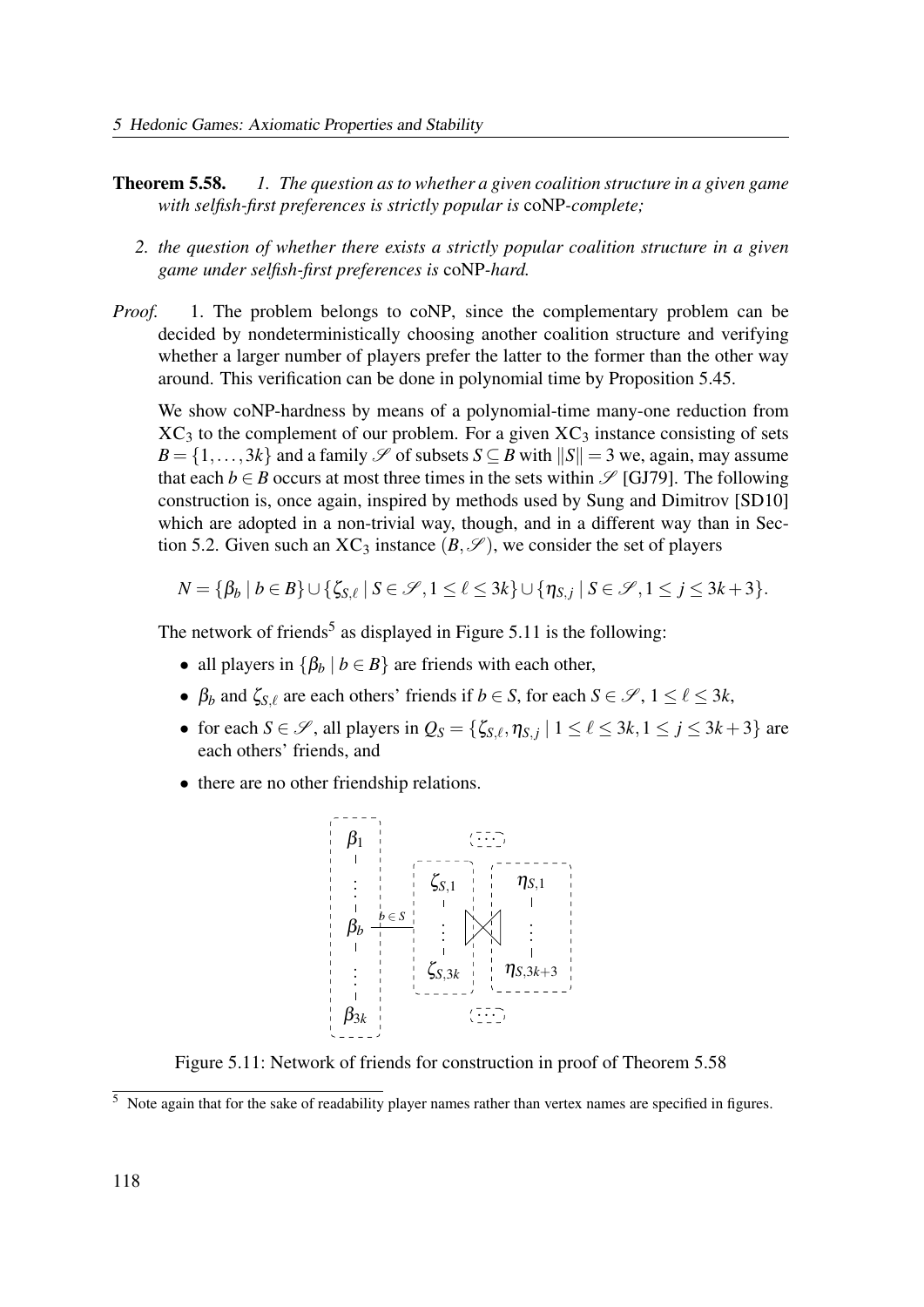Moreover, define the coalition structure

$$
\Gamma = \{ \{ \beta_b \mid b \in B \} \} \cup \{ Q_S \mid S \in \mathscr{S} \}.
$$

We show that  $\Gamma$  is strictly popular if and only if there exists no exact cover of B in  $\mathscr{S}$ . Only if: Assume there exists an exact cover  $\mathscr{S}' \subseteq \mathscr{S}$  such that  $\bigcup_{S \in \mathscr{S}'} S = B$  and  $\|\mathscr{S}'\| = k$ . Then, for the coalition structure

$$
\Delta = \{ \{ \beta_b \mid b \in S \} \cup Q_S \mid S \in \mathscr{S}' \} \cup \{ Q_S \mid S \in \mathscr{S} \setminus \mathscr{S}' \},
$$

it holds that

$$
\|\{i \mid \Delta(i) \succ_i^{+sf} \Gamma(i)\}\| = 3k + k \cdot 3k = k(3k + 3) = \|\{j \mid \Gamma(j) \succ_j^{+sf} \Delta(j)\}\|.
$$

Hence,  $\Gamma$  cannot be strictly popular.

If: If, on the other hand,  $\Gamma$  is not strictly popular, there exists some coalition structure  $\Delta$  that is preferred to  $\Gamma$  by at least as many players as the number of those who prefer Γ to Δ.

Consider the following cases.

- If for an  $S \in \mathscr{S}$ , the players  $\eta_{S,j}$ ,  $1 \le j \le 3k+3$ , do not play together in  $Q_S$ or as soon as another player  $\beta_b$ ,  $b \in B$ , is added to their clique, there are  $3k+3$ dissatisfied players.
- If the players  $\beta_b$ ,  $b \in B$ , do not join some  $Q_S$ ,  $b \in S$ , their best choice is teaming up, which leads to coalition structure  $\Gamma$ .
- Consequently, at least one  $Q_S$  is changed in  $\Delta$ . The 3k + 3 negative votes can only be balanced if at least as many other players prefer their coalition in ∆.
- 3k votes can be compensated by players  $\zeta_{S,\ell}$ ,  $1 \leq \ell \leq 3k$ . As soon as there are more players from this type, another  $Q_{S'}$  is altered. The only way to improve the situation for such a player is to invite some extra players  $\beta_b$ ,  $b \in S$ . One extra player  $\beta_b$ ,  $b \in S$  would be the same as two such extra players and one player of the form  $\eta_{S,k}$  less from a selfish point of view. However, then the friend's influences would be employed, in favour of the full clique  $Q<sub>S</sub>$ .
- The remaining three negative votes have to be settled by players  $\beta_b$ ,  $b \in B$ . They only improve their situation if they join some  $O_s$ ,  $b \in S$ ; and if they do so, all at once. Otherwise, they would be dissatisfied in comparison to their coalition in Γ. Indifference is not possible.
- If more than k sets  $Q_S$ , say  $x > k$ , are altered by this, there are  $3k + x \cdot 3k$  positive votes and  $x \cdot (3k+3)$  negative votes, which means that  $\Gamma$  is more popular by a difference of  $3(x-k)$  votes. Therefore, the players  $\beta_b$ ,  $b \in B$ , cannot make up for negative votes if they move alone or in pairs to a total of more than k sets  $Q_s$ .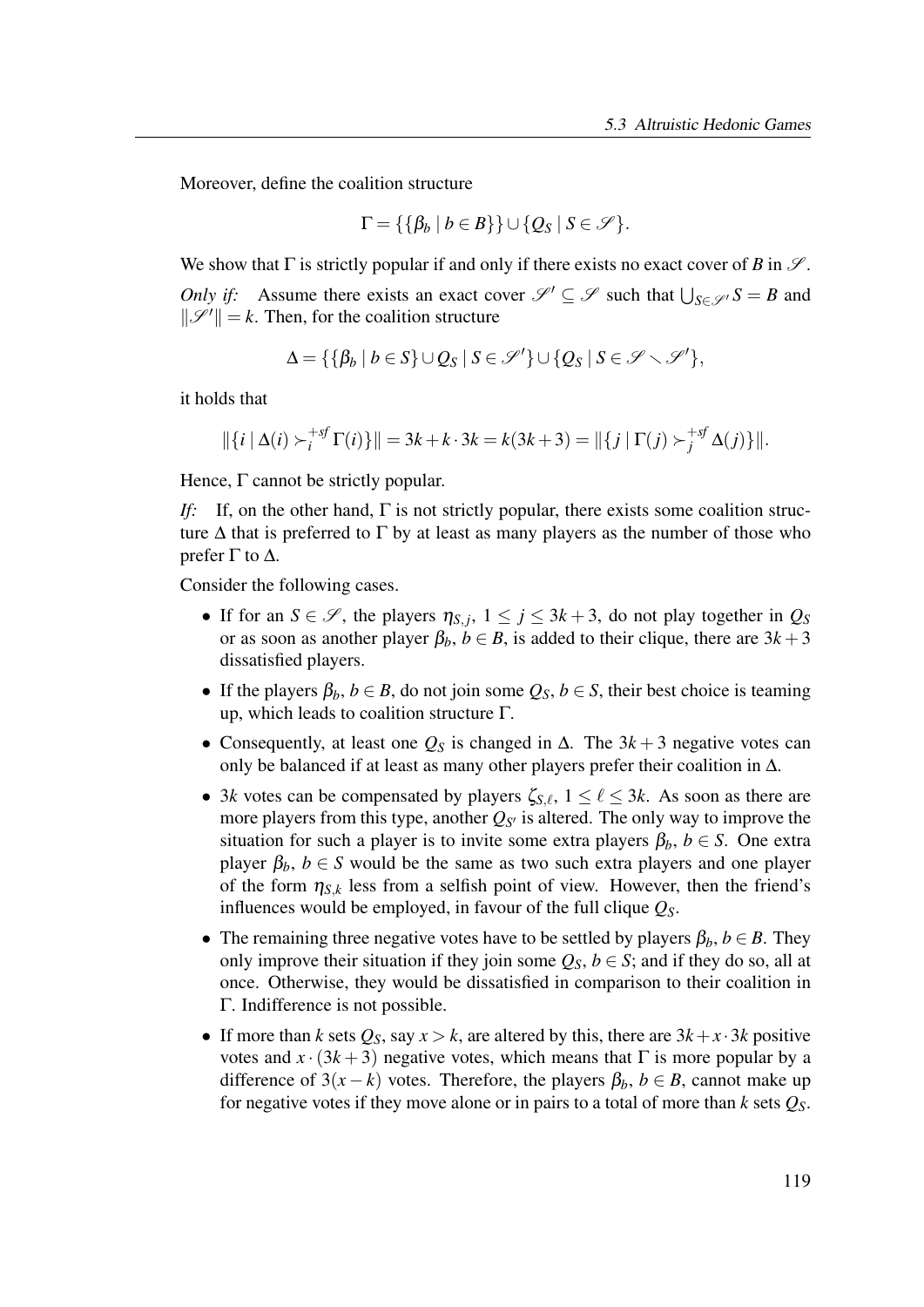Having eliminated all other possibilities, the one which remains is a coalition structure  $\Delta$  where for each  $b \in B$ , there exists a set  $S \in \mathscr{S}$  such that  $\Delta(\beta_b) = \{\beta_{b'} \mid b' \in B\}$  $S$ } ∪ Q<sub>S</sub>. As a consequence, there exists an exact cover  $\mathscr{S}' = \{S \in \mathscr{S} \mid \Delta(\zeta_{S,1}) =$  $\{\beta_{b'} \mid b' \in S\} \cup Q_S\}$  of B in  $\mathscr{S}$ .

2. Consider the same reduction as above, except that  $\Gamma$  is not given. If, on the one hand, there is no exact cover of B in  $\mathscr{S}$ , a strictly popular coalition structure exists, namely,  $\Gamma$  as considered above. If, on the other hand, there is an exact cover of B in  $\mathscr{S}$ , note that Γ beats every other coalition structure in pairwise comparison, but is in a tie in comparison to  $\Delta$  as defined above. Therefore,  $\Gamma$  as well as any other coalition structure cannot be strictly popular.

# 5.4 Challenges and Future Work

We have studied three representations of hedonic games with respect to their axiomatic consistency. Next to enemy-oriented preference extensions, we have designed two new preference extension schemes, namely the generalized Bossong-Schweigert principle leaving a set of possible full extensions open, and preferences with three degrees of altruism. Both models are original and allow the expression of opinions that are not possible as yet in other compact representations. Particularly, the generalized Bossong–Schweigert extension principle is novel not only in the context of hedonic games. We have adapted several notions of stability to possibly and necessarily stable coalition structures and have presented characterizations of stability concepts when appropriate.

We have seen, for these representations, that coalition structures considered as stable might not be guaranteed to exist. Deciding whether they exist as well as identifying them might be possible only at great cost in terms of complexity.

For all encodings and preference extensions studied many questions and directions of future work have been left open and arise newly. In the context of enemy-oriented hedonic games, we provide a next step towards  $\Theta_2^p$  $_2^p$ -hardness of wonderful stability existence. Moreover, we will have a closer look at meta-theorems that help to determine the complexity of stability problems due to similar structures in hedonic games.

Bridging A Gap Chang and Kadin [CK95] define the following property: A problem A has  $AND_{\omega}$  functions<sup>6</sup> if for all  $n \in \mathbb{N} \setminus \{0\}$  there exists an  $f \in FP$  such that for all possible input parameters  $x_1, \ldots, x_n$ , it holds that for all  $i, 1 \le i \le n$ ,  $x_i \in A$  if and only if  $f(x_1, x_2,..., x_n) \in A$ .

**Lemma 5.59** ([CK95]). 1. If a problem is NP-complete, it has  $AND_{\omega}$  functions.

2. If a problem is DP-complete, it has  $AND_{\omega}$  functions.

<sup>&</sup>lt;sup>6</sup> Note that this is a different  $\omega$  than the clique number, used here for consistency with the literature. Which  $\omega$  is meant will always be clear from the context.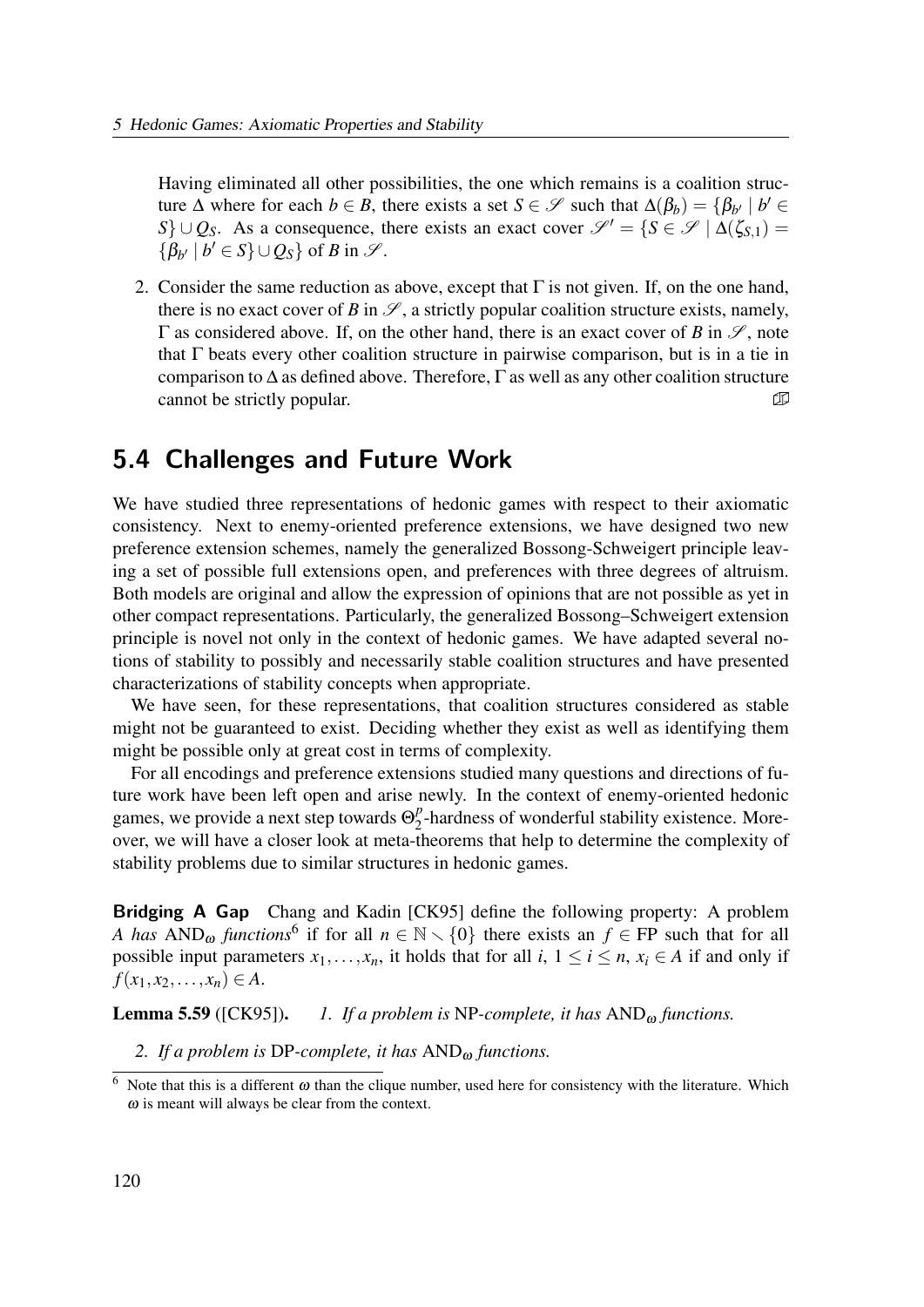- 3. If a problem is complete for any class of the Boolean hierarchy higher than the second level, it cannot have  $AND_{\omega}$  functions, unless the Boolean hierarchy collapses to the second level.
- 4. If a problem is  $\Theta_2^p$  $_{2}^{p}$ -complete, it has  $AND_{\omega}$  functions.

Note that WSE has  $AND_{\omega}$  functions by Property 5.6. By Lemma 5.59, we thus can conclude that WSE cannot be contained in any level of the Boolean hierarchy if it is not also contained in the second level: WSE is either complete for DP or  $\Theta_2^p$  $\frac{p}{2}$  (or something completely different). Here, we discuss an approach for showing the conjecture that WSE is  $\overline{\Theta_2^p}$  $_2^p$ -hard.

In order to apply Wagner's Lemma 2.3, the idea would be to generalize the construction for showing DP-hardness of WSE (see the proof of Theorem 5.10). From 2k given instances  $x_1, \ldots, x_{2k}$  of some NP-hard problem A, we construct a WSE instance as a graph G with  $k+1$  independent components  $G_i$ ,  $1 \le i \le k+1$ , in polynomial time. Then again, we can use Property 5.6 to deduce that G has a wonderfully stable partition if and only if each  $G_i$ ,  $1 \le i \le k+1$ , has one. The single components  $G_i$  are constructed as illustrated in Figure 5.12:  $x_1$  maps to  $G_i$ ,  $x_{2k}$  maps to  $G_{k+1}$ , and the remaining  $k-1$  components  $G_i$ ,  $2 \le i \le k$ , are constructed from pairs  $(x_{2i-2}, x_{2i-1})$  such that Property 5.60 holds.

|         | $\in A$        | $\in A \in A$ |          | $\in A \in A$       | $\notin A$ $\notin A$ |          | $\notin A$<br>$\notin A$          | $\notin A$ |
|---------|----------------|---------------|----------|---------------------|-----------------------|----------|-----------------------------------|------------|
| s odd:  | $x_1$          | $x_2, x_3$    | $\cdots$ | $x_{s-1}, x_{s}$    | $x_{s+1}, x_{s+2}$    |          | $\cdots \quad x_{2k-2}, x_{2k-1}$ | $x_{2k}$   |
|         | G <sub>1</sub> | $G_2$         |          | $G_{\frac{s+1}{2}}$ | $G_{\frac{s+3}{2}}$   |          | $G_k$                             | $G_{k+1}$  |
|         | WS             | WS            |          | WS                  | WS                    |          | WS                                | WS         |
|         | $\in A$        |               |          |                     | $\in A \notin A$      |          |                                   | $\notin A$ |
| s even: | $x_1$          |               | $\cdots$ |                     | $(x_s, x_{s+1})$      | $\cdots$ |                                   | $x_{2k}$   |
|         | $G_1$          |               |          |                     | $G_{\frac{s+2}{2}}$   |          |                                   | $G_{k+1}$  |
|         | WS             |               |          |                     |                       |          |                                   | WS         |

Figure 5.12: Illustration of a construction towards complexity of wonderful stability existence using Lemma 2.3. Here, ws is short for wonderfully stable.

**Property 5.60.** Let  $x_1, \ldots, x_{2k}$  be given instances of an NP-hard problem A. Let  $G_1, \ldots, G_{k+1}$  be constructed graphs that satisfy:

- 1.  $x_1 \in A \iff G_1 \in WSE$ ,
- 2.  $x_{2k} \in A \iff G_{k+1} \notin WSE$ , and
- 3. for each i,  $2 \le i \le k$ ,  $(x_{2i-2}, x_{2i-1} \in A)$  or  $(x_{2i-2}, x_{2i-1} \notin A) \iff G_i \in WSE$ .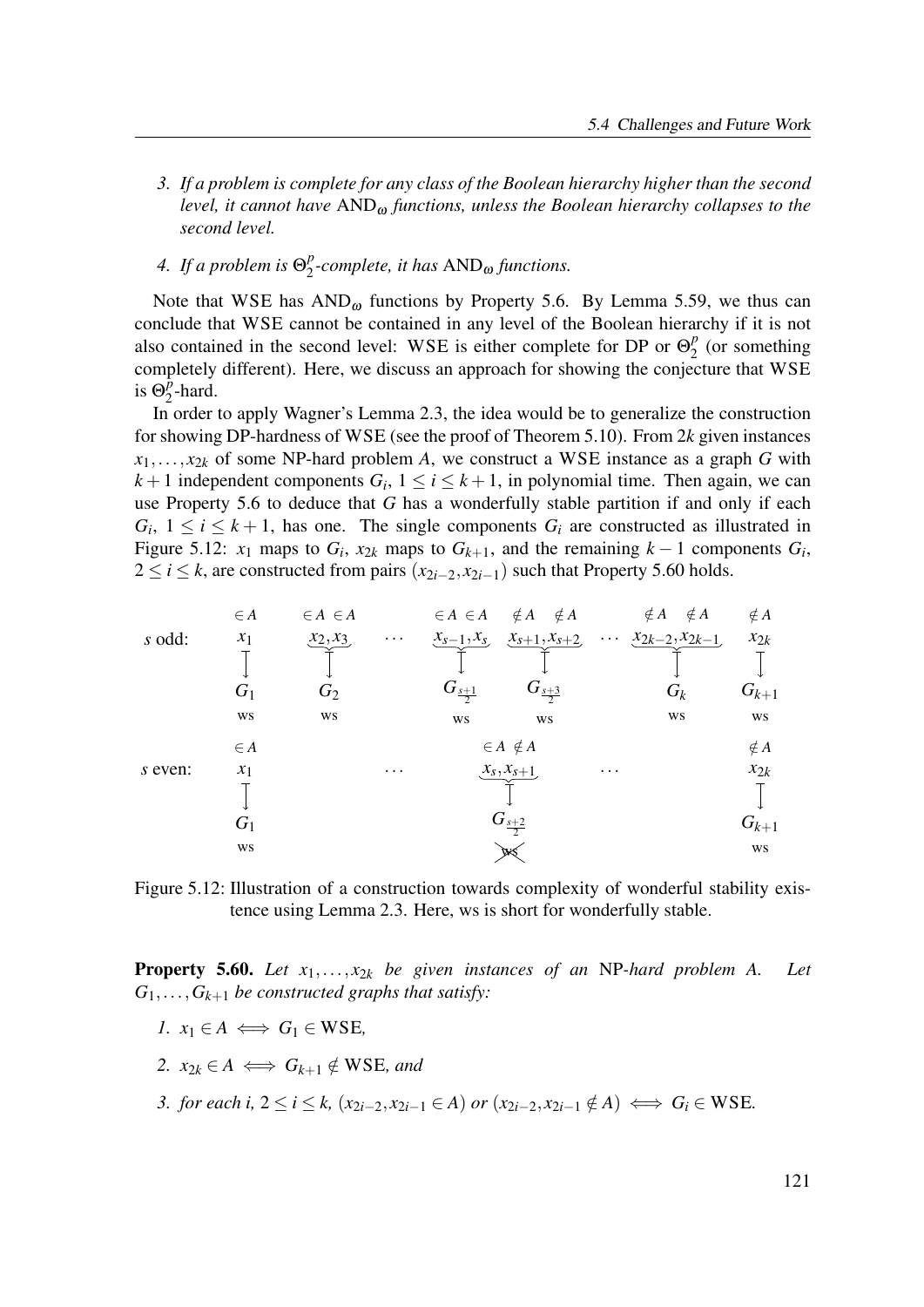Then, we can conclude a sufficient condition for  $\Theta_2^p$  $_2^p$ -hardness of WSE.

**Proposition 5.61.** Let A be an NP-hard problem and let  $x_1, \ldots, x_{2k}$  be any 2k instances of A such that  $x_i \in A$  implies  $x_i \in A$  for  $i < j$ . If  $G_1, \ldots, G_{k+1}$  are graphs that can be constructed from  $x_1, \ldots, x_{2k}$  in polynomial time such that Property 5.60 is satisfied, then WSE is  $\Theta_2^p$  $\frac{p}{2}$ hard.

**Proof.** Let f be a polynomial-time computable function such that  $f(x_1,...,x_{2k}) = G$ , where G is the graph consisting of  $k+1$  independent components  $G_1, \ldots, G_{k+1}$  that satisfy Property 5.60. In order to apply Lemma 2.3, we have to show:

 $\|\{x_i \mid x_i \in A, 1 \le i \le 2k\}\|$  is odd  $\iff G \in \text{WSE}.$ 

*Only if:* Assume that  $\|\{x_i \mid x_i \in A, 1 \le i \le 2k\}\|$  is odd. Since  $x_j \in A$  implies that  $x_i \in A$ for  $i < j$ , neither  $x_1 \notin A$  nor  $x_{2k} \in A$  can hold. By Property 5.60, both  $G_1$  and  $G_{k+1}$  have a wonderfully stable partition. Furthermore, there exists an index s,  $1 < s < 2k$ , such that  $x_i \in A$  for  $i \leq s$ , and  $x_i \notin A$  for  $i > s$ . Again, due to the relation between the instances  $x_i$ only three cases can occur for each pair  $(x_{2i-2}, x_{2i-1})$  of the remaining instances: (1) both  $x_{2i-2}$  and  $x_{2i-1}$  are in A; (2) neither  $x_{2i-2}$  nor  $x_{2i-1}$  are in A; or (3)  $x_{2i-2}$  is in A, yet  $x_{2i-1}$ is not. The latter case implies that s is of the form  $s = 2i - 2$  for some i which leads to a contradiction to s being odd. Therefore, all pairs have to be of the form stated in the first two cases. By Property 5.60, each component  $G_i$ ,  $2 \le i \le k$ , has a wonderfully stable partition and so does G by Property 5.6.

If: Assume that there exists a wonderfully stable partition in G. This implies that every component  $G_i$ ,  $1 \le i \le k+1$ , does as well. By Property 5.60, it holds that  $x_1 \in A$ ,  $x_{2k} \notin A$ , and for all pairs  $(x_{2i-2}, x_{2i-1}), 2 \le i \le k$ , either both  $x_{2i-2}$  and  $x_{2i-1}$  are in A, or neither  $x_{2i-2}$ nor  $x_{2i-1}$  are in A. In total, we have an odd number of instances in A among  $x_1, \ldots, x_{2k}$ .  $\Box$ 

With the reduction presented in the DP-hardness proof for WSE (see Theorem 5.10), the subgraphs  $G_1$  and  $G_{k+1}$  can be constructed from given  $XC_3$  instances such that the desired first two statements of Property 5.60 hold. In order to complete the  $\Theta_2^p$  $n<sub>2</sub><sup>p</sup>$ -hardness proof with the help of Proposition 5.61, we would have to construct the remaining subgraphs  $G_2, \ldots, G_k$ so as to satisfy the third property of Property 5.60. Looking closely at this property and letting the NP-complete set A be 3-SAT, we are searching for a polynomial-time reduction f such that for two given 3-SAT instances,  $\varphi_1$  and  $\varphi_2$ , it holds that:

$$
(\varphi_1, \varphi_2 \in 3\text{-SAT}) \text{ or } (\varphi_1, \varphi_2 \notin 3\text{-SAT}) \iff f(\varphi_1, \varphi_2) \in \text{WSE.}
$$
 (5.4)

Now, it seems reasonable to consider the DP-complete problem SAT-UNSAT, where we may assume that  $\varphi_2 \in 3$ -SAT implies  $\varphi_1 \in 3$ -SAT. By Lemma 2.1, this restriction of SAT-UNSAT is also DP-complete. Then Equivalence (5.4) simplifies to:

$$
(\varphi_1, \varphi_2) \notin SAT-UNSAT \iff f(\varphi_1, \varphi_2) \in WSE
$$
 (5.5)

It follows that in order to prove  $\Theta_2^p$  $^{p}_{2}$ -hardness—and thus  $\Theta_{2}^{p}$  $2^P$ -completeness—of WSE, it suffices to show coDP-hardness of WSE. By definition  $\Theta_2^p$  $n<sub>2</sub><sup>p</sup>$ -hardness implies coDP-hardness. To summarize, we have shown the following result.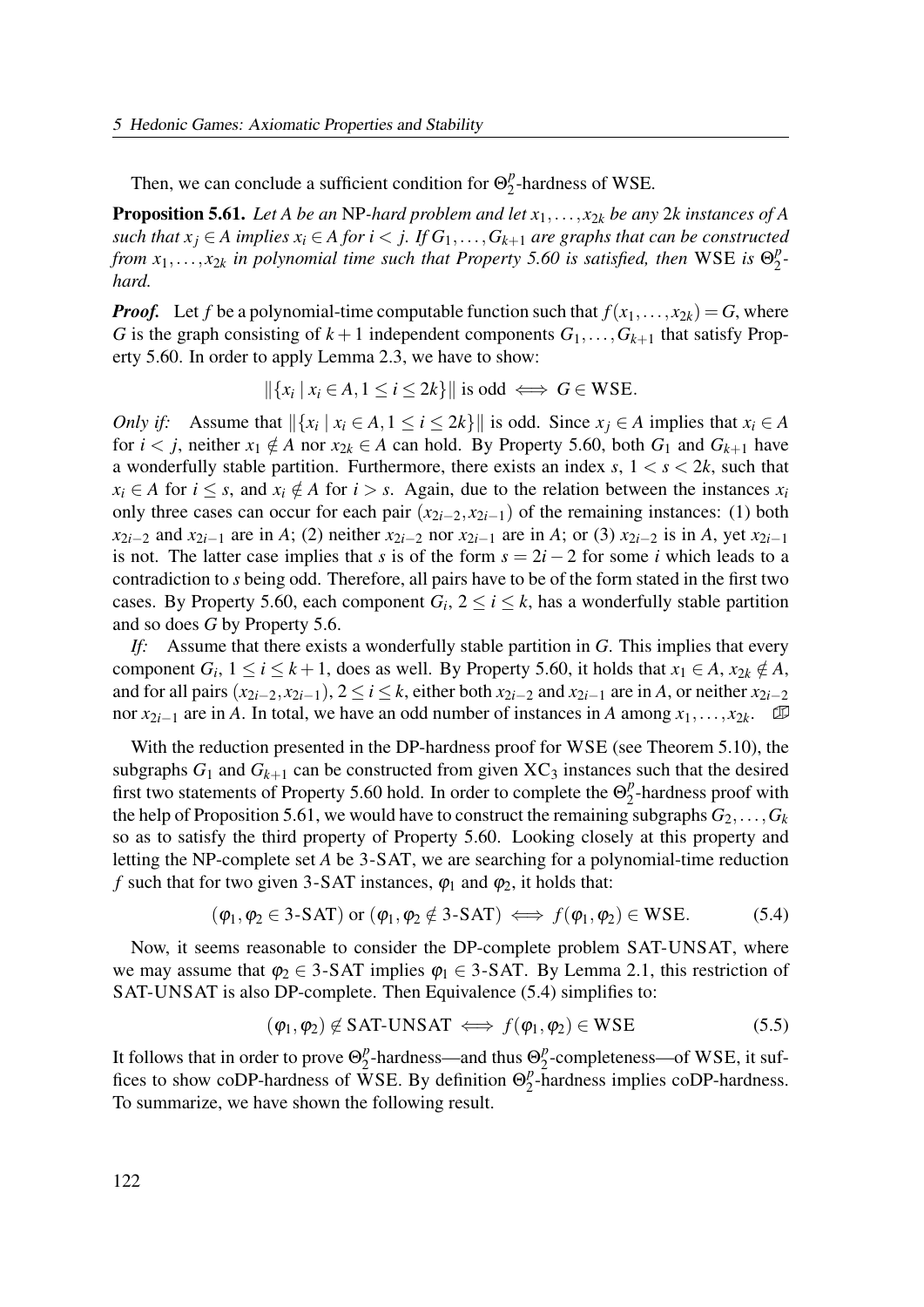#### **Theorem 5.62.** WSE is  $\Theta_2^p$  $2^P$ -complete if and only if it is coDP-hard.

A similar statement to Proposition 5.61 applies to the existence problem of a strict core coalition structure. Hence, essentially the same argument works for SCSE as well: In order to prove a  $\Theta_2^p$  $\frac{p}{2}$ -hardness lower bound, it would suffice to establish a coDP-hardness lower bound.

Corollary 5.63. SCSE is  $\Theta_2^p$  $_2^p$ -hard if and only if it is  $\text{coDP-hard.}$ 

In this case this would, however, still leave an open gap between  $\Theta_2^p$  $n_2^p$ -hardness and  $\Sigma_2^p$  $\frac{p}{2}$ membership. Whether or not coDP-hardness holds for WSE or SCSE is left as an open problem.

Meta-Theorems Recently, Peters and Elkind [PE15] have presented a number of metatheorems that imply NP-hardness results for existence problems for several representations of hedonic games and several stability concepts. We present approaches to adapt these theorems to the classes of hedonic games, we study. A class of hedonic games can be considered as a set of hedonic games with similar properties such as games that are induced by a certain representation. We, again, begin with single player deviations.

**Theorem 5.64** ([PE15]). For a class of hedonic games, NASH STABILITY EXISTENCE and INDIVIDUAL STABILITY EXISTENCE are NP-complete if this class satisfies the following properties:

- 1. The games in this class induce for each player  $i \in N$ , a weak preference order  $\geq_i$  over the set of players N which divides the set of players into friends  $F_i = \{j \neq i \mid j \trianglerighteq_i i\}$ and enemies  $E_i = \{j \,|\, i \rhd_i j\}$  and allows each player to express an arbitrary order of coalitions of size two. We refer to this property as arbitrary ordering of agents.
- 2. For each player set N and each n-tuple of orderings  $(\triangleright_1,\dots,\triangleright_n)$ , the class contains a corresponding game such that:
	- (a) the game is consistent on pairs, that is, for each  $i \in N$  and for two players  $j, k \in \mathbb{Z}$  $F_i \cup \{i\}, \{i, j\} \succeq_i \{i, k\}$  holds if and only if  $j \trianglerighteq_i k$ ;
	- (b) the game is strictly 0-1-toxic, that is, for each  $i \in N$  and each coalition  $S \in \mathcal{N}_i$ ,  $||S \cap F_i|| = 0$  and  $||S \cap E_i|| \ge 1$  implies  $\{i\} \succ_i S;$
	- (c) the game is strictly 1-1-toxic, that is, for each  $i \in N$  and each coalition  $S \in \mathcal{N}_i$ ,  $||S \cap F_i|| = 1$  and  $||S \cap E_i|| \ge 1$  implies  $\{i\} \succ_i S;$
	- (d) the game is strictly 2-2-toxic, that is, for each  $i \in N$  and each coalition  $S \in \mathcal{N}_i$ ,  $||S ∩ F_i|| = 2$  and  $||S ∩ E_i|| \ge 2$  implies  $\{i\} \succ_i S$ ; and
	- (e) the game is not triangle-hating, that is, for each  $i \in N$  and for two friends  $j \geq i k \in N$  $F_i$ , it holds that  $\{i, j, k\} \succeq_i \{i, k\}.$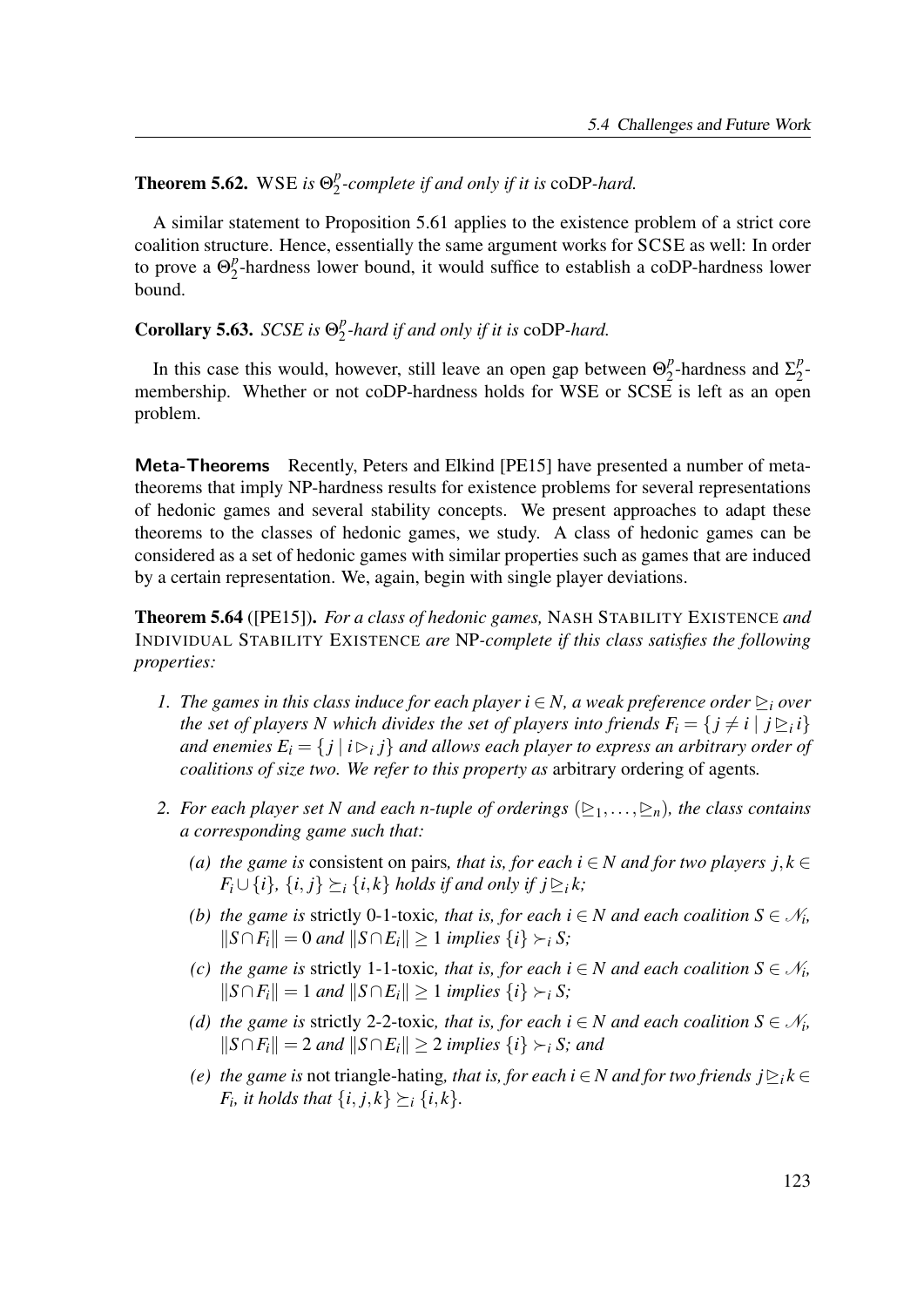Remark 5.65. Note that the first property is neither satisfied for the enemy-oriented preference extension, nor for the friend-oriented preference extension, nor for their altruistic modifications (irrespective of symmetric friendship relations); therefore, the problems studied in Sections 5.1 and 5.3 cannot be solved with this theorem.

Nevertheless, it would be an interesting aspect for future work to formulate similar results for classes of games that do not satisfy this property. For hedonic games with ordinal preferences and thresholds (Section 5.2), we have to study the class of all possible extensions.

Lemma 5.66. The class of all possible extensions to hedonic games with ordinal preferences and thresholds allows arbitrary ordering of agents as defined in Theorem 5.64.1.

**Proof.** The well-defined ordering  $\geq_i$  is induced by  $j \geq_i k$  for two players  $j, k \in N$  if

- $j, k \in N_i^+$  $j \trianglerighteq i^+$  and  $j \trianglerighteq i^+$  $i^+k$ •  $j, k \in N_i^0$  $i^0$
- $j \in N_i^+$  $i^+$  and  $k \in N_i^0$  $\frac{1}{i}$ , •  $j \in N_i^0$  $\mathbf{z}_i^0$  and  $k \in N_i^$  $i^-,$  or
- $j \in N_i^0$  $i^0$  and  $k = i$  or  $j = i$  and  $k \in N_i^0$  $j^0$ ,  $\bullet$   $j, k \in N_i^$  $i^-$  and  $j \trianglerighteq i^ \int_{i}^{-} k$

and its transitive closure. That means we consider the set of neutral players as part of the set of friends  $F_i$ . The set of coalitions of size two can be ordered arbitrarily, as the set of players  $N \setminus \{i\}$  can be ordered arbitrarily in a weak ranking with double threshold.  $\Box$ 

Lemma 5.67. The class of all possible extensions to hedonic games of hedonic games with ordinal preferences and thresholds satisfies Properties  $(a)$ ,  $(b)$ , and  $(e)$  as defined in Theorem 5.64.2.

*Proof.* For  $\succ^{+0-}$ , and therefore, for each possible extension, (a) holds due to

 $\sigma : \{k\} \cap F_i \to \{j\}$  with  $k \mapsto j$  if  $k \in F_i$ ;

(b) holds via  $\theta : \emptyset \to S \setminus (\{i\} \cup N_i^0)$  $\mathcal{F}_i^{(0)}$ ; and (e) holds via  $\sigma: \{k\} \cap F_i \to \{j,k\}$  with  $k \mapsto k$ .  $\Box$ 

Lemma 5.68. For each hedonic game with ordinal preferences and thresholds  $\langle N, \geq_1^{+0-}$  $\langle \sum_{i=1}^{n} \frac{1}{n} \mathbf{Ext}(\sum_{i=1}^{n} \mathbf{Ext}(\sum_{i=1}^{n} \mathbf{Ext}(\sum_{i=1}^{n} \mathbf{Ext}(\sum_{i=1}^{n} \mathbf{Ext}(\sum_{i=1}^{n} \mathbf{Ext}(\sum_{i=1}^{n} \mathbf{Ext}(\sum_{i=1}^{n} \mathbf{Ext}(\sum_{i=1}^{n} \mathbf{Ext}(\sum_{i=1}^{n} \mathbf{Ext}(\sum_{i=1}^{n} \mathbf{Ext}(\sum_{i=1}^{n} \mathbf{Ext}(\sum_{i=1}^{n} \mathbf{Ext}(\sum_{$  $i^{+0-}$ ) that satisfies Properties (c) and (d) as defined in Theorem 5.64.2 and one that does not.

**Proof.** For  $S = \{i, j, e\}$  and  $T = \{i, j, k, d, e\}$  with  $j, k \in N_i^+$  $a_i^+$  and  $d, e \in N_i^$  $i<sub>i</sub>$  the relation between S and  $\{i\}$  as well as between T and  $\{i\}$  is undecided in  $\succeq_i^{+0-}$  $i^{+0-}$ . Therefore, for (c) and (d), there exists an extension such that the properties holds, and one such that they do not hold.  $\Box$ 

**Theorem 5.69.** For the class of possible extensions that satisfy Properties (c) and (d) as defined in Theorem 5.64.2 (and for each hedonic game with ordinal preferences and thresholds there is one such extension), NASH STABILITY and INDIVIDUAL STABILITY EXISTENCE are NP-complete.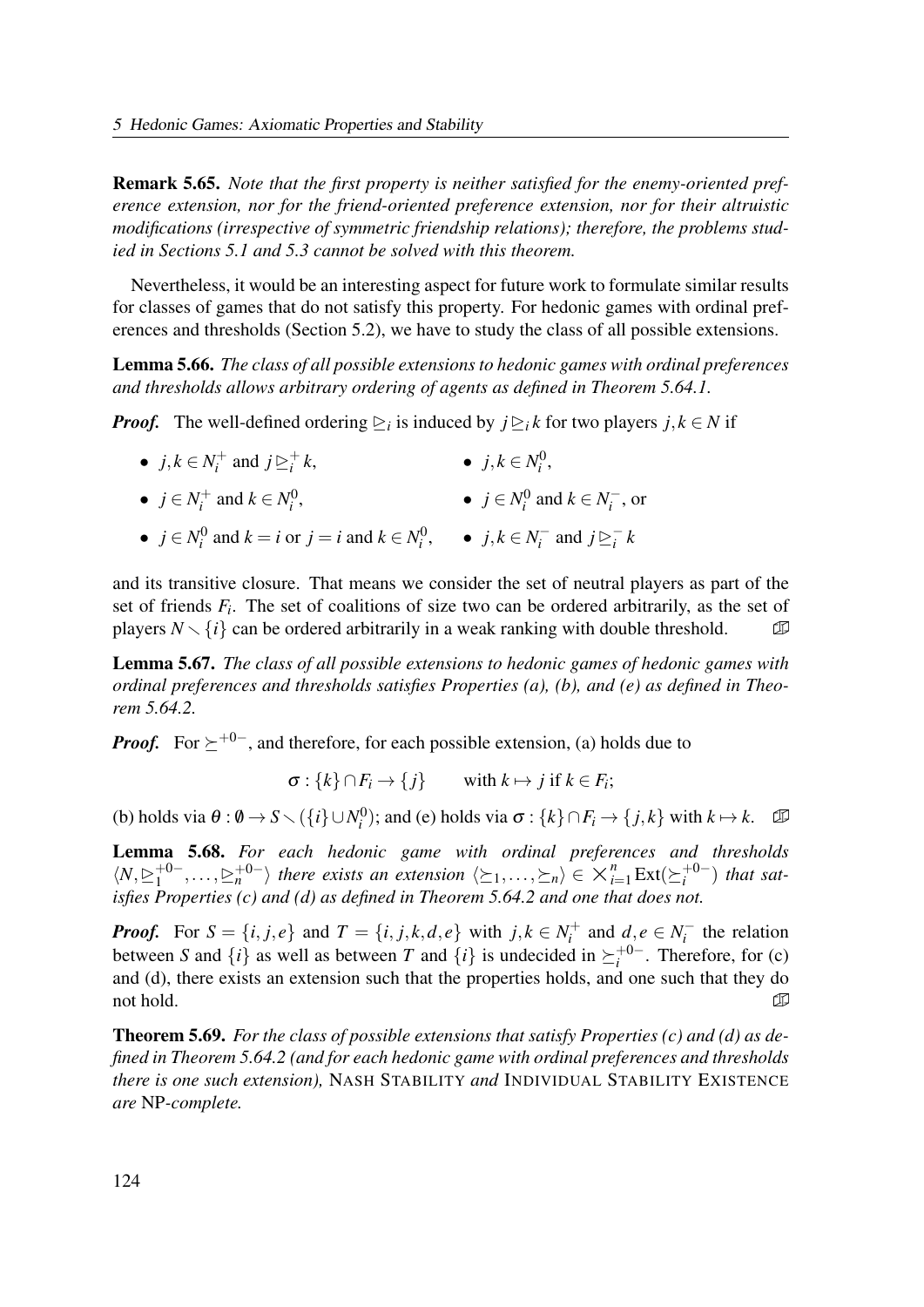**Proof.** By Lemma 5.66 the first point of Theorem 5.64 holds for all extensions of a hedonic game with ordinal preferences and thresholds. From the second point of Theorem 5.64 Properties (a), (b), and (e) are satisfied for all extensions of a hedonic game with ordinal preferences and thresholds by Lemma 5.67. Properties (c) and (d) hold for at least one extension by Lemma 5.68. By Theorem 5.64 for the class of all those extensions, NASH STABILITY EXISTENCE and INDIVIDUAL STABILITY EXISTENCE are NP-complete.

Remark 5.70. Note that this result does not imply NP-completeness of POSSIBLE INDI-VIDUAL STABILITY EXISTENCE, yet.

Next, we consider group deviations.

**Theorem 5.71** ([PE15]). For a class of hedonic games, CORE STABILITY EXISTENCE is NP-hard if this class satisfies the following properties:

- 1. The games in this class induce for each player  $i \in N$ , a weak preference order  $\triangleright_i$  over the set of players N as described in Theorem 5.64.1.
- 2. For each player set N and each n-tuple of orderings  $(\geq_1,\ldots,\geq_n)$ , the class contains a corresponding game such that:
	- (a) the game is consistent on pairs;
	- (b) the game is strictly  $0$ -1-toxic;
	- (f) the game is weakly 1-1-toxic, that is, for each  $i \in N$  and each coalition  $S \in \mathcal{N}_i$ ,  $||S ∩ F_i|| = 1$  and  $||S ∩ E_i|| \ge 1$  implies  $\{i, j\} \succ_i S$  for each  $j \in F_i$ ;
	- (g) the game is weakly 2-2-toxic, that is, for each  $i \in N$  and each coalition  $S \in \mathcal{N}_i$ ,  $||S ∩ F_i|| = 2$  and  $||S ∩ E_i|| \ge 2$  implies  $\{i, j\} \succ_i S$  for each  $j \in F_i$ ;
	- (h) the game is weakly 3-4-toxic, that is, for each  $i \in N$  and each coalition  $S \in \mathcal{N}_i$ ,  $||S ∩ F_i|| = 3$  and  $||S ∩ E_i|| \ge 4$  implies  $\{i, j\} \succ_i S$  for each  $j \in F_i$ ;

STRICT CORE STABILITY EXISTENCE is NP-hard, if in 2. instead of (f) weakly 1-1-toxic, the game is (i) 1-1-toxic, that is, for each  $i \in N$  and each coalition  $S \in \mathcal{N}_i$ ,  $||S \cap F_i|| = 1$  and  $||S ∩ E_i|| \ge 1$  implies  $\{i\} \succeq_i S$ .

**Theorem 5.72.** For the class of possible extensions that satisfy Properties (f), (g), (h) and (i) as defined in Theorem 5.71.2 (and for each hedonic game with ordinal preferences and thresholds there is one such extension), CORE STABILITY EXISTENCE and STRICT CORE STABILITY EXISTENCE is NP-hard.

*Proof.* Again, by Lemma 5.66, the first point holds. Properties (a) and (b) hold for all extensions by Lemma 5.67. With arguments analogous to the proof of Lemma 5.68 it can be seen that the relation between the coalitions  $\{i, j\}$  and  $\{i, k, e\}$ ,  $\{i, j\}$  and  $\{i, j, k, d, e\}$ ,  $\{i, j\}$ and  $\{i, j, k, \ell, c, d, e\}$ , as well as  $\{i\}$  and  $\{i, j, e\}$ , for  $j, k, \ell \in N_i^+$  with  $k \triangleright_i j$  and  $c, d, e \in N_x^-,$ is undecided. Therefore there exists at least one extension such that  $(f)$ ,  $(g)$ ,  $(h)$  and  $(i)$ are satisfied. For the class of those extensions, CORE STABILITY EXISTENCE and STRICT CORE STABILITY EXISTENCE are NP-hard by Theorem 5.71.  $\mathbb{D}$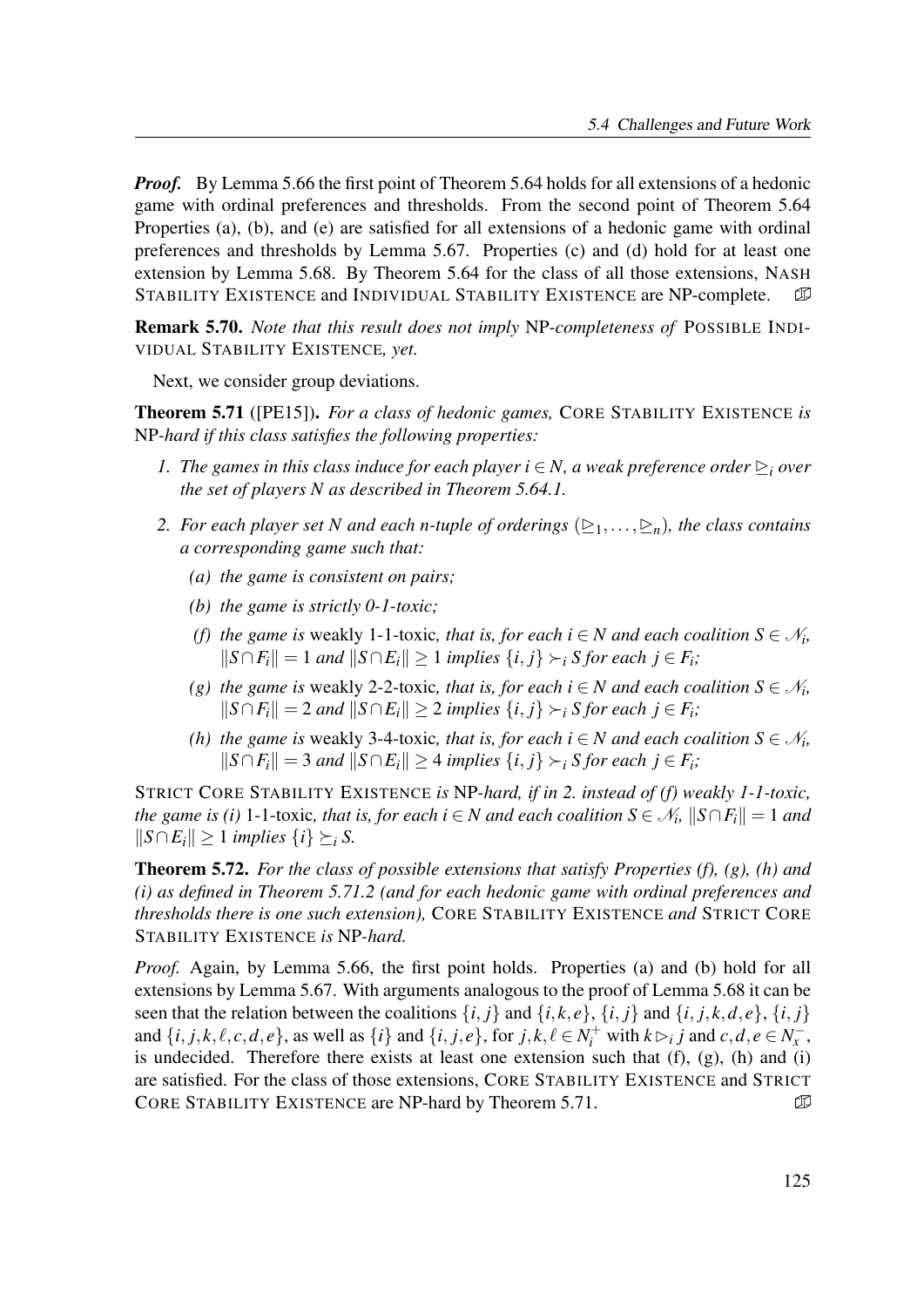Remark 5.73. Note that, again, this does not show NP-hardness of POSSIBLE CORE STA-BILITY EXISTENCE or POSSIBLE STRICT CORE STABILITY EXISTENCE.

An adaption to this meta-theorem is also an interesting task for future work. Since the upper bounds for the core stability existence problems are higher classes in the polynomial hierarchy, it is also a challenging question to find meta-theorems for these classes.

The other two meta-theorems in [PE15] lead with an analogous study to the same results.

Open Questions and Future Directions This leaves the following problems open for hedonic games with ordinal preferences and thresholds, where the results and ideas from above are not immediately applicable (see Table 5.2): The complexity of possible verification problems for single player deviations and existence problems for individual and contractually individual stability remain open. Most problems for core stability (only the lower bound for possible verification for both, the core and the strict core, has been raised to coNP-hardness) are open regarding their complexity. There is a gap between coNP-hardness and  $\Sigma^p_2$  $\frac{p}{2}$  for possible verification of coalition structure comparison problems. The complexity of necessary Pareto optimality existence as well as of the existence problems for popularity are open as well. The exact complexity of the existence problems for strict popularity is also unknown up to now, although coNP-hardness has been shown as a lower bound. For altruistic hedonic games the perhaps most important open question is of how to characterize a perfect coalition structure and how hard it is to verify it for equally treated or altruistic influences. However, besides the necessary conditions presented, this question remains unsettled. Other questions, for instance, concerning group deviations are also open.

Apart from completing this analysis or considering other solution concepts in the new settings, we suggest introducing the notion of *partition correspondences* with the purpose to identify good coalition structures as an output for future work. As a first approach we propose defining partition functions using an adaption of a voting rule [BF02] or a similar mechanism that satisfies desirable properties [Tid06] reasonably redefined for this context. Stable outcomes (existential or universal) may be conditions for such correspondences. In contrast to the original idea of hedonic games where coalitions form in a decentralized manner, here a central correspondence is used, in order to decide which coalitions will work together. This might, for example, be the case in a setting where the head of a department has to divide a group of employees into teams. The teams should be stable, in the sense that the team members are as happy as possible with their group to create a good working atmosphere.

In the context of altruistic influences, one might think of redefining a player's happiness from not only taking friends' opinions into account, but also extending altruism to enemies' opinions, or, contrarily, acting selfishly against the enemies' will. However, this would contradict our view on a network, where communication is restricted to friends, and players further away are rather unknown than true enemies. Of course, we could ask for opinions, recursively, where friend's opinions also depend on their friends and so on, on more than one level. A question that occurs is of how much time it takes to determine a relation between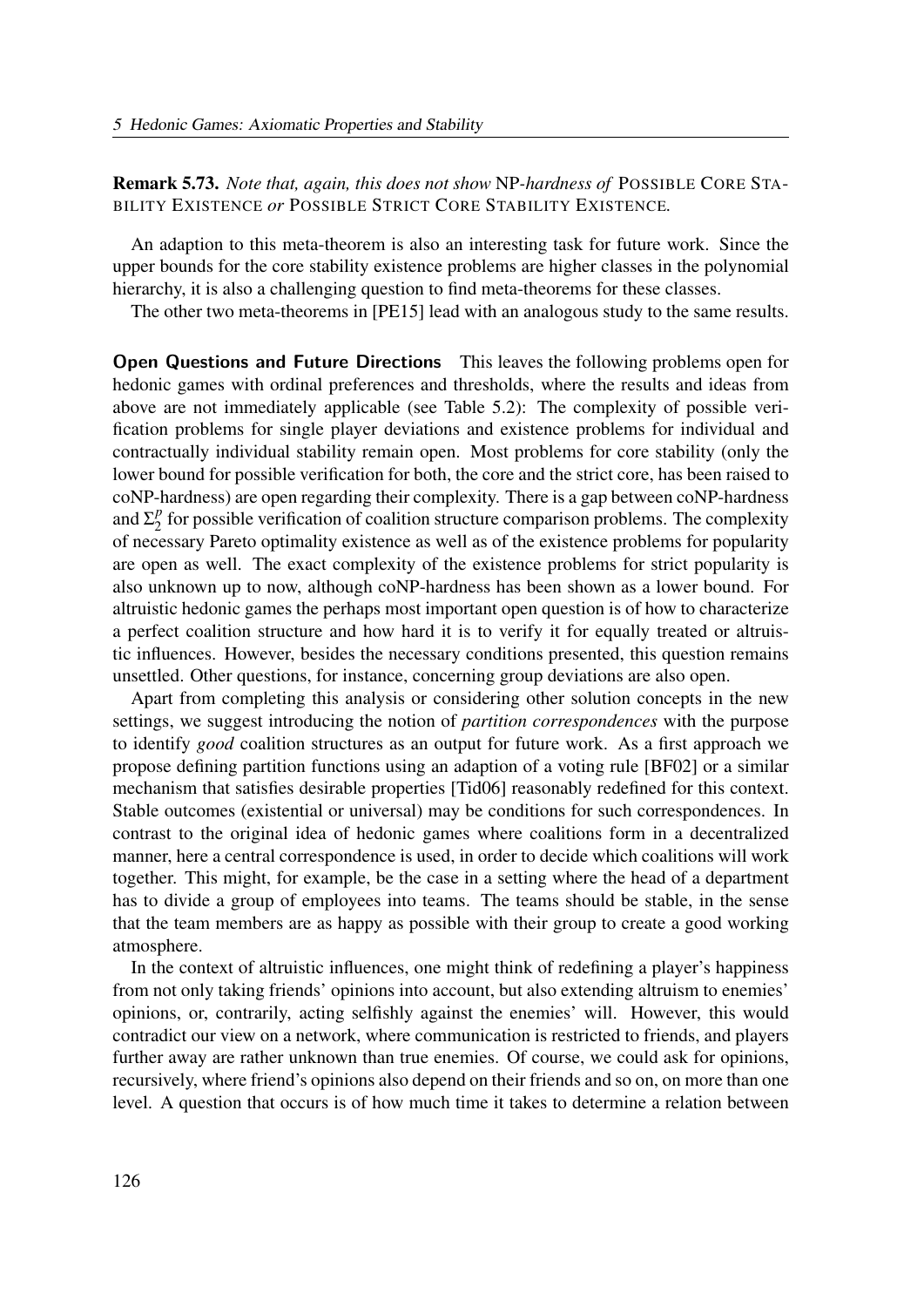two coalitions according to a player's preference; is this still possible in polynomial time in the number of players? Also, the model can be extended to edge-weighted graphs, or other encodings such as rankings of friends.

As one suggestion, we might extend the model and normalize by the size of the coalition, which can be compared to a friend-oriented restriction of a fractional hedonic game (see Section 2.3.2). For equally-treated influences, one could define for a player  $i$  in a network of friends and two coalitions  $A$  and  $B$ ,  $i$  is contained in,

$$
A \succeq_i^{eq} B \iff \sum_{a \in A \cap (N_i^+ \cup \{i\})} \frac{n ||A \cap N_a^+|| - ||A \cap N_a^-||}{||A|| \cdot ||A \cap (N_i^+ \cup \{i\})||}
$$
  

$$
\geq \sum_{b \in B \cap (N_i^+ \cup \{i\})} \frac{n ||B \cap N_b^+|| - ||B \cap N_b^-||}{||B|| \cdot ||B \cap (N_i^+ \cup \{i\})||}.
$$

It can be observed that in the selfish-first case only coalitions with the same cardinality are directly compared; therefore, the fractional variant results in the same weak order. The other two variants provide different preference extensions.

| friend-oriented, C: | $\widetilde{\mathfrak{F}}$<br>$\dot{c}$<br>$\rightleftarrows$ | $\overrightarrow{4}$<br>$\sim$<br>$\epsilon$<br>$\mathcal{C}$<br>$\sim$<br>$\rightleftarrows$ | 57<br>$\sim$<br>$\mathcal{L}$<br>$\sim$ | $\geq$                 | $\widetilde{\mathcal{L}}$<br>$\overline{\overline{u}}$ | ∼<br>$\omega$<br>$\rightleftarrows$ | $\overrightarrow{4}$<br>$\hat{\phantom{a}}$<br>$\mathbf{C}$<br>$\sim$<br>$\overline{\mathfrak{L}}$ | 57<br>$\mathbf{\Omega}$<br>$\sim$<br>$\rightleftarrows$ | $\overline{+}$<br>$\epsilon$<br>$\sim$<br>$\overline{\overline{u}}$ | ᢛ<br>$\omega$<br>$\sim$<br>$\overline{\overline{u}}$ | $\widetilde{\mathbf{5}}$<br>$\sim$<br>4<br>$\sim$<br>$\mathbf{C}$<br>$\sim$<br>$\rightleftarrows$ | $\widetilde{\mathcal{S}}$<br>4,<br>$\omega_{\rm}$<br>$\rightleftarrows$ |
|---------------------|---------------------------------------------------------------|-----------------------------------------------------------------------------------------------|-----------------------------------------|------------------------|--------------------------------------------------------|-------------------------------------|----------------------------------------------------------------------------------------------------|---------------------------------------------------------|---------------------------------------------------------------------|------------------------------------------------------|---------------------------------------------------------------------------------------------------|-------------------------------------------------------------------------|
| $u_1(C)$            | 10                                                            | 9                                                                                             | 9                                       | 8                      | 5                                                      | 5                                   | $\overline{4}$                                                                                     | $\overline{4}$                                          | $\overline{4}$                                                      | $\overline{4}$                                       | 3                                                                                                 | 3                                                                       |
| fractional          | 10/3                                                          | 9/4                                                                                           |                                         |                        | 5/2                                                    |                                     |                                                                                                    |                                                         |                                                                     |                                                      |                                                                                                   |                                                                         |
| $u_2(C)$            | $\overline{4}$                                                | 3                                                                                             | 9                                       | 8                      | 5                                                      |                                     | $\overline{4}$                                                                                     | 10                                                      |                                                                     |                                                      | 9                                                                                                 |                                                                         |
| $u_3(C)$            | $\overline{4}$                                                | 9                                                                                             | 3                                       | 8                      |                                                        | 5                                   |                                                                                                    |                                                         | 10                                                                  | $\overline{4}$                                       |                                                                                                   | 9                                                                       |
| equally treated     | 6                                                             | 7                                                                                             | 7                                       | 8                      | 5                                                      | 5                                   | $\overline{4}$                                                                                     | 7                                                       | 7                                                                   | $\overline{4}$                                       | 6                                                                                                 | 6                                                                       |
| fractional          | $\frac{120}{60}$                                              | 105<br>60                                                                                     | <u>105</u><br>$\overline{60}$           | $\frac{96}{60}$        | $\frac{150}{60}$                                       | $\frac{150}{60}$                    | $\frac{80}{60}$                                                                                    | 140<br>60                                               | $\frac{140}{60}$                                                    | $\frac{80}{60}$                                      | $\frac{90}{60}$                                                                                   | $\frac{90}{60}$                                                         |
| altruistic          | $\overline{\mathbf{4}}$                                       | 6                                                                                             | 6                                       | 8                      | 5                                                      | 5                                   | $\overline{4}$                                                                                     | 10                                                      | 10                                                                  | $\overline{4}$                                       | 9                                                                                                 | 9                                                                       |
| fractional          | $\frac{80}{60}$                                               | $\frac{80}{60}$                                                                               | $\frac{80}{60}$                         | 102<br>$\overline{60}$ | 150<br>$\overline{60}$                                 | 150<br>$\overline{60}$              | $\frac{80}{60}$                                                                                    | 200<br>60                                               | 200<br>$\overline{60}$                                              | $\frac{80}{60}$                                      | 135<br>$\overline{60}$                                                                            | $\frac{135}{60}$                                                        |

Example 5.74. Consider the network of friends in Example 5.43

Table 5.6: A player's utilities in a hedonic game with different altruistic influences based on a fractional friend-oriented preference extension

Combining friend-orientedness with the fractional approach,  $\{1,2\}$  is preferred to  $\{1,2,3,4\}$  as an example. For selfish-first preferences, it can be observed that only coalitions with the same cardinality are directly compared; therefore, the fractional variant results in the same weak order. Under the fractional approach related to equally treated preferences, the most preferred coalitions are  $\{1,2\}$  and  $\{1,3\}$ . Differences to the fractional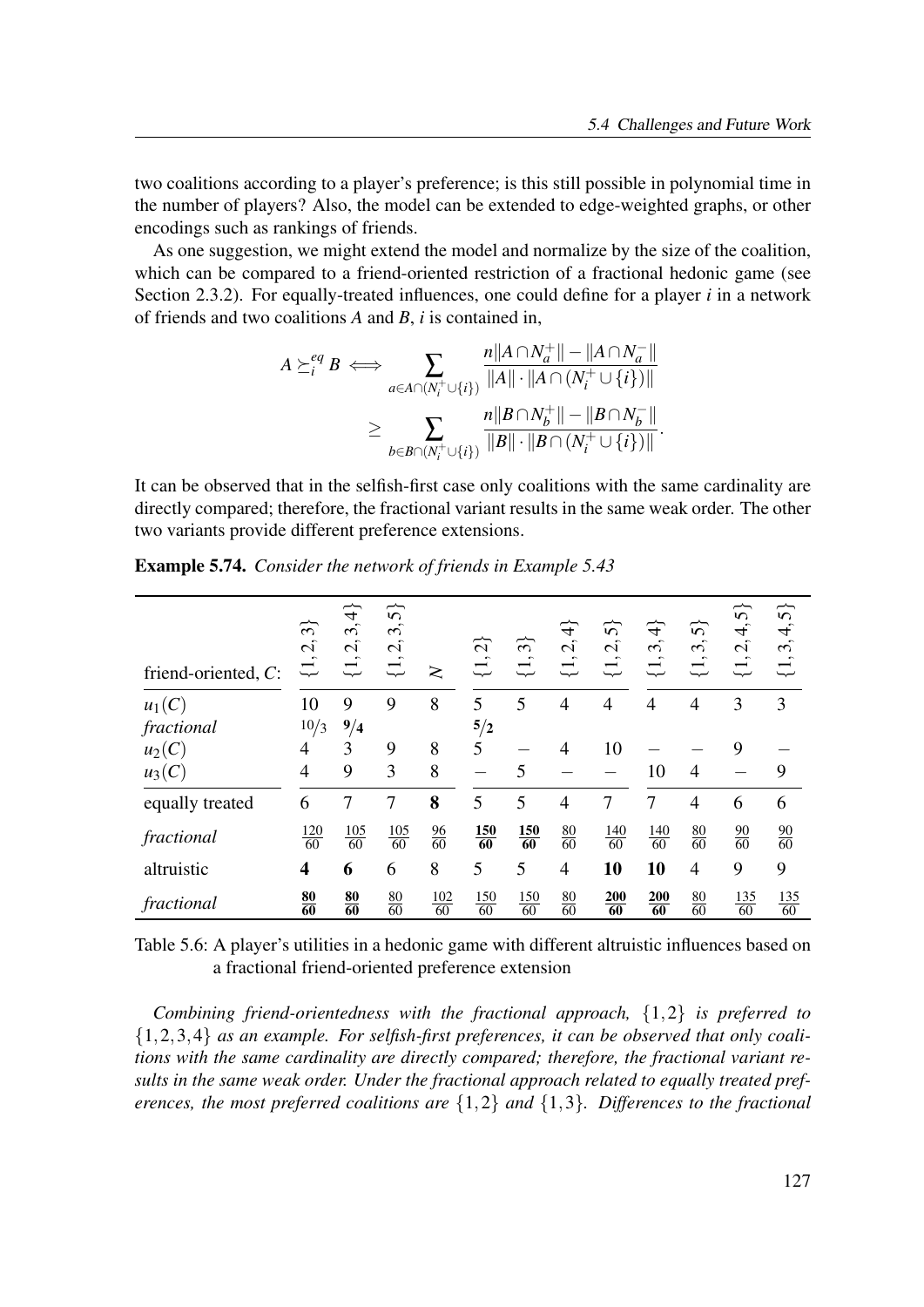variant of altruistic preferences occur, as both friends agree on  $\{1,2,3,4\}$  being better than  $\{1,2,3\}$  without the normalization; whereas they are indifferent between these coalitions when dividing by the coalition size, which means that player 1 dissolves this by her own valuation, preferring  $\{1,2,3\}$ .

Note that some properties, such as a fractional-based variant of unanimity, would have to be redefined.

In addition, allowing different degrees of altruism for different players could be a natural and challenging extension. It may be interesting to study games with restricted inputs such as special graph classes that occur and for which, for example, verification of a strictly popular coalition structure would be tractable.

As a further interesting issue for future work, we finally suggest studying problems of strategic influence. A player might misreport his opinion to a friend in order to gain an advantage, might pretend to be a friend to achieve a goal if possible, or an external party might have a possibility to control the game from a bird's view.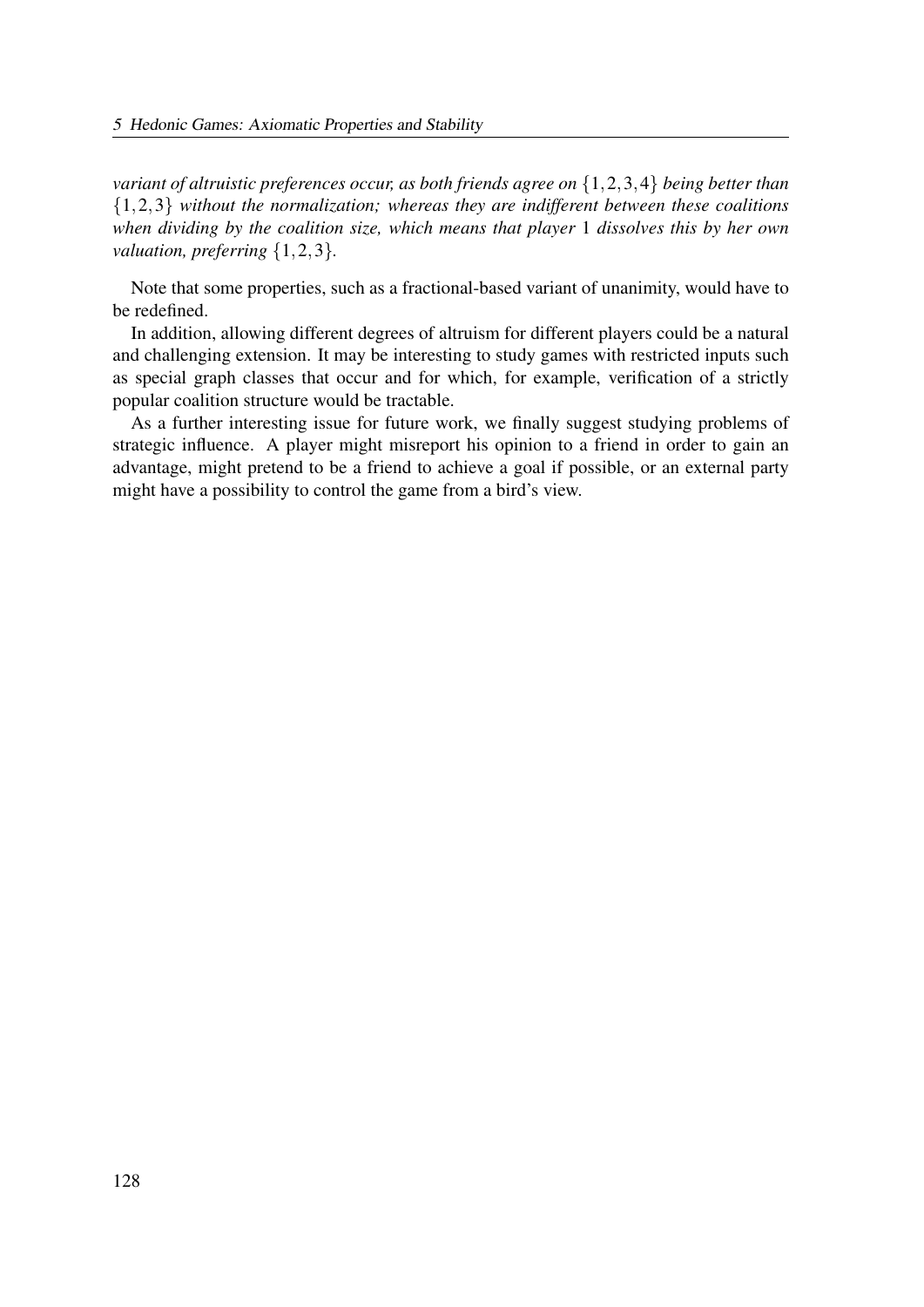# 6 Conclusions

All in all, this thesis deals with the computational complexity analysis of problems on the basis of cooperative game theory. These comprise known challenging problems from the computational social choice literature, such as false-name manipulation in weighted voting domains and wonderful stability existence in hedonic games with enemy-oriented preference extensions, as well as newly modelled related settings and their axiomatic evaluation. For instance, we propose a framework for beneficial merging and splitting in cooperative games in general, and structural control scenarios and bribery in particular settings. For hedonic games two new natural compact representations satisfying desirable properties are introduced, one an encoding open to a set of possible preference extensions and the other judging on coalitions with three degrees of altruistic influence.

Key results include the precise computational complexity, namely completeness for PP, likewise for the Shapley–Shubik and the probabilistic Penrose–Banzhaf index, of beneficial merging in weighted voting games, which solves previous conjectures in the affirmative. Next to that bribery in multiple-adversary path-disruption games with costs is  $\Sigma_2^p$  $n_2^p$ -complete. Other main results are settled in the context of hedonic games. We show that the challenging problem of wonderful stability existence in enemy-oriented games is DP-hard and tackle the question of its exact complexity by showing that coDP-hardness implies  $\Theta_2^p$  $n<sub>2</sub><sup>p</sup>$ -completeness. Relatedly, for hedonic games with ordinal preferences and thresholds, the possible Nashstable existence problem is NP-complete. Altruistic hedonic games have the advantage that there always exist single player deviations and which are easy to detect. Strict popularity is, unfortunately, for hedonic games with preferences with selfish-first influences, NP-hard to verify. Interestingly enough, we see that some problems behave like their restricted variants when generalized to, e.g., uncertain targets in path-disruption games, two-player merging under desirable conditions, or when considering unanimity games in general.

Yet, a number of interesting questions of influence and stability remain open or emphasize anew as demanding for future work and will be summarized in the following.

On the one hand, our results are interesting in itself from a theoretical point of view. The studies complete some pictures in that we were able to show completeness results for NP,  $\Sigma^p_2$  $_2^p$ , and PP as well as hardness results for NP, DP, and PP, while they bring up other interesting questions in challenging known or new settings. On the other hand, hardness results of natural problems from game theory for DP,  $\Sigma_2^p$  $P_2$ , and PP are by far rarer than for NP in this area.

Since merging, splitting, and annexation can be seen as manipulative behaviour, a high complexity can be interpreted as a protection shield against such strategic interference.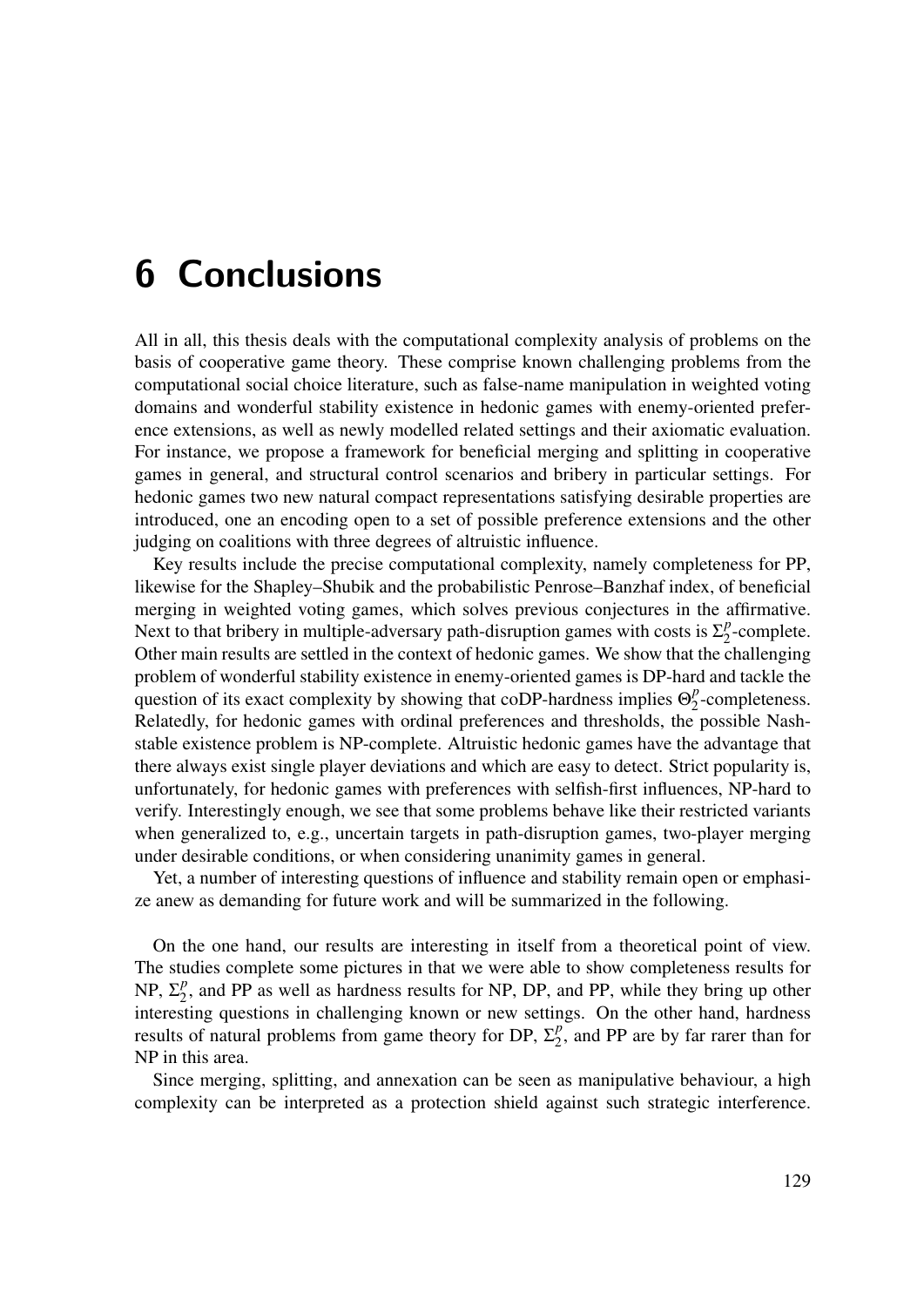Equally, computational hardness may protect against undesired influences via bribery attacks and control scenarios in cooperative games. In often cases, even if NP-hardness of a problem is already known, it might be interesting to provide deeper insight into the computational complexity and therefore a better complexity shield. As pointed out by Woeginger,  $\Sigma^p_2$  $\frac{p}{2}$ -hardness indeed provides a much better security than mere NP-hardness. This holds due to the fact that while there are several common methods to circumvent NP-hardness such as approximation, fixed-parameter tractability, typical case analyses [Woe03], such methods are less applicable to circumvent hardness for higher complexity classes. For instance, there are good approximation schemes and dynamic methods known for computing the Shapley– Shubik index (see, e.g.,  $[BMR^+10, FWJ08, KW05, BFJL00, MM00]$ ). For parameterized complexity, see, e.g., [FN15, EHS15, EH15, BCF+14a, Nie06, DF99]. For typical case studies applied to NP-hard voting problems, see, e.g., the survey [RS13b]. Other methods include a recent algebraic approach [BS14]. The distinction of slight differences in the definition of a decision problem is interesting and obligatory when studying their consequences for differences in complexity classes, see, e.g., [BF12].

In the same manner, it may be considered a positive result if a problem in some rather expressive setting, is only NP-complete instead of hard for a higher class that an intuitive algorithm would suggest.

Key ideas for future work cover, next to answering questions studied above that are not settled yet, such as conjectures of NP<sup>PP</sup>- and  $\Theta_2^p$  $_2^p$ -completeness, the following issues. Details can be found in Sections 3.4, 4.2, and 5.4. New and existing models alike can be analysed with respect to further axioms; verification and existence problems studied for other stability concepts and for different representations of games. One may want to vary or refine models such as admitting external agents to bribe more selectively or distinguishing different player types, e.g., with different degrees of altruism within the same game. In the same way restrictions to, for example, special graph classes might give new insights into a problem's nature.

In any case finding interdisciplinary connections between topics provides promising research approaches for future work. On the subject of this, we are interested in axioms that may be transferred from one discipline to another, partition correspondences using aggregation methods known in other fields, and strategic influences in altruistic hedonic games. Perhaps impossibility results for certain scenarios not free from negative influences, like the famous Gibbard–Satterthwaite theorem [Gib73, Sat75] in the context of voting, can be found, in order to underline the advantage of a high complexity shield. If on the other hand cooperative games can be identified as immune against undesired side-effects, we may want to study their properties, both computational and axiomatic. Above all, challenging tasks are to translate concepts to abstract structures, especially to investigate manipulation more deeply, control scenarios in general and bribery in other representations, as well as to explore further meta-theorems that help to prove complexity results due to universal parallels in the composition of cooperative games.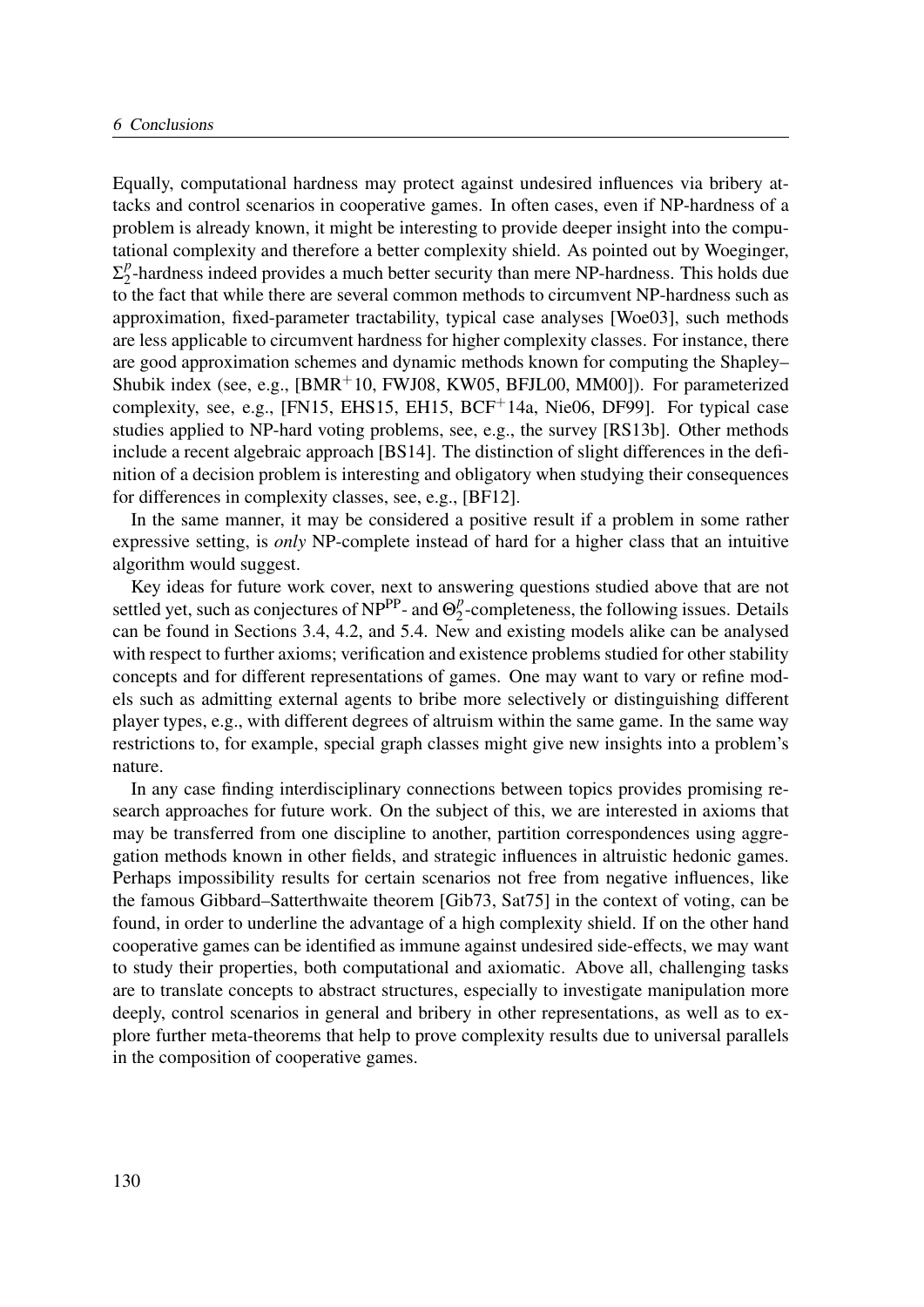# Bibliography

- [AAA<sup>+</sup>06] N. Alon, B. Awerbuch, Y. Azar, N. Buchbinder, and J. Noar. A general approach to online network optimization problems. ACM Transactions on Algorithms, 2(4):640– 660, 2006. (Cited on page 13.)
- [AB09] S. Arora and B. Barak. Computational Complexity: A Modern Approach. Cambridge University Press, 2009. (Cited on page 1.)
- [ABEP11] H. Aziz, Y. Bachrach, E. Elkind, and M. Paterson. False-name manipulations in weighted voting games. Journal of Artificial Intelligence Research, 40:57–93, 2011. (Cited on pages 16, 28, 29, 31, 32, and 49.)
- [ABH13] H. Aziz, F. Brandt, and P. Harrenstein. Pareto optimality in coalition formation. *Games* and Economic Behavior, 82(0):562–581, 2013. (Cited on pages 20, 25, and 79.)
- [ABH14] H. Aziz, F. Brandt, and P. Harrenstein. Fractional hedonic games. In *Proceedings of* the Thirteenth International Joint Conference on Autonomous Agents and Multiagent Systems, pages 5–12. International Foundation for Autonomous Agents and Multiagent Systems, 2014. (Cited on page 24.)
- [ABS13] H. Aziz, F. Brandt, and H. Seedig. Computing desirable partitions in additively separable hedonic games. Artificial Intelligence, 195:316–334, 2013. (Cited on pages 20, 21, 24, 78, and 92.)
- [AGG+15] H. Aziz, S. Gaspers, J. Gudmundson, J. Mestre, and H. Täubig. Welfare maximization in fractional hedonic games. In Proceedings of the Twenty-Fourth International Joint Conference on Artificial Intelligence, pages 461–467. AAAI Press, July 2015. (Cited on page 24.)
- [Ågo14] T. Ågotnes. Logic and games: An introduction. *Studia Logica*, 102(2):231–234, 2014. (Cited on page 1.)
- [AHP12] H. Aziz, P. Harrenstein, and E. Pyrga. Individual-based stability in hedonic games depending on the best or worst players. In Proceedings of the Eleventh International Joint Conference on Autonomous Agents and Multiagent Systems, pages 1311–1312. International Foundation for Autonomous Agents and Multiagent Systems, May 2012. (Cited on pages 25, and 79.)
- [AP09] H. Aziz and M. Paterson. False name manipulations in weighted voting games: Splitting, merging and annexation. In Proceedings of the Eighth International Joint Conference on Autonomous Agents and Multiagent Systems, pages 409–416. International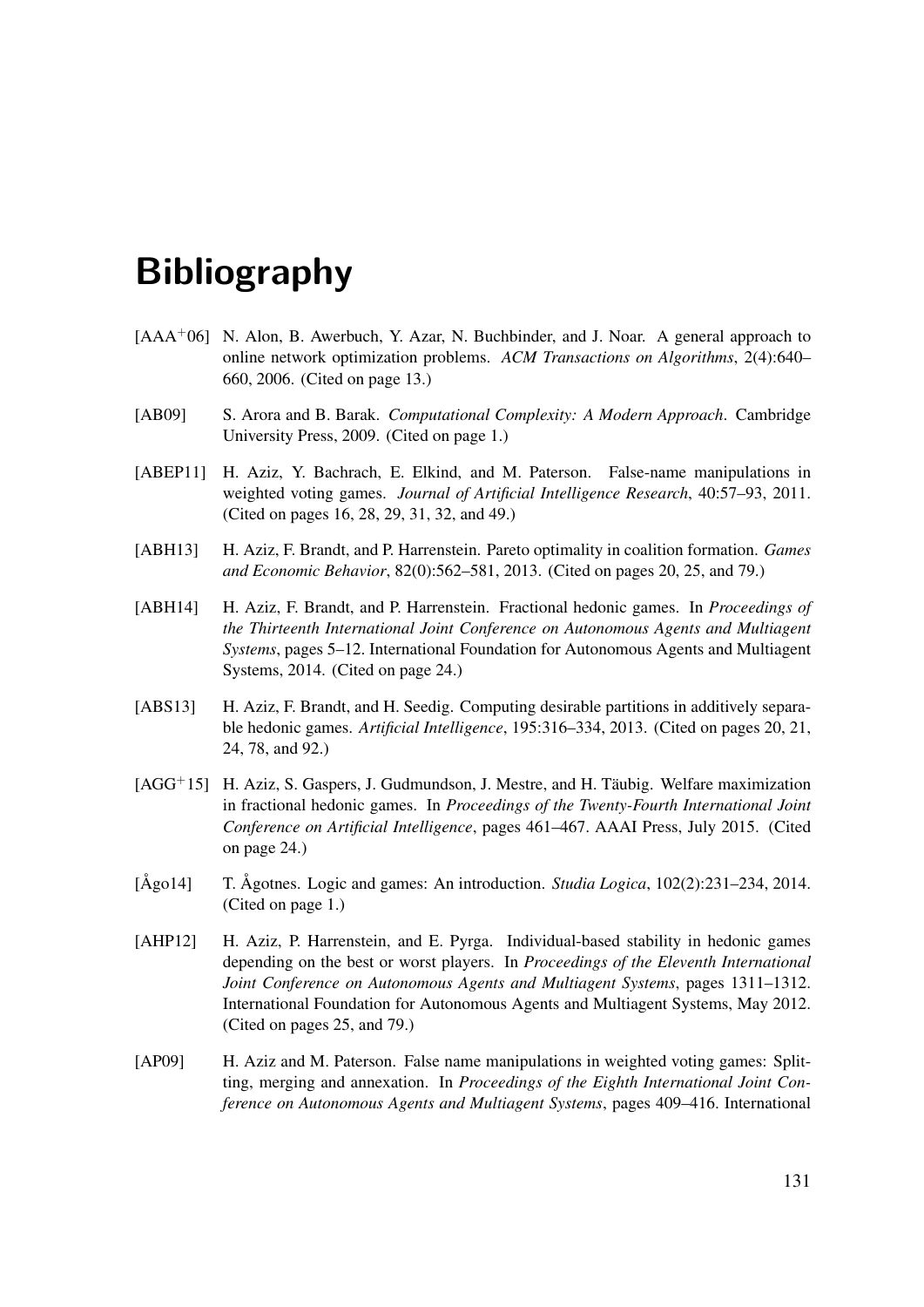Foundation for Autonomous Agents and Multiagent Systems, May 2009. (Cited on pages 28, and 29.)

- [AS11] H. Aziz and T. Sørensen. Path coalitional games. Technical Report arXiv:1103.3310v2 [cs.GT], ACM Computing Research Repository (CoRR), April 2011. (Cited on page 61.)
- [AS12] K. Apt and G. Schäfer. Selfishness level of strategic games. In *Proceedings of the Fifth* International Symposium on Algorithmic Game Theory, volume 7615 of Lecture Notes in Computer Science, pages 13–24. Springer-Verlag, October 2012. (Cited on page 81.)
- [AS16] H. Aziz and R. Savani. Hedonic games. In F. Brandt, V. Conitzer, U. Endriss, J. Lang, and A. Procaccia, editors, Handbook of Computational Social Choice, chapter 15, pages 356–376. Cambridge University Press, 2016. (Cited on page 2.)
- [Bal04] C. Ballester. NP-completeness in hedonic games. Games and Economic Behavior, 49(1):1–30, 2004. (Cited on page 23.)
- [Ban65] J. Banzhaf III. Weighted voting doesn't work: A mathematical analysis. Rutgers Law Review, 19:317–343, 1965. (Cited on page 16.)
- [BBF+13] D. Baumeister, F. Brandt, F. Fischer, J. Hoffmann, and J. Rothe. The complexity of computing minimal unidirectional covering sets. Theory of Computing Systems, 53(3):467– 502, 2013. (Cited on page 10.)
- [BBP04] S. Barberà, W. Bossert, and P. Pattanaik. Ranking sets of objects. In Handbook of Utility Theory, volume 2, chapter 17, pages 893–977. Kluwer Academic Publishers, 2004. (Cited on pages 23, and 113.)
- [BBS15] F. Brandl, F. Brandt, and M. Strobel. Fractional hedonic games: Individual and group stability. In Proceedings of the Fourteenth International Joint Conference on Autonomous Agents and Multiagent Systems, pages 1219–1227. International Foundation for Autonomous Agents and Multiagent Systems, May 2015. (Cited on page 24.)
- [BCE13] F. Brandt, V. Conitzer, and U. Endriss. Computational social choice. In G. Weiß, editor, Multiagent Systems, chapter 6, pages 213–283. MIT Press, second edition, 2013. (Cited on pages 1, and 20.)
- [BCE<sup>+</sup>16] F. Brandt, V. Conitzer, U. Endriss, J. Lang, and A. Procaccia, editors. *Handbook of* Computational Social Choice. Cambridge University Press, 2016. (Cited on page 1.)
- [BCF+14a] R. Bredereck, J. Chen, P. Faliszewski, J. Guo, R. Niedermeier, and G. Woeginger. Parameterized algorithmics for computational social choice: Nine research challenges. Technical Report arXiv:1407.2143v1 [cs.MA], ACM Computing Research Repository (CoRR), July 2014. (Cited on page 130.)
- [BCF+14b] R. Bredereck, J. Chen, P. Faliszewski, A. Nichterlein, and R. Niedermeier. Prices matter for the parameterized complexity of shift bribery. In Proceedings of the Twenty-Eighth National Conference on Artificial Intelligence. AAAI Press, 2014. (Cited on page 75.)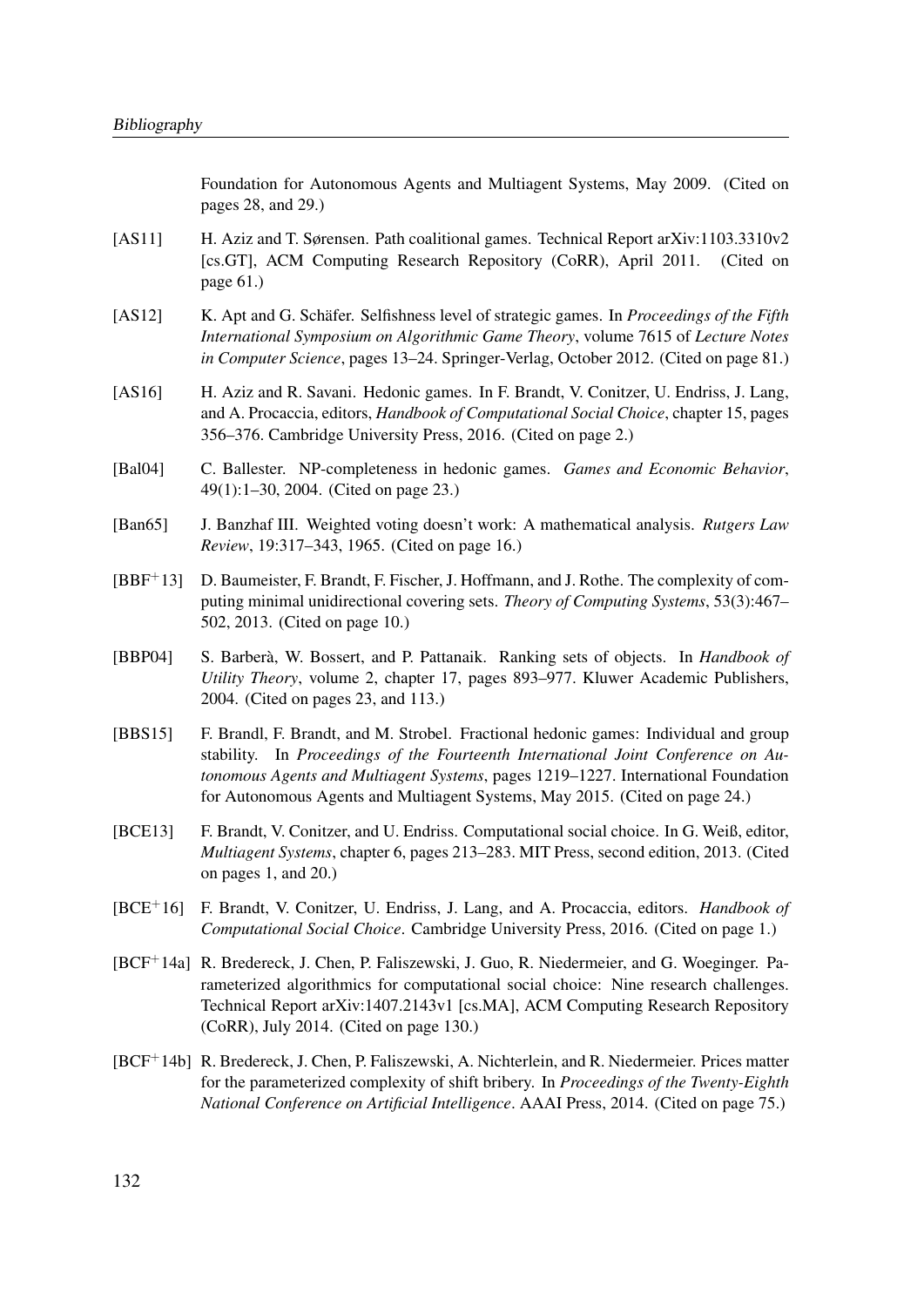- [BE08] Y. Bachrach and E. Elkind. Divide and conquer: False-name manipulations in weighted voting games. In Proceedings of the Seventh International Joint Conference on Autonomous Agents and Multiagent Systems, pages 975–982. International Foundation for Autonomous Agents and Multiagent Systems, May 2008. (Cited on pages 2, 27, and 28.)
- [BEER15] D. Baumeister, G. Erdélyi, O. Erdélyi, and J. Rothe. Complexity of manipulation and bribery in judgment aggregation for uniform premise-based quota rules. Mathematical Social Sciences, 76:19–30, July 2015. (Cited on page 2.)
- [BEL10] S. Bouveret, U. Endriss, and J. Lang. Fair division under ordinal preferences: Computing envy-free allocations of indivisible goods. In Proceedings of the Nineteenth European Conference on Artificial Intelligence, pages 387–392. IOS Press, August 2010. (Cited on page 91.)
- [BEM+09] Y. Bachrach, E. Elkind, R. Meir, D. Pasechnik, M. Zuckerman, J. Rothe, and J. Rosenschein. The cost of stability in coalitional games. In Proceedings of the Second International Symposium on Algorithmic Game Theory, volume 5814 of Lecture Notes in Computer Science, pages 122–134. Springer-Verlag, October 2009. (Cited on page 16.)
- [BER16] D. Baumeister, Erdély, and J. Rothe. Judgment aggregation. In J. Rothe, editor, Economics and Computation. An Introduction to Algorithmic Game Theory, Computational Social Choice, and Fair Division, chapter 6, pages 361–391. Springer-Verlag, 2016. (Cited on page 1.)
- [BF02] S. Brams and P. Fishburn. Voting procedures. In K. Arrow, A. Sen, and K. Suzumura, editors, Handbook of Social Choice and Welfare, volume 1, chapter 4, pages 173–236. North-Holland, 2002. (Cited on pages 20, and 126.)
- [BF12] M. Brill and F. Fischer. The price of neutrality for the ranked pairs method. In Proceedings of the Twenty-Sixth National Conference on Artificial Intelligence. AAAI Press, 2012. (Cited on page 130.)
- [BFJL00] J. Bilbao, J. Fernández, N. Jiménez, and J. López. Generating functions for computing power indices efficiently. Top, 8(2):191–213, 2000. (Cited on page 130.)
- [BFJL02] J. Bilbao, J. Fernández, N. Jiménez, and J. López. Voting power in the European Union enlargement. European Journal of Operational Research, 143(1):181–196, 2002. (Cited on page 2.)
- [BFLR12] D. Baumeister, P. Faliszewski, J. Lang, and J. Rothe. Campaigns for lazy voters: Truncated ballots. In Proceedings of the Eleventh International Joint Conference on Autonomous Agents and Multiagent Systems, pages 577–584. International Foundation for Autonomous Agents and Multiagent Systems, June 2012. (Cited on page 80.)
- [BFNT15] R. Bredereck, P. Faliszewski, R. Niedermeier, and N. Talmon. Large-scale election campaigns: Combinatorial shift bribery. In Proceedings of the Fourteenth International Joint Conference on Autonomous Agents and Multiagent Systems. International Foundation for Autonomous Agents and Multiagent Systems, May 2015. (Cited on page 75.)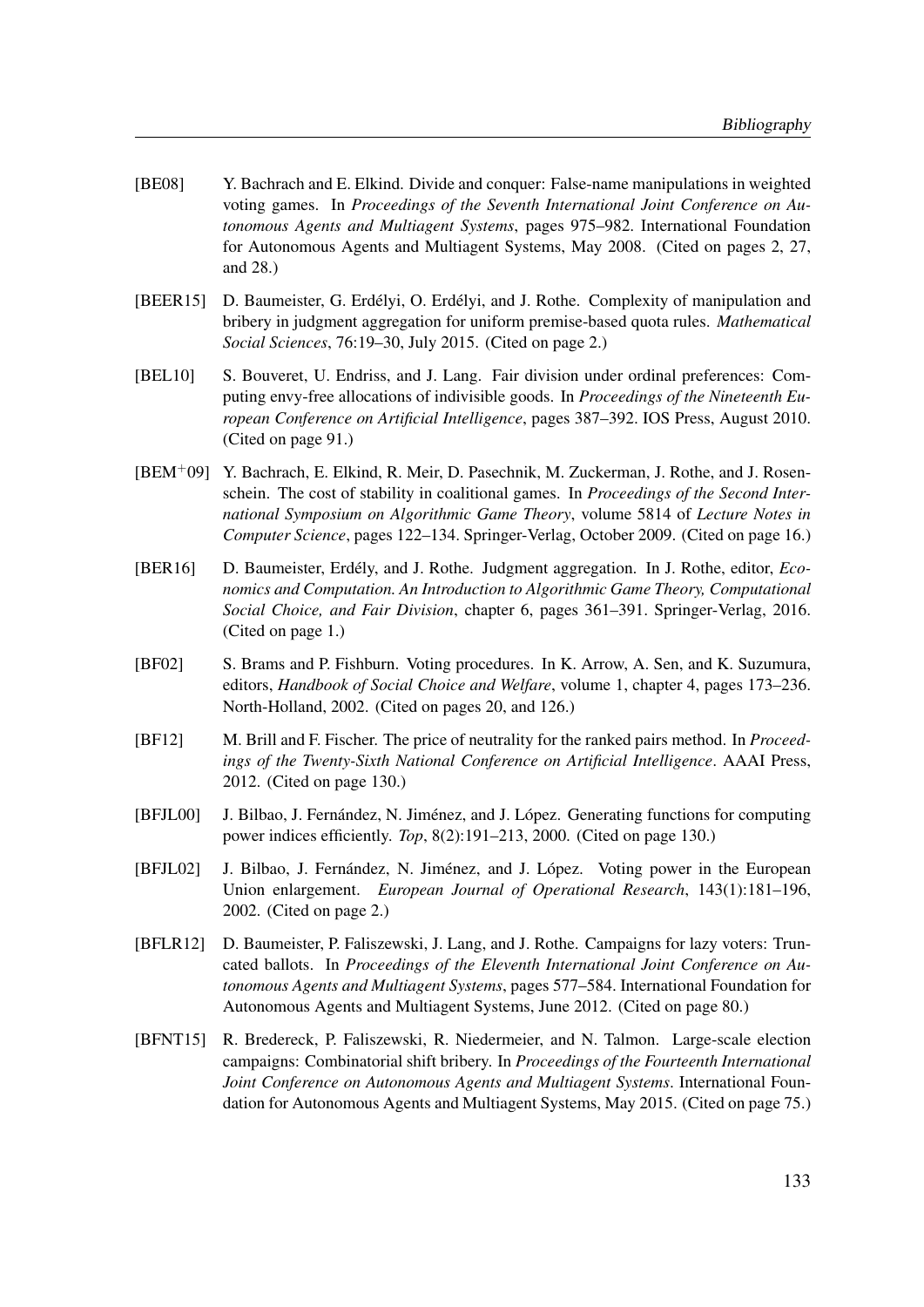- [BHW89] R. Beigel, L. Hemachandra, and G. Wechsung. On the power of probabilistic polynomial time:  $P^{NP[log]} \subset PP$ . In *Proceedings of the Fourth Structure in Complexity The*ory Conference, pages 225–227. IEEE Computer Society Press, June 1989. (Cited on page 11.)
- [BJ02] A. Bogomolnaia and M. Jackson. The stability of hedonic coalition structures. Games and Economic Behavior, 38(2):201–230, 2002. (Cited on pages 2, 20, and 23.)
- [BKS01] S. Banerjee, H. Konishi, and T. Sönmez. Core in a simple coalition formation game. Social Choice and Welfare, 18:135–153, 2001. (Cited on pages 2, and 20.)
- [BMFT11] Y. Bachrach, R. Meir, M. Feldman, and M. Tennenholtz. Solving cooperative reliability games. In Proceedings of the Twenty-Seventh Conference on Uncertainty in Artificial Intelligence, pages 27–34. AUAI Press, July 2011. (Cited on page 60.)
- [BMR+10] Y. Bachrach, E. Markakis, E. Resnik, A. Procaccia, J. Rosenschein, and A. Saberi. Approximating power indices: Theoretical and empirical analysis. Journal of Autonomous Agents and Multi-Agent Systems, 20(2):105–122, 2010. (Cited on page 130.)
- [BP10] Y. Bachrach and E. Porat. Path disruption games. In Proceedings of the Ninth International Joint Conference on Autonomous Agents and Multiagent Systems, pages 1123–1130. International Foundation for Autonomous Agents and Multiagent Systems, May 2010. (Cited on pages 13, 15, 19, 59, 60, 61, 62, 73, and 74.)
- [BR09] Y. Bachrach and J. Rosenschein. Power in threshold network flow games. *Journal of Au*tonomous Agents and Multi-Agent Systems, 18(1):106–132, 2009. (Cited on pages 29, 44, 47, and 48.)
- [BR16] D. Baumeister and J. Rothe. Preference aggregation by voting. In J. Rothe, editor, Economics and Computation. An Introduction to Algorithmic Game Theory, Computational Social Choice, and Fair Division, chapter 4, pages 197–325. Springer-Verlag, 2016. (Cited on pages 1, and 92.)
- [BS06] U. Bossong and D. Schweigert. Minimal paths on ordered graphs. Mathematica Slovaca, 56(1):23–31, 2006. (Cited on pages 79, and 89.)
- [BS13] Y. Bachrach and N. Shah. Reliability weighted voting games. In Proceedings of the Sixth International Symposium on Algorithmic Game Theory, volume 8146 of Lecture Notes in Computer Science, pages 38–49. Springer, October 2013. (Cited on page 60.)
- [BS14] R. Berghammer and H. Schnoor. Control of condorcet voting: Complexity and a relation-algebraic approach (extended abstract). In Proceedings of the Thirteenth International Joint Conference on Autonomous Agents and Multiagent Systems, pages 1365–1366. International Foundation for Autonomous Agents and Multiagent Systems, May 2014. (Cited on page 130.)
- [BT96] S. Brams and S. Taylor. Fair Division: From Cake-Cutting to Dispute Resolution. Cambridge University Press, 1996. (Cited on page 1.)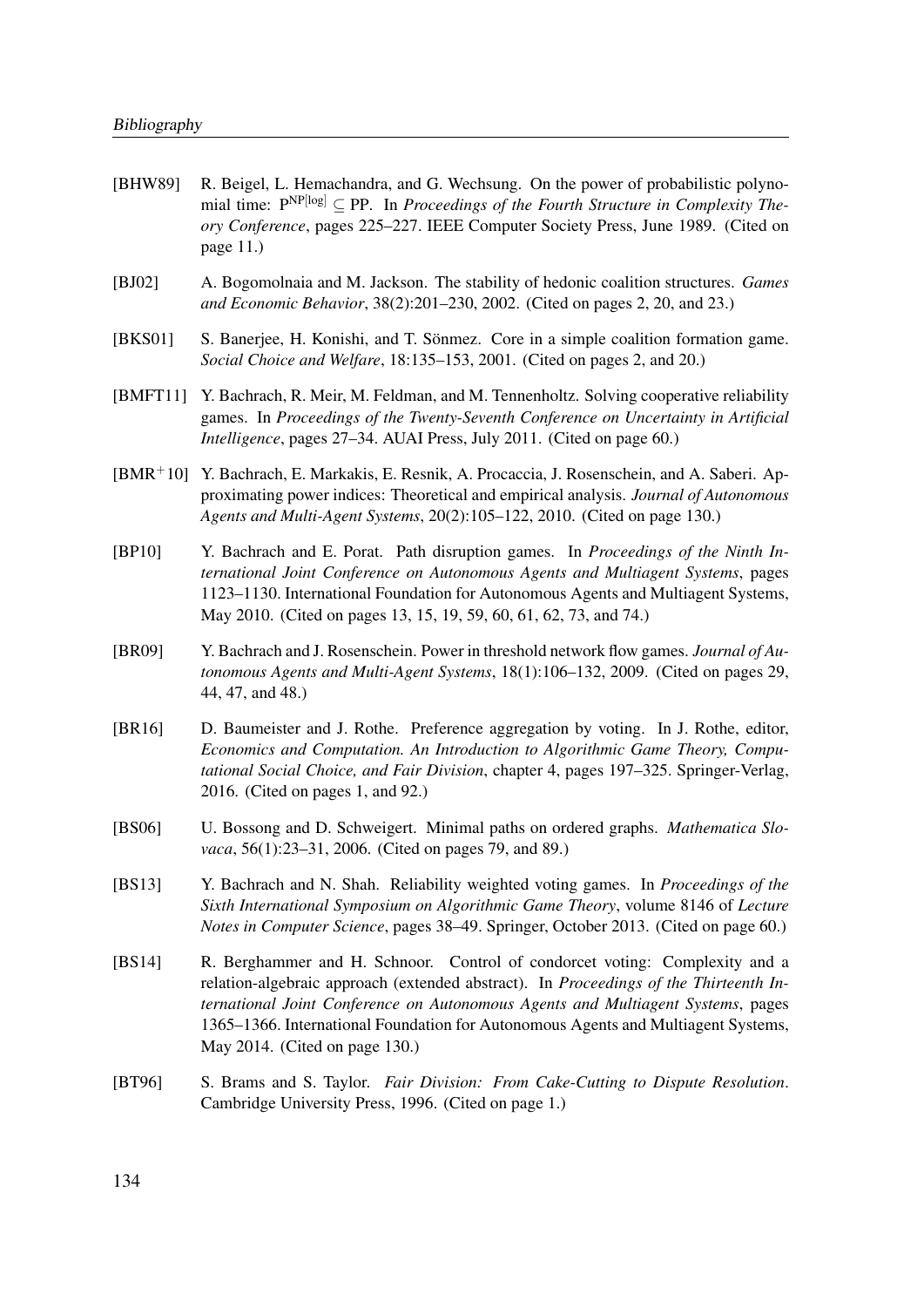- [BTT89] J. Bartholdi III, C. Tovey, and M. Trick. The computational difficulty of manipulating an election. Social Choice and Welfare, 6(3):227–241, 1989. (Cited on page 2.)
- [BTT92] J. Bartholdi III, C. Tovey, and M. Trick. How hard is it to control an election? Mathematical Computer Modelling, 16(8/9):27–40, 1992. (Cited on pages 2, and 30.)
- [Cec02] K. Cechlárová. On the complexity of exchange-stable roommates. Descrete Applied Mathematics, 116:279–287, 2002. (Cited on page 79.)
- [CEW11] G. Chalkiadakis, E. Elkind, and M. Wooldridge. Computational Aspects of Cooperative Game Theory. Synthesis Lectures on Artificial Intelligence and Machine Learning. Morgan and Claypool Publishers, 2011. (Cited on pages 1, 14, 18, and 44.)
- [CGH+88] J. Cai, T. Gundermann, J. Hartmanis, L. Hemachandra, V. Sewelson, K. Wagner, and G. Wechsung. The Boolean hierarchy I: Structural properties. SIAM Journal on Computing, 17(6):1232–1252, 1988. (Cited on page 9.)
- [CGH+89] J. Cai, T. Gundermann, J. Hartmanis, L. Hemachandra, V. Sewelson, K. Wagner, and G. Wechsung. The Boolean hierarchy II: Applications. SIAM Journal on Computing, 18(1):95–111, 1989. (Cited on page 9.)
- [CH03] K. Cechlárová and J. Hajduková. Computational complexity of stable partitions with B-preferences. International Journal of Game Theory, 31(3):353–364, 2003. (Cited on pages 25, and 79.)
- [CH04] K. Cechlárová and J. Hajduková. Stable partitions with *W*-preferences. *Descrete Ap*plied Mathematics, 138(3):333–347, 2004. (Cited on pages 25, and 79.)
- [Chu36] A. Church. An unsolvable problem of elementary number theory. American Journal of Mathematics, 58:345–363, 1936. (Cited on page 1.)
- [CK95] R. Chang and J. Kadin. On computing boolean connectives of characteristic functions. Mathematical Systems Theory, 28(3):173–198, 1995. (Cited on page 120.)
- [CKKS11] P. Chen, D. de Keijzer, D. Kempe, and G. Schäfer. The robust price of anarchy of altruistic games. In Proceedings of the Seventh Workshop on Internet and Network Economics, volume 7090 of Lecture Notes in Computer Science, pages 383–390. Springer-Verlag, December 2011. (Cited on page 81.)
- [Coo71] S. Cook. The complexity of theorem-proving procedures. In *Proceedings of the Third* Annual ACM Symposium on Theory of Computing, pages 151–158. ACM Press, 1971. (Cited on page 7.)
- [CR01] K. Cechlárová and A. Romero-Medina. Stability in coalition formation games. International Journal of Game Theory, 29(4):487–494, 2001. (Cited on pages 25, and 79.)
- [CR10] V. Conitzer and J. Rothe, editors. *Proceedings of the Third International Workshop on* Computational Social Choice. Universität Düsseldorf, 2010. (Cited on page 1.)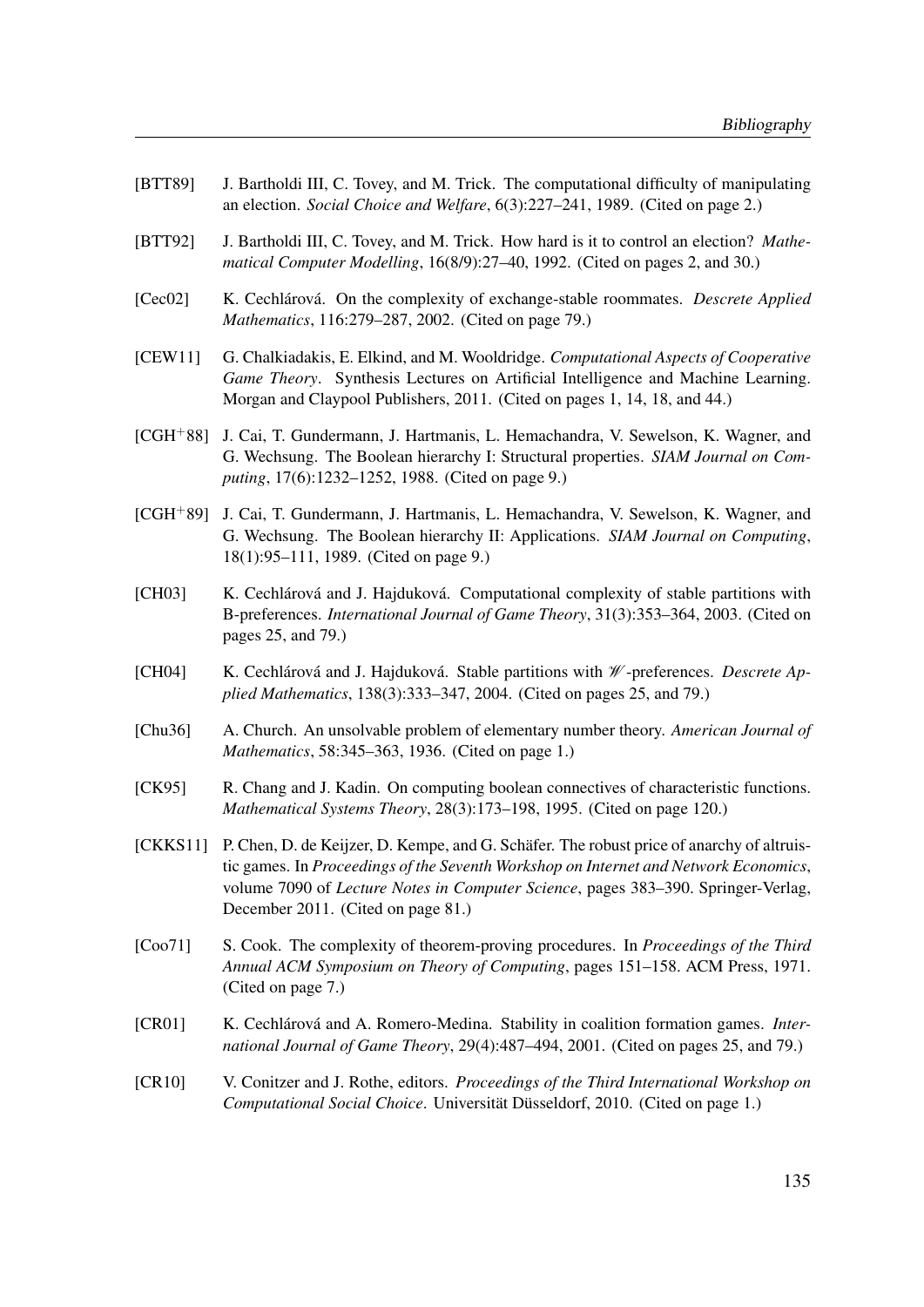- [CSL07] V. Conitzer, T. Sandholm, and J. Lang. When are elections with few candidates hard to manipulate? *Journal of the ACM*, 54(3):Article 14, 2007. (Cited on page 2.)
- [DBHS06] D. Dimitrov, P. Borm, R. Hendrickx, and S. Sung. Simple priorities and core stability in hedonic games. Social Choice and Welfare, 26(2):421–433, 2006. (Cited on pages 24, 25, 78, 79, and 105.)
- [DEK+12] A. Darmann, E. Elkind, S. Kurz, J. Lang, J. Schauer, and G. Woeginger. Group activity selection problem. In *Proceedings of the Eighth Workshop on Internet and Net*work Economics, volume 7695 of Lecture Notes in Computer Science, pages 156–169. Springer Verlag, December 2012. (Cited on page 23.)
- [DF99] R. Downey and M. Fellows. Parameterized Complexity. Springer-Verlag, 1999. (Cited on page 130.)
- [DG80] J. Drèze and J. Greenberg. Hedonic coalitions: Optimality and stability. *Econometrica*, 48(4):987–1003, 1980. (Cited on pages 2, and 20.)
- [Dis05] R. Distel. Graph Theory, volume 173 of Graduate Texts in Mathematics. Springer-Verlag Heidelberg, third edition, 2005. (Cited on page 13.)
- [DJP+94] E. Dahlhaus, D. Johnson, C. Papadimitriou, P. Seymour, and M. Yannakakis. The complexity of mulititerminal cuts. SIAM Journal on Computing, 23(4):864–894, 1994. (Cited on page 13.)
- [DP94] X. Deng and C. Papadimitriou. On the complexity of comparative solution concepts. Mathematics of Operations Research, 19(2):257–266, 1994. (Cited on pages 18, 43, 47, and 58.)
- [DS79] P. Dubey and L. Shapley. Mathematical properties of the Banzhaf power index. *Math*ematics of Operations Research, 4(2):99–131, 1979. (Cited on pages 14, 16, and 17.)
- [EFS09] E. Elkind, P. Faliszewski, and A. Slinko. Swap bribery. In Proceedings of the Second International Symposium on Algorithmic Game Theory, volume 5814 of Lecture Notes in Computer Science, pages 299–310. Springer-Verlag, October 2009. (Cited on page 75.)
- [EG08] U. Endriss and P. Goldberg, editors. Proceedings of the Second International Workshop on Computational Social Choice. University of Liverpool, 2008. (Cited on page 1.)
- [EGGW07] E. Elkind, L. Goldberg, P. Goldberg, and M. Wooldridge. Computational complexity of weighted threshold games. In Proceedings of the Twenty-Second National Conference on Artificial Intelligence, pages 718–723. AAAI Press, July 2007. (Cited on page 18.)
- [EGGW09] E. Elkind, L. Goldberg, P. Goldberg, and M. Wooldridge. On the computational complexity of weighted voting games. Annals of Mathematics and Artificial Intelligence, 56(2):109–131, 2009. (Cited on pages 2, and 18.)
- [EGP12] U. Endriss, U. Grandi, and D. Porello. Complexity of judgment aggregation. Journal of Artificial Intelligence Research, 45:481–514, 2012. (Cited on page 2.)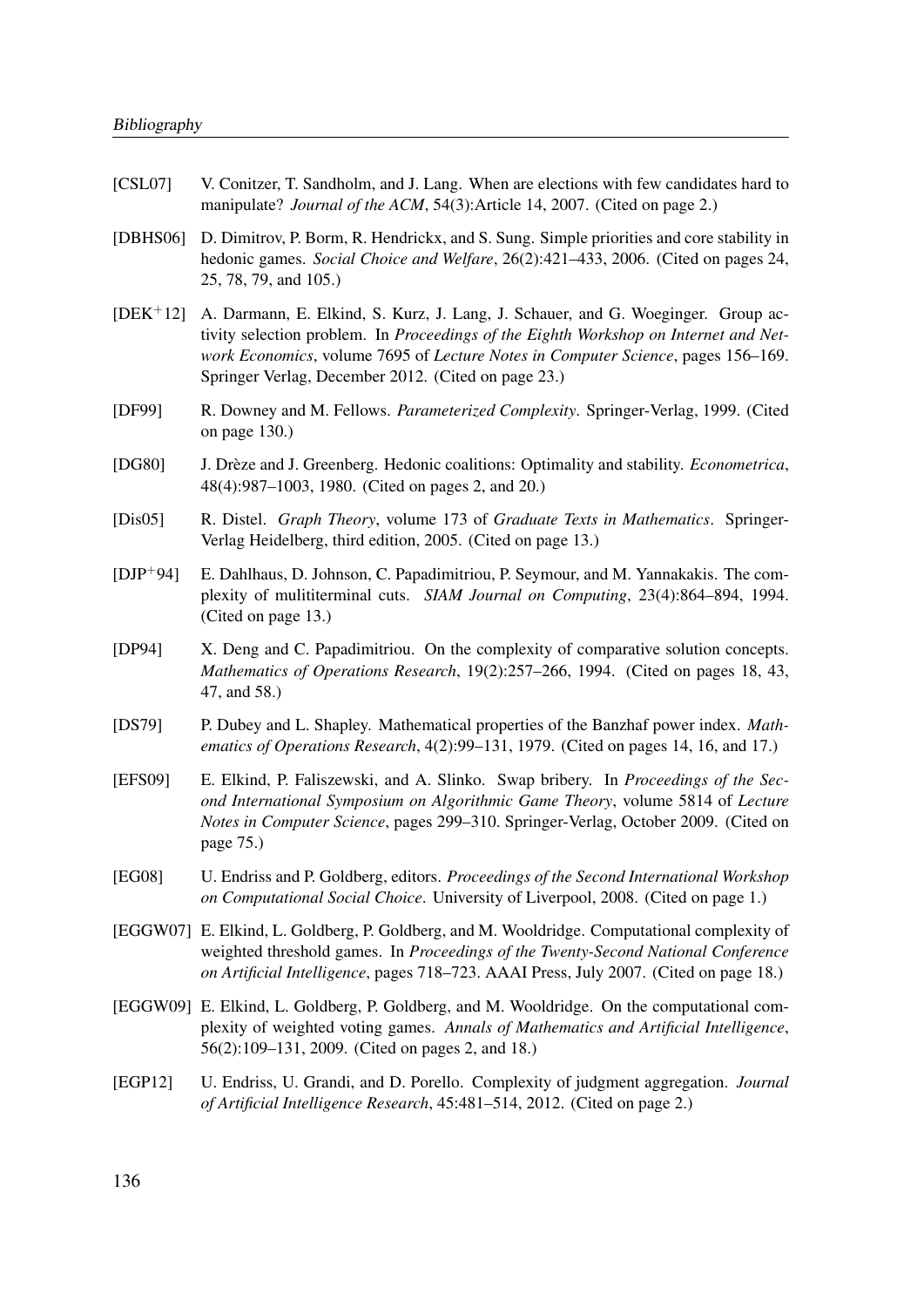- [EH15] U. Endriss and R. de Haan. Complexity of the winner determination problem in judgment aggregation: Kemeny, Slater, Tideman, Young. In Proceedings of the Fourteenth International Joint Conference on Autonomous Agents and Multiagent Systems. International Foundation for Autonomous Agents and Multiagent Systems, May 2015. (Cited on page 130.)
- [EHS15] U. Endriss, R. de Haan, and S. Szeider. Parameterized complexity results for agenda safety in judgment aggregation. In Proceedings of the Fourteenth International Joint Conference on Autonomous Agents and Multiagent Systems. International Foundation for Autonomous Agents and Multiagent Systems, May 2015. (Cited on page 130.)
- [EL06] U. Endriss and J. Lang, editors. Proceedings of the First International Workshop on Computational Social Choice. Universiteit van Amsterdam, 2006. (Cited on page 1.)
- [End13] U. Endriss. Sincerity and manipulation under approval voting. *Theory and Decision*, 74(3):335–355, 2013. (Cited on pages 2, 23, and 113.)
- [End16] U. Endriss. Judgment aggregation. In F. Brandt, V. Conitzer, U. Endriss, J. Lang, and A. Procaccia, editors, Handbook of Computational Social Choice, chapter 17, pages 399–426. Cambridge University Press, 2016. (Cited on page 1.)
- [EPZ13] E. Elkind, D. Pasechnik, and Y. Zick. Dynamic weighted voting games. In Proceedings of the Twelfth International Joint Conference on Autonomous Agents and Multiagent Systems, pages 515–522. International Foundation for Autonomous Agents and Multiagent Systems, May 2013. (Cited on pages 30, and 58.)
- [ER16] E. Elkind and J. Rothe. Cooperative game theory. In J. Rothe, editor, Economics and Computation. An Introduction to Algorithmic Game Theory, Computational Social Choice, and Fair Division, chapter 3, pages 135–193. Springer-Verlag, 2016. (Cited on pages 1, and 14.)
- [ERJ13] E. Elkind, T. Rahwan, and N. Jennings. Computational coalition formation. In G. Weiß, editor, Multiagent Systems, chapter 8, pages 329–380. MIT Press, second edition, 2013. (Cited on pages 1, and 14.)
- [EW09] E. Elkind and M. Wooldridge. Hedonic coalition nets. In Proceedings of the Eighth International Joint Conference on Autonomous Agents and Multiagent Systems, pages 417–424. International Foundation for Autonomous Agents and Multiagent Systems, May 2009. (Cited on page 23.)
- [FB12] P. Faliszewski and F. Brandt, editors. Proceedings of the Forth International Workshop on Computational Social Choice. University of Krakow, 2012. (Cited on page 1.)
- [FH09] P. Faliszewski and L. Hemaspaandra. The complexity of power-index comparison. Theoretical Computer Science, 410(1):101–107, 2009. (Cited on pages 8, 11, 18, 28, 35, 37, 41, and 48.)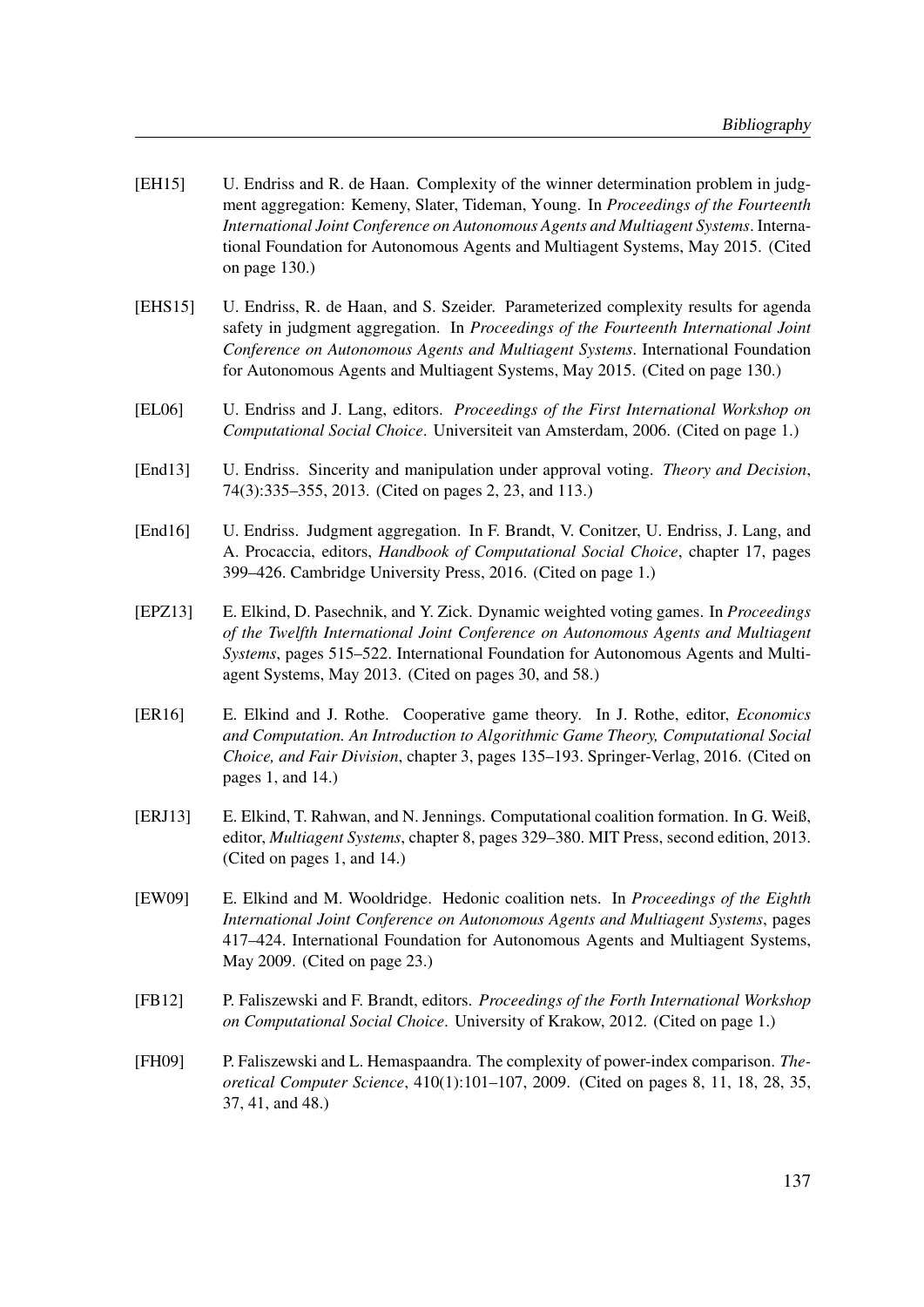- [FHH06] P. Faliszewski, E. Hemaspaandra, and L. Hemaspaandra. The complexity of bribery in elections. In Proceedings of the Twenty-First National Conference on Artificial Intelligence, pages 641–646. AAAI Press, July 2006. (Cited on page 2.)
- [FHH09] P. Faliszewski, E. Hemaspaandra, and L. Hemaspaandra. How hard is bribery in elections? Journal of Artificial Intelligence Research, 35(2):485–532, 2009. (Cited on pages 60, and 75.)
- [FHHR09] P. Faliszewski, E. Hemaspaandra, L. Hemaspaandra, and J. Rothe. Llull and Copeland voting computationally resist bribery and constructive control. Journal of Artificial Intelligence Research, 35:275–341, 2009. (Cited on pages 60, and 75.)
- [FM95] D. Felsenthal and M. Machover. Postulates and paradoxes of relative voting power A critical re-appraisal. Theory and Decision, 38(2):195–229, 1995. (Cited on pages 17, 27, 28, 29, and 43.)
- [FM05] D. Felsenthal and M. Machover. Voting power measurement: A story of misreinvention. Social Choice and Welfare, 25(2):485–506, 2005. (Cited on pages 16, and 17.)
- [FN15] P. Faliszewski and R. Niedermeier. Parameterization in computational social choice. In Encyclopedia of Algorithms, pages 1–5. Springer-Verlag, July 2015. (Cited on page 130.)
- [FR16] P. Faliszewski and J. Rothe. Control and bribery in voting. In F. Brandt, V. Conitzer, U. Endriss, J. Lang, and A. Procaccia, editors, Handbook of Computational Social Choice, chapter 7, pages 146–168. Cambridge University Press, 2016. (Cited on pages 60, and 75.)
- [FRRS15] P. Faliszewski, Y. Reisch, J. Rothe, and L. Schend. Complexity of manipulation, bribery, and campaign management in bucklin and fallback voting. Journal of Autonomous Agents and Multi-Agent Systems, 29(6):1091–1124, November 2015. (Cited on page 75.)
- [FWJ08] S. Fatima, M. Wooldridge, and N. Jennings. A linear approximation method for the Shapley value. Artificial Intelligence, 172(14):1673–1699, 2008. (Cited on page 130.)
- [Gib73] A. Gibbard. Manipulation of voting schemes: A general result. Econometrica: Journal of the Econometric Society, 41(4):587–601, 1973. (Cited on page 130.)
- [Gil59] D. Gilles. Solutions to general non-zero-sum games. In Contributions to the Theory of Games, volume 40 of Annals of Mathematical Studies, pages 47–85. Princeton University Press, 1959. (Cited on pages 2, and 15.)
- [Gil74] J. Gill. Computational complexity of probabilistic Turing machines. In *Proceedings of* the Sixth Annual ACM Symposium on Theory of Computing, pages 91–95. ACM, 1974. (Cited on page 11.)
- [Gil77] J. Gill. Computational complexity of probabilistic Turing machines. *SIAM Journal on* Computing, 6(4):675–695, 1977. (Cited on page 11.)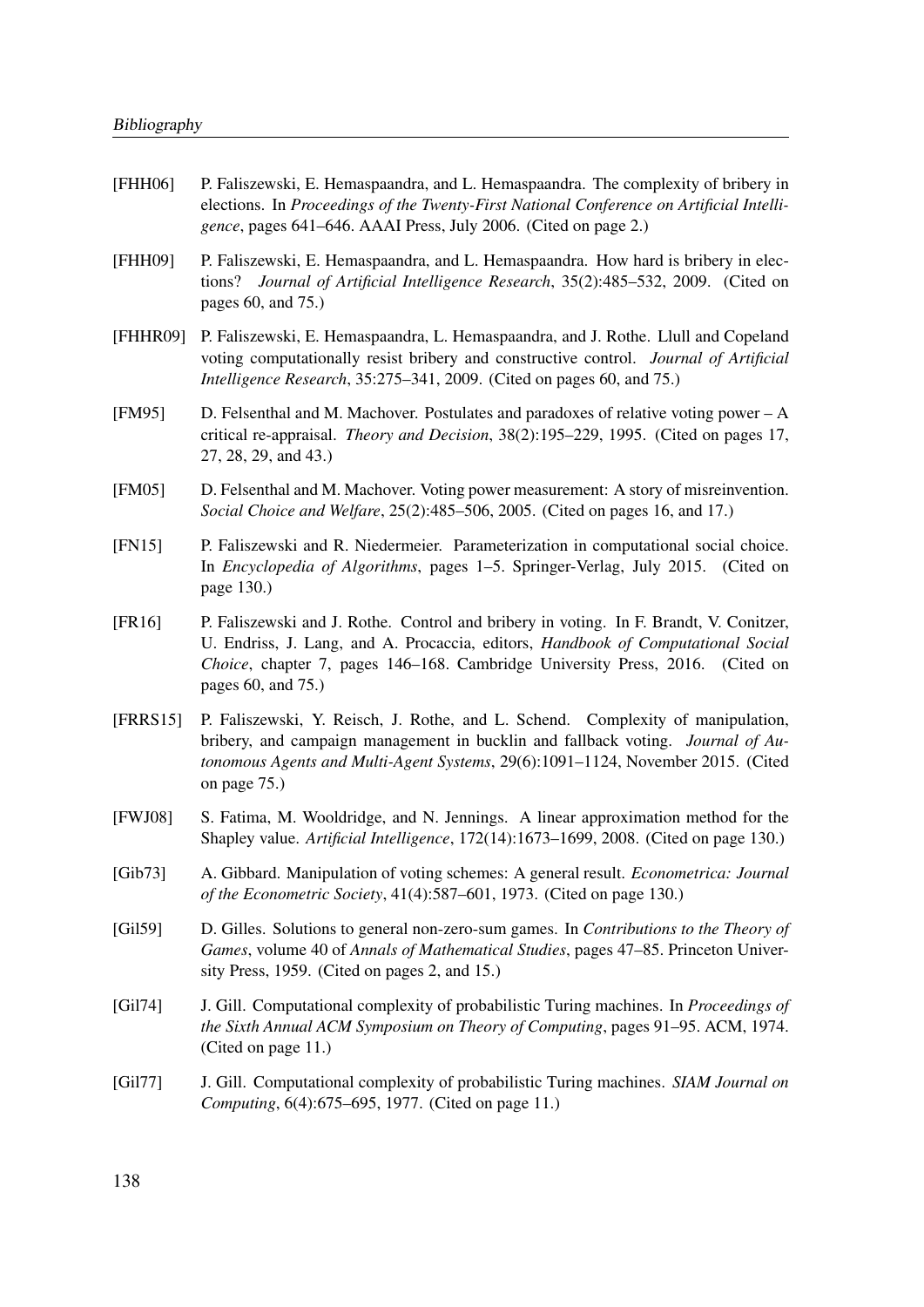- [GJ79] M. Garey and D. Johnson. Computers and Intractibility: A Guide to the Theory of NP-Completeness. W. H. Freeman and Company, 1979. (Cited on pages 5, 7, 8, 13, and 118.)
- [GLP15] U. Grandi, E. Lorini, and L. Perrussel. Propositional opinion diffusion. In *Proceedings* of the Fourteenth International Joint Conference on Autonomous Agents and Multiagent Systems, pages 989–997. International Foundation for Autonomous Agents and Multiagent Systems, May 2015. (Cited on page 81.)
- [Göd31] K. Gödel. Über formal unentscheidbare Sätze der Principia Mathematica und verwandter Systeme I. Monatshefte für Mathematik und Physik, 38:173–198, 1931. (Cited on page 1.)
- [GRRW10] F. Gurski, I. Rothe, J. Rothe, and E. Wanke. Exakte Algorithmen für schwere Graphenprobleme. eXamen.press. Springer-Verlag, 2010. (Cited on page 13.)
- [GVQ15] S. Ghosh and F. Velázquez-Quesada. Agreeing to agree: Reaching unanimity via preference dynamics based on reliable agents. In Proceedings of the Fourteenth International Joint Conference on Autonomous Agents and Multiagent Systems, pages 1491–1499. International Foundation for Autonomous Agents and Multiagent Systems, May 2015. (Cited on page 81.)
- [GW86] J. Greenberg and S. Weber. Strong tiebout equilibrium under restricted preferences domain. Journal of Economic Theory, 38(1):101–117, 1986. (Cited on page 2.)
- [Hem89] L. Hemachandra. The strong exponential hierarchy collapses. *Journal of Computer and* System Sciences, 39(3):299–322, 1989. (Cited on page 10.)
- [HHR97a] E. Hemaspaandra, L. Hemaspaandra, and J. Rothe. Exact analysis of Dodgson elections: Lewis Carroll's 1876 voting system is complete for parallel access to NP. Journal of the ACM, 44:806–825, November 1997. (Cited on pages 2, and 10.)
- [HHR97b] E. Hemaspaandra, L. Hemaspaandra, and J. Rothe. Raising NP lower bounds to parallel NP lower bounds. SIGACT News, 28(2):2–13, 1997. (Cited on page 10.)
- [HHR07] E. Hemaspaandra, L. Hemaspaandra, and J. Rothe. Anyone but him: The complexity of precluding an alternative. Artificial Intelligence, 171(5–6):255–285, 2007. (Cited on page 30.)
- [HMRS98] H. Hunt, M. Marathe, V. Radhakrishnan, and R. Stearns. The complexity of counting problems. SIAM Journal on Computing, 27(4):1142–1167, 1998. (Cited on pages 8, and 56.)
- [HS09] M. Hoefer and A. Skopalik. Altruism in atomic congestion games. In *Proceedings of* the Seventeenth Annual European Symposium on Algorithms, volume 5757 of Lecture Notes in Computer Science, pages 179–189. Springer-Verlag, September 2009. (Cited on page 81.)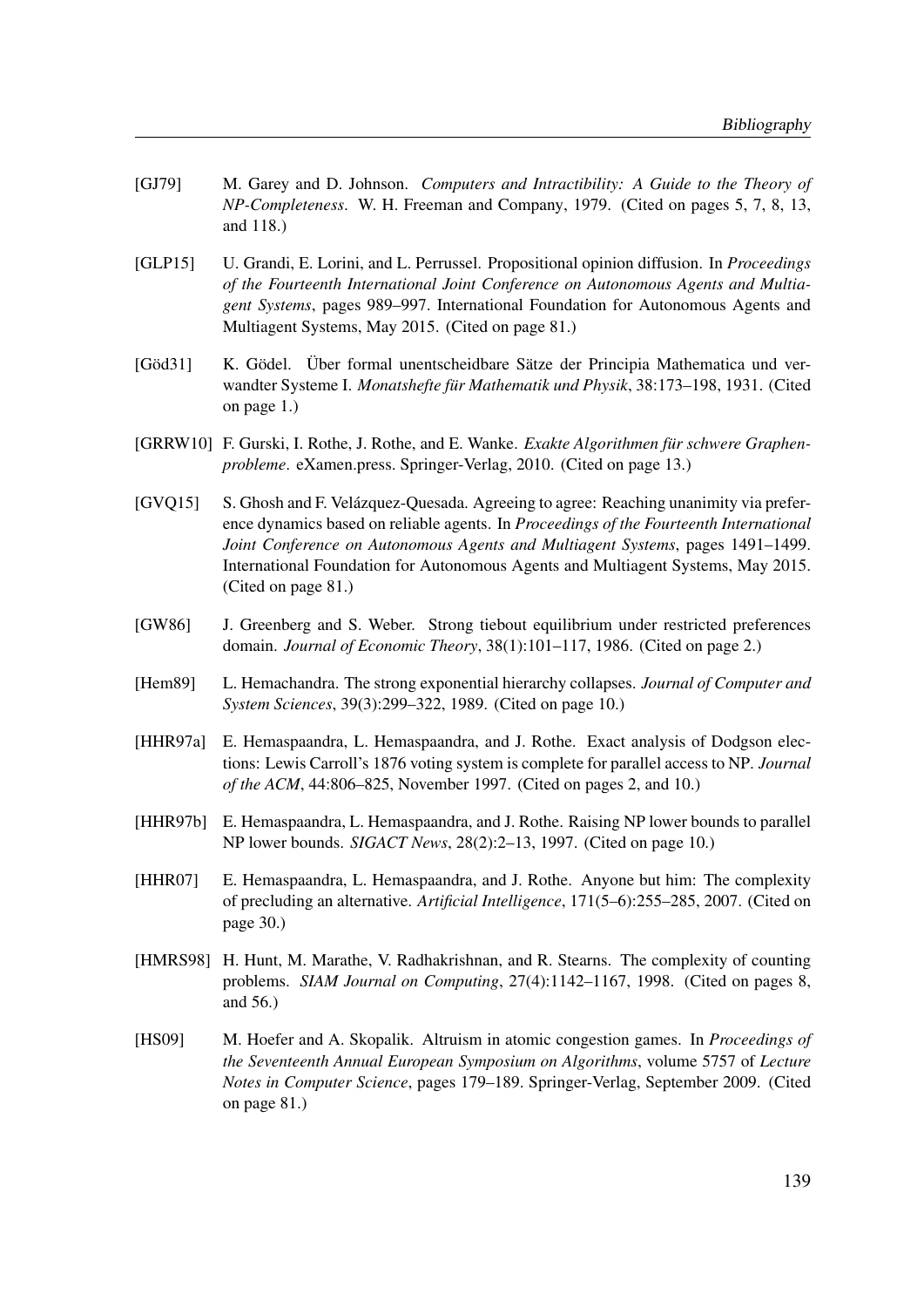- [HSV05] E. Hemaspaandra, H. Spakowski, and J. Vogel. The complexity of Kemeny elections. Theoretical Computer Science, 349(3):382–391, 2005. (Cited on page 10.)
- $[JKV<sup>+</sup>11]$  M. Jain, D. Korzhyk, O. Vaněk, V. Conitzer, M. Pěchouček, and M. Tambe. A double oracle algorithm for zero-sum security games on graphs. In Proceedings of the Tenth International Joint Conference on Autonomous Agents and Multiagent Systems, pages 327–334. International Foundation for Autonomous Agents and Multiagent Systems, May 2011. (Cited on page 59.)
- [Jon75] N. Jones. Space-bounded reducibility among combinatorial problems. *Journal of Com*puter and System Sciences, 11:68–75, 1975. (Cited on page 12.)
- [Kar72] R. Karp. Reducibility among combinatorial problems. In R. Miller and J. Thatcher, editors, Complexity of Computer Computations, pages 85–103. Plenum Press, 1972. (Cited on pages 7, 8, 13, 36, 56, and 67.)
- [Kre88] M. Krentel. The complexity of optimization problems. Journal of Computer and System Sciences, 36(3):490–509, 1988. (Cited on page 8.)
- [KSW87] J. Köbler, U. Schöning, and K. Wagner. The difference and truth-table hierarchies for NP. R.A.I.R.O. Informatique théorique et applications, 21:419–435, 1987. (Cited on page 10.)
- [KW05] B. Klinz and G. Woeginger. Faster algorithms for computing power indices in weighted voting games. *Mathematical Social Sciences*, 49(1):111-116, 2005. (Cited on page 130.)
- [KZ82a] E. Kalai and E. Zemel. Generalized network problems yielding totally balanced games. Operations Research, 30(5):998–1008, 1982. (Cited on page 47.)
- [KZ82b] E. Kalai and E. Zemel. Totally balanced games and games of flow. *Mathematics of* Operations Research, 7(3):476–478, 1982. (Cited on page 47.)
- [LA10] R. Lasisi and V. Allan. False name manipulations in weighted voting games: Susceptibility of power indices. In Thirteenth Workshop on Trust in Agent Societies co-located with AAMAS 2010, pages 139–150, May 2010. (Cited on page 29.)
- [LGM98] M. Littman, J. Goldsmith, and M. Mundhenk. The computational complexity of probabilistic planning. Journal of Artificial Intelligence Research, 9(1):1–36, 1998. (Cited on pages 11, and 56.)
- [LM14] X. Li and Y. Mao. A survey on the generalized connectivity of graphs. Technical Report arXiv:1207.1838v2 [math.CO], ACM Computing Research Repository (CoRR), May 2014. (Cited on page 13.)
- [LP09] F. List and C. Puppe. Judgment aggregation: A survey. In P. Anand, P. Pattanaik, and C. Puppe, editors, The Handbook of Rational and Social Choice, chapter 19, pages 457–482. Oxford University Press, 2009. (Cited on page 1.)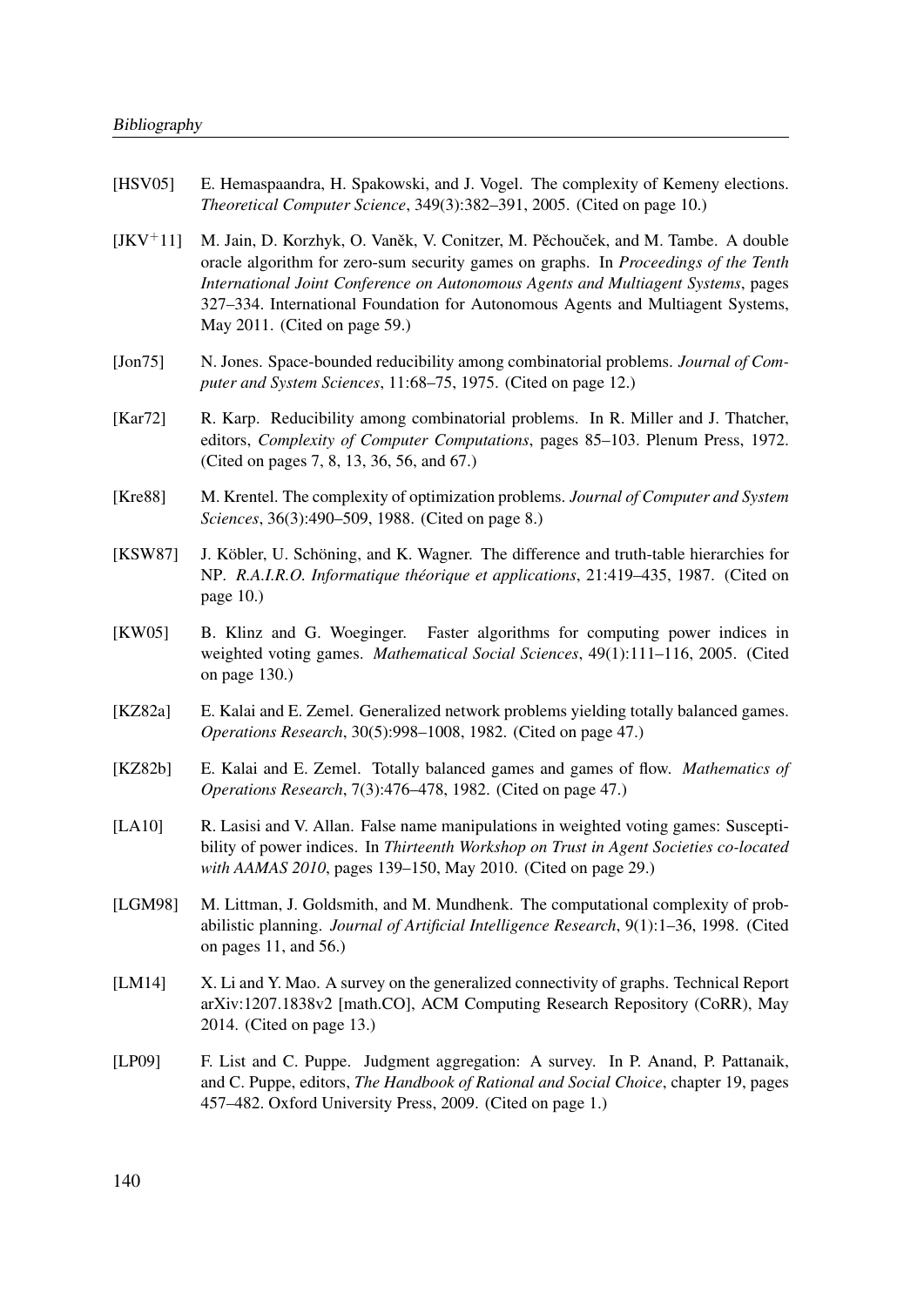- [LR16] J. Lang and J. Rothe. Fair division of indivisible goods. In J. Rothe, editor, *Economics* and Computation. An Introduction to Algorithmic Game Theory, computational Social Choice, and Fair Division, chapter 8, pages 493–550. Springer-Verlag, 2016. (Cited on pages 1, 23, and 113.)
- $[LRR+15]$  J. Lang, A. Rey, J. Rothe, H. Schadrack, and L. Schend. Representing and solving hedonic games with ordinal preferences and thresholds. In Proceedings of the Fourteenth International Joint Conference on Autonomous Agents and Multiagent Systems, pages 1229–1238. International Foundation for Autonomous Agents and Multiagent Systems, May 2015. (Cited on pages iii, 77, 80, 89, 92, 93, 103, and 151.)
- [MGLA00] M. Mundhenk, J. Goldsmith, C. Lusena, and E. Allender. Complexity results for finitehorizon Markov decision process problems. Journal of the ACM, 47(4):681–720, 2000. (Cited on pages 11, and 56.)
- [MM00] T. Matsui and Y. Matsui. A survey of algorithms for calculating power indices of weighted majority games. Journal of the Operation Research Society of Japan, 43(1):71–86, 2000. (Cited on page 130.)
- [MPS79] M. Maschler, B. Peleg, and L. Shapley. Geometric properties of the kernel, nucleolus, and related solution concepts. Mathematics of Operations Research, 4(4):303–338, 1979. (Cited on page 16.)
- [MRR14] A. Marple, A. Rey, and J. Rothe. Bribery in multiple-adversary path-disruption games is hard for the second level of the polynomial hierarchy (extended abstract). In Proceedings of the Thirteenth International Joint Conference on Autonomous Agents and Multiagent Systems, pages 1375–1376. International Foundation for Autonomous Agents and Multiagent Systems, May 2014. (Cited on pages iii, 59, 60, 67, and 151.)
- [MS72] A. Meyer and L. Stockmeyer. The equivalence problem for regular expressions with squaring requires exponential space. In *Proceedings of the Thirteenth IEEE Symposium* on Switching and Automata Theory, pages 125–129, 1972. (Cited on pages 9, and 10.)
- [Nas50] J. Nash. Equilibrium points in *n*-person games. In *Proceedings of the National Academy* of Sciences, volume 36, pages 48–49, 1950. (Cited on page 1.)
- [Nas51] J. Nash. Non-cooperative games. Annals of Mathematics, 54(2):286–2958, 1951. (Cited on page 1.)
- [Nie06] R. Niedermeier. *Invitation to Fixed-Parameter Algorithms*. Oxford University Press, 2006. (Cited on page 130.)
- [NM44] J. von Neumann and O. Morgenstern. Theory of Games and Economic Behavior. Princeton University Press, 1944. (Cited on pages 1, 16, and 18.)
- [NNRR14] T. Nguyen, N. Nguyen, M. Roos, and J. Rothe. Computational complexity and approximability of social welfare optimization in multiagent resource allocation. Journal of Autonomous Agents and Multi-Agent Systems, 28(2):256–289, March 2014. (Cited on page 9.)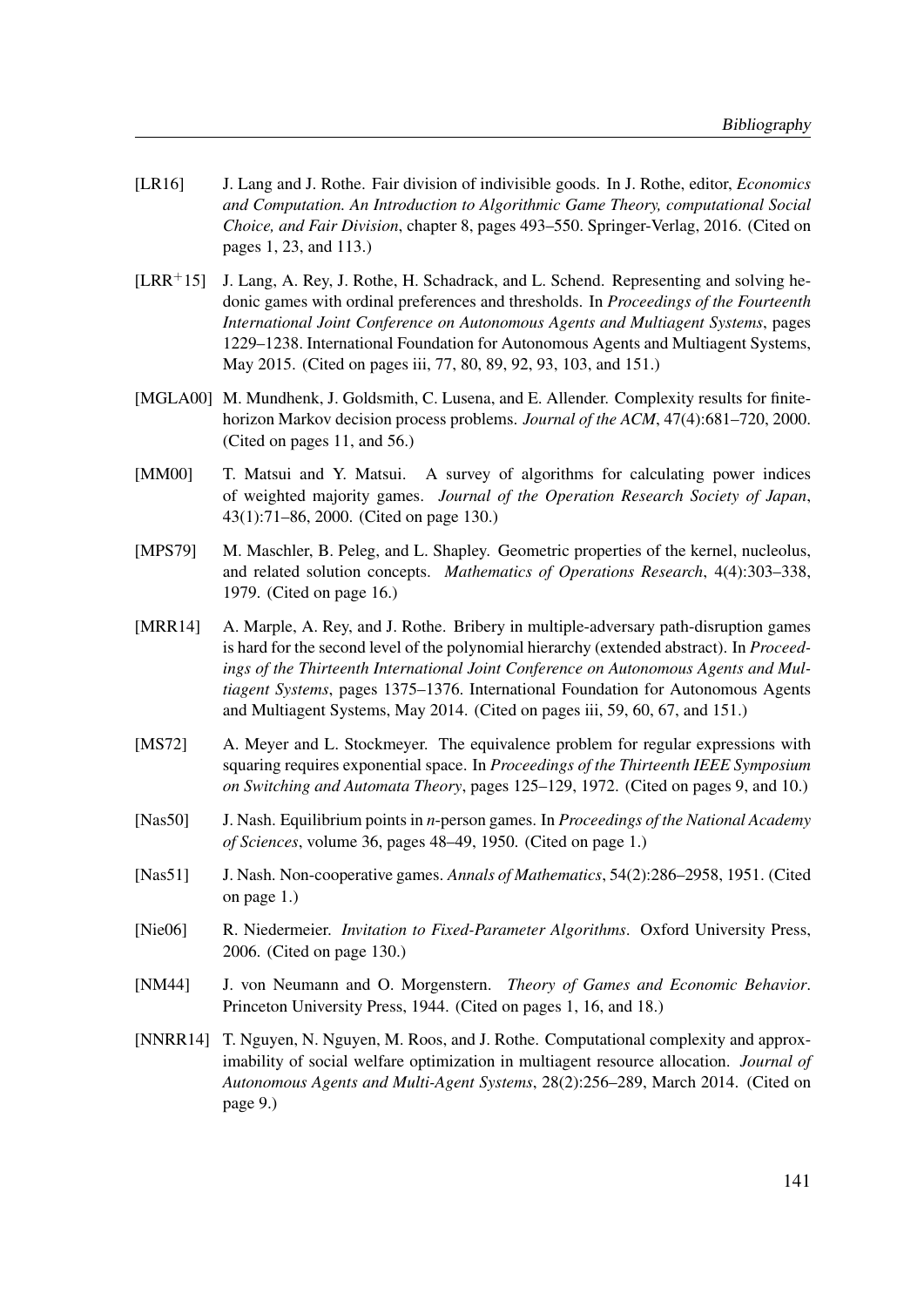- [NR01] N. Nisan and A. Ronan. Algorithmic mechanism design. *Games and Economic Behav*ior, 35:166–196, 2001. (Cited on page 1.)
- [NRR+16] N. Nguyen, A. Rey, L. Rey, J. Rothe, and L. Schend. Altruistic hedonic games. In Proceedings of the Fifteenth International Joint Conference on Autonomous Agents and Multiagent Systems, pages 251–259. International Foundation for Autonomous Agents and Multiagent Systems, May 2016. Also presented at the Seventh International Workshop on Cooperative Games in Multiagent Systems, May 2016, and at the Sixth International Workshop on Computational Social Choice, June 2016, both with nonarchival proceedings. (Cited on pages iii, 23, 77, 82, 110, 111, 114, 117, and 151.)
- [NRTV07] N. Nisan, T. Roughgarden, É. Tardos, and V. Vazirani. Algorithmic Game Theory. Cambridge University Press, 2007. (Cited on pages 1, and 58.)
- [Ogi93] M. Ogiwara. Studies of Counting Complexity Classes via Sets with Small Density. PhD thesis, Tokyo Institute of Technology, February 1993. (Cited on page 11.)
- [OR94] M. Osborne and A. Rubinstein. A Course in Game Theory. MIT Press, 1994. (Cited on page 1.)
- [Pap95] C. Papadimitriou. Computational Complexity. Addison-Wesley, second edition, 1995. (Cited on pages 1, 5, 7, 8, and 41.)
- [PE15] D. Peters and E. Elkind. Simple causes of complexity in hedonic games. In Sixth International Workshop on Cooperative Games in Multiagent Systems, May 2015. Nonarchival proceedings. An extended version appears in the proceedings of the Proceedings of the Twenty-Fourth International Joint Conference on Artificial Intelligence, pages 617–623, AAAI Press, July 2015. (Cited on pages 123, 125, and 126.)
- [Pen46] L. Penrose. The elementary statistics of majority voting. Journal of the Royal Statistical Society, 109(1):53–57, 1946. (Cited on page 16.)
- [Pet15] D. Peters. p  $2^p$ -complete problems on hedonic games. Technical Report arXiv: 1509.02333v1 [cs.GT], ACM Computing Research Repository (CoRR), September 2015. (Cited on pages 10, 24, 78, and 79.)
- [PK90] K. Prasad and J. Kelly. NP-completeness of some problems concerning voting games. International Journal of Game Theory, 19(1):1–9, 1990. (Cited on pages 18, 41, and 43.)
- [PS07] B. Peleg and P. Sudhölter. *Introduction to the Theory of Cooperative Games*. Springer-Verlag, second edition, 2007. (Cited on pages 1, 14, and 17.)
- [PW14] A. Procaccia and T. Walsh, editors. *Proceedings of the Fifth International Workshop on* Computational Social Choice. Carnegie Mellon University, Pittsburgh, 2014. (Cited on page 1.)
- [PY84] C. Papadimitriou and M. Yannakakis. The complexity of facets (and some facets of complexity). Journal of Computer and System Sciences, 28(2):244–259, 1984. (Cited on page 9.)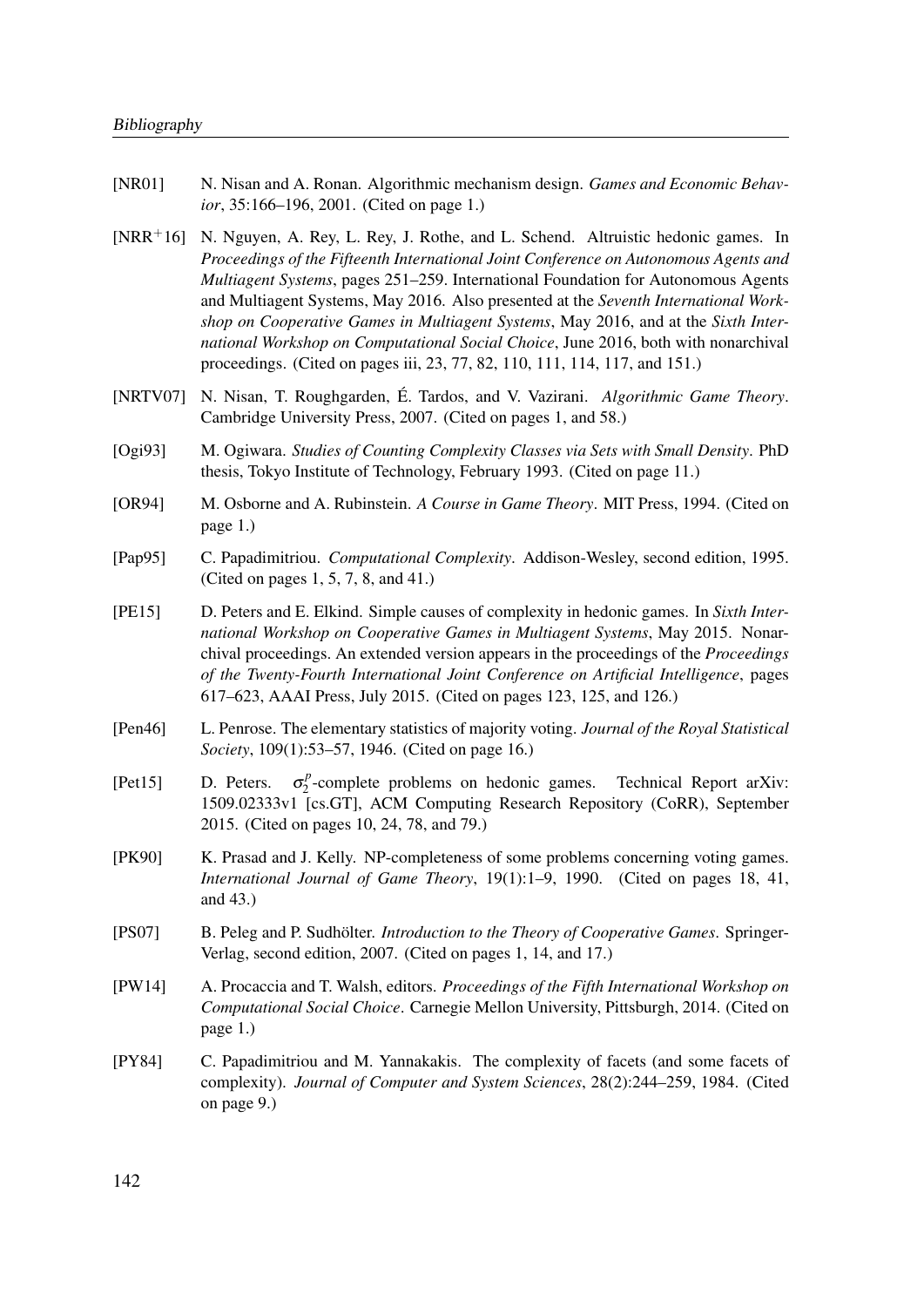- [PZ83] C. Papadimitriou and S. Zachos. Two remarks on the power of counting. In *Proceedings* of the Sixth GI Conference on Theoretical Computer Science, volume 145 of Lecture Notes in Computer Science, pages 269–276. Springer-Verlag, 1983. (Cited on page 10.)
- [RBLR11] J. Rothe, D. Baumeister, C. Linder, and I. Rothe. Einführung in Computational Social Choice: Individuelle Strategien und kollektive Entscheidungen beim Spielen, Wählen und Teilen. Spektrum Akademischer Verlag, 2011. (Cited on page 1.)
- [RBSG11] A. Rusinowska, R. Berghammer, H. de Swart, and M. Grabisch. Social networks: Prestige, centrality, and influence. In Relational and Algebraic Methods in Computer Science, volume 6663 of Lecture Notes in Computer Science, pages 22–39. Springer-Verlag, 2011. (Cited on page 81.)
- [RMW14] T. Rahwan, T. Michalak, and M. Wooldridge. A measure of synergy in coalitions. Technical Report arXiv:1404.2954.v1 [cs.GT], ACM Computing Research Repository (CoRR), April 2014. (Cited on page 58.)
- [Rot85] A. Roth. Common and conflicting interests in two-sided matching markets. *European* Economic Review, 27(1):75–96, 1985. (Cited on page 80.)
- [Rot05] J. Rothe. Complexity Theory and Cryptology. An Introduction to Cryptocomplexity. EATCS Texts in Theoretical Computer Science. Springer-Verlag, 2005. (Cited on page 5.)
- [Rot08] J. Rothe. Komplexitätstheorie und Kryptologie. Eine Einführung in Kryptokomplexität. eXamen.press. Springer-Verlag, 2008. (Cited on page 5.)
- [Rot16] J. Rothe, editor. Economics and Computation. An Introduction to Algorithmic Game Theory, Computational Social Choice, and Fair Division. Springer Texts in Business and Economics. Springer-Verlag, 2016. (Cited on page 1.)
- [RR06] T. Riege and J. Rothe. Completeness in the Boolean hierarchy: Exact-Four-Colorability, minimal graph uncolorability, and exact domatic number problems – A survey. Journal of Universal Computer Science, 12(5):551–578, 2006. (Cited on page 9.)
- [RR10a] A. Rey and J. Rothe. Complexity of merging and splitting for the probabilistic Banzhaf power index in weighted voting games. In Proceedings of the Nineteenth European Conference on Artificial Intelligence, pages 1021–1022. IOS Press, August 2010. (Cited on pages iii, 28, 34, 37, and 151.)
- [RR10b] A. Rey and J. Rothe. Merging and splitting for power indices in weighted voting games and network flow games on hypergraphs. In Proceedings of the Fifth European Starting AI Researcher Symposium, pages 277–289. IOS Press, August 2010. (Cited on pages iii, 28, 34, and 151.)
- [RR11] A. Rey and J. Rothe. Bribery in path-disruption games. In *Proceedings of the Sec*ond International Conference on Algorithmic Decision Theory, volume 6992 of Lecture Notes in Artificial Intelligence, pages 247–261. Springer-Verlag, October 2011. (Cited on pages iii, 59, 60, 67, and 151.)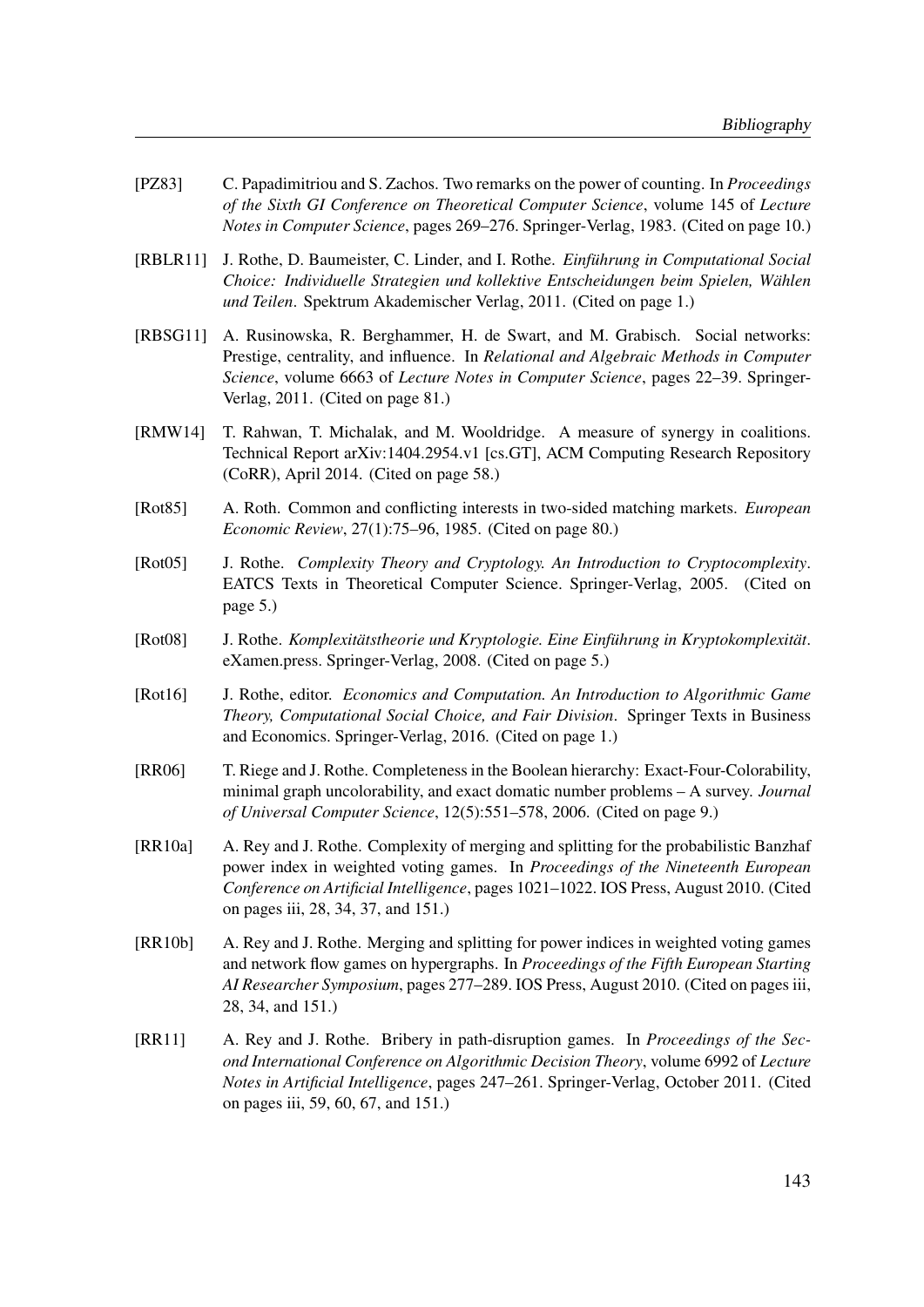- [RR12] A. Rey and J. Rothe. Probabilistic path-disruption games. In *Proceedings of the Twenti*eth European Conference on Artificial Intelligence, pages 923–924. IOS Press, August 2012. An extended version appears in the proceedings of the *Sixth European Starting AI* Researcher Symposium, pages 264–269, IOS Press, August 2012. (Cited on pages iii, 59, 60, and 151.)
- [RR14a] A. Rey and J. Rothe. False-name manipulation in weighted voting games is hard for probabilistic polynomial time. Journal of Artificial Intelligence Research, 50:573–601, July 2014. (Cited on pages iii, 27, 28, 34, and 151.)
- [RR14b] A. Rey and J. Rothe. False-name manipulation in weighted voting games is hard for probabilistic polynomial time. In Proceedings of the Eleventh Latin American Theoretical Informatics Symposium, volume 8392 of Lecture Notes in Computer Science, pages 60–71. Springer-Verlag, March/April 2014. Also presented at the Fifth International Workshop on Cooperative Games in Multiagent Systems, May 2014, nonarchival proceedings; a previous version appears as the technical report arXiv:1303.1691v1 [cs.GT], ACM Computing Research Repository (CoRR), March 2013. (Cited on pages iii, 27, 28, and 151.)
- [RR16] A. Rey and J. Rothe. Structural control in weighted voting games. In Proceedings of the Forty-First International Symposium on Mathematical Foundations of Computer Science, Lecture Notes in Computer Science. Springer-Verlag, August 2016. To appear. An extended abstract appears in the proceedings of the Fifteenth International Conference on Autonomous Agents and Multiagent Systems, pages 1371–1372, International Foundation for Autonomous Agents and Multiagent Systems, May 2016. Also presented at the Seventh International Workshop on Cooperative Games in Multiagent Systems, May 2016, and at the Twelfth Conference on Logic and the Foundations of Game and Decision Theory, July 2016, both with nonarchival proceedings. (Cited on pages iii, 27, 30, and 151.)
- [RRM16] A. Rey, J. Rothe, and A. Marple. Path-disruption games: Bribery and a probabilistic model. Theory of Computing Systems, 2016. To appear. DOI 10.1007/s00224-016- 9669-1. (Cited on pages iii, 59, 60, and 151.)
- [RRS14] Y. Reisch, J. Rothe, and L. Schend. The margin of victory in Schulze, cup, and Copeland elections: Complexity of the regular and exact variants. In *Proceedings of the Seventh* European Starting AI Researcher Symposium, pages 250–259. IOS Press, August 2014. (Cited on page 9.)
- [RRSS14] A. Rey, J. Rothe, H. Schadrack, and L. Schend. Toward the complexity of the existence of wonderfully stable partitions and strictly core stable coalition structures in hedonic games. In Proceedings of the Eleventh Conference on Logic and the Foundations of Game and Decision Theory, July 2014. nonarchival proceedings. Also invited for the website proceedings of the Special Session on Computational Social Choice at the Thirteenth International Symposium on Artificial Intelligence and Mathematics, January 2014. (Cited on pages iii, 77, 78, 82, 87, and 151.)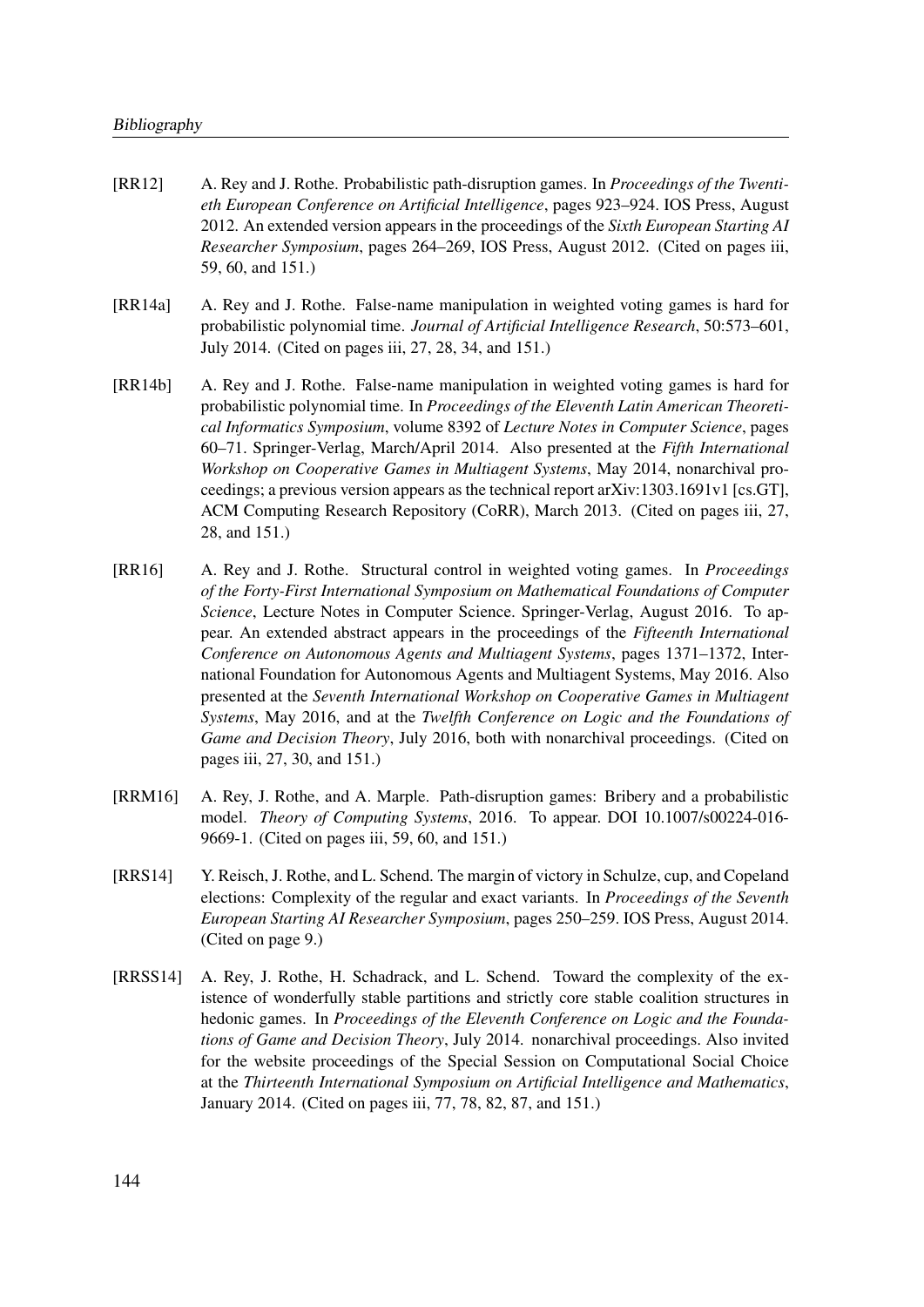- [RRSS16] A. Rey, J. Rothe, H. Schadrack, and L. Schend. Toward the complexity of the existence of wonderfully stable partitions and strictly core stable coalition structures in enemyoriented hedonic games. Annals of Mathematics and Artificial Intelligence, 77(3):317– 333, August 2016. (Cited on pages iii, 77, 82, and 151.)
- [RS92] A. Roth and M. Sotomayor. Two-sided matching. In Handbook of Game Theory with Economic Applications, volume 1, chapter 16, pages 485–541. Elsevier, 1992. (Cited on page 80.)
- [RS13a] M. Rahn and G. Schäfer. Bounding the inefficiency of altruism through social contribution games. In Proceedings of the Ninth International Conference on Web and Internet Economics, volume 8289 of Lecture Notes in Computer Science, pages 391–404. Springer-Verlag, December 2013. (Cited on page 81.)
- [RS13b] J. Rothe and L. Schend. Challenges to complexity shields that are supposed to protect elections against manipulation and control: A survey. Annals of Mathematics and Artificial Intelligence, 68(1–3):161–193, 2013. (Cited on page 130.)
- [RSV03] J. Rothe, H. Spakowski, and J. Vogel. Exact complexity of the winner problem for Young elections. Theory of Computing Systems, 36(4):375-386, 2003. (Cited on page 10.)
- [Sat75] M. Satterthwaite. Strategy-proofness and Arrow's conditions: Existence and correspondence theorems for voting procedures and social welfare functions. *Journal of* Economic Theory, 10(2):187–217, 1975. (Cited on page 130.)
- [Sav73] W. Savitch. Maze recognizing automata and nondeterministic tape complexity. *Journal* of Computer and System Sciences, 7(4):389–403, August 1973. (Cited on page 12.)
- [SB14] A. Salehi-Abari and C. Boutilier. Empathetic social choice on social networks. In Proceedings of the Thirteenth International Joint Conference on Autonomous Agents and Multiagent Systems, pages 693–700. International Foundation for Autonomous Agents and Multiagent Systems, May 2014. (Cited on page 81.)
- [Sch78] T. Schaefer. The complexity of satisfiability problems. In *Proceedings of the Tenth* Annual ACM Symposium on Theory of Computing, pages 216–226. ACM Press, 1978. (Cited on page 56.)
- [SD07] S. Sung and D. Dimitrov. On core membership testing for hedonic coalition formation games. Operations Research Letters, 35(2):155–158, 2007. (Cited on pages 24, 78, 83, 84, and 105.)
- [SD10] S. Sung and D. Dimitrov. Computational complexity in additive hedonic games. *Euro*pean Journal of Operational Research, 203(3):635–639, 2010. (Cited on pages 24, 78, 101, 105, and 118.)
- [SFE11] I. Schlotter, P. Faliszewski, and E. Elkind. Campaign management under approvaldriven voting rules. In Proceedings of the Twenty-Fifth National Conference on Artificial Intelligence, pages 726–731. AAAI Press, August 2011. (Cited on page 75.)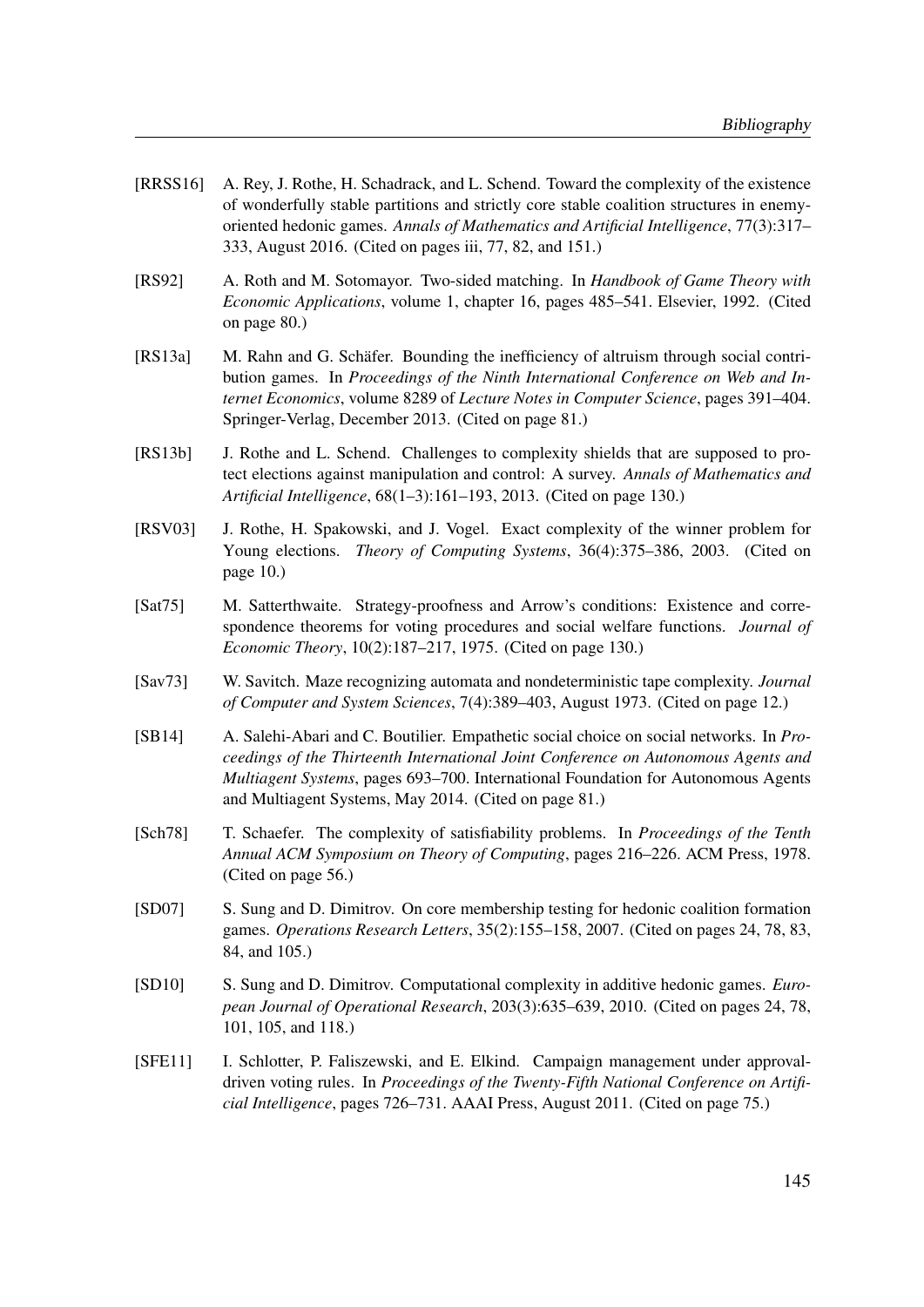| [ $Sha53$ ]  | L. Shapley. A value for <i>n</i> -person games. In <i>Contributions to the Theory of Games</i> , vol-<br>ume II of Annals of Mathematics Studies 40. Princeton University Press, 1953. (Cited<br>on pages 2, 15, and 17.)                                         |
|--------------|-------------------------------------------------------------------------------------------------------------------------------------------------------------------------------------------------------------------------------------------------------------------|
| [Sim75]      | J. Simon. On Some Central Problems in Computational Complexity. PhD thesis, Cor-<br>nell University, Ithaca, NY, January 1975. Available as Cornell Department of Com-<br>puter Science Technical Report TR75-224. (Cited on page 8.)                             |
| [SL08]       | J. Smith and C. Lim. Algorithms for network interdiction and fortification games. In<br>A. Chinchuluun, P. Pardalos, A. Migdalas, and L. Pitsoulis, editors, Pareto Optimality,<br>Game Theory and Equilibria, pages 609–644. Springer, 2008. (Cited on page 59.) |
| [SL09]       | Y. Shoham and K. Leyton-Brown. Multiagent Systems. Algorithmic, Game-Theoretic,<br>and Logical Foundations. Cambridge University Press, 2009. (Cited on pages 1, 14,<br>15, and 57.)                                                                              |
| [Soft12]     | M. Sotomayor. A further note on the college admission game. International Journal of<br>Game Theory, 41:179–193, 2012. (Cited on page 80.)                                                                                                                        |
| [SS54]       | L. Shapley and M. Shubik. A method of evaluating the distribution of power in a<br>committee system. American Political Science Review, 48(3):787-792, 1954. (Cited<br>on pages 2, and 17.)                                                                       |
| [Sto76]      | L. Stockmeyer. The polynomial-time hierarchy. Theoretical Computer Science, 3(1):1–<br>22, 1976. (Cited on page 9.)                                                                                                                                               |
| [SU02a]      | M. Schaefer and C. Umans. Completeness in the polynomial-time hierarchy: Part I a<br>compendium. SIGACT News Complexity Theory Column 37, 33(3):32-49, 2002. (Cited<br>on page $10$ .)                                                                            |
| [SU02b]      | M. Schaefer and C. Umans. Completeness in the polynomial-time hierarchy: Part II.<br>SIGACT News Complexity Theory Column 38, 33(4):22-36, 2002. (Cited on page 10.)                                                                                              |
| [Suk15]      | W. Suksompong. Individual and group stability in neutral restrictions of hedonic games.<br>Mathematical Social Sciences, 78:1-5, 2015. (Cited on page 24.)                                                                                                        |
| [Tid06]      | N. Tideman. Collective Decisions and Voting. The Potential for Public Choice. Ashgate,<br>2006. (Cited on pages 23, 113, and 126.)                                                                                                                                |
| [ $Todd91$ ] | S. Toda. PP is as hard as the polynomial-time hierarchy. SIAM Journal on Computing,<br>20(5):865–877, 1991. (Cited on pages 11, and 56.)                                                                                                                          |
| Tur36        | A. Turing. On computable numbers, with an application to the Entscheidungsproblem.<br>Proceedings of the London Mathematical Society, 42:230-265, November 1936. (Cited<br>on pages $1$ , and $5$ .)                                                              |
| [Tur37]      | A. Turing. On computable numbers, with an application to the Entscheidungsproblem:<br>A correction. Proceedings of the London Mathematical Society, 43(2198):544–546,<br>1937. (Cited on page 5.)                                                                 |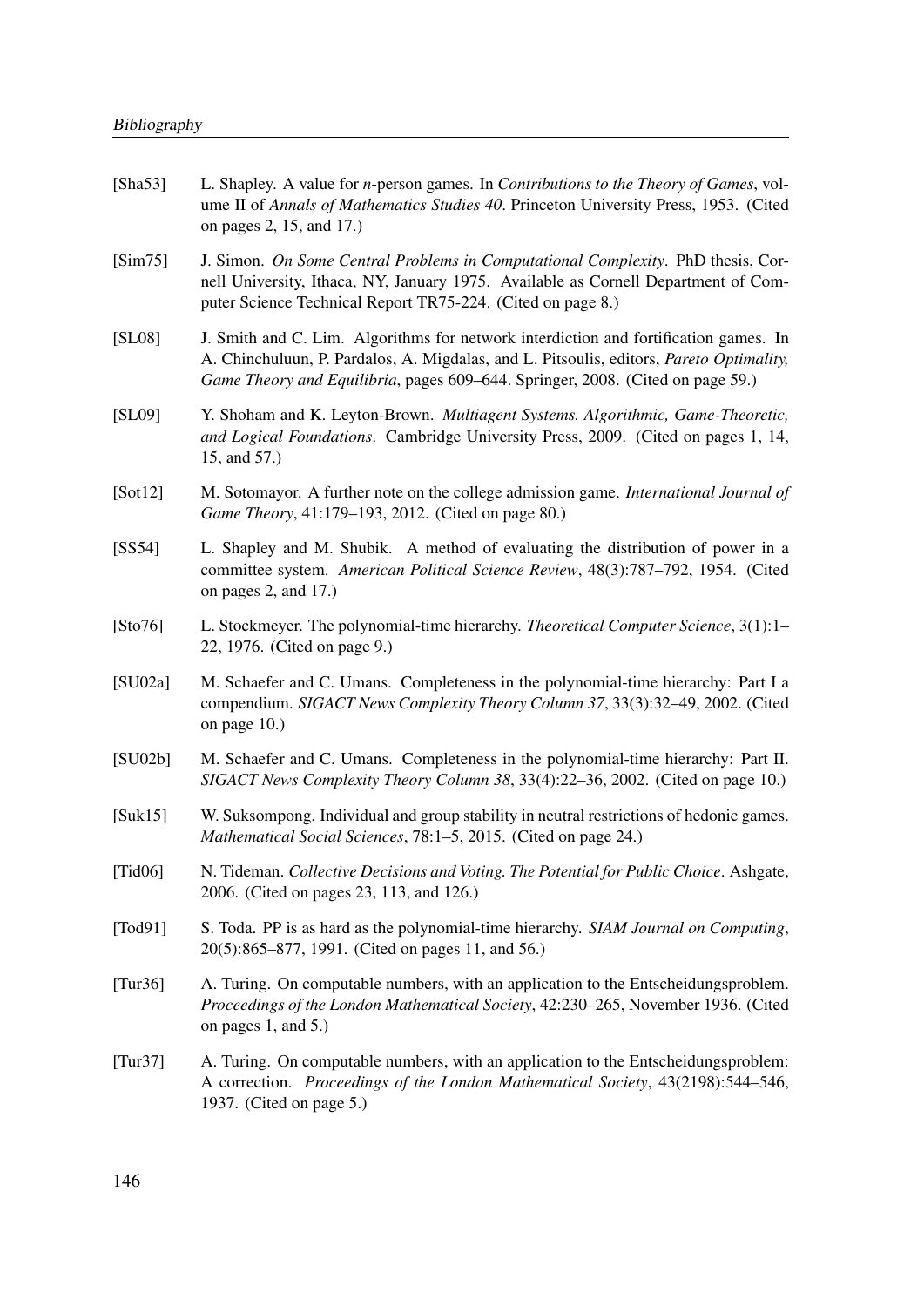- [Tur50] A. Turing. Computing machinery and intelligence. Mind, 59(236):433–460, October 1950. (Cited on page 5.)
- [TZ99] A. Taylor and W. Zwicker. Simple Games: Desirability Relations, Trading, Pseudoweightings. Princeton University Press, 1999. (Cited on page 2.)
- [Val79] L. Valiant. The complexity of computing the permanent. *Theoretical Computer Science*, 8(2):189–201, 1979. (Cited on page 8.)
- [VBZB14] T. Vallée, G. Bonnet, B. Zanuttini, and F. Bourdon. A study of sybil manipulations in hedonic games. In Proceedings of the Thirteenth International Joint Conference on Autonomous Agents and Multiagent Systems, pages 21–28. International Foundation for Autonomous Agents and Multiagent Systems, 2014. (Cited on page 2.)
- [Wag86] K. Wagner. The complexity of combinatorial problems with succinct input representations. Acta Informatica, 23:325–356, 1986. (Cited on page 11.)
- [Wag87] K. Wagner. More complicated questions about maxima and minima, and some closures of NP. Theoretical Computer Science, 51:53–80, 1987. (Cited on pages 9, and 10.)
- [Woe03] G. Woeginger. Exact algorithms for NP-hard problems: A survey. In Combinatorial Optimization—Eureka, You Shrink! (Papers Dedicated to Jack Edmonds), pages 185– 207. Springer-Verlag, 2003. (Cited on page 130.)
- [Woe13a] G. Woeginger. Core stability in hedonic coalition formation. In Proceedings of the Thirty-Ninth Conference on Current Trends in Theory and Practice of Computer Science, volume 7741 of Lecture Notes in Computer Science, pages 33–50. Springer-Verlag, January 2013. (Cited on pages 2, 12, 20, 24, 78, 79, 82, 84, and 85.)
- [Woe13b] G. Woeginger. A hardness result for core stability in additive hedonic games. Mathematical Social Sciences, 65(2):101–104, 2013. (Cited on pages 10, 24, and 78.)
- [Woo02] M. Wooldridge. An Introduction to MultiAgent Systems. Wiley and Sons, 2002. (Cited on page 1.)
- [Wra77] C. Wrathall. Complete sets and the polynomial-time hierarchy. Theoretical Computer Science, 3:23–33, 1977. (Cited on page 10.)
- [WS98] D. Watts and S. Strogatz. Collective dynamics of 'small-world' networks. Nature, 393:440–442, 1998. (Cited on page 75.)
- [WW95] A. Washburn and K. Wood. Two-person zero-sum games for network interdiction. Operations Research, 43(2):243–251, 1995. (Cited on page 59.)
- [YJTO11] Z. Yin, M. Jain, M. Tambe, and F. Ordóñez. Risk-averse strategies for security games with execution and observational uncertainty. In Proceedings of the Twenty-Fifth National Conference on Artificial Intelligence. AAAI Press, August 2011. (Cited on page 59.)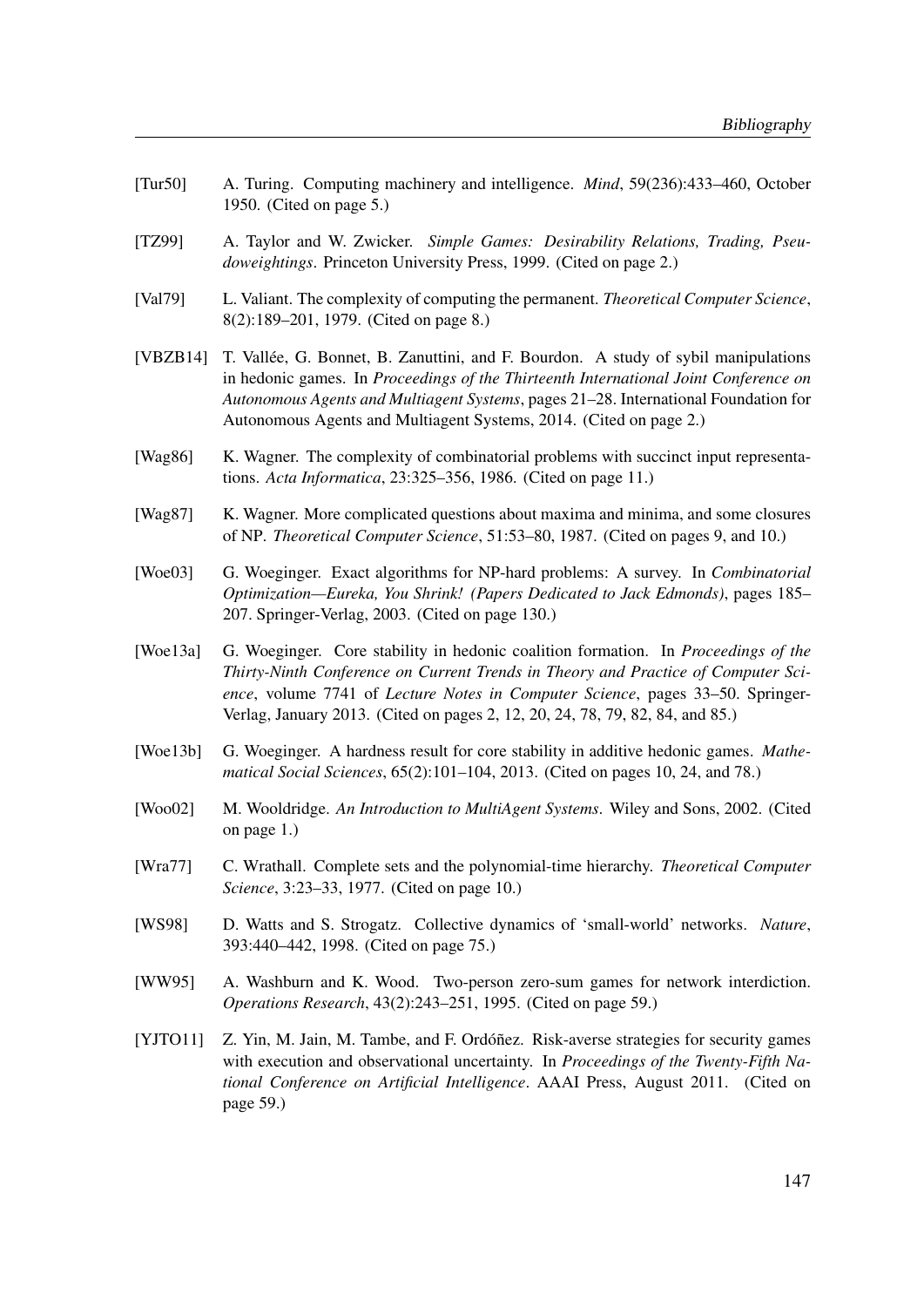| [Zan91]  | V. Zankó. #P-completeness via many-one reductions. <i>International Journal of Founda</i><br>tions of Computer Science, 2(1):76–82, 1991. (Cited on page 8.)                                                                                                  |
|----------|---------------------------------------------------------------------------------------------------------------------------------------------------------------------------------------------------------------------------------------------------------------|
| [ZFBE08] | M. Zuckerman, P. Faliszewski, Y. Bachrach, and E. Elkind. Manipulating the quota in<br>weighted voting games. In Proceedings of the Twenty-Third National Conference on<br>Artificial Intelligence, pages 215–220. AAAI Press, July 2008. (Cited on page 30.) |

- [ZFBE12] M. Zuckerman, P. Faliszewski, Y. Bachrach, and E. Elkind. Manipulating the quota in weighted voting games. Artificial Intelligence, 180–181(0):1–19, 2012. (Cited on page 30.)
- [Zic13] Y. Zick. On random quotas and proportional representation in weighted voting games. In Proceedings of the Twenty-Third International Joint Conference on Artificial Intelligence, pages 432–438. AAAI Press, 2013. (Cited on page 30.)
- [ZSE11] Y. Zick, A. Skopalik, and E. Elkind. The Shapley value as a function of the quota in weighted voting games. In Proceedings of the Twenty-Second International Joint Conference on Artificial Intelligence, pages 490–496, July 2011. (Cited on page 30.)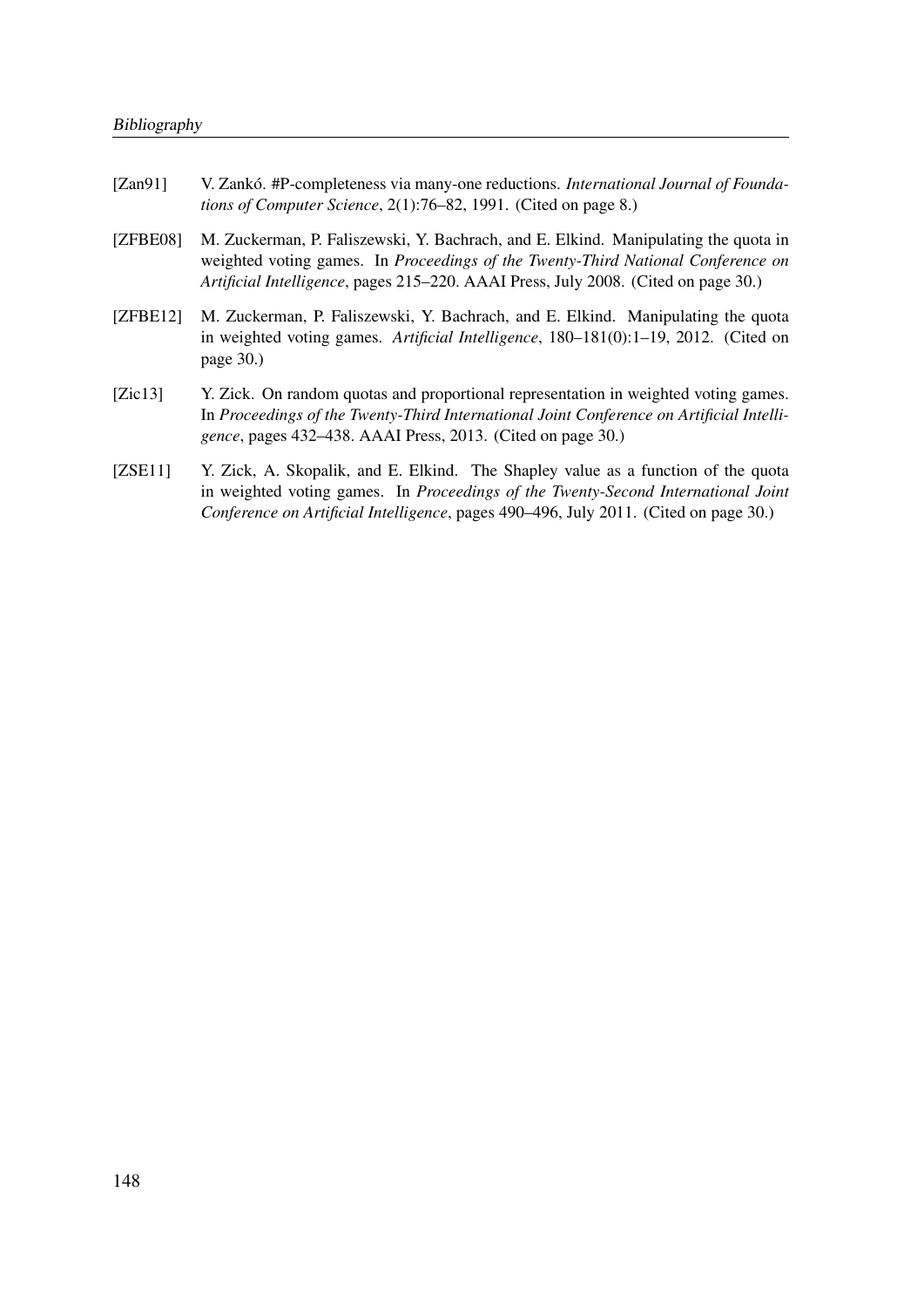## List of Figures

|     |                                                                                    | - 9 |
|-----|------------------------------------------------------------------------------------|-----|
| 2.2 | Interrelations of stability concepts for hedonic games 23                          |     |
|     | 4.5 Three graphs for reduction proving Theorem 4.12 69                             |     |
|     | 5.3 Construction for NP-hardness proof of Theorem 5.9 85                           |     |
| 5.4 | Example of DP-hardness construction in proof of Theorem 5.10 87                    |     |
|     |                                                                                    |     |
| 5.7 | Network of friends for construction in proof of Theorem 5.35 102                   |     |
| 5.8 | Network of friends for construction in proof of Theorem 5.39 106                   |     |
| 5.9 | Network of friends for construction in proof of Theorem 5.41 109                   |     |
|     | 5.11 Network of friends for construction in proof of Theorem 5.58 118              |     |
|     | 5.12 Illustration of a construction towards complexity for wonderful stability 121 |     |

## List of Tables

| 3.1           | History of complexity results of beneficial merging, splitting, and annexa-<br>tion for the probabilistic Penrose–Banzhaf and the Shapley–Shubik index.                        | 28 |
|---------------|--------------------------------------------------------------------------------------------------------------------------------------------------------------------------------|----|
| $3.2^{\circ}$ | Complexity results of structural control problems in weighted voting games                                                                                                     | 30 |
| 4.1           | Complexity results of stability and bribery problems in probabilistic path-<br>disruption games $\ldots \ldots \ldots \ldots \ldots \ldots \ldots \ldots \ldots \ldots \ldots$ |    |
| 5.1           | History of complexity results of core, strict core, and wonderful stability in<br>friend-based, enemy-oriented, and additively separable hedonic games                         | 78 |
| 5.2           | Complexity results of possible and necessary stability verification and exis-<br>tence problems in hedonic games with ordinal preferences and thresholds.                      | 80 |
| 5.3           |                                                                                                                                                                                |    |